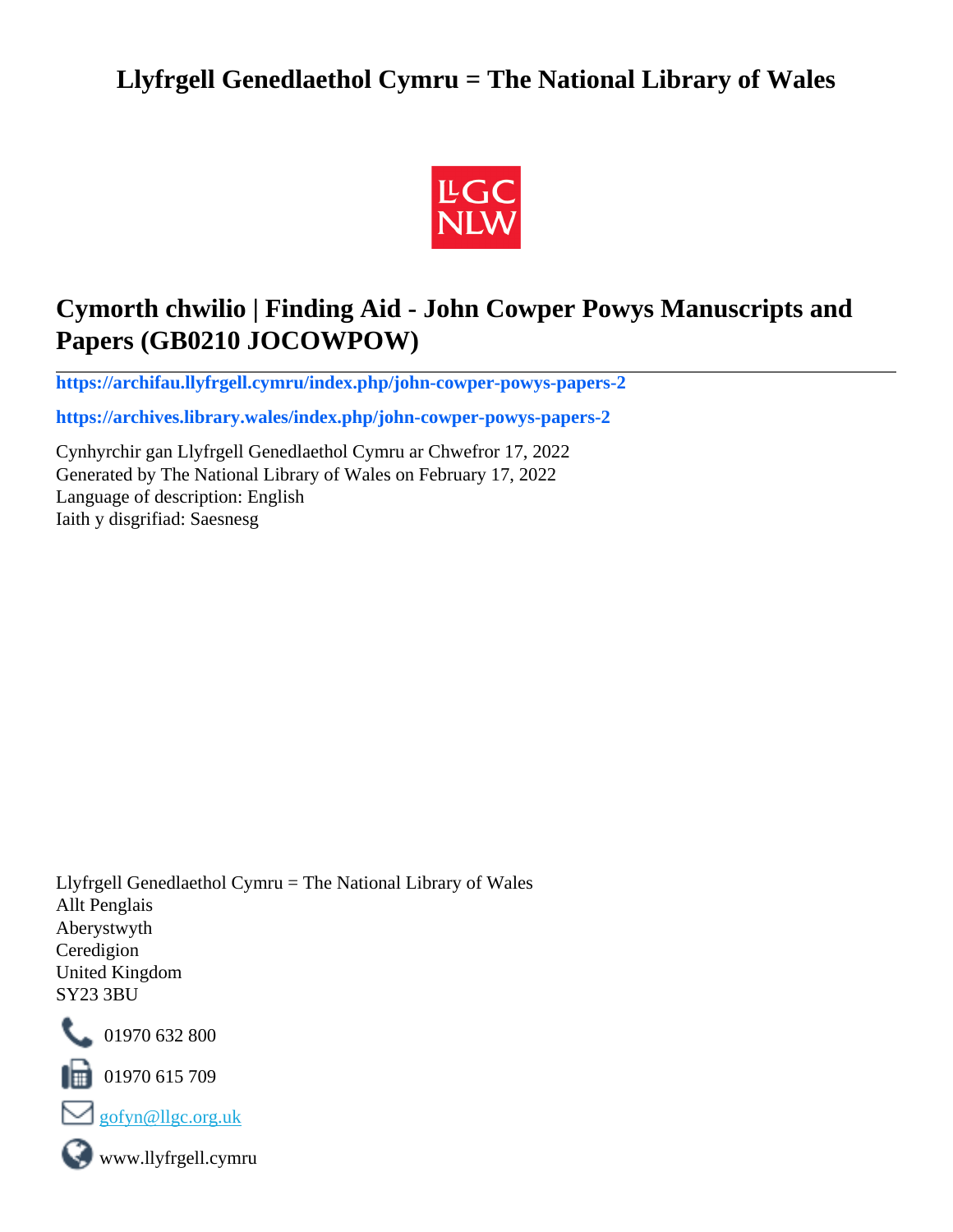# **Tabl cynnwys | Table of contents**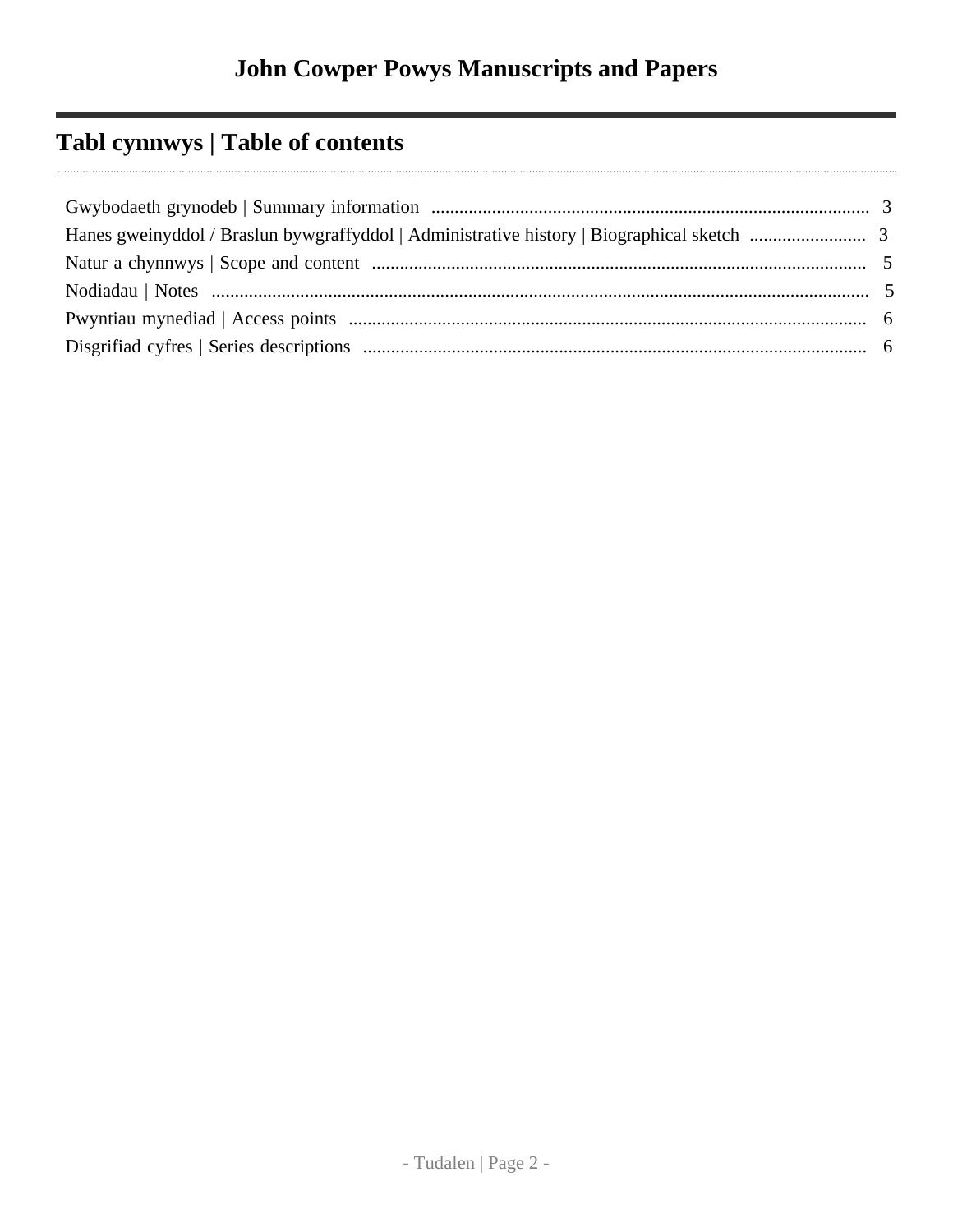## <span id="page-2-0"></span>**Crynodeb o wybodaeth | Summary of information**

| <b>Lleoliad   Repository:</b>                                                       | Llyfrgell Genedlaethol Cymru = The National Library of Wales |  |  |
|-------------------------------------------------------------------------------------|--------------------------------------------------------------|--|--|
| <b>Teitl   Title:</b>                                                               | John Cowper Powys Manuscripts and Papers                     |  |  |
| Cod cyfeirnod  <br><b>Reference code:</b>                                           | GB0210 JOCOWPOW                                              |  |  |
| Virtua system control<br>number [alternative]:                                      | vtls004318752                                                |  |  |
| <b>Dyddiad</b>   Date:                                                              | $[?1778]$ - $[2007]$ (dyddiad creu   date of creation)       |  |  |
| Disgrifiad ffisegol  <br><b>Physical description:</b>                               | 4 large boxes, 59 small boxes, 139 volumes.                  |  |  |
| <b>Iaith   Language:</b>                                                            | <b>Ancient Greek</b>                                         |  |  |
| <b>Iaith   Language:</b>                                                            | Aramaic                                                      |  |  |
| <b>Iaith   Language:</b>                                                            | English                                                      |  |  |
| <b>Iaith   Language:</b>                                                            | French                                                       |  |  |
| <b>Iaith   Language:</b>                                                            | Italian                                                      |  |  |
| <b>Iaith   Language:</b>                                                            | Latin                                                        |  |  |
| <b>Iaith   Language:</b>                                                            | Portuguese                                                   |  |  |
| <b>Iaith   Language:</b>                                                            | Welsh                                                        |  |  |
| Dyddiadau creu,<br>golygu a dileu   Dates<br>of creation, revision<br>and deletion: | December 2005-October 2017.                                  |  |  |
| <b>Nodyn</b>   <b>Note</b><br>[generalNote]:                                        | Title based on contents.                                     |  |  |

# <span id="page-2-1"></span>**Hanes gweinyddol / Braslun bywgraffyddol | Administrative history | Biographical sketch**

#### **Nodyn | Note**

John Cowper Powys (1872-1963), was a prolific novelist, poet, and literary critic. He wrote one of the most remarkable autobiographies in the English language; he was the author of several works of popular philosophy; and throughout his long life he was an obsessive letter writer and diarist. Although never fully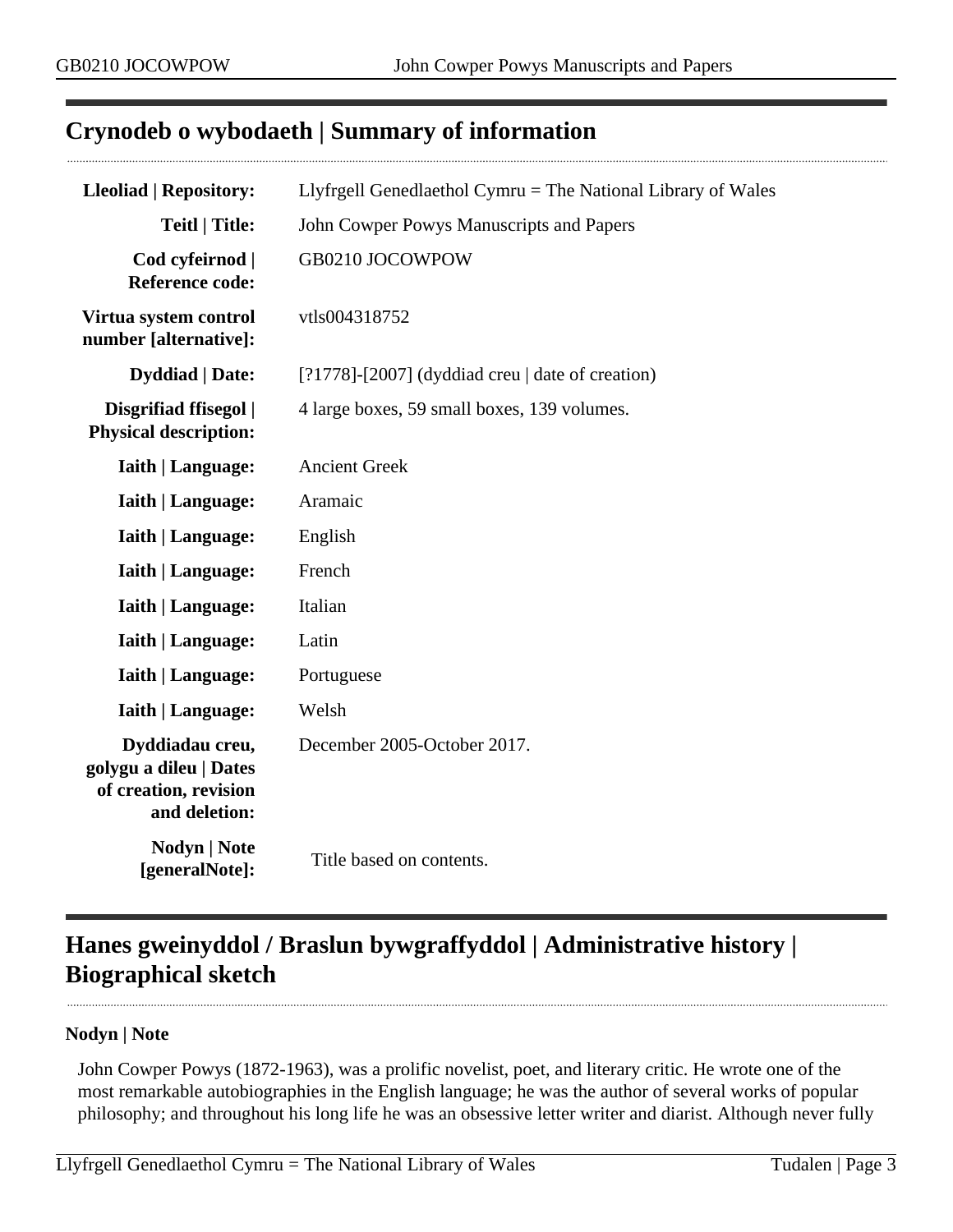accepted as part of the 'canon' of English novelists, he is widely regarded as one of the great novelists of the 20th century, and his admirers include many eminent writers and critics. He was born in Shirley, Derbyshire, on 8 October 1872. In 1879 the family moved to Dorchester, Dorset, eventually settling, in 1885, in Montacute, Somerset. Powys therefore spent most of his childhood within the borders of the ancient kingdom of 'Wessex'. Its landscape – which was also the setting for Thomas Hardy's novels – came to dominate his imagination. He was the eldest of eleven children in a family notable for its strong-willed and individualistic characters. Two of his brothers, Theodore Francis Powys (1875-1953) and Llewelyn Powys (1884-1939), also became distinguished writers, while his sister Marian Powys (1882-1972) settled in New York, becoming a leading lace designer and a world authority on the history of lace making. Their father Charles Francis Powys (1843-1923) was a clergyman who took great pride in his Welsh ancestry, while their mother Mary Cowper Powys (1849-1914) was descended from the English poets John Donne and William Cowper. John Cowper was educated at Westbury House preparatory school, Sherborne, and Sherborne School (1883–1891), and subsequently at Corpus Christi College, Cambridge. In 1896 he published his first volume of verse, Odes and Other Poems, and in the same year he married Margaret Alice Lyon (1874-1947). They had one son, Littleton Alfred Powys (1902-1954), but the marriage was a failure and Powys and his wife eventually separated. After leaving Cambridge Powys had found work as a teacher at various girls' schools before becoming an extension lecturer affiliated to Oxford and Cambridge Universities. Between 1909 and 1930, he earned his living as an itinerant lecturer in the USA, where he won fame as an inspired and charismatic orator. His first novel, Wood and Stone, was published in New York in 1915, and his first full length work of of popular philosophy, The Complex Vision, appeared in 1920. During a visit to Missouri, in 1921, he met Phyllis Playter (1894-1982) who became his life companion, his muse, and a powerful influence upon his literary career. While in the USA Powys also made the acquaintance of several eminent American literary figures, including the poet, Edgar Lee Masters, and the writers, Theodore Dreiser and Henry Miller. He reached his maturity as a novelist with the publication, in 1929, of his fifth novel, Wolf Solent. Its success led him give up lecturing and devote his life to writing. In 1930 he and Playter went to live in Phudd Bottom, upper New York state. There followed two other novels of immense scope and psychological subtlety: A Glastonbury Romance (1932), and Weymouth Sands (1934). In the same year he published his very frank and revealing Autobiography. Although written in America, these books are full of sensuous descriptions of the 'Wessex' landscapes of his youth. Like Powys himself, many of the protagonists of his novels are introspective characters who develop a personal 'mythology' as a means of coming to terms with the world. In 1935, while in his sixties, Powys fulfilled a long cherished ideal by moving to live in Wales. For twenty years, he and Phyllis Playter made their home in Corwen, Meirionnydd, where Powys immersed himself in the language, history and mythology of the country. He also made the acquaintance of several eminent Welsh academics and writers, including Iorwerth Peate, the founder of the Welsh Folk Museum, and Gwyn Jones, Viking scholar and translator of the Mabiniogion. Powys's two late masterpieces, Owen Glendower (1940) and Porius (1951), belong to this period. In 1955 he and Playter moved to a quarryman's cottage at Blaenau Ffestiniog. John Cowper Powys died at the Memorial Hospital, Blaenau Ffestiniog, on 17 June 1963.

## **Hanes Gwarchodol | Custodial history**

The papers in the archive were divided into at least eleven groups before being acquired by NLW. Many of them remained in the possession of various family members and friends of John Cowper Powys, while others were acquired by academics and collectors. Details are given at the appropriate levels of description.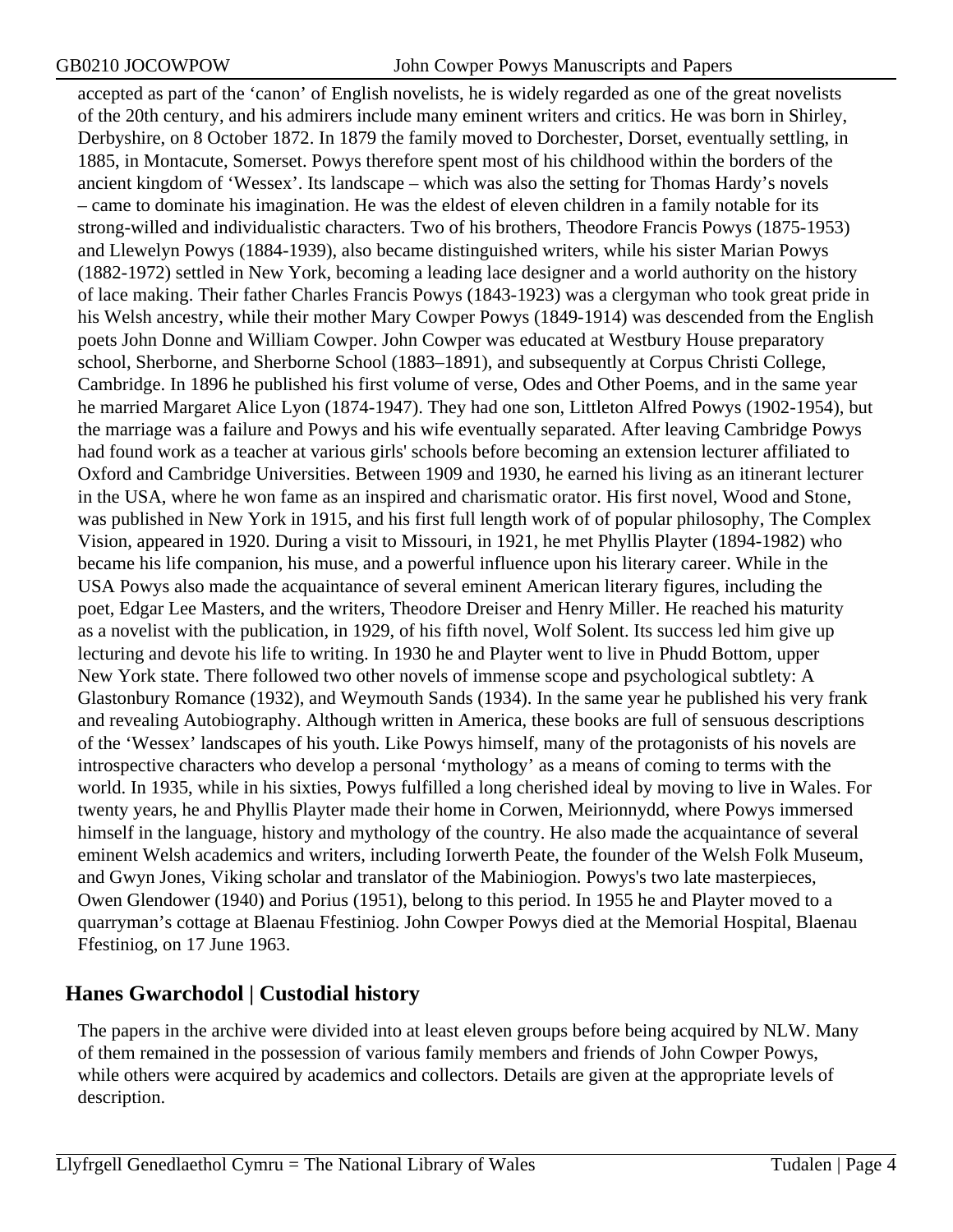## <span id="page-4-0"></span>**Natur a chynnwys | Scope and content**

Papers of and relating to the novelist John Cowper Powys (1872-1963) and other members of his family, including his correspondence with family, friends and associates, as well as published and unpublished literary works, diaries, lectures, essays, and material relating to his estate and literary executorship. Also included are correspondence and literary and personal papers of Powys's companion Phyllis Playter (1893-1982), as well as personal and estate papers of members of the Powys family including his father, Charles Francis Powys, his paternal grandfather, Littleton Charles Powys, his uncle, Littleton Alfred Powys, his aunts, the Johnson sisters, and his nephew, Francis Llewellyn Powys.

# <span id="page-4-1"></span>**Nodiadau | Notes**

## **Nodiadau teitl | Title notes**

### **Ffynhonnell | Immediate source of acquisition**

Acquired in eight purchases and four donations between 1968 and 2016. Details are given at the appropriate level of description.

#### **Trefniant | Arrangement**

Arranged into two groups: 1968-1997 Purchases and Donations; and 2006-2016 Purchase and Donations. The initial acquisitions (1968-1997) were treated as individual manuscripts in the NLW MSS series, but the later acquisitions (2006-2016) were catalogued as an archive because of their size. These two groups have been brought together in this catalogue, and details of the arrangement of each are given at the appropriate level of description.

#### **Ffurf arall ar gael | Alternative form available**

NLW MS 22215B: Online version available on the Library's website https://www.llgc.org.uk/discover/ digital-gallery/manuscripts/modern-period/john-cowper-powys/ (viewed June 2016) Typescript transcripts of John Cowper Powys's diaries, 1930-1932, 1934, acquired with NLW MSS 23193-23197, are NLW ex 1549-1553.

## **Cyfyngiadau ar fynediad | Restrictions on access**

Readers consulting modern papers in the National Library of Wales are required to abide by the conditions set out in information provided when applying for their Readers' Tickets, whereby the reader shall become responsible for compliance with the Data Protection Act 1998 in relation to any processing by them of personal data obtained from modern records held at the Library.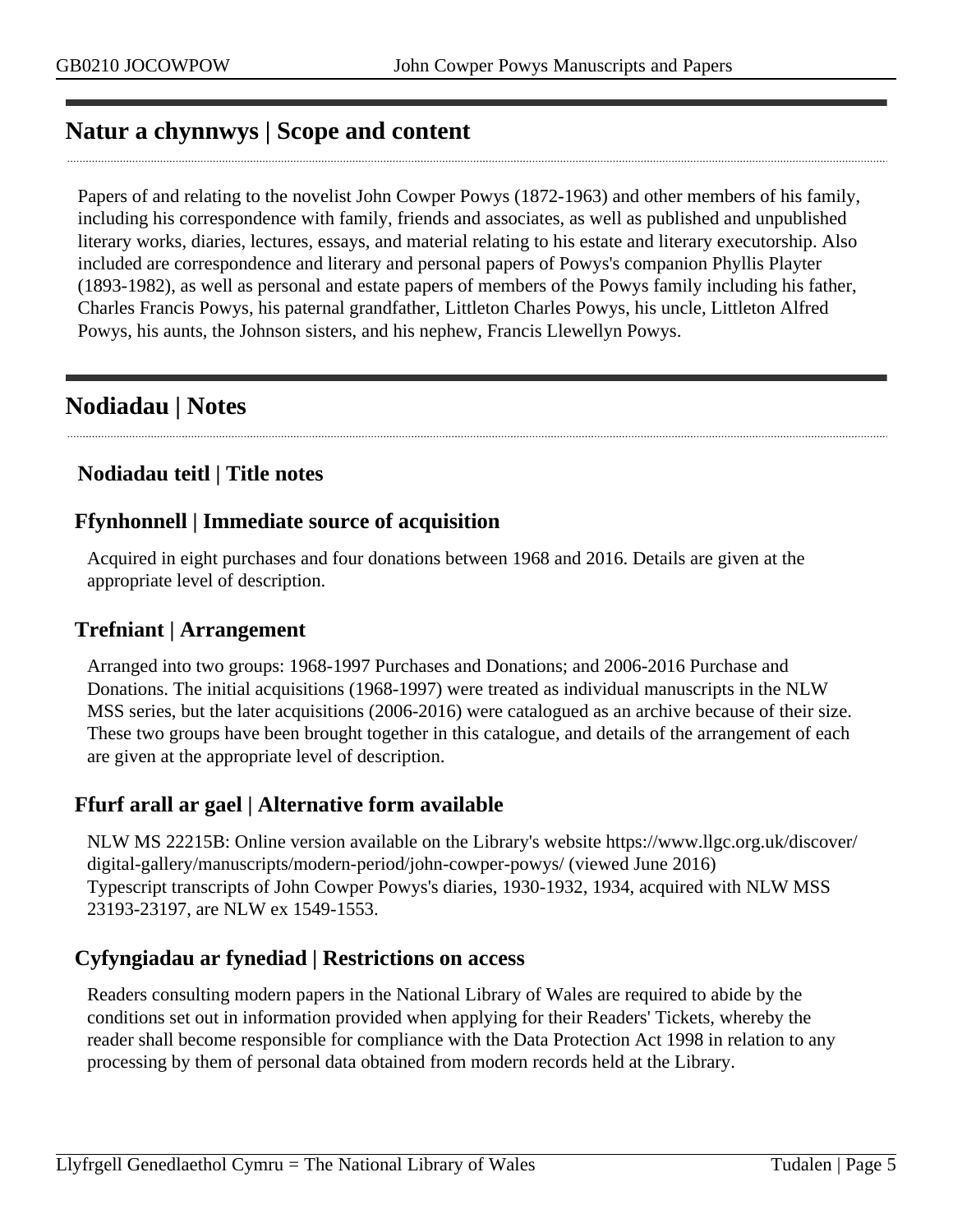#### **Amodau rheoli defnydd | Conditions governing use**

Usual copyright laws apply. Information regarding ownership of John Cowper Powys copyright can be found at http://tyler.hrc.utexas.edu/ (viewed October 2017).

## **Disgrifiadau deunydd | Related material**

For other papers relating to John Cowper Powys and Phyllis Playter see also NLW MSS 15576-7C, 21683-4C, 21994C, 22501C, 22853C, 23088D, 23089-90E, 23862E, 23913D, 23926E, 23927C, 23948E, 24004D, NLW, Frederick Davies (John Cowper Powys) manuscripts (NLW MSS 23193-23197), NLW, Dinah White (Powys family) manuscripts (NLW MSS 24060-3), NLW, Papurau Iorwerth C. Peate A1/12 and NLW, Evan Roberts, Llandderfel, Papers 246. Miscellaneous printed material, acquired with NLW MSS 23193-23197, are NLW ex 1549-1553.

#### **Ychwanegiadau | Accruals**

Accruals are possible.

#### **Nodiadau eraill | Other notes**

• **Dynodwr sefydliad | Institution identifier**: Llyfrgell Genedlaethol Cymru = The National Library of Wales

## <span id="page-5-0"></span>**Pwyntiau mynediad | Access points**

- Powys, John Cowper, 1872-1963 (pwnc) | (subject)
- Powys, John Cowper, 1872-1963 -- Archives (pwnc) | (subject)

## <span id="page-5-1"></span>**Disgrifiad cyfres | Series descriptions**

### **Is-fonds | Subfonds M vtls004318752 (WlAbNL)0000318752: 1968-1997 Purchases and Donations (NLW MSS)**

Dyddiad | Date: 1883-[?1984] (dyddiad creu) | (date of creation)

Natur a chynnwys | Scope and content:

Papers, [c. 1893]-1988, of John Cowper Powys, some published posthumously, which include letters, both to John Cowper Powys and to his companion, Phyllis Playter, as well as drafts of works, both published and unpublished, diaries, lectures and essays. The correspondence includes over eight hundred love letters, 1921-1932, from John Cowper Powys to Phyllis Player; some six hundred and forty letters and cards, 1925 and 1935-1955, from Littleton Charles Powys to his brother, John Cowper Powys; some four hundred and fifty letters, 1942-1962, from John Cowper Powys and other members of his family to Gilbert Turner, and some three hundred and fifty letters, 1945-1969, from Turner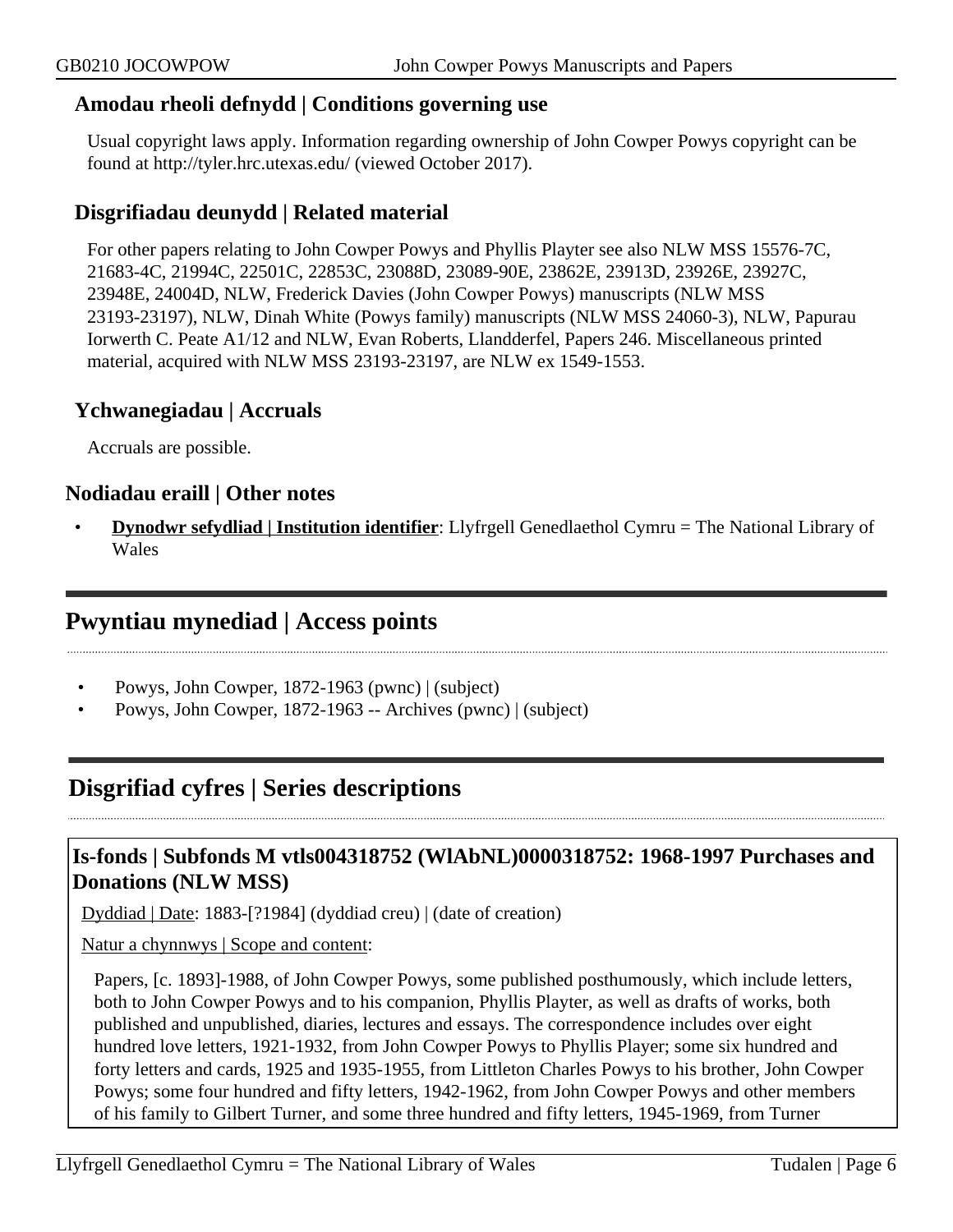to John Cowper Powys and Phyllis Player; and over two hundred letters, 1924-1967, from Alyse Gregory, widow of Llewelyn Powys, to Phyllis Playter.

Disgrifiad ffisegol | Physical description: 139 volumes.

Iaith y deunydd | Language of the material:

English

French

Latin

Welsh

Nodyn | Note [generalNote]:

Title based on contents.

Pwyntiau mynediad | Access points:

- Playter, Phyllis -- Correspondence. (pwnc) | (subject)
- Powys, John Cowper, 1872-1963 -- Correspondence (pwnc) | (subject)

Ffynhonnell | Immediate source of acquisition:

NLW MSS 21775-21784, 21869-21872, 21928-21940, 22373-22379, 22807-22814 and 23161-23175 were purchased from Francis Llewellyn Powys (per Bertram Rota), December 1981, October 1982, January 1983, February 1985, October 1986 and May 1990. NLW MS 21873C was donated by Phyllis Playter, September 1968.

NLW MS 22053E was donated by David E. Hughes, Llandudno, November 1984 (A1984/169). NLW MSS 22206-22241 were purchased from Francis Llewellyn Powys (per Bertram Rota Ltd), April 1986.

NLW MSS 22506-22513 were purchased from Michael Tracy, Maidenhead, December 1987.

NLW MSS 23493-23506 were purchased at auction at Sotheby's, Lot 488, 22 July 1983.

NLW MSS 23582-23584D were purchased from Dylan's Bookstore, March 1997 (B1997/19). NLW MSS 23672-23691 were purchased from Francis Llewellyn Powys (per Bertram Rota Ltd), November 1983.

Trefniant | Arrangement:

Arranged according to NLW MSS reference numbers: NLW MSS 21775-21784, 21869-21873, 21928-21940, 22053E, 22206-22241, 22373-22379, 22506-22513, 22807-22814, 23161-23175, 23493-23506, 23582-23584, 23672-23691.

Cyfyngiadau ar fynediad | Restrictions on access:

Readers consulting modern papers in the National Library of Wales are required to abide by the conditions set out in information provided when applying for their Readers' Tickets, whereby the reader shall become responsible for compliance with the Data Protection Act 1998 in relation to any processing by them of personal data obtained from modern records held at the Library.

Amodau rheoli defnydd | Conditions governing use:

Llyfrgell Genedlaethol Cymru = The National Library of Wales Tudalen | Page 7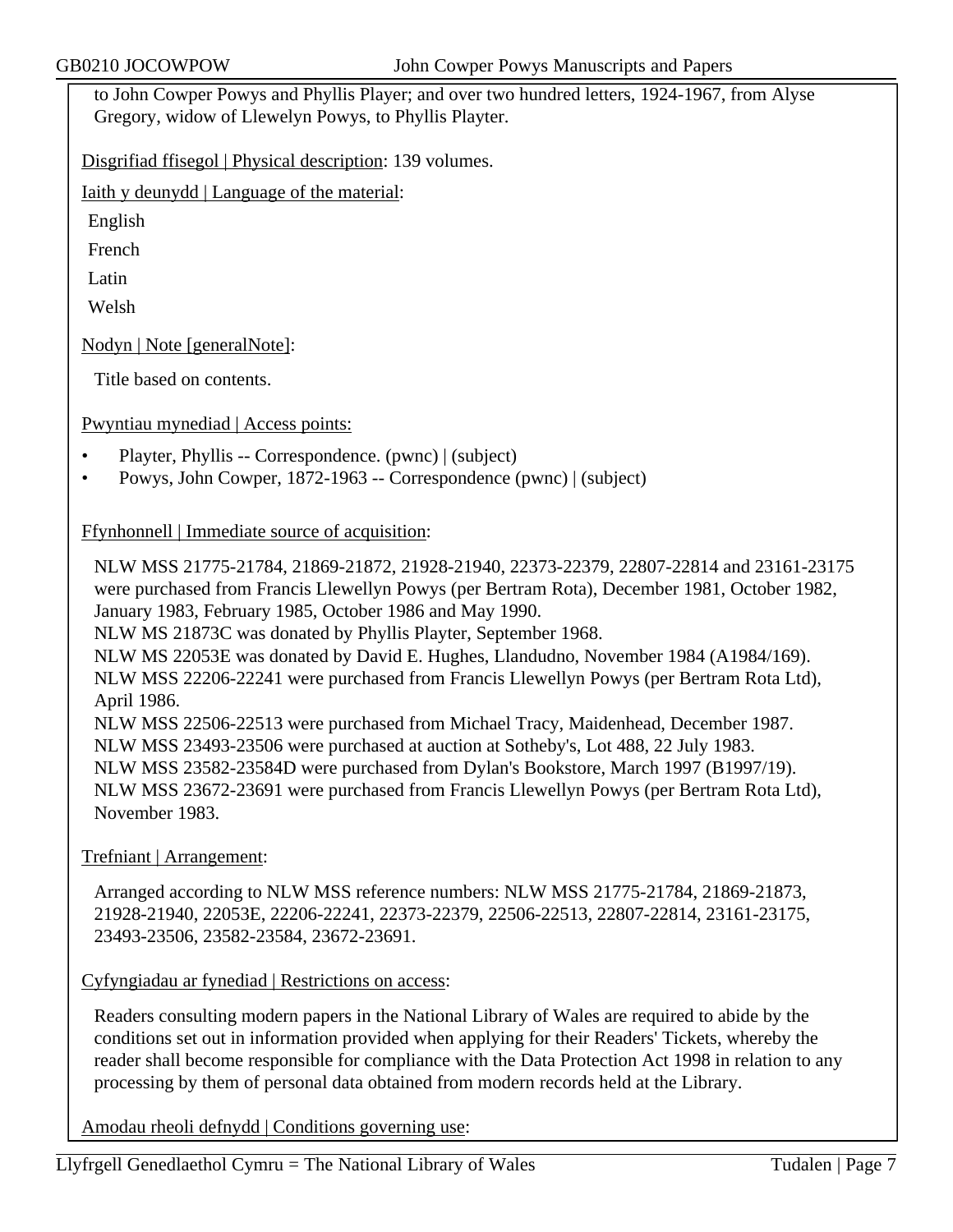Usual copyright laws apply.

Rhestrau cymorth | Finding aids:

The descriptions are also available, together with a detailed list of contents, in Handlist of Manuscripts in the National Library of Wales, Volume 8 (Aberystwyth, 1999) and Handlist of Manuscripts in the National Library of Wales, Volume 9 (Aberystwyth, 2003).

### **Cyfres | Series NLW MSS 21775-84: 1981 Group**

Dyddiad | Date: [c. 1910]-1961 (dyddiad creu) | (date of creation)

Disgrifiad ffisegol | Physical description: 10 volumes

Iaith y deunydd | Language of the material:

English

Nodyn | Note [generalNote]:

Title based on contents.

Trefniant | Arrangement:

Arranged according to NLW MSS reference numbers: NLW MSS 21775-21784.

Cyfyngiadau ar fynediad | Restrictions on access:

Readers consulting modern papers in the National Library of Wales are required to abide by the conditions noted on the 'Modern papers - data protection' form issued with their Readers' Tickets.

Amodau rheoli defnydd | Conditions governing use:

Usual copyright laws apply.

Rhestrau cymorth | Finding aids:

The contents are indexed in greater detail in Handlist of Manuscripts in the National Library of Wales, vol. 8 (Aberystwyth, 1999).

| FFeil / rhestr eitemau   File / item list                                                                                                                                                                                                                                                                                                                                                                               |                   |                                |  |  |
|-------------------------------------------------------------------------------------------------------------------------------------------------------------------------------------------------------------------------------------------------------------------------------------------------------------------------------------------------------------------------------------------------------------------------|-------------------|--------------------------------|--|--|
| Teitl   Title                                                                                                                                                                                                                                                                                                                                                                                                           | Dyddiadau   Dates | Disgrifiad ffisegol   Physical |  |  |
|                                                                                                                                                                                                                                                                                                                                                                                                                         |                   | description                    |  |  |
| <b>File - Lectures</b>                                                                                                                                                                                                                                                                                                                                                                                                  | [c. 1910]         | 63 ff.; 330 x 215 mm. Guarded  |  |  |
|                                                                                                                                                                                                                                                                                                                                                                                                                         |                   | and filed at NLW.              |  |  |
| (W1AbNL)0000237606                                                                                                                                                                                                                                                                                                                                                                                                      |                   |                                |  |  |
| Natur a chynnwys / Scope and content:                                                                                                                                                                                                                                                                                                                                                                                   |                   |                                |  |  |
| Six typescript lectures by John Cowper Powys on Charles Dickens, George Eliot, Nathaniel Hawthorne,<br>Charles Lamb, Sir Walter Scott and William Makepeace Thackeray, with some revision, mainly in the<br>author's hand, and an additional passage by the author at the end of the final lecture. The scripts may<br>have been taken down by a stenographer from Powys's delivery when he was lecturing in the United |                   |                                |  |  |
|                                                                                                                                                                                                                                                                                                                                                                                                                         |                   |                                |  |  |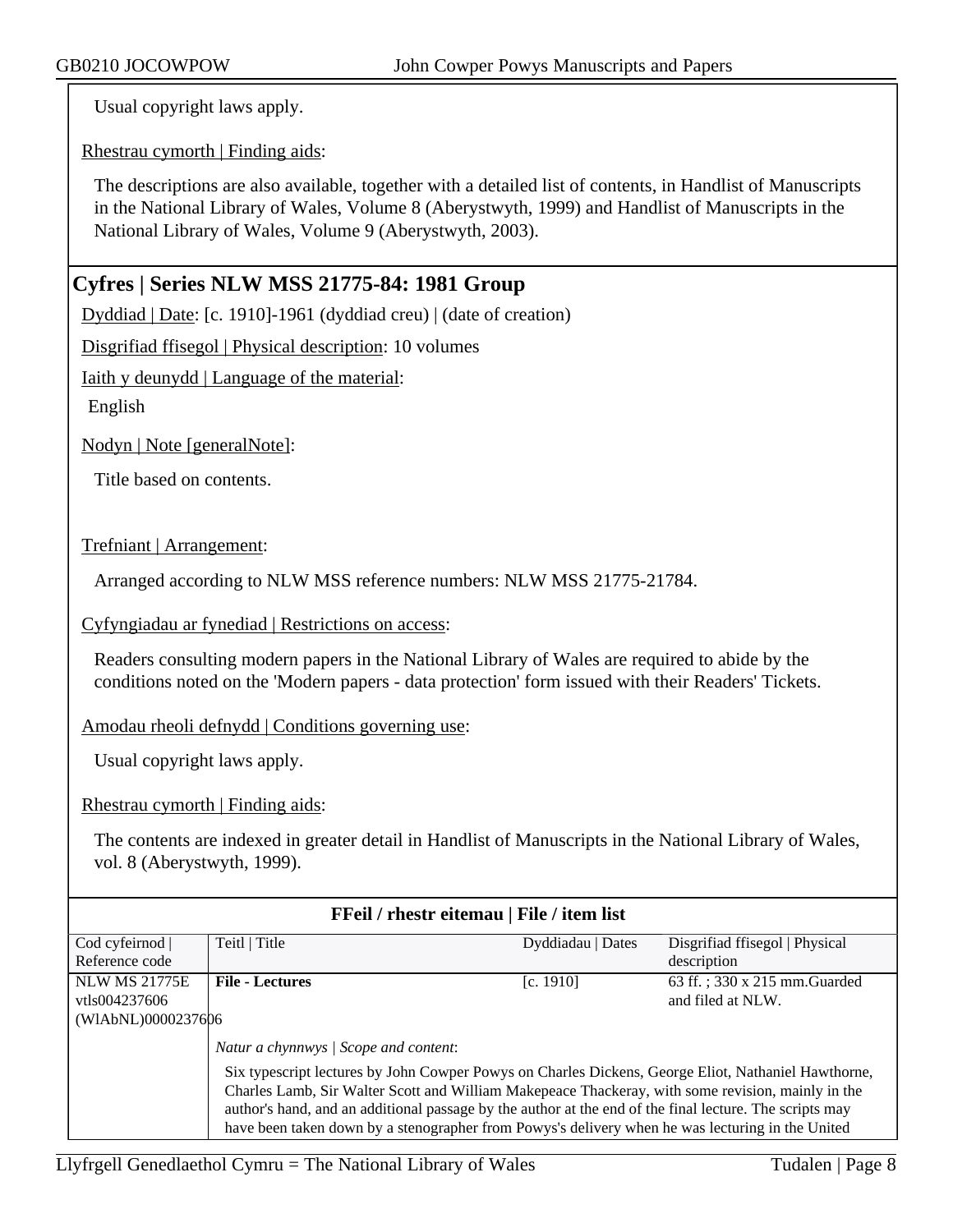|                      | States. The lectures were published in Singular Figures: Six Lectures by John Cowper Powys, ed. by Paul<br>Roberts (Colchester, 1989).                                                                                                    |             |                                  |
|----------------------|-------------------------------------------------------------------------------------------------------------------------------------------------------------------------------------------------------------------------------------------|-------------|----------------------------------|
|                      | Nodyn   Note [generalNote]:                                                                                                                                                                                                               |             |                                  |
|                      | Title based on contents.                                                                                                                                                                                                                  |             |                                  |
|                      | Nodyn   Note [generalNote]:                                                                                                                                                                                                               |             |                                  |
|                      | Preferred citation: NLW MS 21775E.                                                                                                                                                                                                        |             |                                  |
|                      | Lleoliad ffisegol   Physical location:                                                                                                                                                                                                    |             |                                  |
|                      | ARCH/MSS (GB0210)                                                                                                                                                                                                                         |             |                                  |
| <b>NLW MS 21776D</b> | File - Paddock Calls (revised draft)                                                                                                                                                                                                      | [c. 1922]   | 100 ff.; 280 x 215 mm. Guarded   |
| vtls004237686        |                                                                                                                                                                                                                                           |             | and filed at NLW.                |
| (WIAbNL)0000237686   |                                                                                                                                                                                                                                           |             |                                  |
|                      | Natur a chynnwys / Scope and content:                                                                                                                                                                                                     |             |                                  |
|                      | Typescript draft of John Cowper Powys's play Paddock Calls (1984) which he wrote in the autumn of<br>1922, the action taking place in Chesil Grange and Chesil Vicarage near Weymouth, Dorset in 1921.                                    |             |                                  |
|                      | Nodyn   Note [generalNote]:                                                                                                                                                                                                               |             |                                  |
|                      | Title based on contents                                                                                                                                                                                                                   |             |                                  |
|                      | Nodyn   Note [generalNote]:                                                                                                                                                                                                               |             |                                  |
|                      | Preferred citation: NLW MS 21776D.                                                                                                                                                                                                        |             |                                  |
|                      | Lleoliad ffisegol   Physical location:                                                                                                                                                                                                    |             |                                  |
|                      | ARCH/MSS (GB0210)                                                                                                                                                                                                                         |             |                                  |
| <b>NLW MS 21777D</b> | <b>File - Lectures on Homer</b>                                                                                                                                                                                                           | [1940x1960] | 58 ff.; 280 x 215 mm. Guarded    |
| vtls004237687        |                                                                                                                                                                                                                                           |             | and filed at NLW.                |
| (WIAbNL)0000237687   |                                                                                                                                                                                                                                           |             |                                  |
|                      | Natur a chynnwys / Scope and content:                                                                                                                                                                                                     |             |                                  |
|                      | Autograph drafts of three untitled lectures by John Cowper Powys on Homer, the contents relating to the<br>Homeric Philosophy (ff. 1-26), the humanity and humour of Homer (ff. 27-43), and Books II and III of<br>the Iliad (ff. 44-58). |             |                                  |
|                      | Nodyn   Note [generalNote]:                                                                                                                                                                                                               |             |                                  |
|                      | Title based on contents.                                                                                                                                                                                                                  |             |                                  |
|                      | Nodyn   Note [generalNote]:                                                                                                                                                                                                               |             |                                  |
|                      | Preferred citation: NLW MS 21777D.                                                                                                                                                                                                        |             |                                  |
|                      | Lleoliad ffisegol   Physical location:                                                                                                                                                                                                    |             |                                  |
|                      | ARCH/MSS (GB0210)                                                                                                                                                                                                                         |             |                                  |
| <b>NLW MS 21778D</b> | File - Essays                                                                                                                                                                                                                             | [1940x1960] | 75 ff.; c. 280 x 215 mm. Guarded |
| vtls004237751        |                                                                                                                                                                                                                                           |             | and filed at NLW.                |
| (WIAbNL)0000237751   |                                                                                                                                                                                                                                           |             |                                  |
|                      | Natur a chynnwys / Scope and content:                                                                                                                                                                                                     |             |                                  |
|                      | Autograph drafts of two essays by John Cowper Powys entitled 'Scepticism' and 'Elementalism or My<br>Philosophy', the latter heavily revised.                                                                                             |             |                                  |
|                      | Nodyn   Note [generalNote]:                                                                                                                                                                                                               |             |                                  |
|                      | Title based on contents.                                                                                                                                                                                                                  |             |                                  |
|                      | Nodyn   Note [generalNote]:                                                                                                                                                                                                               |             |                                  |
|                      | Preferred citation: NLW MS 21778D.                                                                                                                                                                                                        |             |                                  |
|                      | Lleoliad ffisegol   Physical location:                                                                                                                                                                                                    |             |                                  |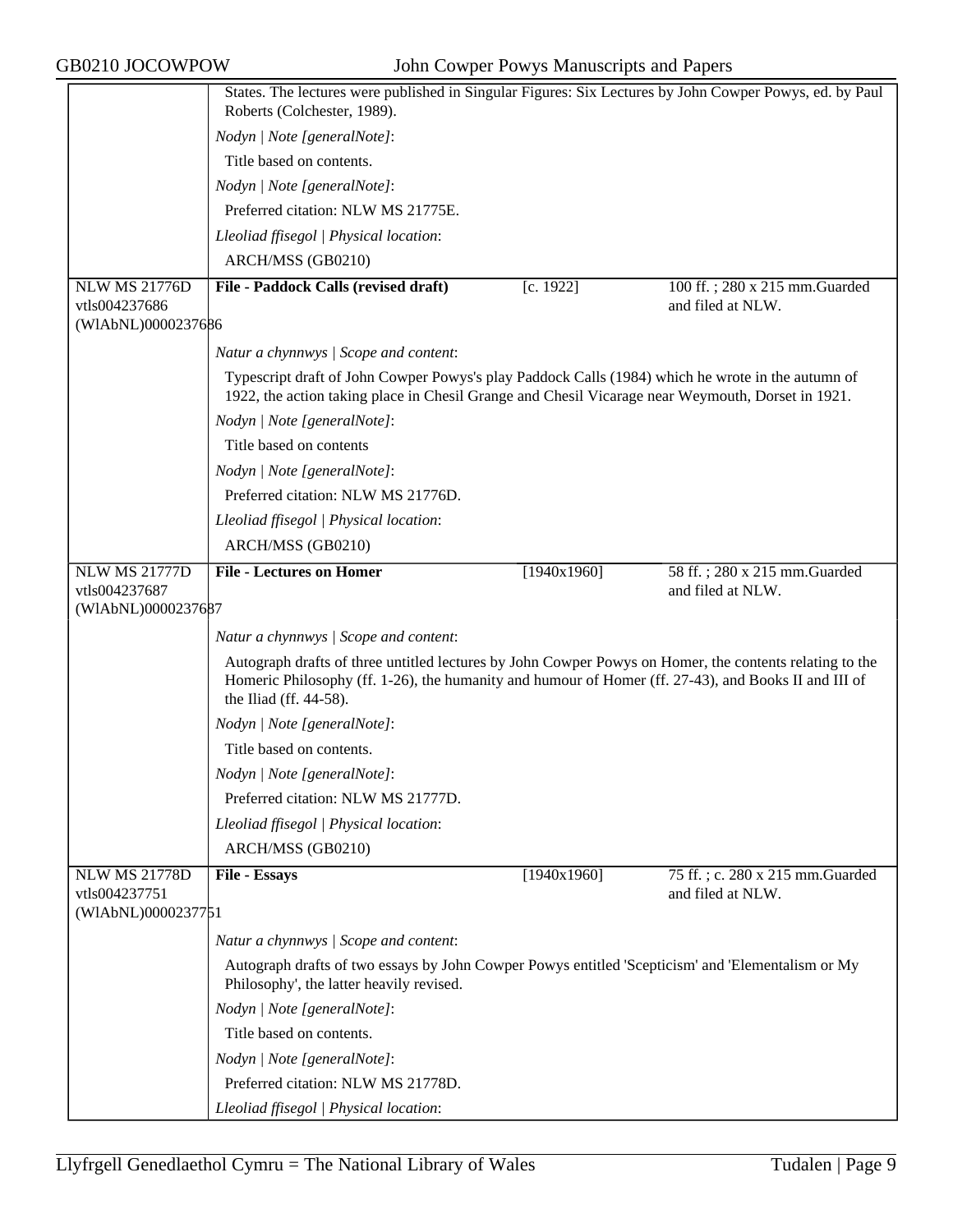|                                                                                                                                                              | ARCH/MSS (GB0210)                                                                                                                                                                                                                         |                |                                                                                                                    |
|--------------------------------------------------------------------------------------------------------------------------------------------------------------|-------------------------------------------------------------------------------------------------------------------------------------------------------------------------------------------------------------------------------------------|----------------|--------------------------------------------------------------------------------------------------------------------|
| <b>NLW MSS</b><br>21779-80C<br>vtls004237762<br>(WIAbNL)0000237762                                                                                           | File - 'Edeyrnion' (revised drafts)                                                                                                                                                                                                       | 1940-1941      | NLW MS 21779C: 145 ff.; c. 270<br>x 210 mm.NLW MS 21780C: 190<br>ff.; c. 270 x 210 mm.Guarded and<br>filed at NLW. |
|                                                                                                                                                              | Natur a chynnwys / Scope and content:                                                                                                                                                                                                     |                |                                                                                                                    |
|                                                                                                                                                              | First and second autograph drafts, 1940-1941, both extensively revised, of an uncompleted novel by John<br>Cowper Powys entitled 'Edeyrnion'. The work, set in Corwen and containing autobiographical elements,<br>was abandoned in 1941. |                |                                                                                                                    |
|                                                                                                                                                              | Nodyn   Note [generalNote]:                                                                                                                                                                                                               |                |                                                                                                                    |
|                                                                                                                                                              | Original title.                                                                                                                                                                                                                           |                |                                                                                                                    |
|                                                                                                                                                              | Nodyn   Note [generalNote]:                                                                                                                                                                                                               |                |                                                                                                                    |
|                                                                                                                                                              | Preferred citation: NLW MSS 21779-80C.                                                                                                                                                                                                    |                |                                                                                                                    |
|                                                                                                                                                              | Lleoliad ffisegol   Physical location:                                                                                                                                                                                                    |                |                                                                                                                    |
|                                                                                                                                                              | ARCH/MSS (GB0210)                                                                                                                                                                                                                         |                |                                                                                                                    |
| <b>NLW MS 21781E</b><br>vtls004237781<br>(WIAbNL)0000237781                                                                                                  | File - 'Cataclysm' (revised draft)                                                                                                                                                                                                        | [c. 1960]-1961 | 92 ff.; 330 x 200 mm.Guarded<br>and filed at NLW.                                                                  |
|                                                                                                                                                              | Natur a chynnwys / Scope and content:                                                                                                                                                                                                     |                |                                                                                                                    |
| Revised autograph draft, [c. 1960]-1961, of John Cowper Powys's fantastic story 'Cataclysm', begun early<br>in 1960 and published in Three Fantasies (1985). |                                                                                                                                                                                                                                           |                |                                                                                                                    |
|                                                                                                                                                              | Nodyn   Note [generalNote]:                                                                                                                                                                                                               |                |                                                                                                                    |
|                                                                                                                                                              | Original title ('Cataclysm').                                                                                                                                                                                                             |                |                                                                                                                    |
|                                                                                                                                                              | Nodyn   Note [generalNote]:                                                                                                                                                                                                               |                |                                                                                                                    |
|                                                                                                                                                              | Preferred citation: NLW MS 21781E.                                                                                                                                                                                                        |                |                                                                                                                    |
|                                                                                                                                                              | Lleoliad ffisegol   Physical location:                                                                                                                                                                                                    |                |                                                                                                                    |
|                                                                                                                                                              | ARCH/MSS (GB0210)                                                                                                                                                                                                                         |                |                                                                                                                    |
| <b>NLW MS 21782E</b><br>(WIAbNL)0000237820<br>vtls004237820                                                                                                  | File - 'Abertackle' (revised draft)                                                                                                                                                                                                       | [c. 1960]-1961 | 90 ff.; 330 x 200 mm.Guarded<br>and filed at NLW.                                                                  |
|                                                                                                                                                              | Natur a chynnwys / Scope and content:                                                                                                                                                                                                     |                |                                                                                                                    |
|                                                                                                                                                              | Revised autograph draft, [c. 1960]-1961, of John Cowper Powys's fantastic story 'Abertackle', begun in                                                                                                                                    |                |                                                                                                                    |
|                                                                                                                                                              | 1960 and published in Three Fantasies (1985).                                                                                                                                                                                             |                |                                                                                                                    |
|                                                                                                                                                              | Nodyn   Note [generalNote]:                                                                                                                                                                                                               |                |                                                                                                                    |
|                                                                                                                                                              | Original title ('Abertackle').                                                                                                                                                                                                            |                |                                                                                                                    |
|                                                                                                                                                              | Nodyn   Note [generalNote]:                                                                                                                                                                                                               |                |                                                                                                                    |
|                                                                                                                                                              | Preferred citation: NLW MS 21782E.                                                                                                                                                                                                        |                |                                                                                                                    |
|                                                                                                                                                              | Lleoliad ffisegol   Physical location:                                                                                                                                                                                                    |                |                                                                                                                    |
|                                                                                                                                                              | ARCH/MSS (GB0210)                                                                                                                                                                                                                         |                |                                                                                                                    |
| <b>NLW MS 21783E</b><br>vtls004237826                                                                                                                        | File - 'Topsy-turvy' (revised draft)                                                                                                                                                                                                      | [c. 1960]      | 68 ff.; 330 x 200 mm.Guarded<br>and filed at NLW.                                                                  |
| (WIAbNL)0000237826                                                                                                                                           |                                                                                                                                                                                                                                           |                |                                                                                                                    |
|                                                                                                                                                              | Natur a chynnwys / Scope and content:                                                                                                                                                                                                     |                |                                                                                                                    |
|                                                                                                                                                              | Revised autograph draft, [c. 1960], of John Cowper Powys's fantastic story 'Topsy-Turvy', begun towards<br>the end of 1959 and published in Three Fantasies (1985).                                                                       |                |                                                                                                                    |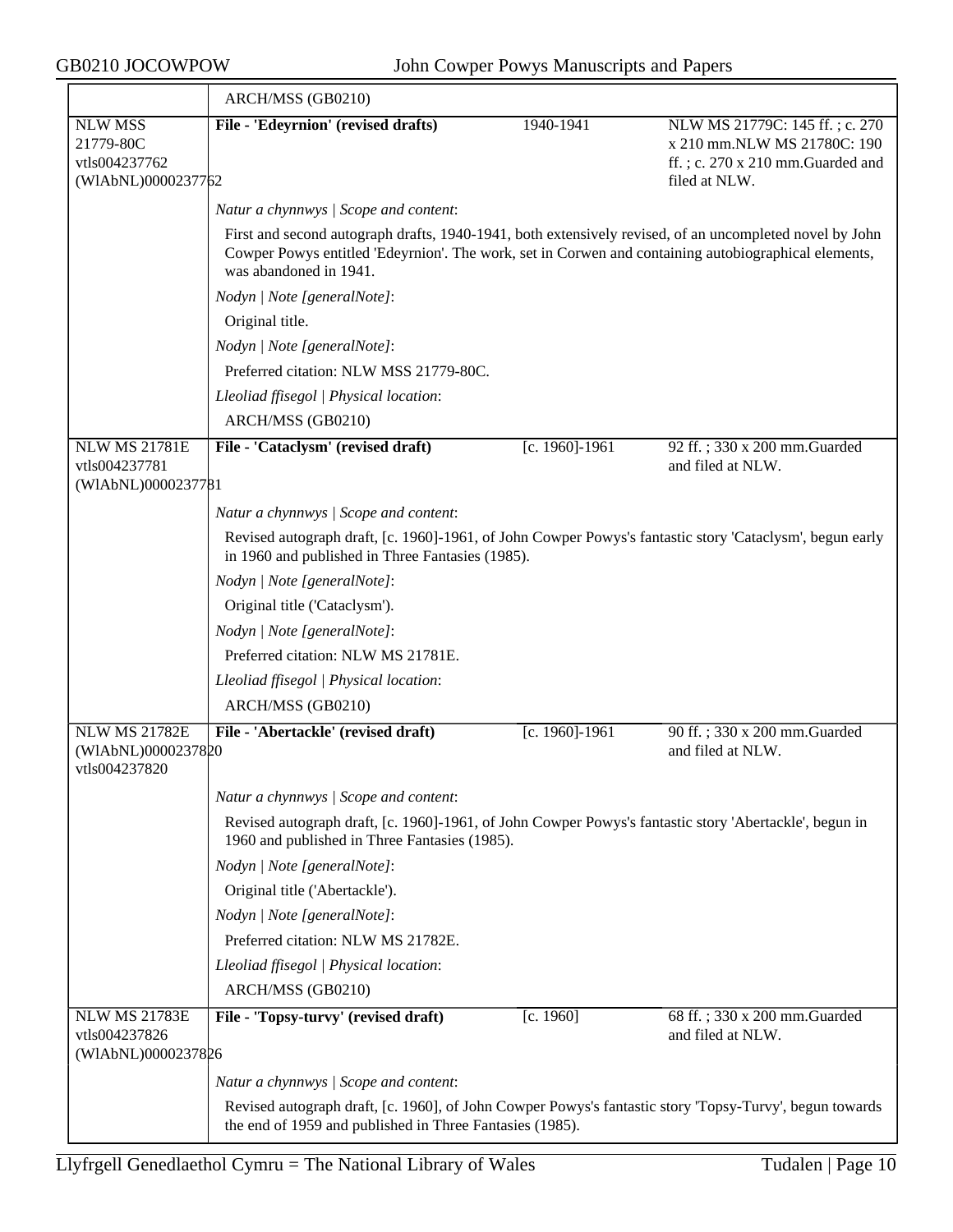| GB0210 JOCOWPOW                       | John Cowper Powys Manuscripts and Papers                                                                                                                                                                                                                                                             |  |  |  |
|---------------------------------------|------------------------------------------------------------------------------------------------------------------------------------------------------------------------------------------------------------------------------------------------------------------------------------------------------|--|--|--|
|                                       | Nodyn   Note [generalNote]:                                                                                                                                                                                                                                                                          |  |  |  |
|                                       | Original title ('Topsy-turvy').                                                                                                                                                                                                                                                                      |  |  |  |
|                                       | Nodyn   Note [generalNote]:                                                                                                                                                                                                                                                                          |  |  |  |
|                                       | Preferred citation: NLW MS 21783E.                                                                                                                                                                                                                                                                   |  |  |  |
|                                       | Lleoliad ffisegol   Physical location:                                                                                                                                                                                                                                                               |  |  |  |
|                                       | ARCH/MSS (GB0210)                                                                                                                                                                                                                                                                                    |  |  |  |
| <b>NLW MS 21784C</b><br>vtls004237873 | 10 ff.Guarded and filed at NLW.<br><b>File - Theodore Francis Powys letters to</b><br>1935-1938<br><b>John Cowper Powys</b>                                                                                                                                                                          |  |  |  |
| (WIAbNL)0000237873                    |                                                                                                                                                                                                                                                                                                      |  |  |  |
|                                       | Crëwr   Creator:                                                                                                                                                                                                                                                                                     |  |  |  |
|                                       | Powys, Theodore Francis, 1875-1953                                                                                                                                                                                                                                                                   |  |  |  |
|                                       | Natur a chynnwys / Scope and content:                                                                                                                                                                                                                                                                |  |  |  |
|                                       | Ten letters, 1935-1938, to John Cowper Powys from his brother, Theodore Francis Powys, containing<br>mainly personal and family matters, including the health of their brother, Llewelyn ('Lulu'), discussions<br>of reading matter and Theodore's reaction to the abdication of Edward VIII (f. 7). |  |  |  |
|                                       | Nodyn   Note [generalNote]:                                                                                                                                                                                                                                                                          |  |  |  |
|                                       | Title based on contents.                                                                                                                                                                                                                                                                             |  |  |  |
|                                       | Nodyn   Note [generalNote]:                                                                                                                                                                                                                                                                          |  |  |  |
|                                       | Preferred citation: NLW MS 21784C.                                                                                                                                                                                                                                                                   |  |  |  |
|                                       | Lleoliad ffisegol   Physical location:                                                                                                                                                                                                                                                               |  |  |  |
|                                       | ARCH/MSS (GB0210)                                                                                                                                                                                                                                                                                    |  |  |  |
|                                       | Cyfres   Series NLW MSS 21869-73: 1982 (and 1968) Group                                                                                                                                                                                                                                              |  |  |  |
|                                       | Dyddiad   Date: 1918-1964 (dyddiad creu)   (date of creation)                                                                                                                                                                                                                                        |  |  |  |
|                                       | Disgrifiad ffisegol   Physical description: 5 volumes                                                                                                                                                                                                                                                |  |  |  |
|                                       | <u>Iaith y deunydd   Language of the material:</u>                                                                                                                                                                                                                                                   |  |  |  |
| English                               |                                                                                                                                                                                                                                                                                                      |  |  |  |
| Nodyn   Note [generalNote]:           |                                                                                                                                                                                                                                                                                                      |  |  |  |
| Title based on contents.              |                                                                                                                                                                                                                                                                                                      |  |  |  |
| Trefniant   Arrangement:              |                                                                                                                                                                                                                                                                                                      |  |  |  |
|                                       |                                                                                                                                                                                                                                                                                                      |  |  |  |
|                                       | Arranged according to NLW MSS reference numbers: NLW MSS 21869-21873.                                                                                                                                                                                                                                |  |  |  |
|                                       | Cyfyngiadau ar fynediad   Restrictions on access:                                                                                                                                                                                                                                                    |  |  |  |
|                                       | Readers consulting modern papers in the National Library of Wales are required to abide by the<br>conditions noted on the 'Modern papers - data protection' form issued with their Readers' Tickets.                                                                                                 |  |  |  |
|                                       | Amodau rheoli defnydd   Conditions governing use:                                                                                                                                                                                                                                                    |  |  |  |

Usual copyright laws apply.

Rhestrau cymorth | Finding aids: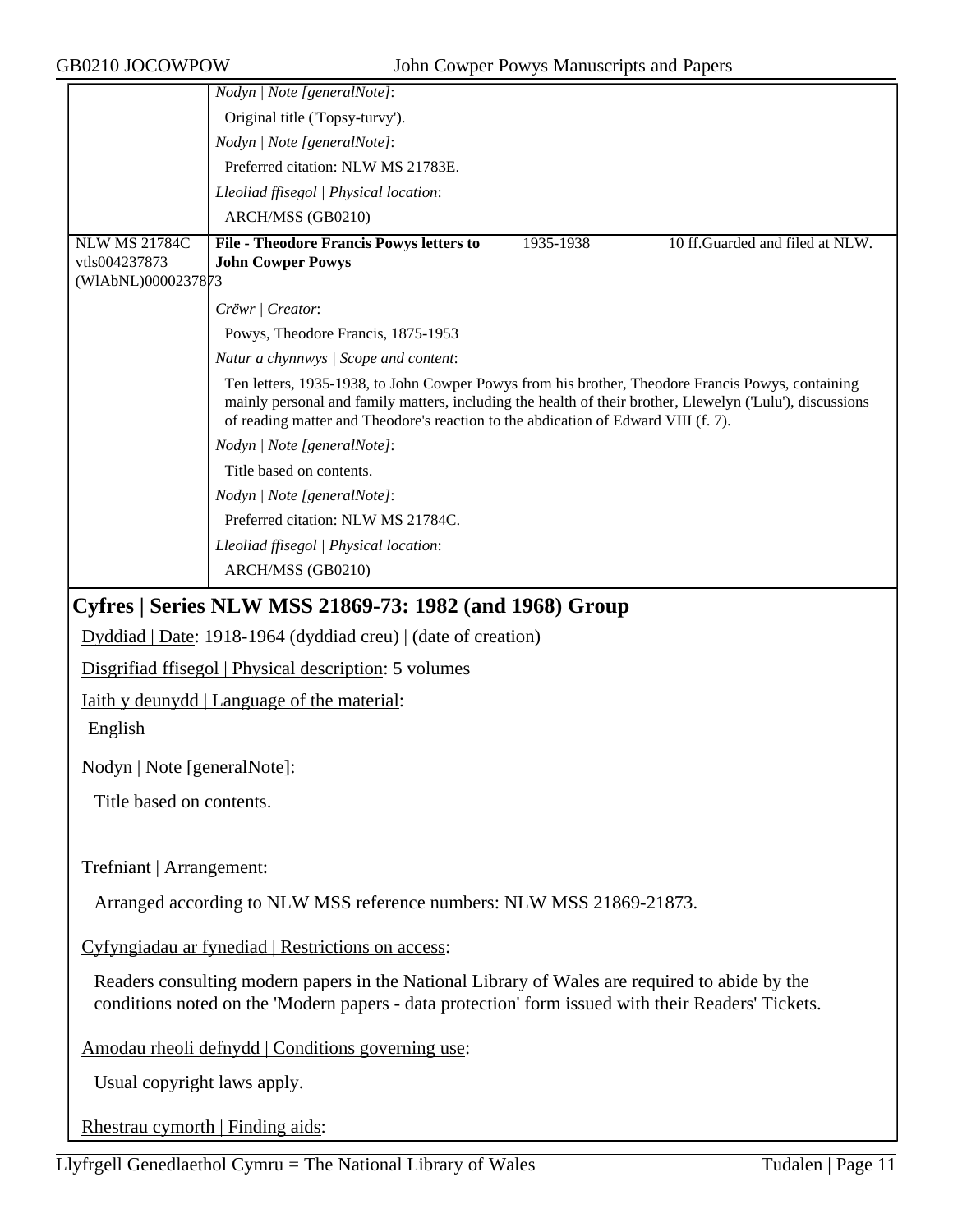|                                                             | vol. 8 (Aberystwyth, 1999).                                                                                                                                                                                                                                                       |                   |                                               |
|-------------------------------------------------------------|-----------------------------------------------------------------------------------------------------------------------------------------------------------------------------------------------------------------------------------------------------------------------------------|-------------------|-----------------------------------------------|
|                                                             | FFeil / rhestr eitemau   File / item list                                                                                                                                                                                                                                         |                   |                                               |
| Cod cyfeirnod  <br>Reference code                           | Teitl   Title                                                                                                                                                                                                                                                                     | Dyddiadau   Dates | Disgrifiad ffisegol   Physical<br>description |
| <b>NLW MS 21869E</b><br>vtls004249899<br>(WIAbNL)0000249899 | File - Llewelyn Powys letters to John<br><b>Cowper Powys</b>                                                                                                                                                                                                                      | 1928-1938         | i, 41 ff.Guarded and filed at<br>NLW.         |
|                                                             | Crëwr   Creator:                                                                                                                                                                                                                                                                  |                   |                                               |
|                                                             | Powys, Llewelyn, 1884-1939                                                                                                                                                                                                                                                        |                   |                                               |
|                                                             | Natur a chynnwys / Scope and content:                                                                                                                                                                                                                                             |                   |                                               |
|                                                             | Eighteen letters, 1928-1938, from Llewelyn Powys to his brother, John Cowper Powys, mainly<br>concerning Llewelyn Powys's relationship with Gamel Woolsey and with his wife, Alyse Gregory,<br>together with references to both Llewelyn's and John Cowper Powys's literary work. |                   |                                               |
|                                                             | Nodyn   Note [generalNote]:                                                                                                                                                                                                                                                       |                   |                                               |
|                                                             | Preferred citation: NLW MS 21869E.                                                                                                                                                                                                                                                |                   |                                               |
|                                                             | Nodyn   Note [generalNote]:                                                                                                                                                                                                                                                       |                   |                                               |
|                                                             | Title based on contents.                                                                                                                                                                                                                                                          |                   |                                               |
|                                                             | Lleoliad ffisegol   Physical location:                                                                                                                                                                                                                                            |                   |                                               |
|                                                             | ARCH/MSS (GB0210)                                                                                                                                                                                                                                                                 |                   |                                               |
| <b>NLW MS 21870C</b><br>vtls004249957<br>(WIAbNL)0000249957 | File - Llewelyn Powys letters to Phyllis<br><b>Playter</b>                                                                                                                                                                                                                        | 1925-1936         | i, 61 ff.Guarded and filed at<br>NLW.         |
|                                                             | Crëwr   Creator:                                                                                                                                                                                                                                                                  |                   |                                               |
|                                                             | Powys, Llewelyn, 1884-1939                                                                                                                                                                                                                                                        |                   |                                               |
|                                                             | Natur a chynnwys / Scope and content:                                                                                                                                                                                                                                             |                   |                                               |
|                                                             | Thirty-six letters, 1925-1936 and undated, from Llewelyn Powys to Phyllis Playter, relating mainly to<br>Llewelyn Powys's relationship with Gamel Woolsey and with his wife, Alyse Gregory, with references<br>also to Llewelyn's and John Cowper Powys's literary work.          |                   |                                               |
|                                                             | Nodyn   Note [generalNote]:                                                                                                                                                                                                                                                       |                   |                                               |
|                                                             | Title based on contents.                                                                                                                                                                                                                                                          |                   |                                               |
|                                                             | Nodyn   Note [generalNote]:                                                                                                                                                                                                                                                       |                   |                                               |
|                                                             | Preferred citation: NLW MS 21870C.                                                                                                                                                                                                                                                |                   |                                               |
|                                                             | Lleoliad ffisegol   Physical location:                                                                                                                                                                                                                                            |                   |                                               |
|                                                             | ARCH/MSS (GB0210)                                                                                                                                                                                                                                                                 |                   |                                               |
| <b>NLW MS 21871E</b><br>vtls004250060<br>(WIAbNL)0000250060 | <b>File - Henry Miller letters to John Cowper</b><br><b>Powys and Phyllis Playter</b>                                                                                                                                                                                             | 1950-1963         | i, 159 ff.Guarded and filed at<br>NLW.        |
|                                                             | Crëwr   Creator:                                                                                                                                                                                                                                                                  |                   |                                               |
|                                                             | Miller, Henry, 1891-1980                                                                                                                                                                                                                                                          |                   |                                               |
|                                                             | Natur a chynnwys / Scope and content:                                                                                                                                                                                                                                             |                   |                                               |
|                                                             | Thirty-two letters and ten postcards, 1950-1963, from the American novelist Henry Miller to John                                                                                                                                                                                  |                   |                                               |
|                                                             | Cowper Powys and Phyllis Playter, mainly in praise of John Cowper Powys and his work, with<br>references also to Miller's own writing and to his family and friends. Also included are corrected                                                                                  |                   |                                               |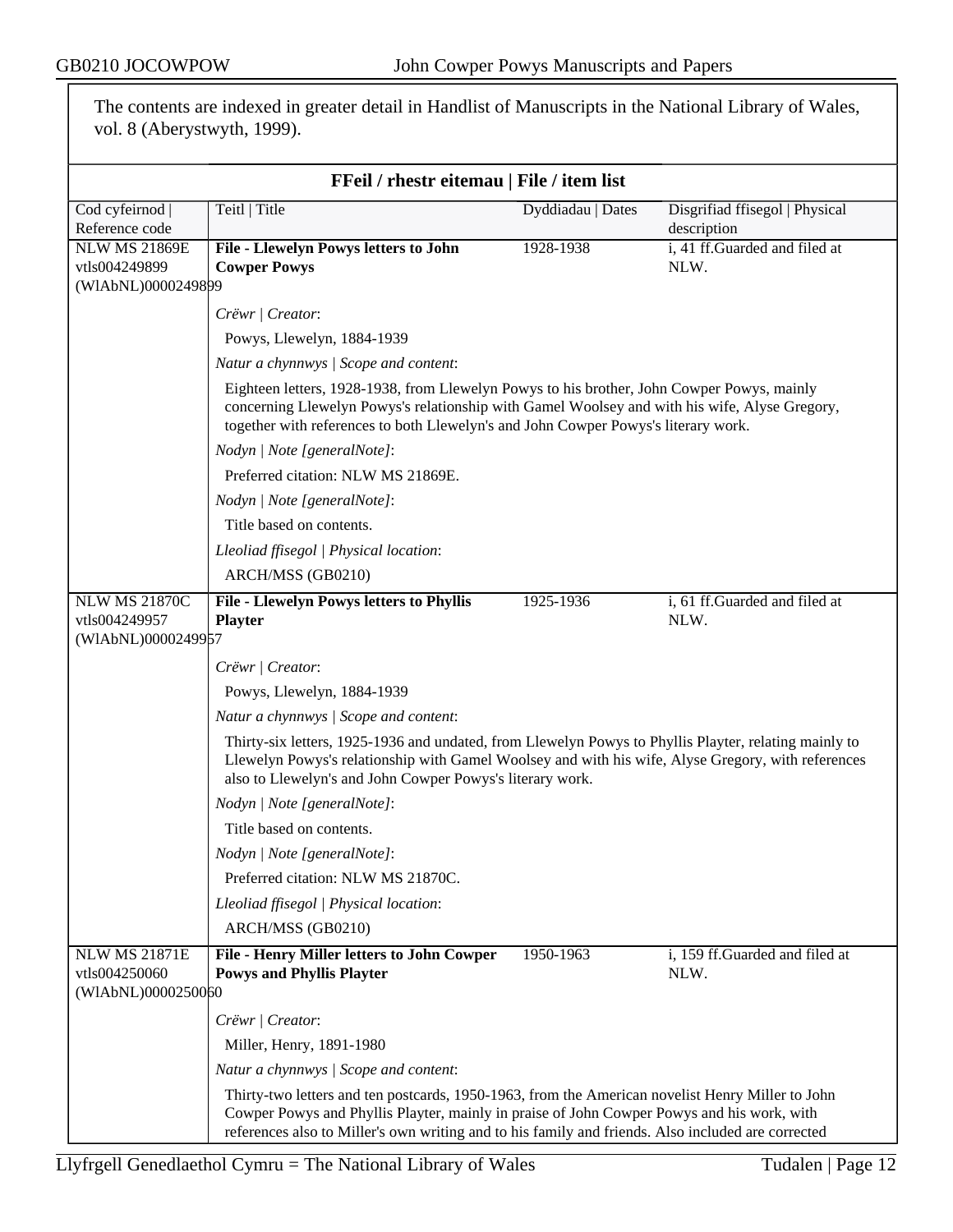|                                                             | typescript extracts from Miller's Plexus (1949) and The Books in My Life (1952) (ff. 76-156), a short<br>typescript account by John Cowper Powys of Henry Miller and his work, [c. 1952]-[c. 1953] (ff.<br>158-159), and related papers. The letters were first published, in translation, in Henry Miller & John<br>Cowper Powys, Correspondance prive#e, ed. and trans. by Norine Haddad (Paris: Criterion, 1994); they<br>were published in English in Proteus and the Magician: The Letters of Henry Miller and John Cowper<br>Powys, ed. by Jacqueline Peltier (Mappowder: Powys Press, 2014). |  |  |  |
|-------------------------------------------------------------|-----------------------------------------------------------------------------------------------------------------------------------------------------------------------------------------------------------------------------------------------------------------------------------------------------------------------------------------------------------------------------------------------------------------------------------------------------------------------------------------------------------------------------------------------------------------------------------------------------|--|--|--|
|                                                             | Nodyn   Note [generalNote]:                                                                                                                                                                                                                                                                                                                                                                                                                                                                                                                                                                         |  |  |  |
|                                                             | Title based on contents.                                                                                                                                                                                                                                                                                                                                                                                                                                                                                                                                                                            |  |  |  |
|                                                             | Nodyn   Note [generalNote]:                                                                                                                                                                                                                                                                                                                                                                                                                                                                                                                                                                         |  |  |  |
|                                                             | Preferred citation: NLW MS 21871E.                                                                                                                                                                                                                                                                                                                                                                                                                                                                                                                                                                  |  |  |  |
|                                                             | Lleoliad ffisegol   Physical location:                                                                                                                                                                                                                                                                                                                                                                                                                                                                                                                                                              |  |  |  |
|                                                             | ARCH/MSS (GB0210)                                                                                                                                                                                                                                                                                                                                                                                                                                                                                                                                                                                   |  |  |  |
| <b>NLW MS 21872D</b><br>vtls004250124<br>(WIAbNL)0000250124 | 1918-1964<br>i, 41 ff.Guarded and filed at<br>File - Letters to John Cowper Powys and<br>NLW.<br><b>Phyllis Playter</b>                                                                                                                                                                                                                                                                                                                                                                                                                                                                             |  |  |  |
|                                                             | Crëwr   Creator:                                                                                                                                                                                                                                                                                                                                                                                                                                                                                                                                                                                    |  |  |  |
|                                                             | Beresford, J. D. (John Davys), 1873-1947Dreiser, Theodore, 1871-1945Goldman, Emma,<br>1869-1940Moore, Marianne, 1887-1972Sitwell, Osbert, 1892-1969Smith, Stevie, 1902-1971                                                                                                                                                                                                                                                                                                                                                                                                                         |  |  |  |
|                                                             | Natur a chynnwys   Scope and content:                                                                                                                                                                                                                                                                                                                                                                                                                                                                                                                                                               |  |  |  |
|                                                             | Some sixty letters, 1918-1964, to John Cowper Powys and Phyllis Playter from various correspondents,<br>relating mainly to personal matters and to John Cowper Powys's work, with one letter, [n.d.], from John<br>Cowper Powys to Phyllis Playter (ff. 73-76). The correspondents include: J[ohn] D[avys] Beresford<br>(10) 1929-1938; Theodore Dreiser (5) 1923-1939; Emma Goldman (2) 1936-1937; Marianne Moore (6)<br>1926-1929; Sir Osbert Sitwell (2) 1935; and Stevie Smith (2, and two illustrated poems) 1951-1952.                                                                        |  |  |  |
|                                                             | Nodyn   Note [generalNote]:                                                                                                                                                                                                                                                                                                                                                                                                                                                                                                                                                                         |  |  |  |
|                                                             | Title based on contents.                                                                                                                                                                                                                                                                                                                                                                                                                                                                                                                                                                            |  |  |  |
|                                                             | Nodyn   Note [generalNote]:                                                                                                                                                                                                                                                                                                                                                                                                                                                                                                                                                                         |  |  |  |
|                                                             | Preferred citation: NLW MS 21872D.                                                                                                                                                                                                                                                                                                                                                                                                                                                                                                                                                                  |  |  |  |
|                                                             | Lleoliad ffisegol   Physical location:                                                                                                                                                                                                                                                                                                                                                                                                                                                                                                                                                              |  |  |  |
|                                                             | ARCH/MSS (GB0210)                                                                                                                                                                                                                                                                                                                                                                                                                                                                                                                                                                                   |  |  |  |
| <b>NLW MS 21873C</b><br>vtls004250927<br>(WIAbNL)0000250927 | 1940-1955<br>ii, 96 ff.Guarded and filed at<br><b>File - Letters to John Cowper Powys</b><br>NLW.                                                                                                                                                                                                                                                                                                                                                                                                                                                                                                   |  |  |  |
|                                                             | Crëwr   Creator:                                                                                                                                                                                                                                                                                                                                                                                                                                                                                                                                                                                    |  |  |  |
|                                                             | Gruffydd, W. J. (William John), 1881-1954Lewis, Timothy, 1877-1958Peate, Iorwerth Cyfeiliog,<br>1901-1982Rhys, KeidrychWilliams, Ifor, Sir, 1881-1965                                                                                                                                                                                                                                                                                                                                                                                                                                               |  |  |  |
|                                                             | Natur a chynnwys / Scope and content:                                                                                                                                                                                                                                                                                                                                                                                                                                                                                                                                                               |  |  |  |
|                                                             | Over seventy letters, 1940-1955, to John Cowper Powys from various correspondents, including<br>W[illiam] J[ohn] Gruffydd (1) 1942; Timothy Lewis (13) 1943-1954; Iorwerth C[yfeiliog] Peate (19)<br>1942-1951; Keidrych Rhys (9) 1943-1946; and Sir Ifor Williams (1) 1941. The letters relate mainly to<br>John Cowper Powys's work, the Welsh language and culture, and personal matters.                                                                                                                                                                                                        |  |  |  |
|                                                             | Nodyn   Note [generalNote]:                                                                                                                                                                                                                                                                                                                                                                                                                                                                                                                                                                         |  |  |  |
|                                                             | Title based on contents.                                                                                                                                                                                                                                                                                                                                                                                                                                                                                                                                                                            |  |  |  |
|                                                             | Nodyn   Note [generalNote]:                                                                                                                                                                                                                                                                                                                                                                                                                                                                                                                                                                         |  |  |  |
|                                                             | Preferred citation: NLW MS 21873C.                                                                                                                                                                                                                                                                                                                                                                                                                                                                                                                                                                  |  |  |  |
|                                                             | Lleoliad ffisegol   Physical location:                                                                                                                                                                                                                                                                                                                                                                                                                                                                                                                                                              |  |  |  |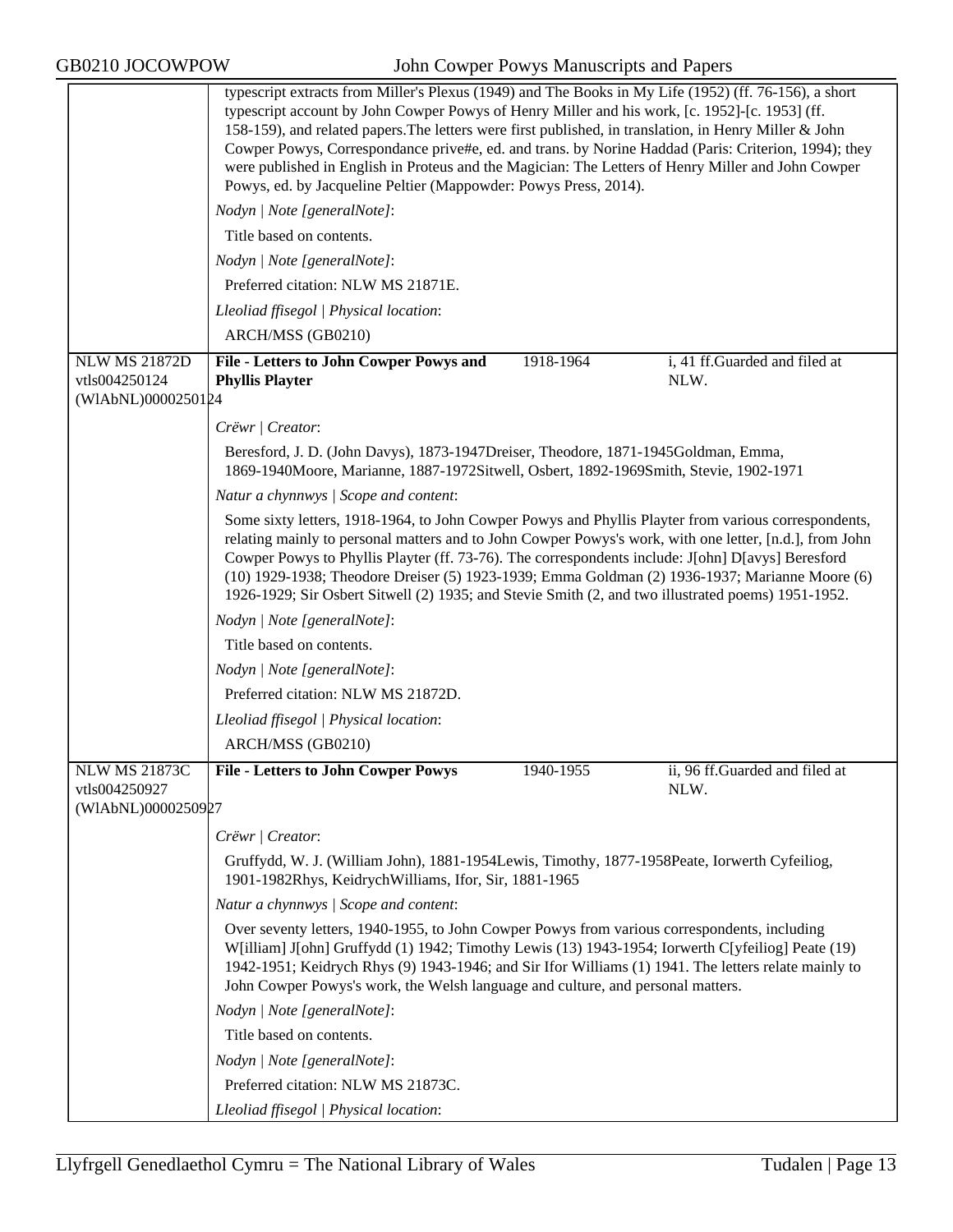ARCH/MSS (GB0210)

## **Cyfres | Series NLW MSS 21928-40: January 1983 Group**

Dyddiad | Date: [?1890s]-1968 (dyddiad creu) | (date of creation)

Disgrifiad ffisegol | Physical description: 13 volumes

Iaith y deunydd | Language of the material:

English

Nodyn | Note [generalNote]:

Title based on contents.

Trefniant | Arrangement:

Arranged according to NLW MSS reference numbers: NLW MSS 21928-21940.

Cyfyngiadau ar fynediad | Restrictions on access:

Readers consulting modern papers in the National Library of Wales are required to abide by the conditions noted on the 'Modern papers - data protection' form issued with their Readers' Tickets.

Amodau rheoli defnydd | Conditions governing use:

Usual copyright laws apply.

Rhestrau cymorth | Finding aids:

The contents are indexed in greater detail in Handlist of Manuscripts in the National Library of Wales, vol. 8 (Aberystwyth, 1999).

| FFeil / rhestr eitemau   File / item list |                                                                                                                                                                                                                                                                                                                          |                   |                                   |  |
|-------------------------------------------|--------------------------------------------------------------------------------------------------------------------------------------------------------------------------------------------------------------------------------------------------------------------------------------------------------------------------|-------------------|-----------------------------------|--|
| Cod cyfeirnod                             | Teitl   Title                                                                                                                                                                                                                                                                                                            | Dyddiadau   Dates | Disgrifiad ffisegol   Physical    |  |
| Reference code                            |                                                                                                                                                                                                                                                                                                                          |                   | description                       |  |
| <b>NLW MS 21928D</b>                      | <b>File - Draft novels</b>                                                                                                                                                                                                                                                                                               | [c. 1916]-1920    | 128 ff. Guarded and filed at NLW. |  |
| vtls004253775                             |                                                                                                                                                                                                                                                                                                                          |                   |                                   |  |
| (WIAbNL)0000253775                        |                                                                                                                                                                                                                                                                                                                          |                   |                                   |  |
|                                           | Natur a chynnwys / Scope and content:                                                                                                                                                                                                                                                                                    |                   |                                   |  |
|                                           | Two incomplete draft novels by John Cowper Powys, the first (ff. 1-13, originally numbered 86-98,<br>headed 'Chapter 2') being a fragment apparently excluded from a draft of Rodmoor (1916), the second (ff.<br>14-128, originally numbered 2-115) being a draft of chapters 1-4 of a novel set in East Sussex in 1920. |                   |                                   |  |
|                                           | Nodyn / Note [generalNote]:                                                                                                                                                                                                                                                                                              |                   |                                   |  |
|                                           | Title based on contents.                                                                                                                                                                                                                                                                                                 |                   |                                   |  |
|                                           | Nodyn / Note [generalNote]:                                                                                                                                                                                                                                                                                              |                   |                                   |  |
|                                           | Preferred citation: NLW MS 21928D.                                                                                                                                                                                                                                                                                       |                   |                                   |  |
|                                           | Lleoliad ffisegol   Physical location:                                                                                                                                                                                                                                                                                   |                   |                                   |  |
|                                           | ARCH/MSS (GB0210)                                                                                                                                                                                                                                                                                                        |                   |                                   |  |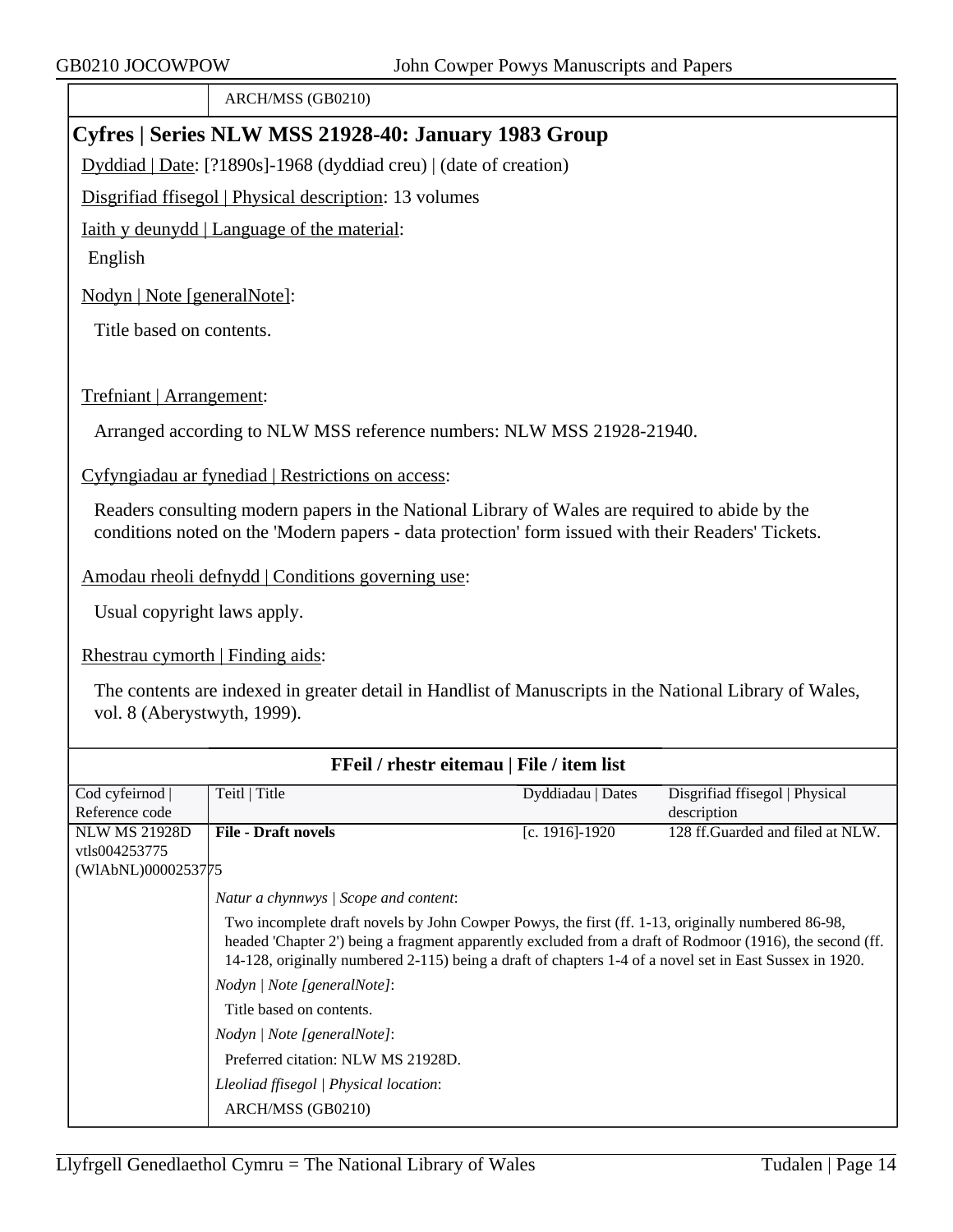| <b>NLW MS 21929D</b>                        | File - Draft novella                                                                                                                                                                                                                                                                                                                                                                                | [c. 1952]   | 72 ff. (old foliation 1-42, with                                        |  |  |
|---------------------------------------------|-----------------------------------------------------------------------------------------------------------------------------------------------------------------------------------------------------------------------------------------------------------------------------------------------------------------------------------------------------------------------------------------------------|-------------|-------------------------------------------------------------------------|--|--|
| vtls004253820                               |                                                                                                                                                                                                                                                                                                                                                                                                     |             | insertions 1-12)Guarded and filed                                       |  |  |
| (WIAbNL)0000253820                          |                                                                                                                                                                                                                                                                                                                                                                                                     |             | at NLW.                                                                 |  |  |
|                                             | Natur a chynnwys / Scope and content:                                                                                                                                                                                                                                                                                                                                                               |             |                                                                         |  |  |
|                                             | A heavily worked draft of an unpublished novella by John Cowper Powys, apparently written in 1952<br>(see f. 46), entitled 'The Death of God or Jack and Jill and the Absolute'; together with notes on Classical<br>Greek (ff. 61-72), written during Powys's later years.                                                                                                                         |             |                                                                         |  |  |
|                                             | Nodyn   Note [generalNote]:                                                                                                                                                                                                                                                                                                                                                                         |             |                                                                         |  |  |
|                                             | Title based on contents.                                                                                                                                                                                                                                                                                                                                                                            |             |                                                                         |  |  |
|                                             | Nodyn   Note [generalNote]:                                                                                                                                                                                                                                                                                                                                                                         |             |                                                                         |  |  |
|                                             | Preferred citation: NLW MS 21929D.                                                                                                                                                                                                                                                                                                                                                                  |             |                                                                         |  |  |
|                                             | Lleoliad ffisegol   Physical location:                                                                                                                                                                                                                                                                                                                                                              |             |                                                                         |  |  |
|                                             | ARCH/MSS (GB0210)                                                                                                                                                                                                                                                                                                                                                                                   |             |                                                                         |  |  |
| <b>NLW MS 21930E</b>                        | <b>File - Draft poetry</b>                                                                                                                                                                                                                                                                                                                                                                          | [1891x1959] | iii, 162 ff.Guarded and filed at                                        |  |  |
| vtls004256365<br>(WIAbNL)0000256365         |                                                                                                                                                                                                                                                                                                                                                                                                     |             | NLW.                                                                    |  |  |
|                                             | Natur a chynnwys / Scope and content:                                                                                                                                                                                                                                                                                                                                                               |             |                                                                         |  |  |
|                                             | Drafts of poems by John Cowper Powys, published between 1896 and 1926; a heavily worked draft of an<br>incomplete poem in two cantos, published in A Review of English Literature (January 1963); and drafts<br>of over fifty poems, forty-one of which were published posthumously in Horned Poppies  (1986), the<br>remainder, including a blank verse autobiography, as yet unpublished.         |             |                                                                         |  |  |
|                                             | Nodyn   Note [generalNote]:                                                                                                                                                                                                                                                                                                                                                                         |             |                                                                         |  |  |
|                                             | Title based on contents.                                                                                                                                                                                                                                                                                                                                                                            |             |                                                                         |  |  |
|                                             | Nodyn   Note [generalNote]:                                                                                                                                                                                                                                                                                                                                                                         |             |                                                                         |  |  |
|                                             | Preferred citation: NLW MS 21930E.                                                                                                                                                                                                                                                                                                                                                                  |             |                                                                         |  |  |
|                                             | Lleoliad ffisegol   Physical location:                                                                                                                                                                                                                                                                                                                                                              |             |                                                                         |  |  |
|                                             | ARCH/MSS (GB0210)                                                                                                                                                                                                                                                                                                                                                                                   |             |                                                                         |  |  |
| <b>NLW MSS</b><br>21931-6E<br>vtls004259446 | File - Littleton Charles Powys letters to<br><b>John Cowper Powys</b>                                                                                                                                                                                                                                                                                                                               | 1925-1955   | 1223 ff. (volumes individually<br>foliated)Guarded and filed at<br>NLW. |  |  |
| (WIAbNL)0000259446                          |                                                                                                                                                                                                                                                                                                                                                                                                     |             |                                                                         |  |  |
|                                             | Crëwr / Creator:                                                                                                                                                                                                                                                                                                                                                                                    |             |                                                                         |  |  |
|                                             | Powys, Littleton, 1874-1955Myers, Elizabeth, 1912-1947                                                                                                                                                                                                                                                                                                                                              |             |                                                                         |  |  |
|                                             | Natur a chynnwys / Scope and content:                                                                                                                                                                                                                                                                                                                                                               |             |                                                                         |  |  |
|                                             | Over three hundred and seventy letters from Littleton Charles Powys to his elder brother John Cowper<br>Powys, 1925-1955 (mostly dating from 1944) containing family news and reminiscences and comments<br>on works by the Powys brothers; together with a few letters from Littleton Charles Powys to Phyllis<br>Playter and from Elizabeth Myers, Littleton's second wife, to John Cowper Powys. |             |                                                                         |  |  |
|                                             | Nodyn   Note [generalNote]:                                                                                                                                                                                                                                                                                                                                                                         |             |                                                                         |  |  |
|                                             | Title based on contents.                                                                                                                                                                                                                                                                                                                                                                            |             |                                                                         |  |  |
|                                             | Nodyn   Note [generalNote]:                                                                                                                                                                                                                                                                                                                                                                         |             |                                                                         |  |  |
|                                             | Preferred citation: NLW MSS 21931-21936E.                                                                                                                                                                                                                                                                                                                                                           |             |                                                                         |  |  |
|                                             | Lleoliad ffisegol   Physical location:                                                                                                                                                                                                                                                                                                                                                              |             |                                                                         |  |  |
|                                             | ARCH/MSS (GB0210)                                                                                                                                                                                                                                                                                                                                                                                   |             |                                                                         |  |  |
| <b>NLW MSS</b><br>21937-21938E              | File - Alyse Gregory letters to Phyllis<br><b>Playter</b>                                                                                                                                                                                                                                                                                                                                           | 1946-1967   | 204 ff.Guarded and filed at NLW.                                        |  |  |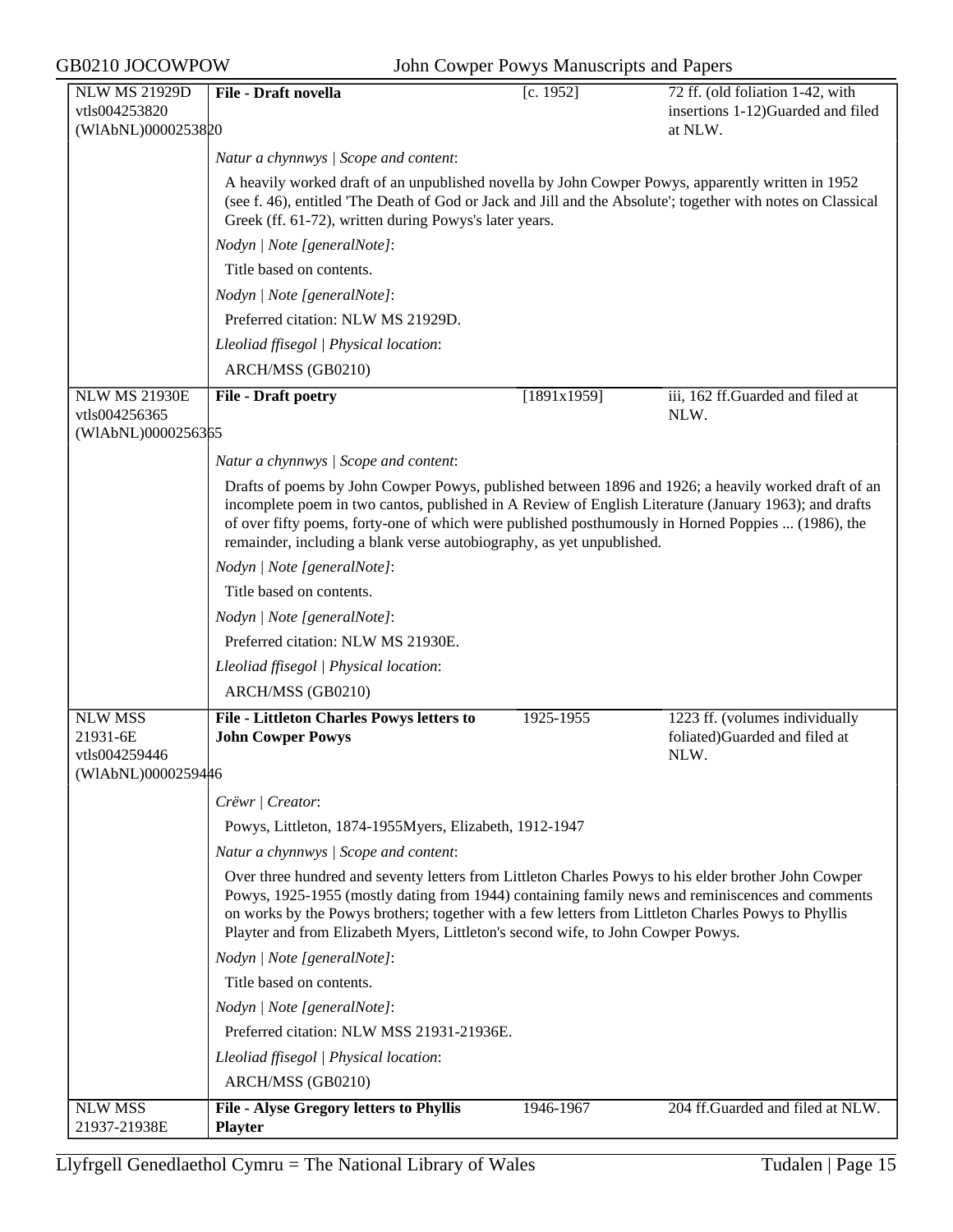| vtls004259969                                               |                                                                                                                                                                                                                                                                                                                                                                                                                                                                                                                         |           |                                          |  |
|-------------------------------------------------------------|-------------------------------------------------------------------------------------------------------------------------------------------------------------------------------------------------------------------------------------------------------------------------------------------------------------------------------------------------------------------------------------------------------------------------------------------------------------------------------------------------------------------------|-----------|------------------------------------------|--|
| (WIAbNL)0000259969                                          |                                                                                                                                                                                                                                                                                                                                                                                                                                                                                                                         |           |                                          |  |
|                                                             | Crëwr   Creator:                                                                                                                                                                                                                                                                                                                                                                                                                                                                                                        |           |                                          |  |
|                                                             | Gregory, Alyse, 1884-1967                                                                                                                                                                                                                                                                                                                                                                                                                                                                                               |           |                                          |  |
|                                                             | Natur a chynnwys / Scope and content:                                                                                                                                                                                                                                                                                                                                                                                                                                                                                   |           |                                          |  |
|                                                             | Over one hundred and twenty letters, 1946-1967, from Alyse Gregory, widow of Llewelyn Powys,<br>to Phyllis Playter, the majority of which belong to the period 1960-1967; together with four letters,<br>1957-1961, from Alyse Gregory to John Cowper Powys (NLW MS 21937E, ff. 11, 22, 47, 73). The<br>letters contain frequent family references, particularly to Gertrude Powys and Katie Powys, and<br>discussion regarding the preservation of Powys family manuscripts, diaries and correspondence.               |           |                                          |  |
|                                                             | Nodyn   Note [generalNote]:                                                                                                                                                                                                                                                                                                                                                                                                                                                                                             |           |                                          |  |
|                                                             | Title based on contents.                                                                                                                                                                                                                                                                                                                                                                                                                                                                                                |           |                                          |  |
|                                                             | Nodyn   Note [generalNote]:                                                                                                                                                                                                                                                                                                                                                                                                                                                                                             |           |                                          |  |
|                                                             | Preferred citation: NLW MSS 21937-21938E.                                                                                                                                                                                                                                                                                                                                                                                                                                                                               |           |                                          |  |
|                                                             | Lleoliad ffisegol   Physical location:                                                                                                                                                                                                                                                                                                                                                                                                                                                                                  |           |                                          |  |
|                                                             | ARCH/MSS (GB0210)                                                                                                                                                                                                                                                                                                                                                                                                                                                                                                       |           |                                          |  |
| <b>NLW MS 21939E</b>                                        | <b>File - Gamel Woolsey letters to Phyllis</b>                                                                                                                                                                                                                                                                                                                                                                                                                                                                          | 1955-1967 | 185 ff.Guarded and filed at NLW.         |  |
| vtls004260014                                               | <b>Playter</b>                                                                                                                                                                                                                                                                                                                                                                                                                                                                                                          |           |                                          |  |
| (WIAbNL)0000260014                                          |                                                                                                                                                                                                                                                                                                                                                                                                                                                                                                                         |           |                                          |  |
|                                                             | Crëwr   Creator:                                                                                                                                                                                                                                                                                                                                                                                                                                                                                                        |           |                                          |  |
|                                                             | Woolsey, Gamel                                                                                                                                                                                                                                                                                                                                                                                                                                                                                                          |           |                                          |  |
|                                                             | Natur a chynnwys / Scope and content:                                                                                                                                                                                                                                                                                                                                                                                                                                                                                   |           |                                          |  |
|                                                             | Some eighty letters, 1955-1967, from Gamel Woolsey to Phyllis Playter containing details of her life in<br>Malaga, together with comments on reading matter and on some of John Cowper Powys's works.                                                                                                                                                                                                                                                                                                                   |           |                                          |  |
|                                                             | Nodyn   Note [generalNote]:                                                                                                                                                                                                                                                                                                                                                                                                                                                                                             |           |                                          |  |
|                                                             | Title based on contents.                                                                                                                                                                                                                                                                                                                                                                                                                                                                                                |           |                                          |  |
|                                                             | Nodyn   Note [generalNote]:                                                                                                                                                                                                                                                                                                                                                                                                                                                                                             |           |                                          |  |
|                                                             | Preferred citation: NLW MS 21939E.                                                                                                                                                                                                                                                                                                                                                                                                                                                                                      |           |                                          |  |
|                                                             | Lleoliad ffisegol   Physical location:                                                                                                                                                                                                                                                                                                                                                                                                                                                                                  |           |                                          |  |
|                                                             | ARCH/MSS (GB0210)                                                                                                                                                                                                                                                                                                                                                                                                                                                                                                       |           |                                          |  |
| <b>NLW MS 21940E</b><br>vtls004260043<br>(WIAbNL)0000260043 | File - Letters to J. Cowper Powys and<br><b>Phyllis Playter</b>                                                                                                                                                                                                                                                                                                                                                                                                                                                         | 1926-1968 | iii, 202 ff.Guarded and filed at<br>NLW. |  |
|                                                             | Crëwr   Creator:                                                                                                                                                                                                                                                                                                                                                                                                                                                                                                        |           |                                          |  |
|                                                             | Brenan, Gerald, 1894-1987Browne, Maurice, 1884-1961Hanley, James, 1897-1985Masters, Edgar Lee,<br>1868-1950Miller, Henry, 1891-1980Houghton, Claude, 1889-1961Shirley, Ralph, 1865-1946                                                                                                                                                                                                                                                                                                                                 |           |                                          |  |
|                                                             | Natur a chynnwys / Scope and content:                                                                                                                                                                                                                                                                                                                                                                                                                                                                                   |           |                                          |  |
|                                                             | Letters, 1926-1968, to John Cowper Powys and Phyllis Playter from various correspondents, including<br>Gerald Brenan (16, including one poem), 1957-1968,; Maurice Browne (20), 1930-1954; James Hanley<br>(15), [c. 1955]-1967; Claude Houghton (5), 1955-1956; Edgar Lee Masters (9), 1928-1945; Henry Miller<br>(7), 1957-1962; and Ralph Shirley (18), 1940-1946; together with a few miscellaneous letters, including<br>an undated draft letter from John Cowper Powys concerning literary censorship in America. |           |                                          |  |
|                                                             | Nodyn   Note [generalNote]:                                                                                                                                                                                                                                                                                                                                                                                                                                                                                             |           |                                          |  |
|                                                             | Title based on contents.                                                                                                                                                                                                                                                                                                                                                                                                                                                                                                |           |                                          |  |
|                                                             | Nodyn   Note [generalNote]:                                                                                                                                                                                                                                                                                                                                                                                                                                                                                             |           |                                          |  |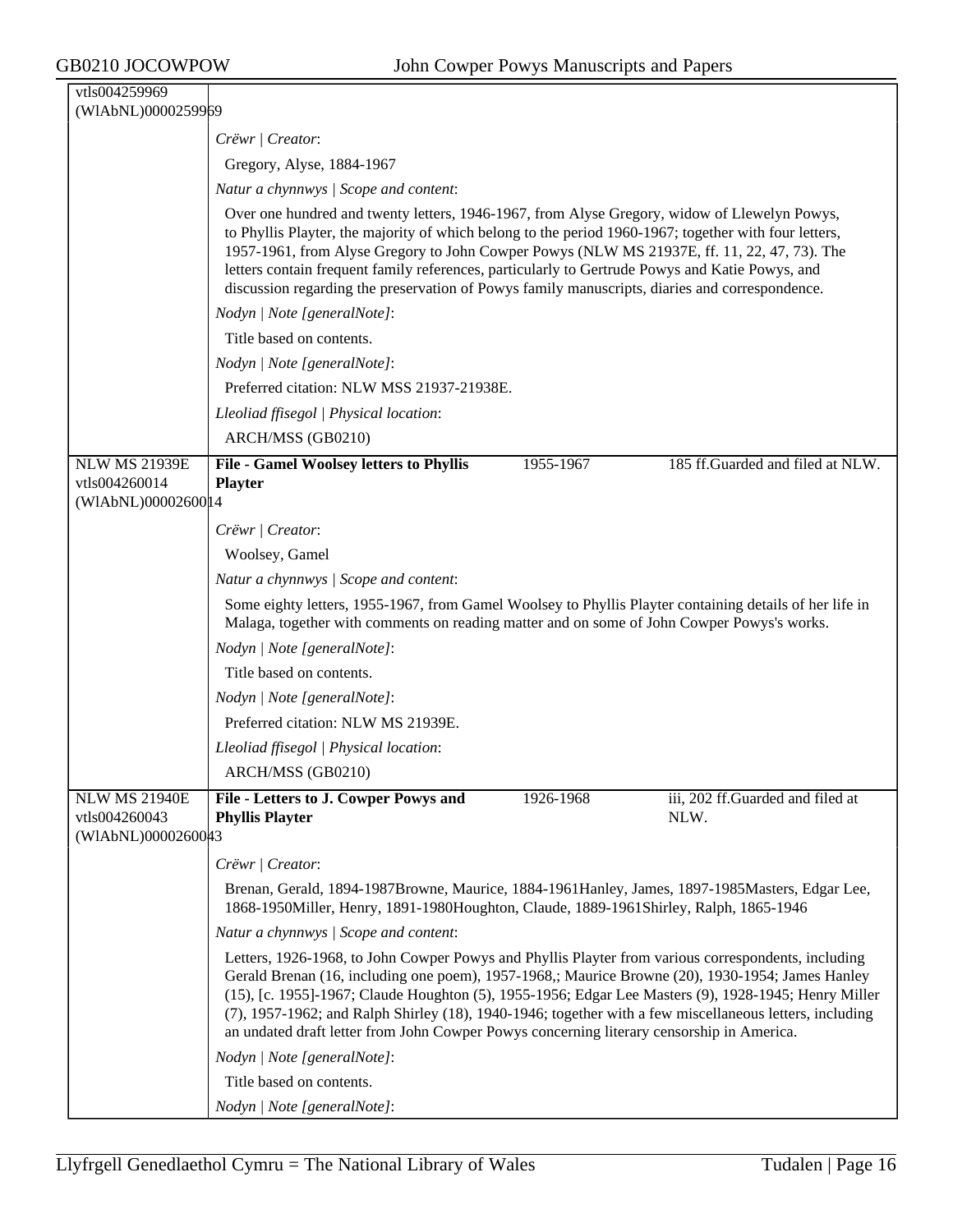|                                                             | Preferred citation: NLW MS 21940E.                                                                                                                                                                                                                                                                                                                                                                                                                                                                                                                                                                                                                                                                                                                                                                                                                |           |                                                                                            |  |
|-------------------------------------------------------------|---------------------------------------------------------------------------------------------------------------------------------------------------------------------------------------------------------------------------------------------------------------------------------------------------------------------------------------------------------------------------------------------------------------------------------------------------------------------------------------------------------------------------------------------------------------------------------------------------------------------------------------------------------------------------------------------------------------------------------------------------------------------------------------------------------------------------------------------------|-----------|--------------------------------------------------------------------------------------------|--|
|                                                             | Lleoliad ffisegol   Physical location:                                                                                                                                                                                                                                                                                                                                                                                                                                                                                                                                                                                                                                                                                                                                                                                                            |           |                                                                                            |  |
|                                                             | ARCH/MSS (GB0210)                                                                                                                                                                                                                                                                                                                                                                                                                                                                                                                                                                                                                                                                                                                                                                                                                                 |           |                                                                                            |  |
| <b>NLW MS 22053E</b><br>vtls004264721<br>(WIAbNL)0000264721 | <b>File - Letters to Phyllis Playter</b>                                                                                                                                                                                                                                                                                                                                                                                                                                                                                                                                                                                                                                                                                                                                                                                                          | 1955-1981 | 216 ff.Guarded and filed at NLW.                                                           |  |
|                                                             | Natur a chynnwys / Scope and content:                                                                                                                                                                                                                                                                                                                                                                                                                                                                                                                                                                                                                                                                                                                                                                                                             |           |                                                                                            |  |
|                                                             | Some one hundred letters and cards, 1959-1981, some fragmentary or incomplete, to Phyllis Playter from<br>relatives and friends; together with one letter, 1955, to John Cowper Powys.                                                                                                                                                                                                                                                                                                                                                                                                                                                                                                                                                                                                                                                            |           |                                                                                            |  |
|                                                             | Nodyn   Note [generalNote]:                                                                                                                                                                                                                                                                                                                                                                                                                                                                                                                                                                                                                                                                                                                                                                                                                       |           |                                                                                            |  |
|                                                             | Title based on contents.                                                                                                                                                                                                                                                                                                                                                                                                                                                                                                                                                                                                                                                                                                                                                                                                                          |           |                                                                                            |  |
|                                                             | Nodyn   Note [generalNote]:                                                                                                                                                                                                                                                                                                                                                                                                                                                                                                                                                                                                                                                                                                                                                                                                                       |           |                                                                                            |  |
|                                                             | Preferred citation: NLW MS 22053E.                                                                                                                                                                                                                                                                                                                                                                                                                                                                                                                                                                                                                                                                                                                                                                                                                |           |                                                                                            |  |
|                                                             | Lleoliad ffisegol   Physical location:                                                                                                                                                                                                                                                                                                                                                                                                                                                                                                                                                                                                                                                                                                                                                                                                            |           |                                                                                            |  |
|                                                             | ARCH/MSS (GB0210)                                                                                                                                                                                                                                                                                                                                                                                                                                                                                                                                                                                                                                                                                                                                                                                                                                 |           |                                                                                            |  |
| <b>NLW MSS</b><br>22206-41B<br>vtls004266278                | <b>File - Diaries of John Cowper Powys,</b>                                                                                                                                                                                                                                                                                                                                                                                                                                                                                                                                                                                                                                                                                                                                                                                                       | 1930-1961 | Varying from c. 95 to c. 200<br>ff.; c. 195 x 125 mm.Cloth over<br>boards or full leather. |  |
| (WIAbNL)0000266278                                          |                                                                                                                                                                                                                                                                                                                                                                                                                                                                                                                                                                                                                                                                                                                                                                                                                                                   |           |                                                                                            |  |
|                                                             | Natur a chynnwys / Scope and content:                                                                                                                                                                                                                                                                                                                                                                                                                                                                                                                                                                                                                                                                                                                                                                                                             |           |                                                                                            |  |
|                                                             | Thirty-six volumes of the diaries of John Cowper Powys, being an unbroken series dating from 1930 to<br>1961. Powys began keeping a diary in June 1929 on his departure from New York on a visit to England<br>(see NLW MS 22807A). The first two volumes have been edited for publication (see The Diary of John<br>Cowper Powys 1930, ed. by Frederick Davies (London, 1987) and The Diary of John Cowper Powys<br>1931 (London, 1990)) and the period June 1934 to June 1935 has been published in The Dorset Year,<br>ed. by Morine Krissdóttir and Roger Peers (Kilmersdon: The Powys Press, 1998). A selection of the<br>first eleven years has been published in Petrushka and the Dancer: The diaries of John Cowper Powys<br>1929-1939, ed. by Morine Krissdóttir (Manchester, New York and Paris, 1995).<br>Nodyn   Note [generalNote]: |           |                                                                                            |  |
|                                                             | Title based on contents.                                                                                                                                                                                                                                                                                                                                                                                                                                                                                                                                                                                                                                                                                                                                                                                                                          |           |                                                                                            |  |
|                                                             | Nodyn   Note [generalNote]:                                                                                                                                                                                                                                                                                                                                                                                                                                                                                                                                                                                                                                                                                                                                                                                                                       |           |                                                                                            |  |
|                                                             | Preferred citation: NLW MSS 22206-41B.                                                                                                                                                                                                                                                                                                                                                                                                                                                                                                                                                                                                                                                                                                                                                                                                            |           |                                                                                            |  |
|                                                             | Lleoliad ffisegol   Physical location:                                                                                                                                                                                                                                                                                                                                                                                                                                                                                                                                                                                                                                                                                                                                                                                                            |           |                                                                                            |  |
|                                                             | ARCH/MSS (GB0210)                                                                                                                                                                                                                                                                                                                                                                                                                                                                                                                                                                                                                                                                                                                                                                                                                                 |           |                                                                                            |  |
| Cyfres   Series NLW MSS 22373-9: October 1986 Group         |                                                                                                                                                                                                                                                                                                                                                                                                                                                                                                                                                                                                                                                                                                                                                                                                                                                   |           |                                                                                            |  |
|                                                             | Dyddiad   Date: [c. 1925]-1958 (dyddiad creu)   (date of creation)                                                                                                                                                                                                                                                                                                                                                                                                                                                                                                                                                                                                                                                                                                                                                                                |           |                                                                                            |  |
| Disgrifiad ffisegol   Physical description: 7 volumes       |                                                                                                                                                                                                                                                                                                                                                                                                                                                                                                                                                                                                                                                                                                                                                                                                                                                   |           |                                                                                            |  |
| Iaith y deunydd   Language of the material:<br>English      |                                                                                                                                                                                                                                                                                                                                                                                                                                                                                                                                                                                                                                                                                                                                                                                                                                                   |           |                                                                                            |  |
| Nodyn   Note [generalNote]:                                 |                                                                                                                                                                                                                                                                                                                                                                                                                                                                                                                                                                                                                                                                                                                                                                                                                                                   |           |                                                                                            |  |
| Title based on contents.                                    |                                                                                                                                                                                                                                                                                                                                                                                                                                                                                                                                                                                                                                                                                                                                                                                                                                                   |           |                                                                                            |  |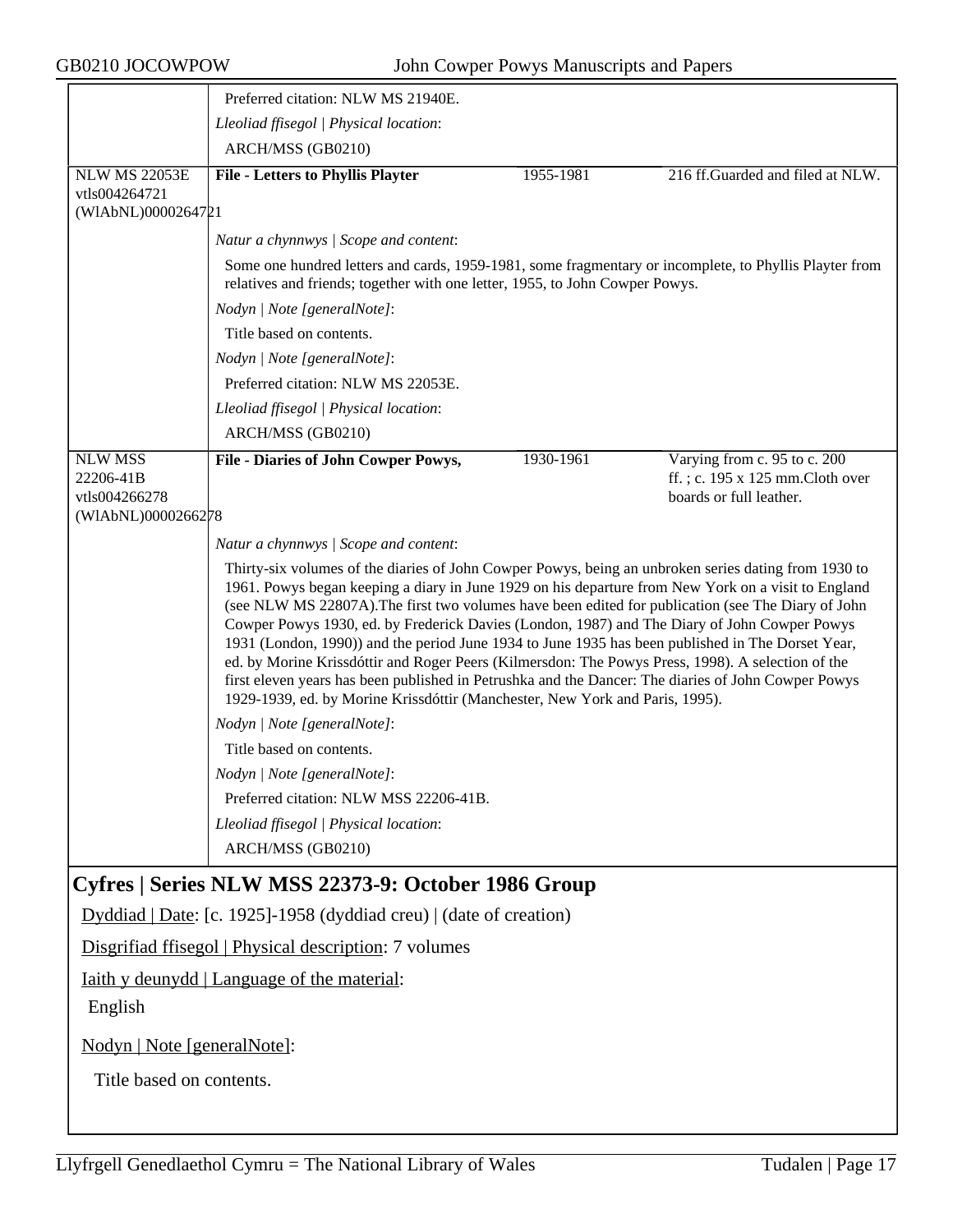Gyflwr ffisegol | Physical condition:

The contents are indexed in greater detail in Handlist of Manuscripts in the National Library of Wales, vol. 8 (Aberystwyth, 1999).

Trefniant | Arrangement:

Arranged according to NLW MSS reference numbers: NLW MSS 22373-22379.

Cyfyngiadau ar fynediad | Restrictions on access:

Readers consulting modern papers in the National Library of Wales are required to abide by the conditions noted on the 'Modern papers - data protection' form issued with their Readers' Tickets.

Amodau rheoli defnydd | Conditions governing use:

Usual copyright laws apply.

| FFeil / rhestr eitemau   File / item list |                                                                                                                                                                                                                                                                                                                                                                   |                   |                                                     |  |
|-------------------------------------------|-------------------------------------------------------------------------------------------------------------------------------------------------------------------------------------------------------------------------------------------------------------------------------------------------------------------------------------------------------------------|-------------------|-----------------------------------------------------|--|
| Cod cyfeirnod  <br>Reference code         | Teitl   Title                                                                                                                                                                                                                                                                                                                                                     | Dyddiadau   Dates | Disgrifiad ffisegol   Physical<br>description       |  |
| <b>NLW MSS</b>                            |                                                                                                                                                                                                                                                                                                                                                                   |                   | NLW MSS 22373-6D: 1398                              |  |
| 22373-7D                                  | File - Wolf Solent (revised draft and galley<br>proofs)                                                                                                                                                                                                                                                                                                           | [c. 1925]-1928    | ff. (originally foliated 1-991,                     |  |
| vtls004273194                             |                                                                                                                                                                                                                                                                                                                                                                   |                   | 1-81, 1370a-1797, with errors);                     |  |
| (WIAbNL)0000273194                        |                                                                                                                                                                                                                                                                                                                                                                   |                   | $275 \times 215$ mm, and less. NLW                  |  |
|                                           |                                                                                                                                                                                                                                                                                                                                                                   |                   | MS 22377D: 274 ff.; 800 x                           |  |
|                                           |                                                                                                                                                                                                                                                                                                                                                                   |                   | 150 mm. and less.NLW MSS                            |  |
|                                           |                                                                                                                                                                                                                                                                                                                                                                   |                   | 22373-6D: Guarded and bound in                      |  |
|                                           |                                                                                                                                                                                                                                                                                                                                                                   |                   | quarter-leather at NLW.NLW MS<br>22377D: Phase box. |  |
|                                           | Natur a chynnwys / Scope and content:                                                                                                                                                                                                                                                                                                                             |                   |                                                     |  |
|                                           |                                                                                                                                                                                                                                                                                                                                                                   |                   |                                                     |  |
|                                           | Autograph manuscript of Wolf Solent (New York and London, 1929), containing extensive revision<br>and differing somewhat from the novel as published, a number of cuts having been made at a later stage<br>(NLW MSS 22373-6D); together with partially-corrected galley proofs of the first American edition of<br>Wolf Solent (New York, 1929) (NLW MS 22377D). |                   |                                                     |  |
|                                           | Nodyn   Note [generalNote]:                                                                                                                                                                                                                                                                                                                                       |                   |                                                     |  |
|                                           | Original title (Wolf Solent).                                                                                                                                                                                                                                                                                                                                     |                   |                                                     |  |
|                                           | Nodyn   Note [generalNote]:                                                                                                                                                                                                                                                                                                                                       |                   |                                                     |  |
|                                           | Preferred citation: NLW MSS 22373-7D.                                                                                                                                                                                                                                                                                                                             |                   |                                                     |  |
|                                           | Lleoliad ffisegol   Physical location:                                                                                                                                                                                                                                                                                                                            |                   |                                                     |  |
|                                           | ARCH/MSS (GB0210)                                                                                                                                                                                                                                                                                                                                                 |                   |                                                     |  |
| <b>NLW MS 22378C</b><br>vtls004273292     | <b>File - John Cowper Powys letters</b>                                                                                                                                                                                                                                                                                                                           | 1929-1935         | 18 ff.Guarded and filed at NLW.                     |  |
| (WIAbNL)0000273292                        |                                                                                                                                                                                                                                                                                                                                                                   |                   |                                                     |  |
|                                           | Crëwr   Creator:                                                                                                                                                                                                                                                                                                                                                  |                   |                                                     |  |
|                                           | Hanley, James, 1897-1985 Wilstach, John, b. 1890 Miller, Charlotte                                                                                                                                                                                                                                                                                                |                   |                                                     |  |
|                                           | Natur a chynnwys / Scope and content:                                                                                                                                                                                                                                                                                                                             |                   |                                                     |  |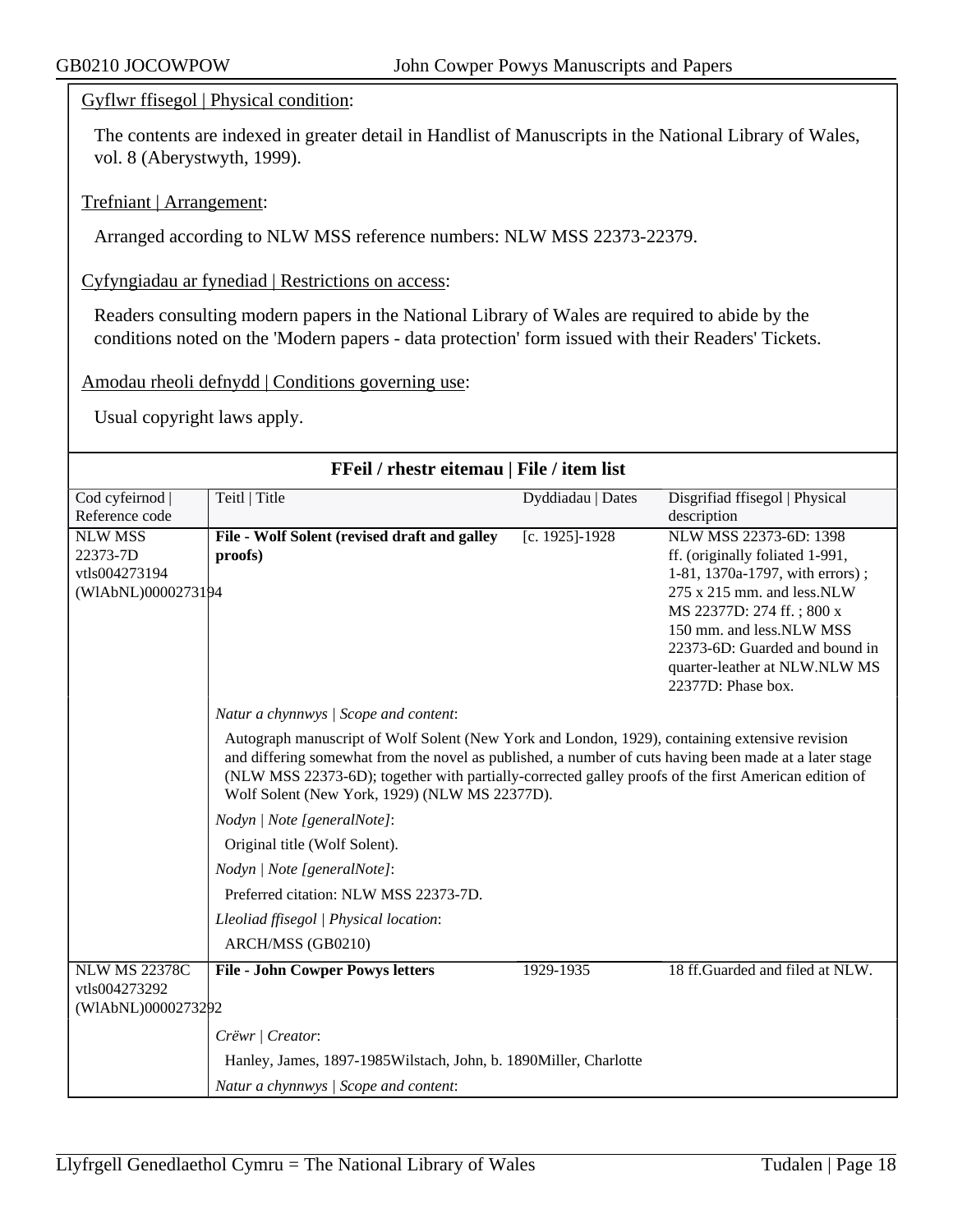|                                                                    | Letters from John Cowper Powys to James Hanley (3), 1929-1930; John Wilstach (1), 1932; and<br>Charlotte Miller (3), 1934-1935; together with a poem by Charlotte Miller addressed to John Cowper<br>Powys. |           |                                                                                                                                                             |  |
|--------------------------------------------------------------------|-------------------------------------------------------------------------------------------------------------------------------------------------------------------------------------------------------------|-----------|-------------------------------------------------------------------------------------------------------------------------------------------------------------|--|
|                                                                    | Nodyn   Note [generalNote]:                                                                                                                                                                                 |           |                                                                                                                                                             |  |
|                                                                    | Title based on contents.                                                                                                                                                                                    |           |                                                                                                                                                             |  |
|                                                                    | Nodyn   Note [generalNote]:                                                                                                                                                                                 |           |                                                                                                                                                             |  |
|                                                                    | Preferred citation: NLW MS 22378C.                                                                                                                                                                          |           |                                                                                                                                                             |  |
|                                                                    | Lleoliad ffisegol   Physical location:                                                                                                                                                                      |           |                                                                                                                                                             |  |
|                                                                    | ARCH/MSS (GB0210)                                                                                                                                                                                           |           |                                                                                                                                                             |  |
| <b>NLW MS 22379E</b>                                               | File - J. Cowper Powys letters to Lloyd                                                                                                                                                                     | 1932-1958 | 116 ff.Guarded and filed at NLW.                                                                                                                            |  |
| vtls004273349<br>(WIAbNL)0000273349                                | <b>Emerson Siberell</b>                                                                                                                                                                                     |           |                                                                                                                                                             |  |
|                                                                    | Crëwr   Creator:                                                                                                                                                                                            |           |                                                                                                                                                             |  |
|                                                                    | Siberell, Lloyd Emerson, 1905-                                                                                                                                                                              |           |                                                                                                                                                             |  |
|                                                                    | Natur a chynnwys / Scope and content:                                                                                                                                                                       |           |                                                                                                                                                             |  |
|                                                                    | Seventy-nine letters and two postcards, 1932-1958, from John Cowper Powys to the bibliophile Lloyd<br>Emerson Siberell, relating mainly to Powys's work.                                                    |           |                                                                                                                                                             |  |
|                                                                    | Nodyn   Note [generalNote]:                                                                                                                                                                                 |           |                                                                                                                                                             |  |
|                                                                    | Title based on contents.                                                                                                                                                                                    |           |                                                                                                                                                             |  |
|                                                                    | Nodyn   Note [generalNote]:                                                                                                                                                                                 |           |                                                                                                                                                             |  |
|                                                                    | Preferred citation: NLW MS 22379E.                                                                                                                                                                          |           |                                                                                                                                                             |  |
|                                                                    | Lleoliad ffisegol   Physical location:                                                                                                                                                                      |           |                                                                                                                                                             |  |
|                                                                    | ARCH/MSS (GB0210)                                                                                                                                                                                           |           |                                                                                                                                                             |  |
| <b>NLW MSS</b><br>22506-13C<br>vtls004275082<br>(WIAbNL)0000275082 | File - Porius (unedited typescript)                                                                                                                                                                         | 1949      | ii, 1545 ff. (numbered 48-1589;<br>580-589 duplicated; 639, 746,<br>836-839 not used; 1296 missing);<br>255 x 205 mm.Guarded and filed<br>in eight volumes. |  |
|                                                                    | Natur a chynnwys / Scope and content:                                                                                                                                                                       |           |                                                                                                                                                             |  |
|                                                                    | An uncorrected typescript of the original full text of John Cowper Powys's novel Porius, lacking the first<br>chapter.                                                                                      |           |                                                                                                                                                             |  |
|                                                                    | Amodau rheoli defnydd   Conditions governing use:                                                                                                                                                           |           |                                                                                                                                                             |  |
|                                                                    | Usual copyright laws apply.                                                                                                                                                                                 |           |                                                                                                                                                             |  |
|                                                                    | Nodyn   Note [generalNote]:                                                                                                                                                                                 |           |                                                                                                                                                             |  |
|                                                                    | Original title (Porius).                                                                                                                                                                                    |           |                                                                                                                                                             |  |
|                                                                    | Nodyn   Note [generalNote]:                                                                                                                                                                                 |           |                                                                                                                                                             |  |
|                                                                    | Preferred citation: NLW MSS 22506-13C.                                                                                                                                                                      |           |                                                                                                                                                             |  |
|                                                                    | Lleoliad ffisegol   Physical location:                                                                                                                                                                      |           |                                                                                                                                                             |  |
|                                                                    | ARCH/MSS (GB0210)                                                                                                                                                                                           |           |                                                                                                                                                             |  |
|                                                                    | Cyfres   Series NLW MSS 22807-14: 1990 Group                                                                                                                                                                |           |                                                                                                                                                             |  |
| Dyddiad   Date: 1883-1963 (dyddiad creu)   (date of creation)      |                                                                                                                                                                                                             |           |                                                                                                                                                             |  |
| Disgrifiad ffisegol   Physical description: 8 volumes              |                                                                                                                                                                                                             |           |                                                                                                                                                             |  |
| <u>Iaith y deunydd   Language of the material:</u>                 |                                                                                                                                                                                                             |           |                                                                                                                                                             |  |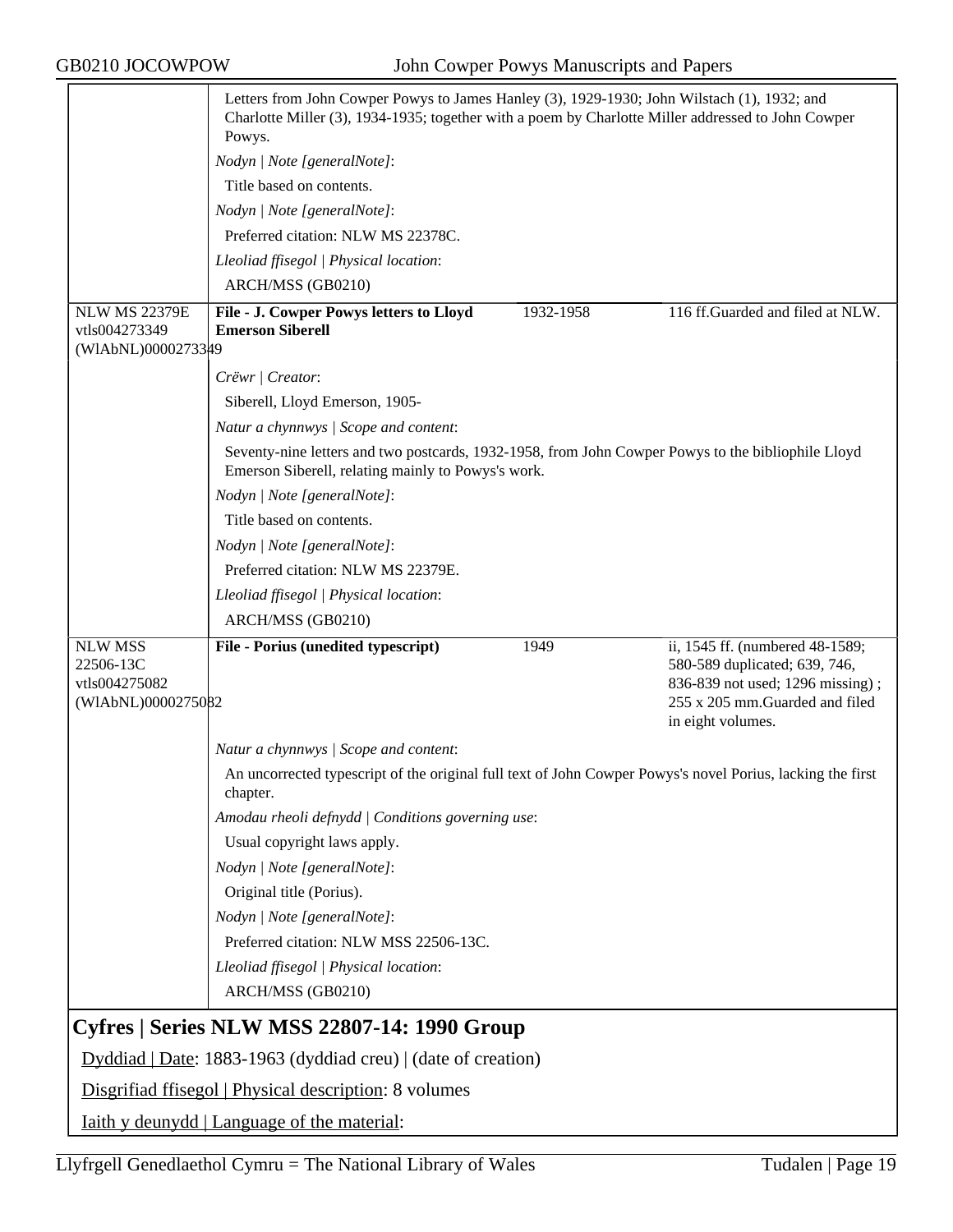English

Nodyn | Note [generalNote]:

Title based on contents.

#### Trefniant | Arrangement:

Arranged according to NLW MSS reference numbers: NLW MSS 22807-22814.

#### Cyfyngiadau ar fynediad | Restrictions on access:

Readers consulting modern papers in the National Library of Wales are required to abide by the conditions noted on the 'Modern papers - data protection' form issued with their Readers' Tickets.

Amodau rheoli defnydd | Conditions governing use:

Usual copyright laws apply.

Rhestrau cymorth | Finding aids:

The contents are indexed in greater detail in Handlist of Manuscripts in the National Library of Wales, vol. 8 (Aberystwyth, 1999).

| FFeil / rhestr eitemau   File / item list                   |                                                                                                                                                                                                                                                                                                                                                                                                                                                                                                                                                                                                                                                          |                   |                                                                                    |  |
|-------------------------------------------------------------|----------------------------------------------------------------------------------------------------------------------------------------------------------------------------------------------------------------------------------------------------------------------------------------------------------------------------------------------------------------------------------------------------------------------------------------------------------------------------------------------------------------------------------------------------------------------------------------------------------------------------------------------------------|-------------------|------------------------------------------------------------------------------------|--|
| Cod cyfeirnod                                               | Teitl   Title                                                                                                                                                                                                                                                                                                                                                                                                                                                                                                                                                                                                                                            | Dyddiadau   Dates | Disgrifiad ffisegol   Physical                                                     |  |
| Reference code                                              |                                                                                                                                                                                                                                                                                                                                                                                                                                                                                                                                                                                                                                                          |                   | description                                                                        |  |
| <b>NLW MS 22807A</b>                                        | <b>File - Diary of John Cowper Powys</b>                                                                                                                                                                                                                                                                                                                                                                                                                                                                                                                                                                                                                 | 1929              | i, 198 ff. (paginated 1-400;                                                       |  |
| vtls004279759                                               |                                                                                                                                                                                                                                                                                                                                                                                                                                                                                                                                                                                                                                                          |                   | many blank leaves); 165 x 100                                                      |  |
| (WIAbNL)0000279759                                          |                                                                                                                                                                                                                                                                                                                                                                                                                                                                                                                                                                                                                                                          |                   | mm.Cloth over boards.                                                              |  |
|                                                             | Natur a chynnwys / Scope and content:                                                                                                                                                                                                                                                                                                                                                                                                                                                                                                                                                                                                                    |                   |                                                                                    |  |
|                                                             | Diary of John Cowper Powys for the period 1 June-31 December 1929, the first in an unbroken series<br>that ends in 1961 (see NLW MSS 22206-41B). Commencing with his departure from New York on a<br>visit to England, it was probably started for the benefit of his companion, Phyllis Playter, who remained<br>in the USA (cf. NLW MS 23172C, f. 7). The diary also includes accounts and miscellaneous jottings (f.<br>iv; pp. 1, 5, 14-19, 46, 400). Selections from the diary have been published in Petrushka and the Dancer:<br>The diaries of John Cowper Powys 1929-1939, ed. by Morine Krissdóttir (Manchester, New York and<br>Paris, 1995). |                   |                                                                                    |  |
|                                                             | Nodyn   Note [generalNote]:                                                                                                                                                                                                                                                                                                                                                                                                                                                                                                                                                                                                                              |                   |                                                                                    |  |
|                                                             | Title based on contents.                                                                                                                                                                                                                                                                                                                                                                                                                                                                                                                                                                                                                                 |                   |                                                                                    |  |
|                                                             | Nodyn   Note [generalNote]:                                                                                                                                                                                                                                                                                                                                                                                                                                                                                                                                                                                                                              |                   |                                                                                    |  |
|                                                             | Preferred citation: NLW MS 22807A.                                                                                                                                                                                                                                                                                                                                                                                                                                                                                                                                                                                                                       |                   |                                                                                    |  |
|                                                             | Lleoliad ffisegol   Physical location:                                                                                                                                                                                                                                                                                                                                                                                                                                                                                                                                                                                                                   |                   |                                                                                    |  |
|                                                             | ARCH/MSS (GB0210)                                                                                                                                                                                                                                                                                                                                                                                                                                                                                                                                                                                                                                        |                   |                                                                                    |  |
| <b>NLW MS 22808A</b><br>vtls004279760<br>(WIAbNL)0000279760 | File - 'The Knight of the Festoon'                                                                                                                                                                                                                                                                                                                                                                                                                                                                                                                                                                                                                       | 1883              | 30 ff. (blank from f. 10); 100 x 65<br>mm. Stitched in cardboard covers<br>at NLW. |  |
|                                                             | Natur a chynnwys / Scope and content:                                                                                                                                                                                                                                                                                                                                                                                                                                                                                                                                                                                                                    |                   |                                                                                    |  |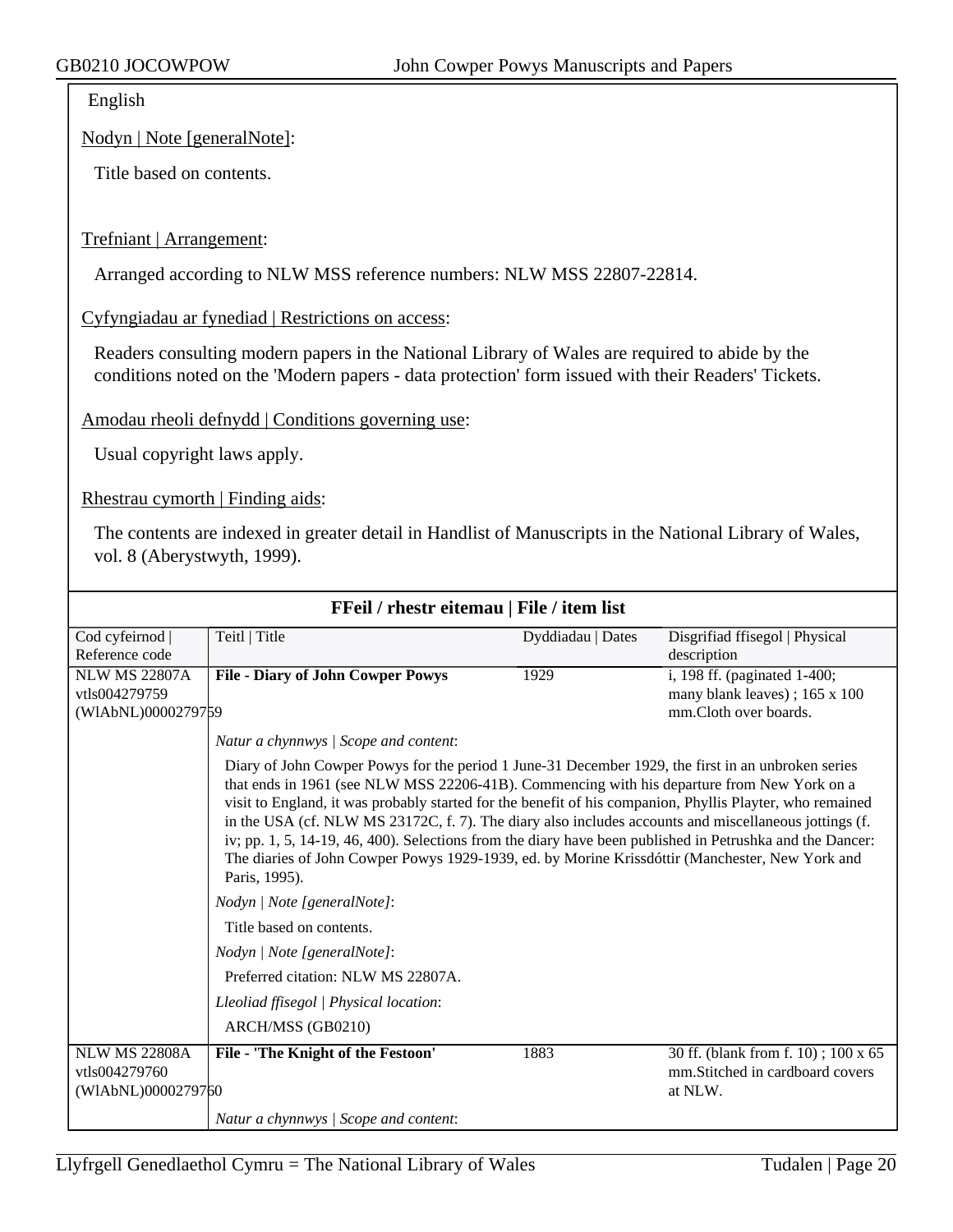|                                     | An incomplete prose tale by John Cowper Powys entitled 'The Knight of the Festoon'; set in medieval                                                                                                                                                                                                                                                                                                                                                                                                                                                                                                                                                                                                                                                                                                     |  |  |
|-------------------------------------|---------------------------------------------------------------------------------------------------------------------------------------------------------------------------------------------------------------------------------------------------------------------------------------------------------------------------------------------------------------------------------------------------------------------------------------------------------------------------------------------------------------------------------------------------------------------------------------------------------------------------------------------------------------------------------------------------------------------------------------------------------------------------------------------------------|--|--|
|                                     | Wales, the work was written in 1883, when the author was eleven years old.                                                                                                                                                                                                                                                                                                                                                                                                                                                                                                                                                                                                                                                                                                                              |  |  |
|                                     | Nodyn   Note [generalNote]:                                                                                                                                                                                                                                                                                                                                                                                                                                                                                                                                                                                                                                                                                                                                                                             |  |  |
|                                     | Original title.                                                                                                                                                                                                                                                                                                                                                                                                                                                                                                                                                                                                                                                                                                                                                                                         |  |  |
|                                     | Nodyn   Note [generalNote]:                                                                                                                                                                                                                                                                                                                                                                                                                                                                                                                                                                                                                                                                                                                                                                             |  |  |
|                                     | Preferred citation: NLW MS 22808A.                                                                                                                                                                                                                                                                                                                                                                                                                                                                                                                                                                                                                                                                                                                                                                      |  |  |
|                                     | Lleoliad ffisegol   Physical location:                                                                                                                                                                                                                                                                                                                                                                                                                                                                                                                                                                                                                                                                                                                                                                  |  |  |
|                                     | ARCH/MSS (GB0210)                                                                                                                                                                                                                                                                                                                                                                                                                                                                                                                                                                                                                                                                                                                                                                                       |  |  |
| <b>NLW MS 22809E</b>                | [c. 1895]-1901<br>47 ff.; c. 325 x 200 mm. Guarded<br>File - Early draft verse and prose                                                                                                                                                                                                                                                                                                                                                                                                                                                                                                                                                                                                                                                                                                                |  |  |
| (WIAbNL)0000279761                  | and filed at NLW.                                                                                                                                                                                                                                                                                                                                                                                                                                                                                                                                                                                                                                                                                                                                                                                       |  |  |
|                                     | Natur a chynnwys / Scope and content:                                                                                                                                                                                                                                                                                                                                                                                                                                                                                                                                                                                                                                                                                                                                                                   |  |  |
|                                     | Notebook of John Cowper Powys, [c. 1895]-1901, containing heavily revised drafts of over twenty<br>poems, including an early version of 'To A. C. Swinburne' (ff. 21 verso-22), published in Odes and Other<br>Poems (London, 1896), and of 'Written on Monday Evening March 29' (f. 14 recto-verso; cf. NLW MS<br>21930E, f. 162), published in Horned Poppies  (North Walsham, 1986); the opening of a verse play<br>(ff. 25-28); and two prose fragments (ff. 9-13 and 46-47 verso (reverse text)), apparently of Powys's<br>unpublished first novel (see NLW MSS 23672-23676), referred to as 'Work without a name' in Powys's<br>Autobiography (1934), pp. 314-315. Leaves not originally part of the notebook but found loose inside<br>have been filed at the beginning of the volume (ff. 1-8). |  |  |
|                                     | Nodyn   Note [generalNote]:                                                                                                                                                                                                                                                                                                                                                                                                                                                                                                                                                                                                                                                                                                                                                                             |  |  |
|                                     | Title based on contents.                                                                                                                                                                                                                                                                                                                                                                                                                                                                                                                                                                                                                                                                                                                                                                                |  |  |
|                                     | Nodyn   Note [generalNote]:                                                                                                                                                                                                                                                                                                                                                                                                                                                                                                                                                                                                                                                                                                                                                                             |  |  |
|                                     | Preferred citation: NLW MS 22809E.                                                                                                                                                                                                                                                                                                                                                                                                                                                                                                                                                                                                                                                                                                                                                                      |  |  |
|                                     | Lleoliad ffisegol   Physical location:                                                                                                                                                                                                                                                                                                                                                                                                                                                                                                                                                                                                                                                                                                                                                                  |  |  |
|                                     | ARCH/MSS (GB0210)                                                                                                                                                                                                                                                                                                                                                                                                                                                                                                                                                                                                                                                                                                                                                                                       |  |  |
| <b>NLW MS 22810E</b>                | [c. 1921]-1960<br>27 ff.Guarded and filed at NLW.<br><b>File - Prose pieces</b>                                                                                                                                                                                                                                                                                                                                                                                                                                                                                                                                                                                                                                                                                                                         |  |  |
| vtls004279762                       |                                                                                                                                                                                                                                                                                                                                                                                                                                                                                                                                                                                                                                                                                                                                                                                                         |  |  |
| (WIAbNL)0000279762                  |                                                                                                                                                                                                                                                                                                                                                                                                                                                                                                                                                                                                                                                                                                                                                                                                         |  |  |
|                                     | Natur a chynnwys / Scope and content:                                                                                                                                                                                                                                                                                                                                                                                                                                                                                                                                                                                                                                                                                                                                                                   |  |  |
|                                     | Four unpublished prose pieces by John Cowper Powys: 'The Hunchback's House', an outline, possibly of<br>a projected novel (ff. 1-11), its sequel, an untitled short story (ff. 12-14), and an unfinished story outline<br>(ff. 15-16), all set in the United States and dating, apparently, from the author's residence there; and<br>'Whatsoever' (ff. 17-27), an amalgam of philosophical reflection and journal, written in 1960.                                                                                                                                                                                                                                                                                                                                                                    |  |  |
|                                     | Nodyn   Note [generalNote]:                                                                                                                                                                                                                                                                                                                                                                                                                                                                                                                                                                                                                                                                                                                                                                             |  |  |
|                                     | Title based on contents.                                                                                                                                                                                                                                                                                                                                                                                                                                                                                                                                                                                                                                                                                                                                                                                |  |  |
|                                     | Nodyn   Note [generalNote]:                                                                                                                                                                                                                                                                                                                                                                                                                                                                                                                                                                                                                                                                                                                                                                             |  |  |
|                                     | Preferred citation: NLW MS 22810E.                                                                                                                                                                                                                                                                                                                                                                                                                                                                                                                                                                                                                                                                                                                                                                      |  |  |
|                                     | Lleoliad ffisegol   Physical location:                                                                                                                                                                                                                                                                                                                                                                                                                                                                                                                                                                                                                                                                                                                                                                  |  |  |
|                                     | ARCH/MSS (GB0210)                                                                                                                                                                                                                                                                                                                                                                                                                                                                                                                                                                                                                                                                                                                                                                                       |  |  |
| <b>NLW MS 22811E</b>                | [c. 1930]-[c. 1958]<br>9 ff.Guarded and filed at NLW.<br><b>File - Poems for Phyllis Playter</b>                                                                                                                                                                                                                                                                                                                                                                                                                                                                                                                                                                                                                                                                                                        |  |  |
| vtls004279765<br>(WIAbNL)0000279765 |                                                                                                                                                                                                                                                                                                                                                                                                                                                                                                                                                                                                                                                                                                                                                                                                         |  |  |
|                                     |                                                                                                                                                                                                                                                                                                                                                                                                                                                                                                                                                                                                                                                                                                                                                                                                         |  |  |
|                                     | Natur a chynnwys / Scope and content:                                                                                                                                                                                                                                                                                                                                                                                                                                                                                                                                                                                                                                                                                                                                                                   |  |  |
|                                     | Drafts of eight poems by John Cowper Powys written for Phyllis Playter, most of them bearing the<br>dedication 'to the T.T.', together with a pencilled caricature (f. 5) inscribed 'To my Valentine Feb 14<br>1949'.                                                                                                                                                                                                                                                                                                                                                                                                                                                                                                                                                                                   |  |  |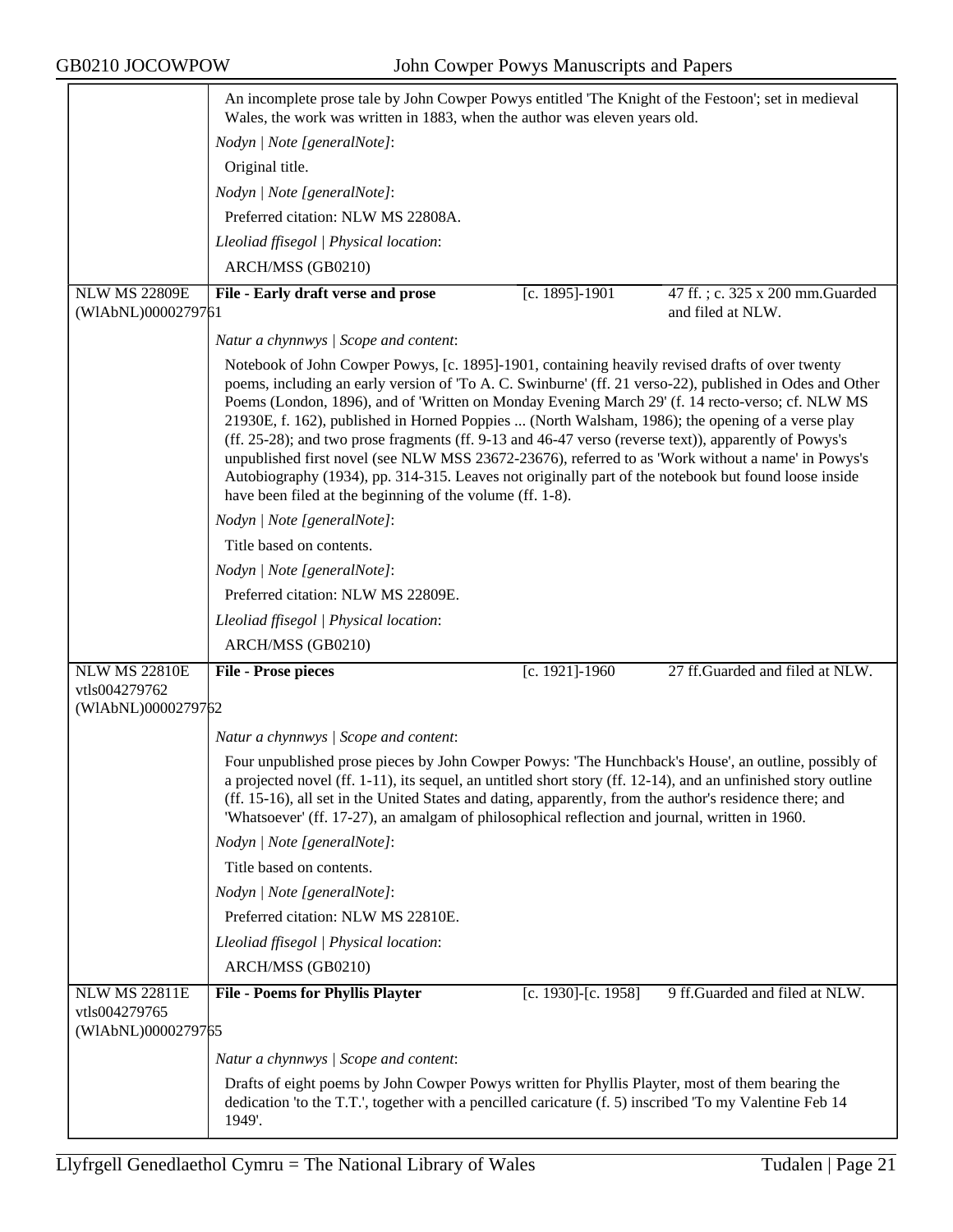|                                     | Nodyn   Note [generalNote]:                                                                                                                                                                                                                                                                                                                                                                                                                                    |                  |                                                |
|-------------------------------------|----------------------------------------------------------------------------------------------------------------------------------------------------------------------------------------------------------------------------------------------------------------------------------------------------------------------------------------------------------------------------------------------------------------------------------------------------------------|------------------|------------------------------------------------|
|                                     | Title based on contents.                                                                                                                                                                                                                                                                                                                                                                                                                                       |                  |                                                |
|                                     | Nodyn   Note [generalNote]:                                                                                                                                                                                                                                                                                                                                                                                                                                    |                  |                                                |
|                                     | Preferred citation: NLW MS 22811E.                                                                                                                                                                                                                                                                                                                                                                                                                             |                  |                                                |
|                                     | Lleoliad ffisegol   Physical location:                                                                                                                                                                                                                                                                                                                                                                                                                         |                  |                                                |
|                                     | ARCH/MSS (GB0210)                                                                                                                                                                                                                                                                                                                                                                                                                                              |                  |                                                |
| <b>NLW MS 22812D</b>                | <b>File - John Cowper Powys letters</b>                                                                                                                                                                                                                                                                                                                                                                                                                        | 1927-1928        | 17 ff.Guarded and filed at NLW.                |
| vtls004279769                       |                                                                                                                                                                                                                                                                                                                                                                                                                                                                |                  |                                                |
| (WIAbNL)0000279769                  |                                                                                                                                                                                                                                                                                                                                                                                                                                                                |                  |                                                |
|                                     | Crëwr   Creator:                                                                                                                                                                                                                                                                                                                                                                                                                                               |                  |                                                |
|                                     | Playter, Minnie H.                                                                                                                                                                                                                                                                                                                                                                                                                                             |                  |                                                |
|                                     | Natur a chynnwys / Scope and content:                                                                                                                                                                                                                                                                                                                                                                                                                          |                  |                                                |
|                                     | Eight letters, [1927]-[1928], from John Cowper Powys to Phyllis Playter's mother, Mrs Minnie H. Playter<br>(ff. 4-17 verso), and one letter, [1927], from him to Phyllis Playter (f. 1).                                                                                                                                                                                                                                                                       |                  |                                                |
|                                     | Nodyn   Note [generalNote]:                                                                                                                                                                                                                                                                                                                                                                                                                                    |                  |                                                |
|                                     | Title based on contents.                                                                                                                                                                                                                                                                                                                                                                                                                                       |                  |                                                |
|                                     | Nodyn   Note [generalNote]:                                                                                                                                                                                                                                                                                                                                                                                                                                    |                  |                                                |
|                                     | Preferred citation: NLW MS 22812D.                                                                                                                                                                                                                                                                                                                                                                                                                             |                  |                                                |
|                                     | Lleoliad ffisegol   Physical location:                                                                                                                                                                                                                                                                                                                                                                                                                         |                  |                                                |
|                                     | ARCH/MSS (GB0210)                                                                                                                                                                                                                                                                                                                                                                                                                                              |                  |                                                |
| <b>NLW MS 22813C</b>                | <b>File - Letters to John Cowper Powys</b>                                                                                                                                                                                                                                                                                                                                                                                                                     | $[?1903] - 1953$ | 18 ff.Guarded and filed at NLW.                |
| vtls004279783<br>(WIAbNL)0000279783 |                                                                                                                                                                                                                                                                                                                                                                                                                                                                |                  |                                                |
|                                     |                                                                                                                                                                                                                                                                                                                                                                                                                                                                |                  |                                                |
|                                     | Crëwr   Creator:                                                                                                                                                                                                                                                                                                                                                                                                                                               |                  |                                                |
|                                     | Powys, Llewelyn, 1884-1939Gregory, Alyse, 1884-1967Pease, Maria Vernie                                                                                                                                                                                                                                                                                                                                                                                         |                  |                                                |
|                                     | Natur a chynnwys / Scope and content:                                                                                                                                                                                                                                                                                                                                                                                                                          |                  |                                                |
|                                     | Five letters, 1927-[?1929], to John Cowper Powys from his brother, Llewelyn Powys, one of which<br>includes Llewelyn's comments on a draft of the first ten chapters of the recipient's novel Wolf Solent<br>(London, 1929). Also included are three letters, 1927-1942, from his sister-in-law, Alyse Gregory, and<br>one letter, 1953, from Maria Vernie Pease, an admirer of his work, enclosing a pencil sketch of John<br>Cowper Powys by her, [c. 1903]. |                  |                                                |
|                                     | Nodyn   Note [generalNote]:                                                                                                                                                                                                                                                                                                                                                                                                                                    |                  |                                                |
|                                     | Title based on contents.                                                                                                                                                                                                                                                                                                                                                                                                                                       |                  |                                                |
|                                     | Nodyn   Note [generalNote]:                                                                                                                                                                                                                                                                                                                                                                                                                                    |                  |                                                |
|                                     | Preferred citation: NLW MS 22813C.                                                                                                                                                                                                                                                                                                                                                                                                                             |                  |                                                |
|                                     | Lleoliad ffisegol   Physical location:                                                                                                                                                                                                                                                                                                                                                                                                                         |                  |                                                |
|                                     | ARCH/MSS (GB0210)                                                                                                                                                                                                                                                                                                                                                                                                                                              |                  |                                                |
| <b>NLW MS 22814B</b>                | <b>File - Address book</b>                                                                                                                                                                                                                                                                                                                                                                                                                                     | $[1940s]$ -1963  | 90 ff.; 205 x 125                              |
| vtls004279794<br>(WIAbNL)0000279794 |                                                                                                                                                                                                                                                                                                                                                                                                                                                                |                  | mm.Alphabetical address book;<br>cloth covers. |
|                                     |                                                                                                                                                                                                                                                                                                                                                                                                                                                                |                  |                                                |
|                                     | Natur a chynnwys / Scope and content:                                                                                                                                                                                                                                                                                                                                                                                                                          |                  |                                                |
|                                     | Address book kept by John Cowper Powys during the last twenty years of his life, with additional entries<br>and emendations by Phyllis Playter. The volume also contains miscellaneous jottings by John Cowper<br>Powys, including a list of characters (ff. 89 verso-90) for his story 'Abertackle'.                                                                                                                                                          |                  |                                                |
|                                     | Nodyn   Note [generalNote]:                                                                                                                                                                                                                                                                                                                                                                                                                                    |                  |                                                |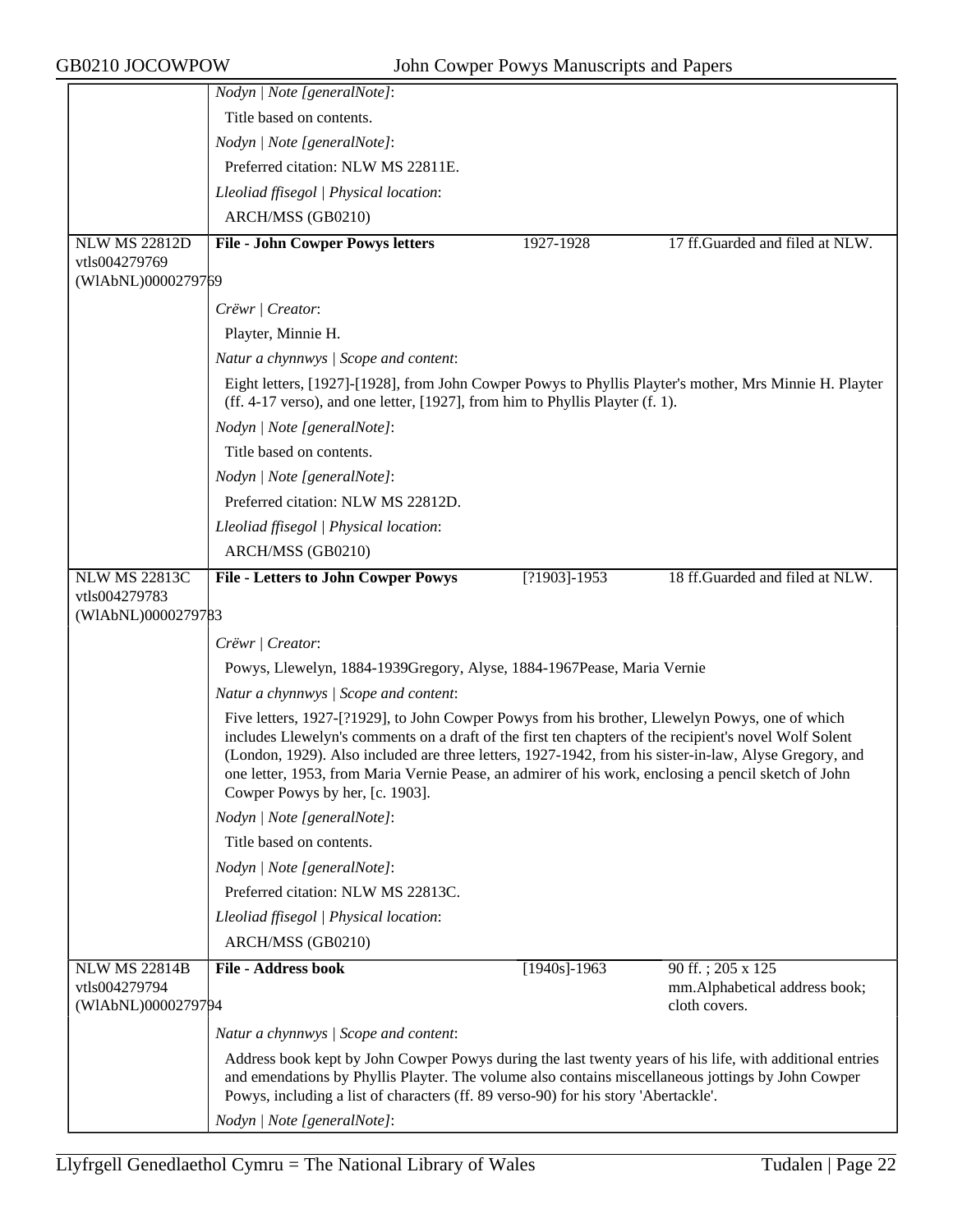Title based on contents. *Nodyn | Note [generalNote]*: Preferred citation: NLW MS 22814B. *Lleoliad ffisegol | Physical location*: ARCH/MSS (GB0210)

## **Cyfres | Series NLW MSS 23161-75 vtls004628754: 1985 Group: John Cowper Powys letters to Phyllis Playter**

Dyddiad | Date: 1921-1932 (dyddiad creu) | (date of creation)

Natur a chynnwys | Scope and content:

A series of over eight hundred love letters, 1921-1932, from John Cowper Powys to his companion, Phyllis Playter. The majority of the letters, which begin shortly after their first meeting in March 1921, were written during the course of Powys's lecture tours in the United States, while others (see NLW MSS 23162D, 23164D, 23166D, 23172C) describe his visits to England and contain accounts of meetings with members of his family and with the novelist Thomas Hardy.

Disgrifiad ffisegol | Physical description: 15 volumes (varying from 42 to 306 ff.).

Lleoliad ffisegol | Physical location: ARCH/MSS (GB0210)

Iaith y deunydd | Language of the material:

English

Nodyn | Note [generalNote]:

Title based on contents.

Trefniant | Arrangement:

Arranged chronologically at NLW.

Cyfyngiadau ar fynediad | Restrictions on access:

Readers consulting modern papers in the National Library of Wales are required to abide by the conditions noted on the 'Modern papers - data protection' form issued with their Readers' Tickets.

Amodau rheoli defnydd | Conditions governing use:

Usual copyright laws apply.

Rhestrau cymorth | Finding aids:

The contents are indexed in greater detail in Handlist of Manuscripts in the National Library of Wales, vol. 9 (Aberystwyth, 2003).

Disgrifiadau deunydd | Related material: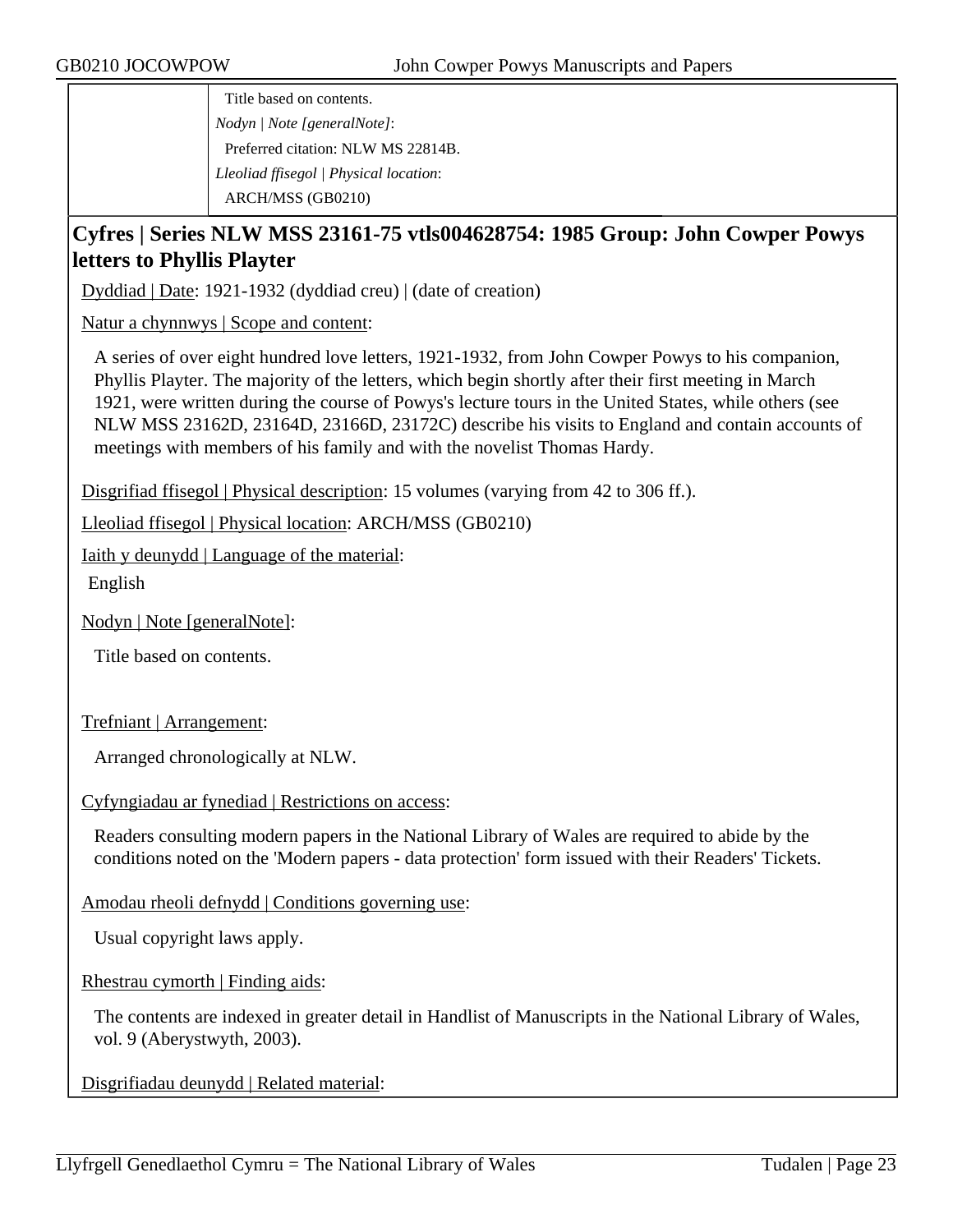$\overline{r}$ 

|                                   | FFeil / rhestr eitemau   File / item list                                                                                                                                                                                                                                                                                                                                    |                   |                                               |  |
|-----------------------------------|------------------------------------------------------------------------------------------------------------------------------------------------------------------------------------------------------------------------------------------------------------------------------------------------------------------------------------------------------------------------------|-------------------|-----------------------------------------------|--|
| Cod cyfeirnod  <br>Reference code | Teitl   Title                                                                                                                                                                                                                                                                                                                                                                | Dyddiadau   Dates | Disgrifiad ffisegol   Physical<br>description |  |
| <b>NLW MS 23161D</b>              | <b>File - John Cowper Powys letters to Phyllis</b><br>Playter, 1921                                                                                                                                                                                                                                                                                                          | 1921              | 158 ff.Guarded and filed at NLW.              |  |
|                                   | Natur a chynnwys / Scope and content:                                                                                                                                                                                                                                                                                                                                        |                   |                                               |  |
|                                   | Forty-three love letters, March-December 1921, from John Cowper Powys to his companion, Phyllis<br>Playter. The letters, which begin shortly after their first meeting in March 1921, were written during the<br>course of Powys's lecture tours in the United States.                                                                                                       |                   |                                               |  |
|                                   | Nodyn   Note [generalNote]:                                                                                                                                                                                                                                                                                                                                                  |                   |                                               |  |
|                                   | Title based on contents.                                                                                                                                                                                                                                                                                                                                                     |                   |                                               |  |
|                                   | Nodyn   Note [generalNote]:                                                                                                                                                                                                                                                                                                                                                  |                   |                                               |  |
|                                   | Preferred citation: NLW MS 23161D.                                                                                                                                                                                                                                                                                                                                           |                   |                                               |  |
|                                   | Lleoliad ffisegol   Physical location:                                                                                                                                                                                                                                                                                                                                       |                   |                                               |  |
|                                   | ARCH/MSS (GB0210)                                                                                                                                                                                                                                                                                                                                                            |                   |                                               |  |
| <b>NLW MS 23162D</b>              | <b>File - John Cowper Powys letters to Phyllis</b><br>Playter, 1922                                                                                                                                                                                                                                                                                                          | 1922              | 187 ff.Guarded and filed at NLW.              |  |
|                                   | Natur a chynnwys / Scope and content:                                                                                                                                                                                                                                                                                                                                        |                   |                                               |  |
|                                   | Some fifty-two love letters, 1922, from John Cowper Powys to his companion, Phyllis Playter. The<br>majority of the letters were written during the course of Powys's lecture tours in the United States, while<br>others describe a visit to England and contain accounts of meetings with members of his family and with<br>the novelist Thomas Hardy (f. 91 recto-verso). |                   |                                               |  |
|                                   | Nodyn   Note [generalNote]:                                                                                                                                                                                                                                                                                                                                                  |                   |                                               |  |
|                                   | Title based on contents.                                                                                                                                                                                                                                                                                                                                                     |                   |                                               |  |
|                                   | Nodyn   Note [generalNote]:                                                                                                                                                                                                                                                                                                                                                  |                   |                                               |  |
|                                   | Preferred citation: NLW MS 23162D.                                                                                                                                                                                                                                                                                                                                           |                   |                                               |  |
|                                   | Lleoliad ffisegol   Physical location:                                                                                                                                                                                                                                                                                                                                       |                   |                                               |  |
|                                   | ARCH/MSS (GB0210)                                                                                                                                                                                                                                                                                                                                                            |                   |                                               |  |
| <b>NLW MS 23163D</b>              | <b>File - John Cowper Powys letters to Phyllis</b><br>Playter, 1923                                                                                                                                                                                                                                                                                                          | 1923              | 145 ff.Guarded and filed at NLW.              |  |
|                                   | Natur a chynnwys / Scope and content:                                                                                                                                                                                                                                                                                                                                        |                   |                                               |  |
|                                   | Some thirty-five love letters, 1923, from John Cowper Powys to his companion, Phyllis Playter, written<br>during the course of Powys's lecture tours in the United States.                                                                                                                                                                                                   |                   |                                               |  |
|                                   | Nodyn   Note [generalNote]:                                                                                                                                                                                                                                                                                                                                                  |                   |                                               |  |
|                                   | Title based on contents.                                                                                                                                                                                                                                                                                                                                                     |                   |                                               |  |
|                                   | Nodyn   Note [generalNote]:                                                                                                                                                                                                                                                                                                                                                  |                   |                                               |  |
|                                   | Preferred citation: NLW MS 23163D.                                                                                                                                                                                                                                                                                                                                           |                   |                                               |  |
|                                   | Lleoliad ffisegol   Physical location:                                                                                                                                                                                                                                                                                                                                       |                   |                                               |  |
|                                   | ARCH/MSS (GB0210)                                                                                                                                                                                                                                                                                                                                                            |                   |                                               |  |
| <b>NLW MS 23164D</b>              | <b>File - John Cowper Powys letters to Phyllis</b><br>Playter, 1924                                                                                                                                                                                                                                                                                                          | 1924              | 230 ff.Guarded and filed at NLW.              |  |
|                                   | Natur a chynnwys / Scope and content:                                                                                                                                                                                                                                                                                                                                        |                   |                                               |  |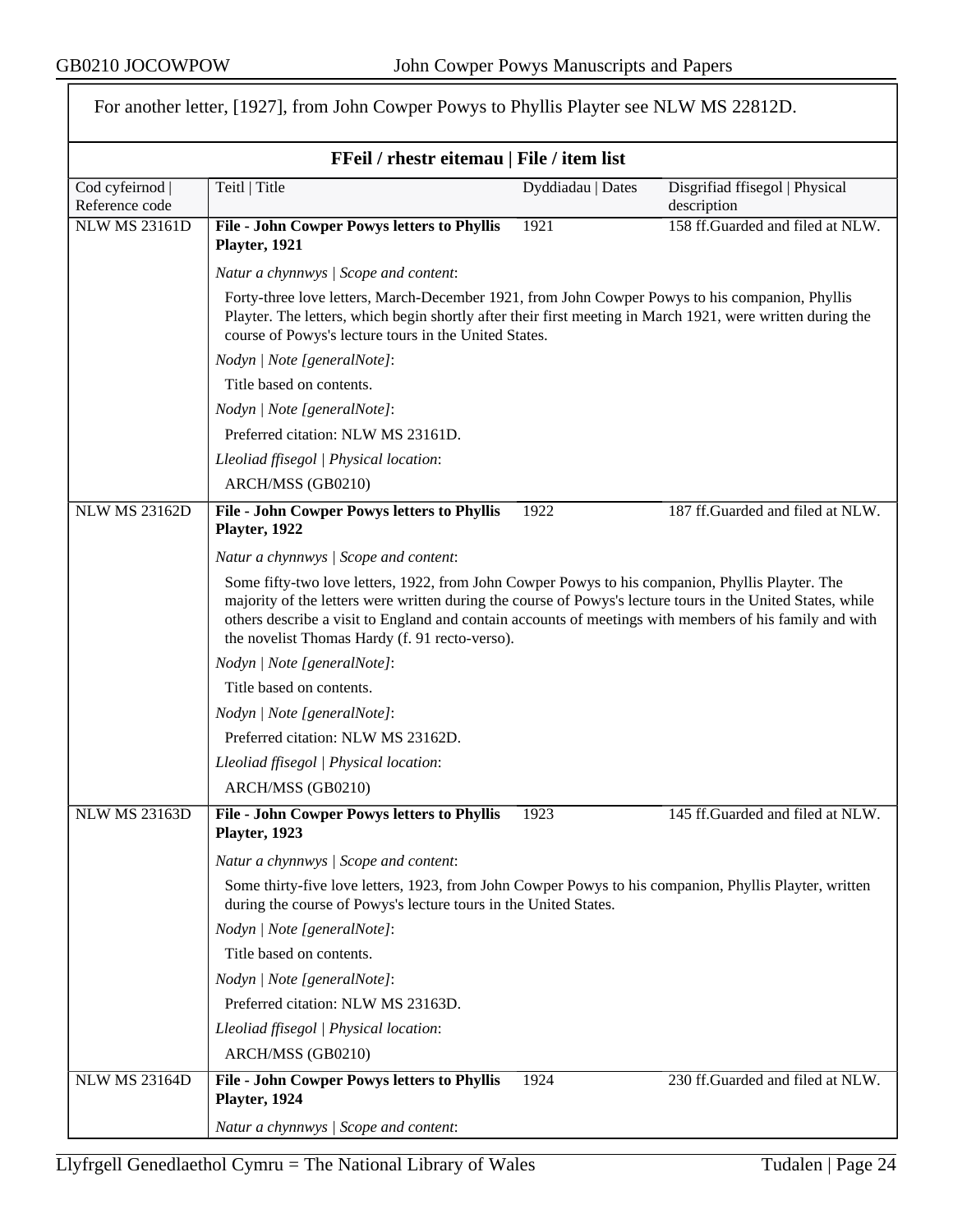|                      | Some sixty-one love letters, 1924, from John Cowper Powys to his companion, Phyllis Playter. The<br>majority of the letters were written during the course of Powys's lecture tours in the United States, while<br>others describe a visit to England and contain accounts of meetings with members of his family.                                                                                                                                                                                                                                                                                                       |  |  |
|----------------------|--------------------------------------------------------------------------------------------------------------------------------------------------------------------------------------------------------------------------------------------------------------------------------------------------------------------------------------------------------------------------------------------------------------------------------------------------------------------------------------------------------------------------------------------------------------------------------------------------------------------------|--|--|
|                      | Nodyn   Note [generalNote]:                                                                                                                                                                                                                                                                                                                                                                                                                                                                                                                                                                                              |  |  |
|                      | Title based on contents.                                                                                                                                                                                                                                                                                                                                                                                                                                                                                                                                                                                                 |  |  |
|                      | Nodyn   Note [generalNote]:                                                                                                                                                                                                                                                                                                                                                                                                                                                                                                                                                                                              |  |  |
|                      | Preferred citation: NLW MS 23164D.                                                                                                                                                                                                                                                                                                                                                                                                                                                                                                                                                                                       |  |  |
|                      | Lleoliad ffisegol   Physical location:                                                                                                                                                                                                                                                                                                                                                                                                                                                                                                                                                                                   |  |  |
|                      | ARCH/MSS (GB0210)                                                                                                                                                                                                                                                                                                                                                                                                                                                                                                                                                                                                        |  |  |
| <b>NLW MS 23165D</b> | 1925<br>306 ff.Guarded and filed in two<br>File - John Cowper Powys letters to Phyllis<br>volumes at NLW.<br>Playter, 1925                                                                                                                                                                                                                                                                                                                                                                                                                                                                                               |  |  |
|                      | Natur a chynnwys / Scope and content:                                                                                                                                                                                                                                                                                                                                                                                                                                                                                                                                                                                    |  |  |
|                      | Some one hundred and sixteen love letters, 1925, from John Cowper Powys to his companion, Phyllis<br>Playter, written during the course of Powys's lecture tours in the United States.                                                                                                                                                                                                                                                                                                                                                                                                                                   |  |  |
|                      | Nodyn   Note [generalNote]:                                                                                                                                                                                                                                                                                                                                                                                                                                                                                                                                                                                              |  |  |
|                      | Title based on contents.                                                                                                                                                                                                                                                                                                                                                                                                                                                                                                                                                                                                 |  |  |
|                      | Nodyn   Note [generalNote]:                                                                                                                                                                                                                                                                                                                                                                                                                                                                                                                                                                                              |  |  |
|                      | Preferred citation: NLW MS 23165D.                                                                                                                                                                                                                                                                                                                                                                                                                                                                                                                                                                                       |  |  |
|                      | Lleoliad ffisegol   Physical location:                                                                                                                                                                                                                                                                                                                                                                                                                                                                                                                                                                                   |  |  |
|                      | ARCH/MSS (GB0210)                                                                                                                                                                                                                                                                                                                                                                                                                                                                                                                                                                                                        |  |  |
| <b>NLW MS 23166D</b> | 278 ff.Guarded and filed at NLW.<br>File - John Cowper Powys letters to Phyllis<br>1926                                                                                                                                                                                                                                                                                                                                                                                                                                                                                                                                  |  |  |
|                      | Playter, 1926                                                                                                                                                                                                                                                                                                                                                                                                                                                                                                                                                                                                            |  |  |
|                      | Natur a chynnwys / Scope and content:                                                                                                                                                                                                                                                                                                                                                                                                                                                                                                                                                                                    |  |  |
|                      | Some one hundred and five love letters and telegrams, 1926, from John Cowper Powys to his companion,<br>Phyllis Playter. The majority of the letters were written during the course of Powys's lecture tours in the<br>United States, while others describe a visit to England and contain accounts of meetings with members<br>of his family and with the novelist Thomas Hardy (ff. 209 verso, 210, 215 verso-216, 219 verso). Also<br>included are one letter to Phyllis Playter from John Cowper Powys's sister-in-law, Alyse Gregory (f.<br>181), and two from his sister, Philippa ('Katie') Powys (ff. 197, 203). |  |  |
|                      | Nodyn   Note [generalNote]:                                                                                                                                                                                                                                                                                                                                                                                                                                                                                                                                                                                              |  |  |
|                      | Title based on contents.                                                                                                                                                                                                                                                                                                                                                                                                                                                                                                                                                                                                 |  |  |
|                      | Nodyn   Note [generalNote]:                                                                                                                                                                                                                                                                                                                                                                                                                                                                                                                                                                                              |  |  |
|                      | Preferred citation: NLW MS 23166D.                                                                                                                                                                                                                                                                                                                                                                                                                                                                                                                                                                                       |  |  |
|                      | Lleoliad ffisegol   Physical location:                                                                                                                                                                                                                                                                                                                                                                                                                                                                                                                                                                                   |  |  |
|                      | ARCH/MSS (GB0210)                                                                                                                                                                                                                                                                                                                                                                                                                                                                                                                                                                                                        |  |  |
| <b>NLW MS 23167D</b> | 193 ff.Guarded and filed at NLW.<br><b>File - John Cowper Powys letters to Phyllis</b><br>1927<br>Playter, 1927                                                                                                                                                                                                                                                                                                                                                                                                                                                                                                          |  |  |
|                      | Natur a chynnwys / Scope and content:                                                                                                                                                                                                                                                                                                                                                                                                                                                                                                                                                                                    |  |  |
|                      | Some fifty-five love letters, January-February 1927, from John Cowper Powys to his companion, Phyllis<br>Playter, written during the course of Powys's lecture tours in the United States.                                                                                                                                                                                                                                                                                                                                                                                                                               |  |  |
|                      | Nodyn   Note [generalNote]:                                                                                                                                                                                                                                                                                                                                                                                                                                                                                                                                                                                              |  |  |
|                      | Title based on contents.                                                                                                                                                                                                                                                                                                                                                                                                                                                                                                                                                                                                 |  |  |
|                      | Nodyn   Note [generalNote]:                                                                                                                                                                                                                                                                                                                                                                                                                                                                                                                                                                                              |  |  |
|                      | Preferred citation: NLW MS 23167D.                                                                                                                                                                                                                                                                                                                                                                                                                                                                                                                                                                                       |  |  |
|                      | Lleoliad ffisegol   Physical location:                                                                                                                                                                                                                                                                                                                                                                                                                                                                                                                                                                                   |  |  |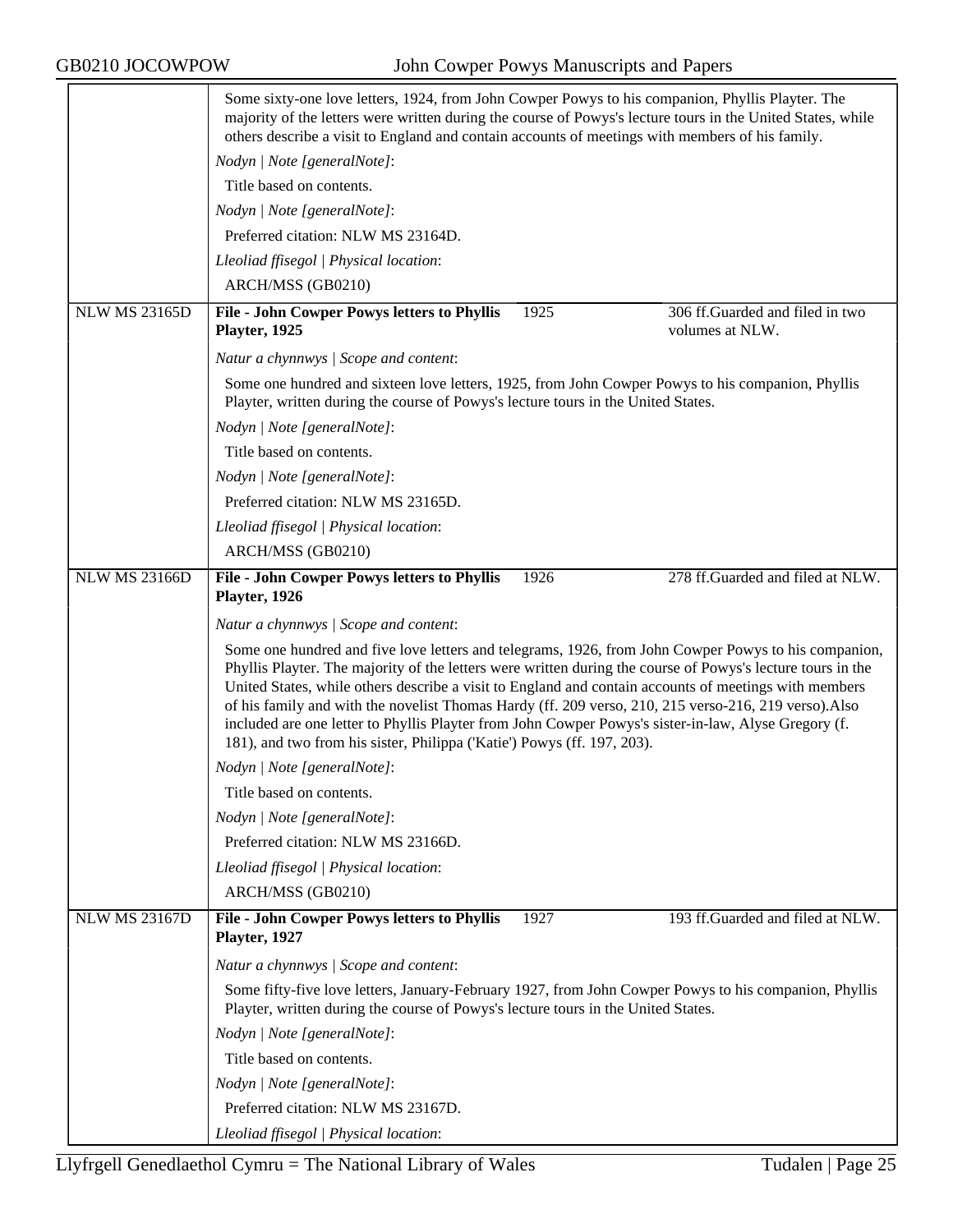|                      | ARCH/MSS (GB0210)                                                                                                                                                                                                                                                      |  |  |  |
|----------------------|------------------------------------------------------------------------------------------------------------------------------------------------------------------------------------------------------------------------------------------------------------------------|--|--|--|
| <b>NLW MS 23168D</b> | File - John Cowper Powys letters to Phyllis<br>1927<br>267 ff.Guarded and filed at NLW.<br>Playter, 1927                                                                                                                                                               |  |  |  |
|                      | Natur a chynnwys / Scope and content:                                                                                                                                                                                                                                  |  |  |  |
|                      | Some seventy-one love letters, July-November 1927, from John Cowper Powys to his companion, Phyllis<br>Playter, written during the course of Powys's lecture tours in the United States.                                                                               |  |  |  |
|                      | Nodyn   Note [generalNote]:                                                                                                                                                                                                                                            |  |  |  |
|                      | Title based on contents.                                                                                                                                                                                                                                               |  |  |  |
|                      | Nodyn   Note [generalNote]:                                                                                                                                                                                                                                            |  |  |  |
|                      | Preferred citation: NLW MS 23168D.                                                                                                                                                                                                                                     |  |  |  |
|                      | Lleoliad ffisegol   Physical location:                                                                                                                                                                                                                                 |  |  |  |
|                      | ARCH/MSS (GB0210)                                                                                                                                                                                                                                                      |  |  |  |
| <b>NLW MS 23169D</b> | 213 ff.Guarded and filed at NLW.<br>File - John Cowper Powys letters to Phyllis<br>1928<br>Playter, 1928                                                                                                                                                               |  |  |  |
|                      | Natur a chynnwys / Scope and content:                                                                                                                                                                                                                                  |  |  |  |
|                      | Some sixty-three love letters, February-June 1928, from John Cowper Powys to his companion, Phyllis<br>Playter, written during the course of Powys's lecture tours in the United States. Two photographs of<br>Powys, dated January 1928, are also included (ff. 1-2). |  |  |  |
|                      | Nodyn   Note [generalNote]:                                                                                                                                                                                                                                            |  |  |  |
|                      | Title based on contents.                                                                                                                                                                                                                                               |  |  |  |
|                      | Nodyn   Note [generalNote]:                                                                                                                                                                                                                                            |  |  |  |
|                      | Preferred citation: NLW MS 23169D.                                                                                                                                                                                                                                     |  |  |  |
|                      | Lleoliad ffisegol   Physical location:                                                                                                                                                                                                                                 |  |  |  |
|                      | ARCH/MSS (GB0210)                                                                                                                                                                                                                                                      |  |  |  |
| <b>NLW MS 23170C</b> | 144 ff.Guarded and filed at NLW.<br>File - John Cowper Powys letters to Phyllis<br>1928<br>Playter, 1928                                                                                                                                                               |  |  |  |
|                      | Natur a chynnwys / Scope and content:                                                                                                                                                                                                                                  |  |  |  |
|                      | Thirty love letters, July 1928, from John Cowper Powys to his companion, Phyllis Playter, written during<br>the course of Powys's lecture tours in the United States.                                                                                                  |  |  |  |
|                      | Nodyn   Note [generalNote]:                                                                                                                                                                                                                                            |  |  |  |
|                      | Title based on contents.                                                                                                                                                                                                                                               |  |  |  |
|                      | Nodyn   Note [generalNote]:                                                                                                                                                                                                                                            |  |  |  |
|                      | Preferred citation: NLW MS 23170C.                                                                                                                                                                                                                                     |  |  |  |
|                      | Lleoliad ffisegol   Physical location:                                                                                                                                                                                                                                 |  |  |  |
|                      | ARCH/MSS (GB0210)                                                                                                                                                                                                                                                      |  |  |  |
| <b>NLW MS 23171D</b> | 172 ff.Guarded and filed at NLW.<br>File - John Cowper Powys letters to Phyllis<br>1928<br>Playter, 1928                                                                                                                                                               |  |  |  |
|                      | Natur a chynnwys / Scope and content:                                                                                                                                                                                                                                  |  |  |  |
|                      | Some fifty-seven love letters, October-December 1928, from John Cowper Powys to his companion,<br>Phyllis Playter, written during the course of Powys's lecture tours in the United States.                                                                            |  |  |  |
|                      | Nodyn   Note [generalNote]:                                                                                                                                                                                                                                            |  |  |  |
|                      | Title based on contents.                                                                                                                                                                                                                                               |  |  |  |
|                      | Nodyn   Note [generalNote]:                                                                                                                                                                                                                                            |  |  |  |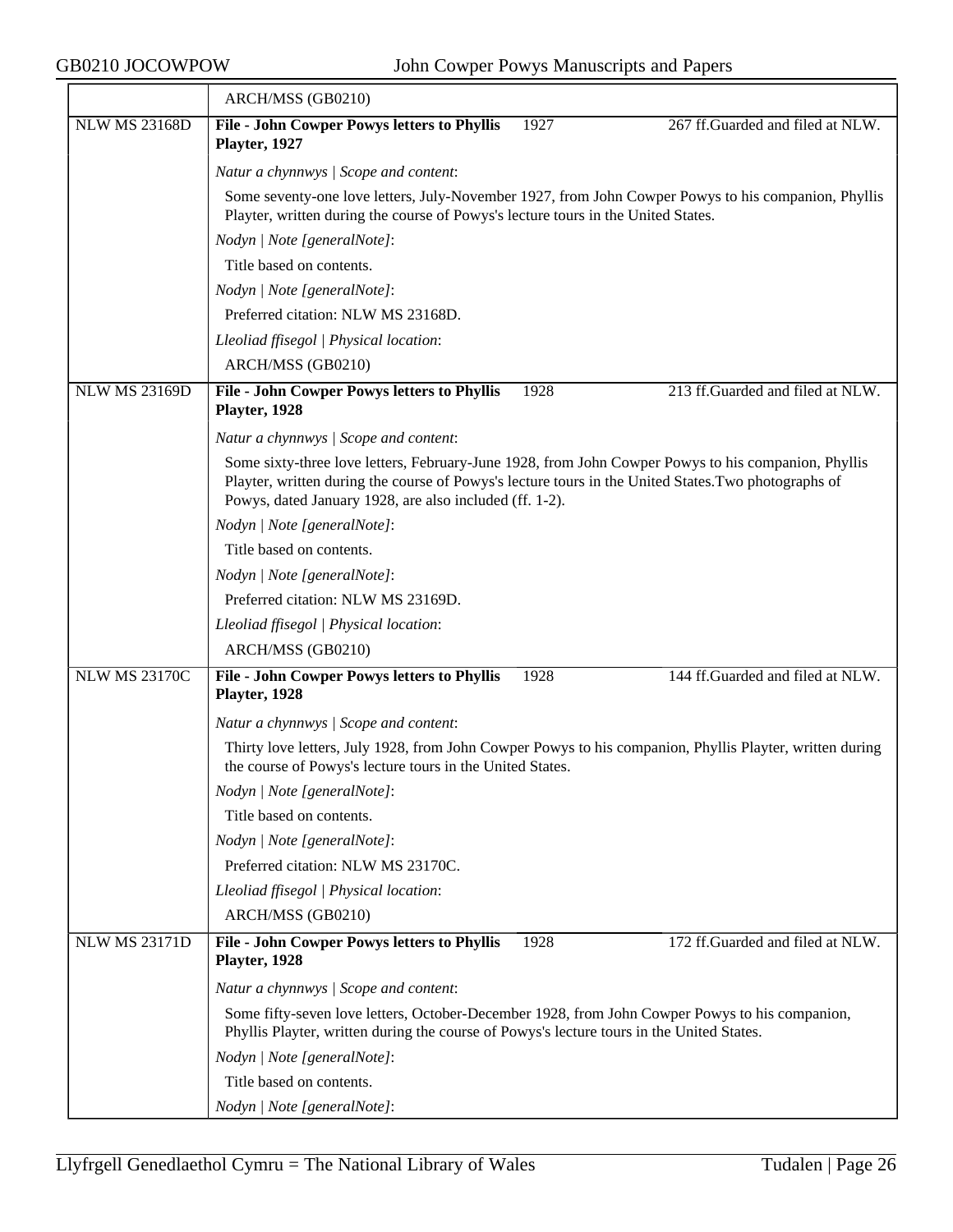|                      | Preferred citation: NLW MS 23171D.                                                                                                                                                                     |
|----------------------|--------------------------------------------------------------------------------------------------------------------------------------------------------------------------------------------------------|
|                      | Lleoliad ffisegol   Physical location:                                                                                                                                                                 |
|                      | ARCH/MSS (GB0210)                                                                                                                                                                                      |
| <b>NLW MS 23172C</b> | <b>File - John Cowper Powys letters to Phyllis</b><br>60 ff.Guarded and filed at NLW.<br>1929<br>Playter, 1929                                                                                         |
|                      | Natur a chynnwys / Scope and content:                                                                                                                                                                  |
|                      | Twenty-five love letters, June-August 1929, from John Cowper Powys to his companion, Phyllis Playter,<br>describing a visit to England and containing accounts of meetings with members of his family. |
|                      | Nodyn   Note [generalNote]:                                                                                                                                                                            |
|                      | Title based on contents.                                                                                                                                                                               |
|                      | Nodyn   Note [generalNote]:                                                                                                                                                                            |
|                      | Preferred citation: NLW MS 23172C.                                                                                                                                                                     |
|                      | Lleoliad ffisegol   Physical location:                                                                                                                                                                 |
|                      | ARCH/MSS (GB0210)                                                                                                                                                                                      |
| <b>NLW MS 23173D</b> | 144 ff.Guarded and filed at NLW.<br>File - John Cowper Powys letters to Phyllis<br>1930<br>Playter, 1930                                                                                               |
|                      | Natur a chynnwys / Scope and content:                                                                                                                                                                  |
|                      | Some forty-nine love letters, 1930, from John Cowper Powys to his companion, Phyllis Playter, written<br>during the course of Powys's lecture tours in the United States.                              |
|                      | Nodyn   Note [generalNote]:                                                                                                                                                                            |
|                      | Title based on contents.                                                                                                                                                                               |
|                      | Nodyn   Note [generalNote]:                                                                                                                                                                            |
|                      | Preferred citation: NLW MS 23173D.                                                                                                                                                                     |
|                      | Lleoliad ffisegol   Physical location:                                                                                                                                                                 |
|                      | ARCH/MSS (GB0210)                                                                                                                                                                                      |
| <b>NLW MS 23174D</b> | 137 ff.Guarded and filed at NLW.<br>File - John Cowper Powys letters to Phyllis<br>1931<br>Playter, 1931                                                                                               |
|                      | Natur a chynnwys / Scope and content:                                                                                                                                                                  |
|                      | Some fifty-six love letters, February-November 1931, from John Cowper Powys to his companion,<br>Phyllis Playter, written during the course of Powys's lecture tours in the United States.             |
|                      | Nodyn   Note [generalNote]:                                                                                                                                                                            |
|                      | Title based on contents.                                                                                                                                                                               |
|                      | Nodyn   Note [generalNote]:                                                                                                                                                                            |
|                      | Preferred citation: NLW MS 23174D.                                                                                                                                                                     |
|                      | Lleoliad ffisegol   Physical location:                                                                                                                                                                 |
|                      | ARCH/MSS (GB0210)                                                                                                                                                                                      |
| <b>NLW MS 23175D</b> | <b>File - John Cowper Powys letters to Phyllis</b><br>42 ff.Guarded and filed at NLW.<br>1932<br>Playter, 1932                                                                                         |
|                      | Natur a chynnwys / Scope and content:                                                                                                                                                                  |
|                      | Fourteen love letters, 1932, from John Cowper Powys to his companion, Phyllis Playter, written during<br>the course of Powys's lecture tours in the United States.                                     |
|                      | Nodyn   Note [generalNote]:                                                                                                                                                                            |
|                      | Title based on contents.                                                                                                                                                                               |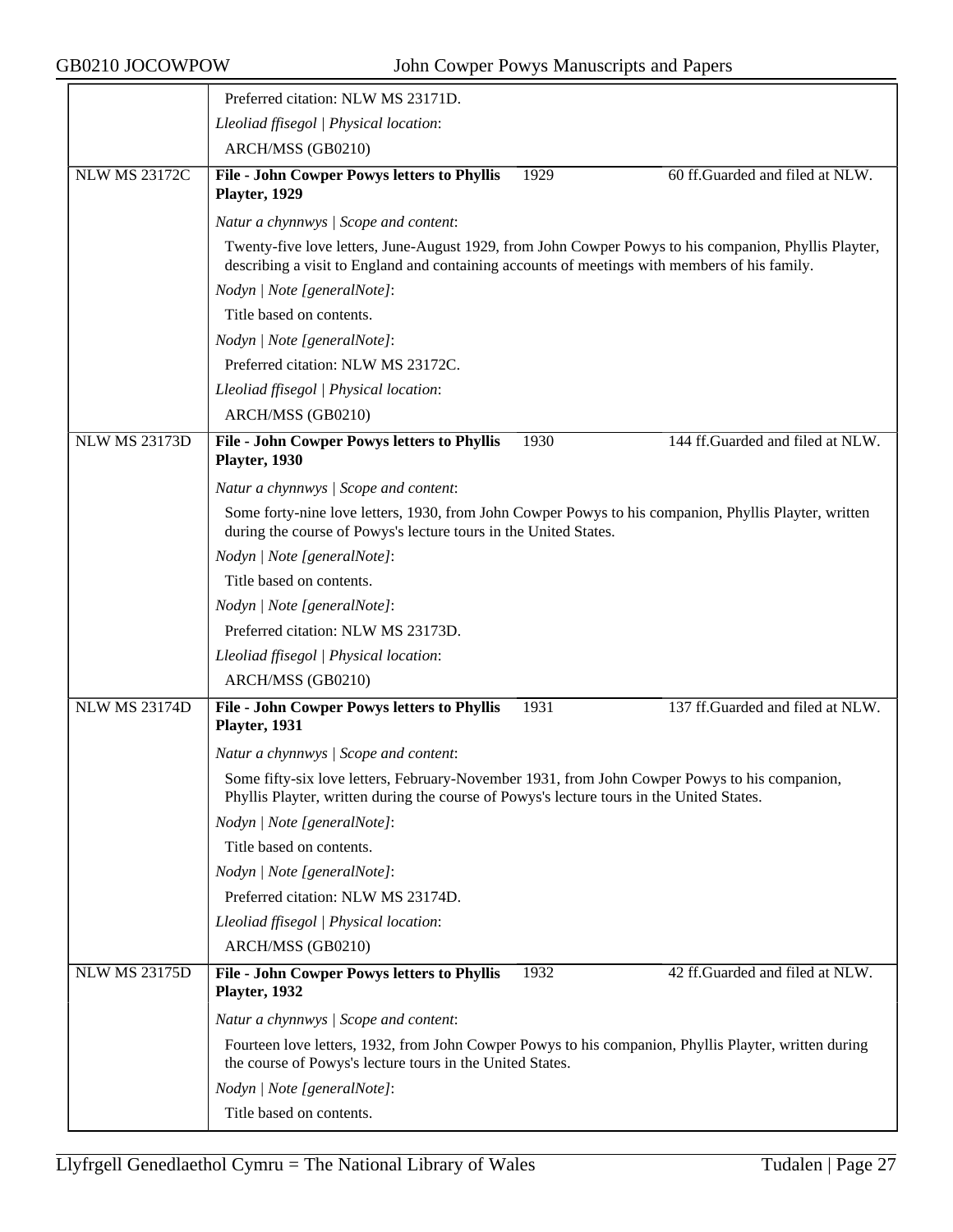*Nodyn | Note [generalNote]*: Preferred citation: NLW MS 23175D. *Lleoliad ffisegol | Physical location*: ARCH/MSS (GB0210)

## **Cyfres | Series NLW MSS 23493-506: July 1983 Group: Gilbert Turner correspondence**

Dyddiad | Date: 1942-1979 (dyddiad creu) | (date of creation)

Disgrifiad ffisegol | Physical description: 14 volumes

Iaith y deunydd | Language of the material:

English

Nodyn | Note [generalNote]:

Title based on contents.

Trefniant | Arrangement:

Arranged according to NLW MSS reference numbers: NLW MSS 23493-23506.

Cyfyngiadau ar fynediad | Restrictions on access:

Readers consulting modern papers in the National Library of Wales are required to abide by the conditions noted on the 'Modern papers - data protection' form issued with their Readers' Tickets.

Amodau rheoli defnydd | Conditions governing use:

Usual copyright laws apply.

Rhestrau cymorth | Finding aids:

The contents are indexed in greater detail in Handlist of Manuscripts in the National Library of Wales, vol. 9 (Aberystwyth, 2003).

| FFeil / rhestr eitemau   File / item list |                                                                                                                                                                                                                                                                                                                                                                                                                                                                                                                                        |                   |                                |  |
|-------------------------------------------|----------------------------------------------------------------------------------------------------------------------------------------------------------------------------------------------------------------------------------------------------------------------------------------------------------------------------------------------------------------------------------------------------------------------------------------------------------------------------------------------------------------------------------------|-------------------|--------------------------------|--|
| Cod cyfeirnod                             | Teitl   Title                                                                                                                                                                                                                                                                                                                                                                                                                                                                                                                          | Dyddiadau   Dates | Disgrifiad ffisegol   Physical |  |
| Reference code                            |                                                                                                                                                                                                                                                                                                                                                                                                                                                                                                                                        |                   | description                    |  |
| <b>NLW MSS</b>                            | <b>File - John Cowper Powys and Phyllis</b>                                                                                                                                                                                                                                                                                                                                                                                                                                                                                            | 1942-1979         | Varying from 115 ff. to 297    |  |
| 23493-23498E,                             | <b>Playter letters to Gilbert Turner</b>                                                                                                                                                                                                                                                                                                                                                                                                                                                                                               |                   | ff. Guarded and filed at NLW.  |  |
| 23499D                                    |                                                                                                                                                                                                                                                                                                                                                                                                                                                                                                                                        |                   |                                |  |
| vtls004654531                             |                                                                                                                                                                                                                                                                                                                                                                                                                                                                                                                                        |                   |                                |  |
|                                           | Natur a chynnwys / Scope and content:                                                                                                                                                                                                                                                                                                                                                                                                                                                                                                  |                   |                                |  |
|                                           | Some four hundred and fifty letters, 1942-1962, from John Cowper Powys to Gilbert Turner, mainly<br>containing personal news and comments on the progress of his literary work, particularly the composition<br>and revision of his novel Porius (1951), with occasional references to acquaintances such as the novelists<br>Elena Puw Morgan, James Hanley and Henry Miller, and the poet Huw Owen Williams ('Huw Menai');<br>together with some two hundred letters, ?1943-1979, to Gilbert Turner from Phyllis Playter, who writes |                   |                                |  |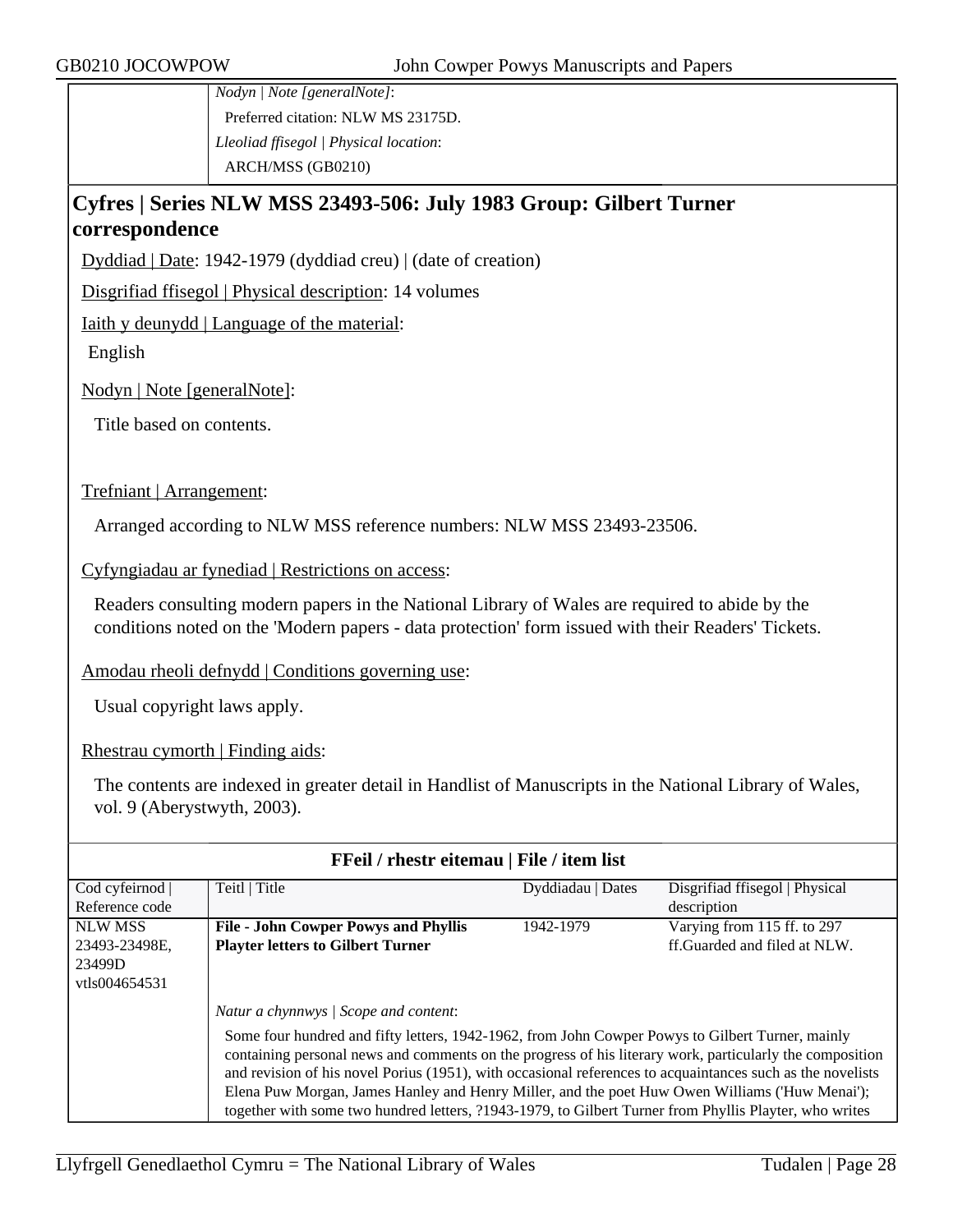|                                          | initially as Powys's amanuensis during his periods of ill health and continues the correspondence with<br>Turner after Powys's death in 1963.                                                                                                                                                                                                                                                                                                                                                                                                                                                   |
|------------------------------------------|-------------------------------------------------------------------------------------------------------------------------------------------------------------------------------------------------------------------------------------------------------------------------------------------------------------------------------------------------------------------------------------------------------------------------------------------------------------------------------------------------------------------------------------------------------------------------------------------------|
|                                          | Nodyn   Note [generalNote]:                                                                                                                                                                                                                                                                                                                                                                                                                                                                                                                                                                     |
|                                          | Title based on contents.                                                                                                                                                                                                                                                                                                                                                                                                                                                                                                                                                                        |
|                                          | Nodyn   Note [generalNote]:                                                                                                                                                                                                                                                                                                                                                                                                                                                                                                                                                                     |
|                                          | Preferred citation: NLW MSS 23493-23498E, 23499D.                                                                                                                                                                                                                                                                                                                                                                                                                                                                                                                                               |
|                                          | Lleoliad ffisegol   Physical location:                                                                                                                                                                                                                                                                                                                                                                                                                                                                                                                                                          |
|                                          | ARCH/MSS (GB0210)                                                                                                                                                                                                                                                                                                                                                                                                                                                                                                                                                                               |
| <b>NLW MSS</b>                           | <b>File - Gilbert Turner letters to John</b><br>Varying from 108 to 217<br>1945-1969                                                                                                                                                                                                                                                                                                                                                                                                                                                                                                            |
| 23500-23504C,<br>23505D<br>vtls004654539 | ff.Guarded and filed at NLW.<br><b>Cowper Powys and Phyllis Playter</b>                                                                                                                                                                                                                                                                                                                                                                                                                                                                                                                         |
|                                          |                                                                                                                                                                                                                                                                                                                                                                                                                                                                                                                                                                                                 |
|                                          | Crëwr   Creator:                                                                                                                                                                                                                                                                                                                                                                                                                                                                                                                                                                                |
|                                          | Turner, Gilbert                                                                                                                                                                                                                                                                                                                                                                                                                                                                                                                                                                                 |
|                                          | Natur a chynnwys / Scope and content:                                                                                                                                                                                                                                                                                                                                                                                                                                                                                                                                                           |
|                                          | Some three hundred and fifty letters, 1945-1969, from Gilbert Turner to John Cowper Powys and Phyllis<br>Playter, which include references to the novelist Elena Puw Morgan, Welsh language and literature,<br>visits to North Wales, the writer's procurement of library books for the recipients and the preparation of<br>typescript copies of Powys's Dostoievsky (1947) and Rabelais (1948). Turner continued corresponding<br>with Phyllis Playter after John Cowper Powys's death in 1963.                                                                                               |
|                                          | Nodyn   Note [generalNote]:                                                                                                                                                                                                                                                                                                                                                                                                                                                                                                                                                                     |
|                                          | Title based on contents.                                                                                                                                                                                                                                                                                                                                                                                                                                                                                                                                                                        |
|                                          | Nodyn   Note [generalNote]:                                                                                                                                                                                                                                                                                                                                                                                                                                                                                                                                                                     |
|                                          | Preferred citation: NLW MSS 23500-23504C, 23505D.                                                                                                                                                                                                                                                                                                                                                                                                                                                                                                                                               |
|                                          | Lleoliad ffisegol   Physical location:                                                                                                                                                                                                                                                                                                                                                                                                                                                                                                                                                          |
|                                          | ARCH/MSS (GB0210)                                                                                                                                                                                                                                                                                                                                                                                                                                                                                                                                                                               |
| <b>NLW MS 23506D</b>                     | 33 ff.Guarded and filed at NLW.<br>File - Powys family letters to Gilbert<br>1946-1979                                                                                                                                                                                                                                                                                                                                                                                                                                                                                                          |
| vtls004654550                            | Turner, &c                                                                                                                                                                                                                                                                                                                                                                                                                                                                                                                                                                                      |
|                                          | Crëwr   Creator:                                                                                                                                                                                                                                                                                                                                                                                                                                                                                                                                                                                |
|                                          | Powys, Theodore Francis, 1875-1953Turner, GilbertPowys, Gertrude M. (Gertrude Mary)Gregory,<br>Alyse, 1884-1967Marks, Isobel PowysCasey, Mary, 1915-1980Casey, GerardAnderson, John Redwood,<br>1883-1964Penny, Lucy Amelia, 1890-1986                                                                                                                                                                                                                                                                                                                                                          |
|                                          | Natur a chynnwys / Scope and content:                                                                                                                                                                                                                                                                                                                                                                                                                                                                                                                                                           |
|                                          | A letter, 1949, from Theodore Francis Powys to his brother, John Cowper Powys; together with twenty-<br>eight letters and cards, 1946-1979, to Gilbert Turner, mostly from members of the Powys family or from<br>friends of John Cowper Powys, including John Cowper Powys's sister, Gertrude Powys (2), 1946-1948,<br>his sister-in-law, Alyse Gregory (2), 1947-1949, his sister, Lucy Amelia Penny (13), 1952-1973, his<br>niece, Isobel Powys Marks (1), 1973, Lucy's daughter, Mary Casey (1), 1952, Mary's husband, Gerard<br>Casey (2), 1976-1979, and John Redwood Anderson (1), 1947. |
|                                          | Nodyn   Note [generalNote]:                                                                                                                                                                                                                                                                                                                                                                                                                                                                                                                                                                     |
|                                          | Title based on contents.                                                                                                                                                                                                                                                                                                                                                                                                                                                                                                                                                                        |
|                                          | Nodyn   Note [generalNote]:                                                                                                                                                                                                                                                                                                                                                                                                                                                                                                                                                                     |
|                                          | Preferred citation: NLW MS 23506D.                                                                                                                                                                                                                                                                                                                                                                                                                                                                                                                                                              |
|                                          | Lleoliad ffisegol   Physical location:                                                                                                                                                                                                                                                                                                                                                                                                                                                                                                                                                          |
|                                          | ARCH/MSS (GB0210)                                                                                                                                                                                                                                                                                                                                                                                                                                                                                                                                                                               |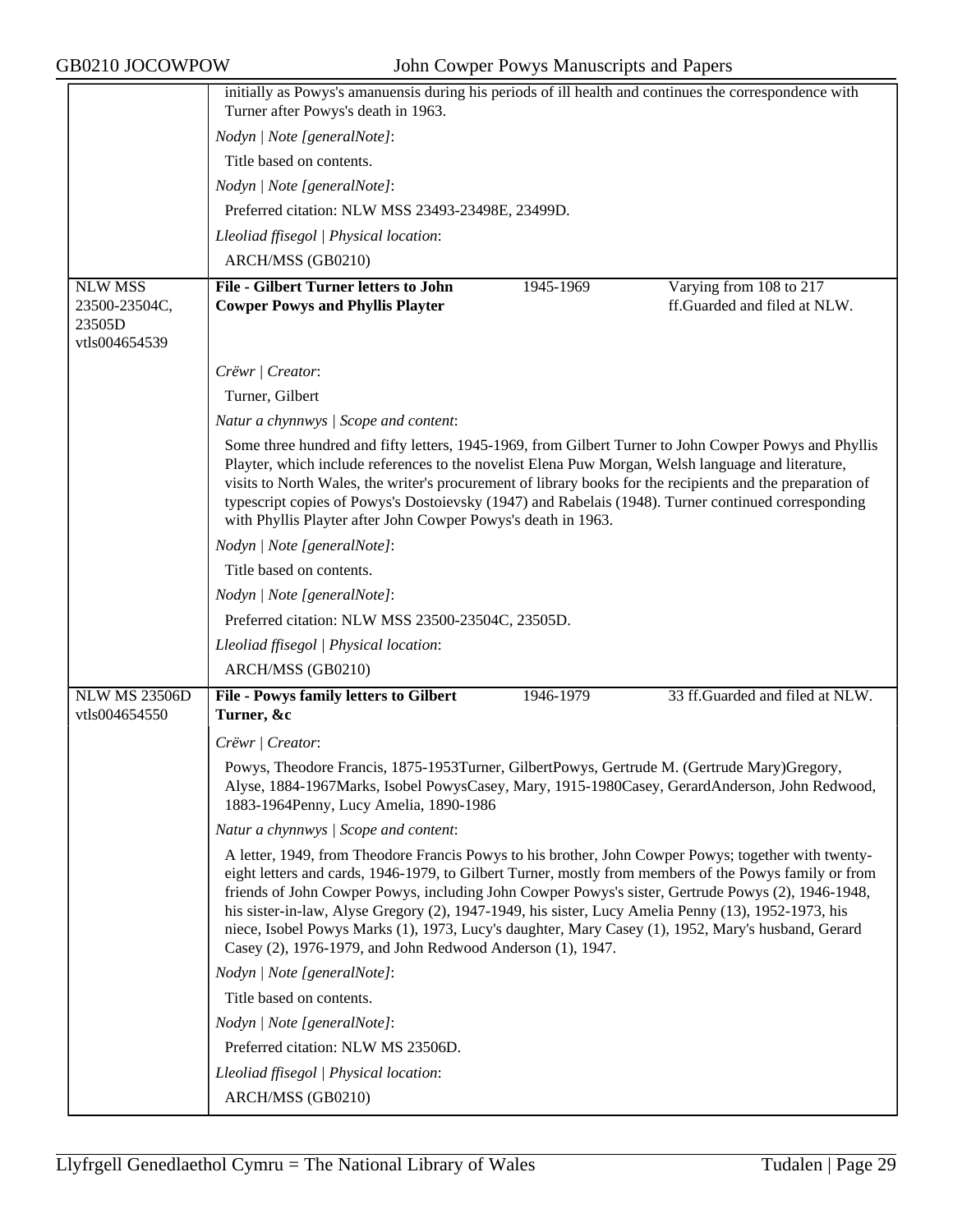#### **Cyfres | Series NLW MSS 23582-4: 1997 Group**

Dyddiad | Date: [c. 1960]-[?1984] (dyddiad creu) | (date of creation)

Natur a chynnwys | Scope and content:

Typescript copies of three posthumously published prose works by John Cowper Powys.

Disgrifiad ffisegol | Physical description: 3 volumes.

Iaith y deunydd | Language of the material:

English

Nodyn | Note [generalNote]:

Title based on contents.

Ffynhonnell | Immediate source of acquisition:

Arranged according to NLW MSS reference numbers: NLW MSS 23582-23584.

Cyfyngiadau ar fynediad | Restrictions on access:

Readers consulting modern papers in the National Library of Wales are required to abide by the conditions noted on the 'Modern papers - data protection' form issued with their Readers' Tickets.

Amodau rheoli defnydd | Conditions governing use:

Usual copyright laws apply.

Rhestrau cymorth | Finding aids:

The contents are indexed in greater detail in Handlist of Manuscripts in the National Library of Wales, vol. 9 (Aberystwyth, 2003).

| <b>FFeil</b> / rhestr eitemau   File / item list |                                                                                                                                  |                   |                                 |  |
|--------------------------------------------------|----------------------------------------------------------------------------------------------------------------------------------|-------------------|---------------------------------|--|
| Cod cyfeirnod                                    | Teitl   Title                                                                                                                    | Dyddiadau   Dates | Disgrifiad ffisegol   Physical  |  |
| Reference code                                   |                                                                                                                                  |                   | description                     |  |
| <b>NLW MS 23582D</b>                             | File - Real Wraiths (revised draft)                                                                                              | [c. 1960]         | i, 128 ff.; 255 x 205 mm. Paper |  |
| vtls004018155                                    |                                                                                                                                  |                   | covers.                         |  |
| (WLABNL)P1Saan0000014048                         |                                                                                                                                  |                   |                                 |  |
| (WIAbNL)0000018155                               |                                                                                                                                  |                   |                                 |  |
|                                                  | Natur a chynnwys   Scope and content:                                                                                            |                   |                                 |  |
|                                                  | A typescript copy, [c. 1960], with editor's corrections, of John Cowper Powys's novella Real Wraiths<br>(1974), written in 1959. |                   |                                 |  |
|                                                  | Nodyn / Note [generalNote]:                                                                                                      |                   |                                 |  |
|                                                  | Title based on contents.                                                                                                         |                   |                                 |  |
|                                                  | Nodyn   Note [generalNote]:                                                                                                      |                   |                                 |  |
|                                                  | Preferred citation: NLW MS 23582D.                                                                                               |                   |                                 |  |
|                                                  | Lleoliad ffisegol   Physical location:                                                                                           |                   |                                 |  |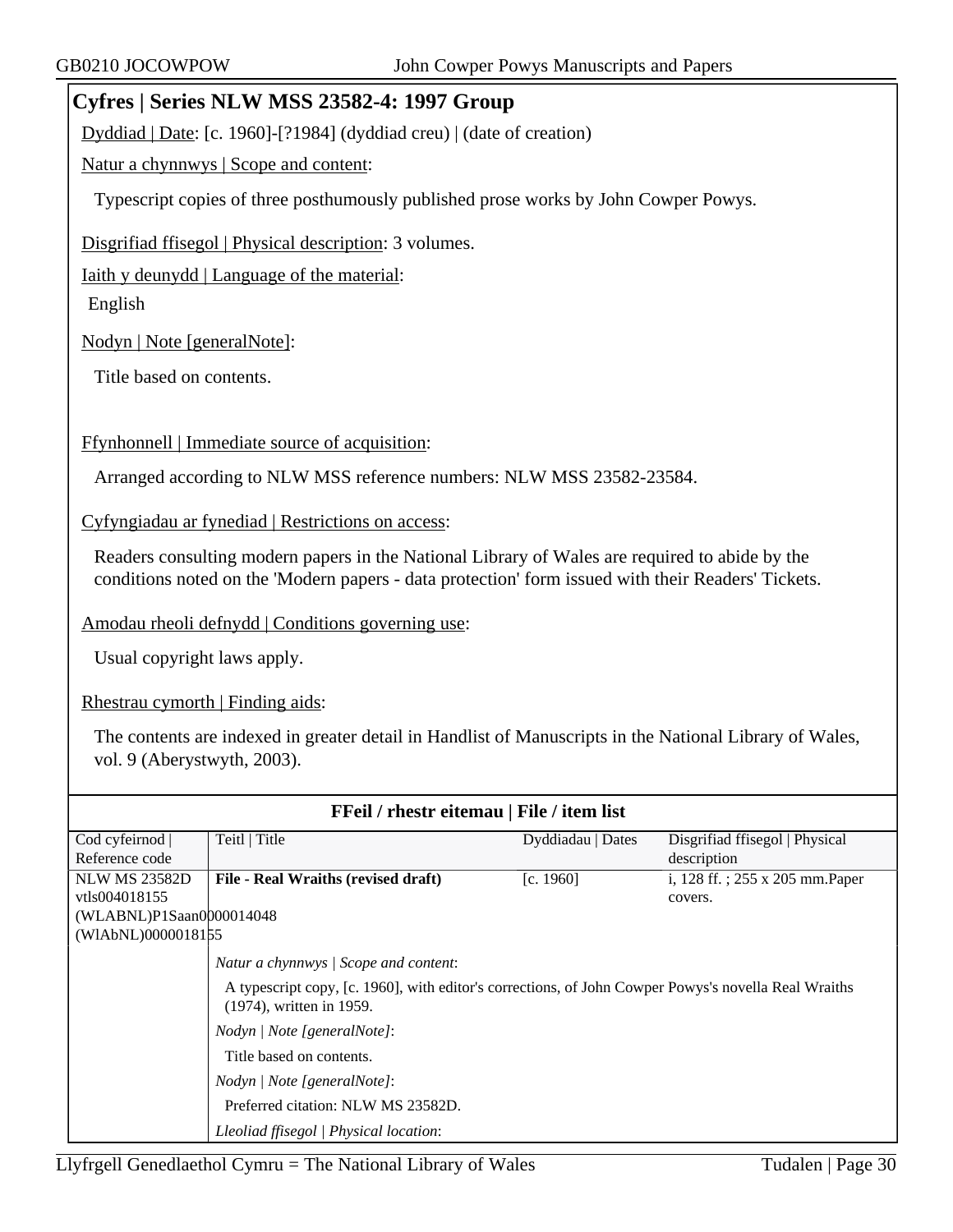|                                       | ARCH/MSS (GB0210)                                                                                                                                                                                                                                                                                  |           |                                                         |
|---------------------------------------|----------------------------------------------------------------------------------------------------------------------------------------------------------------------------------------------------------------------------------------------------------------------------------------------------|-----------|---------------------------------------------------------|
| <b>NLW MS 23583D</b><br>vtls004658253 | File - Two and Two (revised draft)                                                                                                                                                                                                                                                                 | [c. 1960] | 118 ff.; 260 x 205 mm. Paper<br>covers.                 |
|                                       | Natur a chynnwys / Scope and content:                                                                                                                                                                                                                                                              |           |                                                         |
|                                       | A typescript copy, [c. 1960], with editor's corrections, of John Cowper Powys's novella Two and Two<br>(1974), written in 1959.                                                                                                                                                                    |           |                                                         |
|                                       | Nodyn   Note [generalNote]:                                                                                                                                                                                                                                                                        |           |                                                         |
|                                       | Title based on contents.                                                                                                                                                                                                                                                                           |           |                                                         |
|                                       | Nodyn   Note [generalNote]:                                                                                                                                                                                                                                                                        |           |                                                         |
|                                       | Preferred citation: NLW MS 23583D.                                                                                                                                                                                                                                                                 |           |                                                         |
|                                       | Lleoliad ffisegol   Physical location:                                                                                                                                                                                                                                                             |           |                                                         |
|                                       | ARCH/MSS (GB0210)                                                                                                                                                                                                                                                                                  |           |                                                         |
| <b>NLW MS 23584D</b><br>vtls004658256 | File - Paddock Calls (revised draft)                                                                                                                                                                                                                                                               | [?1984]   | xi, 101 ff.; 275 x 205 mm. and<br>less.Commercial file. |
|                                       | Natur a chynnwys / Scope and content:                                                                                                                                                                                                                                                              |           |                                                         |
|                                       | A typescript copy, [?1984], with manuscript emendations, of John Cowper Powys's play Paddock Calls<br>(London, 1984), written in 1922, together with a photocopy of a letter, 1984, from Charles Lock, author<br>of an introduction to the published text, concerning the publication of the play. |           |                                                         |
|                                       | Nodyn   Note [generalNote]:                                                                                                                                                                                                                                                                        |           |                                                         |
|                                       | Title based on contents.                                                                                                                                                                                                                                                                           |           |                                                         |
|                                       | Nodyn   Note [generalNote]:                                                                                                                                                                                                                                                                        |           |                                                         |
|                                       | Preferred citation: NLW MS 23584D.                                                                                                                                                                                                                                                                 |           |                                                         |
|                                       | Lleoliad ffisegol   Physical location:                                                                                                                                                                                                                                                             |           |                                                         |
|                                       | ARCH/MSS (GB0210)                                                                                                                                                                                                                                                                                  |           |                                                         |
|                                       | Cyfres   Series NLW MSS 23672-91: November 1983 Group                                                                                                                                                                                                                                              |           |                                                         |
|                                       | Dyddiad   Date: [c. 1900]-1967 (dyddiad creu)   (date of creation)                                                                                                                                                                                                                                 |           |                                                         |
|                                       | Disgrifiad ffisegol   Physical description: 20 volumes.                                                                                                                                                                                                                                            |           |                                                         |
|                                       | Taith y deunydd   Language of the material:                                                                                                                                                                                                                                                        |           |                                                         |
| English                               |                                                                                                                                                                                                                                                                                                    |           |                                                         |
| Nodyn   Note [generalNote]:           |                                                                                                                                                                                                                                                                                                    |           |                                                         |
| Title based on contents.              |                                                                                                                                                                                                                                                                                                    |           |                                                         |
|                                       |                                                                                                                                                                                                                                                                                                    |           |                                                         |
| Trefniant   Arrangement:              |                                                                                                                                                                                                                                                                                                    |           |                                                         |
|                                       | Arranged according to NLW MSS reference numbers: NLW MSS 23672-23691.                                                                                                                                                                                                                              |           |                                                         |
|                                       | Cyfyngiadau ar fynediad   Restrictions on access:                                                                                                                                                                                                                                                  |           |                                                         |
|                                       | Readers consulting modern papers in the National Library of Wales are required to abide by the<br>conditions noted on the 'Modern papers - data protection' form issued with their Readers' Tickets.                                                                                               |           |                                                         |
|                                       | Amodau rheoli defnydd   Conditions governing use:                                                                                                                                                                                                                                                  |           |                                                         |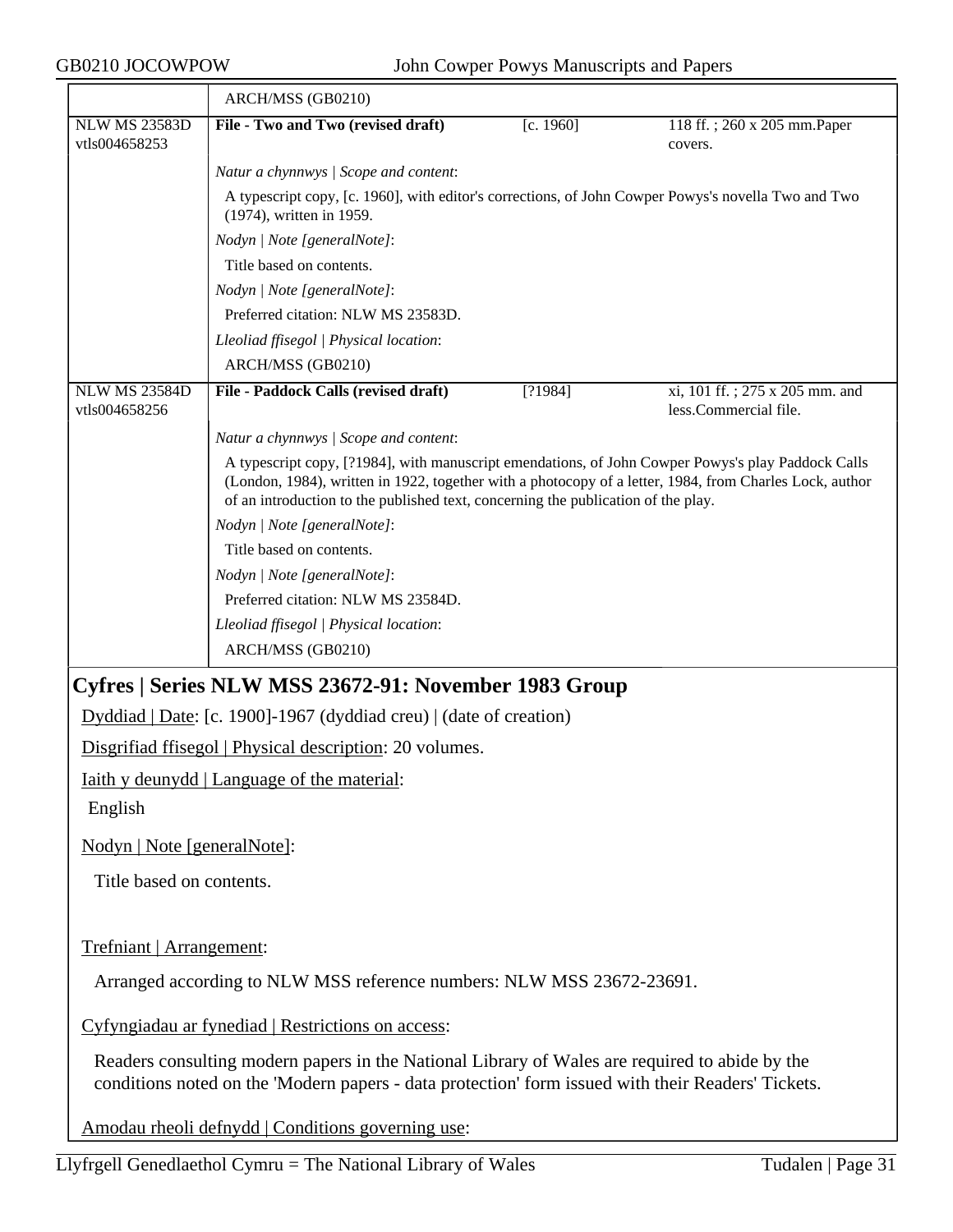Usual copyright laws apply.

Rhestrau cymorth | Finding aids:

The contents are indexed in greater detail in Handlist of Manuscripts in the National Library of Wales, vol. 9 (Aberystwyth, 2003).

| FFeil / rhestr eitemau   File / item list       |                                                                                                                                                                                                                                                                                                                                                                                                                                                                                                                                                                                                                                                                                                                                                                                                                                                                                                                                                                                                                                                                                                                                                   |                     |                                                                                                                     |
|-------------------------------------------------|---------------------------------------------------------------------------------------------------------------------------------------------------------------------------------------------------------------------------------------------------------------------------------------------------------------------------------------------------------------------------------------------------------------------------------------------------------------------------------------------------------------------------------------------------------------------------------------------------------------------------------------------------------------------------------------------------------------------------------------------------------------------------------------------------------------------------------------------------------------------------------------------------------------------------------------------------------------------------------------------------------------------------------------------------------------------------------------------------------------------------------------------------|---------------------|---------------------------------------------------------------------------------------------------------------------|
| Cod cyfeirnod  <br>Reference code               | Teitl   Title                                                                                                                                                                                                                                                                                                                                                                                                                                                                                                                                                                                                                                                                                                                                                                                                                                                                                                                                                                                                                                                                                                                                     | Dyddiadau   Dates   | Disgrifiad ffisegol   Physical<br>description                                                                       |
| <b>NLW MSS</b><br>23672-23676E<br>vtls004660982 | File - 'Work without a name' (drafts)                                                                                                                                                                                                                                                                                                                                                                                                                                                                                                                                                                                                                                                                                                                                                                                                                                                                                                                                                                                                                                                                                                             | [c. 1900]-[c. 1902] | Varying from 65 to 339 ff.NLW<br>MSS 23672-23675E : Re-bound<br>at NLW.NLW MS 23676E :<br>Guarded and filed at NLW. |
|                                                 | Natur a chynnwys / Scope and content:                                                                                                                                                                                                                                                                                                                                                                                                                                                                                                                                                                                                                                                                                                                                                                                                                                                                                                                                                                                                                                                                                                             |                     |                                                                                                                     |
|                                                 | Four notebooks and a series of disbound notebooks and loose leaves, [c. 1900]-[c. 1902], containing<br>parts of a projected first novel by John Cowper Powys comprising substantial drafts of a romance set on<br>the Sussex Downs; together with numerous, shorter fragments of narrative, mainly passages of prolix<br>theological and philosophical discussion, and Rabelaisian fantasy, involving characters based on the<br>author's friends. Also included are heavily worked drafts of unpublished poems (NLW MS 23672E, ff.<br>57-60 and ff. 135-137 verso, 138 verso, 139 verso-140, inverted text; NLW MS 23673E, ff. 146 recto-<br>verso, 147 verso, 154 recto-verso, 155 verso, 156 verso-60 verso, 161 verso-162, inverted text; NLW<br>MS 23676E, ii, ff. 250 verso-251, 253 verso-255, 259 verso, 260 verso, 261-262 verso, 263 verso, 264<br>verso-265 verso, 266 verso, 267 verso-268 verso, 269 verso, 270 verso, inverted text); and notes on<br>Shakespeare's The Tempest, Macbeth, Richard III and The Taming of the Shrew (NLW MS 23673E, ff.<br>148-153 verso, inverted text), possibly for use in Powys's lecturing work. |                     |                                                                                                                     |
|                                                 | Nodyn   Note [generalNote]:                                                                                                                                                                                                                                                                                                                                                                                                                                                                                                                                                                                                                                                                                                                                                                                                                                                                                                                                                                                                                                                                                                                       |                     |                                                                                                                     |
|                                                 | Title based on contents.                                                                                                                                                                                                                                                                                                                                                                                                                                                                                                                                                                                                                                                                                                                                                                                                                                                                                                                                                                                                                                                                                                                          |                     |                                                                                                                     |
|                                                 | Nodyn   Note [generalNote]:                                                                                                                                                                                                                                                                                                                                                                                                                                                                                                                                                                                                                                                                                                                                                                                                                                                                                                                                                                                                                                                                                                                       |                     |                                                                                                                     |
|                                                 | Preferred citation: NLW MSS 23672-23676E.                                                                                                                                                                                                                                                                                                                                                                                                                                                                                                                                                                                                                                                                                                                                                                                                                                                                                                                                                                                                                                                                                                         |                     |                                                                                                                     |
|                                                 | Lleoliad ffisegol   Physical location:                                                                                                                                                                                                                                                                                                                                                                                                                                                                                                                                                                                                                                                                                                                                                                                                                                                                                                                                                                                                                                                                                                            |                     |                                                                                                                     |
|                                                 | ARCH/MSS (GB0210)                                                                                                                                                                                                                                                                                                                                                                                                                                                                                                                                                                                                                                                                                                                                                                                                                                                                                                                                                                                                                                                                                                                                 |                     |                                                                                                                     |
| <b>NLW MS 23677E</b><br>vtls004661043           | File - John Cowper Powys letters and<br>papers                                                                                                                                                                                                                                                                                                                                                                                                                                                                                                                                                                                                                                                                                                                                                                                                                                                                                                                                                                                                                                                                                                    | [c. 1900]-1958      | 47 ff.Guarded and filed at NLW.                                                                                     |
|                                                 | Natur a chynnwys / Scope and content:                                                                                                                                                                                                                                                                                                                                                                                                                                                                                                                                                                                                                                                                                                                                                                                                                                                                                                                                                                                                                                                                                                             |                     |                                                                                                                     |
|                                                 | Letters from John Cowper Powys to his brother, Llewelyn Powys, [1923], his companion, Phyllis Playter,<br>[?1924], 'George', 1958, and a 'Mr London', [?1940s], the latter dictated by Powys to Phyllis Playter;<br>together with miscellaneous literary papers, which comprise drafts of poems, [c. 1900]-1953, including<br>an early version of 'Samphire' (published in Horned Poppies  (1986)) and of several unpublished<br>anniversary poems addressed to Phyllis Playter; a draft, [?1900]-1902, of an unpublished preface to<br>poems by Alfred de Kantzow; an ink and pencil sketch of the map which forms the end-papers of<br>Powys's novel Ducdame (1925); and drafts of the opening of a philosophical work, 1938, and of a speech<br>in Welsh, [1935x1954], the latter composed by Powys while he was living in Corwen.                                                                                                                                                                                                                                                                                                             |                     |                                                                                                                     |
|                                                 | Nodyn   Note [generalNote]:                                                                                                                                                                                                                                                                                                                                                                                                                                                                                                                                                                                                                                                                                                                                                                                                                                                                                                                                                                                                                                                                                                                       |                     |                                                                                                                     |
|                                                 | Title based on contents.                                                                                                                                                                                                                                                                                                                                                                                                                                                                                                                                                                                                                                                                                                                                                                                                                                                                                                                                                                                                                                                                                                                          |                     |                                                                                                                     |
|                                                 | Nodyn   Note [generalNote]:                                                                                                                                                                                                                                                                                                                                                                                                                                                                                                                                                                                                                                                                                                                                                                                                                                                                                                                                                                                                                                                                                                                       |                     |                                                                                                                     |
|                                                 | Preferred citation: NLW MS 23677E.                                                                                                                                                                                                                                                                                                                                                                                                                                                                                                                                                                                                                                                                                                                                                                                                                                                                                                                                                                                                                                                                                                                |                     |                                                                                                                     |
|                                                 | Lleoliad ffisegol   Physical location:                                                                                                                                                                                                                                                                                                                                                                                                                                                                                                                                                                                                                                                                                                                                                                                                                                                                                                                                                                                                                                                                                                            |                     |                                                                                                                     |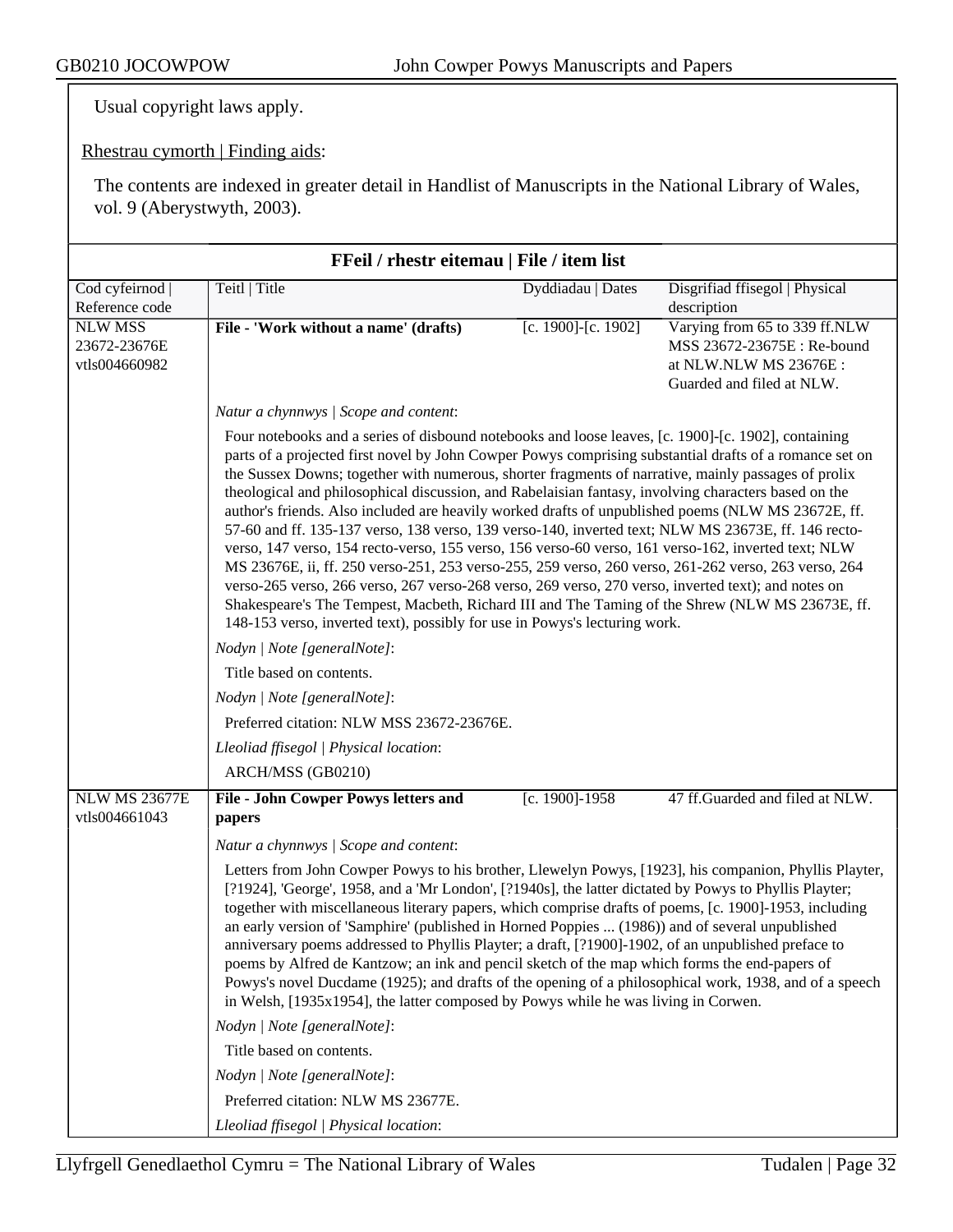<u> Tanzania de la contenentación de la contenentación de la contenentación de la contenentación de la contenenta</u>

|                                                 | ARCH/MSS (GB0210)                                                                                                                                                                                                                                                                                                                |                 |                                                                                               |
|-------------------------------------------------|----------------------------------------------------------------------------------------------------------------------------------------------------------------------------------------------------------------------------------------------------------------------------------------------------------------------------------|-----------------|-----------------------------------------------------------------------------------------------|
| <b>NLW MSS</b><br>23678-23679E<br>vtls004661049 | File - Alyse Gregory letters to Phyllis<br><b>Playter</b>                                                                                                                                                                                                                                                                        | 1924-1967       | NLW MS 23678E: 217 ff.NLW<br>MS 23679E: 219 ff.NLW MS<br>23679E: Guarded and filed at<br>NLW. |
|                                                 | Crëwr   Creator:                                                                                                                                                                                                                                                                                                                 |                 |                                                                                               |
|                                                 | Gregory, Alyse, 1884-1967                                                                                                                                                                                                                                                                                                        |                 |                                                                                               |
|                                                 | Natur a chynnwys / Scope and content:                                                                                                                                                                                                                                                                                            |                 |                                                                                               |
|                                                 | Over two hundred letters, 1924-1967, from Alyse Gregory, widow of John Cowper Powys's brother,<br>Llewelyn Powys, to Phyllis Playter. There are frequent references to family and friends, and to the<br>publication and preservation of the correspondence and literary manuscripts of John Cowper Powys and<br>Llewelyn Powys. |                 |                                                                                               |
|                                                 | Nodyn   Note [generalNote]:                                                                                                                                                                                                                                                                                                      |                 |                                                                                               |
|                                                 | Title based on contents.                                                                                                                                                                                                                                                                                                         |                 |                                                                                               |
|                                                 | Nodyn   Note [generalNote]:                                                                                                                                                                                                                                                                                                      |                 |                                                                                               |
|                                                 | Preferred citation: NLW MSS 23678-23679E.                                                                                                                                                                                                                                                                                        |                 |                                                                                               |
|                                                 | Lleoliad ffisegol   Physical location:                                                                                                                                                                                                                                                                                           |                 |                                                                                               |
|                                                 | ARCH/MSS (GB0210)                                                                                                                                                                                                                                                                                                                |                 |                                                                                               |
| <b>NLW MS 23680C</b>                            | File - Littleton C. Powys letters to John                                                                                                                                                                                                                                                                                        | 1925, 1935-1939 | 177 ff.Guarded and filed at NLW.                                                              |
| vtls004661062                                   | Cowper Powys, 1925-39                                                                                                                                                                                                                                                                                                            |                 |                                                                                               |
|                                                 | Crëwr   Creator:                                                                                                                                                                                                                                                                                                                 |                 |                                                                                               |
|                                                 | Powys, Littleton, 1874-1955                                                                                                                                                                                                                                                                                                      |                 |                                                                                               |
|                                                 | Natur a chynnwys / Scope and content:                                                                                                                                                                                                                                                                                            |                 |                                                                                               |
|                                                 | Some one hundred and five letters and cards, 1925, 1935-1939, mostly from Littleton Charles Powys,<br>headmaster of Sherborne Preparatory School, 1905-1923, to his elder brother, John Cowper Powys, with<br>two from Littleton to Phyllis Playter (ff. 137-138, 145-146).                                                      |                 |                                                                                               |
|                                                 | Nodyn   Note [generalNote]:                                                                                                                                                                                                                                                                                                      |                 |                                                                                               |
|                                                 | Title based on contents.                                                                                                                                                                                                                                                                                                         |                 |                                                                                               |
|                                                 | Nodyn   Note [generalNote]:                                                                                                                                                                                                                                                                                                      |                 |                                                                                               |
|                                                 | Preferred citation: NLW MS 23680C.                                                                                                                                                                                                                                                                                               |                 |                                                                                               |
|                                                 | Lleoliad ffisegol   Physical location:                                                                                                                                                                                                                                                                                           |                 |                                                                                               |
|                                                 | ARCH/MSS (GB0210)                                                                                                                                                                                                                                                                                                                |                 |                                                                                               |
| <b>NLW MS 23681E</b>                            | File - Littleton C. Powys letters to John<br><b>Cowper Powys, 1940-1</b>                                                                                                                                                                                                                                                         | 1940-1941       | 173 ff.Guarded and filed at NLW.                                                              |
|                                                 | Crëwr / Creator:                                                                                                                                                                                                                                                                                                                 |                 |                                                                                               |
|                                                 | Powys, Littleton, 1874-1955                                                                                                                                                                                                                                                                                                      |                 |                                                                                               |
|                                                 | Natur a chynnwys / Scope and content:                                                                                                                                                                                                                                                                                            |                 |                                                                                               |
|                                                 | Some eighty-nine letters and cards, 1940-1941, from Littleton Charles Powys to John Cowper Powys.                                                                                                                                                                                                                                |                 |                                                                                               |
|                                                 | Nodyn   Note [generalNote]:                                                                                                                                                                                                                                                                                                      |                 |                                                                                               |
|                                                 | Title based on contents.                                                                                                                                                                                                                                                                                                         |                 |                                                                                               |
|                                                 | Nodyn   Note [generalNote]:                                                                                                                                                                                                                                                                                                      |                 |                                                                                               |
|                                                 | Preferred citation: NLW MS 23681E.                                                                                                                                                                                                                                                                                               |                 |                                                                                               |
|                                                 | Lleoliad ffisegol   Physical location:                                                                                                                                                                                                                                                                                           |                 |                                                                                               |
|                                                 | ARCH/MSS (GB0210)                                                                                                                                                                                                                                                                                                                |                 |                                                                                               |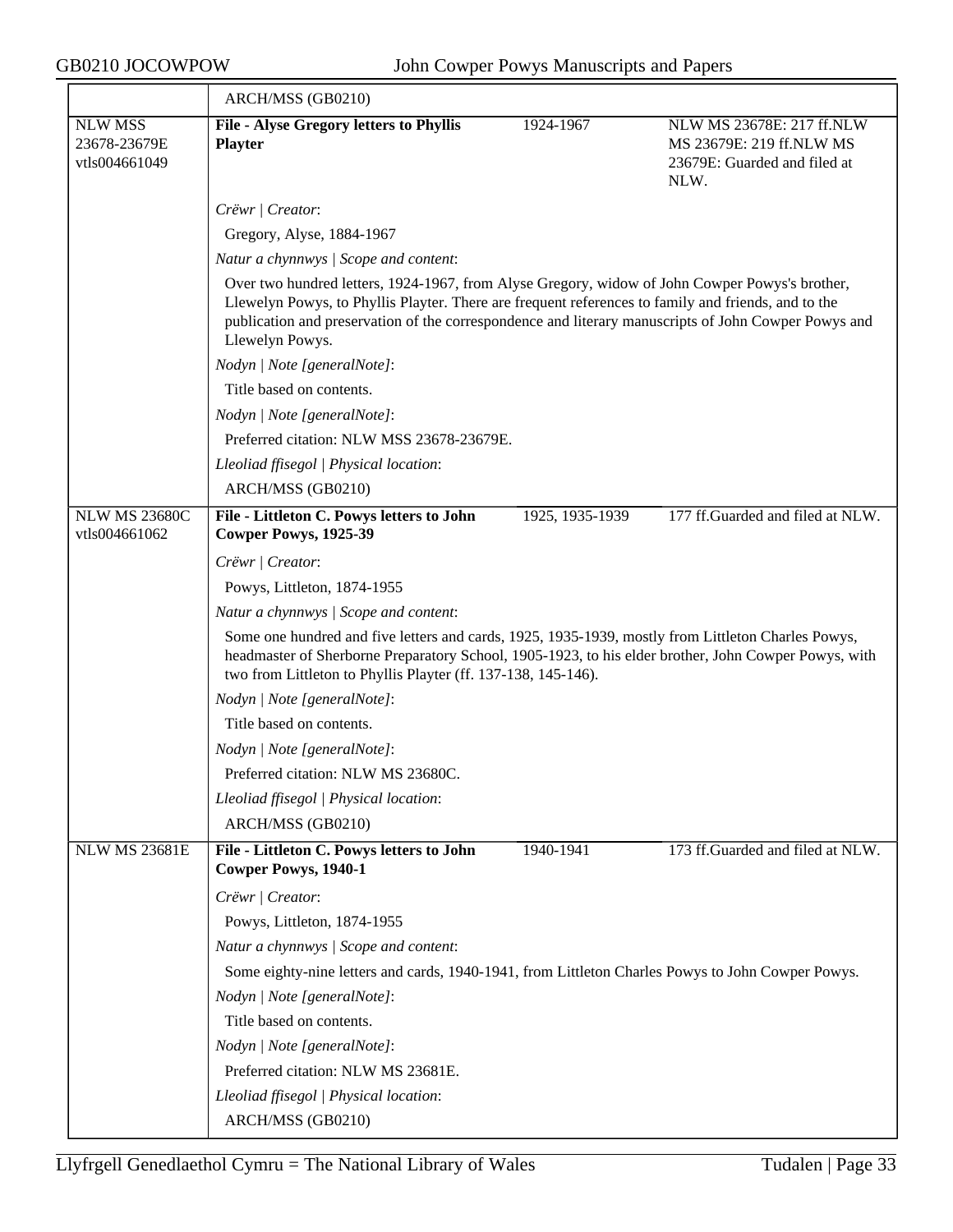| <b>NLW MS 23982E</b> | File - Littleton C. Powys letters to John<br><b>Cowper Powys, 1942</b>                            | 1942      | 98 ff.Guarded and filed at NLW.  |
|----------------------|---------------------------------------------------------------------------------------------------|-----------|----------------------------------|
|                      | Crëwr   Creator:                                                                                  |           |                                  |
|                      | Powys, Littleton, 1874-1955                                                                       |           |                                  |
|                      | Natur a chynnwys / Scope and content:                                                             |           |                                  |
|                      | Some forty-three letters and cards, 1942, from Littleton Charles Powys to John Cowper Powys.      |           |                                  |
|                      | Nodyn   Note [generalNote]:                                                                       |           |                                  |
|                      | Title based on contents.                                                                          |           |                                  |
|                      | Nodyn   Note [generalNote]:                                                                       |           |                                  |
|                      | Preferred citation: NLW MS 23682E.                                                                |           |                                  |
|                      | Lleoliad ffisegol   Physical location:                                                            |           |                                  |
|                      | ARCH/MSS (GB0210)                                                                                 |           |                                  |
| <b>NLW MS 23683E</b> | File - Littleton C. Powys letters to John<br>Cowper Powys, 1943-5                                 | 1943-1945 | 187 ff.Guarded and filed at NLW. |
|                      | Crëwr   Creator:                                                                                  |           |                                  |
|                      | Powys, Littleton, 1874-1955                                                                       |           |                                  |
|                      | Natur a chynnwys / Scope and content:                                                             |           |                                  |
|                      | Some eighty-one letters and cards, 1943-1945, from Littleton Charles Powys to John Cowper Powys.  |           |                                  |
|                      | Nodyn   Note [generalNote]:                                                                       |           |                                  |
|                      | Title based on contents.                                                                          |           |                                  |
|                      | Nodyn   Note [generalNote]:                                                                       |           |                                  |
|                      | Preferred citation: NLW MS 23683E.                                                                |           |                                  |
|                      | Lleoliad ffisegol   Physical location:                                                            |           |                                  |
|                      | ARCH/MSS (GB0210)                                                                                 |           |                                  |
| <b>NLW MS 23684C</b> | File - Littleton C. Powys letters to John<br><b>Cowper Powys, 1946-7</b>                          | 1946-1947 | 88 ff.Guarded and filed at NLW.  |
|                      | Crëwr   Creator:                                                                                  |           |                                  |
|                      | Powys, Littleton, 1874-1955                                                                       |           |                                  |
|                      | Natur a chynnwys / Scope and content:                                                             |           |                                  |
|                      | Some thirty-four letters and cards, 1946-1947, from Littleton Charles Powys to John Cowper Powys. |           |                                  |
|                      | Nodyn   Note [generalNote]:                                                                       |           |                                  |
|                      | Title based on contents.                                                                          |           |                                  |
|                      | Nodyn   Note [generalNote]:                                                                       |           |                                  |
|                      | Preferred citation: NLW MS 23684C.                                                                |           |                                  |
|                      | Lleoliad ffisegol   Physical location:                                                            |           |                                  |
|                      | ARCH/MSS (GB0210)                                                                                 |           |                                  |
| <b>NLW MS 23685E</b> | File - Littleton C. Powys letters to John<br>Cowper Powys, 1949-50                                | 1949-1950 | 201 ff.Guarded and filed at NLW. |
|                      | Crëwr   Creator:                                                                                  |           |                                  |
|                      | Powys, Littleton, 1874-1955                                                                       |           |                                  |
|                      | Natur a chynnwys / Scope and content:                                                             |           |                                  |
|                      | Some eighty-nine letters and cards, 1949-1950, mostly from Littleton Charles Powys to John Cowper |           |                                  |
|                      | Powys, with five from Littleton to Phyllis Playter (ff. 14-16, 74-75, 128, 139, 151).             |           |                                  |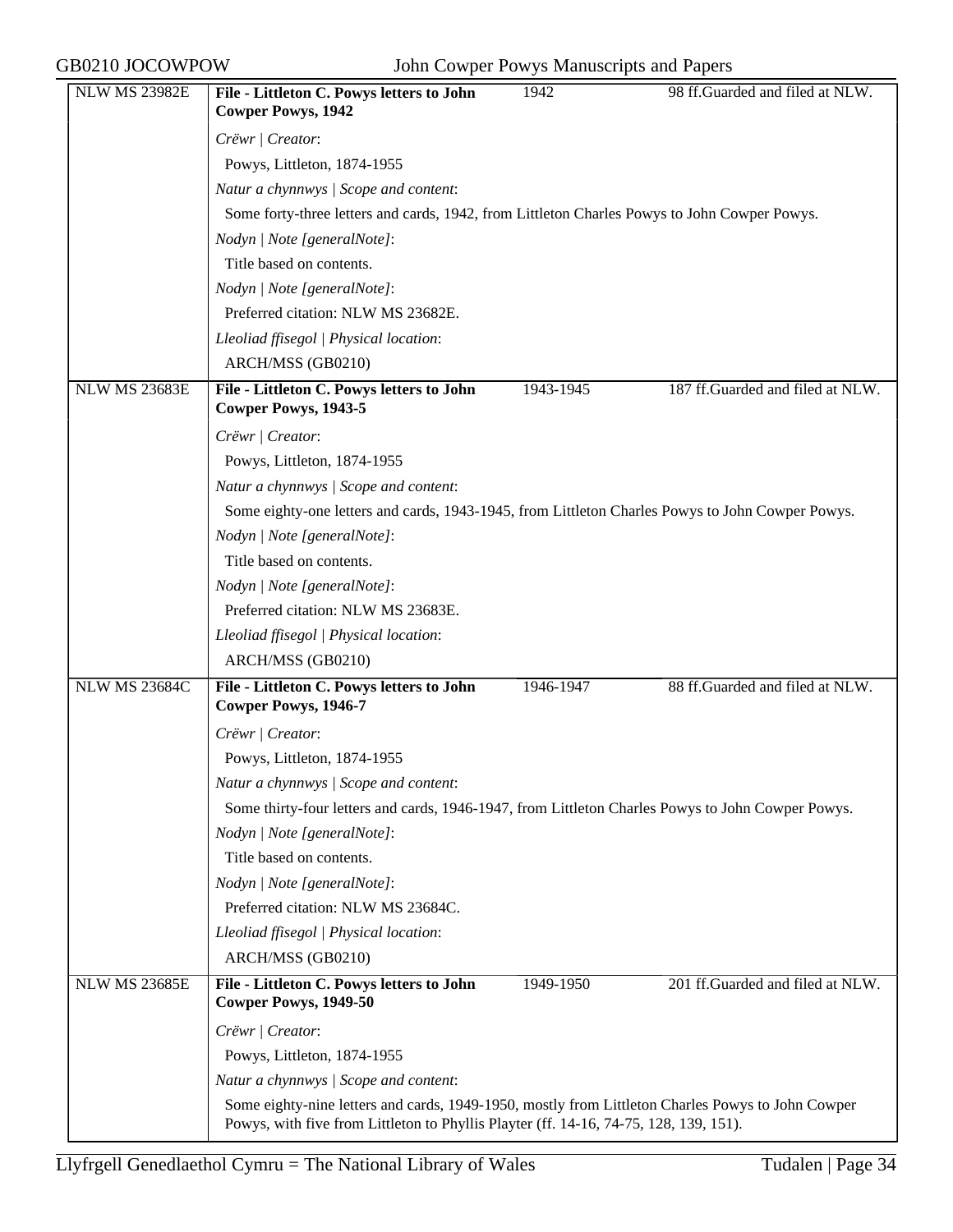|                      | Nodyn   Note [generalNote]:                                                                                                                                                                                                                                                                                      |
|----------------------|------------------------------------------------------------------------------------------------------------------------------------------------------------------------------------------------------------------------------------------------------------------------------------------------------------------|
|                      | Title based on contents.                                                                                                                                                                                                                                                                                         |
|                      | Nodyn   Note [generalNote]:                                                                                                                                                                                                                                                                                      |
|                      | Preferred citation: NLW MS 23685E.                                                                                                                                                                                                                                                                               |
|                      | Lleoliad ffisegol   Physical location:                                                                                                                                                                                                                                                                           |
|                      | ARCH/MSS (GB0210)                                                                                                                                                                                                                                                                                                |
| <b>NLW MS 23686C</b> | 188 ff.Guarded and filed at NLW.<br>File - Littleton C. Powys letters to John<br>1951-1952                                                                                                                                                                                                                       |
|                      | <b>Cowper Powys, 1951-2</b>                                                                                                                                                                                                                                                                                      |
|                      | Crëwr   Creator:                                                                                                                                                                                                                                                                                                 |
|                      | Powys, Littleton, 1874-1955                                                                                                                                                                                                                                                                                      |
|                      | Natur a chynnwys / Scope and content:                                                                                                                                                                                                                                                                            |
|                      | Some seventy-seven letters and cards, 1951-1952, mostly from Littleton Charles Powys to John Cowper<br>Powys, with six from Littleton to Phyllis Playter (ff. 17, 33-35, 115-116, 136-138, 155, 187-188).                                                                                                        |
|                      | Nodyn   Note [generalNote]:                                                                                                                                                                                                                                                                                      |
|                      | Title based on contents.                                                                                                                                                                                                                                                                                         |
|                      | Nodyn   Note [generalNote]:                                                                                                                                                                                                                                                                                      |
|                      | Preferred citation: NLW MS 23686C.                                                                                                                                                                                                                                                                               |
|                      | Lleoliad ffisegol   Physical location:                                                                                                                                                                                                                                                                           |
|                      | ARCH/MSS (GB0210)                                                                                                                                                                                                                                                                                                |
| <b>NLW MS 23687C</b> | 82 ff.Guarded and filed at NLW.<br>File - Littleton C. Powys letters to John<br>1953                                                                                                                                                                                                                             |
|                      | <b>Cowper Powys, 1953</b>                                                                                                                                                                                                                                                                                        |
|                      | Crëwr   Creator:                                                                                                                                                                                                                                                                                                 |
|                      | Powys, Littleton, 1874-1955Powys, Littleton A.                                                                                                                                                                                                                                                                   |
|                      | Natur a chynnwys / Scope and content:                                                                                                                                                                                                                                                                            |
|                      | Some thirty-nine letters and cards, 1953, mostly from Littleton Charles Powys to John Cowper Powys,<br>with one from Littleton to Phyllis Playter (f. 20). Also included is a letter, 9 August 1953, to Littleton<br>from his nephew Littleton Alfred Powys (in the hand of his amanuensis Dinah White) (f. 50). |
|                      | Nodyn   Note [generalNote]:                                                                                                                                                                                                                                                                                      |
|                      | Title based on contents.                                                                                                                                                                                                                                                                                         |
|                      | Nodyn   Note [generalNote]:                                                                                                                                                                                                                                                                                      |
|                      | Preferred citation: NLW MS 23687C.                                                                                                                                                                                                                                                                               |
|                      | Lleoliad ffisegol   Physical location:                                                                                                                                                                                                                                                                           |
|                      | ARCH/MSS (GB0210)                                                                                                                                                                                                                                                                                                |
| <b>NLW MS 23688E</b> | 198 ff.Guarded and filed at NLW.<br>File - Littleton C. Powys letters to John<br>1954<br><b>Cowper Powys, 1954</b>                                                                                                                                                                                               |
|                      | Crëwr   Creator:                                                                                                                                                                                                                                                                                                 |
|                      | Powys, Littleton, 1874-1955 White, Dinah                                                                                                                                                                                                                                                                         |
|                      | Natur a chynnwys / Scope and content:                                                                                                                                                                                                                                                                            |
|                      | Some one hundred and five letters and cards, 1954, mostly from Littleton Charles Powys to John Cowper<br>Powys, with four from Littleton to Phyllis Playter (ff. 97-98, 168, 193-195). Also included is a letter, 16<br>May 1954, to Littleton from Dinah White (f. 80).                                         |
|                      | Nodyn   Note [generalNote]:                                                                                                                                                                                                                                                                                      |
|                      | Title based on contents.                                                                                                                                                                                                                                                                                         |
|                      | Nodyn   Note [generalNote]:                                                                                                                                                                                                                                                                                      |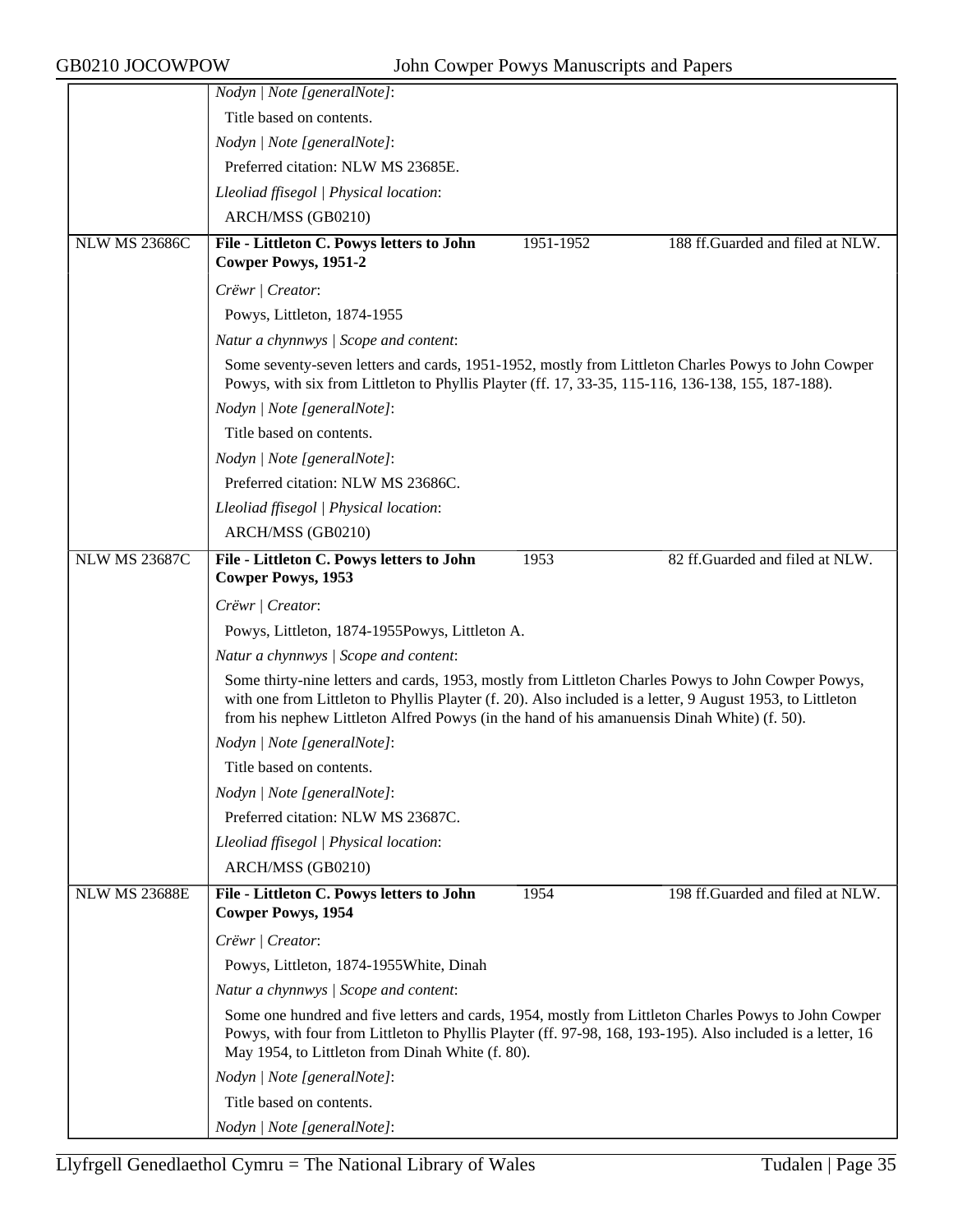|                                             | Preferred citation: NLW MS 23688E.                                                                                                                                                                                                                                                                                                                                                            |           |                                                                             |
|---------------------------------------------|-----------------------------------------------------------------------------------------------------------------------------------------------------------------------------------------------------------------------------------------------------------------------------------------------------------------------------------------------------------------------------------------------|-----------|-----------------------------------------------------------------------------|
|                                             | Lleoliad ffisegol   Physical location:                                                                                                                                                                                                                                                                                                                                                        |           |                                                                             |
|                                             | ARCH/MSS (GB0210)                                                                                                                                                                                                                                                                                                                                                                             |           |                                                                             |
| <b>NLW MS 23689C</b>                        | File - Littleton C. Powys letters to John<br><b>Cowper Powys, 1955</b>                                                                                                                                                                                                                                                                                                                        | 1955      | 102 ff.Guarded and filed at NLW.                                            |
|                                             | Crëwr   Creator:                                                                                                                                                                                                                                                                                                                                                                              |           |                                                                             |
|                                             | Powys, Littleton, 1874-1955Penny, Lucy Amelia, 1890-1986                                                                                                                                                                                                                                                                                                                                      |           |                                                                             |
|                                             | Natur a chynnwys / Scope and content:                                                                                                                                                                                                                                                                                                                                                         |           |                                                                             |
|                                             | Some sixty-two letters and cards, 1955, from Littleton Charles Powys to John Cowper Powys. Also<br>included is a letter, 1 May [1955], to John Cowper Powys from his sister Lucy [Penny] (f. 38).                                                                                                                                                                                             |           |                                                                             |
|                                             | Nodyn   Note [generalNote]:                                                                                                                                                                                                                                                                                                                                                                   |           |                                                                             |
|                                             | Title based on contents.                                                                                                                                                                                                                                                                                                                                                                      |           |                                                                             |
|                                             | Nodyn   Note [generalNote]:                                                                                                                                                                                                                                                                                                                                                                   |           |                                                                             |
|                                             | Preferred citation: NLW MS 23689C.                                                                                                                                                                                                                                                                                                                                                            |           |                                                                             |
|                                             | Lleoliad ffisegol   Physical location:                                                                                                                                                                                                                                                                                                                                                        |           |                                                                             |
|                                             | ARCH/MSS (GB0210)                                                                                                                                                                                                                                                                                                                                                                             |           |                                                                             |
|                                             |                                                                                                                                                                                                                                                                                                                                                                                               |           |                                                                             |
| <b>NLW MSS</b><br>23690-1D<br>vtls004661091 | File - Letters to John Cowper Powys and<br><b>Phyllis Playter</b>                                                                                                                                                                                                                                                                                                                             | 1917-1965 | NLW MS 23690D: 128 ff.NLW<br>MS 23691D: 128 ff.Guarded and<br>filed at NLW. |
|                                             | Crëwr   Creator:                                                                                                                                                                                                                                                                                                                                                                              |           |                                                                             |
|                                             | Knight, George Wilson, 1897-Dreiser, Theodore, 1871-1945Masters, Edgar Lee, 1868-1950Miller,<br>Henry, 1891-1980Powys, Llewelyn, 1884-1939Starkie, Enid Mary, d. 1970Woolsey, Gamel                                                                                                                                                                                                           |           |                                                                             |
|                                             | Natur a chynnwys / Scope and content:                                                                                                                                                                                                                                                                                                                                                         |           |                                                                             |
|                                             | Some one hundred and eight letters, 1917-1965, to John Cowper Powys and Phyllis Playter from various<br>correspondents, including Theodore Dreiser (2), 1927; George Wilson Knight (31), 1956-1965; Edgar<br>Lee Masters (1), 1944; Henry Miller (1), 1950; John Cowper Powys's brother, Llewelyn Powys (3),<br>1928-1931; Dr Enid Starkie (2), 1943-1946; and Gamel Woolsey (15), 1928-1961. |           |                                                                             |
|                                             | Nodyn   Note [generalNote]:                                                                                                                                                                                                                                                                                                                                                                   |           |                                                                             |
|                                             | Title based on contents.                                                                                                                                                                                                                                                                                                                                                                      |           |                                                                             |
|                                             | Nodyn   Note [generalNote]:                                                                                                                                                                                                                                                                                                                                                                   |           |                                                                             |
|                                             | Preferred citation: NLW MSS 23690-1D.                                                                                                                                                                                                                                                                                                                                                         |           |                                                                             |
|                                             | Lleoliad ffisegol   Physical location:                                                                                                                                                                                                                                                                                                                                                        |           |                                                                             |
|                                             | ARCH/MSS (GB0210)                                                                                                                                                                                                                                                                                                                                                                             |           |                                                                             |

## **Is-fonds | Subfonds A vtls004444990: 2006-2016 Purchase and Donations**

Dyddiad | Date: [?1778]-[2007] (dyddiad creu) | (date of creation)

Natur a chynnwys | Scope and content:

Correspondence, literary papers and material relating to the estate and literary executorship of the novelist John Cowper Powys (1872-1963), and papers, including estate papers, of previous generations of his family; together with correspondence and literary and personal papers of Powys's companion Phyllis Playter (1893-1982).

Disgrifiad ffisegol | Physical description: 4 large boxes, 59 small boxes.

Iaith y deunydd | Language of the material: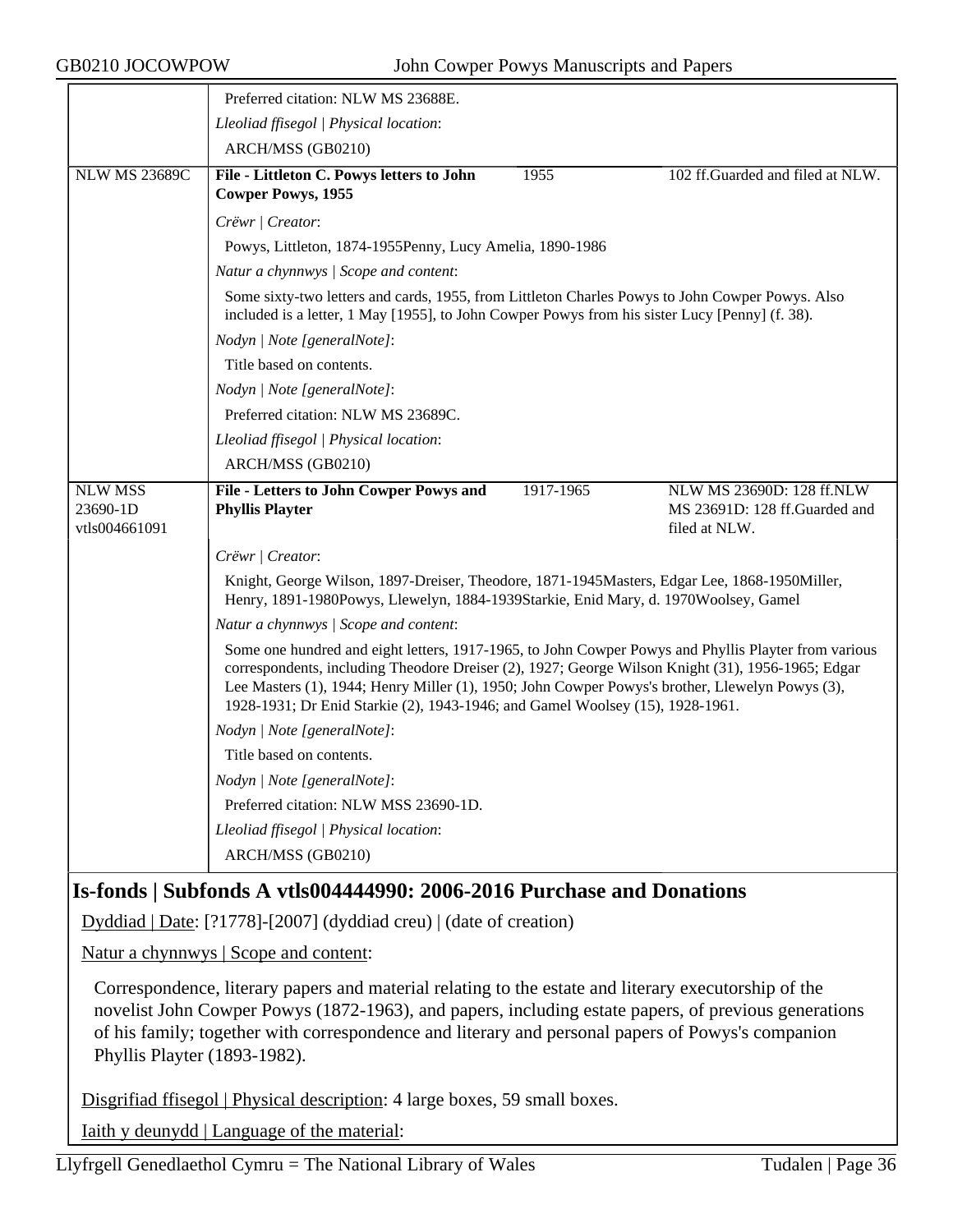Nodyn | Note [generalNote]:

Title based on contents.

#### Ffynhonnell | Immediate source of acquisition:

Christopher Sinclair-Stevenson, per Dr Morine Krissdottir; London; Purchase; April 2006; 004444990. AAC1/3/5: Dr Morine Krissdottir; London; Purchase; July 2006; 004444990. AAA2/5/3, f. 43: Dr Morine Krissdottir; London; Donation; July 2006; 004444990.

AAB1/1/3, AAB2/1/6: Dr Morine Krissdottir; Dorchester; Donation; October 2016; 99207978602419.

Trefniant | Arrangement:

Material arranged chronologically or alphabetically.

Cyfyngiadau ar fynediad | Restrictions on access:

Readers consulting modern papers in the National Library of Wales are required to abide by the conditions set out in information provided when applying for their Readers' Tickets, whereby the reader shall become responsible for compliance with the Data Protection Act 1998 in relation to any processing by them of personal data obtained from modern records held at the Library.

|  |  | FFeil / rhestr eitemau   File / item list |  |  |  |
|--|--|-------------------------------------------|--|--|--|
|--|--|-------------------------------------------|--|--|--|

| Cod cyfeirnod  | Teitl   Title | Dyddiadau   Dates | Disgrifiad ffisegol   Physical |
|----------------|---------------|-------------------|--------------------------------|
| Reference code |               |                   | description                    |

### **Sub-sub-fonds AA vtls006127834: John Cowper Powys papers**

Dyddiad | Date: [?1778]-[2007] (dyddiad creu) | (date of creation)

Natur a chynnwys | Scope and content:

Papers of or relating to John Cowper Powys, comprising correspondence with family members, friends and acquaintances, publishers and agents, literary papers, including early prose works, and material relating to the Powys estate and literary executorship; together with papers, including estate papers, of previous generations of Powys's family.

Disgrifiad ffisegol | Physical description: 7 boxes, 161 folders, 4 envelopes, 1 bundle, 1 volume.

Iaith y deunydd | Language of the material:

Nodyn | Note [generalNote]:

Title based on contents.

Trefniant | Arrangement:

Material arranged chronologically or alphabetically.

Cyfyngiadau ar fynediad | Restrictions on access: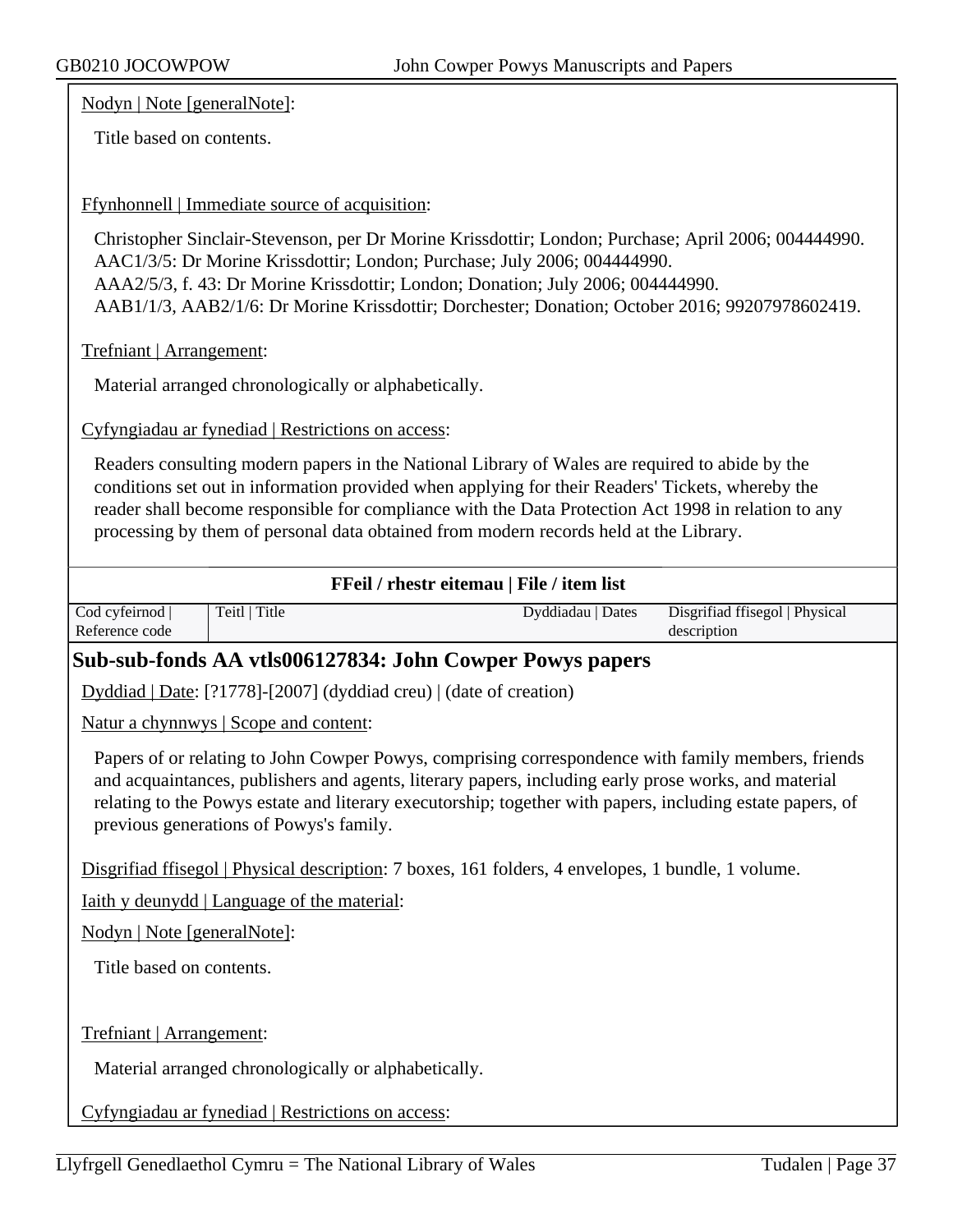| Readers consulting modern papers in the National Library of Wales are required to abide by the<br>conditions set out in information provided when applying for their Readers' Tickets, whereby the<br>reader shall become responsible for compliance with the Data Protection Act 1998 in relation to any<br>processing by them of personal data obtained from modern records held at the Library. |                                                                                                                                                                                                                                                                                                                                                                                                                                                                                                                                                                                                                                                                                                                                                     |                                           |                                               |  |  |
|----------------------------------------------------------------------------------------------------------------------------------------------------------------------------------------------------------------------------------------------------------------------------------------------------------------------------------------------------------------------------------------------------|-----------------------------------------------------------------------------------------------------------------------------------------------------------------------------------------------------------------------------------------------------------------------------------------------------------------------------------------------------------------------------------------------------------------------------------------------------------------------------------------------------------------------------------------------------------------------------------------------------------------------------------------------------------------------------------------------------------------------------------------------------|-------------------------------------------|-----------------------------------------------|--|--|
|                                                                                                                                                                                                                                                                                                                                                                                                    | Amodau rheoli defnydd   Conditions governing use:                                                                                                                                                                                                                                                                                                                                                                                                                                                                                                                                                                                                                                                                                                   |                                           |                                               |  |  |
|                                                                                                                                                                                                                                                                                                                                                                                                    | Usual copyright laws apply.                                                                                                                                                                                                                                                                                                                                                                                                                                                                                                                                                                                                                                                                                                                         |                                           |                                               |  |  |
|                                                                                                                                                                                                                                                                                                                                                                                                    |                                                                                                                                                                                                                                                                                                                                                                                                                                                                                                                                                                                                                                                                                                                                                     | FFeil / rhestr eitemau   File / item list |                                               |  |  |
| Cod cyfeirnod<br>Reference code                                                                                                                                                                                                                                                                                                                                                                    | Teitl   Title                                                                                                                                                                                                                                                                                                                                                                                                                                                                                                                                                                                                                                                                                                                                       | Dyddiadau   Dates                         | Disgrifiad ffisegol   Physical<br>description |  |  |
|                                                                                                                                                                                                                                                                                                                                                                                                    | Sub-sub-sub-fonds AAA vtls006096327: Letters to John Cowper Powys                                                                                                                                                                                                                                                                                                                                                                                                                                                                                                                                                                                                                                                                                   |                                           |                                               |  |  |
|                                                                                                                                                                                                                                                                                                                                                                                                    | Dyddiad   Date: 1899-1964 (dyddiad creu)   (date of creation)                                                                                                                                                                                                                                                                                                                                                                                                                                                                                                                                                                                                                                                                                       |                                           |                                               |  |  |
|                                                                                                                                                                                                                                                                                                                                                                                                    | Natur a chynnwys   Scope and content:                                                                                                                                                                                                                                                                                                                                                                                                                                                                                                                                                                                                                                                                                                               |                                           |                                               |  |  |
|                                                                                                                                                                                                                                                                                                                                                                                                    | Letters to John Cowper Powys, comprising correspondence from family members, friends and<br>acquaintances, and publishers and agents.                                                                                                                                                                                                                                                                                                                                                                                                                                                                                                                                                                                                               |                                           |                                               |  |  |
|                                                                                                                                                                                                                                                                                                                                                                                                    | Disgrifiad ffisegol   Physical description: 90 folders, 1 bundle.                                                                                                                                                                                                                                                                                                                                                                                                                                                                                                                                                                                                                                                                                   |                                           |                                               |  |  |
|                                                                                                                                                                                                                                                                                                                                                                                                    | Iaith y deunydd   Language of the material:                                                                                                                                                                                                                                                                                                                                                                                                                                                                                                                                                                                                                                                                                                         |                                           |                                               |  |  |
| Nodyn   Note [generalNote]:                                                                                                                                                                                                                                                                                                                                                                        |                                                                                                                                                                                                                                                                                                                                                                                                                                                                                                                                                                                                                                                                                                                                                     |                                           |                                               |  |  |
| Title based on contents.                                                                                                                                                                                                                                                                                                                                                                           |                                                                                                                                                                                                                                                                                                                                                                                                                                                                                                                                                                                                                                                                                                                                                     |                                           |                                               |  |  |
|                                                                                                                                                                                                                                                                                                                                                                                                    | Pwyntiau mynediad   Access points:                                                                                                                                                                                                                                                                                                                                                                                                                                                                                                                                                                                                                                                                                                                  |                                           |                                               |  |  |
|                                                                                                                                                                                                                                                                                                                                                                                                    | Powys, John Cowper, 1872-1963 -- Correspondence (pwnc)   (subject)                                                                                                                                                                                                                                                                                                                                                                                                                                                                                                                                                                                                                                                                                  |                                           |                                               |  |  |
| Trefniant   Arrangement:                                                                                                                                                                                                                                                                                                                                                                           |                                                                                                                                                                                                                                                                                                                                                                                                                                                                                                                                                                                                                                                                                                                                                     |                                           |                                               |  |  |
| Arranged chronologically or alphabetically within each file or series of files.                                                                                                                                                                                                                                                                                                                    |                                                                                                                                                                                                                                                                                                                                                                                                                                                                                                                                                                                                                                                                                                                                                     |                                           |                                               |  |  |
|                                                                                                                                                                                                                                                                                                                                                                                                    | Cyfyngiadau ar fynediad   Restrictions on access:                                                                                                                                                                                                                                                                                                                                                                                                                                                                                                                                                                                                                                                                                                   |                                           |                                               |  |  |
|                                                                                                                                                                                                                                                                                                                                                                                                    | Readers consulting modern papers in the National Library of Wales are required to abide by the<br>conditions set out in information provided when applying for their Readers' Tickets, whereby the<br>reader shall become responsible for compliance with the Data Protection Act 1998 in relation to any<br>processing by them of personal data obtained from modern records held at the Library. = Disgwylir i<br>ddarllenwyr sydd am ddefnyddio papurau modern yn Llyfrgell Genedlaethol Cymru gydymffurfio â<br>Deddf Gwarchod Data 1998 yng nghyd-destun unrhyw brosesu ganddynt o ddata personol a gasglwyd<br>o gofnodion modern sydd ar gadw yn y Llyfrgell. Nodir y manylion yn yr wybodaeth a roddir wrth<br>wneud cais am Docyn Darllen. |                                           |                                               |  |  |
|                                                                                                                                                                                                                                                                                                                                                                                                    | Amodau rheoli defnydd   Conditions governing use:                                                                                                                                                                                                                                                                                                                                                                                                                                                                                                                                                                                                                                                                                                   |                                           |                                               |  |  |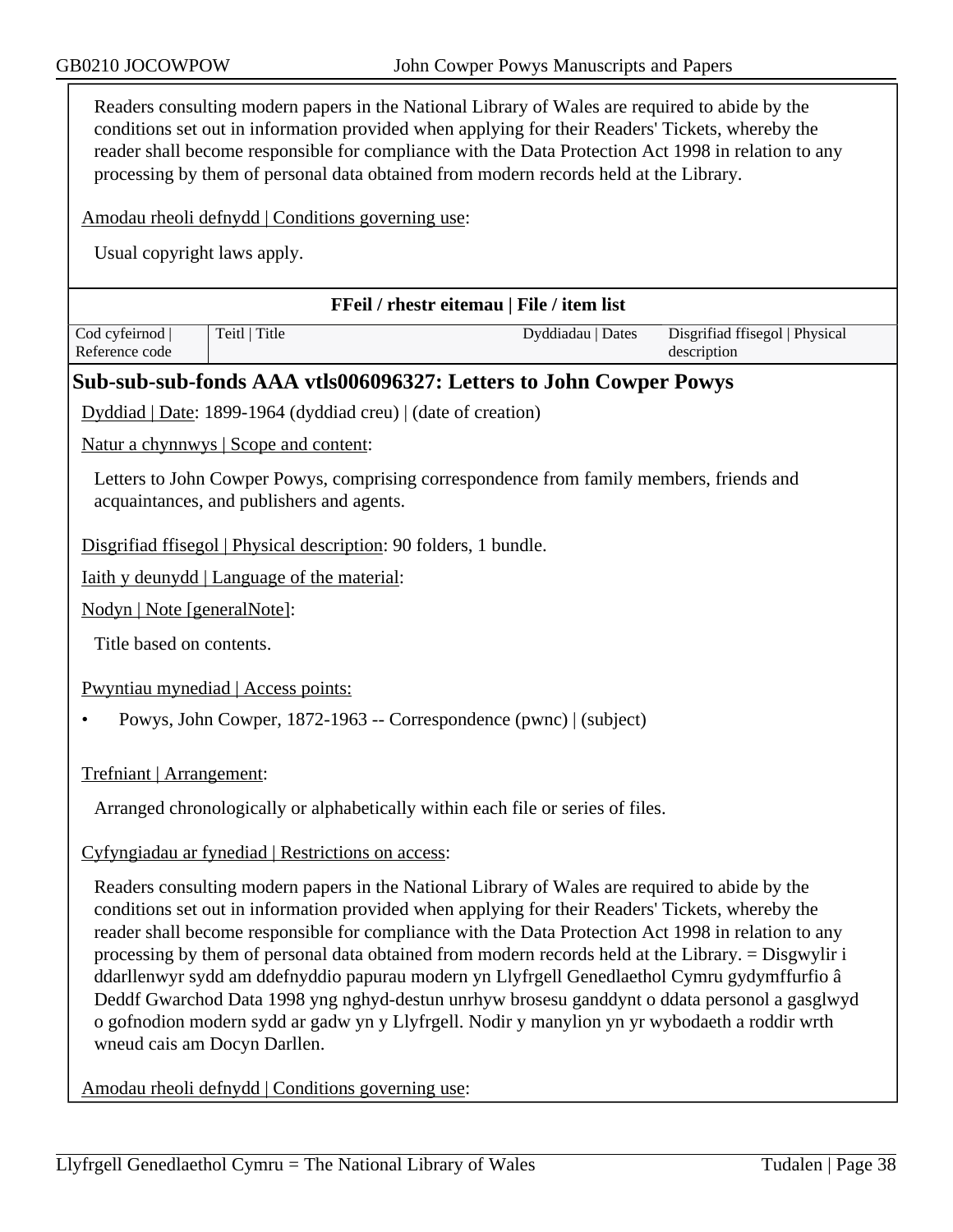Usual copyright laws apply.

# **Cyfres | Series AAA1 vtls006127849: Letters from family members**

Dyddiad | Date: 1911-1963 (dyddiad creu) | (date of creation)

Natur a chynnwys | Scope and content:

Letters to John Cowper Powys from members of his family, including his siblings and his son Littleton Alfred Powys, the letters containing mostly personal and family news.

Disgrifiad ffisegol | Physical description: 69 folders, 1 bundle.

Iaith y deunydd | Language of the material:

Nodyn | Note [generalNote]:

Title based on contents.

Pwyntiau mynediad | Access points:

• Powys, John Cowper, 1872-1963 -- Family -- Correspondence (pwnc) | (subject)

### Cyfyngiadau ar fynediad | Restrictions on access:

Readers consulting modern papers in the National Library of Wales are required to abide by the conditions set out in information provided when applying for their Readers' Tickets, whereby the reader shall become responsible for compliance with the Data Protection Act 1998 in relation to any processing by them of personal data obtained from modern records held at the Library. = Disgwylir i ddarllenwyr sydd am ddefnyddio papurau modern yn Llyfrgell Genedlaethol Cymru gydymffurfio â Deddf Gwarchod Data 1998 yng nghyd-destun unrhyw brosesu ganddynt o ddata personol a gasglwyd o gofnodion modern sydd ar gadw yn y Llyfrgell. Nodir y manylion yn yr wybodaeth a roddir wrth wneud cais am Docyn Darllen.

Amodau rheoli defnydd | Conditions governing use:

Usual copyright laws apply.

# **Is-gyfres | Subseries AAA1/1 vtls006113173: Letters from Littleton Alfred Powys**

Dyddiad | Date: [c. 1915]-1954 (dyddiad creu) | (date of creation)

Natur a chynnwys | Scope and content:

Letters to John Cowper Powys from his son Littleton Alfred Powys and the latter's close friend Dinah White, containing mostly personal news, the final phase of the correspondence chronicling Littleton Alfred's declining health.

Disgrifiad ffisegol | Physical description: 16 folders.

Iaith y deunydd | Language of the material:

Nodyn | Note [generalNote]: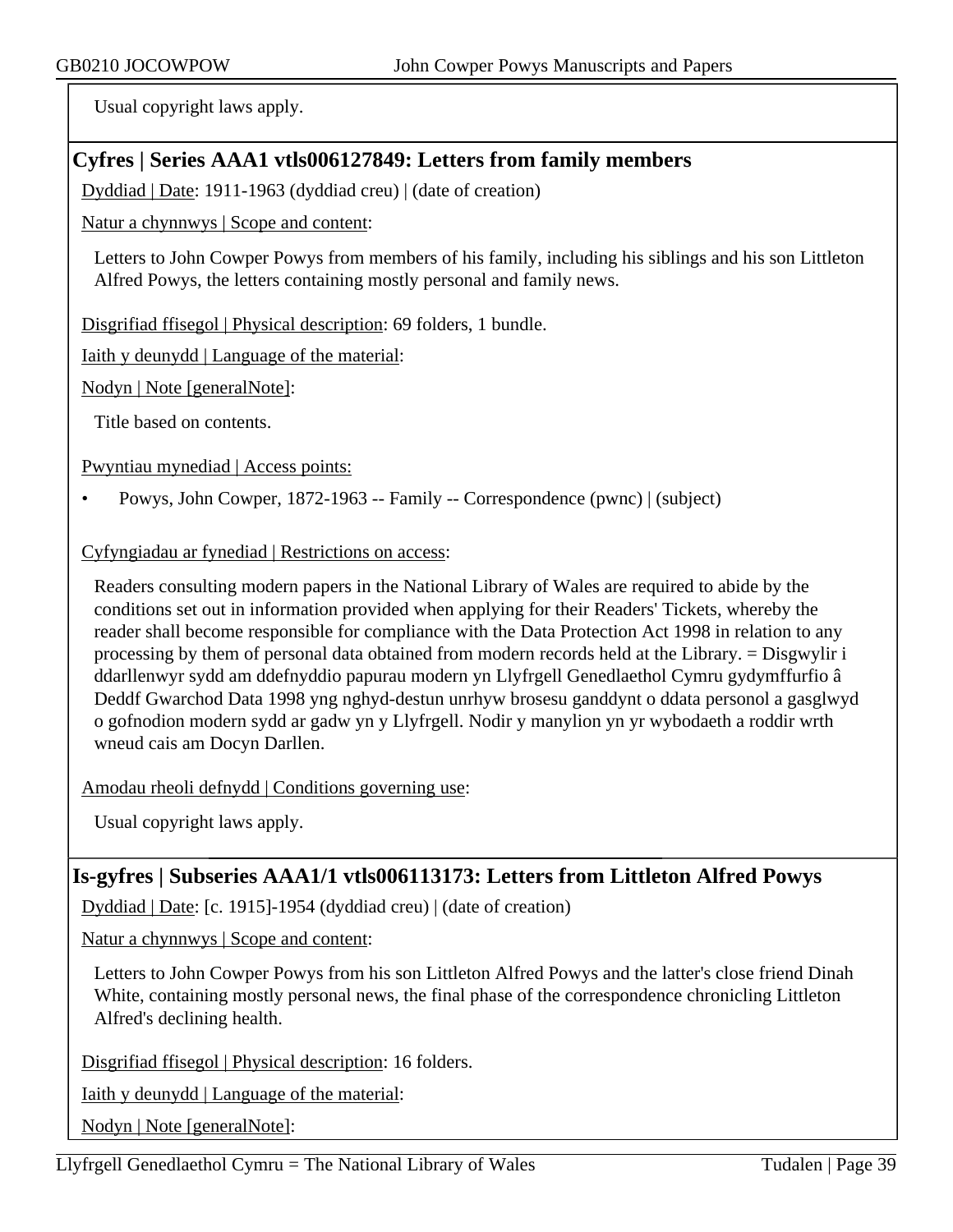Title based on contents.

Pwyntiau mynediad | Access points:

- Powys, Littleton A. -- Correspondence (pwnc) | (subject)
- Powys, Littleton A. (pwnc) | (subject)

#### Cyfyngiadau ar fynediad | Restrictions on access:

Readers consulting modern papers in the National Library of Wales are required to abide by the conditions set out in information provided when applying for their Readers' Tickets, whereby the reader shall become responsible for compliance with the Data Protection Act 1998 in relation to any processing by them of personal data obtained from modern records held at the Library. = Disgwylir i ddarllenwyr sydd am ddefnyddio papurau modern yn Llyfrgell Genedlaethol Cymru gydymffurfio â Deddf Gwarchod Data 1998 yng nghyd-destun unrhyw brosesu ganddynt o ddata personol a gasglwyd o gofnodion modern sydd ar gadw yn y Llyfrgell. Nodir y manylion yn yr wybodaeth a roddir wrth wneud cais am Docyn Darllen.

Amodau rheoli defnydd | Conditions governing use:

|                                   | FFeil / rhestr eitemau   File / item list                                                                                                                                                                                                                                                                                                                                                                                                        |                   |                                               |  |
|-----------------------------------|--------------------------------------------------------------------------------------------------------------------------------------------------------------------------------------------------------------------------------------------------------------------------------------------------------------------------------------------------------------------------------------------------------------------------------------------------|-------------------|-----------------------------------------------|--|
| Cod cyfeirnod  <br>Reference code | Teitl   Title                                                                                                                                                                                                                                                                                                                                                                                                                                    | Dyddiadau   Dates | Disgrifiad ffisegol   Physical<br>description |  |
| AAA1/1/1                          | <b>File - Letters from Littleton Alfred Powys</b>                                                                                                                                                                                                                                                                                                                                                                                                | [c. 1915]-1923    | 71 ff. (1 folder)                             |  |
|                                   | Natur a chynnwys / Scope and content:                                                                                                                                                                                                                                                                                                                                                                                                            |                   |                                               |  |
|                                   | Twenty-five letters, [c. 1915]-1923 and undated, to John Cowper Powys from his son Littleton Alfred<br>Powys relating mainly to personal news, mostly school and University activities, with one letter, undated,<br>from Littleton Alfred to his mother, Margaret Alice Powys. Three of the letters include poems written<br>by Littleton Alfred (ff. 29, 54 verso, 69 verso) and there are ink drawings by him on ff. 2-verso and 45<br>verso. |                   |                                               |  |
|                                   | Amodau rheoli defnydd   Conditions governing use:                                                                                                                                                                                                                                                                                                                                                                                                |                   |                                               |  |
|                                   | Usual copyright laws apply.                                                                                                                                                                                                                                                                                                                                                                                                                      |                   |                                               |  |
|                                   | Nodyn   Note [generalNote]:                                                                                                                                                                                                                                                                                                                                                                                                                      |                   |                                               |  |
|                                   | Title based on contents.                                                                                                                                                                                                                                                                                                                                                                                                                         |                   |                                               |  |
|                                   | Lleoliad ffisegol   Physical location:                                                                                                                                                                                                                                                                                                                                                                                                           |                   |                                               |  |
|                                   | ARCH/MSS (GB0210)                                                                                                                                                                                                                                                                                                                                                                                                                                |                   |                                               |  |
| AAA1/1/2                          | <b>File - Letters from Littleton Alfred Powys</b>                                                                                                                                                                                                                                                                                                                                                                                                | 1924-1925         | 86 ff. (1 folder)                             |  |
|                                   | Natur a chynnwys / Scope and content:                                                                                                                                                                                                                                                                                                                                                                                                            |                   |                                               |  |
|                                   | Twenty-eight letters, 1924-1925, to John Cowper Powys from his son Littleton Alfred Powys, containing<br>mainly personal news and also Littleton Alfred's response to John Cowper Powys's novel Ducdame<br>(published 1925). One letter contains a poem by Littleton Alfred (f. 49 verso), another a small ink<br>drawing by him (f. 77). There is also one postcard, 1925, from Littleton Alfred to his mother, Margaret<br>Alice Powys.        |                   |                                               |  |
|                                   | Amodau rheoli defnydd   Conditions governing use:                                                                                                                                                                                                                                                                                                                                                                                                |                   |                                               |  |
|                                   | Usual copyright laws apply.                                                                                                                                                                                                                                                                                                                                                                                                                      |                   |                                               |  |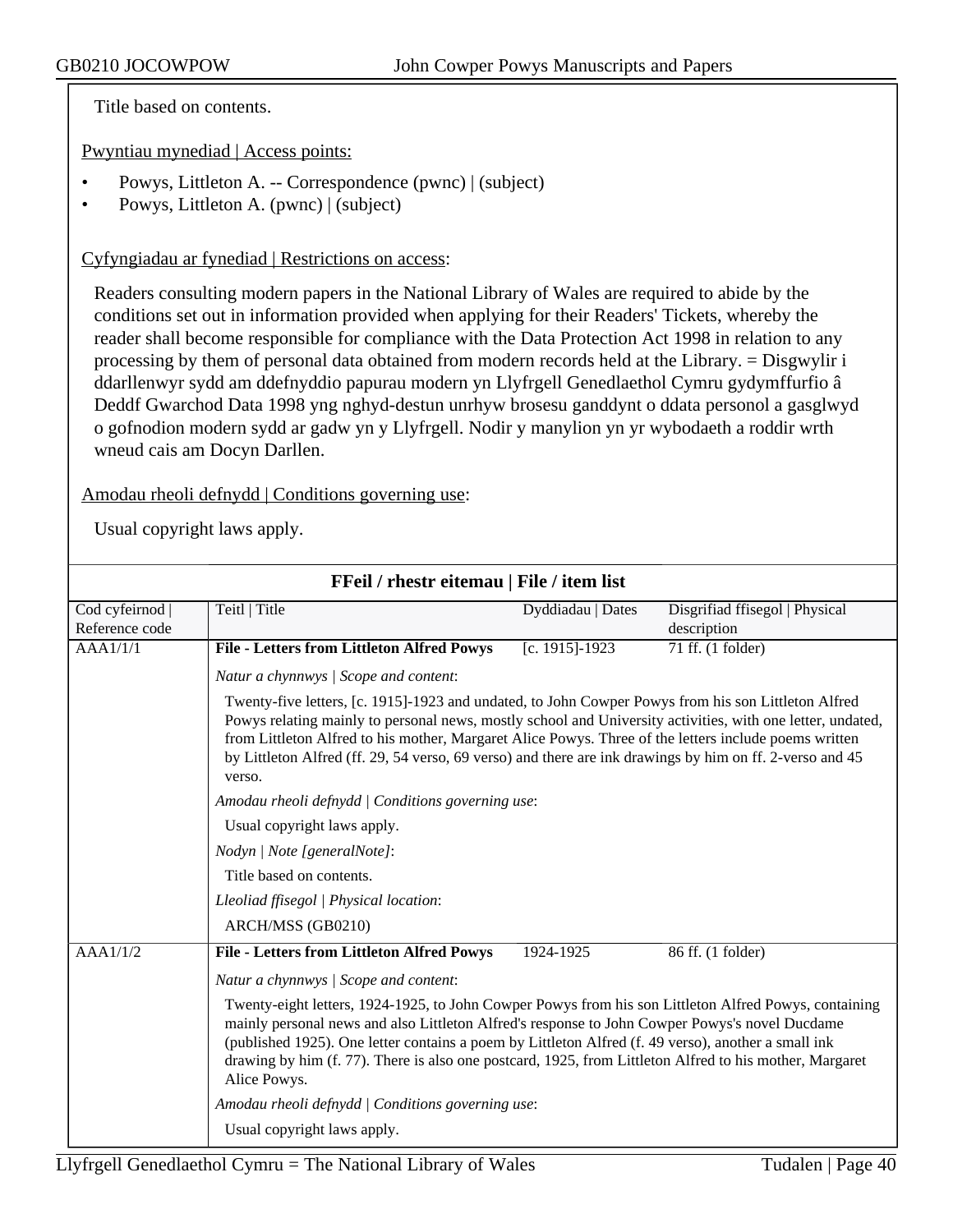|          | Nodyn   Note [generalNote]:                                                                                                                                                                                                                                                                                                                                                                                                                                   |
|----------|---------------------------------------------------------------------------------------------------------------------------------------------------------------------------------------------------------------------------------------------------------------------------------------------------------------------------------------------------------------------------------------------------------------------------------------------------------------|
|          | Title based on contents.                                                                                                                                                                                                                                                                                                                                                                                                                                      |
|          | Lleoliad ffisegol   Physical location:                                                                                                                                                                                                                                                                                                                                                                                                                        |
|          | ARCH/MSS (GB0210)                                                                                                                                                                                                                                                                                                                                                                                                                                             |
| AAA1/1/3 | <b>File - Letters from Littleton Alfred Powys</b><br>1926-1929<br>54 ff. (1 folder).                                                                                                                                                                                                                                                                                                                                                                          |
|          | Natur a chynnwys / Scope and content:                                                                                                                                                                                                                                                                                                                                                                                                                         |
|          | Nineteen letters, 1926-1929, to John Cowper Powys from his son Littleton Alfred Powys, and three<br>postcards, 1926-1927 and undated, from Littleton Alfred to his mother, Margaret Alice Powys,<br>containing mostly personal news.                                                                                                                                                                                                                          |
|          | Amodau rheoli defnydd   Conditions governing use:                                                                                                                                                                                                                                                                                                                                                                                                             |
|          | Usual copyright laws apply.                                                                                                                                                                                                                                                                                                                                                                                                                                   |
|          | Nodyn   Note [generalNote]:                                                                                                                                                                                                                                                                                                                                                                                                                                   |
|          | Title based on contents.                                                                                                                                                                                                                                                                                                                                                                                                                                      |
|          | Lleoliad ffisegol   Physical location:                                                                                                                                                                                                                                                                                                                                                                                                                        |
|          | ARCH/MSS (GB0210)                                                                                                                                                                                                                                                                                                                                                                                                                                             |
| AAA1/1/4 | <b>File - Letters from Littleton Alfred Powys</b><br>1930-1934<br>46 ff. (1 folder)                                                                                                                                                                                                                                                                                                                                                                           |
|          | Natur a chynnwys / Scope and content:                                                                                                                                                                                                                                                                                                                                                                                                                         |
|          | Twenty letters and one postcard, 1930-1934, to John Cowper Powys from his son Littleton Alfred Powys,<br>containing mainly personal news, one letter illustrated with an ink drawing by Littleton Alfred (f. 11<br>verso).                                                                                                                                                                                                                                    |
|          | Amodau rheoli defnydd   Conditions governing use:                                                                                                                                                                                                                                                                                                                                                                                                             |
|          | Usual copyright laws apply.                                                                                                                                                                                                                                                                                                                                                                                                                                   |
|          | Nodyn   Note [generalNote]:                                                                                                                                                                                                                                                                                                                                                                                                                                   |
|          | Title based on contents.                                                                                                                                                                                                                                                                                                                                                                                                                                      |
|          | Lleoliad ffisegol   Physical location:                                                                                                                                                                                                                                                                                                                                                                                                                        |
|          | ARCH/MSS (GB0210)                                                                                                                                                                                                                                                                                                                                                                                                                                             |
| AAA1/1/5 | 47 ff. (1 folder)<br><b>File - Letters from Littleton Alfred Powys</b><br>1935-1939                                                                                                                                                                                                                                                                                                                                                                           |
|          | Natur a chynnwys / Scope and content:                                                                                                                                                                                                                                                                                                                                                                                                                         |
|          | Sixteen letters, three postcards and one telegram, 1935-1939, to John Cowper Powys from his son<br>Littleton Alfred Powys, containing mainly personal news. One of the postcards (f. 47) shows Littleton<br>Alfred with his company following his call-up as army chaplain.                                                                                                                                                                                   |
|          | Amodau rheoli defnydd   Conditions governing use:                                                                                                                                                                                                                                                                                                                                                                                                             |
|          | Usual copyright laws apply.                                                                                                                                                                                                                                                                                                                                                                                                                                   |
|          | Nodyn   Note [generalNote]:                                                                                                                                                                                                                                                                                                                                                                                                                                   |
|          | Title based on contents.                                                                                                                                                                                                                                                                                                                                                                                                                                      |
|          | Lleoliad ffisegol   Physical location:                                                                                                                                                                                                                                                                                                                                                                                                                        |
|          | ARCH/MSS (GB0210)                                                                                                                                                                                                                                                                                                                                                                                                                                             |
| AAA1/1/6 | <b>File - Letters from Littleton Alfred Powys</b><br>1940<br>61 ff. (1 folder)                                                                                                                                                                                                                                                                                                                                                                                |
|          | Natur a chynnwys / Scope and content:                                                                                                                                                                                                                                                                                                                                                                                                                         |
|          | Twenty-two letters, 1940, to John Cowper Powys from his son Littleton Alfred Powys, consisting mainly<br>of personal news, including Littleton Alfred's decision to become a Roman Catholic and accounts of<br>his subsequent training for the priesthood; together with one letter to John Cowper Powys from the War<br>Office reporting Littleton Alfred missing in action. A small ink drawing by Littleton Alfred (f. 4 verso)<br>illustrates one letter. |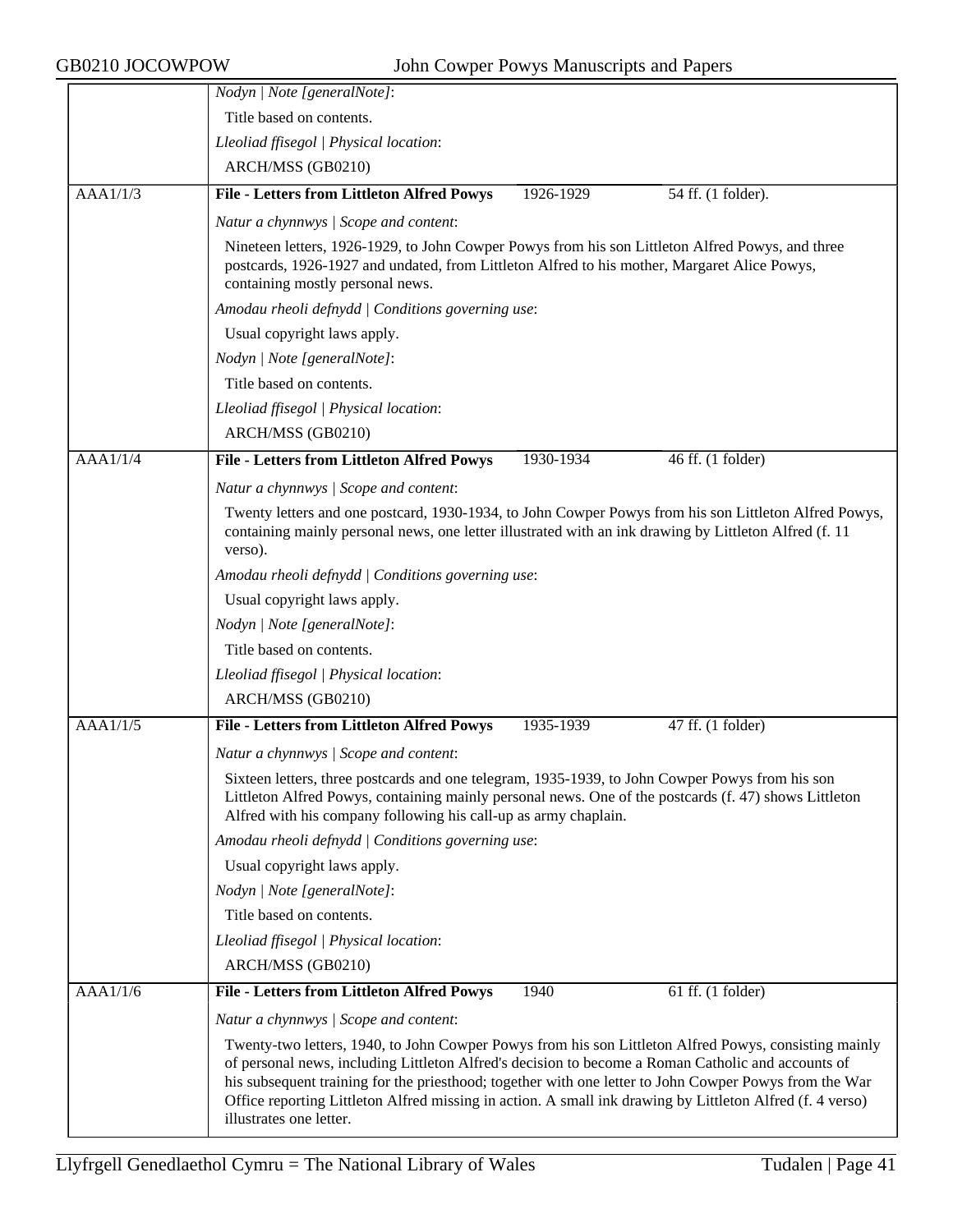|           | Amodau rheoli defnydd   Conditions governing use:                                                                                                                                                                                                                                                        |  |
|-----------|----------------------------------------------------------------------------------------------------------------------------------------------------------------------------------------------------------------------------------------------------------------------------------------------------------|--|
|           | Usual copyright laws apply.                                                                                                                                                                                                                                                                              |  |
|           | Nodyn   Note [generalNote]:                                                                                                                                                                                                                                                                              |  |
|           | Title based on contents.                                                                                                                                                                                                                                                                                 |  |
|           | Lleoliad ffisegol   Physical location:                                                                                                                                                                                                                                                                   |  |
|           | ARCH/MSS (GB0210)                                                                                                                                                                                                                                                                                        |  |
| AAA1/1/7  | <b>File - Letters from Littleton Alfred Powys</b><br>1941<br>83 ff. (1 folder)                                                                                                                                                                                                                           |  |
|           | Natur a chynnwys / Scope and content:                                                                                                                                                                                                                                                                    |  |
|           | Thirty letters and four postcards, 1941, to John Cowper Powys from his son Littleton Alfred Powys,<br>containing mainly personal news of life at the Pontifical Beda College, where he was studying for the<br>priesthood. There are ink drawings by Littleton Alfred on ff. 79 and 83.                  |  |
|           | Amodau rheoli defnydd   Conditions governing use:                                                                                                                                                                                                                                                        |  |
|           | Usual copyright laws apply.                                                                                                                                                                                                                                                                              |  |
|           | Nodyn   Note [generalNote]:                                                                                                                                                                                                                                                                              |  |
|           | Title based on contents.                                                                                                                                                                                                                                                                                 |  |
|           | Lleoliad ffisegol   Physical location:                                                                                                                                                                                                                                                                   |  |
|           | ARCH/MSS (GB0210)                                                                                                                                                                                                                                                                                        |  |
| AAA1/1/8  | File - Letters from Littleton Alfred Powys<br>1942<br>72 ff. (1 folder)                                                                                                                                                                                                                                  |  |
|           | Natur a chynnwys / Scope and content:                                                                                                                                                                                                                                                                    |  |
|           | Twenty letters and ten postcards, 1942, to John Cowper Powys from his son Littleton Alfred Powys,                                                                                                                                                                                                        |  |
|           | mainly containing personal news of life at the Pontifical Beda College, where he was studying for the<br>priesthood, with some reflections upon Catholic doctrine, and line drawings by Littleton Alfred on ff. 3<br>verso and 47 verso.                                                                 |  |
|           | Amodau rheoli defnydd   Conditions governing use:                                                                                                                                                                                                                                                        |  |
|           | Usual copyright laws apply.                                                                                                                                                                                                                                                                              |  |
|           | Nodyn   Note [generalNote]:                                                                                                                                                                                                                                                                              |  |
|           | Title based on contents.                                                                                                                                                                                                                                                                                 |  |
|           | Lleoliad ffisegol   Physical location:                                                                                                                                                                                                                                                                   |  |
|           | ARCH/MSS (GB0210)                                                                                                                                                                                                                                                                                        |  |
| AAA1/1/9  | <b>File - Letters from Littleton Alfred Powys</b><br>1943-1944<br>93 ff. (1 folder)                                                                                                                                                                                                                      |  |
|           | Natur a chynnwys / Scope and content:                                                                                                                                                                                                                                                                    |  |
|           | Twenty-seven letters, twenty-one postcards and two telegrams, 1943-1944, to John Cowper Powys from<br>his son Littleton Alfred Powys, containing mainly personal news, with some reflections upon Catholic<br>doctrine, and explanatory notes towards John Cowper Powys's Porius (first published 1951). |  |
|           | Amodau rheoli defnydd   Conditions governing use:                                                                                                                                                                                                                                                        |  |
|           | Usual copyright laws apply.                                                                                                                                                                                                                                                                              |  |
|           | Nodyn   Note [generalNote]:                                                                                                                                                                                                                                                                              |  |
|           | Title based on contents.                                                                                                                                                                                                                                                                                 |  |
|           | Lleoliad ffisegol   Physical location:                                                                                                                                                                                                                                                                   |  |
|           | ARCH/MSS (GB0210)                                                                                                                                                                                                                                                                                        |  |
| AAA1/1/10 | File - Letters from Littleton Alfred Powys<br>1945-1947<br>99 ff. (1 folder)                                                                                                                                                                                                                             |  |
|           | Natur a chynnwys / Scope and content:                                                                                                                                                                                                                                                                    |  |
|           | Thirty-two letters (one no more than a note), twenty-four postcards and five telegrams (one of which                                                                                                                                                                                                     |  |
|           | informs of the death of Littleton Alfred's mother Margaret Alice Powys in February 1947), 1945-1947,                                                                                                                                                                                                     |  |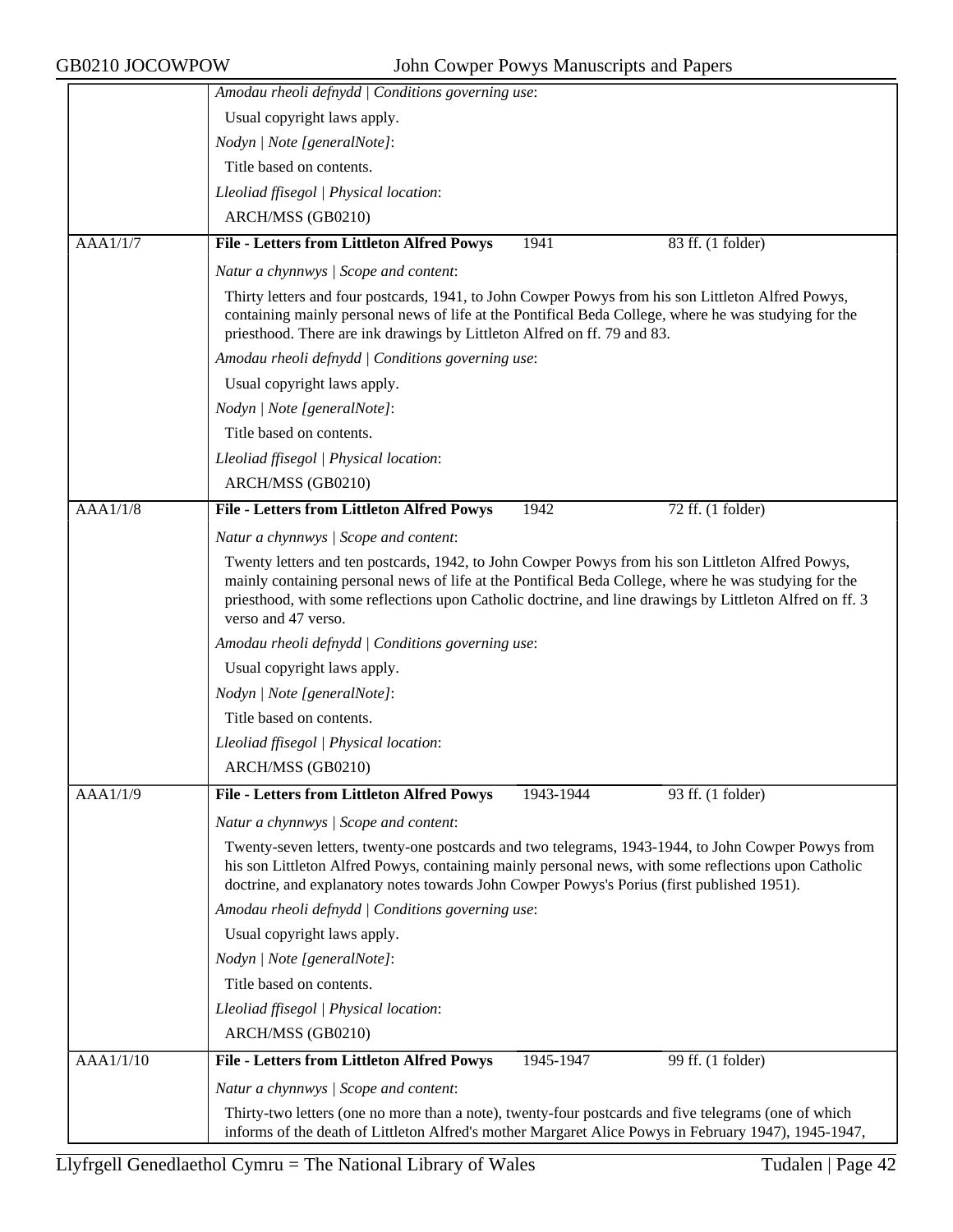|           | to John Cowper Powys from his son Littleton Alfred Powys, containing mostly personal news, with a<br>coloured pencil drawing by Littleton Alfred on f. 99.                                                                                                                                                                                                                      |
|-----------|---------------------------------------------------------------------------------------------------------------------------------------------------------------------------------------------------------------------------------------------------------------------------------------------------------------------------------------------------------------------------------|
|           | Amodau rheoli defnydd   Conditions governing use:                                                                                                                                                                                                                                                                                                                               |
|           | Usual copyright laws apply.                                                                                                                                                                                                                                                                                                                                                     |
|           | Nodyn   Note [generalNote]:                                                                                                                                                                                                                                                                                                                                                     |
|           | Title based on contents.                                                                                                                                                                                                                                                                                                                                                        |
|           | Lleoliad ffisegol   Physical location:                                                                                                                                                                                                                                                                                                                                          |
|           | ARCH/MSS (GB0210)                                                                                                                                                                                                                                                                                                                                                               |
| AAA1/1/11 | $70$ ff. $(1$ folder)<br><b>File - Letters from Littleton Alfred Powys</b><br>1948                                                                                                                                                                                                                                                                                              |
|           | Natur a chynnwys / Scope and content:                                                                                                                                                                                                                                                                                                                                           |
|           | Seventeen letters, fourteen postcards and one telegram, 1948, to John Cowper Powys from his son<br>Littleton Alfred Powys, containing mostly personal news, with some reflections on Littleton Alfred's<br>personal philosophy, and poems by him on ff. 10-verso, 16 verso and 39-verso; together with one<br>postcard, 1948, to John Cowper Powys from [? his godson] Francis. |
|           | Amodau rheoli defnydd   Conditions governing use:                                                                                                                                                                                                                                                                                                                               |
|           | Usual copyright laws apply.                                                                                                                                                                                                                                                                                                                                                     |
|           | Nodyn   Note [generalNote]:                                                                                                                                                                                                                                                                                                                                                     |
|           | Title based on contents.                                                                                                                                                                                                                                                                                                                                                        |
|           | Lleoliad ffisegol   Physical location:                                                                                                                                                                                                                                                                                                                                          |
|           | ARCH/MSS (GB0210)                                                                                                                                                                                                                                                                                                                                                               |
| AAA1/1/12 | 76 ff. (1 folder)<br>File - Letters from Littleton Alfred Powys<br>1949                                                                                                                                                                                                                                                                                                         |
|           | Natur a chynnwys / Scope and content:                                                                                                                                                                                                                                                                                                                                           |
|           | Twenty-two letters and sixteen postcards, 1949, to John Cowper Powys from his son Littleton Alfred<br>Powys, containing mainly personal news and some references to Francis, John Cowper Powys's [?<br>godson], with one ink drawing by Littleton Alfred on the back of an envelope (f. 48 verso).                                                                              |
|           | Amodau rheoli defnydd   Conditions governing use:                                                                                                                                                                                                                                                                                                                               |
|           |                                                                                                                                                                                                                                                                                                                                                                                 |
|           | Usual copyright laws apply.                                                                                                                                                                                                                                                                                                                                                     |
|           | Nodyn   Note [generalNote]:                                                                                                                                                                                                                                                                                                                                                     |
|           | Title based on contents.                                                                                                                                                                                                                                                                                                                                                        |
|           | Lleoliad ffisegol   Physical location:                                                                                                                                                                                                                                                                                                                                          |
|           | ARCH/MSS (GB0210)                                                                                                                                                                                                                                                                                                                                                               |
| AAA1/1/13 | 1950<br><b>File - Letters from Littleton Alfred Powys</b><br>38 ff. (1 folder)                                                                                                                                                                                                                                                                                                  |
|           | Natur a chynnwys / Scope and content:                                                                                                                                                                                                                                                                                                                                           |
|           | Thirteen letters, six postcards and two photographs, 1950, to John Cowper Powys from his son Littleton<br>Alfred Powys, containing mostly personal news, with some references to Francis, [? godson of John<br>Cowper Powys], and mentioning lunch with Evelyn Waugh (f. 28).                                                                                                   |
|           | Amodau rheoli defnydd   Conditions governing use:                                                                                                                                                                                                                                                                                                                               |
|           | Usual copyright laws apply.                                                                                                                                                                                                                                                                                                                                                     |
|           | Nodyn   Note [generalNote]:                                                                                                                                                                                                                                                                                                                                                     |
|           | Title based on contents.                                                                                                                                                                                                                                                                                                                                                        |
|           | Lleoliad ffisegol   Physical location:                                                                                                                                                                                                                                                                                                                                          |
|           | ARCH/MSS (GB0210)                                                                                                                                                                                                                                                                                                                                                               |
| AAA1/1/14 | 1951<br><b>File - Letters from Littleton Alfred Powys</b><br>45 ff. (1 folder)                                                                                                                                                                                                                                                                                                  |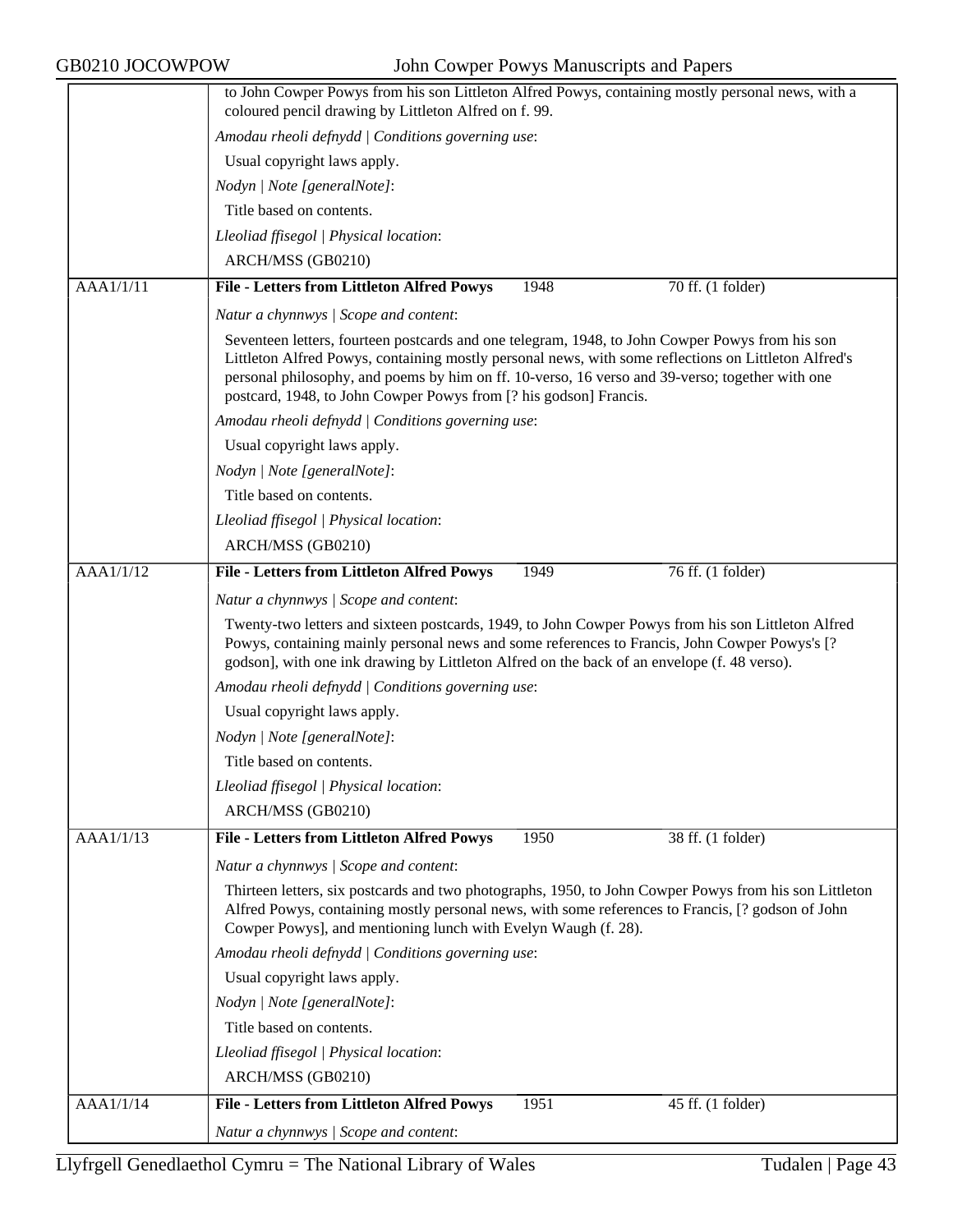|           | Fourteen letters and ten postcards, 1951, to John Cowper Powys from his son Littleton Alfred Powys,<br>containing mostly personal news, one letter including a heated response to the works of T. S. Eliot (ff.<br>31-verso); together with a flyer proclaiming a Catholic mission.                                                                                                                                                                                                                                                                                                                                                                                                                                                                                                                                                                                                                                                                                                                                                                                                                                                                                                 |
|-----------|-------------------------------------------------------------------------------------------------------------------------------------------------------------------------------------------------------------------------------------------------------------------------------------------------------------------------------------------------------------------------------------------------------------------------------------------------------------------------------------------------------------------------------------------------------------------------------------------------------------------------------------------------------------------------------------------------------------------------------------------------------------------------------------------------------------------------------------------------------------------------------------------------------------------------------------------------------------------------------------------------------------------------------------------------------------------------------------------------------------------------------------------------------------------------------------|
|           | Amodau rheoli defnydd   Conditions governing use:                                                                                                                                                                                                                                                                                                                                                                                                                                                                                                                                                                                                                                                                                                                                                                                                                                                                                                                                                                                                                                                                                                                                   |
|           | Usual copyright laws apply.                                                                                                                                                                                                                                                                                                                                                                                                                                                                                                                                                                                                                                                                                                                                                                                                                                                                                                                                                                                                                                                                                                                                                         |
|           | Nodyn   Note [generalNote]:                                                                                                                                                                                                                                                                                                                                                                                                                                                                                                                                                                                                                                                                                                                                                                                                                                                                                                                                                                                                                                                                                                                                                         |
|           | Title based on contents.                                                                                                                                                                                                                                                                                                                                                                                                                                                                                                                                                                                                                                                                                                                                                                                                                                                                                                                                                                                                                                                                                                                                                            |
|           | Lleoliad ffisegol   Physical location:                                                                                                                                                                                                                                                                                                                                                                                                                                                                                                                                                                                                                                                                                                                                                                                                                                                                                                                                                                                                                                                                                                                                              |
|           | ARCH/MSS (GB0210)                                                                                                                                                                                                                                                                                                                                                                                                                                                                                                                                                                                                                                                                                                                                                                                                                                                                                                                                                                                                                                                                                                                                                                   |
| AAA1/1/15 | <b>File - Letters from Littleton Alfred Powys</b><br>1952<br>52 ff. (1 folder)                                                                                                                                                                                                                                                                                                                                                                                                                                                                                                                                                                                                                                                                                                                                                                                                                                                                                                                                                                                                                                                                                                      |
|           | Natur a chynnwys / Scope and content:                                                                                                                                                                                                                                                                                                                                                                                                                                                                                                                                                                                                                                                                                                                                                                                                                                                                                                                                                                                                                                                                                                                                               |
|           | Sixteen letters, ten postcards and one photograph, 1952, to John Cowper Powys from his son Littleton<br>Alfred Powys, containing mainly personal news, a reference to the death of his aunt, Gertrude Powys<br>(ff. 10-verso), and ink drawings by Littleton Alfred on ff. 4 verso, 5, 6 verso, 22 verso, and 34-verso.<br>There is one enclosed letter to John Cowper Powys from Nell Sampson, friend of Littleton Alfred, and<br>one letter dictated to and written by John Cowper Powys's [?godson], Francis. Littleton Alfred's declining<br>health is mirrored in his deteriorating handwriting.                                                                                                                                                                                                                                                                                                                                                                                                                                                                                                                                                                               |
|           | Amodau rheoli defnydd   Conditions governing use:                                                                                                                                                                                                                                                                                                                                                                                                                                                                                                                                                                                                                                                                                                                                                                                                                                                                                                                                                                                                                                                                                                                                   |
|           | Usual copyright laws apply.                                                                                                                                                                                                                                                                                                                                                                                                                                                                                                                                                                                                                                                                                                                                                                                                                                                                                                                                                                                                                                                                                                                                                         |
|           | Nodyn   Note [generalNote]:                                                                                                                                                                                                                                                                                                                                                                                                                                                                                                                                                                                                                                                                                                                                                                                                                                                                                                                                                                                                                                                                                                                                                         |
|           | Title based on contents.                                                                                                                                                                                                                                                                                                                                                                                                                                                                                                                                                                                                                                                                                                                                                                                                                                                                                                                                                                                                                                                                                                                                                            |
|           | Lleoliad ffisegol   Physical location:                                                                                                                                                                                                                                                                                                                                                                                                                                                                                                                                                                                                                                                                                                                                                                                                                                                                                                                                                                                                                                                                                                                                              |
|           | ARCH/MSS (GB0210)                                                                                                                                                                                                                                                                                                                                                                                                                                                                                                                                                                                                                                                                                                                                                                                                                                                                                                                                                                                                                                                                                                                                                                   |
| AAA1/1/16 | File - Letters from Littleton Alfred Powys<br>1953-1954<br>73 ff. (1 folder and 1 envelope)<br>and Dinah White                                                                                                                                                                                                                                                                                                                                                                                                                                                                                                                                                                                                                                                                                                                                                                                                                                                                                                                                                                                                                                                                      |
|           | Natur a chynnwys   Scope and content:                                                                                                                                                                                                                                                                                                                                                                                                                                                                                                                                                                                                                                                                                                                                                                                                                                                                                                                                                                                                                                                                                                                                               |
|           | Twenty-two letters, two postcards and four telegrams, 1953-1954, addressed to John Cowper Powys,<br>mostly from his son Littleton Alfred Powys. Only one postcard is in Littleton Alfred's hand, the<br>remainder of the correspondence having been dictated by him during the last stage of his illness. Most<br>of the dictated letters are written by Dinah White, Littleton Alfred's close friend during his last year;<br>they contain mostly personal news and also poems composed by Littleton Alfred, with notes added by<br>Dinah White which follow on from the dictated text. There are also fourteen letters, almost exclusively<br>concerned with Littleton Alfred's health, written by Dinah White directly to John Cowper Powys, whom<br>she addresses as 'Dear Adopted Dad'. Three of the telegrams are to inform John Cowper Powys of<br>Littleton Alfred's death. Also included is a poem on Littleton Alfred's death by K. Tranter. Included as<br>part of this correspondence are undated and fragmentary letters and one postcard to John Cowper Powys<br>from Littleton Alfred Powys, containing mostly personal news and also a character sketch of Macbeth. |
|           | Amodau rheoli defnydd   Conditions governing use:                                                                                                                                                                                                                                                                                                                                                                                                                                                                                                                                                                                                                                                                                                                                                                                                                                                                                                                                                                                                                                                                                                                                   |
|           | Usual copyright laws apply.                                                                                                                                                                                                                                                                                                                                                                                                                                                                                                                                                                                                                                                                                                                                                                                                                                                                                                                                                                                                                                                                                                                                                         |
|           | Nodyn   Note [generalNote]:                                                                                                                                                                                                                                                                                                                                                                                                                                                                                                                                                                                                                                                                                                                                                                                                                                                                                                                                                                                                                                                                                                                                                         |
|           | Title based on contents.                                                                                                                                                                                                                                                                                                                                                                                                                                                                                                                                                                                                                                                                                                                                                                                                                                                                                                                                                                                                                                                                                                                                                            |
|           | Lleoliad ffisegol   Physical location:                                                                                                                                                                                                                                                                                                                                                                                                                                                                                                                                                                                                                                                                                                                                                                                                                                                                                                                                                                                                                                                                                                                                              |
|           | ARCH/MSS (GB0210)                                                                                                                                                                                                                                                                                                                                                                                                                                                                                                                                                                                                                                                                                                                                                                                                                                                                                                                                                                                                                                                                                                                                                                   |
|           | Is-gyfres   Subseries AAA1/2 vtls006127152: Letters from Lucy Penny                                                                                                                                                                                                                                                                                                                                                                                                                                                                                                                                                                                                                                                                                                                                                                                                                                                                                                                                                                                                                                                                                                                 |

Dyddiad | Date: 1923-1963 (dyddiad creu) | (date of creation)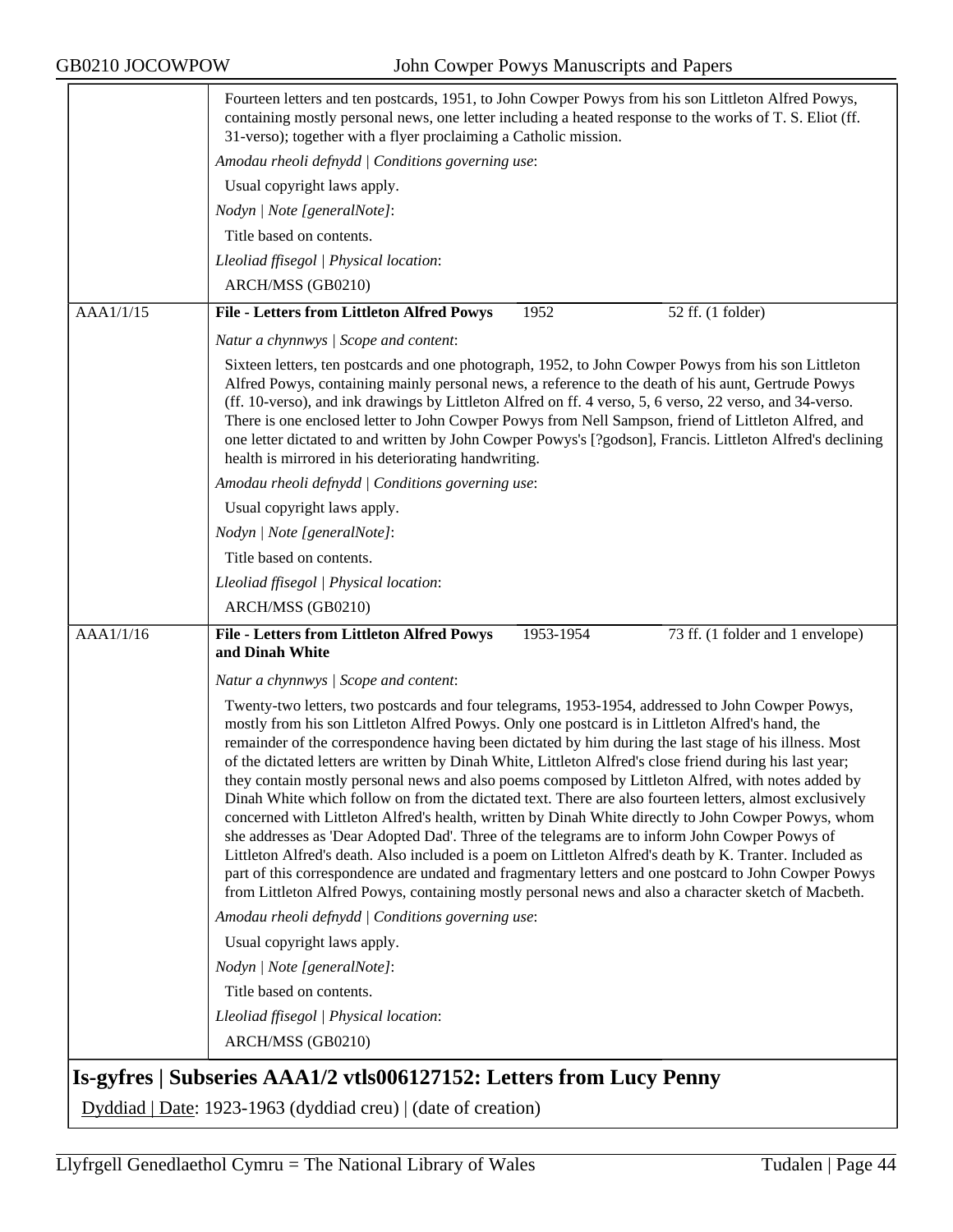#### Natur a chynnwys | Scope and content:

Letters, 1923-1963, to John Cowper Powys from his sister, Lucy Penny, containing mostly family news, together with some enclosed letters from other family members.

Disgrifiad ffisegol | Physical description: 4 folders.

Iaith y deunydd | Language of the material:

Nodyn | Note [generalNote]:

Title based on contents.

Pwyntiau mynediad | Access points:

- Penny, Lucy Amelia, 1890-1986 -- Correspondence (pwnc) | (subject)
- Penny, Lucy Amelia, 1890-1986 (pwnc) | (subject)

Trefniant | Arrangement:

Arranged chronologically.

#### Cyfyngiadau ar fynediad | Restrictions on access:

Readers consulting modern papers in the National Library of Wales are required to abide by the conditions set out in information provided when applying for their Readers' Tickets, whereby the reader shall become responsible for compliance with the Data Protection Act 1998 in relation to any processing by them of personal data obtained from modern records held at the Library. = Disgwylir i ddarllenwyr sydd am ddefnyddio papurau modern yn Llyfrgell Genedlaethol Cymru gydymffurfio â Deddf Gwarchod Data 1998 yng nghyd-destun unrhyw brosesu ganddynt o ddata personol a gasglwyd o gofnodion modern sydd ar gadw yn y Llyfrgell. Nodir y manylion yn yr wybodaeth a roddir wrth wneud cais am Docyn Darllen.

Amodau rheoli defnydd | Conditions governing use:

| FFeil / rhestr eitemau   File / item list |                                                                                                                                                                                                                                                                                                                                                                                                                                                                                                                                                                                                                                                                                                                                                                                                                                                                                                                   |                   |                                  |
|-------------------------------------------|-------------------------------------------------------------------------------------------------------------------------------------------------------------------------------------------------------------------------------------------------------------------------------------------------------------------------------------------------------------------------------------------------------------------------------------------------------------------------------------------------------------------------------------------------------------------------------------------------------------------------------------------------------------------------------------------------------------------------------------------------------------------------------------------------------------------------------------------------------------------------------------------------------------------|-------------------|----------------------------------|
| Cod cyfeirnod                             | Teitl   Title                                                                                                                                                                                                                                                                                                                                                                                                                                                                                                                                                                                                                                                                                                                                                                                                                                                                                                     | Dyddiadau   Dates | Disgrifiad ffisegol   Physical   |
| Reference code                            |                                                                                                                                                                                                                                                                                                                                                                                                                                                                                                                                                                                                                                                                                                                                                                                                                                                                                                                   |                   | description                      |
| AAA1/2/1                                  | <b>File - Letters from Lucy Penny</b>                                                                                                                                                                                                                                                                                                                                                                                                                                                                                                                                                                                                                                                                                                                                                                                                                                                                             | 1923-1945         | 59 ff. (1 folder and 1 envelope) |
|                                           | Natur a chynnwys / Scope and content:<br>Twenty-one letters and two postcards, 1923-1945, to John Cowper Powys from his sister, Lucy Penny,<br>mostly containing family news, including the death of Lucy's husband, Hounsell, in February 1945,<br>Lucy's accounts of time spent in Kenya with her brother and sister-lin-law William (Willie) and Elizabeth<br>Powys, and the marriage of Lucy's daughter Mary to Gerard Casey in November 1945. There are also a<br>few references to and observations on wartime activities. A note in Mary Penny (later Casey)'s hand is<br>written across the top of one letter dated 1923. Also included are one enclosed letter to Lucy Penny from<br>her sister Philippa (Katie) Powys and one enclosed letter to Phyllis Playter from Lucy. Included as part<br>of this correspondence and filed within an envelope are three undated letters to John Cowper Powys from |                   |                                  |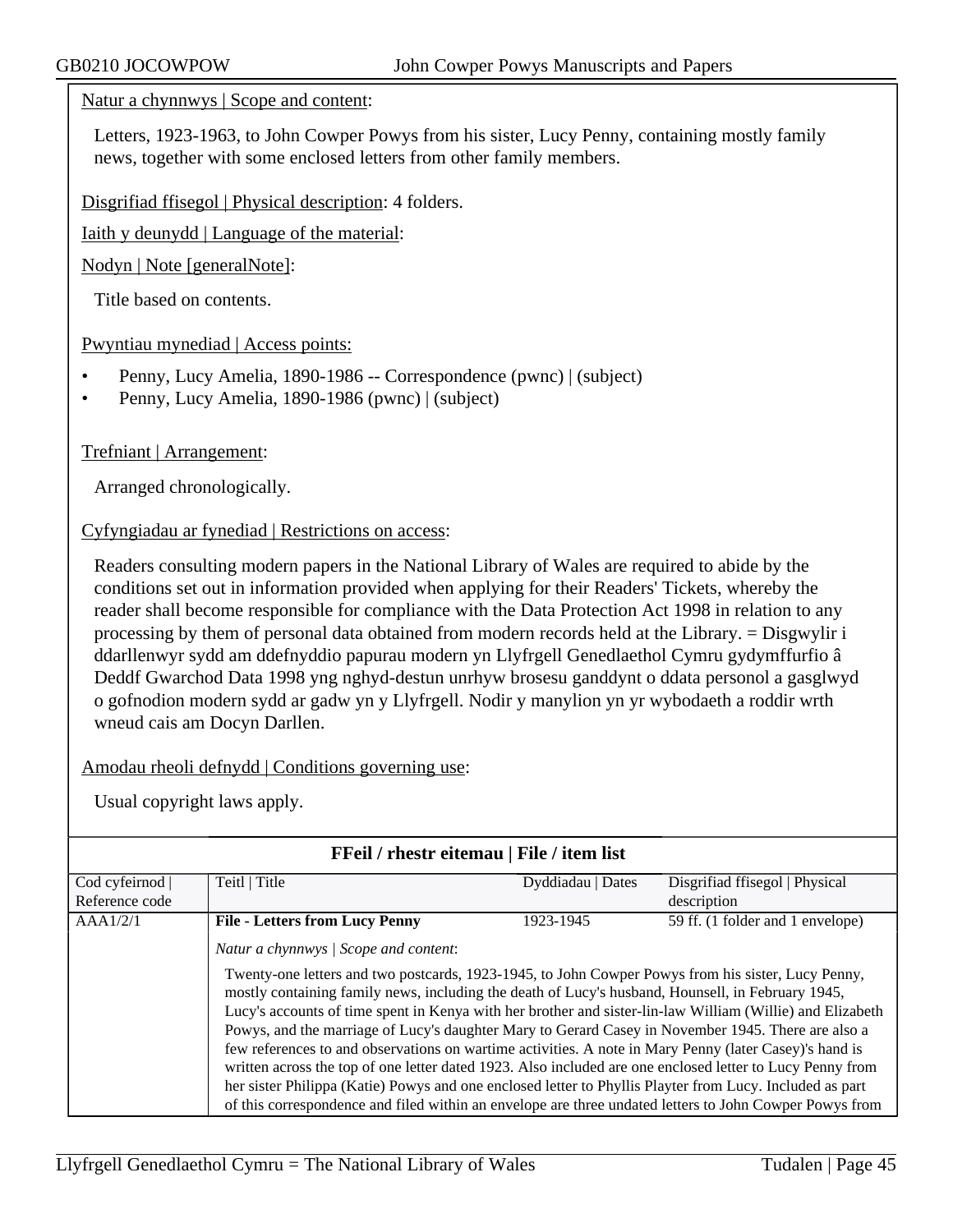|          | Lucy which pre-date the death of Lucy's husband, Hounsell Penny, but which cannot be placed with any<br>certainty within the chronology of the collection.                                                                                                                                                                                                                                                                                                                                                                                                                                                                                                                                                                                                                                                                                                                                                  |  |  |
|----------|-------------------------------------------------------------------------------------------------------------------------------------------------------------------------------------------------------------------------------------------------------------------------------------------------------------------------------------------------------------------------------------------------------------------------------------------------------------------------------------------------------------------------------------------------------------------------------------------------------------------------------------------------------------------------------------------------------------------------------------------------------------------------------------------------------------------------------------------------------------------------------------------------------------|--|--|
|          | Amodau rheoli defnydd   Conditions governing use:                                                                                                                                                                                                                                                                                                                                                                                                                                                                                                                                                                                                                                                                                                                                                                                                                                                           |  |  |
|          | Usual copyright laws apply.                                                                                                                                                                                                                                                                                                                                                                                                                                                                                                                                                                                                                                                                                                                                                                                                                                                                                 |  |  |
|          | Nodyn   Note [generalNote]:                                                                                                                                                                                                                                                                                                                                                                                                                                                                                                                                                                                                                                                                                                                                                                                                                                                                                 |  |  |
|          | Title based on contents.                                                                                                                                                                                                                                                                                                                                                                                                                                                                                                                                                                                                                                                                                                                                                                                                                                                                                    |  |  |
|          | Lleoliad ffisegol   Physical location:                                                                                                                                                                                                                                                                                                                                                                                                                                                                                                                                                                                                                                                                                                                                                                                                                                                                      |  |  |
|          | ARCH/MSS (GB0210)                                                                                                                                                                                                                                                                                                                                                                                                                                                                                                                                                                                                                                                                                                                                                                                                                                                                                           |  |  |
| AAA1/2/2 | <b>File - Letters from Lucy Penny</b><br>1946-1949<br>58 ff. (1 folder)                                                                                                                                                                                                                                                                                                                                                                                                                                                                                                                                                                                                                                                                                                                                                                                                                                     |  |  |
|          | Natur a chynnwys / Scope and content:                                                                                                                                                                                                                                                                                                                                                                                                                                                                                                                                                                                                                                                                                                                                                                                                                                                                       |  |  |
|          | Sixteen letters and ten postcards, 1946-1949, to John Cowper Powys from his sister, Lucy Penny,                                                                                                                                                                                                                                                                                                                                                                                                                                                                                                                                                                                                                                                                                                                                                                                                             |  |  |
|          | containing mostly family news, including accounts of time spent in Kenya with her brother and sister-in-<br>law William (Willie) and Elizabeth Powys and daughter and son-in-law Mary and Gerard Casey; together<br>with four enclosed letters, one separate letter and two postcards to John Cowper Powys from his niece<br>Mary Casey and one postcard to John Cowper Powys from both Lucy and their sister Philippa (Katie)<br>Powys.                                                                                                                                                                                                                                                                                                                                                                                                                                                                    |  |  |
|          | Amodau rheoli defnydd   Conditions governing use:                                                                                                                                                                                                                                                                                                                                                                                                                                                                                                                                                                                                                                                                                                                                                                                                                                                           |  |  |
|          | Usual copyright laws apply.                                                                                                                                                                                                                                                                                                                                                                                                                                                                                                                                                                                                                                                                                                                                                                                                                                                                                 |  |  |
|          | Nodyn   Note [generalNote]:                                                                                                                                                                                                                                                                                                                                                                                                                                                                                                                                                                                                                                                                                                                                                                                                                                                                                 |  |  |
|          | Title based on contents.                                                                                                                                                                                                                                                                                                                                                                                                                                                                                                                                                                                                                                                                                                                                                                                                                                                                                    |  |  |
|          | Lleoliad ffisegol   Physical location:                                                                                                                                                                                                                                                                                                                                                                                                                                                                                                                                                                                                                                                                                                                                                                                                                                                                      |  |  |
|          | ARCH/MSS (GB0210)                                                                                                                                                                                                                                                                                                                                                                                                                                                                                                                                                                                                                                                                                                                                                                                                                                                                                           |  |  |
| AAA1/2/3 | <b>File - Letters from Lucy Penny</b><br>65 ff. $(1$ folder + 1 envelope)<br>1950-1952                                                                                                                                                                                                                                                                                                                                                                                                                                                                                                                                                                                                                                                                                                                                                                                                                      |  |  |
|          | Natur a chynnwys / Scope and content:                                                                                                                                                                                                                                                                                                                                                                                                                                                                                                                                                                                                                                                                                                                                                                                                                                                                       |  |  |
|          | Eighteen letters and seven postcards, 1950-1952, to John Cowper Powys from his sister, Lucy Penny,<br>containing mostly family news, including the death of their sister Gertrude in April 1952 and Lucy's<br>purchase of the cottage at Mappowder (accompanied by a flyer announcing the sale of the cottage<br>by auction). A note from Lucy's and John Cowper Powys's sister Philippa (Katie) Powys is included<br>in one letter and there is also an enclosed letter from Lucy to Phyllis Playter. One of Lucy's letters,<br>dated Christmas Eve 1952, is written from Allington Sanatorium, Bridport. Included as part of this<br>correspondence and filed within an envelope are five undated letters and one undated postcard to John<br>Cowper Powys from Lucy which pre-date the death of Gertrude Powys but which cannot be placed with<br>any certainty within the chronology of the collection. |  |  |
|          | Amodau rheoli defnydd   Conditions governing use:                                                                                                                                                                                                                                                                                                                                                                                                                                                                                                                                                                                                                                                                                                                                                                                                                                                           |  |  |
|          | Usual copyright laws apply.                                                                                                                                                                                                                                                                                                                                                                                                                                                                                                                                                                                                                                                                                                                                                                                                                                                                                 |  |  |
|          | Nodyn   Note [generalNote]:                                                                                                                                                                                                                                                                                                                                                                                                                                                                                                                                                                                                                                                                                                                                                                                                                                                                                 |  |  |
|          | Title based on contents.                                                                                                                                                                                                                                                                                                                                                                                                                                                                                                                                                                                                                                                                                                                                                                                                                                                                                    |  |  |
|          | Lleoliad ffisegol   Physical location:                                                                                                                                                                                                                                                                                                                                                                                                                                                                                                                                                                                                                                                                                                                                                                                                                                                                      |  |  |
|          | ARCH/MSS (GB0210)                                                                                                                                                                                                                                                                                                                                                                                                                                                                                                                                                                                                                                                                                                                                                                                                                                                                                           |  |  |
| AAA1/2/4 | <b>File - Letters from Lucy Penny</b><br>1953-1963<br>81 ff. $(1$ folder + 1 envelope)                                                                                                                                                                                                                                                                                                                                                                                                                                                                                                                                                                                                                                                                                                                                                                                                                      |  |  |
|          | Natur a chynnwys / Scope and content:                                                                                                                                                                                                                                                                                                                                                                                                                                                                                                                                                                                                                                                                                                                                                                                                                                                                       |  |  |
|          | Thirty-four letters and six postcards, 1953-[?1963] and undated, to John Cowper Powys from his sister,<br>Lucy Penny, containing mostly family news, including the death of John Cowper Powys's son Littleton<br>Alfred in 1954 and the final illness and death of Lucy's and John Cowper Powys's brothers Theodore<br>Francis (1953) and Littleton Charles (1955). Two of the letters are written from Allington Sanatorium,<br>Bridport. Enclosures comprise one letter to Lucy from her husband's cousin, Nellie Hounsell, three<br>letters and one note to Phyllis Playter from Lucy, one letter to Lucy from her daughter, Mary Casey, and                                                                                                                                                                                                                                                             |  |  |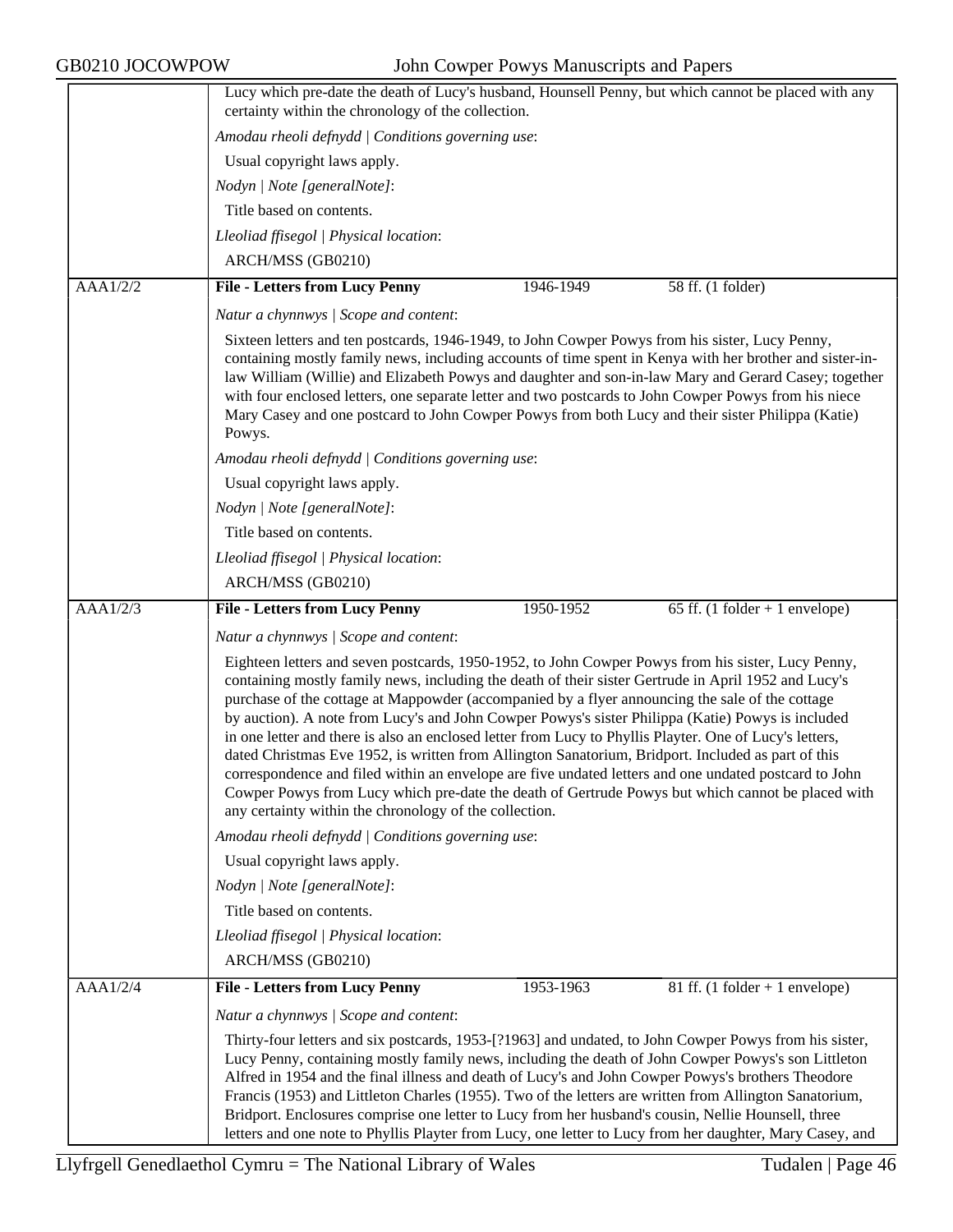one letter to Phyllis Playter from Philippa (Katie) Powys. Included as part of this correspondence and filed within an envelope are one undated letter and two undated postcards which pre-date the deaths of Theodore, Littleton Alfred and Littleton Charles but which cannot be placed with any certainty within the chronology of the collection. *Amodau rheoli defnydd | Conditions governing use*: Usual copyright laws apply. *Nodyn | Note [generalNote]*: Title based on contents. *Lleoliad ffisegol | Physical location*: ARCH/MSS (GB0210)

# **Is-gyfres | Subseries AAA1/3 vtls006127880: Letters from Theodore Francis Powys (photocopies, copies and transcripts)**

Dyddiad | Date: 1914-1952 (dyddiad creu) | (date of creation)

Natur a chynnwys | Scope and content:

Photocopies, transcripts and typed copies of letters to John Cowper Powys from his brother Theodore Francis Powys.

Disgrifiad ffisegol | Physical description: 3 folders.

Iaith y deunydd | Language of the material:

Nodyn | Note [generalNote]:

Title based on contents.

Pwyntiau mynediad | Access points:

- Powys, Theodore Francis, 1875-1953 -- Correspondence (pwnc) | (subject)
- Powys, Theodore Francis, 1875-1953 (pwnc) | (subject)

Trefniant | Arrangement:

Arranged chronologically and loosely chronologically.

#### Cyfyngiadau ar fynediad | Restrictions on access:

Readers consulting modern papers in the National Library of Wales are required to abide by the conditions set out in information provided when applying for their Readers' Tickets, whereby the reader shall become responsible for compliance with the Data Protection Act 1998 in relation to any processing by them of personal data obtained from modern records held at the Library. = Disgwylir i ddarllenwyr sydd am ddefnyddio papurau modern yn Llyfrgell Genedlaethol Cymru gydymffurfio â Deddf Gwarchod Data 1998 yng nghyd-destun unrhyw brosesu ganddynt o ddata personol a gasglwyd o gofnodion modern sydd ar gadw yn y Llyfrgell. Nodir y manylion yn yr wybodaeth a roddir wrth wneud cais am Docyn Darllen.

Amodau rheoli defnydd | Conditions governing use: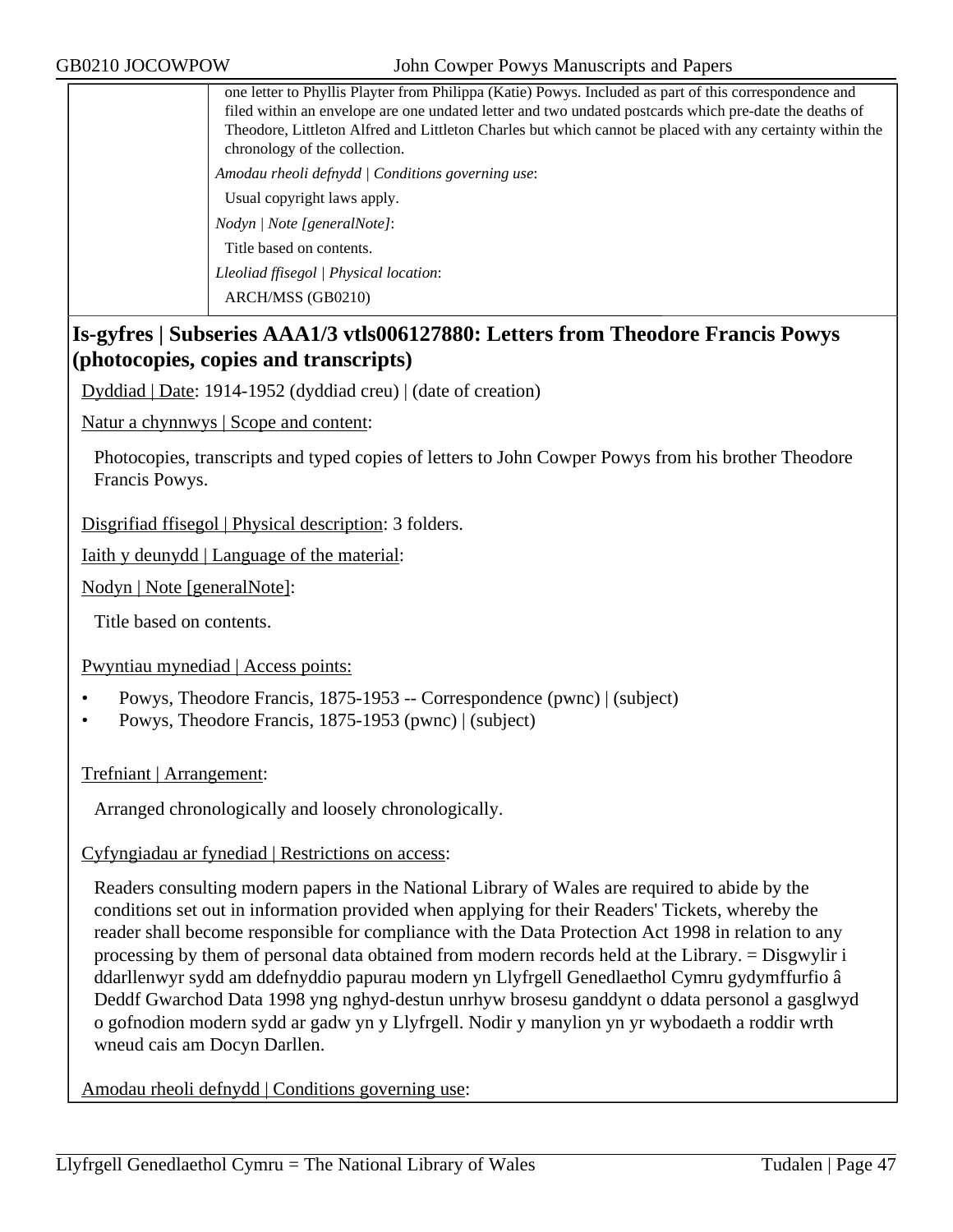| FFeil / rhestr eitemau   File / item list |                                                                                                                                                                                                                                                                                                                                                                                                                                                                                                                    |                                                                                                                                                                                                                                                                                                                                                                                                                                                                                                                                                                                                                                                                                                                                                         |                                               |  |  |  |
|-------------------------------------------|--------------------------------------------------------------------------------------------------------------------------------------------------------------------------------------------------------------------------------------------------------------------------------------------------------------------------------------------------------------------------------------------------------------------------------------------------------------------------------------------------------------------|---------------------------------------------------------------------------------------------------------------------------------------------------------------------------------------------------------------------------------------------------------------------------------------------------------------------------------------------------------------------------------------------------------------------------------------------------------------------------------------------------------------------------------------------------------------------------------------------------------------------------------------------------------------------------------------------------------------------------------------------------------|-----------------------------------------------|--|--|--|
| Cod cyfeirnod<br>Reference code           | Teitl   Title                                                                                                                                                                                                                                                                                                                                                                                                                                                                                                      | Dyddiadau   Dates                                                                                                                                                                                                                                                                                                                                                                                                                                                                                                                                                                                                                                                                                                                                       | Disgrifiad ffisegol   Physical<br>description |  |  |  |
| AAA1/3/1                                  | <b>File - Letters from Theodore Francis</b><br>Powys (photocopies)                                                                                                                                                                                                                                                                                                                                                                                                                                                 | 1914-1951                                                                                                                                                                                                                                                                                                                                                                                                                                                                                                                                                                                                                                                                                                                                               | 97 ff. (1 folder and 2 envelopes)             |  |  |  |
|                                           | Natur a chynnwys / Scope and content:                                                                                                                                                                                                                                                                                                                                                                                                                                                                              |                                                                                                                                                                                                                                                                                                                                                                                                                                                                                                                                                                                                                                                                                                                                                         |                                               |  |  |  |
|                                           |                                                                                                                                                                                                                                                                                                                                                                                                                                                                                                                    | Fifty-eight letters, 1914-1922, 1925-1926, 1931-1932, 1940-19411946-1947, 1950-1951, to John Cowper<br>Powys from his brother Theodore Francis Powys, some of which are partial letters, containing mostly<br>personal and family news, with references to the proposed publication of some of Theodore's works.<br>The majority of the letters are photocopies of the originals, with some typed copies, and one (undated)<br>holograph letter written on the back of a letter from one of Theodore's sons - possibly Charles ('Dicky')<br>Powys - to his parents. Thirteen undated letters are filed within an envelope. Where the photocopied text<br>is very faded, Powys biographer Morine Krissdottir has traced over the script in her own hand. |                                               |  |  |  |
|                                           |                                                                                                                                                                                                                                                                                                                                                                                                                                                                                                                    | Amodau rheoli defnydd   Conditions governing use:                                                                                                                                                                                                                                                                                                                                                                                                                                                                                                                                                                                                                                                                                                       |                                               |  |  |  |
|                                           | Usual copyright laws apply.                                                                                                                                                                                                                                                                                                                                                                                                                                                                                        |                                                                                                                                                                                                                                                                                                                                                                                                                                                                                                                                                                                                                                                                                                                                                         |                                               |  |  |  |
|                                           | Nodyn   Note [generalNote]:                                                                                                                                                                                                                                                                                                                                                                                                                                                                                        |                                                                                                                                                                                                                                                                                                                                                                                                                                                                                                                                                                                                                                                                                                                                                         |                                               |  |  |  |
|                                           | Title based on contents.                                                                                                                                                                                                                                                                                                                                                                                                                                                                                           |                                                                                                                                                                                                                                                                                                                                                                                                                                                                                                                                                                                                                                                                                                                                                         |                                               |  |  |  |
|                                           |                                                                                                                                                                                                                                                                                                                                                                                                                                                                                                                    | Nodyn   Note [generalNote]:                                                                                                                                                                                                                                                                                                                                                                                                                                                                                                                                                                                                                                                                                                                             |                                               |  |  |  |
|                                           | For transcripts, made by E. E. Bissell, of the majority of these letters, together with their photocopies, see<br>Letters to John Cowper Powys from Theodore Francis Powys (transcripts, with photocopies).                                                                                                                                                                                                                                                                                                        |                                                                                                                                                                                                                                                                                                                                                                                                                                                                                                                                                                                                                                                                                                                                                         |                                               |  |  |  |
|                                           | Lleoliad ffisegol   Physical location:                                                                                                                                                                                                                                                                                                                                                                                                                                                                             |                                                                                                                                                                                                                                                                                                                                                                                                                                                                                                                                                                                                                                                                                                                                                         |                                               |  |  |  |
|                                           | ARCH/MSS (GB0210)                                                                                                                                                                                                                                                                                                                                                                                                                                                                                                  |                                                                                                                                                                                                                                                                                                                                                                                                                                                                                                                                                                                                                                                                                                                                                         |                                               |  |  |  |
| AAA1/3/2                                  | <b>File - Letters from Theodore Francis</b><br>Powys (transcripts, with photocopies)                                                                                                                                                                                                                                                                                                                                                                                                                               | 1916-1951                                                                                                                                                                                                                                                                                                                                                                                                                                                                                                                                                                                                                                                                                                                                               | 39 ff. (1 folder)                             |  |  |  |
|                                           | Natur a chynnwys / Scope and content:                                                                                                                                                                                                                                                                                                                                                                                                                                                                              |                                                                                                                                                                                                                                                                                                                                                                                                                                                                                                                                                                                                                                                                                                                                                         |                                               |  |  |  |
|                                           | Transcripts made by E. E. Bissell of letters, 1916-1920, 1922, 1932, 1951 and undated, to John Cowper<br>Powys from his brother Theodore Francis Powys, together with photocopies of most of the transcripts.                                                                                                                                                                                                                                                                                                      |                                                                                                                                                                                                                                                                                                                                                                                                                                                                                                                                                                                                                                                                                                                                                         |                                               |  |  |  |
|                                           | Amodau rheoli defnydd   Conditions governing use:                                                                                                                                                                                                                                                                                                                                                                                                                                                                  |                                                                                                                                                                                                                                                                                                                                                                                                                                                                                                                                                                                                                                                                                                                                                         |                                               |  |  |  |
|                                           | Usual copyright laws apply.                                                                                                                                                                                                                                                                                                                                                                                                                                                                                        |                                                                                                                                                                                                                                                                                                                                                                                                                                                                                                                                                                                                                                                                                                                                                         |                                               |  |  |  |
|                                           | Nodyn   Note [generalNote]:                                                                                                                                                                                                                                                                                                                                                                                                                                                                                        |                                                                                                                                                                                                                                                                                                                                                                                                                                                                                                                                                                                                                                                                                                                                                         |                                               |  |  |  |
|                                           | Title based on contents.                                                                                                                                                                                                                                                                                                                                                                                                                                                                                           |                                                                                                                                                                                                                                                                                                                                                                                                                                                                                                                                                                                                                                                                                                                                                         |                                               |  |  |  |
|                                           | Nodyn   Note [generalNote]:                                                                                                                                                                                                                                                                                                                                                                                                                                                                                        |                                                                                                                                                                                                                                                                                                                                                                                                                                                                                                                                                                                                                                                                                                                                                         |                                               |  |  |  |
|                                           | For photocopies taken directly from the originals of the majority of these letters, see Letters to John<br>Cowper Powys from Theodore Francis Powys (photocopies).                                                                                                                                                                                                                                                                                                                                                 |                                                                                                                                                                                                                                                                                                                                                                                                                                                                                                                                                                                                                                                                                                                                                         |                                               |  |  |  |
|                                           | Lleoliad ffisegol   Physical location:                                                                                                                                                                                                                                                                                                                                                                                                                                                                             |                                                                                                                                                                                                                                                                                                                                                                                                                                                                                                                                                                                                                                                                                                                                                         |                                               |  |  |  |
|                                           | ARCH/MSS (GB0210)                                                                                                                                                                                                                                                                                                                                                                                                                                                                                                  |                                                                                                                                                                                                                                                                                                                                                                                                                                                                                                                                                                                                                                                                                                                                                         |                                               |  |  |  |
| AAA1/3/3                                  | <b>File - Letters from Theodore Francis</b><br>Powys (typed copies)                                                                                                                                                                                                                                                                                                                                                                                                                                                | 1916-1952                                                                                                                                                                                                                                                                                                                                                                                                                                                                                                                                                                                                                                                                                                                                               | 56 ff. (1 folder)                             |  |  |  |
|                                           | Natur a chynnwys / Scope and content:                                                                                                                                                                                                                                                                                                                                                                                                                                                                              |                                                                                                                                                                                                                                                                                                                                                                                                                                                                                                                                                                                                                                                                                                                                                         |                                               |  |  |  |
|                                           | Typed copies of one hundred and eleven letters and three apparently incomplete letters, 1916-1921,<br>1923-1926, 1928-1933, 1938-1949, 1951-1952 and undated, to John Cowper Powys from his brother<br>Theodore Francis Powys. These letters appear to be in addition to those contained in AAA1/3/1 and<br>AAA1/3/2. The letters contain mostly personal and family news, with references to the proposed<br>publication of some of Theodore's works. One copied letter to his sister Marian Powys from Theodore, |                                                                                                                                                                                                                                                                                                                                                                                                                                                                                                                                                                                                                                                                                                                                                         |                                               |  |  |  |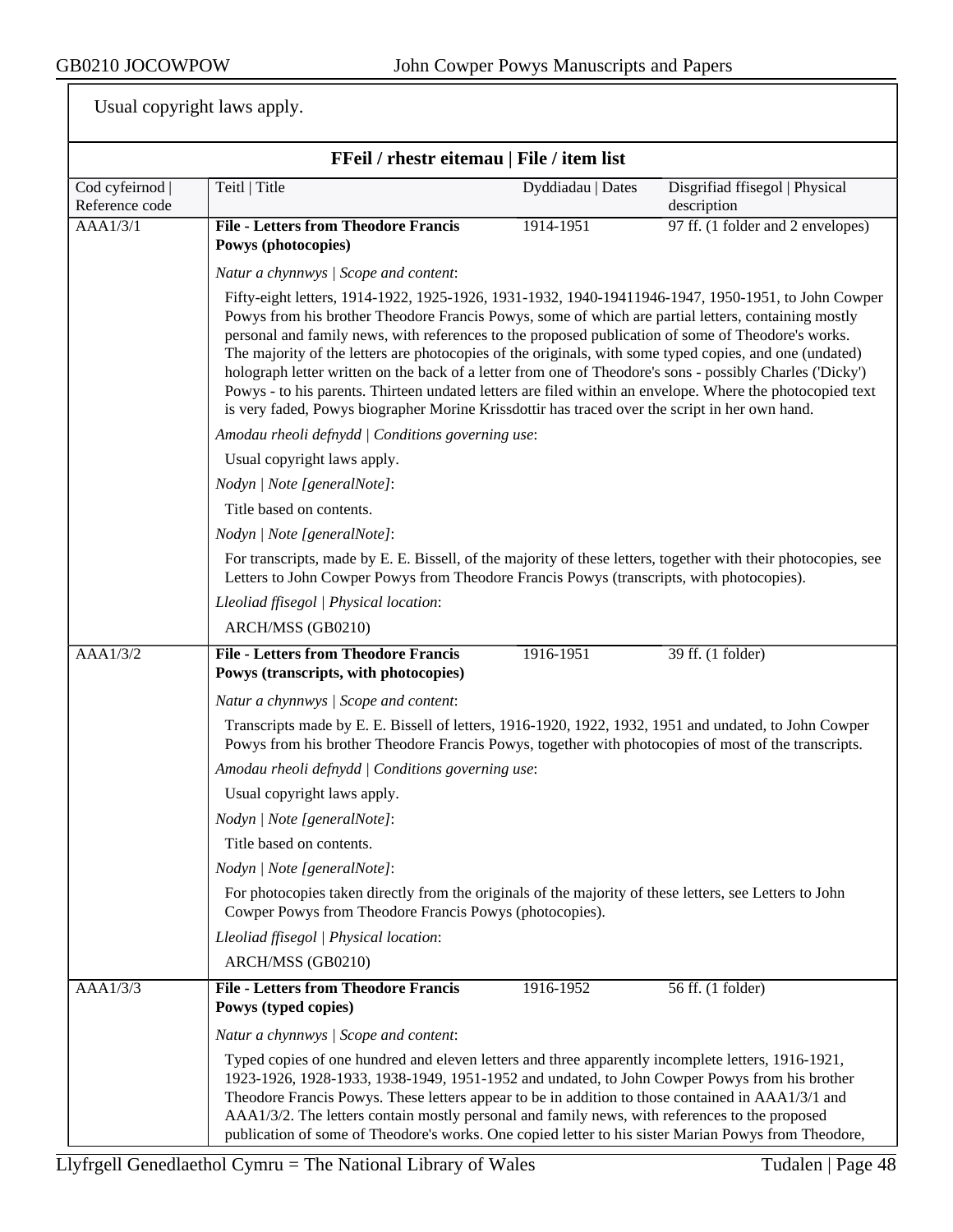| presumably included here in error, is crossed out. The folios contain some manuscript amendments/<br>additions [?by Powys biographer Morine Krissdottir]. |
|-----------------------------------------------------------------------------------------------------------------------------------------------------------|
| Amodau rheoli defnydd   Conditions governing use:                                                                                                         |
| Usual copyright laws apply.                                                                                                                               |
| Nodyn / Note [generalNote]:                                                                                                                               |
| Title based on contents.                                                                                                                                  |
| Lleoliad ffisegol   Physical location:                                                                                                                    |
| ARCH/MSS (GB0210)                                                                                                                                         |
|                                                                                                                                                           |

# **Is-gyfres | Subseries AAA1/4 vtls006127145: Letters from Gertrude Powys**

Dyddiad | Date: 1922-1952 (dyddiad creu) | (date of creation)

Natur a chynnwys | Scope and content:

Letters to John Cowper Powys from his sister Gertrude Powys.

Disgrifiad ffisegol | Physical description: 8 folders.

Iaith y deunydd | Language of the material:

Nodyn | Note [generalNote]:

Title based on contents.

Pwyntiau mynediad | Access points:

- Powys, Gertrude M. (Gertrude Mary) -- Correspondence (pwnc) | (subject)
- Powys, Gertrude M. (Gertrude Mary) (pwnc) | (subject)

Trefniant | Arrangement:

Arranged chronologically.

#### Cyfyngiadau ar fynediad | Restrictions on access:

Readers consulting modern papers in the National Library of Wales are required to abide by the conditions set out in information provided when applying for their Readers' Tickets, whereby the reader shall become responsible for compliance with the Data Protection Act 1998 in relation to any processing by them of personal data obtained from modern records held at the Library. = Disgwylir i ddarllenwyr sydd am ddefnyddio papurau modern yn Llyfrgell Genedlaethol Cymru gydymffurfio â Deddf Gwarchod Data 1998 yng nghyd-destun unrhyw brosesu ganddynt o ddata personol a gasglwyd o gofnodion modern sydd ar gadw yn y Llyfrgell. Nodir y manylion yn yr wybodaeth a roddir wrth wneud cais am Docyn Darllen.

Amodau rheoli defnydd | Conditions governing use: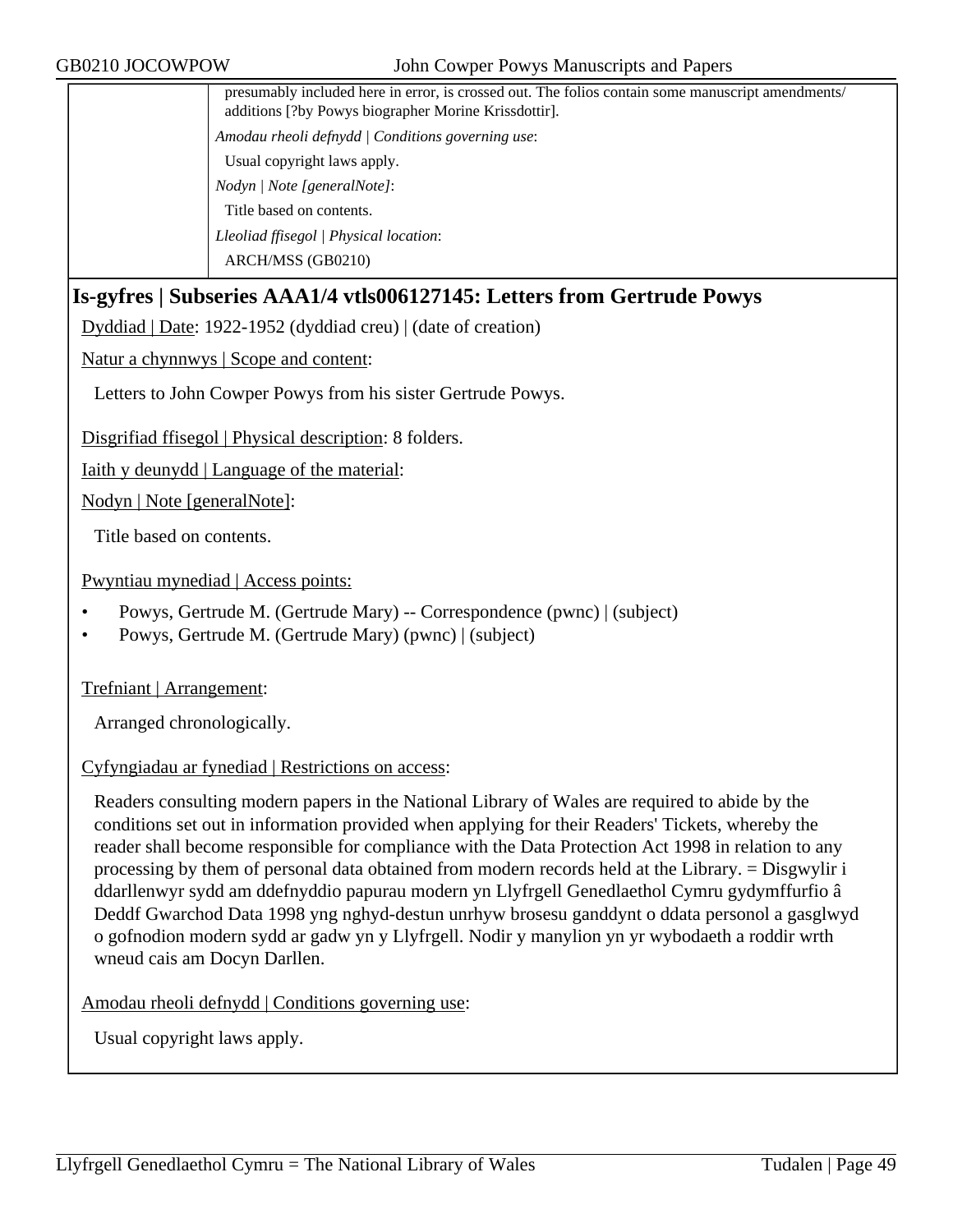$\overline{\phantom{0}}$ 

| FFeil / rhestr eitemau   File / item list |                                                                                                                                                                                                                                                                                                                                                                                                                                                                                                                                                                                                                                                                                                                                                                                                                                   |                   |                                               |  |
|-------------------------------------------|-----------------------------------------------------------------------------------------------------------------------------------------------------------------------------------------------------------------------------------------------------------------------------------------------------------------------------------------------------------------------------------------------------------------------------------------------------------------------------------------------------------------------------------------------------------------------------------------------------------------------------------------------------------------------------------------------------------------------------------------------------------------------------------------------------------------------------------|-------------------|-----------------------------------------------|--|
| Cod cyfeirnod  <br>Reference code         | Teitl   Title                                                                                                                                                                                                                                                                                                                                                                                                                                                                                                                                                                                                                                                                                                                                                                                                                     | Dyddiadau   Dates | Disgrifiad ffisegol   Physical<br>description |  |
| AAA1/4/1                                  | <b>File - Letters from Gertrude Powys</b>                                                                                                                                                                                                                                                                                                                                                                                                                                                                                                                                                                                                                                                                                                                                                                                         | 1922-1939         | 65 ff. (1 folder)                             |  |
|                                           | Natur a chynnwys / Scope and content:                                                                                                                                                                                                                                                                                                                                                                                                                                                                                                                                                                                                                                                                                                                                                                                             |                   |                                               |  |
|                                           | Twenty-five letters and two telegrams, 1922-1939, to John Cowper Powys from his sister, Gertrude<br>Powys, containing mostly personal and family news, with a reference to the death of John Cowper<br>Powys's dog, known as 'the Very Old', in 1939. The telegrams announce the deaths of Gertrude's and<br>John Cowper Powys's father, Charles Francis Powys, in 1923, and of their brother, Albert Reginald<br>(Bertie), in 1936. Enclosures comprise woodcuts made by Gertrude (ff. 24-6, 35), one letter to Gertrude<br>from Helen [?Bussy], one letter to Phyllis Playter from Gertrude and one letter to Phyllis Playter from<br>Gertrude's and John Cowper Powys's sister, Philippa (Katie) Powys. Ink drawings by Gertrude depict<br>Charles Francis and Bertie Powys (f. 2 verso) and a caricatured head (f. 37 verso). |                   |                                               |  |
|                                           | Amodau rheoli defnydd   Conditions governing use:                                                                                                                                                                                                                                                                                                                                                                                                                                                                                                                                                                                                                                                                                                                                                                                 |                   |                                               |  |
|                                           | Usual copyright laws apply.                                                                                                                                                                                                                                                                                                                                                                                                                                                                                                                                                                                                                                                                                                                                                                                                       |                   |                                               |  |
|                                           | Nodyn   Note [generalNote]:                                                                                                                                                                                                                                                                                                                                                                                                                                                                                                                                                                                                                                                                                                                                                                                                       |                   |                                               |  |
|                                           | Title based on contents.                                                                                                                                                                                                                                                                                                                                                                                                                                                                                                                                                                                                                                                                                                                                                                                                          |                   |                                               |  |
|                                           | Lleoliad ffisegol   Physical location:                                                                                                                                                                                                                                                                                                                                                                                                                                                                                                                                                                                                                                                                                                                                                                                            |                   |                                               |  |
|                                           | ARCH/MSS (GB0210)                                                                                                                                                                                                                                                                                                                                                                                                                                                                                                                                                                                                                                                                                                                                                                                                                 |                   |                                               |  |
| AAA1/4/2                                  | <b>File - Letters from Gertrude Powys</b>                                                                                                                                                                                                                                                                                                                                                                                                                                                                                                                                                                                                                                                                                                                                                                                         | 1940-1941         | 72 ff. (1 folder)                             |  |
|                                           | Natur a chynnwys / Scope and content:                                                                                                                                                                                                                                                                                                                                                                                                                                                                                                                                                                                                                                                                                                                                                                                             |                   |                                               |  |
|                                           | Twenty-six letters, 1940-1941, to John Cowper Powys from his sister, Gertrude Powys, containing<br>mostly personal and family news, with references to the death of poet and writer Frances Gregg in April<br>1941, and to the Second World War and its effects. Enclosures comprise three letters to Phyllis Playter<br>from Gertrude, one letter to Gertrude from Yvonne Mackenzie, and one letter to John Cowper Powys<br>from his and Gertrude's sister, Philippa (Katie) Powys, in which she refers briefly to the death of the<br>writer Virginia Woolf in March 1941.                                                                                                                                                                                                                                                      |                   |                                               |  |
|                                           | Amodau rheoli defnydd   Conditions governing use:                                                                                                                                                                                                                                                                                                                                                                                                                                                                                                                                                                                                                                                                                                                                                                                 |                   |                                               |  |
|                                           | Usual copyright laws apply.                                                                                                                                                                                                                                                                                                                                                                                                                                                                                                                                                                                                                                                                                                                                                                                                       |                   |                                               |  |
|                                           | Nodyn   Note [generalNote]:                                                                                                                                                                                                                                                                                                                                                                                                                                                                                                                                                                                                                                                                                                                                                                                                       |                   |                                               |  |
|                                           | Title based on contents.                                                                                                                                                                                                                                                                                                                                                                                                                                                                                                                                                                                                                                                                                                                                                                                                          |                   |                                               |  |
|                                           | Lleoliad ffisegol   Physical location:                                                                                                                                                                                                                                                                                                                                                                                                                                                                                                                                                                                                                                                                                                                                                                                            |                   |                                               |  |
|                                           | ARCH/MSS (GB0210)                                                                                                                                                                                                                                                                                                                                                                                                                                                                                                                                                                                                                                                                                                                                                                                                                 |                   |                                               |  |
| AAA1/4/3                                  | <b>File - Letters from Gertrude Powys</b>                                                                                                                                                                                                                                                                                                                                                                                                                                                                                                                                                                                                                                                                                                                                                                                         | 1942-1943         | 73 ff. (1 folder)                             |  |
|                                           | Natur a chynnwys / Scope and content:                                                                                                                                                                                                                                                                                                                                                                                                                                                                                                                                                                                                                                                                                                                                                                                             |                   |                                               |  |
|                                           | Twenty-five letters, 1942-1943, to John Cowper Powys from his sister, Gertrude Powys, containing<br>mostly personal and family news, with references to the Second World War and its effects. Enclosures<br>comprise four letters to Phyllis Playter from Gertrude, and two letters to Gertrude's and John Cowper<br>Powys's sister Philippa (Katie) Powys from Yvonne Mackenzie, containing the latter's response to John<br>Cowper Powys's Owen Glendower (1940).                                                                                                                                                                                                                                                                                                                                                               |                   |                                               |  |
|                                           | Amodau rheoli defnydd   Conditions governing use:                                                                                                                                                                                                                                                                                                                                                                                                                                                                                                                                                                                                                                                                                                                                                                                 |                   |                                               |  |
|                                           | Usual copyright laws apply.                                                                                                                                                                                                                                                                                                                                                                                                                                                                                                                                                                                                                                                                                                                                                                                                       |                   |                                               |  |
|                                           | Nodyn   Note [generalNote]:                                                                                                                                                                                                                                                                                                                                                                                                                                                                                                                                                                                                                                                                                                                                                                                                       |                   |                                               |  |
|                                           | Title based on contents.                                                                                                                                                                                                                                                                                                                                                                                                                                                                                                                                                                                                                                                                                                                                                                                                          |                   |                                               |  |
|                                           | Lleoliad ffisegol   Physical location:                                                                                                                                                                                                                                                                                                                                                                                                                                                                                                                                                                                                                                                                                                                                                                                            |                   |                                               |  |
|                                           | ARCH/MSS (GB0210)                                                                                                                                                                                                                                                                                                                                                                                                                                                                                                                                                                                                                                                                                                                                                                                                                 |                   |                                               |  |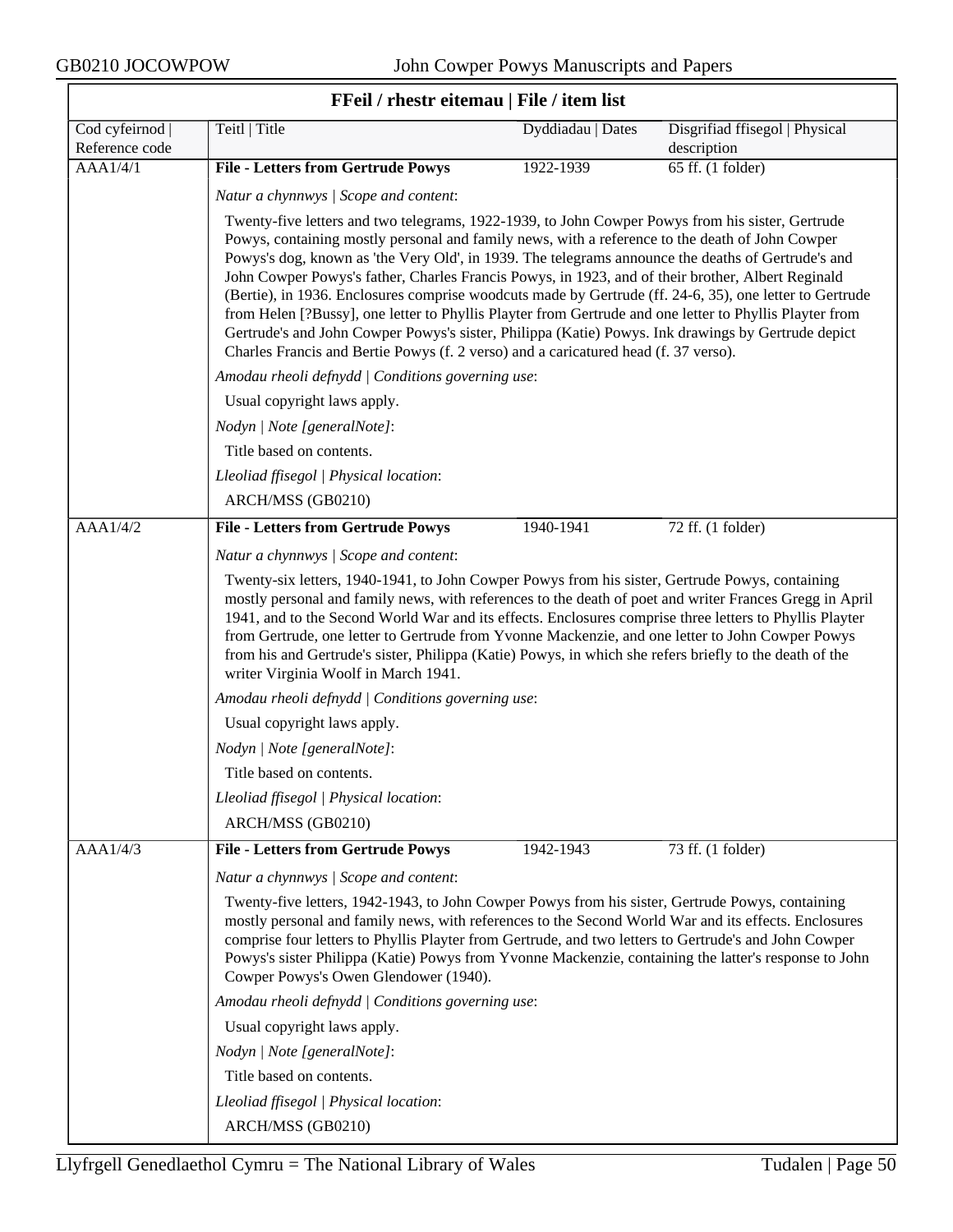| AAA1/4/4 | <b>File - Letters from Gertrude Powys</b><br>67 ff. (1 folder)<br>1944                                                                                                                                                                                                                                                                                                                                                                                                                                                                                                                                                                                                                                                                                                                                                                                                             |  |  |
|----------|------------------------------------------------------------------------------------------------------------------------------------------------------------------------------------------------------------------------------------------------------------------------------------------------------------------------------------------------------------------------------------------------------------------------------------------------------------------------------------------------------------------------------------------------------------------------------------------------------------------------------------------------------------------------------------------------------------------------------------------------------------------------------------------------------------------------------------------------------------------------------------|--|--|
|          | Natur a chynnwys / Scope and content:                                                                                                                                                                                                                                                                                                                                                                                                                                                                                                                                                                                                                                                                                                                                                                                                                                              |  |  |
|          | Twenty letters and one postcard, 1944, to John Cowper Powys from his sister, Gertrude Powys,<br>containing mostly personal and family news, with references to the Second World War and its effects.<br>Enclosures comprise five letters to Phyllis Playter from Gertrude, one letter to Gertrude from Alyse<br>Gregory, and one letter to Gertrude from Joan [---?].                                                                                                                                                                                                                                                                                                                                                                                                                                                                                                              |  |  |
|          | Amodau rheoli defnydd   Conditions governing use:                                                                                                                                                                                                                                                                                                                                                                                                                                                                                                                                                                                                                                                                                                                                                                                                                                  |  |  |
|          | Usual copyright laws apply.                                                                                                                                                                                                                                                                                                                                                                                                                                                                                                                                                                                                                                                                                                                                                                                                                                                        |  |  |
|          | Nodyn   Note [generalNote]:                                                                                                                                                                                                                                                                                                                                                                                                                                                                                                                                                                                                                                                                                                                                                                                                                                                        |  |  |
|          | Title based on contents.                                                                                                                                                                                                                                                                                                                                                                                                                                                                                                                                                                                                                                                                                                                                                                                                                                                           |  |  |
|          | Lleoliad ffisegol   Physical location:                                                                                                                                                                                                                                                                                                                                                                                                                                                                                                                                                                                                                                                                                                                                                                                                                                             |  |  |
|          | ARCH/MSS (GB0210)                                                                                                                                                                                                                                                                                                                                                                                                                                                                                                                                                                                                                                                                                                                                                                                                                                                                  |  |  |
| AAA1/4/5 | <b>File - Letters from Gertrude Powys</b><br>100 ff. (1 folder)<br>1945-1946                                                                                                                                                                                                                                                                                                                                                                                                                                                                                                                                                                                                                                                                                                                                                                                                       |  |  |
|          | Natur a chynnwys / Scope and content:                                                                                                                                                                                                                                                                                                                                                                                                                                                                                                                                                                                                                                                                                                                                                                                                                                              |  |  |
|          | Thirty-eight letters and one postcard, 1945-1946 and undated, to John Cowper Powys from his sister,<br>Gertrude Powys, containing mostly personal and family news, with references to Socialism and to the<br>end of Second World War hostilities in the summer of 1945. Enclosures comprise a series of cartoons<br>featured in the Daily Sketch, two letters to Phyllis Playter from Gertrude, two letters to John Cowper<br>Powys from his sister Philippa (Katie) Powys, and one letter to Katie Powys from her niece Isobel Powys<br>Marks. F. 95 contains a note by Powys biographer Morine Krissdottir.                                                                                                                                                                                                                                                                     |  |  |
|          | Amodau rheoli defnydd   Conditions governing use:                                                                                                                                                                                                                                                                                                                                                                                                                                                                                                                                                                                                                                                                                                                                                                                                                                  |  |  |
|          | Usual copyright laws apply.                                                                                                                                                                                                                                                                                                                                                                                                                                                                                                                                                                                                                                                                                                                                                                                                                                                        |  |  |
|          | Nodyn   Note [generalNote]:                                                                                                                                                                                                                                                                                                                                                                                                                                                                                                                                                                                                                                                                                                                                                                                                                                                        |  |  |
|          | Title based on contents.                                                                                                                                                                                                                                                                                                                                                                                                                                                                                                                                                                                                                                                                                                                                                                                                                                                           |  |  |
|          | Lleoliad ffisegol   Physical location:                                                                                                                                                                                                                                                                                                                                                                                                                                                                                                                                                                                                                                                                                                                                                                                                                                             |  |  |
|          | ARCH/MSS (GB0210)                                                                                                                                                                                                                                                                                                                                                                                                                                                                                                                                                                                                                                                                                                                                                                                                                                                                  |  |  |
| AAA1/4/6 | <b>File - Letters from Gertrude Powys</b><br>103 ff. (1 folder)<br>1947-1948                                                                                                                                                                                                                                                                                                                                                                                                                                                                                                                                                                                                                                                                                                                                                                                                       |  |  |
|          | Natur a chynnwys / Scope and content:                                                                                                                                                                                                                                                                                                                                                                                                                                                                                                                                                                                                                                                                                                                                                                                                                                              |  |  |
|          | Thirty-six letters, 1947-1948 and undated, to John Cowper Powys from his sister, Gertrude Powys,<br>containing mostly personal and family news, including the death of Margaret, wife of John Cowper<br>Powys, in February 1947, the marriage of Gertrude's and John Cowper Powys's nephew Peter Powys<br>Grey and Barbara Tyler ('Ty') in 1948, and the death of 'Aunt Emily', possibly a maternal aunt of<br>Gertrude's, also in 1948. Enclosures comprise six letters to Phyllis Playter from Gertrude, two letters<br>to Gertrude from Marjorie C. Ingells (one of which refers to the death of Elizabeth, wife of Gertrude's<br>and John Cowper Powys's brother Littleton, in 1947), one note to John Cowper Powys from his brother<br>William Ernest (Willie) Powys, and one letter to Phyllis Playter from Gertrude. On f. 97 is an ink<br>drawing by Gertrude of her cats. |  |  |
|          | Amodau rheoli defnydd   Conditions governing use:                                                                                                                                                                                                                                                                                                                                                                                                                                                                                                                                                                                                                                                                                                                                                                                                                                  |  |  |
|          | Usual copyright laws apply.                                                                                                                                                                                                                                                                                                                                                                                                                                                                                                                                                                                                                                                                                                                                                                                                                                                        |  |  |
|          | Nodyn   Note [generalNote]:                                                                                                                                                                                                                                                                                                                                                                                                                                                                                                                                                                                                                                                                                                                                                                                                                                                        |  |  |
|          | Title based on contents.                                                                                                                                                                                                                                                                                                                                                                                                                                                                                                                                                                                                                                                                                                                                                                                                                                                           |  |  |
|          | Lleoliad ffisegol   Physical location:                                                                                                                                                                                                                                                                                                                                                                                                                                                                                                                                                                                                                                                                                                                                                                                                                                             |  |  |
|          | ARCH/MSS (GB0210)                                                                                                                                                                                                                                                                                                                                                                                                                                                                                                                                                                                                                                                                                                                                                                                                                                                                  |  |  |
| AAA1/4/7 | <b>File - Letters from Gertrude Powys</b><br>98 ff. (1 folder)<br>1949-1950                                                                                                                                                                                                                                                                                                                                                                                                                                                                                                                                                                                                                                                                                                                                                                                                        |  |  |
|          | Natur a chynnwys / Scope and content:                                                                                                                                                                                                                                                                                                                                                                                                                                                                                                                                                                                                                                                                                                                                                                                                                                              |  |  |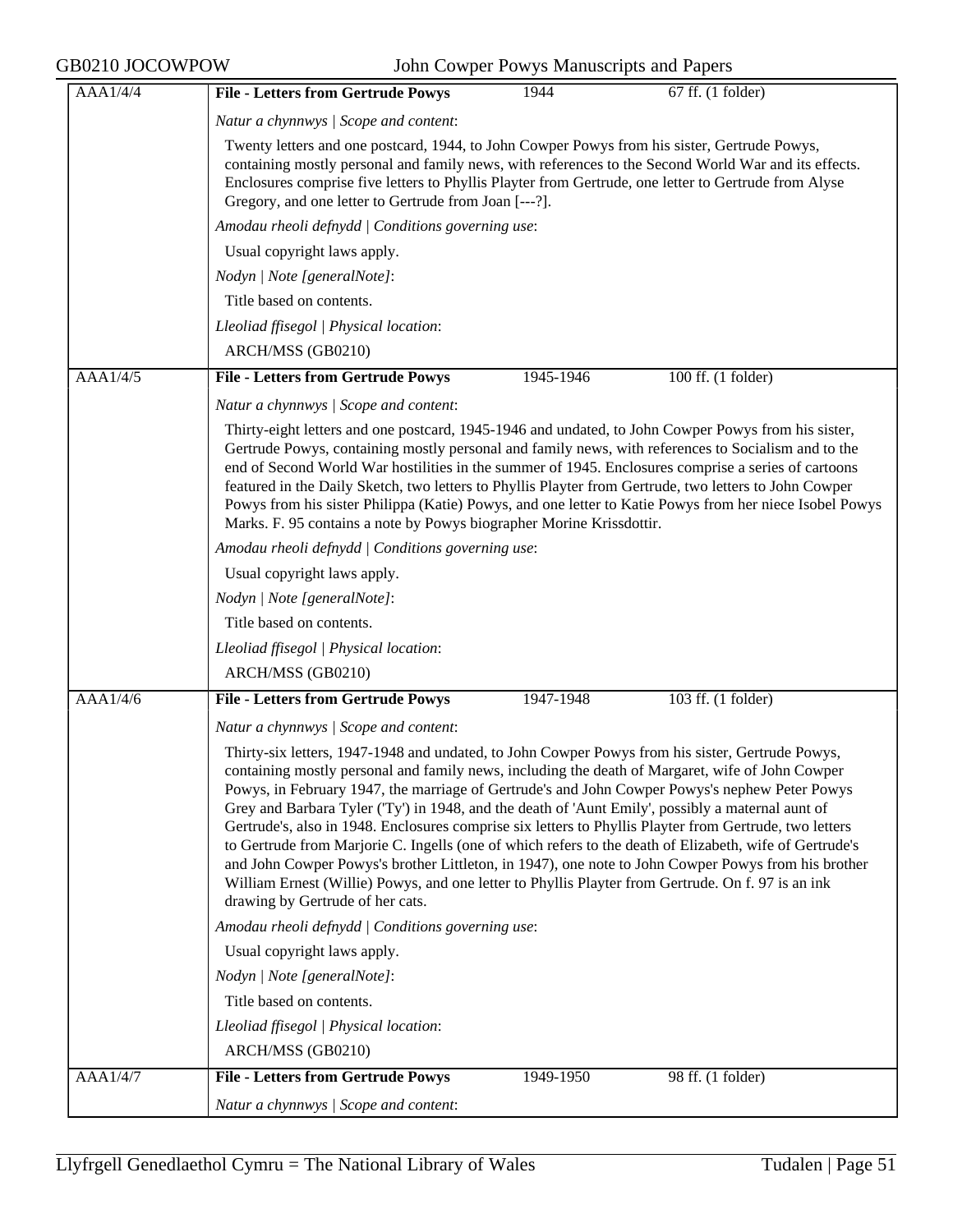|          | Thirty-seven letters and two postcards, 1949-1950, to John Cowper Powys from his sister, Gertrude<br>Powys, containing mostly personal and family news, with a reference to the death of 'Aunt Harriet' [?<br>Phyllis Playter's aunt] in 1949. Enclosures comprise five letters to Phyllis Playter from Gertrude, one<br>letter to Phyllis Playter from Gertrude's and John Cowper Powys's brother Littleton Charles Powys,<br>one letter to Gertrude from her sister-in-law Elizabeth (wife of her brother William Ernest ('Willie')<br>Powys), and one letter to Minnie Playter, Phyllis Playter's mother, from Gertrude. There is a painted-<br>in ink drawing of flowers by Gertrude on f. 43 verso and an ink drawing, also by Gertrude, of her sister<br>Lucy's house on f. 68.                                                                                                                                                                                                                                                                                                    |  |  |
|----------|------------------------------------------------------------------------------------------------------------------------------------------------------------------------------------------------------------------------------------------------------------------------------------------------------------------------------------------------------------------------------------------------------------------------------------------------------------------------------------------------------------------------------------------------------------------------------------------------------------------------------------------------------------------------------------------------------------------------------------------------------------------------------------------------------------------------------------------------------------------------------------------------------------------------------------------------------------------------------------------------------------------------------------------------------------------------------------------|--|--|
|          | Amodau rheoli defnydd   Conditions governing use:                                                                                                                                                                                                                                                                                                                                                                                                                                                                                                                                                                                                                                                                                                                                                                                                                                                                                                                                                                                                                                        |  |  |
|          | Usual copyright laws apply.                                                                                                                                                                                                                                                                                                                                                                                                                                                                                                                                                                                                                                                                                                                                                                                                                                                                                                                                                                                                                                                              |  |  |
|          | Nodyn   Note [generalNote]:                                                                                                                                                                                                                                                                                                                                                                                                                                                                                                                                                                                                                                                                                                                                                                                                                                                                                                                                                                                                                                                              |  |  |
|          | Title based on contents.                                                                                                                                                                                                                                                                                                                                                                                                                                                                                                                                                                                                                                                                                                                                                                                                                                                                                                                                                                                                                                                                 |  |  |
|          | Lleoliad ffisegol   Physical location:                                                                                                                                                                                                                                                                                                                                                                                                                                                                                                                                                                                                                                                                                                                                                                                                                                                                                                                                                                                                                                                   |  |  |
|          | ARCH/MSS (GB0210)                                                                                                                                                                                                                                                                                                                                                                                                                                                                                                                                                                                                                                                                                                                                                                                                                                                                                                                                                                                                                                                                        |  |  |
| AAA1/4/8 | <b>File - Letters from Gertrude Powys</b><br>1951-1952<br>69 ff. (1 folder)                                                                                                                                                                                                                                                                                                                                                                                                                                                                                                                                                                                                                                                                                                                                                                                                                                                                                                                                                                                                              |  |  |
|          | Natur a chynnwys / Scope and content:                                                                                                                                                                                                                                                                                                                                                                                                                                                                                                                                                                                                                                                                                                                                                                                                                                                                                                                                                                                                                                                    |  |  |
|          | Twenty-two letters, 1951-1952, to John Cowper Powys from his sister, Gertrude Powys, containing<br>mostly personal and family news, including Gertrude's response to a piece for radio broadcast by John<br>Cowper Powys relating to their brother Llewelyn Powys ('Lulu'), who died in 1939, and to reading<br>John Cowper Powys's novel Porius (published 1951), and Gertrude's and her sister Philippa (Katie)'s<br>memories and reflections on their mother, Mary Cowper Powys. There is an ink drawing by Gertrude of<br>'Mr Kent' [?her brother Littleton Charles Powys's landlord] on f. 19. Enclosures comprise three letters<br>to Phyllis Playter from Gertrude, two letters to Gertrude from her sister-in-law Elizabeth (wife of her<br>brother William Ernest ('Willie') Powys), two letters to John Cowper Powys from Katie Powys, and one<br>letter to Phyllis Playter from Katie Powys. Written at the head of the final letter in this collection is a note<br>signed 'J' which reads: 'This is our Gertrude's last letter she must have died soon after writing this.' |  |  |
|          | Amodau rheoli defnydd   Conditions governing use:                                                                                                                                                                                                                                                                                                                                                                                                                                                                                                                                                                                                                                                                                                                                                                                                                                                                                                                                                                                                                                        |  |  |
|          | Usual copyright laws apply.                                                                                                                                                                                                                                                                                                                                                                                                                                                                                                                                                                                                                                                                                                                                                                                                                                                                                                                                                                                                                                                              |  |  |
|          | Nodyn   Note [generalNote]:                                                                                                                                                                                                                                                                                                                                                                                                                                                                                                                                                                                                                                                                                                                                                                                                                                                                                                                                                                                                                                                              |  |  |
|          | Title based on contents.                                                                                                                                                                                                                                                                                                                                                                                                                                                                                                                                                                                                                                                                                                                                                                                                                                                                                                                                                                                                                                                                 |  |  |
|          | Lleoliad ffisegol   Physical location:                                                                                                                                                                                                                                                                                                                                                                                                                                                                                                                                                                                                                                                                                                                                                                                                                                                                                                                                                                                                                                                   |  |  |
|          | ARCH/MSS (GB0210)                                                                                                                                                                                                                                                                                                                                                                                                                                                                                                                                                                                                                                                                                                                                                                                                                                                                                                                                                                                                                                                                        |  |  |

# **Is-gyfres | Subseries AAA1/5 vtls006127870: Letters from Littleton Charles Powys**

Dyddiad | Date: 1922-1955 (dyddiad creu) | (date of creation)

Natur a chynnwys | Scope and content:

Letters to John Cowper Powys from his brother, Littleton Charles Powys, mostly containing personal and family news; also envelopes addressed to John Cowper Powys from Littleton Charles Powys, the contents of the envelopes having been removed.

Disgrifiad ffisegol | Physical description: 2 folders.

Iaith y deunydd | Language of the material:

Nodyn | Note [generalNote]:

Title based on contents.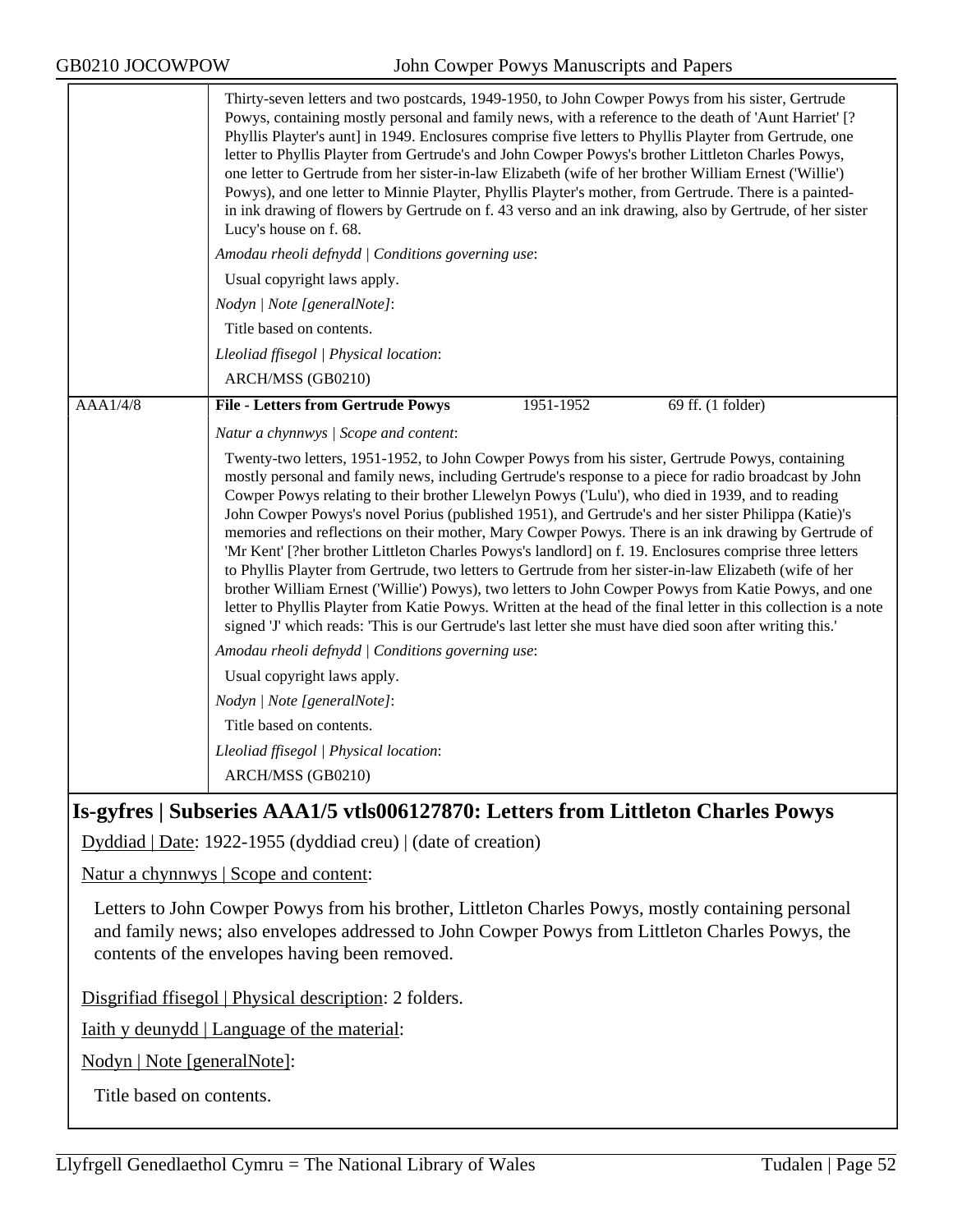Pwyntiau mynediad | Access points:

- Powys, Littleton, 1874-1955 -- Correspondence (pwnc) | (subject)
- Powys, Littleton, 1874-1955 (pwnc) | (subject)

#### Trefniant | Arrangement:

Arranged chronologically.

Cyfyngiadau ar fynediad | Restrictions on access:

Readers consulting modern papers in the National Library of Wales are required to abide by the conditions set out in information provided when applying for their Readers' Tickets, whereby the reader shall become responsible for compliance with the Data Protection Act 1998 in relation to any processing by them of personal data obtained from modern records held at the Library. = Disgwylir i ddarllenwyr sydd am ddefnyddio papurau modern yn Llyfrgell Genedlaethol Cymru gydymffurfio â Deddf Gwarchod Data 1998 yng nghyd-destun unrhyw brosesu ganddynt o ddata personol a gasglwyd o gofnodion modern sydd ar gadw yn y Llyfrgell. Nodir y manylion yn yr wybodaeth a roddir wrth wneud cais am Docyn Darllen.

Amodau rheoli defnydd | Conditions governing use:

| FFeil / rhestr eitemau   File / item list |                                                                                                                                                                                                                                                                                                                                                                                                                                                                                                                                                   |                   |                                               |  |
|-------------------------------------------|---------------------------------------------------------------------------------------------------------------------------------------------------------------------------------------------------------------------------------------------------------------------------------------------------------------------------------------------------------------------------------------------------------------------------------------------------------------------------------------------------------------------------------------------------|-------------------|-----------------------------------------------|--|
| Cod cyfeirnod<br>Reference code           | Teitl   Title                                                                                                                                                                                                                                                                                                                                                                                                                                                                                                                                     | Dyddiadau   Dates | Disgrifiad ffisegol   Physical<br>description |  |
| AAA1/5/1                                  | <b>File - Letters from Littleton Charles Powys</b>                                                                                                                                                                                                                                                                                                                                                                                                                                                                                                | 1922-1947         | 45 ff. (1 folder)                             |  |
|                                           | Natur a chynnwys / Scope and content:                                                                                                                                                                                                                                                                                                                                                                                                                                                                                                             |                   |                                               |  |
|                                           | Sixteen letters (three of which are incomplete), two telegrams and one postcard, 1922, [?1924], 1938,<br>1940-1942, 1946-1947 and undated, to John Cowper Powys from his brother Littleton Charles Powys,<br>containing mostly personal and family news, including Littleton's reflections following the death of<br>his second wife, Elizabeth (née Myers), in 1947, together with references to the Second World War,<br>its politics and effects, and to wartime activities. Ff. 8 verso, 9 and 33 verso include ink drawings by<br>Littleton. |                   |                                               |  |
|                                           | Amodau rheoli defnydd   Conditions governing use:                                                                                                                                                                                                                                                                                                                                                                                                                                                                                                 |                   |                                               |  |
|                                           | Usual copyright laws apply.                                                                                                                                                                                                                                                                                                                                                                                                                                                                                                                       |                   |                                               |  |
|                                           | Nodyn   Note [generalNote]:                                                                                                                                                                                                                                                                                                                                                                                                                                                                                                                       |                   |                                               |  |
|                                           | Title based on contents.<br>Lleoliad ffisegol   Physical location:                                                                                                                                                                                                                                                                                                                                                                                                                                                                                |                   |                                               |  |
|                                           |                                                                                                                                                                                                                                                                                                                                                                                                                                                                                                                                                   |                   |                                               |  |
|                                           | ARCH/MSS (GB0210)                                                                                                                                                                                                                                                                                                                                                                                                                                                                                                                                 |                   |                                               |  |
| AAA1/5/2                                  | <b>File - Letters from Littleton Charles Powys</b>                                                                                                                                                                                                                                                                                                                                                                                                                                                                                                | 1948-1955         | 42 ff. (1 folder)                             |  |
|                                           | Natur a chynnwys / Scope and content:<br>Ten letters (one incomplete), four telegrams and seven postcards, 1948-1949, 1952-1955 and undated,<br>to John Cowper Powys from his brother Littleton Charles Powys, mostly containing personal and family<br>news. One of the telegrams informs of the death of Littleton's and John Cowper Powys's sister Gertrude<br>in 1952 (with enclosed obituary), the remainder announcing the success of Littleton's eye surgery. There                                                                        |                   |                                               |  |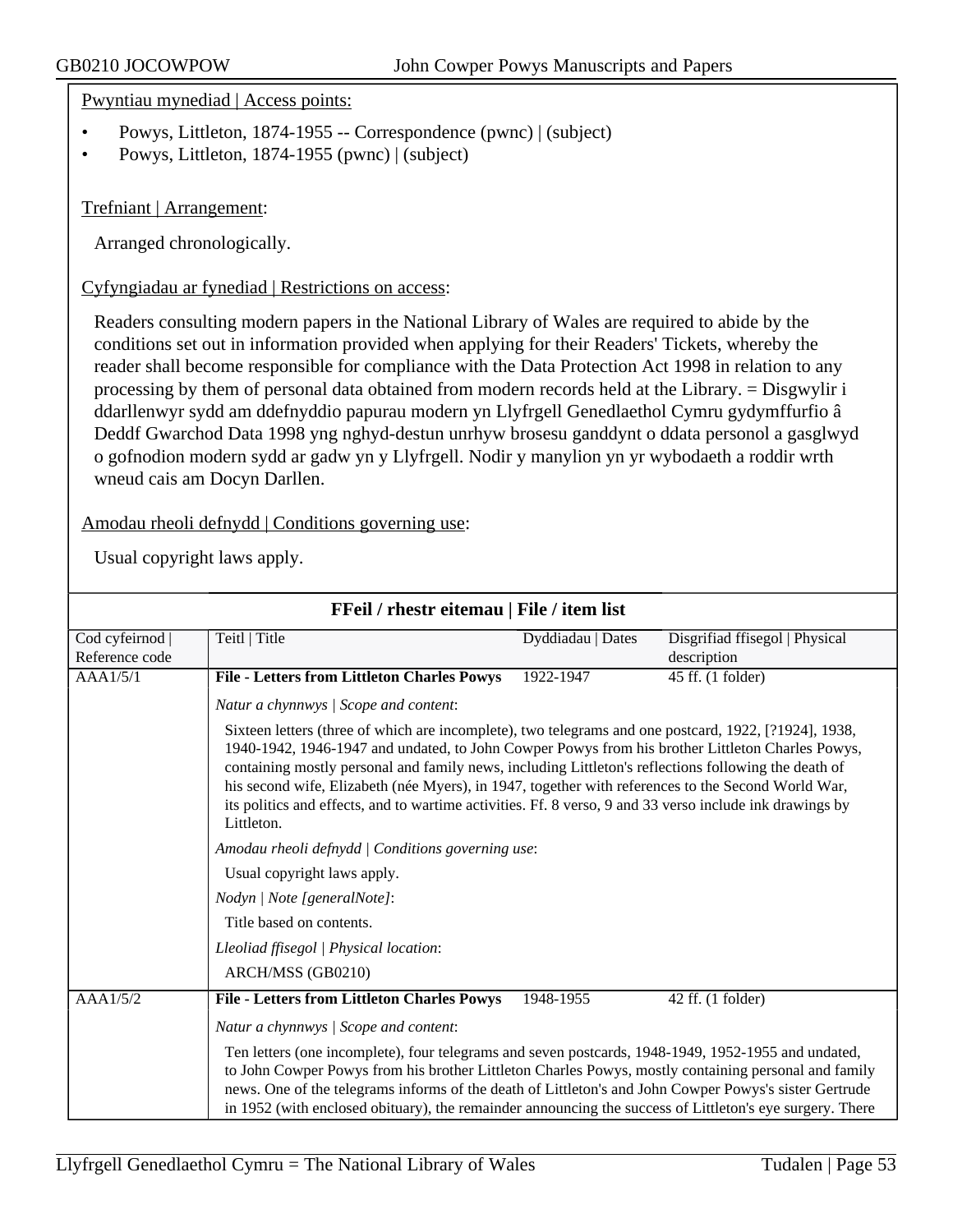| is also an enclosed poem by Myra Reeve, dated February 1954. Two of the envelopes (ff. 19 and 32)<br>have been inscribed by John Cowper Powys. |
|------------------------------------------------------------------------------------------------------------------------------------------------|
| Amodau rheoli defnydd   Conditions governing use:                                                                                              |
| Usual copyright laws apply.                                                                                                                    |
| Nodyn / Note [generalNote]:                                                                                                                    |
| Title based on contents.                                                                                                                       |
| Lleoliad ffisegol   Physical location:                                                                                                         |
| ARCH/MSS (GB0210)                                                                                                                              |
|                                                                                                                                                |

### **Is-gyfres | Subseries AAA1/6 vtls006766773: Envelopes from Littleton Charles Powys**

Crëwr | Creator: Powys, Littleton, 1874-1955

Dyddiad | Date: 1925-[1955] (dyddiad creu) | (date of creation)

Natur a chynnwys | Scope and content:

Envelopes addressed to John Cowper Powys from his brother Littleton Charles Powys, the contents of the envelopes having been removed. These items were purchased with the letters contained in NLW MSS 23680-89 and should be considered as part of that collection.

Disgrifiad ffisegol | Physical description: 5 folders and 1 bundle (of 2 envelopes).

Iaith y deunydd | Language of the material:

Nodyn | Note [generalNote]:

Title based on contents.

Trefniant | Arrangement:

Arranged chronologically where possible.

Cyfyngiadau ar fynediad | Restrictions on access:

Readers consulting modern papers in the National Library of Wales are required to abide by the conditions set out in information provided when applying for their Readers' Tickets, whereby the reader shall become responsible for compliance with the Data Protection Act 1998 in relation to any processing by them of personal data obtained from modern records held at the Library.

Amodau rheoli defnydd | Conditions governing use:

| <b>FFeil</b> / rhestr eitemau   File / item list |                                                |                   |                                |  |
|--------------------------------------------------|------------------------------------------------|-------------------|--------------------------------|--|
| Cod cyfeirnod                                    | Teitl   Title                                  | Dyddiadau   Dates | Disgrifiad ffisegol   Physical |  |
| Reference code                                   |                                                |                   | description                    |  |
| AAA1/6/1                                         | <b>File - Envelopes from Littleton Charles</b> | 1925-1939         | 54 ff. (1 folder)              |  |
|                                                  | <b>Powys</b>                                   |                   |                                |  |
|                                                  | Natur a chynnwys / Scope and content:          |                   |                                |  |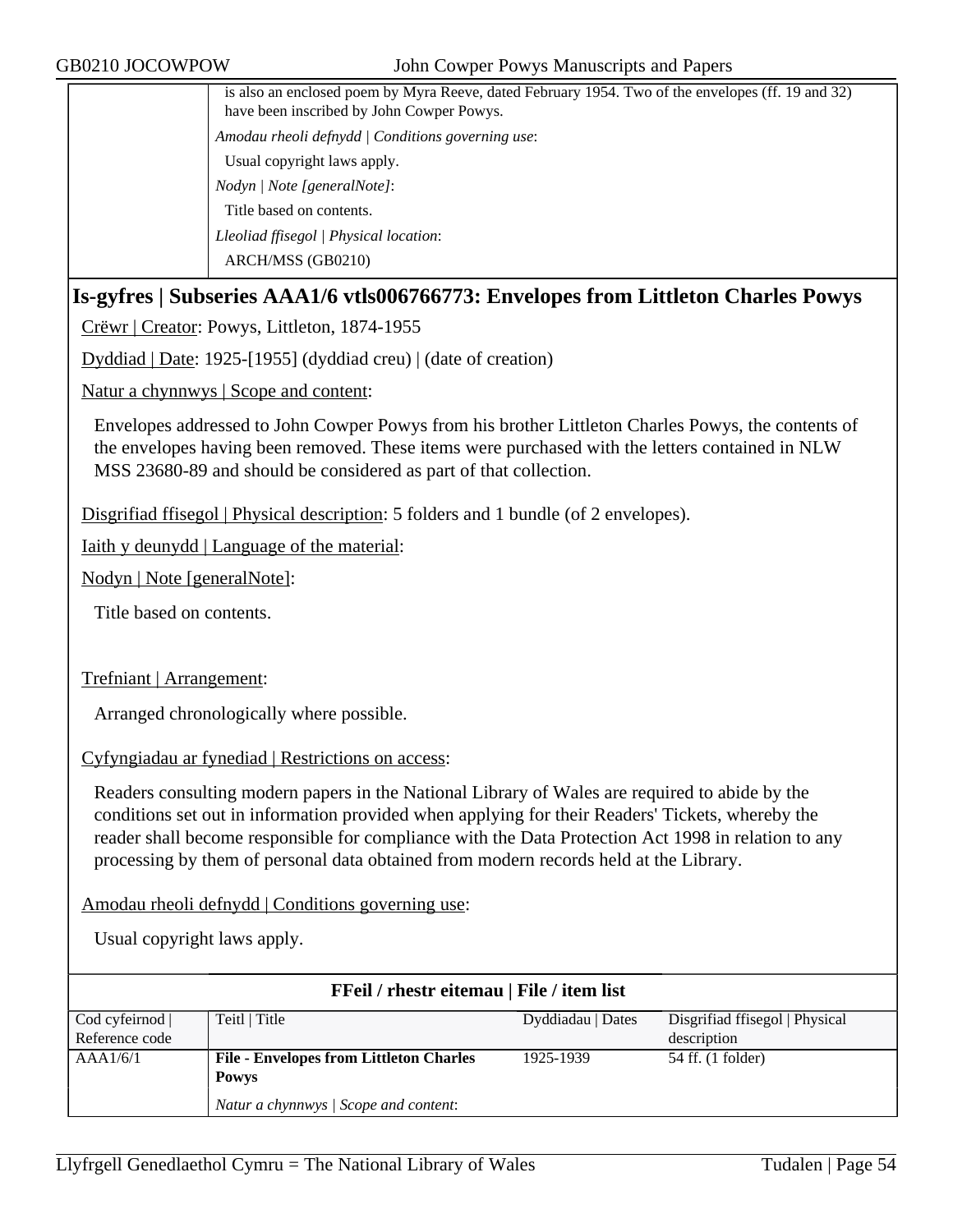|          | Fifty-four envelopes, 1925-1927, 1935-1939, addressed to John Cowper Powys from his brother Littleton<br>Charles Powys, the contents of the envelopes having been removed.                                 |  |  |
|----------|------------------------------------------------------------------------------------------------------------------------------------------------------------------------------------------------------------|--|--|
|          | Amodau rheoli defnydd   Conditions governing use:                                                                                                                                                          |  |  |
|          | Usual copyright laws apply.                                                                                                                                                                                |  |  |
|          | Nodyn   Note [generalNote]:                                                                                                                                                                                |  |  |
|          | Title based on contents.                                                                                                                                                                                   |  |  |
|          | Lleoliad ffisegol   Physical location:                                                                                                                                                                     |  |  |
|          | ARCH/MSS (GB0210)                                                                                                                                                                                          |  |  |
| AAA1/6/2 | <b>File - Envelopes from Littleton Charles</b><br>127 ff. (1 folder)<br>1940-1944                                                                                                                          |  |  |
|          | <b>Powys</b>                                                                                                                                                                                               |  |  |
|          | Natur a chynnwys / Scope and content:                                                                                                                                                                      |  |  |
|          | One hundred and twenty-seven envelopes, 1940-1944, addressed to John Cowper Powys from his brother<br>Littleton Charles Powys, the contents of the envelopes having been removed.                          |  |  |
|          | Amodau rheoli defnydd   Conditions governing use:                                                                                                                                                          |  |  |
|          | Usual copyright laws apply.                                                                                                                                                                                |  |  |
|          | Nodyn   Note [generalNote]:                                                                                                                                                                                |  |  |
|          | Title based on contents.                                                                                                                                                                                   |  |  |
|          | Lleoliad ffisegol   Physical location:                                                                                                                                                                     |  |  |
|          | ARCH/MSS (GB0210)                                                                                                                                                                                          |  |  |
| AAA1/6/6 | 238 ff. (2 envelopes)<br><b>File - Envelopes from Littleton Charles</b><br>$[1940s]$ - $[1950s]$<br><b>Powys</b>                                                                                           |  |  |
|          | Natur a chynnwys / Scope and content:                                                                                                                                                                      |  |  |
|          | Two hundred and thirty-eight envelopes with indiscernible/missing postmarks addressed to John Cowper<br>Powys from his brother Littleton Charles Powys, the contents of the envelopes having been removed. |  |  |
|          | Amodau rheoli defnydd   Conditions governing use:                                                                                                                                                          |  |  |
|          | Usual copyright laws apply.                                                                                                                                                                                |  |  |
|          | Nodyn   Note [generalNote]:                                                                                                                                                                                |  |  |
|          | Title based on contents.                                                                                                                                                                                   |  |  |
|          | Lleoliad ffisegol   Physical location:                                                                                                                                                                     |  |  |
|          | ARCH/MSS (GB0210)                                                                                                                                                                                          |  |  |
| AAAl/6/4 | <b>File - Envelopes from Littleton Charles</b><br>1950-1952<br>112 ff. (1 folder)<br><b>Powys</b>                                                                                                          |  |  |
|          | Natur a chynnwys / Scope and content:                                                                                                                                                                      |  |  |
|          | One hundred and twelve envelopes, 1950-1952, addressed to John Cowper Powys from his brother<br>Littleton Charles Powys, the contents of the envelopes having been removed.                                |  |  |
|          | Amodau rheoli defnydd   Conditions governing use:                                                                                                                                                          |  |  |
|          | Usual copyright laws apply.                                                                                                                                                                                |  |  |
|          | Nodyn   Note [generalNote]:                                                                                                                                                                                |  |  |
|          | Title based on contents.                                                                                                                                                                                   |  |  |
|          | Lleoliad ffisegol   Physical location:                                                                                                                                                                     |  |  |
|          | ARCH/MSS (GB0210)                                                                                                                                                                                          |  |  |
| AAA1/6/5 | 1953-1955<br>89 ff. (1 folder)<br><b>File - Envelopes from Littleton Charles</b><br><b>Powys</b>                                                                                                           |  |  |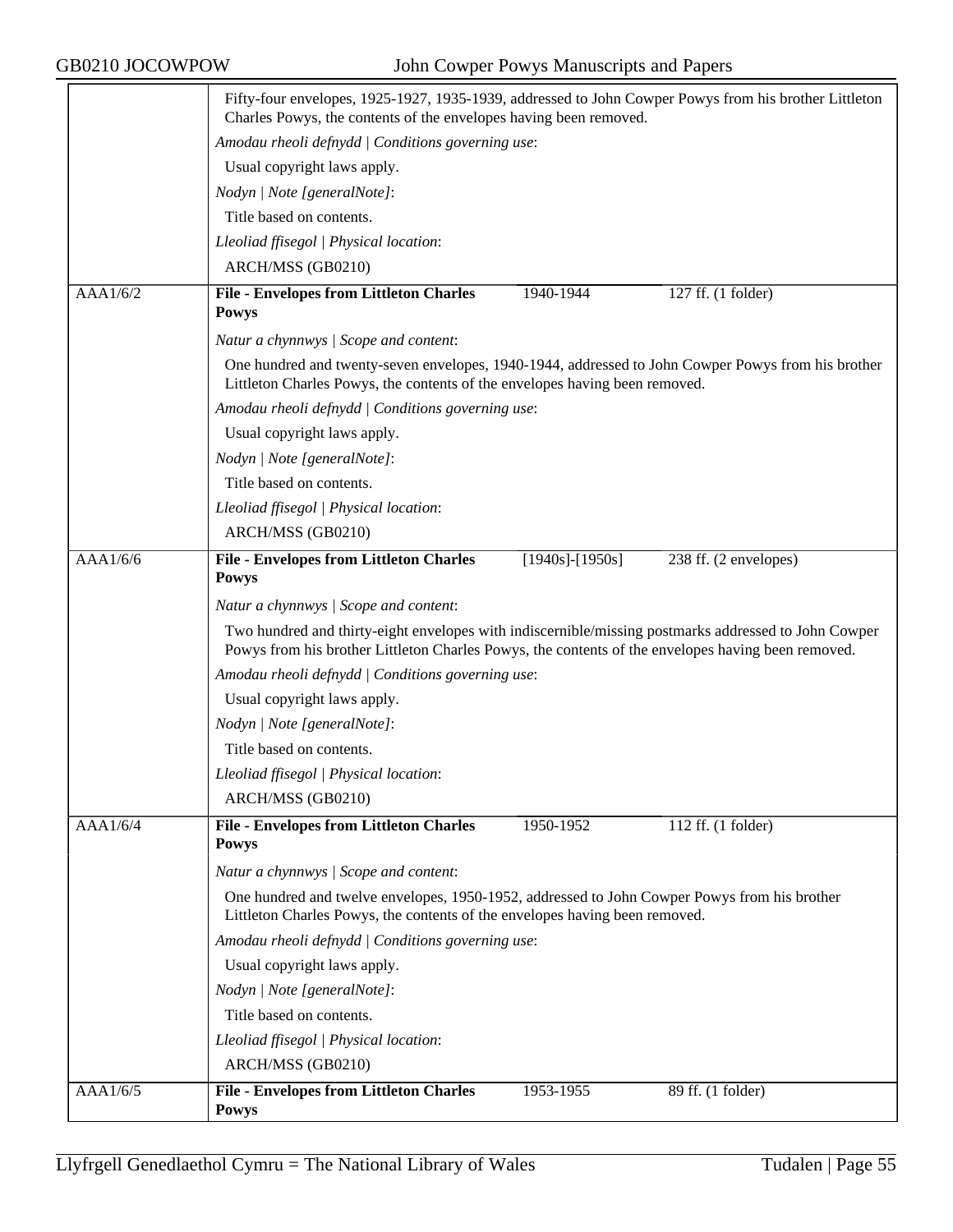| GB0210 JOCOWPOW             | John Cowper Powys Manuscripts and Papers                                                                                                                                                                  |
|-----------------------------|-----------------------------------------------------------------------------------------------------------------------------------------------------------------------------------------------------------|
|                             | Natur a chynnwys / Scope and content:<br>Eighty-nine envelopes, 1953-1955, addressed to John Cowper Powys from his brother Littleton Charles<br>Powys, the contents of the envelopes having been removed. |
|                             | Amodau rheoli defnydd   Conditions governing use:                                                                                                                                                         |
|                             | Usual copyright laws apply.                                                                                                                                                                               |
|                             | Nodyn   Note [generalNote]:                                                                                                                                                                               |
|                             | Title based on contents.                                                                                                                                                                                  |
|                             | Lleoliad ffisegol   Physical location:                                                                                                                                                                    |
|                             | ARCH/MSS (GB0210)                                                                                                                                                                                         |
| AAA1/6/3<br>vtls006687077   | <b>File - Envelopes from Littleton Charles</b><br>156 ff.<br>1945-1949<br><b>Powys</b>                                                                                                                    |
|                             | Natur a chynnwys / Scope and content:                                                                                                                                                                     |
|                             | One hundred and fifty-six envelopes, 1945-1949, addressed to John Cowper Powys from his brother<br>Littleton Charles Powys, the contents of the envelopes having been removed.                            |
|                             | Amodau rheoli defnydd   Conditions governing use:                                                                                                                                                         |
|                             | Usual copyright laws apply.                                                                                                                                                                               |
|                             | Nodyn   Note [generalNote]:                                                                                                                                                                               |
|                             | Title based on contents.                                                                                                                                                                                  |
|                             | Lleoliad ffisegol   Physical location:                                                                                                                                                                    |
|                             | ARCH/MSS (GB0210)                                                                                                                                                                                         |
|                             | Is-gyfres   Subseries AAA1/7 vtls006113391: Letters from Marian Powys                                                                                                                                     |
|                             | Dyddiad   Date: [?1916]-1960 (dyddiad creu)   (date of creation)                                                                                                                                          |
|                             | <u>Natur a chynnwys</u>   Scope and content:                                                                                                                                                              |
|                             | Letters to John Cowper Powys from his sister Marian Powys.                                                                                                                                                |
|                             | Disgrifiad ffisegol   Physical description: 17 folders.                                                                                                                                                   |
|                             | Iaith y deunydd   Language of the material:                                                                                                                                                               |
| Nodyn   Note [generalNote]: |                                                                                                                                                                                                           |
| Title based on contents.    |                                                                                                                                                                                                           |
|                             | Pwyntiau mynediad   Access points:                                                                                                                                                                        |
|                             | Powys, Marian -- Correspondence (pwnc)   (subject)<br>Powys, Marian (pwnc)   (subject)                                                                                                                    |
| Trefniant   Arrangement:    |                                                                                                                                                                                                           |
| Arranged chronologically.   |                                                                                                                                                                                                           |
|                             | Cyfyngiadau ar fynediad   Restrictions on access:                                                                                                                                                         |

Readers consulting modern papers in the National Library of Wales are required to abide by the conditions set out in information provided when applying for their Readers' Tickets, whereby the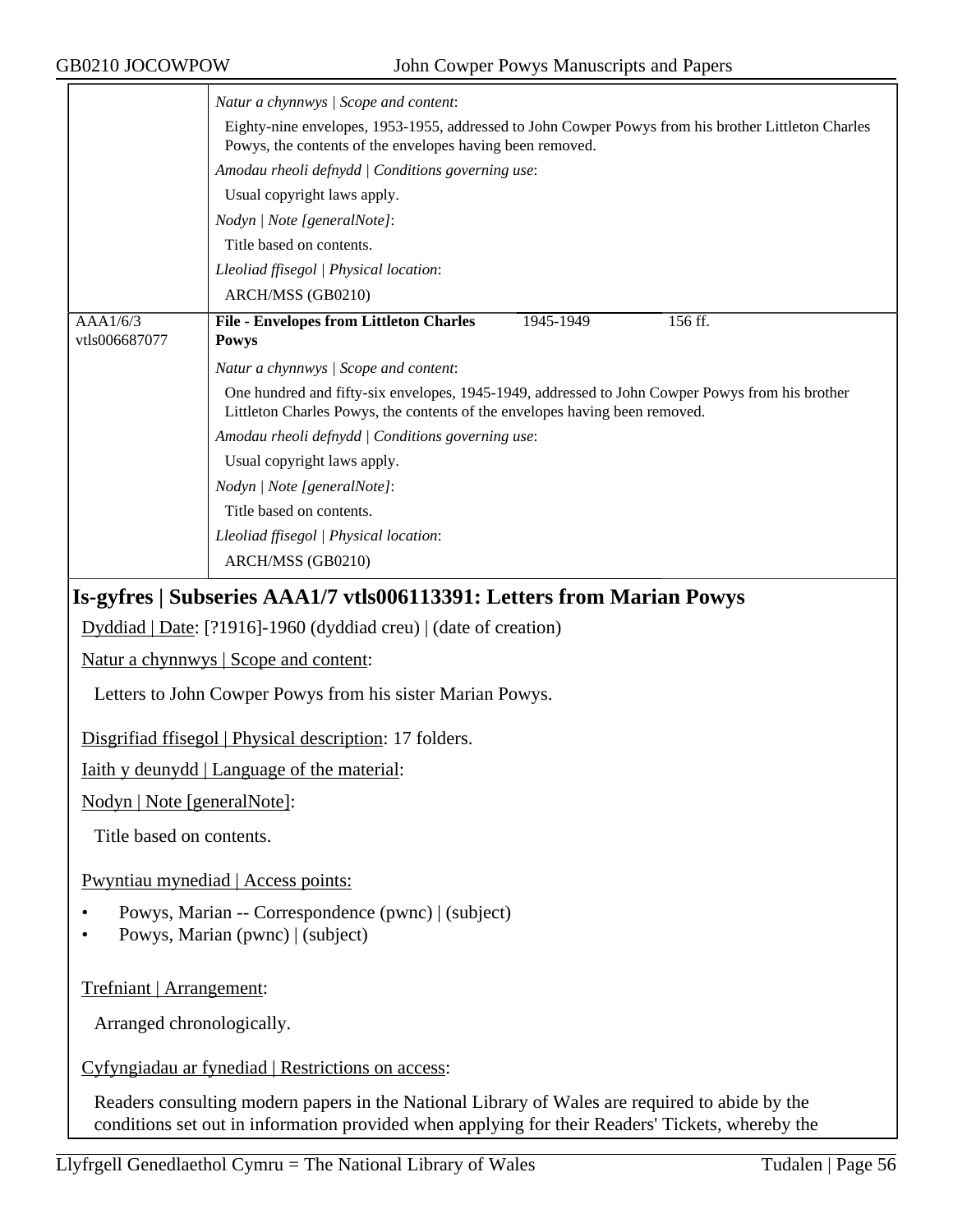reader shall become responsible for compliance with the Data Protection Act 1998 in relation to any processing by them of personal data obtained from modern records held at the Library. = Disgwylir i ddarllenwyr sydd am ddefnyddio papurau modern yn Llyfrgell Genedlaethol Cymru gydymffurfio â Deddf Gwarchod Data 1998 yng nghyd-destun unrhyw brosesu ganddynt o ddata personol a gasglwyd o gofnodion modern sydd ar gadw yn y Llyfrgell. Nodir y manylion yn yr wybodaeth a roddir wrth wneud cais am Docyn Darllen.

Amodau rheoli defnydd | Conditions governing use:

| FFeil / rhestr eitemau   File / item list |                                                                                                                                                                                                                                                                                                                                                                                                                                                                                                                                                                                       |                   |                                               |  |
|-------------------------------------------|---------------------------------------------------------------------------------------------------------------------------------------------------------------------------------------------------------------------------------------------------------------------------------------------------------------------------------------------------------------------------------------------------------------------------------------------------------------------------------------------------------------------------------------------------------------------------------------|-------------------|-----------------------------------------------|--|
| Cod cyfeirnod<br>Reference code           | Teitl   Title                                                                                                                                                                                                                                                                                                                                                                                                                                                                                                                                                                         | Dyddiadau   Dates | Disgrifiad ffisegol   Physical<br>description |  |
| AAA1/7/1                                  | <b>File - Letters from Marian Powys</b>                                                                                                                                                                                                                                                                                                                                                                                                                                                                                                                                               | $[?1916]-1933$    | 98 ff. (1 folder)                             |  |
|                                           | Natur a chynnwys / Scope and content:                                                                                                                                                                                                                                                                                                                                                                                                                                                                                                                                                 |                   |                                               |  |
|                                           | Thirty-three letters and one telegram, [?1916-?1918], 1917, 1931-1933 and undated, to John Cowper<br>Powys from his sister Marian Powys, containing mostly news of family and friends, including the death<br>of Phyllis Playter's father, Franklin Playter. Enclosures comprise two letters from Marian's son Peter<br>Powys Grey to his uncle, John Cowper Powys.                                                                                                                                                                                                                   |                   |                                               |  |
|                                           | Amodau rheoli defnydd   Conditions governing use:                                                                                                                                                                                                                                                                                                                                                                                                                                                                                                                                     |                   |                                               |  |
|                                           | Usual copyright laws apply.                                                                                                                                                                                                                                                                                                                                                                                                                                                                                                                                                           |                   |                                               |  |
|                                           | Nodyn   Note [generalNote]:                                                                                                                                                                                                                                                                                                                                                                                                                                                                                                                                                           |                   |                                               |  |
|                                           | Title based on contents.                                                                                                                                                                                                                                                                                                                                                                                                                                                                                                                                                              |                   |                                               |  |
|                                           | Lleoliad ffisegol   Physical location:                                                                                                                                                                                                                                                                                                                                                                                                                                                                                                                                                |                   |                                               |  |
|                                           | ARCH/MSS (GB0210)                                                                                                                                                                                                                                                                                                                                                                                                                                                                                                                                                                     |                   |                                               |  |
| <b>AAA1/7/2</b>                           | <b>File - Letters from Marian Powys</b>                                                                                                                                                                                                                                                                                                                                                                                                                                                                                                                                               | 1935-1936         | 49 ff. (1 folder)                             |  |
|                                           | Natur a chynnwys / Scope and content:                                                                                                                                                                                                                                                                                                                                                                                                                                                                                                                                                 |                   |                                               |  |
|                                           | Thirteen letters and one postcard, 1935-1936 and undated, to John Cowper Powys from his sister Marian<br>Powys, mostly containing news of family and friends, including the death of Marian's and John Cowper<br>Powys's brother Albert Reginald (Bertie) Powys in 1936. Enclosures comprise one letter from Marian's<br>son Peter Powys Grey to his uncle John Cowper Powys, and one letter from Marian Powys to Louis<br>Wilkinson in response to her reading of Wilkinson's forthcoming publication Welsh Ambassadors (1936).<br>Amodau rheoli defnydd   Conditions governing use: |                   |                                               |  |
|                                           |                                                                                                                                                                                                                                                                                                                                                                                                                                                                                                                                                                                       |                   |                                               |  |
|                                           | Usual copyright laws apply.                                                                                                                                                                                                                                                                                                                                                                                                                                                                                                                                                           |                   |                                               |  |
|                                           | Nodyn   Note [generalNote]:                                                                                                                                                                                                                                                                                                                                                                                                                                                                                                                                                           |                   |                                               |  |
|                                           | Title based on contents.                                                                                                                                                                                                                                                                                                                                                                                                                                                                                                                                                              |                   |                                               |  |
|                                           | Lleoliad ffisegol   Physical location:                                                                                                                                                                                                                                                                                                                                                                                                                                                                                                                                                |                   |                                               |  |
|                                           | ARCH/MSS (GB0210)                                                                                                                                                                                                                                                                                                                                                                                                                                                                                                                                                                     |                   |                                               |  |
| <b>AAA1/7/3</b>                           | <b>File - Letters from Marian Powys</b>                                                                                                                                                                                                                                                                                                                                                                                                                                                                                                                                               | 1937-1939         | 58 ff. (1 folder)                             |  |
|                                           | Natur a chynnwys / Scope and content:                                                                                                                                                                                                                                                                                                                                                                                                                                                                                                                                                 |                   |                                               |  |
|                                           | Twenty letters and one telegram, 1937-1939, to John Cowper Powys from his sister Marian Powys,<br>mostly containing news of family and friends, including the deaths of Marian's and John Cowper Powys's<br>brother Llewelyn Powys and of John Cowper Powys's aged dog (both in 1939), and the death of John<br>Cowper Powys's publisher and tour manager G. Arnold Shaw in 1937. Enclosures comprise one letter                                                                                                                                                                      |                   |                                               |  |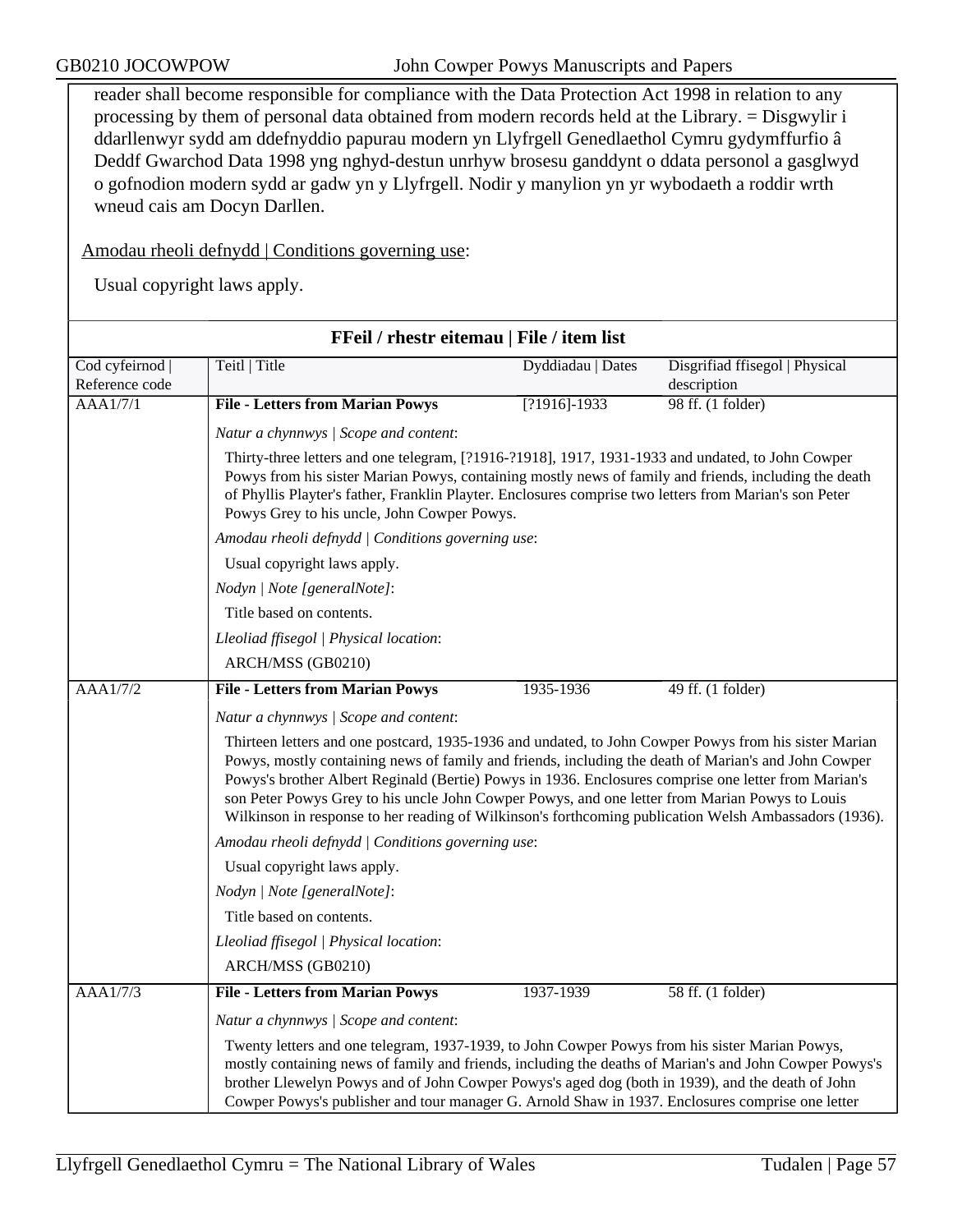|                 | to Marian from Howard Cox and a watercolour drawing by Marian of a holiday cabin at Mount Desert,<br>Maine.                                                                                                                                                                                                                                                                                                                                                                                                                                    |
|-----------------|------------------------------------------------------------------------------------------------------------------------------------------------------------------------------------------------------------------------------------------------------------------------------------------------------------------------------------------------------------------------------------------------------------------------------------------------------------------------------------------------------------------------------------------------|
|                 | Amodau rheoli defnydd   Conditions governing use:                                                                                                                                                                                                                                                                                                                                                                                                                                                                                              |
|                 | Usual copyright laws apply.                                                                                                                                                                                                                                                                                                                                                                                                                                                                                                                    |
|                 | Nodyn   Note [generalNote]:                                                                                                                                                                                                                                                                                                                                                                                                                                                                                                                    |
|                 | Title based on contents.                                                                                                                                                                                                                                                                                                                                                                                                                                                                                                                       |
|                 |                                                                                                                                                                                                                                                                                                                                                                                                                                                                                                                                                |
|                 | Lleoliad ffisegol   Physical location:                                                                                                                                                                                                                                                                                                                                                                                                                                                                                                         |
|                 | ARCH/MSS (GB0210)                                                                                                                                                                                                                                                                                                                                                                                                                                                                                                                              |
| AAA1/7/4        | <b>File - Letters from Marian Powys</b><br>58 ff. (1 folder)<br>1940-1941                                                                                                                                                                                                                                                                                                                                                                                                                                                                      |
|                 | Natur a chynnwys / Scope and content:                                                                                                                                                                                                                                                                                                                                                                                                                                                                                                          |
|                 | Twenty-one letters, 1940-1941, to John Cowper Powys from his sister Marian Powys, mostly containing<br>family news, especially of Marian's son Peter Powys Grey, including his academic successes and<br>Marian's disclosure to him of his father's identity. There are also references to Marian's application to<br>become an American citizen, and part of one letter, dated 30 June 1940, contains a statement by Marian<br>relating to her assumption of custody of Faith Powys and her children and of Isobel Powys Marks's<br>children. |
|                 | Amodau rheoli defnydd   Conditions governing use:                                                                                                                                                                                                                                                                                                                                                                                                                                                                                              |
|                 | Usual copyright laws apply.                                                                                                                                                                                                                                                                                                                                                                                                                                                                                                                    |
|                 | Nodyn   Note [generalNote]:                                                                                                                                                                                                                                                                                                                                                                                                                                                                                                                    |
|                 | Title based on contents.                                                                                                                                                                                                                                                                                                                                                                                                                                                                                                                       |
|                 | Lleoliad ffisegol   Physical location:                                                                                                                                                                                                                                                                                                                                                                                                                                                                                                         |
|                 | ARCH/MSS (GB0210)                                                                                                                                                                                                                                                                                                                                                                                                                                                                                                                              |
| <b>AAA1/7/5</b> | <b>File - Letters from Marian Powys</b><br>36 ff. (1 folder)<br>1942-1943                                                                                                                                                                                                                                                                                                                                                                                                                                                                      |
|                 | Natur a chynnwys / Scope and content:                                                                                                                                                                                                                                                                                                                                                                                                                                                                                                          |
|                 | Eighteen letters, 1942-1943, to John Cowper Powys from his sister Marian Powys, mostly containing<br>personal and family news, especially of Marian's son Peter Powys Grey. Enclosures comprise one letter<br>from Peter Powys Grey to Marian.                                                                                                                                                                                                                                                                                                 |
|                 | Amodau rheoli defnydd   Conditions governing use:                                                                                                                                                                                                                                                                                                                                                                                                                                                                                              |
|                 | Usual copyright laws apply.                                                                                                                                                                                                                                                                                                                                                                                                                                                                                                                    |
|                 | Nodyn   Note [generalNote]:                                                                                                                                                                                                                                                                                                                                                                                                                                                                                                                    |
|                 | Title based on contents.                                                                                                                                                                                                                                                                                                                                                                                                                                                                                                                       |
|                 | Lleoliad ffisegol   Physical location:                                                                                                                                                                                                                                                                                                                                                                                                                                                                                                         |
|                 | ARCH/MSS (GB0210)                                                                                                                                                                                                                                                                                                                                                                                                                                                                                                                              |
| AAA1/7/6        | <b>File - Letters from Marian Powys</b><br>79 ff. (1 folder)<br>1944-1945                                                                                                                                                                                                                                                                                                                                                                                                                                                                      |
|                 | Natur a chynnwys / Scope and content:                                                                                                                                                                                                                                                                                                                                                                                                                                                                                                          |
|                 | Twenty-three letters, 1944-1945, to John Cowper Powys from his sister Marian Powys, mostly<br>containing personal and family news, especially of Marian's son Peter Powys Grey, and of Marian's<br>decision to close her New York lacemaking business. Enclosures comprise one letter to John Cowper<br>Powys from Reginald Pole.                                                                                                                                                                                                              |
|                 | Amodau rheoli defnydd   Conditions governing use:                                                                                                                                                                                                                                                                                                                                                                                                                                                                                              |
|                 | Usual copyright laws apply.                                                                                                                                                                                                                                                                                                                                                                                                                                                                                                                    |
|                 | Nodyn   Note [generalNote]:                                                                                                                                                                                                                                                                                                                                                                                                                                                                                                                    |
|                 | Title based on contents.                                                                                                                                                                                                                                                                                                                                                                                                                                                                                                                       |
|                 |                                                                                                                                                                                                                                                                                                                                                                                                                                                                                                                                                |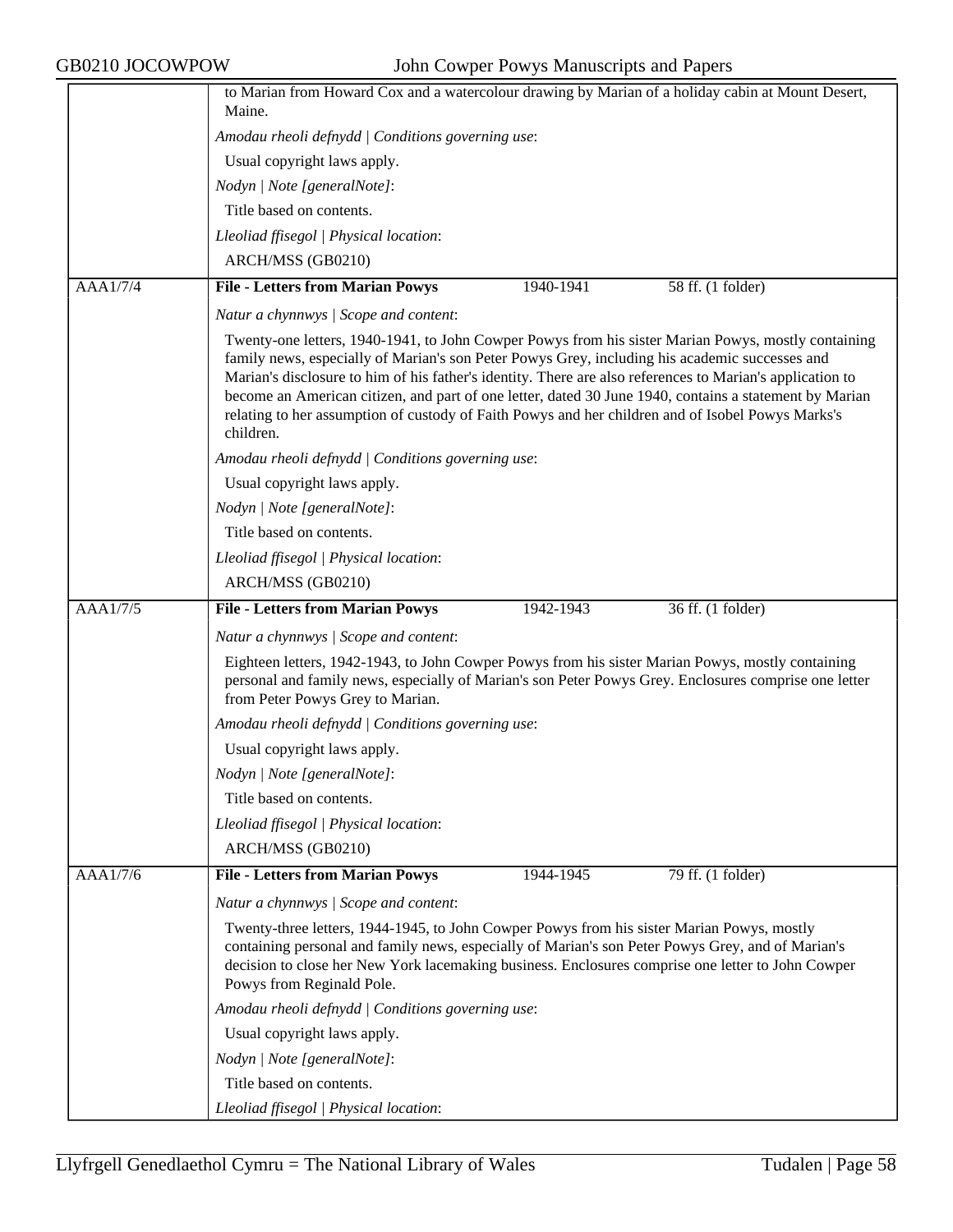|                 | ARCH/MSS (GB0210)                                                                                                                                                                                                                                                                                                                                                                          |      |                                                                                                         |  |
|-----------------|--------------------------------------------------------------------------------------------------------------------------------------------------------------------------------------------------------------------------------------------------------------------------------------------------------------------------------------------------------------------------------------------|------|---------------------------------------------------------------------------------------------------------|--|
| AAA1/7/7        | <b>File - Letters from Marian Powys</b>                                                                                                                                                                                                                                                                                                                                                    | 1946 | 85 ff. (1 folder)                                                                                       |  |
|                 | Natur a chynnwys / Scope and content:                                                                                                                                                                                                                                                                                                                                                      |      |                                                                                                         |  |
|                 | Twenty-three letters and one [?]incomplete letter, 1946, to John Cowper Powys from his sister Marian<br>Powys, mostly containing personal and family news, with references to the death of novelist and<br>journalist Theodore Dreiser in 1945. Enclosures comprise one letter from Marian to 'Miss Pritchett'<br>(1922)), and one letter [to John Cowper Powys] from Anne Gale Hyde.      |      | relating to Reginald Pole's rôle in a production of a play by John Cowper Powys (possibly Paddock Calls |  |
|                 | Amodau rheoli defnydd   Conditions governing use:                                                                                                                                                                                                                                                                                                                                          |      |                                                                                                         |  |
|                 | Usual copyright laws apply.                                                                                                                                                                                                                                                                                                                                                                |      |                                                                                                         |  |
|                 | Nodyn   Note [generalNote]:                                                                                                                                                                                                                                                                                                                                                                |      |                                                                                                         |  |
|                 | Title based on contents.                                                                                                                                                                                                                                                                                                                                                                   |      |                                                                                                         |  |
|                 | Lleoliad ffisegol   Physical location:                                                                                                                                                                                                                                                                                                                                                     |      |                                                                                                         |  |
|                 | ARCH/MSS (GB0210)                                                                                                                                                                                                                                                                                                                                                                          |      |                                                                                                         |  |
| <b>AAA1/7/8</b> | <b>File - Letters from Marian Powys</b>                                                                                                                                                                                                                                                                                                                                                    | 1947 | 73 ff. (1 folder)                                                                                       |  |
|                 | Natur a chynnwys / Scope and content:                                                                                                                                                                                                                                                                                                                                                      |      |                                                                                                         |  |
|                 | Twenty-two letters (one [?]incomplete), one postcard and one telegram, 1947, to John Cowper Powys<br>from his sister Marian Powys, containing mostly personal and family news, including the death of<br>Margaret, wife of John Cowper Powys.                                                                                                                                              |      |                                                                                                         |  |
|                 | Amodau rheoli defnydd   Conditions governing use:                                                                                                                                                                                                                                                                                                                                          |      |                                                                                                         |  |
|                 | Usual copyright laws apply.                                                                                                                                                                                                                                                                                                                                                                |      |                                                                                                         |  |
|                 | Nodyn   Note [generalNote]:                                                                                                                                                                                                                                                                                                                                                                |      |                                                                                                         |  |
|                 | Title based on contents.                                                                                                                                                                                                                                                                                                                                                                   |      |                                                                                                         |  |
|                 | Lleoliad ffisegol   Physical location:                                                                                                                                                                                                                                                                                                                                                     |      |                                                                                                         |  |
|                 | ARCH/MSS (GB0210)                                                                                                                                                                                                                                                                                                                                                                          |      |                                                                                                         |  |
| AAA1/7/9        | <b>File - Letters from Marian Powys</b>                                                                                                                                                                                                                                                                                                                                                    | 1948 | 76 ff. (1 folder)                                                                                       |  |
|                 | Natur a chynnwys / Scope and content:                                                                                                                                                                                                                                                                                                                                                      |      |                                                                                                         |  |
|                 | Twenty letters, 1948, to John Cowper Powys from his sister Marian Powys, containing mostly personal<br>and family news, including the relationship and subsequent marriage of Marian's son Peter Powys Grey<br>and Barbara Tyler (Ty). Enclosures comprise one letter to Phyllis Playter from Marian.                                                                                      |      |                                                                                                         |  |
|                 | Amodau rheoli defnydd   Conditions governing use:                                                                                                                                                                                                                                                                                                                                          |      |                                                                                                         |  |
|                 | Usual copyright laws apply.                                                                                                                                                                                                                                                                                                                                                                |      |                                                                                                         |  |
|                 | Nodyn   Note [generalNote]:                                                                                                                                                                                                                                                                                                                                                                |      |                                                                                                         |  |
|                 | Title based on contents.                                                                                                                                                                                                                                                                                                                                                                   |      |                                                                                                         |  |
|                 | Lleoliad ffisegol   Physical location:                                                                                                                                                                                                                                                                                                                                                     |      |                                                                                                         |  |
|                 | ARCH/MSS (GB0210)                                                                                                                                                                                                                                                                                                                                                                          |      |                                                                                                         |  |
| AAA1/7/10       | <b>File - Letters from Marian Powys</b>                                                                                                                                                                                                                                                                                                                                                    | 1949 | 66 ff. (1 folder)                                                                                       |  |
|                 | Natur a chynnwys / Scope and content:                                                                                                                                                                                                                                                                                                                                                      |      |                                                                                                         |  |
|                 | Fifteen letters, 1949, to John Cowper Powys from his sister Marian Powys, containing mostly personal<br>and family news, together with an account of negotiations regarding the publication of John Cowper<br>Powys's novel Porius (published 1951) and Marian's response to her reading of the work. Enclosures<br>comprise one letter to Marian from The Authors' League of America Inc. |      |                                                                                                         |  |
|                 | Amodau rheoli defnydd   Conditions governing use:                                                                                                                                                                                                                                                                                                                                          |      |                                                                                                         |  |
|                 | Usual copyright laws apply.                                                                                                                                                                                                                                                                                                                                                                |      |                                                                                                         |  |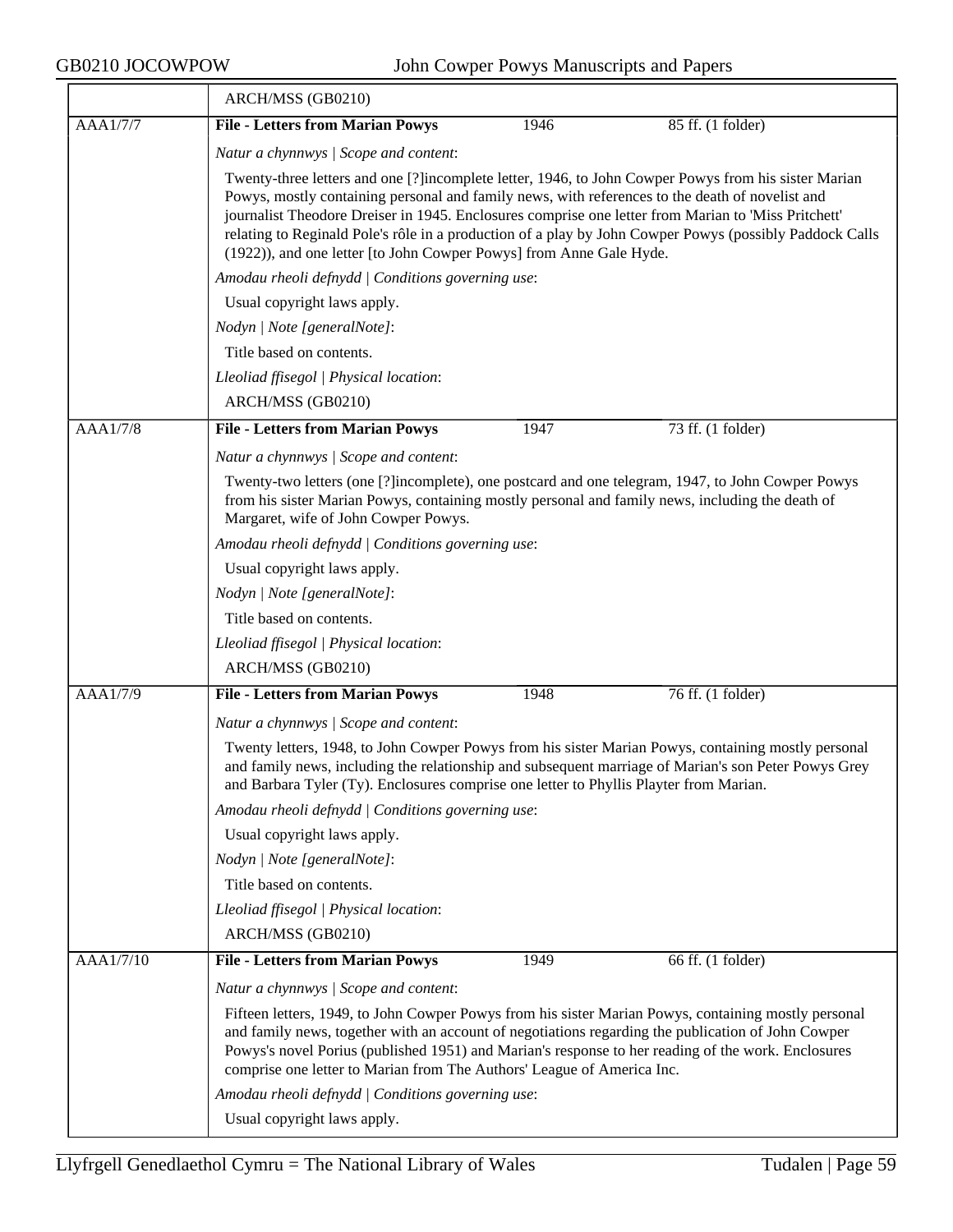|           | Nodyn   Note [generalNote]:                                                                                                                                                                                                                                                                                                                                                                                |      |                                                                                                                                                                                                                                                                                                                         |
|-----------|------------------------------------------------------------------------------------------------------------------------------------------------------------------------------------------------------------------------------------------------------------------------------------------------------------------------------------------------------------------------------------------------------------|------|-------------------------------------------------------------------------------------------------------------------------------------------------------------------------------------------------------------------------------------------------------------------------------------------------------------------------|
|           | Title based on contents.                                                                                                                                                                                                                                                                                                                                                                                   |      |                                                                                                                                                                                                                                                                                                                         |
|           | Lleoliad ffisegol   Physical location:                                                                                                                                                                                                                                                                                                                                                                     |      |                                                                                                                                                                                                                                                                                                                         |
|           | ARCH/MSS (GB0210)                                                                                                                                                                                                                                                                                                                                                                                          |      |                                                                                                                                                                                                                                                                                                                         |
| AAA1/7/11 | <b>File - Letters from Marian Powys</b>                                                                                                                                                                                                                                                                                                                                                                    | 1950 | 96 ff. (1 folder)                                                                                                                                                                                                                                                                                                       |
|           | Natur a chynnwys / Scope and content:                                                                                                                                                                                                                                                                                                                                                                      |      |                                                                                                                                                                                                                                                                                                                         |
|           | Twenty-four letters, 1950, to John Cowper Powys from his sister Marian Powys, mostly containing<br>personal and family news, an account of negotiations regarding the publication of John Cowper Powys's<br>novel Porius (published 1951), together with Marian's in-depth response to the work, and references to<br>Marian's own writing. Enclosures comprise one letter to Marian from Ann Watkins Inc. |      |                                                                                                                                                                                                                                                                                                                         |
|           | Amodau rheoli defnydd   Conditions governing use:                                                                                                                                                                                                                                                                                                                                                          |      |                                                                                                                                                                                                                                                                                                                         |
|           | Usual copyright laws apply.                                                                                                                                                                                                                                                                                                                                                                                |      |                                                                                                                                                                                                                                                                                                                         |
|           | Nodyn   Note [generalNote]:                                                                                                                                                                                                                                                                                                                                                                                |      |                                                                                                                                                                                                                                                                                                                         |
|           | Title based on contents.                                                                                                                                                                                                                                                                                                                                                                                   |      |                                                                                                                                                                                                                                                                                                                         |
|           | Lleoliad ffisegol   Physical location:                                                                                                                                                                                                                                                                                                                                                                     |      |                                                                                                                                                                                                                                                                                                                         |
|           | ARCH/MSS (GB0210)                                                                                                                                                                                                                                                                                                                                                                                          |      |                                                                                                                                                                                                                                                                                                                         |
| AAA1/7/12 | <b>File - Letters from Marian Powys</b>                                                                                                                                                                                                                                                                                                                                                                    | 1951 | 52 ff. (1 folder)                                                                                                                                                                                                                                                                                                       |
|           | Natur a chynnwys / Scope and content:                                                                                                                                                                                                                                                                                                                                                                      |      |                                                                                                                                                                                                                                                                                                                         |
|           | Thirteen letters and one telegram (announcing the birth of Marian's first grandchild), 1951, to John<br>1951) and references to Marian's own writing.                                                                                                                                                                                                                                                      |      | Cowper Powys from his sister Marian Powys, mostly containing news of family and friends, together<br>with accounts of negotiations regarding the publishing of John Cowper Powys's novel Porius (published                                                                                                              |
|           | Amodau rheoli defnydd   Conditions governing use:                                                                                                                                                                                                                                                                                                                                                          |      |                                                                                                                                                                                                                                                                                                                         |
|           | Usual copyright laws apply.                                                                                                                                                                                                                                                                                                                                                                                |      |                                                                                                                                                                                                                                                                                                                         |
|           | Nodyn   Note [generalNote]:                                                                                                                                                                                                                                                                                                                                                                                |      |                                                                                                                                                                                                                                                                                                                         |
|           | Title based on contents.                                                                                                                                                                                                                                                                                                                                                                                   |      |                                                                                                                                                                                                                                                                                                                         |
|           | Lleoliad ffisegol   Physical location:                                                                                                                                                                                                                                                                                                                                                                     |      |                                                                                                                                                                                                                                                                                                                         |
|           | ARCH/MSS (GB0210)                                                                                                                                                                                                                                                                                                                                                                                          |      |                                                                                                                                                                                                                                                                                                                         |
| AAA1/7/13 | <b>File - Letters from Marian Powys</b>                                                                                                                                                                                                                                                                                                                                                                    | 1952 | 55 ff. (1 folder)                                                                                                                                                                                                                                                                                                       |
|           | Natur a chynnwys / Scope and content:                                                                                                                                                                                                                                                                                                                                                                      |      |                                                                                                                                                                                                                                                                                                                         |
|           | Reverend J. H. C. Johnson.                                                                                                                                                                                                                                                                                                                                                                                 |      | Thirteen letters, 1952, to John Cowper Powys from his sister Marian Powys, mostly containing news of<br>family and friends, including the death of Marian's and John Cowper Powys's sister Gertrude Powys and<br>references to Marian's writing and lacemaking work. Enclosures comprise two letters to Marian from the |
|           | Amodau rheoli defnydd   Conditions governing use:                                                                                                                                                                                                                                                                                                                                                          |      |                                                                                                                                                                                                                                                                                                                         |
|           | Usual copyright laws apply.                                                                                                                                                                                                                                                                                                                                                                                |      |                                                                                                                                                                                                                                                                                                                         |
|           | Nodyn   Note [generalNote]:                                                                                                                                                                                                                                                                                                                                                                                |      |                                                                                                                                                                                                                                                                                                                         |
|           | Title based on contents.                                                                                                                                                                                                                                                                                                                                                                                   |      |                                                                                                                                                                                                                                                                                                                         |
|           | Lleoliad ffisegol   Physical location:                                                                                                                                                                                                                                                                                                                                                                     |      |                                                                                                                                                                                                                                                                                                                         |
|           | ARCH/MSS (GB0210)                                                                                                                                                                                                                                                                                                                                                                                          |      |                                                                                                                                                                                                                                                                                                                         |
| AAA1/7/14 | <b>File - Letters from Marian Powys</b>                                                                                                                                                                                                                                                                                                                                                                    | 1953 | 65 ff. (1 folder)                                                                                                                                                                                                                                                                                                       |
|           | Natur a chynnwys / Scope and content:                                                                                                                                                                                                                                                                                                                                                                      |      |                                                                                                                                                                                                                                                                                                                         |
|           |                                                                                                                                                                                                                                                                                                                                                                                                            |      | Sixteen letters, 1953, to John Cowper Powys from his sister Marian Powys, mostly containing news of<br>family and friends, including the death of Marian's and John Cowper Powys's brother Theodore Francis                                                                                                             |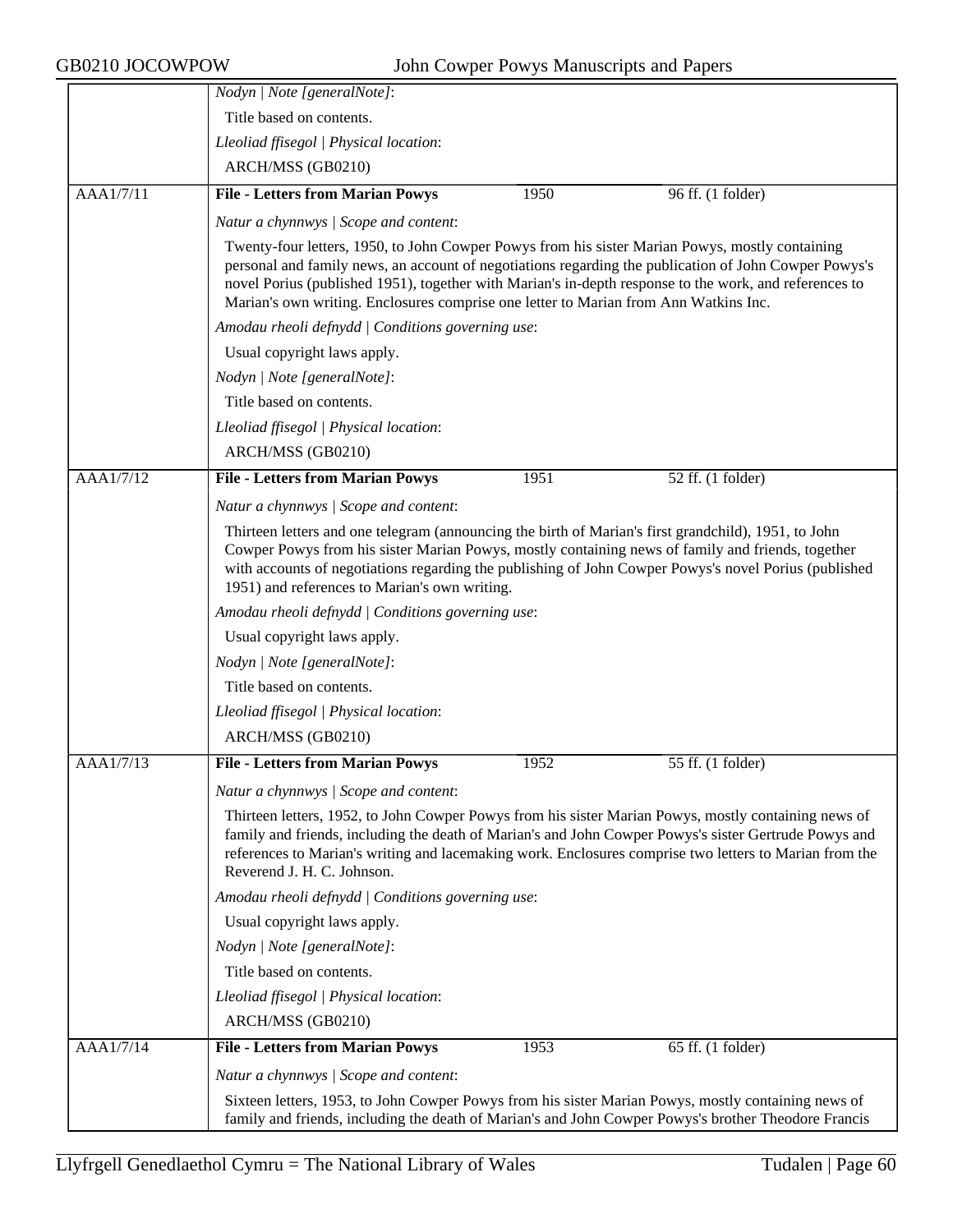|           | Powys and of Minnie Playter, mother of Phyllis Playter, and the illness of John Cowper Powys's son<br>Littleton Alfred Powys.                                                                                                                                                                                                                                                                                                       |
|-----------|-------------------------------------------------------------------------------------------------------------------------------------------------------------------------------------------------------------------------------------------------------------------------------------------------------------------------------------------------------------------------------------------------------------------------------------|
|           | Amodau rheoli defnydd / Conditions governing use:                                                                                                                                                                                                                                                                                                                                                                                   |
|           |                                                                                                                                                                                                                                                                                                                                                                                                                                     |
|           | Usual copyright laws apply.                                                                                                                                                                                                                                                                                                                                                                                                         |
|           | Nodyn   Note [generalNote]:                                                                                                                                                                                                                                                                                                                                                                                                         |
|           | Title based on contents.                                                                                                                                                                                                                                                                                                                                                                                                            |
|           | Lleoliad ffisegol   Physical location:                                                                                                                                                                                                                                                                                                                                                                                              |
|           | ARCH/MSS (GB0210)                                                                                                                                                                                                                                                                                                                                                                                                                   |
| AAA1/7/15 | <b>File - Letters from Marian Powys</b><br>1954<br>66 ff. (1 folder)                                                                                                                                                                                                                                                                                                                                                                |
|           | Natur a chynnwys / Scope and content:                                                                                                                                                                                                                                                                                                                                                                                               |
|           | Sixteen letters and one telegram, 1954, to John Cowper Powys from his sister Marian Powys, mostly<br>containing personal news and news of family and friends, including the death of John Cowper Powys's<br>son Littleton Aflred Powys, the birth of Marian's second grandchild, and John Cowper Powys and Phyllis<br>Playter's plans to move from Corwen. Enclosures comprise an ink drawing by Christopher, Marian's<br>grandson. |
|           | Amodau rheoli defnydd   Conditions governing use:                                                                                                                                                                                                                                                                                                                                                                                   |
|           | Usual copyright laws apply.                                                                                                                                                                                                                                                                                                                                                                                                         |
|           | Nodyn   Note [generalNote]:                                                                                                                                                                                                                                                                                                                                                                                                         |
|           | Title based on contents.                                                                                                                                                                                                                                                                                                                                                                                                            |
|           | Lleoliad ffisegol   Physical location:                                                                                                                                                                                                                                                                                                                                                                                              |
|           | ARCH/MSS (GB0210)                                                                                                                                                                                                                                                                                                                                                                                                                   |
| AAA1/7/16 | <b>File - Letters from Marian Powys</b><br>$8$ ff. (1 folder)<br>1957-1960                                                                                                                                                                                                                                                                                                                                                          |
|           | Natur a chynnwys / Scope and content:                                                                                                                                                                                                                                                                                                                                                                                               |
|           | Eight letters, 1957-1960, to John Cowper Powys from his sister Marian Powys, mostly containing family<br>news, including an account of Marian's visit to Kenya during 1957-1958.                                                                                                                                                                                                                                                    |
|           | Amodau rheoli defnydd   Conditions governing use:                                                                                                                                                                                                                                                                                                                                                                                   |
|           | Usual copyright laws apply.                                                                                                                                                                                                                                                                                                                                                                                                         |
|           | Nodyn   Note [generalNote]:                                                                                                                                                                                                                                                                                                                                                                                                         |
|           | Title based on contents.                                                                                                                                                                                                                                                                                                                                                                                                            |
|           | Lleoliad ffisegol   Physical location:                                                                                                                                                                                                                                                                                                                                                                                              |
|           | ARCH/MSS (GB0210)                                                                                                                                                                                                                                                                                                                                                                                                                   |
| AAA1/7/17 | <b>File - Letters from Marian Powys</b><br>undated<br>24 ff. (1 folder)                                                                                                                                                                                                                                                                                                                                                             |
|           | Natur a chynnwys / Scope and content:                                                                                                                                                                                                                                                                                                                                                                                               |
|           | Fourteen letters, undated, to John Cowper Powys from his sister Marian Powys, containing mainly<br>personal news and news of family and friends, including references to Marian's son Peter Powys Grey<br>and Marian's response to John Cowper Powys's novel Morwyn (published 1937).                                                                                                                                               |
|           | Amodau rheoli defnydd   Conditions governing use:                                                                                                                                                                                                                                                                                                                                                                                   |
|           | Usual copyright laws apply.                                                                                                                                                                                                                                                                                                                                                                                                         |
|           | Nodyn   Note [generalNote]:                                                                                                                                                                                                                                                                                                                                                                                                         |
|           | Title based on contents.                                                                                                                                                                                                                                                                                                                                                                                                            |
|           | Lleoliad ffisegol   Physical location:                                                                                                                                                                                                                                                                                                                                                                                              |
|           | ARCH/MSS (GB0210)                                                                                                                                                                                                                                                                                                                                                                                                                   |
|           | Is-gyfres   Subseries AAA1/8 vtls006127856: Letters from other family members                                                                                                                                                                                                                                                                                                                                                       |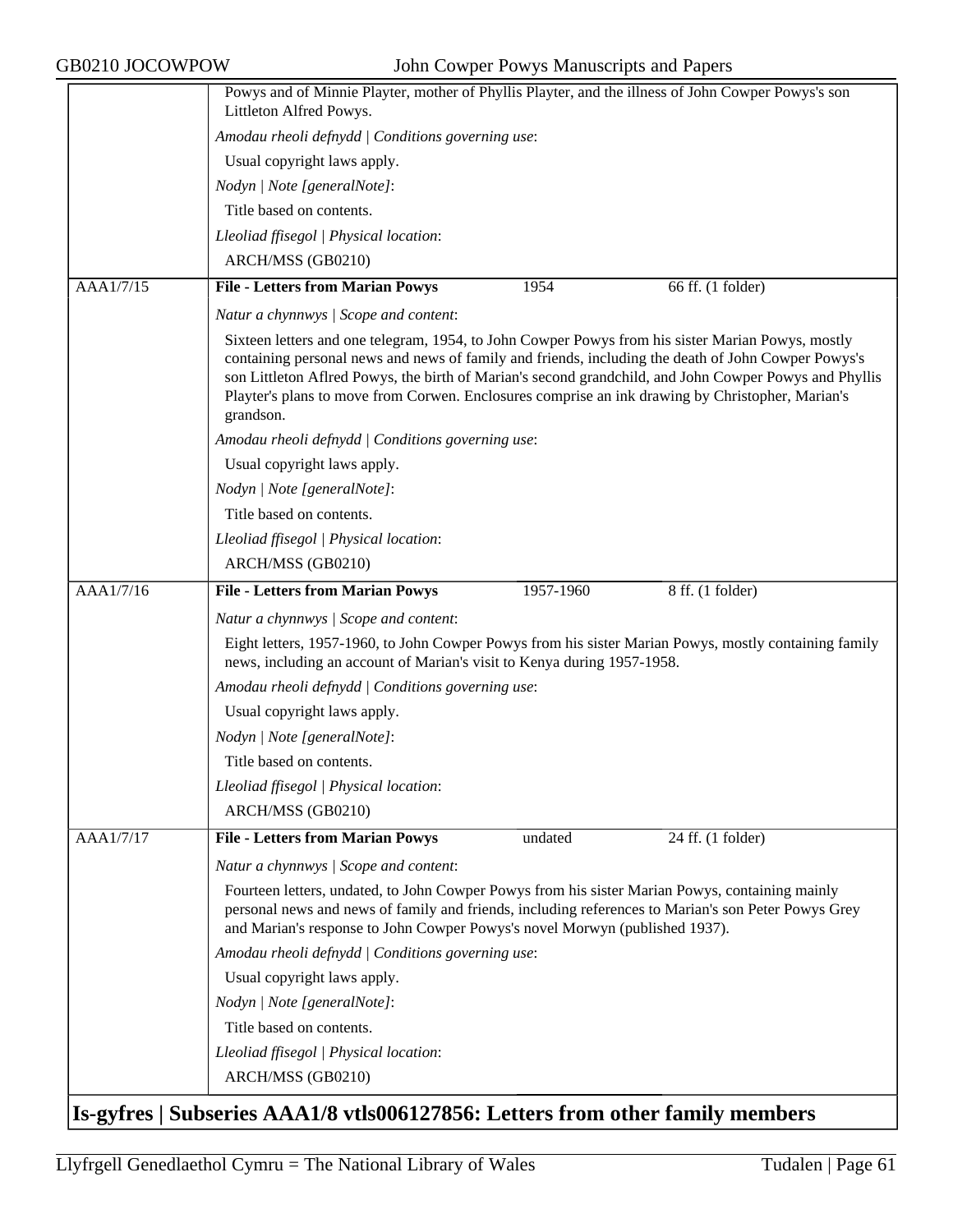Dyddiad | Date: 1911-1960 (dyddiad creu) | (date of creation)

Natur a chynnwys | Scope and content:

Letters to John Cowper Powys from his wife Margaret Alice Powys, his brothers Llewelyn, Bertie and Will Powys, his sisters-in-law Alyse Gregory and Faith Powys, his companion Phyllis Playter, his nephew Peter Powys Grey and various cousins.

Disgrifiad ffisegol | Physical description: 10 folders.

Iaith y deunydd | Language of the material:

Nodyn | Note [generalNote]:

Title based on contents.

Trefniant | Arrangement:

Arranged chronologically within each series of letters.

Cyfyngiadau ar fynediad | Restrictions on access:

Readers consulting modern papers in the National Library of Wales are required to abide by the conditions set out in information provided when applying for their Readers' Tickets, whereby the reader shall become responsible for compliance with the Data Protection Act 1998 in relation to any processing by them of personal data obtained from modern records held at the Library. = Disgwylir i ddarllenwyr sydd am ddefnyddio papurau modern yn Llyfrgell Genedlaethol Cymru gydymffurfio â Deddf Gwarchod Data 1998 yng nghyd-destun unrhyw brosesu ganddynt o ddata personol a gasglwyd o gofnodion modern sydd ar gadw yn y Llyfrgell. Nodir y manylion yn yr wybodaeth a roddir wrth wneud cais am Docyn Darllen.

Amodau rheoli defnydd | Conditions governing use:

| FFeil / rhestr eitemau   File / item list |                                                                                                                                                                                                                                                                                                                                                                                                                                                                                                                                               |                   |                                |  |
|-------------------------------------------|-----------------------------------------------------------------------------------------------------------------------------------------------------------------------------------------------------------------------------------------------------------------------------------------------------------------------------------------------------------------------------------------------------------------------------------------------------------------------------------------------------------------------------------------------|-------------------|--------------------------------|--|
| Cod cyfeirnod                             | Teitl   Title                                                                                                                                                                                                                                                                                                                                                                                                                                                                                                                                 | Dyddiadau   Dates | Disgrifiad ffisegol   Physical |  |
| Reference code                            |                                                                                                                                                                                                                                                                                                                                                                                                                                                                                                                                               |                   | description                    |  |
| AAA1/8/1                                  | <b>File - Letters from Margaret Alice Powys</b>                                                                                                                                                                                                                                                                                                                                                                                                                                                                                               | 1916-1947         | 82 ff. (1 folder)              |  |
|                                           | Natur a chynnwys / Scope and content:                                                                                                                                                                                                                                                                                                                                                                                                                                                                                                         |                   |                                |  |
|                                           | Twenty-two letters and three cards, 1916, [1925], 1927, 1931, 1945-1947, to John Cowper Powys from<br>his wife Margaret Alice Powys (née Lyon), containing mostly personal and family news, some of the<br>letters illustrated with ink drawings by Margaret; together with one enclosed letter to Margaret from a<br>friend of her son Littleton Alfred Powys, and an undated letter to John Cowper Powys from his brother-<br>in-law Thomas Henry Lyon.<br>Amodau rheoli defnydd   Conditions governing use:<br>Usual copyright laws apply. |                   |                                |  |
|                                           |                                                                                                                                                                                                                                                                                                                                                                                                                                                                                                                                               |                   |                                |  |
|                                           |                                                                                                                                                                                                                                                                                                                                                                                                                                                                                                                                               |                   |                                |  |
|                                           | Nodyn / Note [generalNote]:                                                                                                                                                                                                                                                                                                                                                                                                                                                                                                                   |                   |                                |  |
|                                           | Title based on contents.                                                                                                                                                                                                                                                                                                                                                                                                                                                                                                                      |                   |                                |  |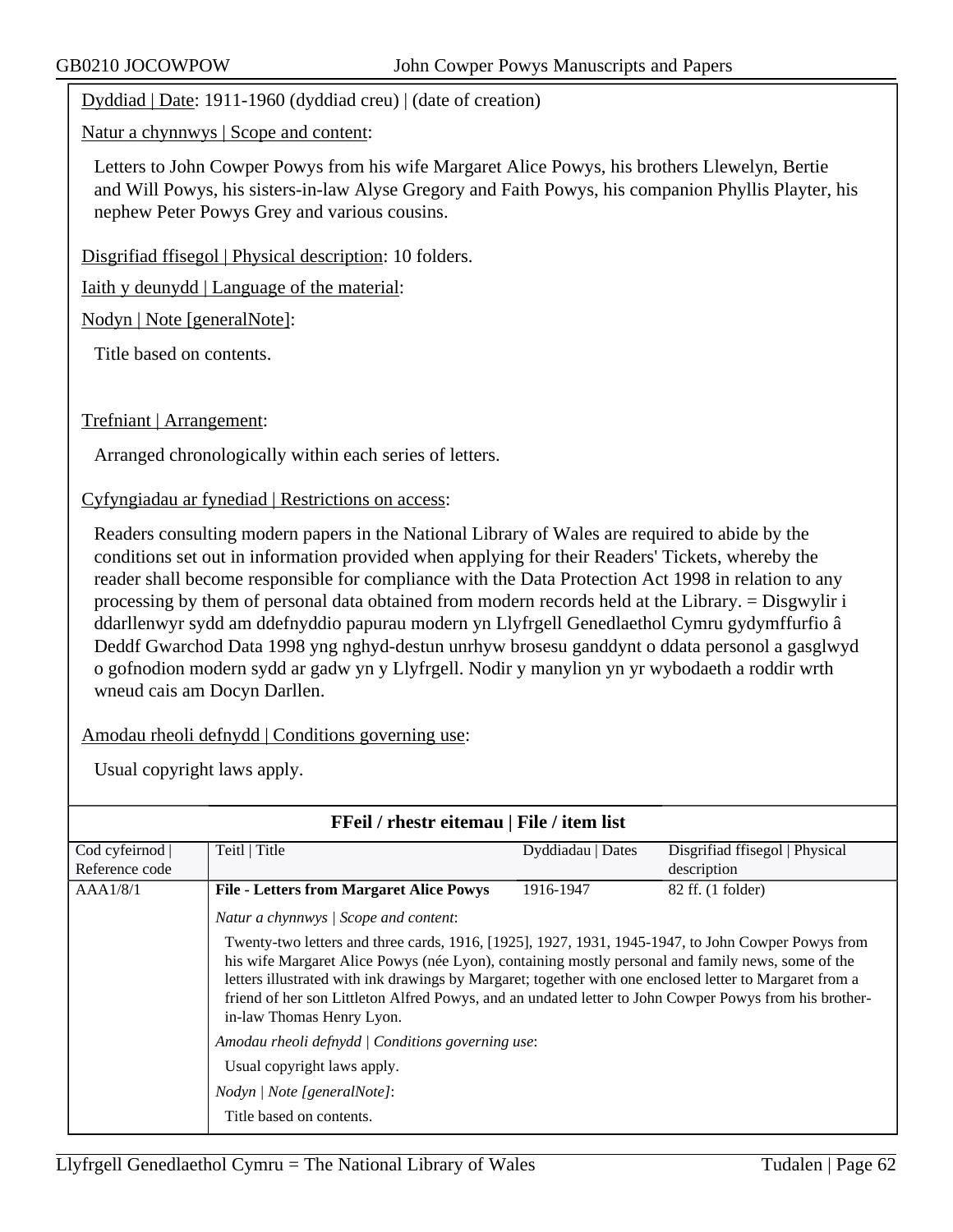|          | Lleoliad ffisegol   Physical location:                                                                                                                                                               |                                                                                                                                                                                                                                                                                                                                                                                                                                                                                                                                                                                                                |                                             |  |  |  |
|----------|------------------------------------------------------------------------------------------------------------------------------------------------------------------------------------------------------|----------------------------------------------------------------------------------------------------------------------------------------------------------------------------------------------------------------------------------------------------------------------------------------------------------------------------------------------------------------------------------------------------------------------------------------------------------------------------------------------------------------------------------------------------------------------------------------------------------------|---------------------------------------------|--|--|--|
|          | ARCH/MSS (GB0210)                                                                                                                                                                                    |                                                                                                                                                                                                                                                                                                                                                                                                                                                                                                                                                                                                                |                                             |  |  |  |
| AAA1/8/2 | <b>File - Letters from cousins</b>                                                                                                                                                                   | 1925-1952                                                                                                                                                                                                                                                                                                                                                                                                                                                                                                                                                                                                      | 57 ff. (1 folder containing 4<br>envelopes) |  |  |  |
|          | Natur a chynnwys / Scope and content:                                                                                                                                                                |                                                                                                                                                                                                                                                                                                                                                                                                                                                                                                                                                                                                                |                                             |  |  |  |
|          |                                                                                                                                                                                                      | Letters to John Cowper Powys from his cousins Father Hamilton Johnson (7, one partial), 1925,<br>1930-1931, 1940 and undated, (together with two letters, 1944, 1950, from Father Johnson to John<br>Cowper Powys's sister Marian Powys, and one letter, 1950, from Father Johnson to Helen Morgan),<br>Warwick Gurney Powys (2), 1928, 1930 (including poetry by him), Ralph Shirley (6), 1936, 1940-1941,<br>1944, 1946, (together with a comment in verse on a poem by John Cowper Powys, with an inscription by<br>the latter on f. 53, and a typed poem by Ralph Shirley), and Trevor Moilliet (2), 1952. |                                             |  |  |  |
|          | Amodau rheoli defnydd   Conditions governing use:                                                                                                                                                    |                                                                                                                                                                                                                                                                                                                                                                                                                                                                                                                                                                                                                |                                             |  |  |  |
|          | Usual copyright laws apply.                                                                                                                                                                          |                                                                                                                                                                                                                                                                                                                                                                                                                                                                                                                                                                                                                |                                             |  |  |  |
|          | Nodyn   Note [generalNote]:                                                                                                                                                                          |                                                                                                                                                                                                                                                                                                                                                                                                                                                                                                                                                                                                                |                                             |  |  |  |
|          | Title based on contents.                                                                                                                                                                             |                                                                                                                                                                                                                                                                                                                                                                                                                                                                                                                                                                                                                |                                             |  |  |  |
|          | Lleoliad ffisegol   Physical location:                                                                                                                                                               |                                                                                                                                                                                                                                                                                                                                                                                                                                                                                                                                                                                                                |                                             |  |  |  |
|          | ARCH/MSS (GB0210)                                                                                                                                                                                    |                                                                                                                                                                                                                                                                                                                                                                                                                                                                                                                                                                                                                |                                             |  |  |  |
| AAA1/8/3 | <b>File - Letters from Peter Powys Grey</b>                                                                                                                                                          | 1935-1959                                                                                                                                                                                                                                                                                                                                                                                                                                                                                                                                                                                                      | 29 ff. (1 folder)                           |  |  |  |
|          | Natur a chynnwys / Scope and content:                                                                                                                                                                |                                                                                                                                                                                                                                                                                                                                                                                                                                                                                                                                                                                                                |                                             |  |  |  |
|          |                                                                                                                                                                                                      | Ten letters and one postcard, 1935-1938, 1940, 1945-1946, 1948, 1959 and undated, to John Cowper<br>Powys from his nephew Peter Powys Grey, containing mostly personal news, including Peter Powys<br>Grey's forthcoming marriage to Barbara ('Ty') Tyler. Some of the letters are illustrated with small<br>drawings by Peter, including a plan of his room at Phillips Exeter Academy, New Hampshire (f. 1 verso).                                                                                                                                                                                           |                                             |  |  |  |
|          |                                                                                                                                                                                                      | Amodau rheoli defnydd   Conditions governing use:                                                                                                                                                                                                                                                                                                                                                                                                                                                                                                                                                              |                                             |  |  |  |
|          | Usual copyright laws apply.                                                                                                                                                                          |                                                                                                                                                                                                                                                                                                                                                                                                                                                                                                                                                                                                                |                                             |  |  |  |
|          | Nodyn   Note [generalNote]:                                                                                                                                                                          |                                                                                                                                                                                                                                                                                                                                                                                                                                                                                                                                                                                                                |                                             |  |  |  |
|          | Title based on contents.                                                                                                                                                                             |                                                                                                                                                                                                                                                                                                                                                                                                                                                                                                                                                                                                                |                                             |  |  |  |
|          | Lleoliad ffisegol   Physical location:                                                                                                                                                               |                                                                                                                                                                                                                                                                                                                                                                                                                                                                                                                                                                                                                |                                             |  |  |  |
|          | ARCH/MSS (GB0210)                                                                                                                                                                                    |                                                                                                                                                                                                                                                                                                                                                                                                                                                                                                                                                                                                                |                                             |  |  |  |
| AAA1/8/4 | File - Letters from Albert Reginald (Bertie)<br><b>Powys and William Ernest (Will) Powys</b>                                                                                                         | 1918-1935                                                                                                                                                                                                                                                                                                                                                                                                                                                                                                                                                                                                      | 16 ff. (1 folder)                           |  |  |  |
|          | Natur a chynnwys / Scope and content:                                                                                                                                                                |                                                                                                                                                                                                                                                                                                                                                                                                                                                                                                                                                                                                                |                                             |  |  |  |
|          | personal and family news.                                                                                                                                                                            | Four letters, 1918, 1922, 1925, to John Cowper Powys from his brother Albert Reginald (Bertie) Powys<br>and three letters, [1935] and undated, from his brother William Ernest (Will) Powys, containing mostly                                                                                                                                                                                                                                                                                                                                                                                                 |                                             |  |  |  |
|          | Amodau rheoli defnydd   Conditions governing use:                                                                                                                                                    |                                                                                                                                                                                                                                                                                                                                                                                                                                                                                                                                                                                                                |                                             |  |  |  |
|          | Usual copyright laws apply.                                                                                                                                                                          |                                                                                                                                                                                                                                                                                                                                                                                                                                                                                                                                                                                                                |                                             |  |  |  |
|          | Nodyn   Note [generalNote]:                                                                                                                                                                          |                                                                                                                                                                                                                                                                                                                                                                                                                                                                                                                                                                                                                |                                             |  |  |  |
|          | Title based on contents.                                                                                                                                                                             |                                                                                                                                                                                                                                                                                                                                                                                                                                                                                                                                                                                                                |                                             |  |  |  |
|          | Lleoliad ffisegol   Physical location:                                                                                                                                                               |                                                                                                                                                                                                                                                                                                                                                                                                                                                                                                                                                                                                                |                                             |  |  |  |
|          | ARCH/MSS (GB0210)                                                                                                                                                                                    |                                                                                                                                                                                                                                                                                                                                                                                                                                                                                                                                                                                                                |                                             |  |  |  |
| AAA1/8/5 | <b>File - Letters from Faith Powys</b>                                                                                                                                                               | 1940-1962                                                                                                                                                                                                                                                                                                                                                                                                                                                                                                                                                                                                      | 41 ff. $(1$ folder)                         |  |  |  |
|          | Natur a chynnwys / Scope and content:                                                                                                                                                                |                                                                                                                                                                                                                                                                                                                                                                                                                                                                                                                                                                                                                |                                             |  |  |  |
|          | Fourteen letters, 1940-1962, to John Cowper Powys from Faith Powys (née Oliver), second wife of<br>John Cowper Powys's brother Albert Reginald (Bertie) Powys. Enclosed with one letter is a note to |                                                                                                                                                                                                                                                                                                                                                                                                                                                                                                                                                                                                                |                                             |  |  |  |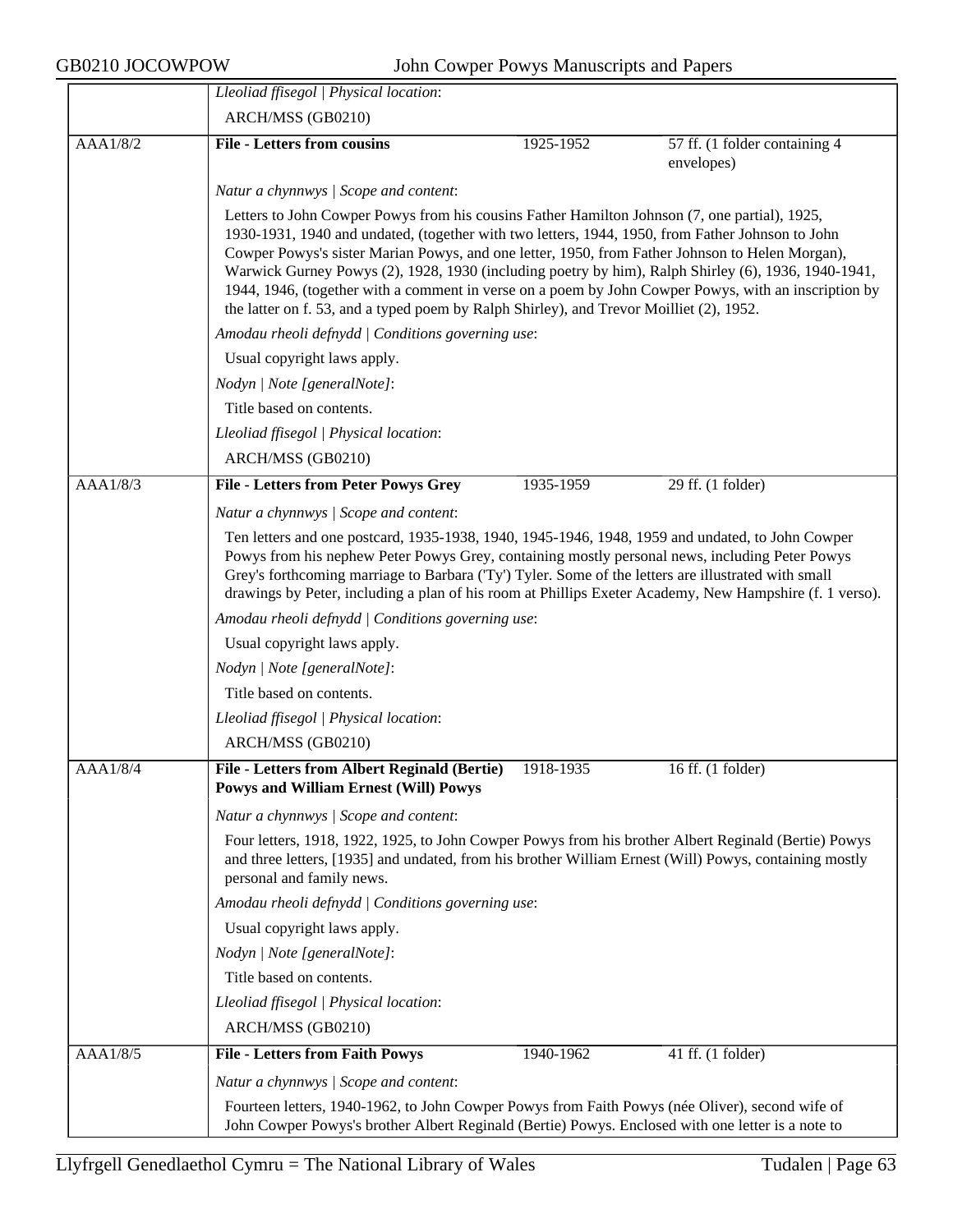|                 | Twenty-two letters and one postcard, 1944, 1946-1947, 1949, 1952-1953, 1957-1960, to John Cowper<br>Powys from his niece Mary Casey, daughter of Lucy Penny. The letters mostly contain personal and<br>family news, with references also to the deaths of novelist and journalist Theodore Dreiser in 1945 (f.<br>8) and of Joan Lambert Wilkinson, wife of the writer Louis Wilkinson (f. 39), in 1957, Mary's husband<br>Gerard Casey's ill-health in 1959 (ff. 42-46 verso), and Gerard and Mary's response to John Cowper<br>Powys's novel Homer and the Aether (1959) (f. 44). One letter includes a note to John Cowper Powys |           |                                                                                                  |  |
|-----------------|--------------------------------------------------------------------------------------------------------------------------------------------------------------------------------------------------------------------------------------------------------------------------------------------------------------------------------------------------------------------------------------------------------------------------------------------------------------------------------------------------------------------------------------------------------------------------------------------------------------------------------------|-----------|--------------------------------------------------------------------------------------------------|--|
|                 | Natur a chynnwys / Scope and content:                                                                                                                                                                                                                                                                                                                                                                                                                                                                                                                                                                                                |           |                                                                                                  |  |
|                 |                                                                                                                                                                                                                                                                                                                                                                                                                                                                                                                                                                                                                                      |           | corner of f. 17 torn away; top<br>right-hand corner of f. 38 torn<br>away and inserted as f. 37. |  |
| AAA1/8/8        | <b>File - Letters from Mary Casey</b>                                                                                                                                                                                                                                                                                                                                                                                                                                                                                                                                                                                                | 1944-1960 | 48 ff. (1 folder) Upper right-hand                                                               |  |
|                 | ARCH/MSS (GB0210)                                                                                                                                                                                                                                                                                                                                                                                                                                                                                                                                                                                                                    |           |                                                                                                  |  |
|                 | Lleoliad ffisegol   Physical location:                                                                                                                                                                                                                                                                                                                                                                                                                                                                                                                                                                                               |           |                                                                                                  |  |
|                 | Title based on contents.                                                                                                                                                                                                                                                                                                                                                                                                                                                                                                                                                                                                             |           |                                                                                                  |  |
|                 | Usual copyright laws apply.<br>Nodyn   Note [generalNote]:                                                                                                                                                                                                                                                                                                                                                                                                                                                                                                                                                                           |           |                                                                                                  |  |
|                 | Amodau rheoli defnydd   Conditions governing use:                                                                                                                                                                                                                                                                                                                                                                                                                                                                                                                                                                                    |           |                                                                                                  |  |
|                 | Casey's husband Gerard, who addresses John Cowper Powys as 'dear God-Uncle'. The letters contain<br>mostly personal and family news.                                                                                                                                                                                                                                                                                                                                                                                                                                                                                                 |           |                                                                                                  |  |
|                 | Natur a chynnwys / Scope and content:<br>Sixteen letters and one postcard, 1939-1961 and undated, to John Cowper Powys from his niece Mary                                                                                                                                                                                                                                                                                                                                                                                                                                                                                           |           |                                                                                                  |  |
|                 | <b>File - Letters from Gerard Casey</b>                                                                                                                                                                                                                                                                                                                                                                                                                                                                                                                                                                                              |           |                                                                                                  |  |
| <b>AAA1/8/7</b> | ARCH/MSS (GB0210)                                                                                                                                                                                                                                                                                                                                                                                                                                                                                                                                                                                                                    | 1939-1961 | 44 ff. (1 folder)                                                                                |  |
|                 | Lleoliad ffisegol   Physical location:                                                                                                                                                                                                                                                                                                                                                                                                                                                                                                                                                                                               |           |                                                                                                  |  |
|                 | Title based on contents.                                                                                                                                                                                                                                                                                                                                                                                                                                                                                                                                                                                                             |           |                                                                                                  |  |
|                 | Nodyn   Note [generalNote]:                                                                                                                                                                                                                                                                                                                                                                                                                                                                                                                                                                                                          |           |                                                                                                  |  |
|                 | Usual copyright laws apply.                                                                                                                                                                                                                                                                                                                                                                                                                                                                                                                                                                                                          |           |                                                                                                  |  |
|                 | Amodau rheoli defnydd   Conditions governing use:                                                                                                                                                                                                                                                                                                                                                                                                                                                                                                                                                                                    |           |                                                                                                  |  |
|                 | Nine letters and one Christmas card, 1947, 1949-1950, 1960, 1962 and undated, to John Cowper Powys<br>from his nephew Oliver Powys, son of John Cowper Powys's brother Albert Reginald (Bertie) Powys,<br>and one letter, 1960, to John Cowper Powys and Phyllis Playter from Oliver's twin sister Eleanor Powys.<br>The letters contain mostly personal and family news. The envelopes bear notes in the hand of Powys<br>biographer Morine Krissdottir.                                                                                                                                                                            |           |                                                                                                  |  |
|                 | Natur a chynnwys / Scope and content:                                                                                                                                                                                                                                                                                                                                                                                                                                                                                                                                                                                                |           |                                                                                                  |  |
| AAA1/8/6        | <b>File - Letters from Oliver and Eleanor</b><br><b>Powys</b>                                                                                                                                                                                                                                                                                                                                                                                                                                                                                                                                                                        | 1947-1962 | 22 ff. (1 folder, including 1<br>envelope)                                                       |  |
|                 | ARCH/MSS (GB0210)                                                                                                                                                                                                                                                                                                                                                                                                                                                                                                                                                                                                                    |           |                                                                                                  |  |
|                 | Lleoliad ffisegol   Physical location:                                                                                                                                                                                                                                                                                                                                                                                                                                                                                                                                                                                               |           |                                                                                                  |  |
|                 | Title based on contents.                                                                                                                                                                                                                                                                                                                                                                                                                                                                                                                                                                                                             |           |                                                                                                  |  |
|                 | Nodyn   Note [generalNote]:                                                                                                                                                                                                                                                                                                                                                                                                                                                                                                                                                                                                          |           |                                                                                                  |  |
|                 | Usual copyright laws apply.                                                                                                                                                                                                                                                                                                                                                                                                                                                                                                                                                                                                          |           |                                                                                                  |  |
|                 | Amodau rheoli defnydd   Conditions governing use:                                                                                                                                                                                                                                                                                                                                                                                                                                                                                                                                                                                    |           |                                                                                                  |  |
|                 | John Cowper Powys from Faith Powys's son Oliver Powys, and there is a note to Phyllis Playter on<br>the dorse of another letter. The letters contain mostly family news, including a proposed memorial for<br>Bertie Powys at St Andrew's Church, Winterbourne Tomson, and one letter of 29 December 1940 vividly<br>describes an air raid over their home in Cheltenham. The envelopes bear the names of the correspondents<br>in the hand of Powys biographer Morine Krissdottir.                                                                                                                                                  |           |                                                                                                  |  |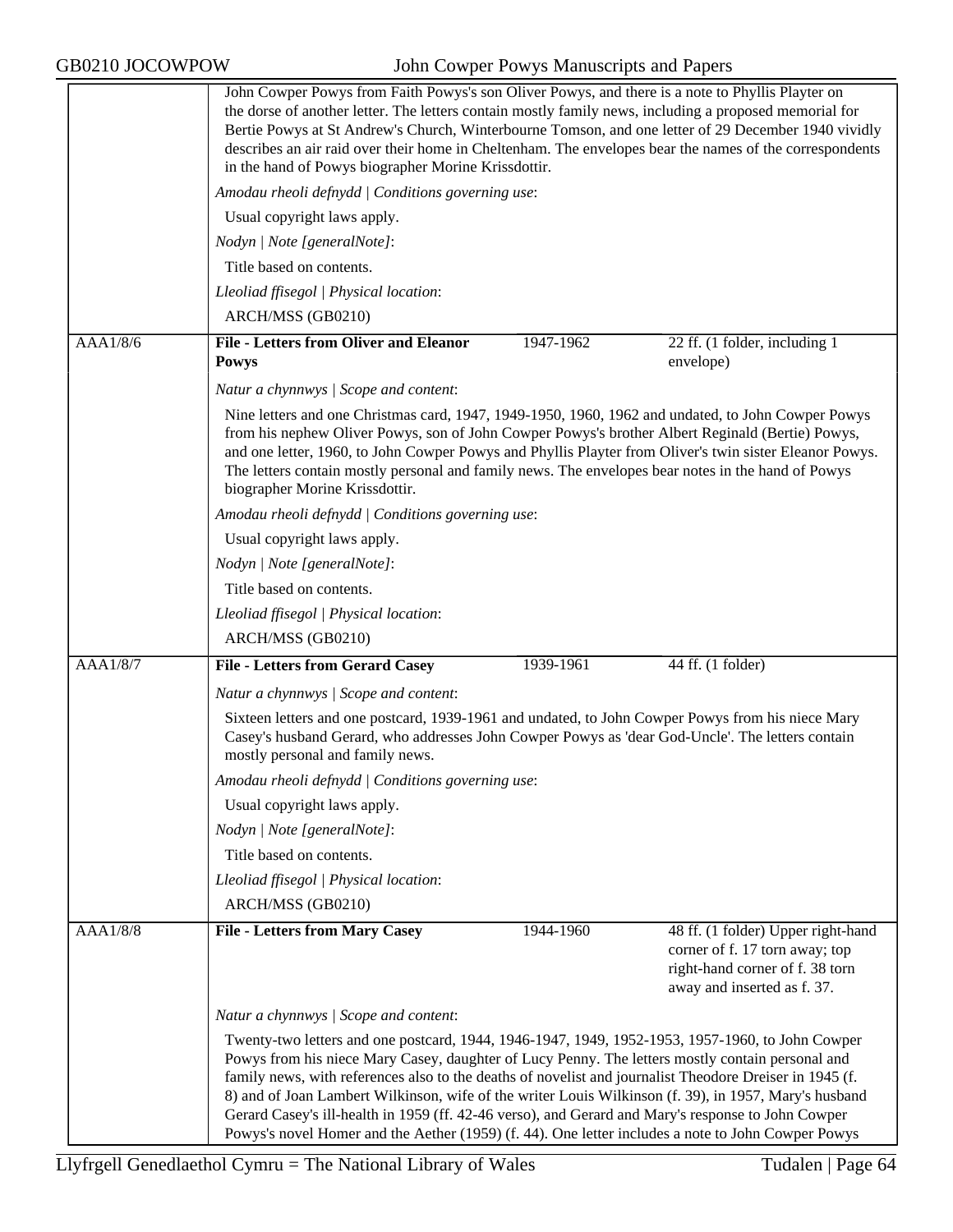|                                                               | from Gerard Casey (f. 16-verso). Enclosed with one letter (ff. 27-32) are photographs of Gerard Casey<br>and Mary's uncle William (Willie) Powys and his sons Gilfrid and Charles Powys and of scenes of rural<br>life in Kenya.                                                                                                                                                                                                                                                                                                                                                                                                                                                                                                                                                                                                                                                                                                                                                                                                                                                                                  |  |  |  |
|---------------------------------------------------------------|-------------------------------------------------------------------------------------------------------------------------------------------------------------------------------------------------------------------------------------------------------------------------------------------------------------------------------------------------------------------------------------------------------------------------------------------------------------------------------------------------------------------------------------------------------------------------------------------------------------------------------------------------------------------------------------------------------------------------------------------------------------------------------------------------------------------------------------------------------------------------------------------------------------------------------------------------------------------------------------------------------------------------------------------------------------------------------------------------------------------|--|--|--|
|                                                               | Amodau rheoli defnydd   Conditions governing use:                                                                                                                                                                                                                                                                                                                                                                                                                                                                                                                                                                                                                                                                                                                                                                                                                                                                                                                                                                                                                                                                 |  |  |  |
|                                                               | Usual copyright laws apply.                                                                                                                                                                                                                                                                                                                                                                                                                                                                                                                                                                                                                                                                                                                                                                                                                                                                                                                                                                                                                                                                                       |  |  |  |
|                                                               | Nodyn   Note [generalNote]:                                                                                                                                                                                                                                                                                                                                                                                                                                                                                                                                                                                                                                                                                                                                                                                                                                                                                                                                                                                                                                                                                       |  |  |  |
|                                                               | Title based on contents.                                                                                                                                                                                                                                                                                                                                                                                                                                                                                                                                                                                                                                                                                                                                                                                                                                                                                                                                                                                                                                                                                          |  |  |  |
|                                                               | Lleoliad ffisegol   Physical location:                                                                                                                                                                                                                                                                                                                                                                                                                                                                                                                                                                                                                                                                                                                                                                                                                                                                                                                                                                                                                                                                            |  |  |  |
|                                                               | ARCH/MSS (GB0210)                                                                                                                                                                                                                                                                                                                                                                                                                                                                                                                                                                                                                                                                                                                                                                                                                                                                                                                                                                                                                                                                                                 |  |  |  |
| AAA1/8/9                                                      | File - Letters from Isobel Powys Marks,<br>1946-1962<br>28 ff. (3 envelopes in 1 folder)                                                                                                                                                                                                                                                                                                                                                                                                                                                                                                                                                                                                                                                                                                                                                                                                                                                                                                                                                                                                                          |  |  |  |
|                                                               | <b>Stephen Powys Marks and Antonia</b><br>Goldhill                                                                                                                                                                                                                                                                                                                                                                                                                                                                                                                                                                                                                                                                                                                                                                                                                                                                                                                                                                                                                                                                |  |  |  |
|                                                               | Natur a chynnwys / Scope and content:                                                                                                                                                                                                                                                                                                                                                                                                                                                                                                                                                                                                                                                                                                                                                                                                                                                                                                                                                                                                                                                                             |  |  |  |
|                                                               | Letters to John Cowper Powys from his niece Isobel Powys Marks (4), 1946, 1959-1960 (Isobel's<br>reponse to John Cowper Powys's novel Homer and the Aether (1959)), his great-nephew Stephen Powys<br>Marks (4), 1959, 1961 (the birth of Stephen's son Edward Stephen in 1961), and his great-niece Antonia<br>Goldhill (née Powys Marks) (5 letters, 1 postcard), 1958-1959, 1961-1962 (personal and family news).                                                                                                                                                                                                                                                                                                                                                                                                                                                                                                                                                                                                                                                                                              |  |  |  |
|                                                               | Amodau rheoli defnydd   Conditions governing use:                                                                                                                                                                                                                                                                                                                                                                                                                                                                                                                                                                                                                                                                                                                                                                                                                                                                                                                                                                                                                                                                 |  |  |  |
|                                                               | Usual copyright laws apply.                                                                                                                                                                                                                                                                                                                                                                                                                                                                                                                                                                                                                                                                                                                                                                                                                                                                                                                                                                                                                                                                                       |  |  |  |
|                                                               | Nodyn   Note [generalNote]:                                                                                                                                                                                                                                                                                                                                                                                                                                                                                                                                                                                                                                                                                                                                                                                                                                                                                                                                                                                                                                                                                       |  |  |  |
|                                                               | Title based on contents.                                                                                                                                                                                                                                                                                                                                                                                                                                                                                                                                                                                                                                                                                                                                                                                                                                                                                                                                                                                                                                                                                          |  |  |  |
|                                                               | Lleoliad ffisegol   Physical location:                                                                                                                                                                                                                                                                                                                                                                                                                                                                                                                                                                                                                                                                                                                                                                                                                                                                                                                                                                                                                                                                            |  |  |  |
|                                                               | ARCH/MSS (GB0210)                                                                                                                                                                                                                                                                                                                                                                                                                                                                                                                                                                                                                                                                                                                                                                                                                                                                                                                                                                                                                                                                                                 |  |  |  |
| <b>AAA1/8/10</b>                                              | <b>File - Letters from various family members</b><br>54 ff. (1 folder) Upper right-hand<br>1914-1960<br>corners of ff. 8, 37 and edges of f.<br>20 torn.                                                                                                                                                                                                                                                                                                                                                                                                                                                                                                                                                                                                                                                                                                                                                                                                                                                                                                                                                          |  |  |  |
|                                                               | Natur a chynnwys / Scope and content:                                                                                                                                                                                                                                                                                                                                                                                                                                                                                                                                                                                                                                                                                                                                                                                                                                                                                                                                                                                                                                                                             |  |  |  |
|                                                               | Letters to John Cowper Powys from his mother Mary Cowper Powys (1), 1914, his sister-in-law Violet<br>Powys (wife of Theodore Francis Powys) (1) (partial), [c. 1915], his father the Reverend Charles Francis<br>Powys (2), 1918, his sister-in-law Alyse Gregory (wife of Llewelyn Powys) (7), 1924-1925, 1929,<br>1939-1940, 1960, his brother Llewelyn Powys (4), 1925, 1927 and undated, his sister-in-law Mabel<br>Powys (first wife of Littleton Charles Powys) (2), [1939] and undated, his sister Katie (Philippa) Powys<br>$(1 + 1)$ postcard), 1941, 1949; his sisters Gertrude Powys, Lucy Penny and 'Marz' [?Marian Powys] $(1 + 1)$<br>telegram), 1942; his brother Littleton Charles Powys (1 telegram), [1942]; his sister Lucy Penny (1, with<br>an enclosed letter from Lucy to Phyllis Playter) 1946; his companion Phyllis Playter (1), undated; his<br>son Littleton Alfred Powys (1 [?Christmas card]), undated; and Ernest Angell (aka Peter Grey), father<br>of Powys's nephew Peter Powys Grey (1), undated; also an envelope (contents removed) from his sister<br>Marian Powys (1954). |  |  |  |
|                                                               | Amodau rheoli defnydd   Conditions governing use:                                                                                                                                                                                                                                                                                                                                                                                                                                                                                                                                                                                                                                                                                                                                                                                                                                                                                                                                                                                                                                                                 |  |  |  |
|                                                               | Usual copyright laws apply.                                                                                                                                                                                                                                                                                                                                                                                                                                                                                                                                                                                                                                                                                                                                                                                                                                                                                                                                                                                                                                                                                       |  |  |  |
|                                                               | Nodyn   Note [generalNote]:                                                                                                                                                                                                                                                                                                                                                                                                                                                                                                                                                                                                                                                                                                                                                                                                                                                                                                                                                                                                                                                                                       |  |  |  |
|                                                               | Title based on contents.                                                                                                                                                                                                                                                                                                                                                                                                                                                                                                                                                                                                                                                                                                                                                                                                                                                                                                                                                                                                                                                                                          |  |  |  |
|                                                               | Lleoliad ffisegol   Physical location:                                                                                                                                                                                                                                                                                                                                                                                                                                                                                                                                                                                                                                                                                                                                                                                                                                                                                                                                                                                                                                                                            |  |  |  |
|                                                               | ARCH/MSS (GB0210)                                                                                                                                                                                                                                                                                                                                                                                                                                                                                                                                                                                                                                                                                                                                                                                                                                                                                                                                                                                                                                                                                                 |  |  |  |
|                                                               | Is-gyfres   Subseries AAA1/9 vtls006753406: Letters to other Powys family members                                                                                                                                                                                                                                                                                                                                                                                                                                                                                                                                                                                                                                                                                                                                                                                                                                                                                                                                                                                                                                 |  |  |  |
| Dyddiad   Date: 1911-2002 (dyddiad creu)   (date of creation) |                                                                                                                                                                                                                                                                                                                                                                                                                                                                                                                                                                                                                                                                                                                                                                                                                                                                                                                                                                                                                                                                                                                   |  |  |  |

Llyfrgell Genedlaethol Cymru = The National Library of Wales Tudalen | Page 65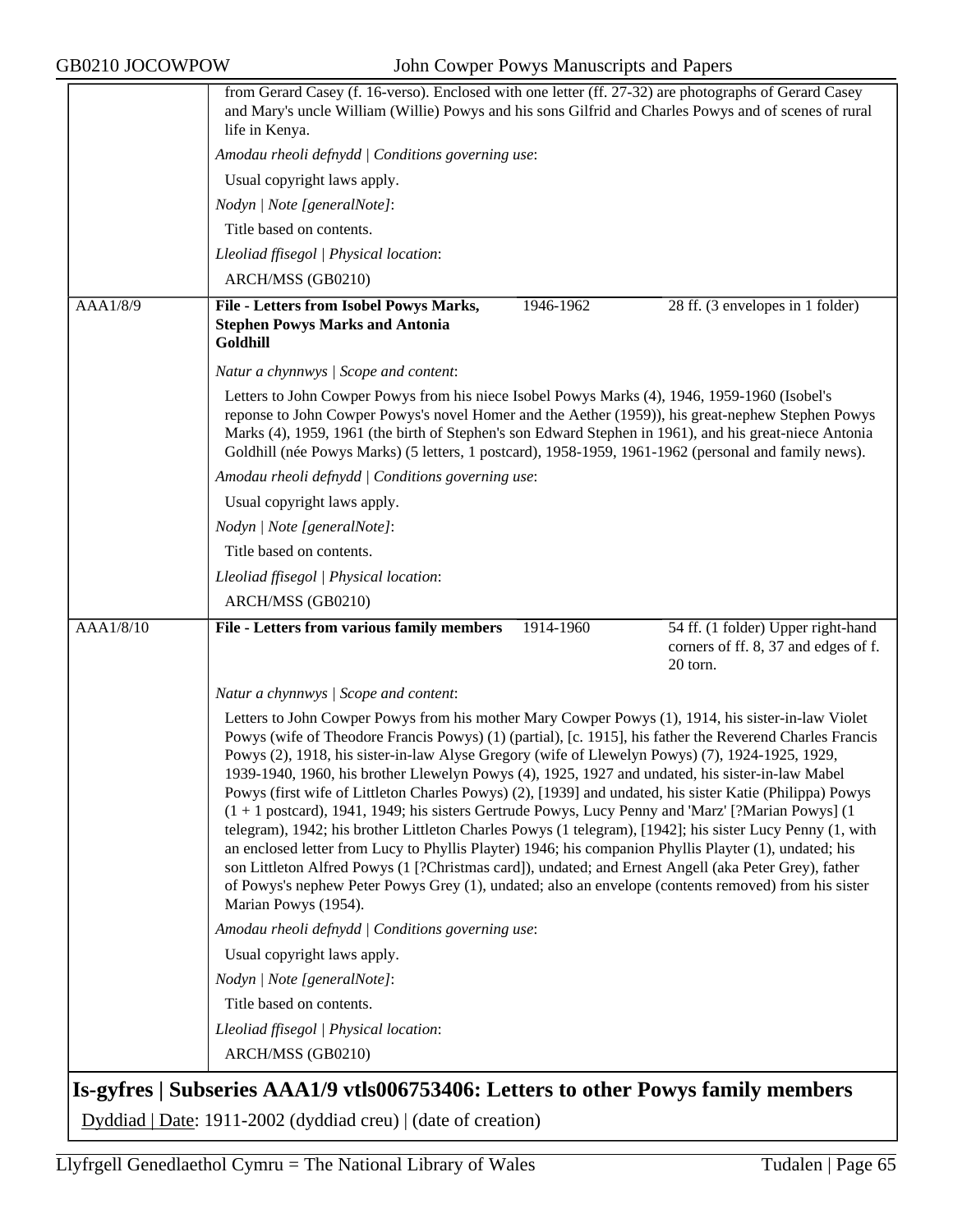#### Natur a chynnwys | Scope and content:

Letters to John Cowper Powys's sister Lucy Penny and sister-in-law Alyse Gregory, widow of Llewelyn Powys, from various friends and acquaintances; and miscellaneous Powys family letters.

Disgrifiad ffisegol | Physical description: 3 folders.

Iaith y deunydd | Language of the material:

Nodyn | Note [generalNote]:

Title based on contents.

Pwyntiau mynediad | Access points:

• Powys, John Cowper, 1872-1963 -- Family -- Friends and associates -- Correspondence (pwnc) | (subject)

### Trefniant | Arrangement:

Arranged chronologically within each series of letters.

#### Cyfyngiadau ar fynediad | Restrictions on access:

Readers consulting modern papers in the National Library of Wales are required to abide by the conditions set out in information provided when applying for their Readers' Tickets, whereby the reader shall become responsible for compliance with the Data Protection Act 1998 in relation to any processing by them of personal data obtained from modern records held at the Library. = Disgwylir i ddarllenwyr sydd am ddefnyddio papurau modern yn Llyfrgell Genedlaethol Cymru gydymffurfio â Deddf Gwarchod Data 1998 yng nghyd-destun unrhyw brosesu ganddynt o ddata personol a gasglwyd o gofnodion modern sydd ar gadw yn y Llyfrgell. Nodir y manylion yn yr wybodaeth a roddir wrth wneud cais am Docyn Darllen.

Amodau rheoli defnydd | Conditions governing use:

| FFeil / rhestr eitemau   File / item list |                                                                                                                                                                                                                                                                                                                                                                                                                    |                   |                                   |  |
|-------------------------------------------|--------------------------------------------------------------------------------------------------------------------------------------------------------------------------------------------------------------------------------------------------------------------------------------------------------------------------------------------------------------------------------------------------------------------|-------------------|-----------------------------------|--|
| Cod cyfeirnod                             | Teitl   Title                                                                                                                                                                                                                                                                                                                                                                                                      | Dyddiadau   Dates | Disgrifiad ffisegol   Physical    |  |
| Reference code                            |                                                                                                                                                                                                                                                                                                                                                                                                                    |                   | description                       |  |
| AAA1/9/1                                  | <b>File - Letters to Alyse Gregory from</b>                                                                                                                                                                                                                                                                                                                                                                        | 1940-1961         | 11 ff. (1 folder) Right-hand edge |  |
|                                           | friends and acquaintances                                                                                                                                                                                                                                                                                                                                                                                          |                   | of $f. 5$ torn.                   |  |
|                                           | Natur a chynnwys / Scope and content:<br>Letters, 1940, 1960-1961, to John Cowper Powys's sister-in-law Alyse Gregory, widow of Llewelyn<br>Powys, from Sara Bard Field (1), 1940; John [?] (1), 1960; Edward Ernest Bissell (1), 1960; and Donald<br>[?](1), 1961.<br>Amodau rheoli defnydd   Conditions governing use:<br>Usual copyright laws apply.<br>Nodyn / Note [generalNote]:<br>Title based on contents. |                   |                                   |  |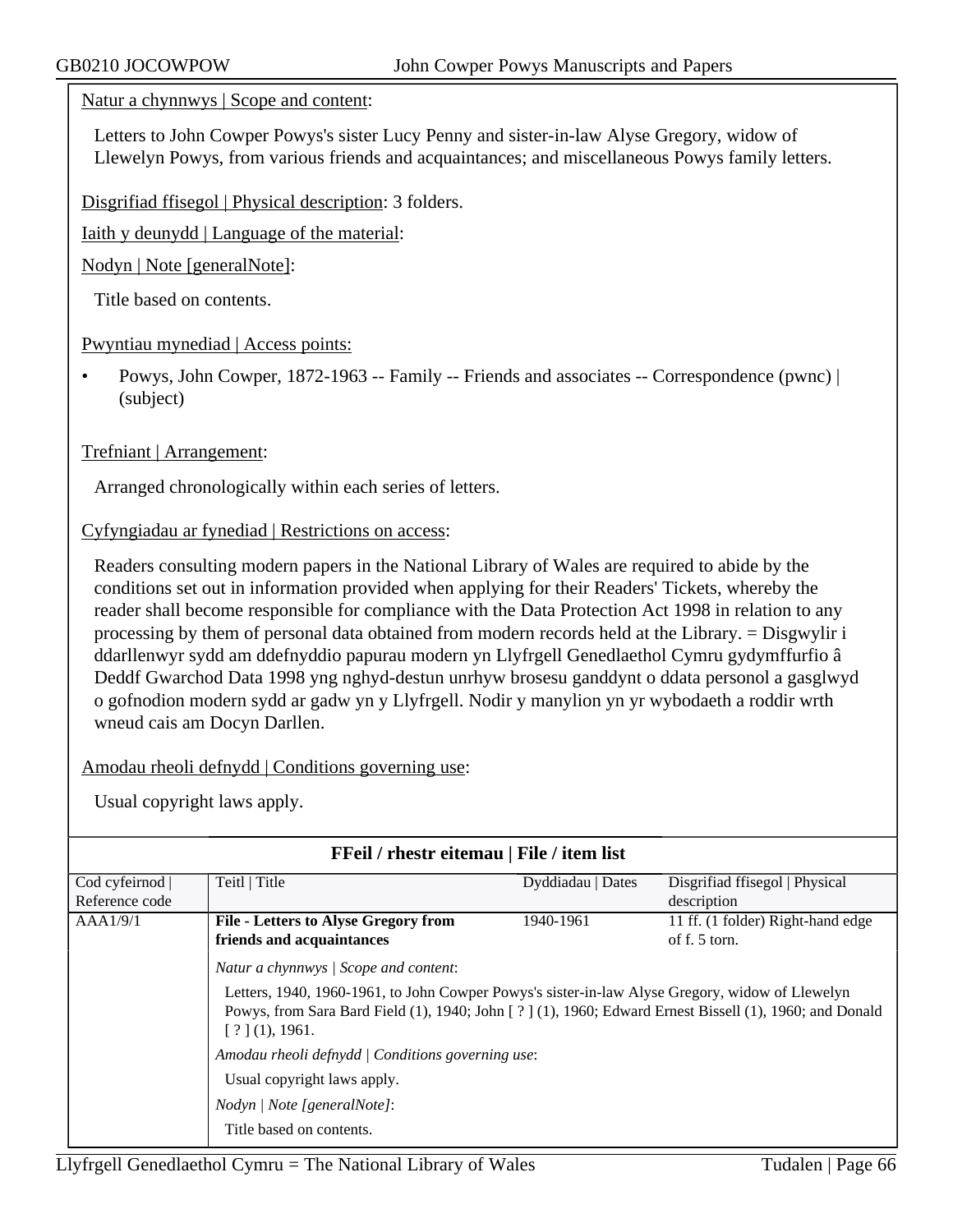$\overline{a}$  and  $\overline{a}$  and  $\overline{a}$  and  $\overline{a}$ 

|          | Lleoliad ffisegol   Physical location:                                                                                                                                                                                                                                                                                                                                                                                                                                                                                                                                                                                                                                                                                                                                                                                                                                                                                                                                                                                                                                                                                                                                                                                                                                                                                                                                                                                                                                                                                                                                                                                                                                                                                                                                                                                                                                                                                                                                                                                                                                                                                                                                                                                                                                                                                                                                                                                                                                                                                                                                                                                                                                                                           |           |                                            |
|----------|------------------------------------------------------------------------------------------------------------------------------------------------------------------------------------------------------------------------------------------------------------------------------------------------------------------------------------------------------------------------------------------------------------------------------------------------------------------------------------------------------------------------------------------------------------------------------------------------------------------------------------------------------------------------------------------------------------------------------------------------------------------------------------------------------------------------------------------------------------------------------------------------------------------------------------------------------------------------------------------------------------------------------------------------------------------------------------------------------------------------------------------------------------------------------------------------------------------------------------------------------------------------------------------------------------------------------------------------------------------------------------------------------------------------------------------------------------------------------------------------------------------------------------------------------------------------------------------------------------------------------------------------------------------------------------------------------------------------------------------------------------------------------------------------------------------------------------------------------------------------------------------------------------------------------------------------------------------------------------------------------------------------------------------------------------------------------------------------------------------------------------------------------------------------------------------------------------------------------------------------------------------------------------------------------------------------------------------------------------------------------------------------------------------------------------------------------------------------------------------------------------------------------------------------------------------------------------------------------------------------------------------------------------------------------------------------------------------|-----------|--------------------------------------------|
| AAA1/9/2 | ARCH/MSS (GB0210)<br><b>File - Letters to Lucy Penny from friends</b>                                                                                                                                                                                                                                                                                                                                                                                                                                                                                                                                                                                                                                                                                                                                                                                                                                                                                                                                                                                                                                                                                                                                                                                                                                                                                                                                                                                                                                                                                                                                                                                                                                                                                                                                                                                                                                                                                                                                                                                                                                                                                                                                                                                                                                                                                                                                                                                                                                                                                                                                                                                                                                            | 1965-1970 | 19 ff. (1 folder)                          |
|          | and acquaintances                                                                                                                                                                                                                                                                                                                                                                                                                                                                                                                                                                                                                                                                                                                                                                                                                                                                                                                                                                                                                                                                                                                                                                                                                                                                                                                                                                                                                                                                                                                                                                                                                                                                                                                                                                                                                                                                                                                                                                                                                                                                                                                                                                                                                                                                                                                                                                                                                                                                                                                                                                                                                                                                                                |           |                                            |
|          | Natur a chynnwys / Scope and content:                                                                                                                                                                                                                                                                                                                                                                                                                                                                                                                                                                                                                                                                                                                                                                                                                                                                                                                                                                                                                                                                                                                                                                                                                                                                                                                                                                                                                                                                                                                                                                                                                                                                                                                                                                                                                                                                                                                                                                                                                                                                                                                                                                                                                                                                                                                                                                                                                                                                                                                                                                                                                                                                            |           |                                            |
|          | Letters, 1965-1970, to John Cowper Powys's sister Lucy Penny from Marie Canavaggia (2), 1965, 1968;<br>Renée Canavaggia (2), 1965, 1970; Glen Cavaliero (3), 1967-1969; Alan Parkes (1), 1968; Dinah White,<br>close friend of John Cowper Powys's son Littleton Alfred Powys (1), 1968; Tom Davies of Hamilton,<br>N.Y. (1), 1970 (with a note by L[ucy] A[melia] P[enny]); Peggy Newman (1), 1970; and Rosemary<br>Manning (1), 1970.                                                                                                                                                                                                                                                                                                                                                                                                                                                                                                                                                                                                                                                                                                                                                                                                                                                                                                                                                                                                                                                                                                                                                                                                                                                                                                                                                                                                                                                                                                                                                                                                                                                                                                                                                                                                                                                                                                                                                                                                                                                                                                                                                                                                                                                                          |           |                                            |
|          | Amodau rheoli defnydd   Conditions governing use:                                                                                                                                                                                                                                                                                                                                                                                                                                                                                                                                                                                                                                                                                                                                                                                                                                                                                                                                                                                                                                                                                                                                                                                                                                                                                                                                                                                                                                                                                                                                                                                                                                                                                                                                                                                                                                                                                                                                                                                                                                                                                                                                                                                                                                                                                                                                                                                                                                                                                                                                                                                                                                                                |           |                                            |
|          | Usual copyright laws apply.                                                                                                                                                                                                                                                                                                                                                                                                                                                                                                                                                                                                                                                                                                                                                                                                                                                                                                                                                                                                                                                                                                                                                                                                                                                                                                                                                                                                                                                                                                                                                                                                                                                                                                                                                                                                                                                                                                                                                                                                                                                                                                                                                                                                                                                                                                                                                                                                                                                                                                                                                                                                                                                                                      |           |                                            |
|          | Nodyn   Note [generalNote]:                                                                                                                                                                                                                                                                                                                                                                                                                                                                                                                                                                                                                                                                                                                                                                                                                                                                                                                                                                                                                                                                                                                                                                                                                                                                                                                                                                                                                                                                                                                                                                                                                                                                                                                                                                                                                                                                                                                                                                                                                                                                                                                                                                                                                                                                                                                                                                                                                                                                                                                                                                                                                                                                                      |           |                                            |
|          | Title based on contents.                                                                                                                                                                                                                                                                                                                                                                                                                                                                                                                                                                                                                                                                                                                                                                                                                                                                                                                                                                                                                                                                                                                                                                                                                                                                                                                                                                                                                                                                                                                                                                                                                                                                                                                                                                                                                                                                                                                                                                                                                                                                                                                                                                                                                                                                                                                                                                                                                                                                                                                                                                                                                                                                                         |           |                                            |
|          | Lleoliad ffisegol   Physical location:                                                                                                                                                                                                                                                                                                                                                                                                                                                                                                                                                                                                                                                                                                                                                                                                                                                                                                                                                                                                                                                                                                                                                                                                                                                                                                                                                                                                                                                                                                                                                                                                                                                                                                                                                                                                                                                                                                                                                                                                                                                                                                                                                                                                                                                                                                                                                                                                                                                                                                                                                                                                                                                                           |           |                                            |
|          | ARCH/MSS (GB0210)                                                                                                                                                                                                                                                                                                                                                                                                                                                                                                                                                                                                                                                                                                                                                                                                                                                                                                                                                                                                                                                                                                                                                                                                                                                                                                                                                                                                                                                                                                                                                                                                                                                                                                                                                                                                                                                                                                                                                                                                                                                                                                                                                                                                                                                                                                                                                                                                                                                                                                                                                                                                                                                                                                |           |                                            |
| AAA1/9/3 | File - Miscellaneous Powys family and<br>other letters                                                                                                                                                                                                                                                                                                                                                                                                                                                                                                                                                                                                                                                                                                                                                                                                                                                                                                                                                                                                                                                                                                                                                                                                                                                                                                                                                                                                                                                                                                                                                                                                                                                                                                                                                                                                                                                                                                                                                                                                                                                                                                                                                                                                                                                                                                                                                                                                                                                                                                                                                                                                                                                           | 1911-2002 | 63 ff. (1 folder, including 1<br>envelope) |
|          | Natur a chynnwys / Scope and content:                                                                                                                                                                                                                                                                                                                                                                                                                                                                                                                                                                                                                                                                                                                                                                                                                                                                                                                                                                                                                                                                                                                                                                                                                                                                                                                                                                                                                                                                                                                                                                                                                                                                                                                                                                                                                                                                                                                                                                                                                                                                                                                                                                                                                                                                                                                                                                                                                                                                                                                                                                                                                                                                            |           |                                            |
|          | her mother Mary Cowper Powys (5), 1911-1912, 1914; to Marian (May) Powys from her mother Mary<br>Cowper Powys (1), [1914]; to Margaret Powys from her son Littleton Alfred Powys (1), 1926; to Gamel<br>Woolsey from Mary (Molly) MacCarthy (1), undated, which refers to Gamel's then contentious work<br>One Way of Love (1930) (with a note by Powys biographer Morine Krissdottir); to Gertrude Powys<br>from [her brother Theodore Francis Powys], (3), 1941, 1946 and undated (typescript copies); to Gertrude<br>Powys from her sister Lucy Penny (1 postcard), [1944]; to Marian Powys from 'E. R.' (1), 1947; to Peter<br>Powys Grey from his mother Marian Powys (1), 1948; to Bernard O'Neill from Philippa (Katie) Powys<br>(1), 1949 (photocopy); to Francis Llewellyn Powys from his cousin Littleton Alfred Powys (1 postcard),<br>1951; to Littleton [?Charles] Powys from an unnamed correspondent (the letter lacking a signature<br>and appearing incomplete) (1), 1953; to George Frederick Sims from John Cowper Powys's nephew<br>Francis Llewellyn Powys (1), 1958 (photocopy); to Alyse Gregory, widow of Llewelyn Powys, from<br>Francis Llewellyn Powys (1), 1960; to Jill Olson from Katie Powys (1), 1961 (photocopy) (with note<br>by Morine Krissdottir); to Lucy Penny from her sister Marian Powys (1), [1963]; to Lucy Penny from<br>Powys biographer Marie Canavaggia (including a note to Phyllis Playter) (1), 1964; to Lucy Penny from<br>her niece Isobel Powys Marks (1), 1966; to Lucy Penny from her niece Rose Dyer (1), 1969; to Lucy<br>Penny from her nephew Gilfrid Powys (1), 1969; to Lucy Penny from her great-nephew Michael (2)<br>and her great-niece Lucy (1), 1969; to Francis Llewellyn Powys from C. Benson Roberts (1), 1970; to<br>John Cowper Powys's brother William Ernest (Willie) Powys from Agnes [?] in Poland, enclosing a<br>photograph [?from Adrian Upfield]) (1), 2002; together with undated letters to Alyse Gregory from Lucy<br>Penny (1) and Ty (Barbara) Powys Grey (née Tyler), first wife of Peter Powys Grey (1), an undated letter<br>to Bernard O'Neill from Lucy Penny (photocopy), and an undated postcard from Marian Powys to an<br>unnamed recipient (on the dorse of which is a printed notice of an auction of some of Marian Powys's<br>lacemaking stock upon her retirement). Included separately in an envelope are photographs of Marian<br>Powys and Peter Powys Grey, [?1936], and an obituary of Gertrude Powys, [1952].<br>Amodau rheoli defnydd   Conditions governing use:<br>Usual copyright laws apply.<br>Nodyn   Note [generalNote]:<br>Title based on contents.<br>Lleoliad ffisegol   Physical location: |           |                                            |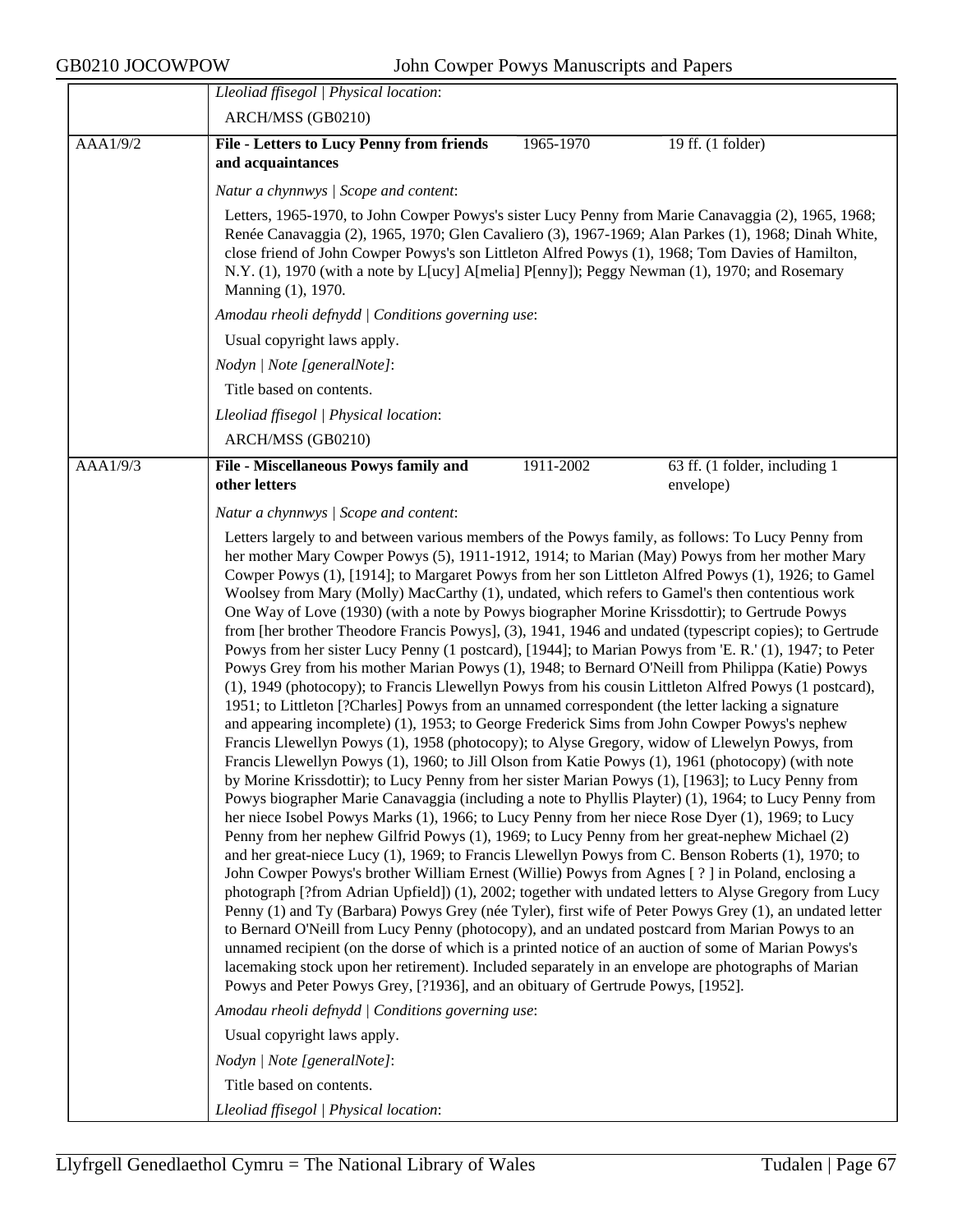ARCH/MSS (GB0210)

## **Is-gyfres | Subseries AAA1/10 vtls006762683: Letters from Franklin Playter**

Dyddiad | Date: 1930 (dyddiad creu) | (date of creation)

Natur a chynnwys | Scope and content:

Letters to John Cowper Powys from Phyllis Playter's father Franklin Playter.

Disgrifiad ffisegol | Physical description: 1 folder.

Iaith y deunydd | Language of the material:

Nodyn | Note [generalNote]:

Title based on contents.

Pwyntiau mynediad | Access points:

• Playter, Phyllis -- Family -- Correspondence (pwnc) | (subject)

Trefniant | Arrangement:

Arranged chronologically.

#### Cyfyngiadau ar fynediad | Restrictions on access:

Readers consulting modern papers in the National Library of Wales are required to abide by the conditions set out in information provided when applying for their Readers' Tickets, whereby the reader shall become responsible for compliance with the Data Protection Act 1998 in relation to any processing by them of personal data obtained from modern records held at the Library. = Disgwylir i ddarllenwyr sydd am ddefnyddio papurau modern yn Llyfrgell Genedlaethol Cymru gydymffurfio â Deddf Gwarchod Data 1998 yng nghyd-destun unrhyw brosesu ganddynt o ddata personol a gasglwyd o gofnodion modern sydd ar gadw yn y Llyfrgell. Nodir y manylion yn yr wybodaeth a roddir wrth wneud cais am Docyn Darllen.

#### Amodau rheoli defnydd | Conditions governing use:

| FFeil / rhestr eitemau   File / item list |                                                                                         |                   |                                |  |  |
|-------------------------------------------|-----------------------------------------------------------------------------------------|-------------------|--------------------------------|--|--|
| Cod cyfeirnod                             | Teitl   Title                                                                           | Dyddiadau   Dates | Disgrifiad ffisegol   Physical |  |  |
| Reference code                            |                                                                                         |                   | description                    |  |  |
| AAA1/10/1                                 | <b>File - Letters from Franklin Playter</b>                                             | 1930              | $4$ ff. $(1$ folder)           |  |  |
|                                           | Natur a chynnwys / Scope and content:                                                   |                   |                                |  |  |
|                                           | Two letters, 1930, to John Cowper Powys from Phyllis Playter's father Franklin Playter. |                   |                                |  |  |
|                                           | Amodau rheoli defnydd   Conditions governing use:                                       |                   |                                |  |  |
|                                           | Usual copyright laws apply.                                                             |                   |                                |  |  |
|                                           | Nodyn   Note [generalNote]:                                                             |                   |                                |  |  |
|                                           | Title based on contents.                                                                |                   |                                |  |  |
|                                           |                                                                                         |                   |                                |  |  |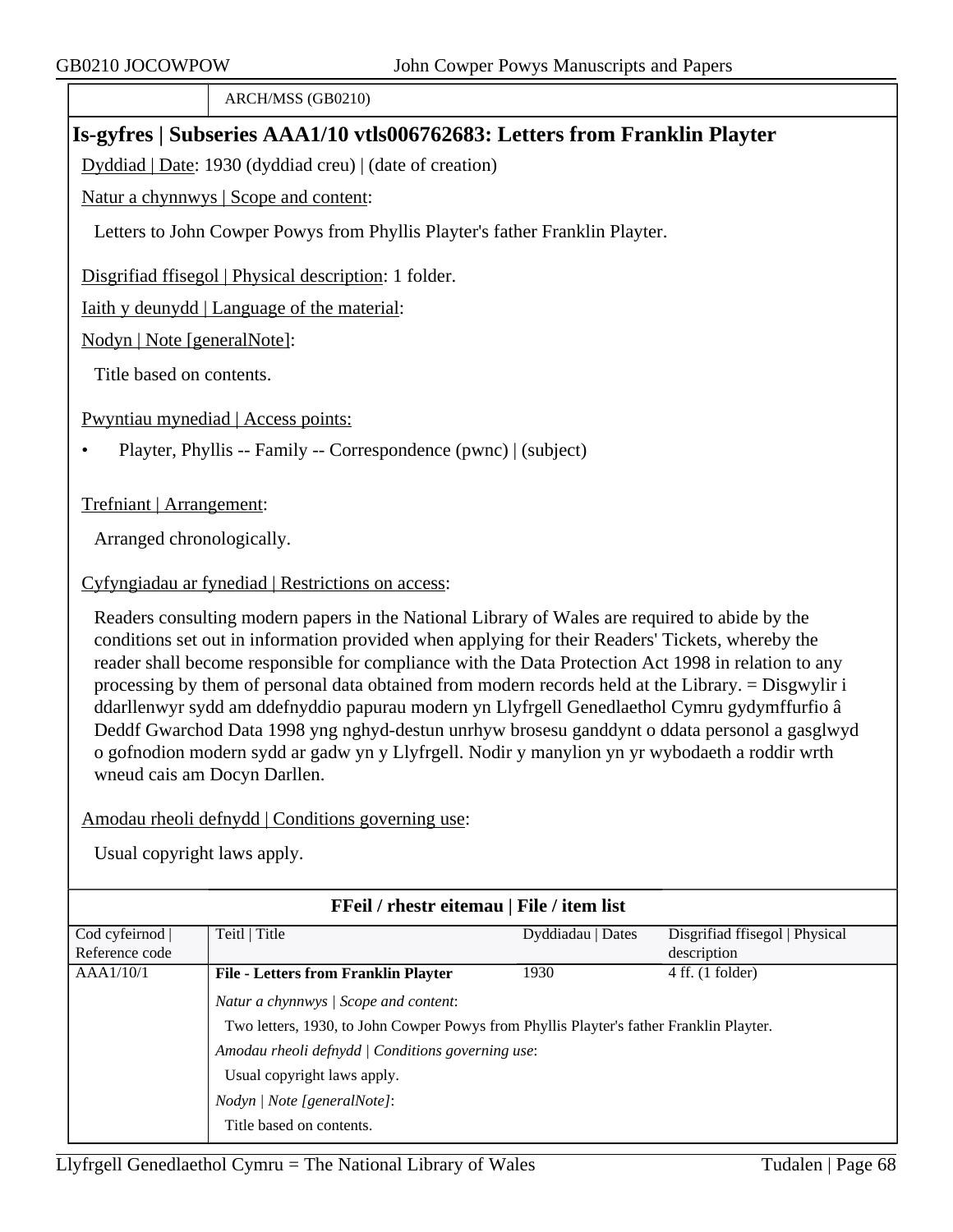*Lleoliad ffisegol | Physical location*: ARCH/MSS (GB0210)

## **Cyfres | Series AAA2 vtls006127904: Letters from friends and acquaintances**

Dyddiad | Date: 1916-1964 (dyddiad creu) | (date of creation)

Natur a chynnwys | Scope and content:

Letters to John Cowper Powys from friends and acquaintances, including John Redwood Anderson, E. H. Visiak, Edgar Lee Masters, Gamel Woolsey and Huw Menai; together with envelopes addressed to John Cowper Powys, mostly from Gilbert Turner, the contents of the envelopes having been removed.

Disgrifiad ffisegol | Physical description: 15 folders.

Iaith y deunydd | Language of the material:

Nodyn | Note [generalNote]:

Title based on contents.

Pwyntiau mynediad | Access points:

• Powys, John Cowper, 1872-1963 -- Friends and associates -- Correspondence (pwnc) | (subject)

#### Trefniant | Arrangement:

Arranged by correspondent.

### Cyfyngiadau ar fynediad | Restrictions on access:

Readers consulting modern papers in the National Library of Wales are required to abide by the conditions set out in information provided when applying for their Readers' Tickets, whereby the reader shall become responsible for compliance with the Data Protection Act 1998 in relation to any processing by them of personal data obtained from modern records held at the Library. = Disgwylir i ddarllenwyr sydd am ddefnyddio papurau modern yn Llyfrgell Genedlaethol Cymru gydymffurfio â Deddf Gwarchod Data 1998 yng nghyd-destun unrhyw brosesu ganddynt o ddata personol a gasglwyd o gofnodion modern sydd ar gadw yn y Llyfrgell. Nodir y manylion yn yr wybodaeth a roddir wrth wneud cais am Docyn Darllen.

### Amodau rheoli defnydd | Conditions governing use:

Usual copyright laws apply.

# **Is-gyfres | Subseries AAA2/1 vtls006165526: Letters from John Redwood Anderson**

Crëwr | Creator: Anderson, John Redwood, 1883-1964

Dyddiad | Date: 1928-1963 (dyddiad creu) | (date of creation)

Natur a chynnwys | Scope and content: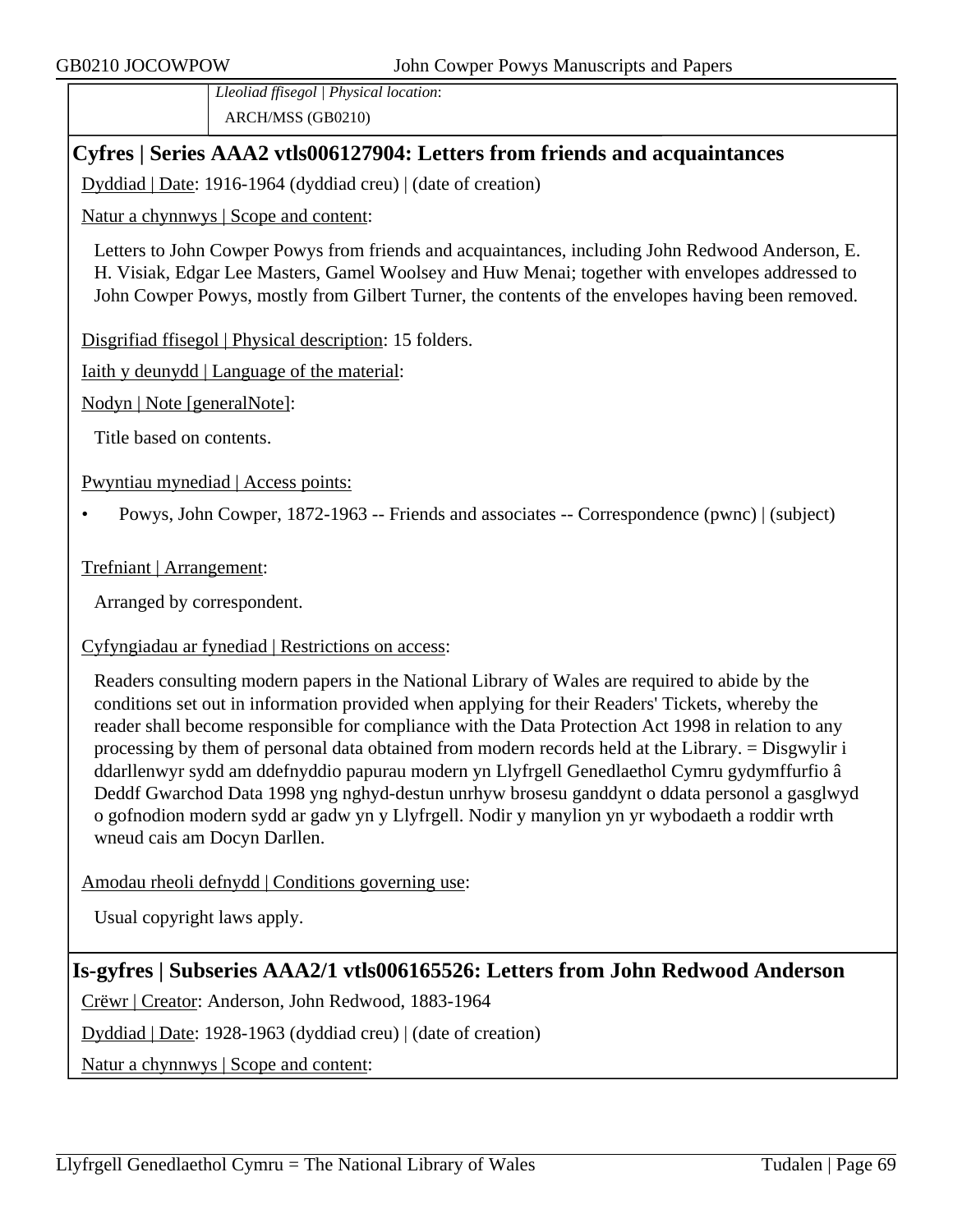Letters to John Cowper Powys from the poet John Redwood Anderson. Many of the letters contain Anderson's comments on drafts of John Cowper Powys's novel Homer and the Aether (1959).

Disgrifiad ffisegol | Physical description: 4 folders.

Iaith y deunydd | Language of the material:

Nodyn | Note [generalNote]:

Title based on contents.

Pwyntiau mynediad | Access points:

• Anderson, John Redwood, 1883-1964 -- Correspondence (pwnc) | (subject)

Trefniant | Arrangement:

Arranged chronologically.

Cyfyngiadau ar fynediad | Restrictions on access:

Readers consulting modern papers in the National Library of Wales are required to abide by the conditions set out in information provided when applying for their Readers' Tickets, whereby the reader shall become responsible for compliance with the Data Protection Act 1998 in relation to any processing by them of personal data obtained from modern records held at the Library. = Disgwylir i ddarllenwyr sydd am ddefnyddio papurau modern yn Llyfrgell Genedlaethol Cymru gydymffurfio â Deddf Gwarchod Data 1998 yng nghyd-destun unrhyw brosesu ganddynt o ddata personol a gasglwyd o gofnodion modern sydd ar gadw yn y Llyfrgell. Nodir y manylion yn yr wybodaeth a roddir wrth wneud cais am Docyn Darllen.

Amodau rheoli defnydd | Conditions governing use:

| FFeil / rhestr eitemau   File / item list |                                                                                                                                                                                                                                                                                                                                                                                                                                                                                                                                                                                                                                                                                                                                                                                                                                                        |                   |                                |  |  |
|-------------------------------------------|--------------------------------------------------------------------------------------------------------------------------------------------------------------------------------------------------------------------------------------------------------------------------------------------------------------------------------------------------------------------------------------------------------------------------------------------------------------------------------------------------------------------------------------------------------------------------------------------------------------------------------------------------------------------------------------------------------------------------------------------------------------------------------------------------------------------------------------------------------|-------------------|--------------------------------|--|--|
| Cod cyfeirnod                             | Teitl   Title                                                                                                                                                                                                                                                                                                                                                                                                                                                                                                                                                                                                                                                                                                                                                                                                                                          | Dyddiadau   Dates | Disgrifiad ffisegol   Physical |  |  |
| Reference code                            |                                                                                                                                                                                                                                                                                                                                                                                                                                                                                                                                                                                                                                                                                                                                                                                                                                                        |                   | description                    |  |  |
| AAA2/1/1                                  | <b>File - Letters from John Redwood</b>                                                                                                                                                                                                                                                                                                                                                                                                                                                                                                                                                                                                                                                                                                                                                                                                                | 1928-1957         | 56 ff. (1 folder)              |  |  |
|                                           | Anderson                                                                                                                                                                                                                                                                                                                                                                                                                                                                                                                                                                                                                                                                                                                                                                                                                                               |                   |                                |  |  |
|                                           | Natur a chynnwys / Scope and content:                                                                                                                                                                                                                                                                                                                                                                                                                                                                                                                                                                                                                                                                                                                                                                                                                  |                   |                                |  |  |
|                                           | Twelve letters, three postcards and one illustrated Christmas card, 1928, 1945-1946, 1951, 1954-1955,<br>1957 and undated, to John Cowper Powys from John Redwood Anderson, several of the letters<br>containing comments on drafts of John Cowper Powys's novel Homer and the Aether (1959). Two of the<br>letters contain poetry lately written by Anderson, and three of the letters include notes to John Cowper<br>Powys and to Phyllis Playter by Anderson's wife Gwyneth. Also included is an inscribed photograph<br>of Anderson (f. 4), an inscribed printed copy of Anderson's To the Dyfrdwy, the River I Love (London,<br>1951) (ff. 6-13), and a typed copy of a poem by Anderson entitled To John Cowper Powys: A Reply in<br>Gratitude (ff. 54-56).<br>Amodau rheoli defnydd   Conditions governing use:<br>Usual copyright laws apply. |                   |                                |  |  |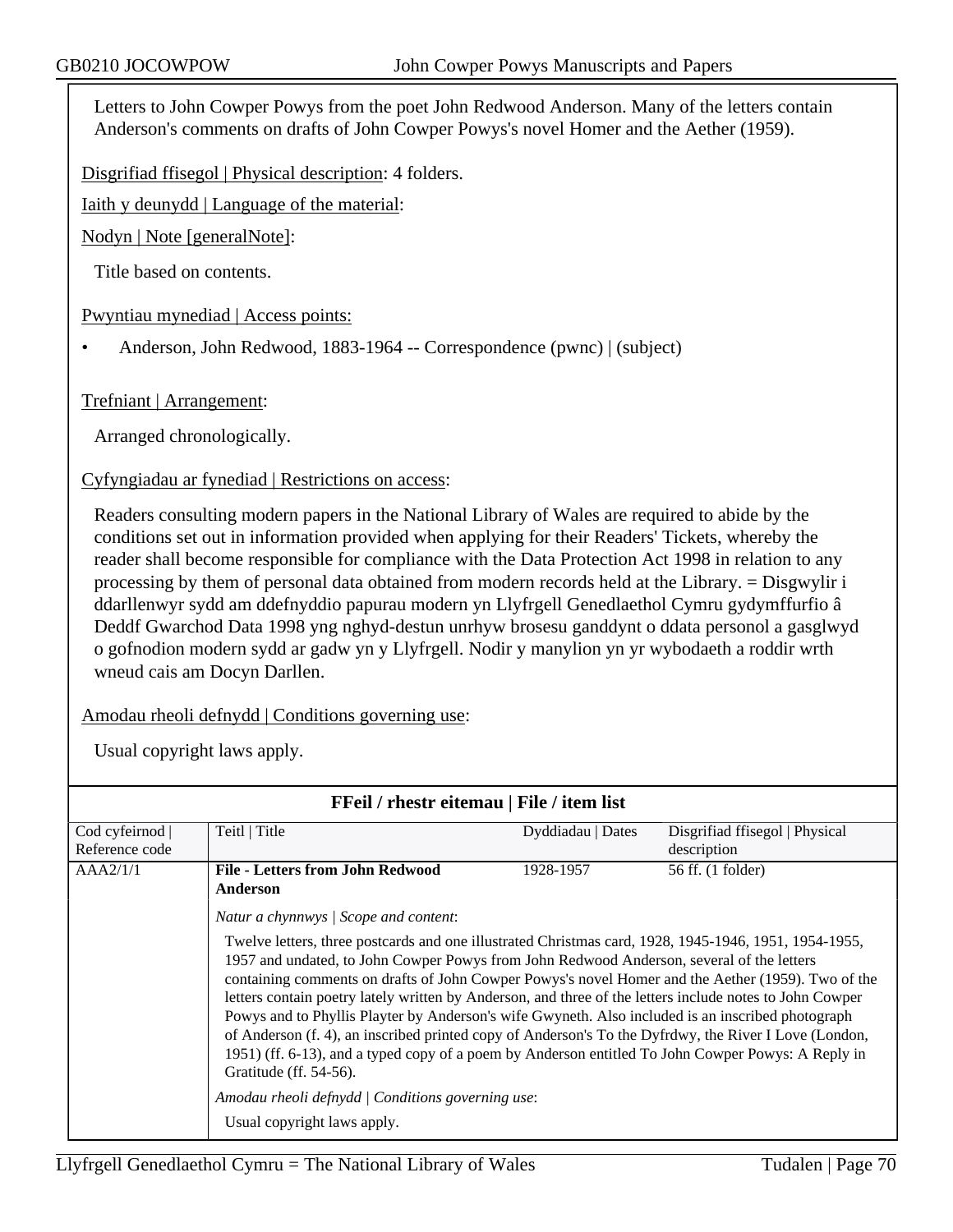|          | Nodyn   Note [generalNote]:                                                                                                                                                                                                                                                                                                                                                                                                                                                                                                                                                                                                                                                                                                                                                                                                                                                |           |                                                                                                        |  |
|----------|----------------------------------------------------------------------------------------------------------------------------------------------------------------------------------------------------------------------------------------------------------------------------------------------------------------------------------------------------------------------------------------------------------------------------------------------------------------------------------------------------------------------------------------------------------------------------------------------------------------------------------------------------------------------------------------------------------------------------------------------------------------------------------------------------------------------------------------------------------------------------|-----------|--------------------------------------------------------------------------------------------------------|--|
|          | Title based on contents.                                                                                                                                                                                                                                                                                                                                                                                                                                                                                                                                                                                                                                                                                                                                                                                                                                                   |           |                                                                                                        |  |
|          | Lleoliad ffisegol   Physical location:                                                                                                                                                                                                                                                                                                                                                                                                                                                                                                                                                                                                                                                                                                                                                                                                                                     |           |                                                                                                        |  |
|          | ARCH/MSS (GB0210)                                                                                                                                                                                                                                                                                                                                                                                                                                                                                                                                                                                                                                                                                                                                                                                                                                                          |           |                                                                                                        |  |
| AAA2/1/2 | <b>File - Letters from John Redwood</b><br>Anderson                                                                                                                                                                                                                                                                                                                                                                                                                                                                                                                                                                                                                                                                                                                                                                                                                        | 1958      | $90$ ff. $(1)$ folder)                                                                                 |  |
|          | Natur a chynnwys / Scope and content:                                                                                                                                                                                                                                                                                                                                                                                                                                                                                                                                                                                                                                                                                                                                                                                                                                      |           |                                                                                                        |  |
|          | Seventeen letters, 1958, to John Cowper Powys from John Redwood Anderson, several of which contain<br>comments on John Cowper Powys's novel Homer and the Aether (1959), and three of which include<br>notes to John Cowper Powys and to Phyllis Playter from Anderson's wife Gwyneth Anderson. Enclosures<br>comprise a letter to John Cowper Powys from Gwyneth Anderson, typed copies of poems by John and<br>Gwyneth Redwood Anderson, and a typed copy of a translation by John Redwood Anderson of No XXVI<br>of Les Heures d'Après-midi by Emile Verhaeren. There are notes in John Cowper Powys's hand on f. 77<br>verso. Also included are typescript drafts (ff. 78-82) of part of John Cowper Powys's novel Homer and<br>the Aether (1959), together with a typescript copy of Anderson's own prose translation of Chapter III of<br>Homer's Iliad (ff. 83-90). |           |                                                                                                        |  |
|          | Amodau rheoli defnydd   Conditions governing use:                                                                                                                                                                                                                                                                                                                                                                                                                                                                                                                                                                                                                                                                                                                                                                                                                          |           |                                                                                                        |  |
|          | Usual copyright laws apply.                                                                                                                                                                                                                                                                                                                                                                                                                                                                                                                                                                                                                                                                                                                                                                                                                                                |           |                                                                                                        |  |
|          | Nodyn   Note [generalNote]:                                                                                                                                                                                                                                                                                                                                                                                                                                                                                                                                                                                                                                                                                                                                                                                                                                                |           |                                                                                                        |  |
|          | Title based on contents.                                                                                                                                                                                                                                                                                                                                                                                                                                                                                                                                                                                                                                                                                                                                                                                                                                                   |           |                                                                                                        |  |
|          | Lleoliad ffisegol   Physical location:                                                                                                                                                                                                                                                                                                                                                                                                                                                                                                                                                                                                                                                                                                                                                                                                                                     |           |                                                                                                        |  |
|          | ARCH/MSS (GB0210)                                                                                                                                                                                                                                                                                                                                                                                                                                                                                                                                                                                                                                                                                                                                                                                                                                                          |           |                                                                                                        |  |
| AAA2/1/3 | <b>File - Letters from John Redwood</b><br>Anderson                                                                                                                                                                                                                                                                                                                                                                                                                                                                                                                                                                                                                                                                                                                                                                                                                        | 1959-1961 | 33 ff. (1 folder)                                                                                      |  |
|          | Natur a chynnwys / Scope and content:                                                                                                                                                                                                                                                                                                                                                                                                                                                                                                                                                                                                                                                                                                                                                                                                                                      |           |                                                                                                        |  |
|          | Ten letters, 1959-1961, to John Cowper Powys from John Redwood Anderson, one of which includes<br>Anderson's response to John Cowper Powys's novel A Glastonbury Romance (1933) and one of which<br>includes a note to John Cowper Powys from Anderson's wife Gwyneth Anderson. Also included are<br>typed and printed copies of Anderson's poem The Two Dandelions (ff. 8-10).                                                                                                                                                                                                                                                                                                                                                                                                                                                                                            |           |                                                                                                        |  |
|          | Amodau rheoli defnydd   Conditions governing use:                                                                                                                                                                                                                                                                                                                                                                                                                                                                                                                                                                                                                                                                                                                                                                                                                          |           |                                                                                                        |  |
|          | Usual copyright laws apply.                                                                                                                                                                                                                                                                                                                                                                                                                                                                                                                                                                                                                                                                                                                                                                                                                                                |           |                                                                                                        |  |
|          | Nodyn   Note [generalNote]:                                                                                                                                                                                                                                                                                                                                                                                                                                                                                                                                                                                                                                                                                                                                                                                                                                                |           |                                                                                                        |  |
|          | Title based on contents.                                                                                                                                                                                                                                                                                                                                                                                                                                                                                                                                                                                                                                                                                                                                                                                                                                                   |           |                                                                                                        |  |
|          | Lleoliad ffisegol   Physical location:                                                                                                                                                                                                                                                                                                                                                                                                                                                                                                                                                                                                                                                                                                                                                                                                                                     |           |                                                                                                        |  |
|          | ARCH/MSS (GB0210)                                                                                                                                                                                                                                                                                                                                                                                                                                                                                                                                                                                                                                                                                                                                                                                                                                                          |           |                                                                                                        |  |
| AAA2/1/4 | <b>File - Letters from John Redwood</b><br>Anderson                                                                                                                                                                                                                                                                                                                                                                                                                                                                                                                                                                                                                                                                                                                                                                                                                        | 1962-1963 | 18 ff. (1 folder)                                                                                      |  |
|          | Natur a chynnwys / Scope and content:                                                                                                                                                                                                                                                                                                                                                                                                                                                                                                                                                                                                                                                                                                                                                                                                                                      |           |                                                                                                        |  |
|          | Three letters, 1962-1963, to John Cowper Powys from John Redwood Anderson, one of which includes<br>a note to Phyllis Playter from Anderson's wife Gwyneth. Enclosures comprise one letter from Anderson<br>to Phyllis Playter and typed copies of poems by Gwyneth Redwood Anderson (f. 15). Also included<br>are advertising flyers (ff. 1-3) for Anderson's book While the Fates Allow (1962), a typescript English<br>(ff. 7-9), a letter, 1963 (ff. 16-verso), from Anderson to Gerard [?] following the death of John Cowper<br>Powys, and two photographs (ff. 17-18) of Anderson.<br>Amodau rheoli defnydd   Conditions governing use:                                                                                                                                                                                                                             |           | translation of Iorwerth Peate's review of While the Fates Allow (published in Y Cymro, 10 August 1962) |  |
|          | Usual copyright laws apply.                                                                                                                                                                                                                                                                                                                                                                                                                                                                                                                                                                                                                                                                                                                                                                                                                                                |           |                                                                                                        |  |
|          |                                                                                                                                                                                                                                                                                                                                                                                                                                                                                                                                                                                                                                                                                                                                                                                                                                                                            |           |                                                                                                        |  |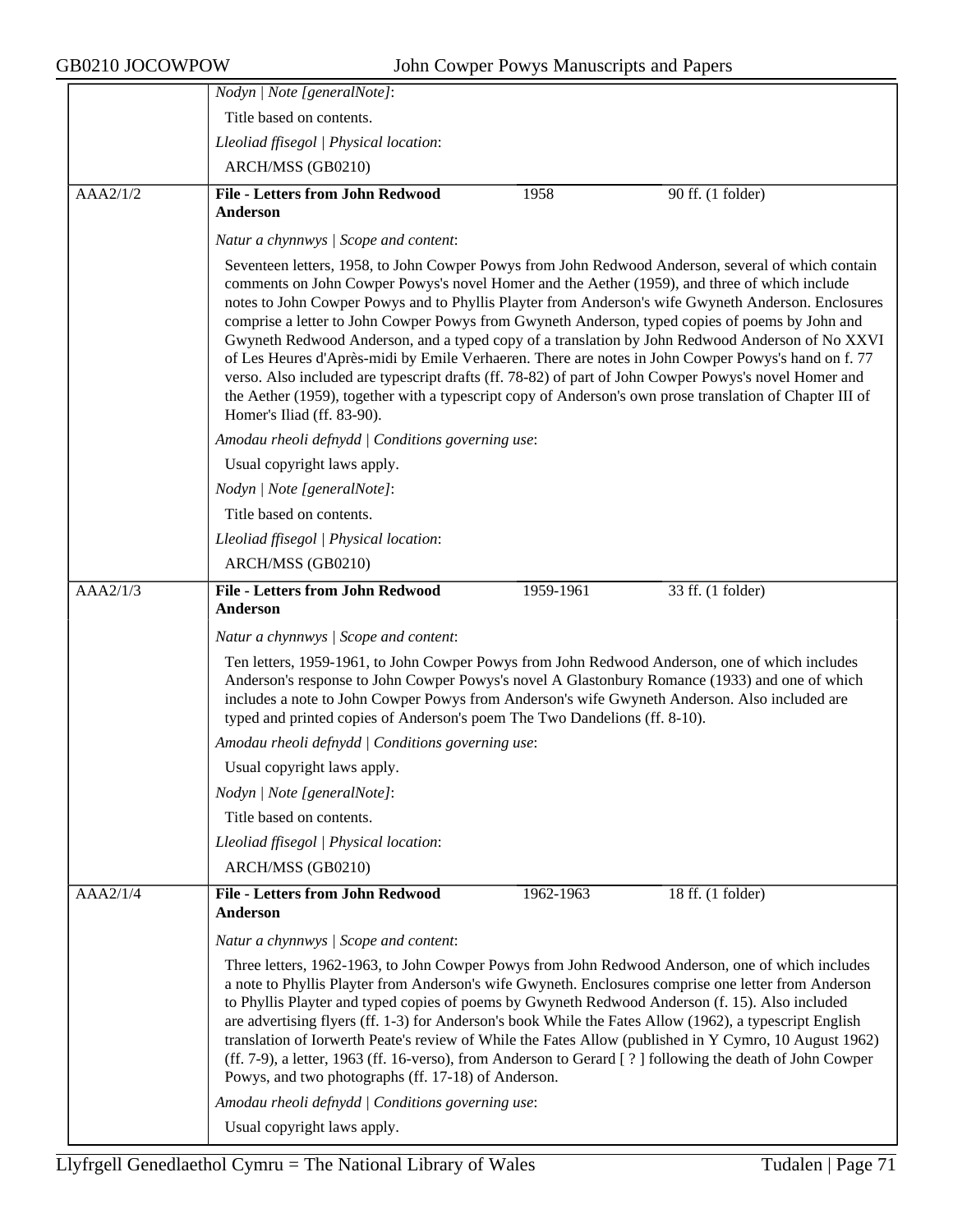*Nodyn | Note [generalNote]*: Title based on contents. *Lleoliad ffisegol | Physical location*: ARCH/MSS (GB0210)

# **Is-gyfres | Subseries AAA2/2 vtls006170269: Letters from E. H. Visiak**

Dyddiad | Date: 1943-1953 (dyddiad creu) | (date of creation)

Natur a chynnwys | Scope and content:

Letters to John Cowper Powys from the Milton scholar and fantasy writer E. H. Visiak (Edward Harold Physick).

Disgrifiad ffisegol | Physical description: 1 folder.

Iaith y deunydd | Language of the material:

Nodyn | Note [generalNote]:

Title based on contents.

Pwyntiau mynediad | Access points:

- Visiak, E. H, (Edward Harold), 1878-1972 -- Correspondence (pwnc) | (subject)
- Visiak, E. H, (Edward Harold), 1878-1972 (pwnc) | (subject)

Trefniant | Arrangement:

Arranged chronologically.

#### Cyfyngiadau ar fynediad | Restrictions on access:

Readers consulting modern papers in the National Library of Wales are required to abide by the conditions set out in information provided when applying for their Readers' Tickets, whereby the reader shall become responsible for compliance with the Data Protection Act 1998 in relation to any processing by them of personal data obtained from modern records held at the Library. = Disgwylir i ddarllenwyr sydd am ddefnyddio papurau modern yn Llyfrgell Genedlaethol Cymru gydymffurfio â Deddf Gwarchod Data 1998 yng nghyd-destun unrhyw brosesu ganddynt o ddata personol a gasglwyd o gofnodion modern sydd ar gadw yn y Llyfrgell. Nodir y manylion yn yr wybodaeth a roddir wrth wneud cais am Docyn Darllen.

Amodau rheoli defnydd | Conditions governing use:

| FFeil / rhestr eitemau   File / item list |                                       |                   |                                |  |
|-------------------------------------------|---------------------------------------|-------------------|--------------------------------|--|
| Cod cyfeirnod                             | Teitl   Title                         | Dyddiadau   Dates | Disgrifiad ffisegol   Physical |  |
| Reference code                            |                                       |                   | description                    |  |
| AAA2/2/1                                  | File - Letters from E. H. Visiak      | 1943-1953         | 47 ff. (1 folder)              |  |
|                                           | Natur a chynnwys / Scope and content: |                   |                                |  |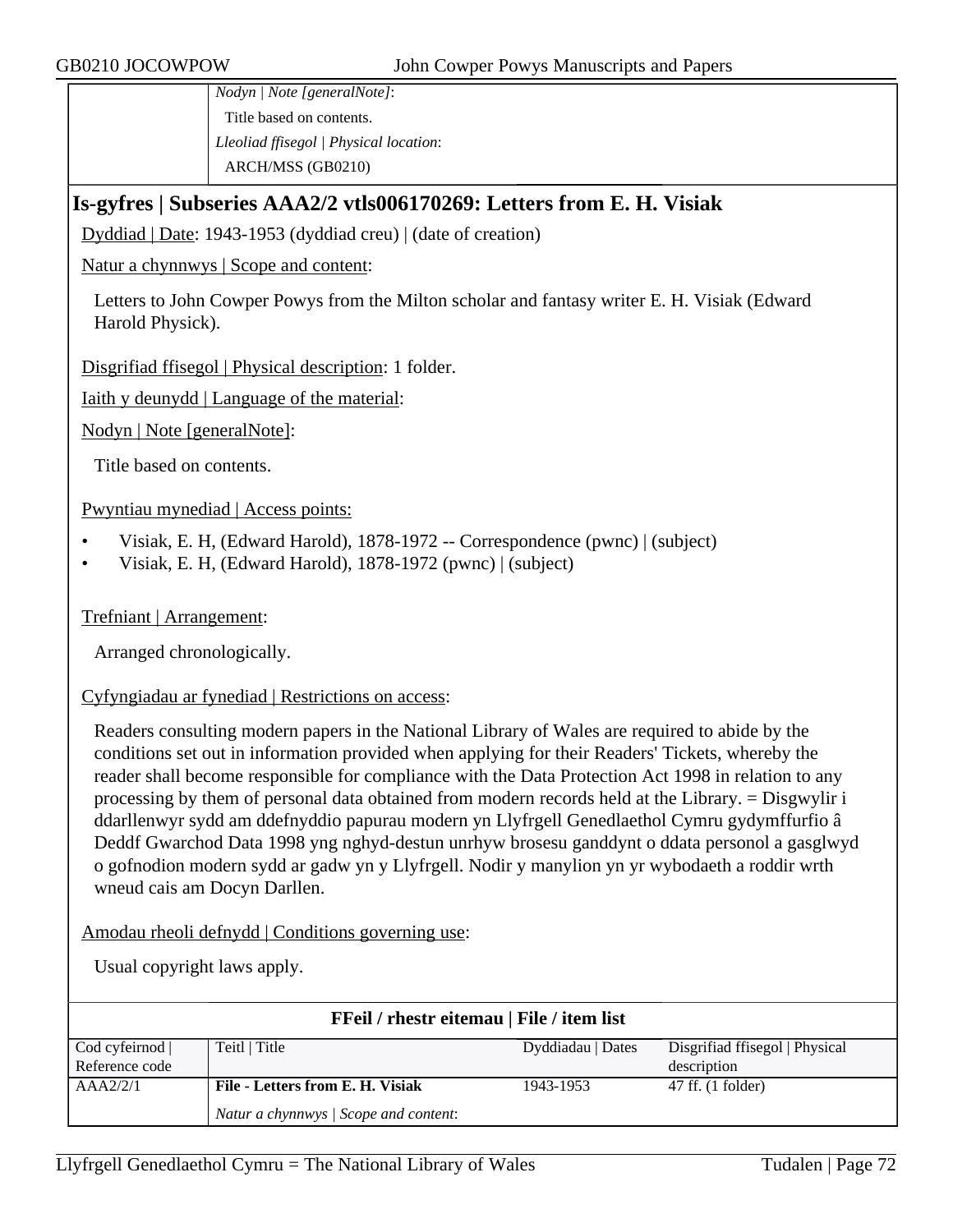Sixteen letters and one postcard, 1943, 1945-1948, 1950, 1953, to John Cowper Powys from the Milton scholar and fantasy writer E. H. Visiak (Edward Harold Physick), containing mostly discussions of his own and others' works. Also included are an inscribed copy of Visiak's pamphlet The Animus Against Milton (Derby, 1945), an inscribed press review by Visiak of A. J. A. Waldock's Paradise Lost and its Critics (1947), an inscribed card (undated) bearing a signed ink drawing by Visiak, and a Christmas card (undated) containing signed poems by Visiak. *Amodau rheoli defnydd | Conditions governing use*: Usual copyright laws apply. *Nodyn | Note [generalNote]*: Title based on contents.

*Lleoliad ffisegol | Physical location*:

ARCH/MSS (GB0210)

## **Is-gyfres | Subseries AAA2/3 vtls006170786: Letters from Edgar Lee Masters**

Dyddiad | Date: 1916-1946 (dyddiad creu) | (date of creation)

Natur a chynnwys | Scope and content:

Carbon copies of typed letters to John Cowper Powys from the poet Edgar Lee Masters.

Disgrifiad ffisegol | Physical description: 1 folder.

Iaith y deunydd | Language of the material:

Nodyn | Note [generalNote]:

Title based on contents.

Pwyntiau mynediad | Access points:

- Masters, Edgar Lee, 1868-1950 -- Correspondence (pwnc) | (subject)
- Masters, Edgar Lee, 1868-1950 (pwnc) | (subject)

Trefniant | Arrangement:

Arranged chronologically.

### Cyfyngiadau ar fynediad | Restrictions on access:

Readers consulting modern papers in the National Library of Wales are required to abide by the conditions set out in information provided when applying for their Readers' Tickets, whereby the reader shall become responsible for compliance with the Data Protection Act 1998 in relation to any processing by them of personal data obtained from modern records held at the Library. = Disgwylir i ddarllenwyr sydd am ddefnyddio papurau modern yn Llyfrgell Genedlaethol Cymru gydymffurfio â Deddf Gwarchod Data 1998 yng nghyd-destun unrhyw brosesu ganddynt o ddata personol a gasglwyd o gofnodion modern sydd ar gadw yn y Llyfrgell. Nodir y manylion yn yr wybodaeth a roddir wrth wneud cais am Docyn Darllen.

Amodau rheoli defnydd | Conditions governing use: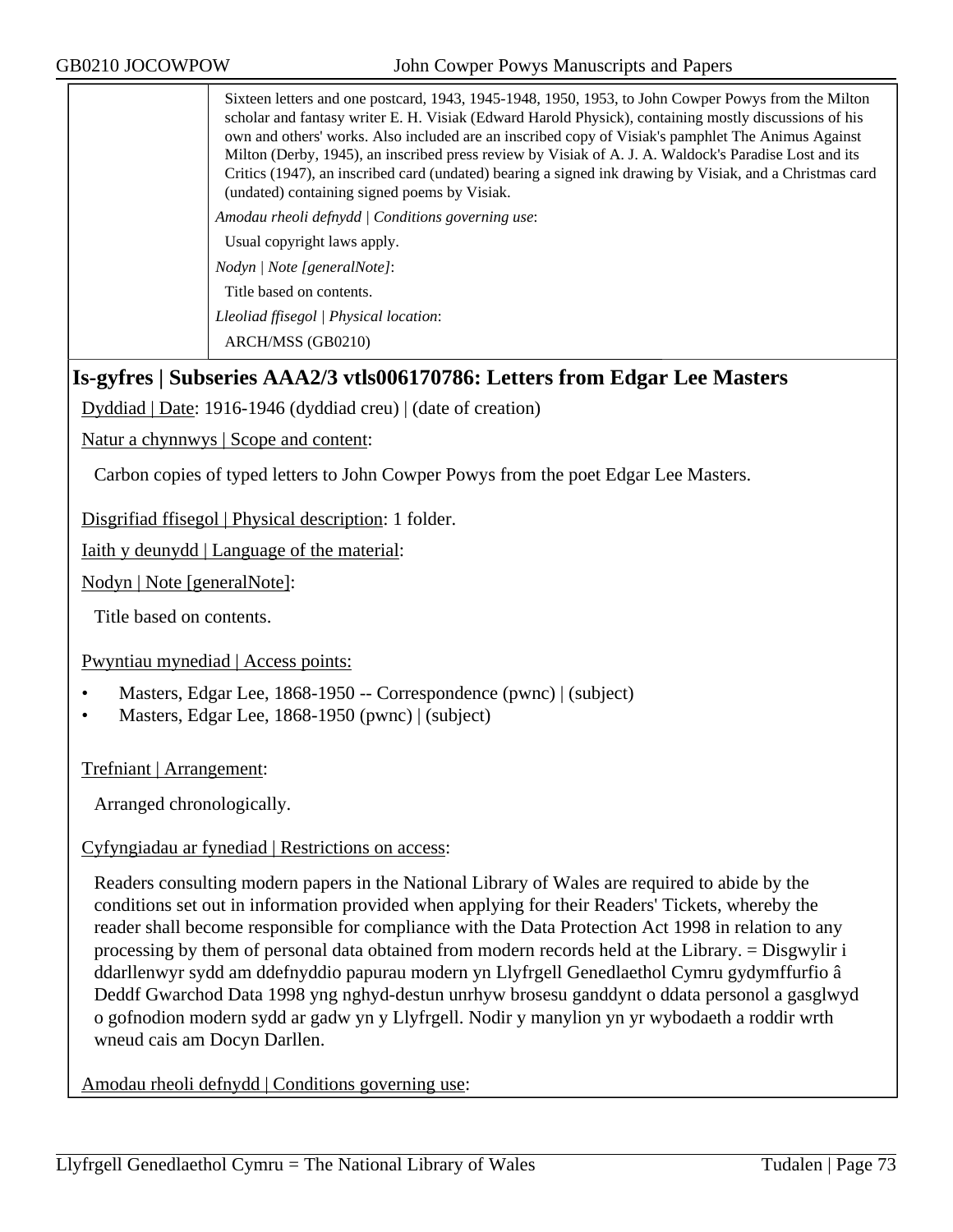|                                 | FFeil / rhestr eitemau   File / item list                                                                                                                                                                                                                                                                                                                                                                                                                                                                                                                                                                                                                                                                             |                   |                                               |  |
|---------------------------------|-----------------------------------------------------------------------------------------------------------------------------------------------------------------------------------------------------------------------------------------------------------------------------------------------------------------------------------------------------------------------------------------------------------------------------------------------------------------------------------------------------------------------------------------------------------------------------------------------------------------------------------------------------------------------------------------------------------------------|-------------------|-----------------------------------------------|--|
| Cod cyfeirnod<br>Reference code | Teitl   Title                                                                                                                                                                                                                                                                                                                                                                                                                                                                                                                                                                                                                                                                                                         | Dyddiadau   Dates | Disgrifiad ffisegol   Physical<br>description |  |
| AAA2/3/1                        | <b>File - Letters from Edgar Lee Masters</b><br>(typed carbon copies)                                                                                                                                                                                                                                                                                                                                                                                                                                                                                                                                                                                                                                                 | 1916-1946         | 226 ff. (1 folder)                            |  |
|                                 | Natur a chynnwys / Scope and content:                                                                                                                                                                                                                                                                                                                                                                                                                                                                                                                                                                                                                                                                                 |                   |                                               |  |
|                                 | Carbon copies of one hundred and twenty-three typed letters (three of which are incomplete), 1916-1919,<br>1922-1923, 1927-1946 and undated, to John Cowper Powys from the poet Edgar Lee Masters, containing<br>mostly discussions of Masters's own and others' writings and his responses to John Cowper Powys's<br>works, with a reference also to the death of John Cowper Powys's brother Llewelyn Powys in 1939.<br>Some of the copies bear annotations in Phyllis Playter's hand. Also included is a press cutting, dated 24<br>August 1949, relating to Masters's eightieth birthday and a list of crossed-out dates - probably relating to<br>the sending or receipt of letters - in Phyllis Playter's hand. |                   |                                               |  |
|                                 | Amodau rheoli defnydd   Conditions governing use:                                                                                                                                                                                                                                                                                                                                                                                                                                                                                                                                                                                                                                                                     |                   |                                               |  |
|                                 | Usual copyright laws apply.                                                                                                                                                                                                                                                                                                                                                                                                                                                                                                                                                                                                                                                                                           |                   |                                               |  |
|                                 | Nodyn   Note [generalNote]:                                                                                                                                                                                                                                                                                                                                                                                                                                                                                                                                                                                                                                                                                           |                   |                                               |  |
|                                 | Title based on contents.                                                                                                                                                                                                                                                                                                                                                                                                                                                                                                                                                                                                                                                                                              |                   |                                               |  |
|                                 | Lleoliad ffisegol   Physical location:                                                                                                                                                                                                                                                                                                                                                                                                                                                                                                                                                                                                                                                                                |                   |                                               |  |
|                                 | ARCH/MSS (GB0210)                                                                                                                                                                                                                                                                                                                                                                                                                                                                                                                                                                                                                                                                                                     |                   |                                               |  |
|                                 | Is-gyfres   Subseries AAA2/4 vtls006762092: Letters from Marie Canavaggia                                                                                                                                                                                                                                                                                                                                                                                                                                                                                                                                                                                                                                             |                   |                                               |  |
|                                 | Dyddiad   Date: [?1956]-1963 (dyddiad creu)   (date of creation)                                                                                                                                                                                                                                                                                                                                                                                                                                                                                                                                                                                                                                                      |                   |                                               |  |
|                                 | Natur a chynnwys   Scope and content:                                                                                                                                                                                                                                                                                                                                                                                                                                                                                                                                                                                                                                                                                 |                   |                                               |  |
|                                 | Letters to John Cowper Powys and Phyllis Playter from Marie Canavaggia, French translator of the<br>works of John Cowper Powys.                                                                                                                                                                                                                                                                                                                                                                                                                                                                                                                                                                                       |                   |                                               |  |
|                                 | Disgrifiad ffisegol   Physical description: 1 folder.                                                                                                                                                                                                                                                                                                                                                                                                                                                                                                                                                                                                                                                                 |                   |                                               |  |
|                                 | <u>Iaith y deunydd   Language of the material:</u>                                                                                                                                                                                                                                                                                                                                                                                                                                                                                                                                                                                                                                                                    |                   |                                               |  |
| Nodyn   Note [generalNote]:     |                                                                                                                                                                                                                                                                                                                                                                                                                                                                                                                                                                                                                                                                                                                       |                   |                                               |  |
| Title based on contents.        |                                                                                                                                                                                                                                                                                                                                                                                                                                                                                                                                                                                                                                                                                                                       |                   |                                               |  |
|                                 | Pwyntiau mynediad   Access points:                                                                                                                                                                                                                                                                                                                                                                                                                                                                                                                                                                                                                                                                                    |                   |                                               |  |
|                                 | Canavaggia, Marie, 1896-1976 -- Correspondence (pwnc)   (subject)<br>Canavaggia, Marie, 1896-1976 (pwnc)   (subject)                                                                                                                                                                                                                                                                                                                                                                                                                                                                                                                                                                                                  |                   |                                               |  |
| Trefniant   Arrangement:        |                                                                                                                                                                                                                                                                                                                                                                                                                                                                                                                                                                                                                                                                                                                       |                   |                                               |  |
|                                 | Arranged chronologically.                                                                                                                                                                                                                                                                                                                                                                                                                                                                                                                                                                                                                                                                                             |                   |                                               |  |
|                                 | Cyfyngiadau ar fynediad   Restrictions on access:                                                                                                                                                                                                                                                                                                                                                                                                                                                                                                                                                                                                                                                                     |                   |                                               |  |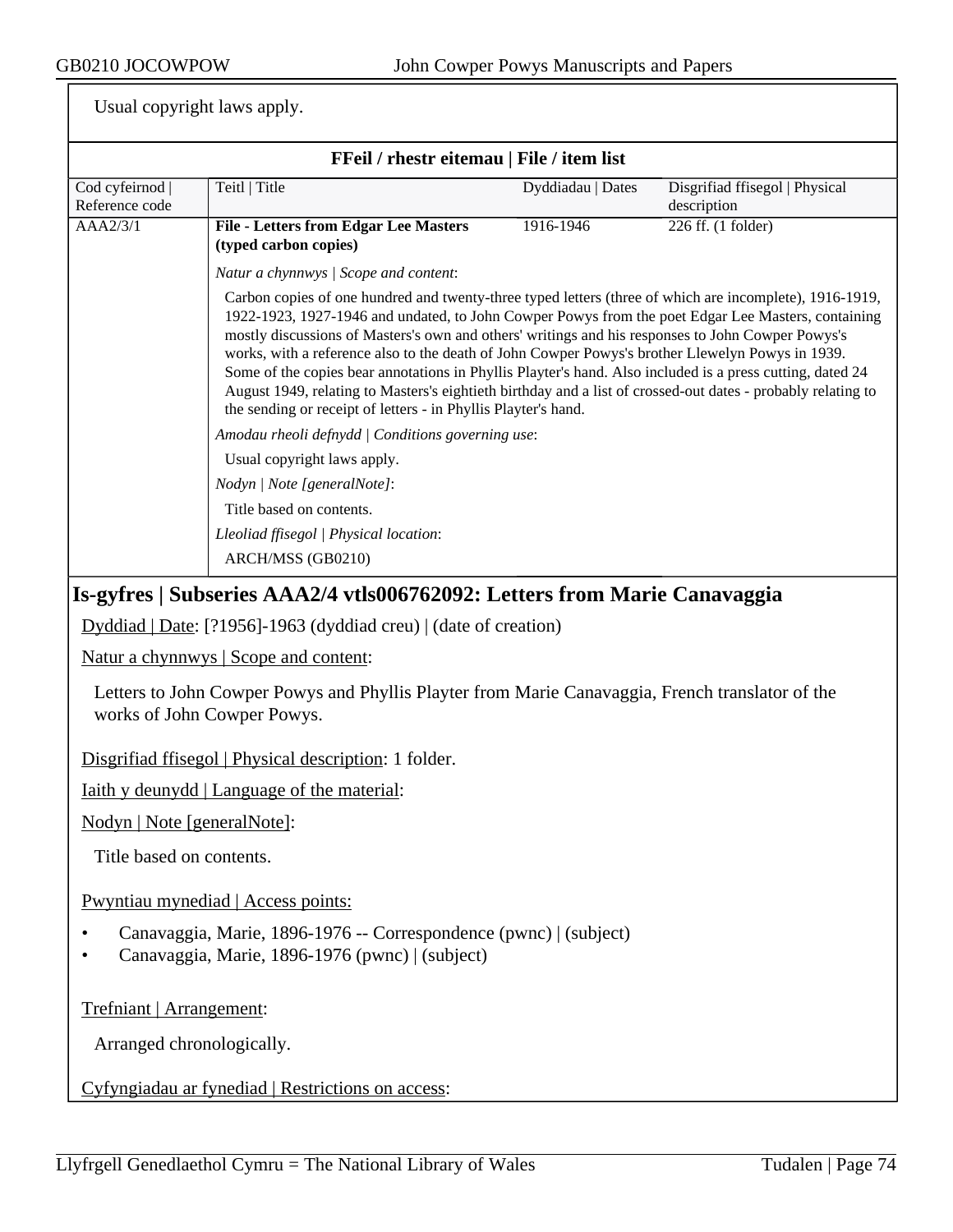Readers consulting modern papers in the National Library of Wales are required to abide by the conditions set out in information provided when applying for their Readers' Tickets, whereby the reader shall become responsible for compliance with the Data Protection Act 1998 in relation to any processing by them of personal data obtained from modern records held at the Library. = Disgwylir i ddarllenwyr sydd am ddefnyddio papurau modern yn Llyfrgell Genedlaethol Cymru gydymffurfio â Deddf Gwarchod Data 1998 yng nghyd-destun unrhyw brosesu ganddynt o ddata personol a gasglwyd o gofnodion modern sydd ar gadw yn y Llyfrgell. Nodir y manylion yn yr wybodaeth a roddir wrth wneud cais am Docyn Darllen.

Amodau rheoli defnydd | Conditions governing use:

Usual copyright laws apply.

| FFeil / rhestr eitemau   File / item list               |                                                                                                                                                                                                                                                                                                                                                                                                                                                         |                   |                                |  |
|---------------------------------------------------------|---------------------------------------------------------------------------------------------------------------------------------------------------------------------------------------------------------------------------------------------------------------------------------------------------------------------------------------------------------------------------------------------------------------------------------------------------------|-------------------|--------------------------------|--|
| Cod cyfeirnod                                           | Teitl   Title                                                                                                                                                                                                                                                                                                                                                                                                                                           | Dyddiadau   Dates | Disgrifiad ffisegol   Physical |  |
| Reference code                                          |                                                                                                                                                                                                                                                                                                                                                                                                                                                         |                   | description                    |  |
| AAA2/4/1                                                | File - Letters from Marie Canavaggia                                                                                                                                                                                                                                                                                                                                                                                                                    | $[?1956] - 1963$  | 37 ff. (1 folder)              |  |
|                                                         | Natur a chynnwys / Scope and content:                                                                                                                                                                                                                                                                                                                                                                                                                   |                   |                                |  |
|                                                         | Twelve letters and two postcards, [?1956], 1958-1963, to John Cowper Powys and Phyllis Playter from<br>Marie Canavaggia, French translator of the works of John Cowper Powys. Most of the letters contain<br>discussion of John Cowper Powys's works and there is a reference to the death of John Cowper Powys's<br>sister Philippa (Katie) Powys in January 1963.<br>Amodau rheoli defnydd   Conditions governing use:<br>Usual copyright laws apply. |                   |                                |  |
|                                                         |                                                                                                                                                                                                                                                                                                                                                                                                                                                         |                   |                                |  |
|                                                         |                                                                                                                                                                                                                                                                                                                                                                                                                                                         |                   |                                |  |
| Nodyn / Note [generalNote]:<br>Title based on contents. |                                                                                                                                                                                                                                                                                                                                                                                                                                                         |                   |                                |  |
|                                                         |                                                                                                                                                                                                                                                                                                                                                                                                                                                         |                   |                                |  |
|                                                         | ARCH/MSS (GB0210)                                                                                                                                                                                                                                                                                                                                                                                                                                       |                   |                                |  |

## **Is-gyfres | Subseries AAA2/5 vtls006170971: Letters from various correspondents (alphabetical)**

Dyddiad | Date: 1918-1964 (dyddiad creu) | (date of creation)

Natur a chynnwys | Scope and content:

Letters to John Cowper Powys from various friends and acquaintances, including Ichiro Hara, Huw Menai Williams, Angus Wilson and Gamel Woolsey.

Disgrifiad ffisegol | Physical description: 4 folders.

Iaith y deunydd | Language of the material:

Nodyn | Note [generalNote]:

Title based on contents.

Trefniant | Arrangement: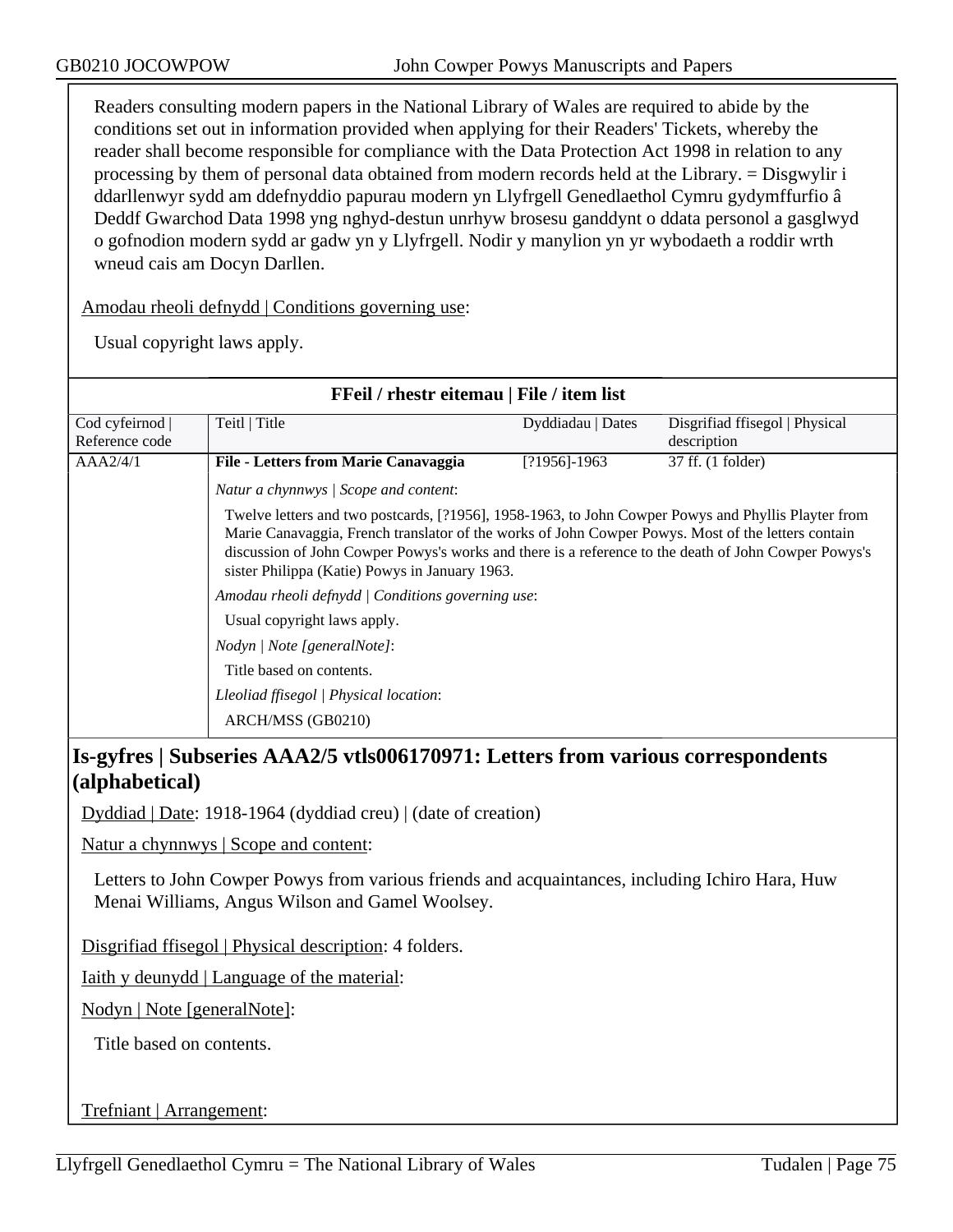Arranged alphabetically.

Cyfyngiadau ar fynediad | Restrictions on access:

Readers consulting modern papers in the National Library of Wales are required to abide by the conditions set out in information provided when applying for their Readers' Tickets, whereby the reader shall become responsible for compliance with the Data Protection Act 1998 in relation to any processing by them of personal data obtained from modern records held at the Library. = Disgwylir i ddarllenwyr sydd am ddefnyddio papurau modern yn Llyfrgell Genedlaethol Cymru gydymffurfio â Deddf Gwarchod Data 1998 yng nghyd-destun unrhyw brosesu ganddynt o ddata personol a gasglwyd o gofnodion modern sydd ar gadw yn y Llyfrgell. Nodir y manylion yn yr wybodaeth a roddir wrth wneud cais am Docyn Darllen.

Amodau rheoli defnydd | Conditions governing use:

| FFeil / rhestr eitemau   File / item list |                                                                                                                                                                                                                                                                                                                                                                                                                                                                                                                                                                                                                                                                                                                                                                                                                                                                                                                                                                                        |                   |                                                                     |  |
|-------------------------------------------|----------------------------------------------------------------------------------------------------------------------------------------------------------------------------------------------------------------------------------------------------------------------------------------------------------------------------------------------------------------------------------------------------------------------------------------------------------------------------------------------------------------------------------------------------------------------------------------------------------------------------------------------------------------------------------------------------------------------------------------------------------------------------------------------------------------------------------------------------------------------------------------------------------------------------------------------------------------------------------------|-------------------|---------------------------------------------------------------------|--|
| Cod cyfeirnod  <br>Reference code         | Teitl   Title                                                                                                                                                                                                                                                                                                                                                                                                                                                                                                                                                                                                                                                                                                                                                                                                                                                                                                                                                                          | Dyddiadau   Dates | Disgrifiad ffisegol   Physical<br>description                       |  |
| AAA2/5/1                                  | File - Letters A-E                                                                                                                                                                                                                                                                                                                                                                                                                                                                                                                                                                                                                                                                                                                                                                                                                                                                                                                                                                     | $[1920s]$ -1964   | 35 ff. (11 envelopes in 1 folder)<br>Right-hand edge of f. 26 torn. |  |
|                                           | Natur a chynnwys / Scope and content:                                                                                                                                                                                                                                                                                                                                                                                                                                                                                                                                                                                                                                                                                                                                                                                                                                                                                                                                                  |                   |                                                                     |  |
|                                           | Letters to John Cowper Powys arranged alphabetically, A-E. The correspondents are as follows: Tetsuo<br>Akiyama (5), 1961-1964 + 1 undated Christmas card.; Margaret Armstrong (1), 1953; Avice Maud<br>Bowbyes (1), 1960 (reference to the death of the novelist, poet and playwright Reginald Hunter); Nellie<br>Browne (1), [1920s]; Adrian Bury (2), 1946; A. B. Clinkscales (1), 1957; Benjamin De Casseres (1),<br>1937; Helen Dreiser (1) ([?]incomplete), undated; P. [?W.] Drinkwater, of the Home Office (1), 1937;<br>Malcolm Elwin (2), 1944, 1960; and Emily, family nurse (1), undated.                                                                                                                                                                                                                                                                                                                                                                                  |                   |                                                                     |  |
|                                           | Amodau rheoli defnydd   Conditions governing use:                                                                                                                                                                                                                                                                                                                                                                                                                                                                                                                                                                                                                                                                                                                                                                                                                                                                                                                                      |                   |                                                                     |  |
|                                           | Usual copyright laws apply.                                                                                                                                                                                                                                                                                                                                                                                                                                                                                                                                                                                                                                                                                                                                                                                                                                                                                                                                                            |                   |                                                                     |  |
|                                           | Nodyn   Note [generalNote]:                                                                                                                                                                                                                                                                                                                                                                                                                                                                                                                                                                                                                                                                                                                                                                                                                                                                                                                                                            |                   |                                                                     |  |
|                                           | Title based on contents.                                                                                                                                                                                                                                                                                                                                                                                                                                                                                                                                                                                                                                                                                                                                                                                                                                                                                                                                                               |                   |                                                                     |  |
|                                           | Lleoliad ffisegol   Physical location:                                                                                                                                                                                                                                                                                                                                                                                                                                                                                                                                                                                                                                                                                                                                                                                                                                                                                                                                                 |                   |                                                                     |  |
|                                           | ARCH/MSS (GB0210)                                                                                                                                                                                                                                                                                                                                                                                                                                                                                                                                                                                                                                                                                                                                                                                                                                                                                                                                                                      |                   |                                                                     |  |
| AAA2/5/2                                  | File - Letters G-J                                                                                                                                                                                                                                                                                                                                                                                                                                                                                                                                                                                                                                                                                                                                                                                                                                                                                                                                                                     | 1919-1962         | 51 ff. (9 envelopes in 1 folder)                                    |  |
|                                           | Natur a chynnwys / Scope and content:                                                                                                                                                                                                                                                                                                                                                                                                                                                                                                                                                                                                                                                                                                                                                                                                                                                                                                                                                  |                   |                                                                     |  |
|                                           | Letters to John Cowper Powys arranged alphabetically, G-J. The correspondents are as follows:<br>Alexander Greene, of Alexander Greene Books (1), 1928; Frances Wilkinson (née Gregg, wife of Louis<br>Wilkinson) (1 telegram), [1919] (upper right-hand corner torn away); Ichiro Hara $(13 + 2$ undated<br>Christmas cards, 2 postcards and 1 photograph), 1957-1962 (references to the publication in Japan of<br>John Cowper Powys's philosophical treatise The Meaning of Culture (1929), together with Ichiro Hara's<br>response to some of John Cowper Powys's works); Oliver Holt (1 letter), 1955 (references to the last<br>illness of John Cowper Powys's brother Littleton Charles Powys); Kenneth Hopkins (3), 1956-1958 +<br>printed article by Hopkins entitled Reflections on Satan Montgomery (1962); Reginald Hunter (1), 1931;<br>Rolf Italiaander (1), 1958; Gwyn Jones (2), 1942; and Jonah Jones (1), 1959.<br>Amodau rheoli defnydd / Conditions governing use: |                   |                                                                     |  |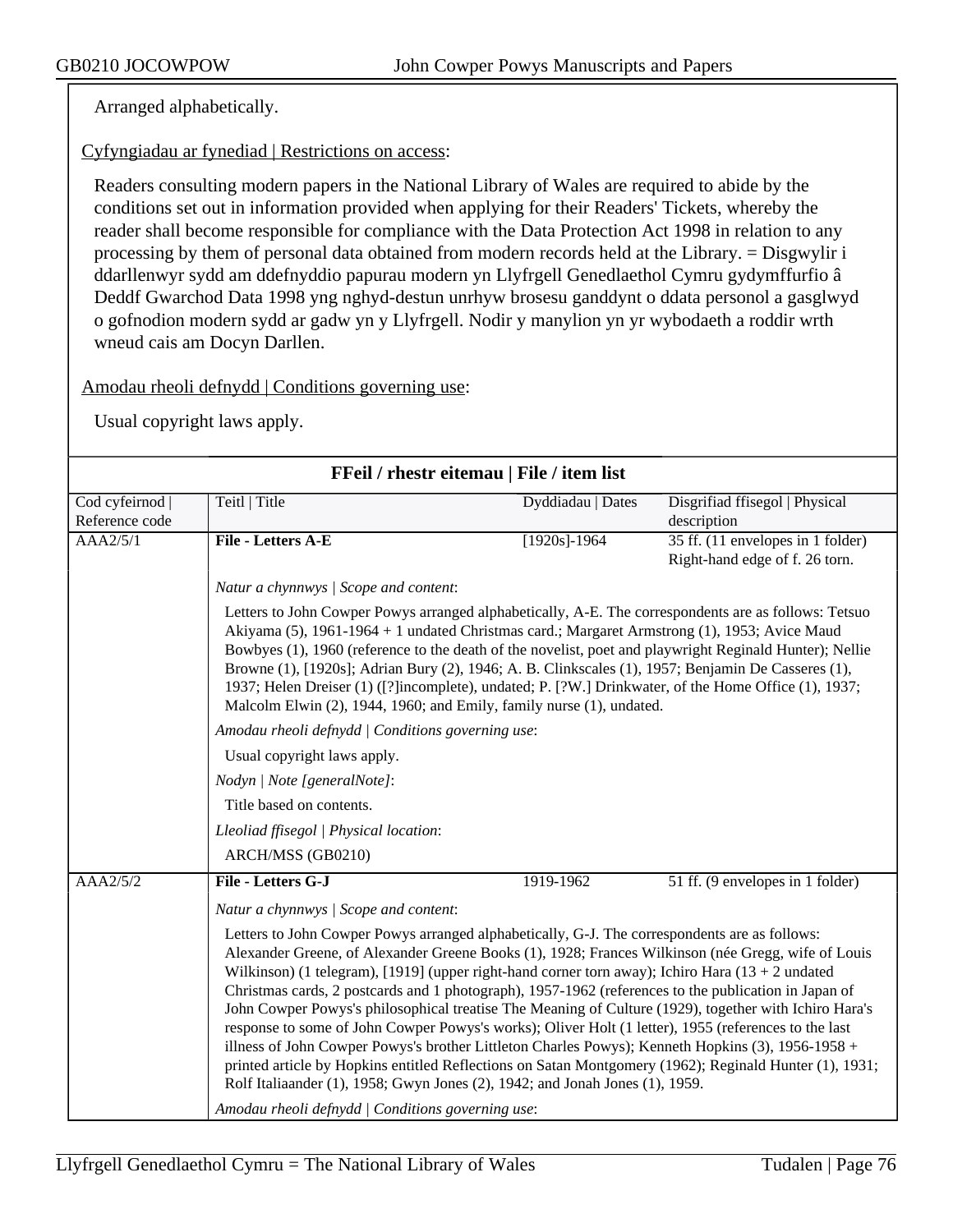|          | Usual copyright laws apply.                                                                                                                                                                                                                                                                                                                                                                                                                                                                                                                                                                                                                                                                                                                                                                                                                                                                                                                                                                                                                                                                                                                                                                                                                      |           |                                   |
|----------|--------------------------------------------------------------------------------------------------------------------------------------------------------------------------------------------------------------------------------------------------------------------------------------------------------------------------------------------------------------------------------------------------------------------------------------------------------------------------------------------------------------------------------------------------------------------------------------------------------------------------------------------------------------------------------------------------------------------------------------------------------------------------------------------------------------------------------------------------------------------------------------------------------------------------------------------------------------------------------------------------------------------------------------------------------------------------------------------------------------------------------------------------------------------------------------------------------------------------------------------------|-----------|-----------------------------------|
|          | Nodyn   Note [generalNote]:                                                                                                                                                                                                                                                                                                                                                                                                                                                                                                                                                                                                                                                                                                                                                                                                                                                                                                                                                                                                                                                                                                                                                                                                                      |           |                                   |
|          | Title based on contents.                                                                                                                                                                                                                                                                                                                                                                                                                                                                                                                                                                                                                                                                                                                                                                                                                                                                                                                                                                                                                                                                                                                                                                                                                         |           |                                   |
|          | Lleoliad ffisegol   Physical location:                                                                                                                                                                                                                                                                                                                                                                                                                                                                                                                                                                                                                                                                                                                                                                                                                                                                                                                                                                                                                                                                                                                                                                                                           |           |                                   |
|          | ARCH/MSS (GB0210)                                                                                                                                                                                                                                                                                                                                                                                                                                                                                                                                                                                                                                                                                                                                                                                                                                                                                                                                                                                                                                                                                                                                                                                                                                |           |                                   |
| AAA2/5/3 | File - Letters K-P                                                                                                                                                                                                                                                                                                                                                                                                                                                                                                                                                                                                                                                                                                                                                                                                                                                                                                                                                                                                                                                                                                                                                                                                                               | 1918-1962 | 49 ff. (13 envelopes in 1 folder) |
|          | Natur a chynnwys / Scope and content:                                                                                                                                                                                                                                                                                                                                                                                                                                                                                                                                                                                                                                                                                                                                                                                                                                                                                                                                                                                                                                                                                                                                                                                                            |           |                                   |
|          | Letters to John Cowper Powys arranged alphabetically, K-P. The correspondents are as follows: Florian                                                                                                                                                                                                                                                                                                                                                                                                                                                                                                                                                                                                                                                                                                                                                                                                                                                                                                                                                                                                                                                                                                                                            |           |                                   |
|          | Karsch (1), 1951 (enclosing a photostatic copy of a letter, 1945, to Victor Goldschmidt from John<br>Cowper Powys) (both letters refer to correspondence between John Cowper Powys and Florian Karsch's<br>father Joachim Karsch); the Reverend H. R. King (1 postcard), 1927; George Wilson Knight (1),<br>1957; Derek Wilton Langridge (1), 1956 (the envelope inscribed by John Cowper Powys (f. 7)); [? C.<br>McStrace] (1), no year noted (photocopy); John Middleton Murry (2), 1946; John Morgan, husband of<br>novelist Elena Puw Morgan (1), 1945; Bernard Price O'Neill (3 letters, 2 greeting notes and 1 postcard),<br>1937, 1942-1943, 1945, O'Neill's daughter Jill Olson (1), 1947, and his son Brian O'Neill (1), 1947 (the<br>latter two letters referring to the death of Bernard Price O'Neill); Doris Pascal (1), 1918; Iorwerth C.<br>Peate, of the National Museum of Wales (1), 1942 (photocopy) (translated interlineally by John Cowper<br>Powys, or at least in his hand); William Perrott, on behalf of The Society of Dorset Men (1), 1962<br>(nominating John Cowper Powys for Honorary Life Membership of the Society); Charles Rollo Peters<br>(1), undated; and Jacquetta Priestley (née Hawkes) (2), 1955-1956. |           |                                   |
|          | Amodau rheoli defnydd / Conditions governing use:                                                                                                                                                                                                                                                                                                                                                                                                                                                                                                                                                                                                                                                                                                                                                                                                                                                                                                                                                                                                                                                                                                                                                                                                |           |                                   |
|          | Usual copyright laws apply.                                                                                                                                                                                                                                                                                                                                                                                                                                                                                                                                                                                                                                                                                                                                                                                                                                                                                                                                                                                                                                                                                                                                                                                                                      |           |                                   |
|          | Nodyn   Note [generalNote]:                                                                                                                                                                                                                                                                                                                                                                                                                                                                                                                                                                                                                                                                                                                                                                                                                                                                                                                                                                                                                                                                                                                                                                                                                      |           |                                   |
|          | Title based on contents.                                                                                                                                                                                                                                                                                                                                                                                                                                                                                                                                                                                                                                                                                                                                                                                                                                                                                                                                                                                                                                                                                                                                                                                                                         |           |                                   |
|          | Lleoliad ffisegol   Physical location:                                                                                                                                                                                                                                                                                                                                                                                                                                                                                                                                                                                                                                                                                                                                                                                                                                                                                                                                                                                                                                                                                                                                                                                                           |           |                                   |
|          | ARCH/MSS (GB0210)                                                                                                                                                                                                                                                                                                                                                                                                                                                                                                                                                                                                                                                                                                                                                                                                                                                                                                                                                                                                                                                                                                                                                                                                                                |           |                                   |
| AAA2/5/4 | <b>File - Letters S-W</b>                                                                                                                                                                                                                                                                                                                                                                                                                                                                                                                                                                                                                                                                                                                                                                                                                                                                                                                                                                                                                                                                                                                                                                                                                        | 1919-1963 | 64 ff. (12 envelopes in 1 folder) |
|          | Natur a chynnwys / Scope and content:                                                                                                                                                                                                                                                                                                                                                                                                                                                                                                                                                                                                                                                                                                                                                                                                                                                                                                                                                                                                                                                                                                                                                                                                            |           |                                   |
|          | Letters to John Cowper Powys arranged alphabetically, S-W. The correspondents are as follows:<br>Elisabeth Schoen (3), 1957-1958, 1962 (with enclosed printed piece (in French) relating to the French<br>translation of John Cowper Powys's Autobiography (1934)); Enid Mary Starkie (1), 1956; B. T. W.<br>Stevenson (1), 1957; Martha Sweeney (1), 1928; Gilbert Turner (1 postcard), 1945; Bridie Wall,<br>cousin of Gerard Casey, husband of John Cowper Powys's niece Mary Casey (1), undated (photocopy)<br>(annotated by John Cowper Powys); Theresa Whistler (1), 1959; Louis Wilkinson (2 telegrams), 1919;<br>Dora Williams (10), 1939, 1941, 1943-1944; Huw Menai Williams (2), 1951, 1958 and Anne, his wife<br>(1), 1962 (together with a press cutting, 1951, relating to a luncheon held in Huw Menai's honour,<br>and a printed flyer advertising an edition of the periodical Wales in which an article by Huw Menai<br>appeared); Angus Wilson (3), 1956, 1962-1963; and Gamel Woolsey (2), 1951 (containing her response<br>to John Cowper Powys's novel Porius (1951), 1952 (reference to the death of John Cowper Powys's sister<br>Gertrude Powys).                                                                       |           |                                   |
|          | Amodau rheoli defnydd / Conditions governing use:                                                                                                                                                                                                                                                                                                                                                                                                                                                                                                                                                                                                                                                                                                                                                                                                                                                                                                                                                                                                                                                                                                                                                                                                |           |                                   |
|          | Usual copyright laws apply.                                                                                                                                                                                                                                                                                                                                                                                                                                                                                                                                                                                                                                                                                                                                                                                                                                                                                                                                                                                                                                                                                                                                                                                                                      |           |                                   |
|          | Nodyn   Note [generalNote]:                                                                                                                                                                                                                                                                                                                                                                                                                                                                                                                                                                                                                                                                                                                                                                                                                                                                                                                                                                                                                                                                                                                                                                                                                      |           |                                   |
|          | Title based on contents.                                                                                                                                                                                                                                                                                                                                                                                                                                                                                                                                                                                                                                                                                                                                                                                                                                                                                                                                                                                                                                                                                                                                                                                                                         |           |                                   |
|          | Lleoliad ffisegol   Physical location:                                                                                                                                                                                                                                                                                                                                                                                                                                                                                                                                                                                                                                                                                                                                                                                                                                                                                                                                                                                                                                                                                                                                                                                                           |           |                                   |
|          | ARCH/MSS (GB0210)                                                                                                                                                                                                                                                                                                                                                                                                                                                                                                                                                                                                                                                                                                                                                                                                                                                                                                                                                                                                                                                                                                                                                                                                                                |           |                                   |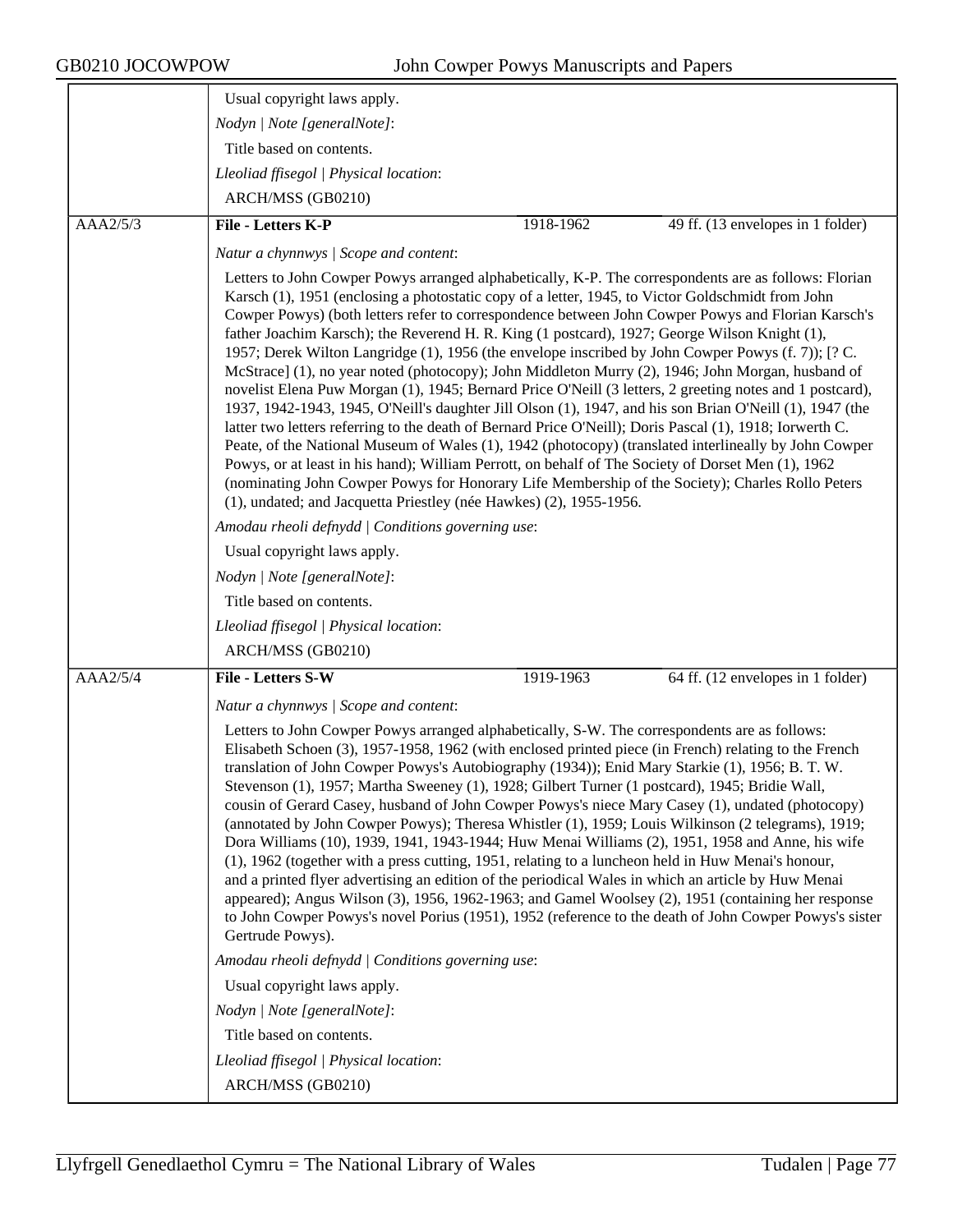## **Is-gyfres | Subseries AAA2/6 vtls006764011: Envelopes addressed to John Cowper Powys and others from Gilbert Turner and others**

Dyddiad | Date: 1924-1962 (dyddiad creu) | (date of creation)

Natur a chynnwys | Scope and content:

Envelopes addressed to John Cowper Powys from the librarian Gilbert Turner and others, the contents of the envelopes having been removed. These items were purchased with the letters contained in NLW MSS 23500-23504C, 23505D and should be considered as part of that collection.

Disgrifiad ffisegol | Physical description: 4 folders.

Iaith y deunydd | Language of the material:

Nodyn | Note [generalNote]:

Title based on contents.

Trefniant | Arrangement:

Arranged chronologically.

Cyfyngiadau ar fynediad | Restrictions on access:

Readers consulting modern papers in the National Library of Wales are required to abide by the conditions set out in information provided when applying for their Readers' Tickets, whereby the reader shall become responsible for compliance with the Data Protection Act 1998 in relation to any processing by them of personal data obtained from modern records held at the Library. = Disgwylir i ddarllenwyr sydd am ddefnyddio papurau modern yn Llyfrgell Genedlaethol Cymru gydymffurfio â Deddf Gwarchod Data 1998 yng nghyd-destun unrhyw brosesu ganddynt o ddata personol a gasglwyd o gofnodion modern sydd ar gadw yn y Llyfrgell. Nodir y manylion yn yr wybodaeth a roddir wrth wneud cais am Docyn Darllen.

Amodau rheoli defnydd | Conditions governing use:

| <b>FFeil</b> / rhestr eitemau   File / item list |                                                                                                                                                                                                                                                                                                                                                  |                   |                                |  |
|--------------------------------------------------|--------------------------------------------------------------------------------------------------------------------------------------------------------------------------------------------------------------------------------------------------------------------------------------------------------------------------------------------------|-------------------|--------------------------------|--|
| Cod cyfeirnod                                    | Teitl   Title                                                                                                                                                                                                                                                                                                                                    | Dyddiadau   Dates | Disgrifiad ffisegol   Physical |  |
| Reference code                                   |                                                                                                                                                                                                                                                                                                                                                  |                   | description                    |  |
| AAA2/6/1                                         | File - Envelopes addressed to John Cowper                                                                                                                                                                                                                                                                                                        | 1945-1949         | 71 ff. (1 folder)              |  |
|                                                  | <b>Powys from Gilbert Turner</b>                                                                                                                                                                                                                                                                                                                 |                   |                                |  |
|                                                  | Natur a chynnwys   Scope and content:<br>Seventy-one envelopes, 1945-1949, addressed to John Cowper Powys from the librarian Gilbert Turner,<br>the contents of the envelopes having been removed. These items were purchased with the letters<br>contained in NLW MSS 23500-23504C, 23505D and should be considered as part of that collection. |                   |                                |  |
|                                                  | Amodau rheoli defnydd   Conditions governing use:                                                                                                                                                                                                                                                                                                |                   |                                |  |
|                                                  | Usual copyright laws apply.                                                                                                                                                                                                                                                                                                                      |                   |                                |  |
|                                                  | Nodyn   Note [generalNote]:                                                                                                                                                                                                                                                                                                                      |                   |                                |  |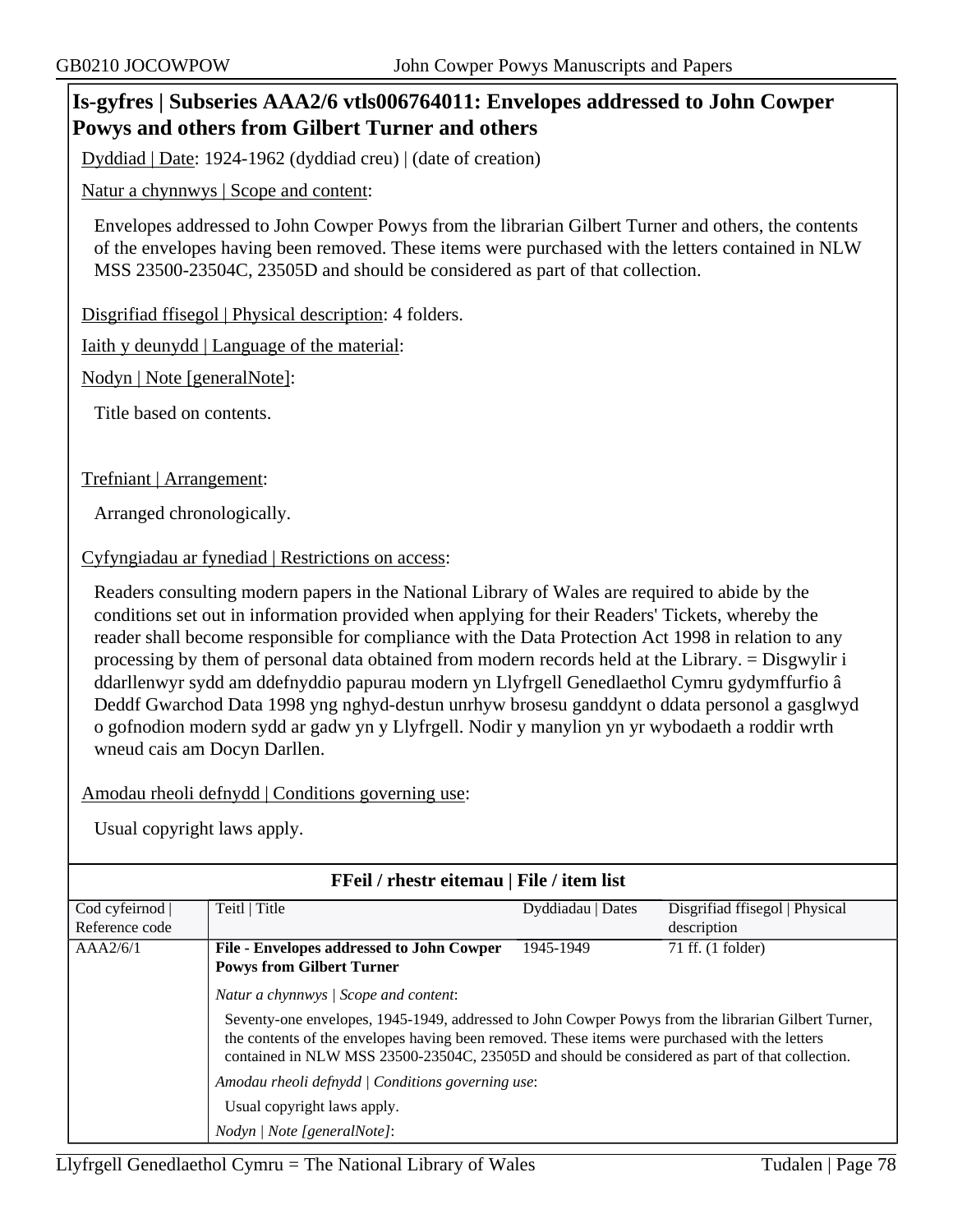|          | Title based on contents.                                                                                                                                                                                                                                                                                                                                                                                                                                                                                                                                                                                                                                                                                                                                                                                                        |
|----------|---------------------------------------------------------------------------------------------------------------------------------------------------------------------------------------------------------------------------------------------------------------------------------------------------------------------------------------------------------------------------------------------------------------------------------------------------------------------------------------------------------------------------------------------------------------------------------------------------------------------------------------------------------------------------------------------------------------------------------------------------------------------------------------------------------------------------------|
|          | Lleoliad ffisegol   Physical location:                                                                                                                                                                                                                                                                                                                                                                                                                                                                                                                                                                                                                                                                                                                                                                                          |
|          | ARCH/MSS (GB0210)                                                                                                                                                                                                                                                                                                                                                                                                                                                                                                                                                                                                                                                                                                                                                                                                               |
| AAA2/6/2 | File - Envelopes addressed to John Cowper<br>1950-1954<br>92 ff. (1 folder)<br><b>Powys from Gilbert Turner</b>                                                                                                                                                                                                                                                                                                                                                                                                                                                                                                                                                                                                                                                                                                                 |
|          | Natur a chynnwys / Scope and content:                                                                                                                                                                                                                                                                                                                                                                                                                                                                                                                                                                                                                                                                                                                                                                                           |
|          | Ninety-two envelopes, 1950-1954, addressed to John Cowper Powys from the librarian Gilbert Turner,<br>the contents of the envelopes having been removed. These items were purchased with the letters<br>contained in NLW MSS 23500-23504C, 23505D and should be considered as part of that collection.                                                                                                                                                                                                                                                                                                                                                                                                                                                                                                                          |
|          | Amodau rheoli defnydd   Conditions governing use:                                                                                                                                                                                                                                                                                                                                                                                                                                                                                                                                                                                                                                                                                                                                                                               |
|          | Usual copyright laws apply.                                                                                                                                                                                                                                                                                                                                                                                                                                                                                                                                                                                                                                                                                                                                                                                                     |
|          | Nodyn   Note [generalNote]:                                                                                                                                                                                                                                                                                                                                                                                                                                                                                                                                                                                                                                                                                                                                                                                                     |
|          | Title based on contents.                                                                                                                                                                                                                                                                                                                                                                                                                                                                                                                                                                                                                                                                                                                                                                                                        |
|          | Lleoliad ffisegol   Physical location:                                                                                                                                                                                                                                                                                                                                                                                                                                                                                                                                                                                                                                                                                                                                                                                          |
|          | ARCH/MSS (GB0210)                                                                                                                                                                                                                                                                                                                                                                                                                                                                                                                                                                                                                                                                                                                                                                                                               |
| AAA2/6/3 | File - Envelopes addressed to John Cowper<br>1956-1962<br>103 ff. (1 folder)<br><b>Powys from Gilbert Turner</b>                                                                                                                                                                                                                                                                                                                                                                                                                                                                                                                                                                                                                                                                                                                |
|          | Natur a chynnwys / Scope and content:                                                                                                                                                                                                                                                                                                                                                                                                                                                                                                                                                                                                                                                                                                                                                                                           |
|          | One hundred and three envelopes, 1956-1962 and indiscernible/missing postmarks, addressed to John<br>Cowper Powys from the librarian Gilbert Turner, the contents of the envelopes having been removed.<br>These items were purchased with the letters contained in NLW MSS 23500-23504C, 23505D and should<br>be considered as part of that collection.                                                                                                                                                                                                                                                                                                                                                                                                                                                                        |
|          | Amodau rheoli defnydd   Conditions governing use:                                                                                                                                                                                                                                                                                                                                                                                                                                                                                                                                                                                                                                                                                                                                                                               |
|          | Usual copyright laws apply.                                                                                                                                                                                                                                                                                                                                                                                                                                                                                                                                                                                                                                                                                                                                                                                                     |
|          | Nodyn   Note [generalNote]:                                                                                                                                                                                                                                                                                                                                                                                                                                                                                                                                                                                                                                                                                                                                                                                                     |
|          | Title based on contents.                                                                                                                                                                                                                                                                                                                                                                                                                                                                                                                                                                                                                                                                                                                                                                                                        |
|          | Lleoliad ffisegol   Physical location:                                                                                                                                                                                                                                                                                                                                                                                                                                                                                                                                                                                                                                                                                                                                                                                          |
|          | ARCH/MSS (GB0210)                                                                                                                                                                                                                                                                                                                                                                                                                                                                                                                                                                                                                                                                                                                                                                                                               |
| AAA2/6/4 | File - Envelopes addressed to John Cowper<br>49 ff. (1 folder)<br>1924-1962<br>Powys and others                                                                                                                                                                                                                                                                                                                                                                                                                                                                                                                                                                                                                                                                                                                                 |
|          | Natur a chynnwys / Scope and content:                                                                                                                                                                                                                                                                                                                                                                                                                                                                                                                                                                                                                                                                                                                                                                                           |
|          | Forty-nine envelopes, 1924, 1938, 1940, 1943-1946, 1949-1951, 1953-1956, 1961-1962 and<br>indiscernible/missing date, forty-seven of which are addressed to John Cowper Powys and the remaining<br>two to Elwyn Evans (f. 48) and Marian Powys Grey (f. 49). The correspondents include Edgar Lee<br>Masters (6), 1944-1945, Maurice Browne (6), 1945, 1949, 1951, 1953-1954 and missing postmark,<br>[? Francis Llewellyn Powys] (6), 1955-1956, Alyse Gregory (1), 1961, Henry Miller (1), 1962, James<br>Hanley (1), [?1962] and Gamel Woolsey (1), indiscernible date; ff. 27-49 are from unidentified<br>correspondents. The contents of all envelopes have been removed. These items were purchased with<br>the letters contained in NLW MSS 23500-23504C, 23505D and should be considered as part of that<br>collection. |
|          | Amodau rheoli defnydd   Conditions governing use:                                                                                                                                                                                                                                                                                                                                                                                                                                                                                                                                                                                                                                                                                                                                                                               |
|          | Usual copyright laws apply.                                                                                                                                                                                                                                                                                                                                                                                                                                                                                                                                                                                                                                                                                                                                                                                                     |
|          | Nodyn   Note [generalNote]:                                                                                                                                                                                                                                                                                                                                                                                                                                                                                                                                                                                                                                                                                                                                                                                                     |
|          | Title based on contents.                                                                                                                                                                                                                                                                                                                                                                                                                                                                                                                                                                                                                                                                                                                                                                                                        |
|          | Lleoliad ffisegol   Physical location:                                                                                                                                                                                                                                                                                                                                                                                                                                                                                                                                                                                                                                                                                                                                                                                          |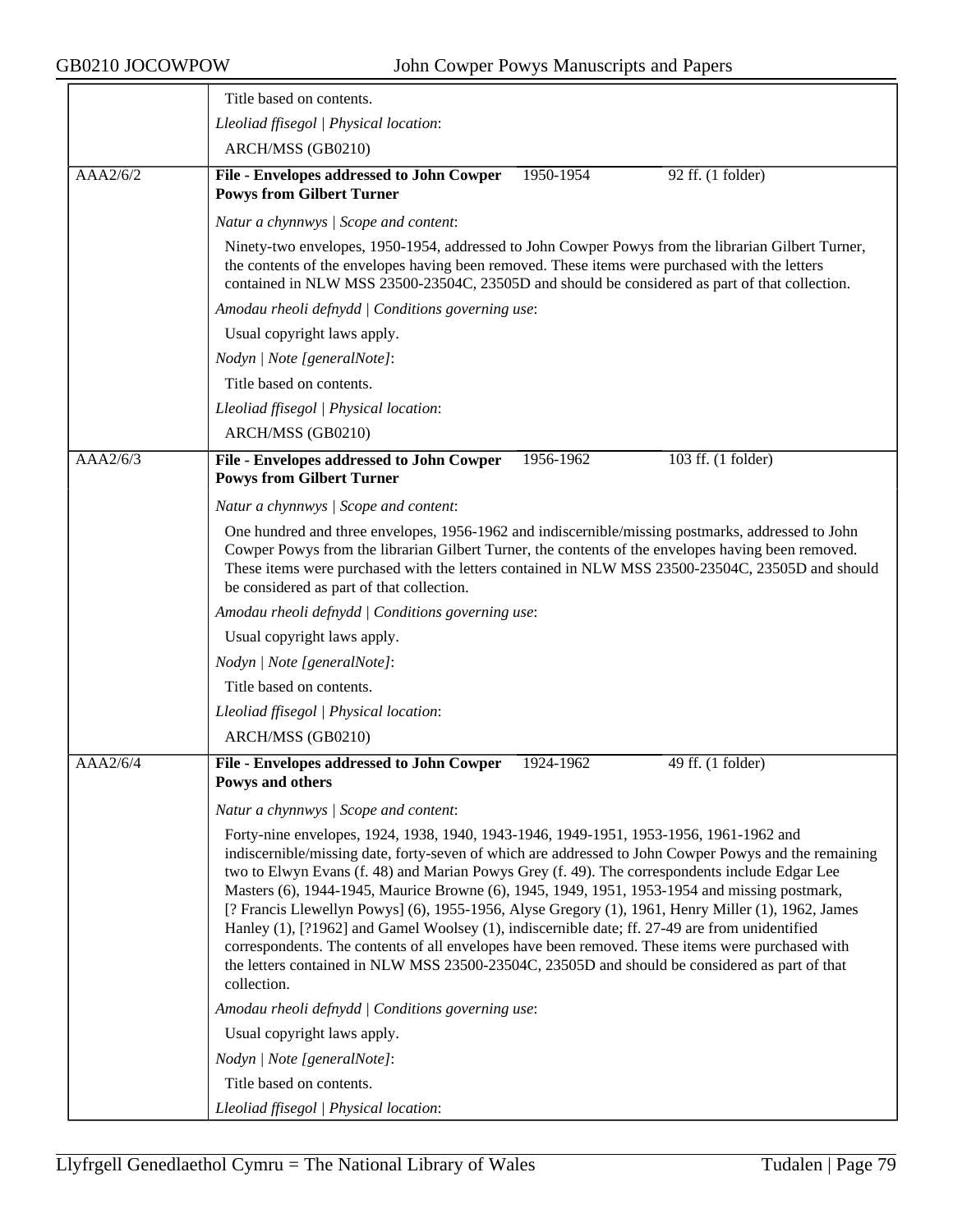ARCH/MSS (GB0210)

# **Cyfres | Series AAA3 vtls006127906: Letters from publishers and agents**

Dyddiad | Date: 1899-1963 (dyddiad creu) | (date of creation)

Natur a chynnwys | Scope and content:

Letters to John Cowper Powys from various publishers and literary agents, including Laurence Pollinger Ltd, Simon & Schuster, and a substantial number from Eric Harvey of Macdonald & Co. (Publishers) Ltd, London.

Disgrifiad ffisegol | Physical description: 6 folders.

Iaith y deunydd | Language of the material:

Nodyn | Note [generalNote]:

Title based on contents.

Trefniant | Arrangement:

Arranged chronologically.

Cyfyngiadau ar fynediad | Restrictions on access:

Readers consulting modern papers in the National Library of Wales are required to abide by the conditions set out in information provided when applying for their Readers' Tickets, whereby the reader shall become responsible for compliance with the Data Protection Act 1998 in relation to any processing by them of personal data obtained from modern records held at the Library. = Disgwylir i ddarllenwyr sydd am ddefnyddio papurau modern yn Llyfrgell Genedlaethol Cymru gydymffurfio â Deddf Gwarchod Data 1998 yng nghyd-destun unrhyw brosesu ganddynt o ddata personol a gasglwyd o gofnodion modern sydd ar gadw yn y Llyfrgell. Nodir y manylion yn yr wybodaeth a roddir wrth wneud cais am Docyn Darllen.

Amodau rheoli defnydd | Conditions governing use:

Usual copyright laws apply.

# **Is-gyfres | Subseries AAA3/1 vtls006176820: Letters from publishers and literary agents**

Dyddiad | Date: 1899-1963 (dyddiad creu) | (date of creation)

Natur a chynnwys | Scope and content:

Letters to John Cowper Powys from various publishers and literary agents, including Laurence Pollinger Ltd and Simon & Schuster.

Disgrifiad ffisegol | Physical description: 3 folders.

Iaith y deunydd | Language of the material: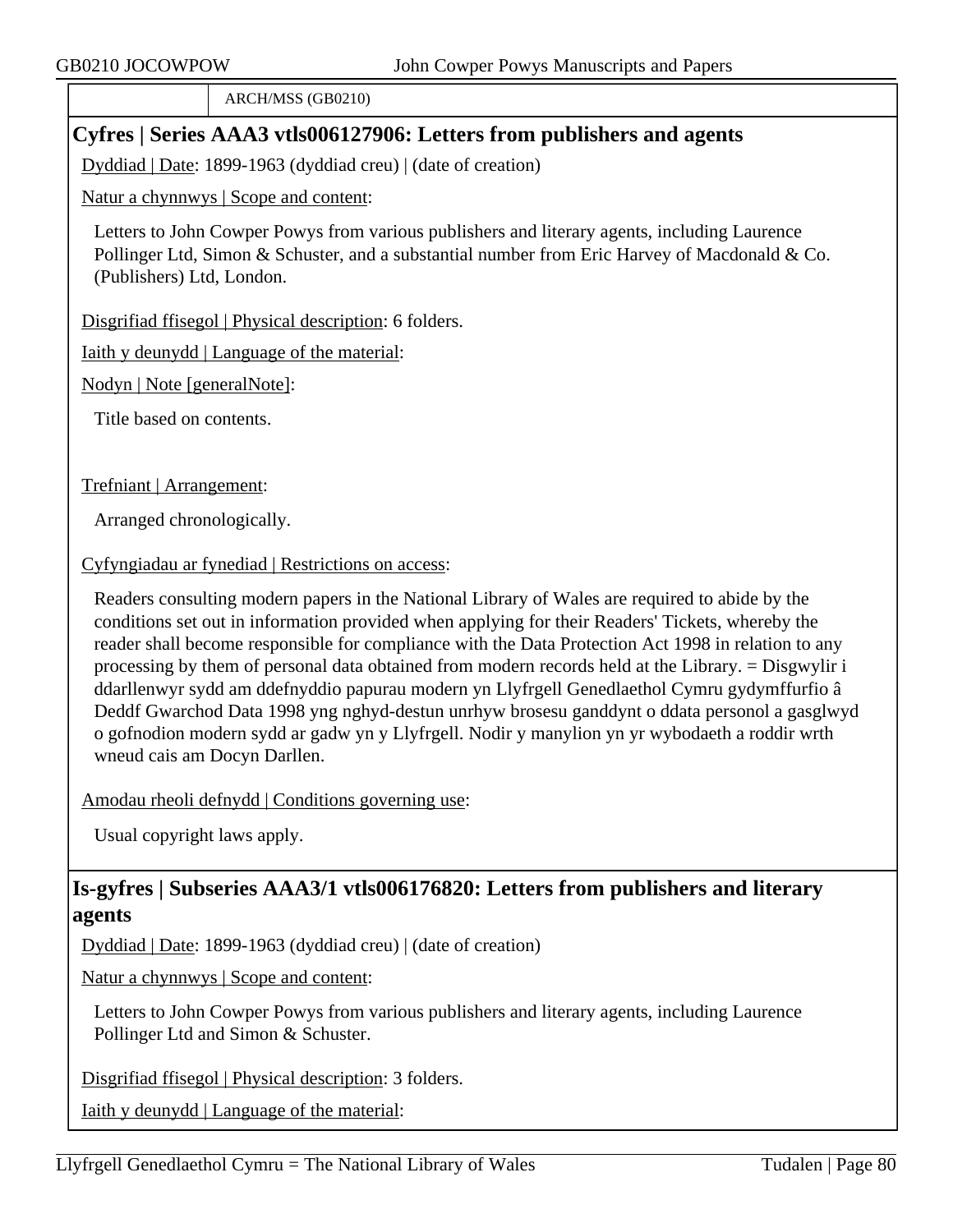Nodyn | Note [generalNote]:

Title based on contents.

Trefniant | Arrangement:

Arranged chronologically.

Cyfyngiadau ar fynediad | Restrictions on access:

Readers consulting modern papers in the National Library of Wales are required to abide by the conditions set out in information provided when applying for their Readers' Tickets, whereby the reader shall become responsible for compliance with the Data Protection Act 1998 in relation to any processing by them of personal data obtained from modern records held at the Library. = Disgwylir i ddarllenwyr sydd am ddefnyddio papurau modern yn Llyfrgell Genedlaethol Cymru gydymffurfio â Deddf Gwarchod Data 1998 yng nghyd-destun unrhyw brosesu ganddynt o ddata personol a gasglwyd o gofnodion modern sydd ar gadw yn y Llyfrgell. Nodir y manylion yn yr wybodaeth a roddir wrth wneud cais am Docyn Darllen.

Amodau rheoli defnydd | Conditions governing use:

| FFeil / rhestr eitemau   File / item list                                                                                                   |                                                                                                                                                                                                                                                                                                                                                                                                                                                                                                                                                              |                   |                                               |          |                                                       |           |                   |
|---------------------------------------------------------------------------------------------------------------------------------------------|--------------------------------------------------------------------------------------------------------------------------------------------------------------------------------------------------------------------------------------------------------------------------------------------------------------------------------------------------------------------------------------------------------------------------------------------------------------------------------------------------------------------------------------------------------------|-------------------|-----------------------------------------------|----------|-------------------------------------------------------|-----------|-------------------|
| Cod cyfeirnod<br>Reference code                                                                                                             | Teitl   Title                                                                                                                                                                                                                                                                                                                                                                                                                                                                                                                                                | Dyddiadau   Dates | Disgrifiad ffisegol   Physical<br>description |          |                                                       |           |                   |
| AAA3/1/1                                                                                                                                    | File - Letters from publishers and literary<br>agents                                                                                                                                                                                                                                                                                                                                                                                                                                                                                                        | 1899-1932         | 52 ff. (1 folder)                             |          |                                                       |           |                   |
|                                                                                                                                             | Natur a chynnwys / Scope and content:                                                                                                                                                                                                                                                                                                                                                                                                                                                                                                                        |                   |                                               |          |                                                       |           |                   |
|                                                                                                                                             | Letters and telegrams, 1899-1932, to John Cowper Powys from various publishers and literary agents.<br>Among the correspondents are Arnold Shaw (8), 1918-1925, Lee Keedick (5), 1927-1931, Will Durant<br>(2) 1928 (with his reader's report to Simon and Schuster on Powys's novel Wolf Solent), Simon and<br>Schuster (9), 1928-1931 (with royalty statements), Marianne Moore (1), 1928, and Victor Gollancz (1),<br>1932 (with comments on Powys's novel A Glastonbury Romance). The file also includes one letter,<br>1930, from Powys to Lee Keedick. |                   |                                               |          |                                                       |           |                   |
| Amodau rheoli defnydd   Conditions governing use:<br>Usual copyright laws apply.<br>Nodyn   Note [generalNote]:<br>Title based on contents. |                                                                                                                                                                                                                                                                                                                                                                                                                                                                                                                                                              |                   |                                               |          |                                                       |           |                   |
|                                                                                                                                             |                                                                                                                                                                                                                                                                                                                                                                                                                                                                                                                                                              |                   |                                               |          | Lleoliad ffisegol   Physical location:                |           |                   |
|                                                                                                                                             |                                                                                                                                                                                                                                                                                                                                                                                                                                                                                                                                                              |                   |                                               |          | ARCH/MSS (GB0210)                                     |           |                   |
|                                                                                                                                             |                                                                                                                                                                                                                                                                                                                                                                                                                                                                                                                                                              |                   |                                               | AAA3/1/2 | File - Letters from publishers and literary<br>agents | 1934-1935 | 92 ff. (1 folder) |
|                                                                                                                                             | Natur a chynnwys / Scope and content:                                                                                                                                                                                                                                                                                                                                                                                                                                                                                                                        |                   |                                               |          |                                                       |           |                   |
|                                                                                                                                             | Letters, 1934-1935, to John Cowper Powys from various publishers and literary agents. Many of the<br>letters relate to the libel action brought against Powys for his novel A Glastonbury Romance (1932).                                                                                                                                                                                                                                                                                                                                                    |                   |                                               |          |                                                       |           |                   |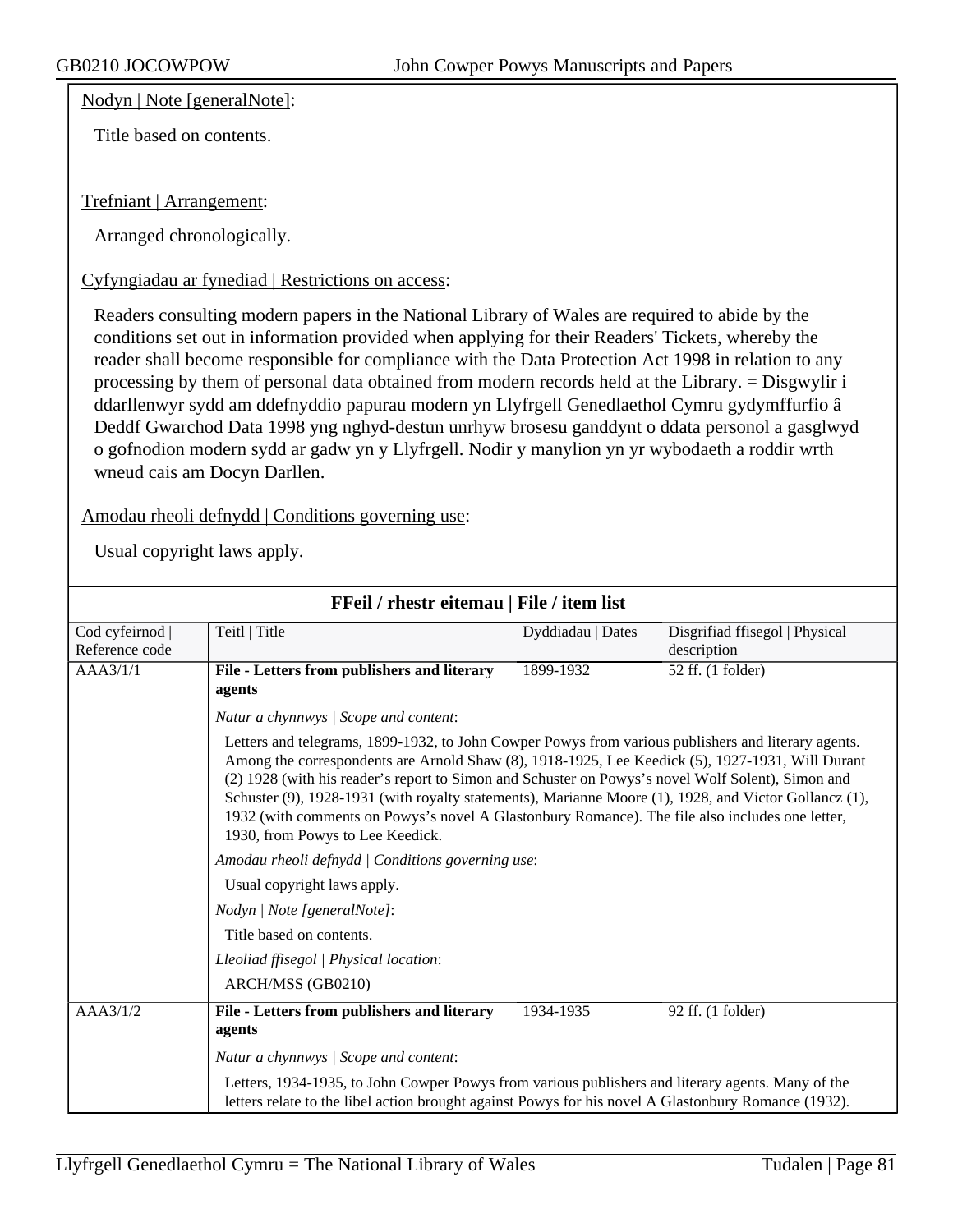|          | Among the correspondents are Simon and Schuster (18) W. W. Norton (3), Laurence Pollinger (22) and<br>John Lane (2).                                                                                                                                                                                                                                                                                                      |  |  |  |
|----------|---------------------------------------------------------------------------------------------------------------------------------------------------------------------------------------------------------------------------------------------------------------------------------------------------------------------------------------------------------------------------------------------------------------------------|--|--|--|
|          | Amodau rheoli defnydd   Conditions governing use:                                                                                                                                                                                                                                                                                                                                                                         |  |  |  |
|          | Usual copyright laws apply.                                                                                                                                                                                                                                                                                                                                                                                               |  |  |  |
|          | Nodyn   Note [generalNote]:                                                                                                                                                                                                                                                                                                                                                                                               |  |  |  |
|          | Title based on contents.                                                                                                                                                                                                                                                                                                                                                                                                  |  |  |  |
|          | Lleoliad ffisegol   Physical location:                                                                                                                                                                                                                                                                                                                                                                                    |  |  |  |
|          | ARCH/MSS (GB0210)                                                                                                                                                                                                                                                                                                                                                                                                         |  |  |  |
| AAA3/1/3 | File - Letters from publishers and literary<br>69 ff. (1 folder)<br>1936-1963<br>agents                                                                                                                                                                                                                                                                                                                                   |  |  |  |
|          | Natur a chynnwys / Scope and content:                                                                                                                                                                                                                                                                                                                                                                                     |  |  |  |
|          | Letters, 1936-1963, to John Cowper Powys from various publishers and literary agents. The<br>correspondents include Laurence Pollinger Ltd (22), 1936-1954, 1957, Simon and Schuster (11),<br>1937-1947, and Keidrych Rhys (1), 1944. Enclosures comprise typescript copies of letters to Laurence<br>Pollinger Ltd from John Lane The Bodley Head Ltd and Jonathan Cape Ltd and a printed copy of Wales<br>(March 1944). |  |  |  |
|          | Amodau rheoli defnydd   Conditions governing use:                                                                                                                                                                                                                                                                                                                                                                         |  |  |  |
|          | Usual copyright laws apply.                                                                                                                                                                                                                                                                                                                                                                                               |  |  |  |
|          | Nodyn   Note [generalNote]:                                                                                                                                                                                                                                                                                                                                                                                               |  |  |  |
|          | Title based on contents.                                                                                                                                                                                                                                                                                                                                                                                                  |  |  |  |

### **Is-gyfres | Subseries AAA3/2 vtls006717499: Letters from Eric Harvey**

Dyddiad | Date: 1951-1962 (dyddiad creu) | (date of creation)

Natur a chynnwys | Scope and content:

Letters to John Cowper Powys from Eric Harvey of Macdonald & Co. (Publishers) Ltd, London, containing both professional correspondence and personal news.

Disgrifiad ffisegol | Physical description: 3 folders.

Iaith y deunydd | Language of the material:

Nodyn | Note [generalNote]:

Title based on contents.

Pwyntiau mynediad | Access points:

- Macdonald & Co. -- Records and correspondence
- Macdonald & Co.
- Harvey, Eric -- Correspondence (pwnc) | (subject)
- Harvey, Eric (pwnc) | (subject)

Trefniant | Arrangement:

Arranged chronologically.

Cyfyngiadau ar fynediad | Restrictions on access: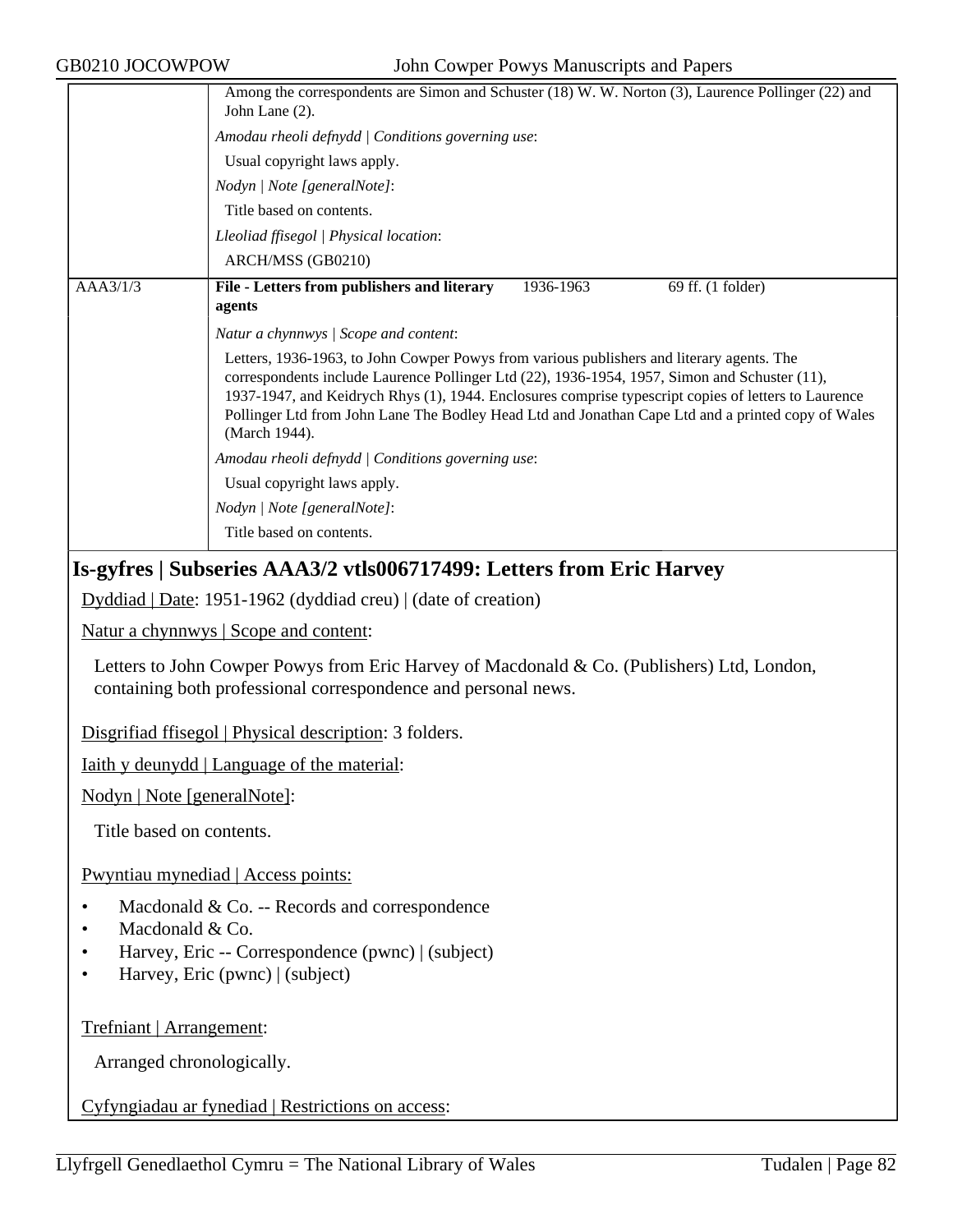Readers consulting modern papers in the National Library of Wales are required to abide by the conditions set out in information provided when applying for their Readers' Tickets, whereby the reader shall become responsible for compliance with the Data Protection Act 1998 in relation to any processing by them of personal data obtained from modern records held at the Library. = Disgwylir i ddarllenwyr sydd am ddefnyddio papurau modern yn Llyfrgell Genedlaethol Cymru gydymffurfio â Deddf Gwarchod Data 1998 yng nghyd-destun unrhyw brosesu ganddynt o ddata personol a gasglwyd o gofnodion modern sydd ar gadw yn y Llyfrgell. Nodir y manylion yn yr wybodaeth a roddir wrth wneud cais am Docyn Darllen.

Amodau rheoli defnydd | Conditions governing use:

| FFeil / rhestr eitemau   File / item list                                                                                                                                                                                                                                                                                                             |                                                                                                                                                                                                                                                                                                                                                                                                                                                              |                   |                                               |  |
|-------------------------------------------------------------------------------------------------------------------------------------------------------------------------------------------------------------------------------------------------------------------------------------------------------------------------------------------------------|--------------------------------------------------------------------------------------------------------------------------------------------------------------------------------------------------------------------------------------------------------------------------------------------------------------------------------------------------------------------------------------------------------------------------------------------------------------|-------------------|-----------------------------------------------|--|
| Cod cyfeirnod  <br>Reference code                                                                                                                                                                                                                                                                                                                     | Teitl   Title                                                                                                                                                                                                                                                                                                                                                                                                                                                | Dyddiadau   Dates | Disgrifiad ffisegol   Physical<br>description |  |
| AAA3/2/1                                                                                                                                                                                                                                                                                                                                              | <b>File - Letters from Eric Harvey</b>                                                                                                                                                                                                                                                                                                                                                                                                                       | 1951-1954         | 144 ff. (1 folder)                            |  |
|                                                                                                                                                                                                                                                                                                                                                       | Natur a chynnwys / Scope and content:                                                                                                                                                                                                                                                                                                                                                                                                                        |                   |                                               |  |
|                                                                                                                                                                                                                                                                                                                                                       | Forty-six letters, 1951-1954 and undated, to John Cowper Powys from Eric Harvey of Macdonald & Co.<br>(Publishers) Ltd, London, containing both professional correspondence and personal news. Enclosures<br>comprise a printed interview-style article, [1953], relating to John Cowper Powys's novel A Glastonbury<br>Romance (1933), a typed copy of Powys's Preface to A Glastonbury Romance, and three photographs of<br>Eric Harvey's infant children. |                   |                                               |  |
|                                                                                                                                                                                                                                                                                                                                                       | Amodau rheoli defnydd   Conditions governing use:                                                                                                                                                                                                                                                                                                                                                                                                            |                   |                                               |  |
|                                                                                                                                                                                                                                                                                                                                                       | Usual copyright laws apply.                                                                                                                                                                                                                                                                                                                                                                                                                                  |                   |                                               |  |
|                                                                                                                                                                                                                                                                                                                                                       | Nodyn   Note [generalNote]:                                                                                                                                                                                                                                                                                                                                                                                                                                  |                   |                                               |  |
|                                                                                                                                                                                                                                                                                                                                                       | Title based on contents.                                                                                                                                                                                                                                                                                                                                                                                                                                     |                   |                                               |  |
|                                                                                                                                                                                                                                                                                                                                                       | Lleoliad ffisegol   Physical location:                                                                                                                                                                                                                                                                                                                                                                                                                       |                   |                                               |  |
|                                                                                                                                                                                                                                                                                                                                                       | ARCH/MSS (GB0210)                                                                                                                                                                                                                                                                                                                                                                                                                                            |                   |                                               |  |
| AAA3/2/2                                                                                                                                                                                                                                                                                                                                              | <b>File - Letters from Eric Harvey</b>                                                                                                                                                                                                                                                                                                                                                                                                                       | 1955-1956         | 69 ff. (1 folder)                             |  |
|                                                                                                                                                                                                                                                                                                                                                       | Natur a chynnwys / Scope and content:                                                                                                                                                                                                                                                                                                                                                                                                                        |                   |                                               |  |
| Twenty-seven letters, 1955-1956, to John Cowper Powys from Eric Harvey of Macdonald & Co.<br>(Publishers) Ltd, London, containing both professional correspondence and personal news, including<br>references to the death of Powys's brother Littleton Charles Powys in 1955. There are inscriptions by<br>John Cowper Powys on ff. 12 verso and 38. |                                                                                                                                                                                                                                                                                                                                                                                                                                                              |                   |                                               |  |
|                                                                                                                                                                                                                                                                                                                                                       | Amodau rheoli defnydd   Conditions governing use:                                                                                                                                                                                                                                                                                                                                                                                                            |                   |                                               |  |
|                                                                                                                                                                                                                                                                                                                                                       | Usual copyright laws apply.                                                                                                                                                                                                                                                                                                                                                                                                                                  |                   |                                               |  |
|                                                                                                                                                                                                                                                                                                                                                       | Nodyn   Note [generalNote]:                                                                                                                                                                                                                                                                                                                                                                                                                                  |                   |                                               |  |
|                                                                                                                                                                                                                                                                                                                                                       | Title based on contents.                                                                                                                                                                                                                                                                                                                                                                                                                                     |                   |                                               |  |
|                                                                                                                                                                                                                                                                                                                                                       | Lleoliad ffisegol   Physical location:                                                                                                                                                                                                                                                                                                                                                                                                                       |                   |                                               |  |
|                                                                                                                                                                                                                                                                                                                                                       | ARCH/MSS (GB0210)                                                                                                                                                                                                                                                                                                                                                                                                                                            |                   |                                               |  |
| $\overline{AAA3/2/3}$                                                                                                                                                                                                                                                                                                                                 | <b>File - Letters from Eric Harvey</b>                                                                                                                                                                                                                                                                                                                                                                                                                       | 1957-1962         | 72 ff. (1 folder)                             |  |
|                                                                                                                                                                                                                                                                                                                                                       | Natur a chynnwys / Scope and content:                                                                                                                                                                                                                                                                                                                                                                                                                        |                   |                                               |  |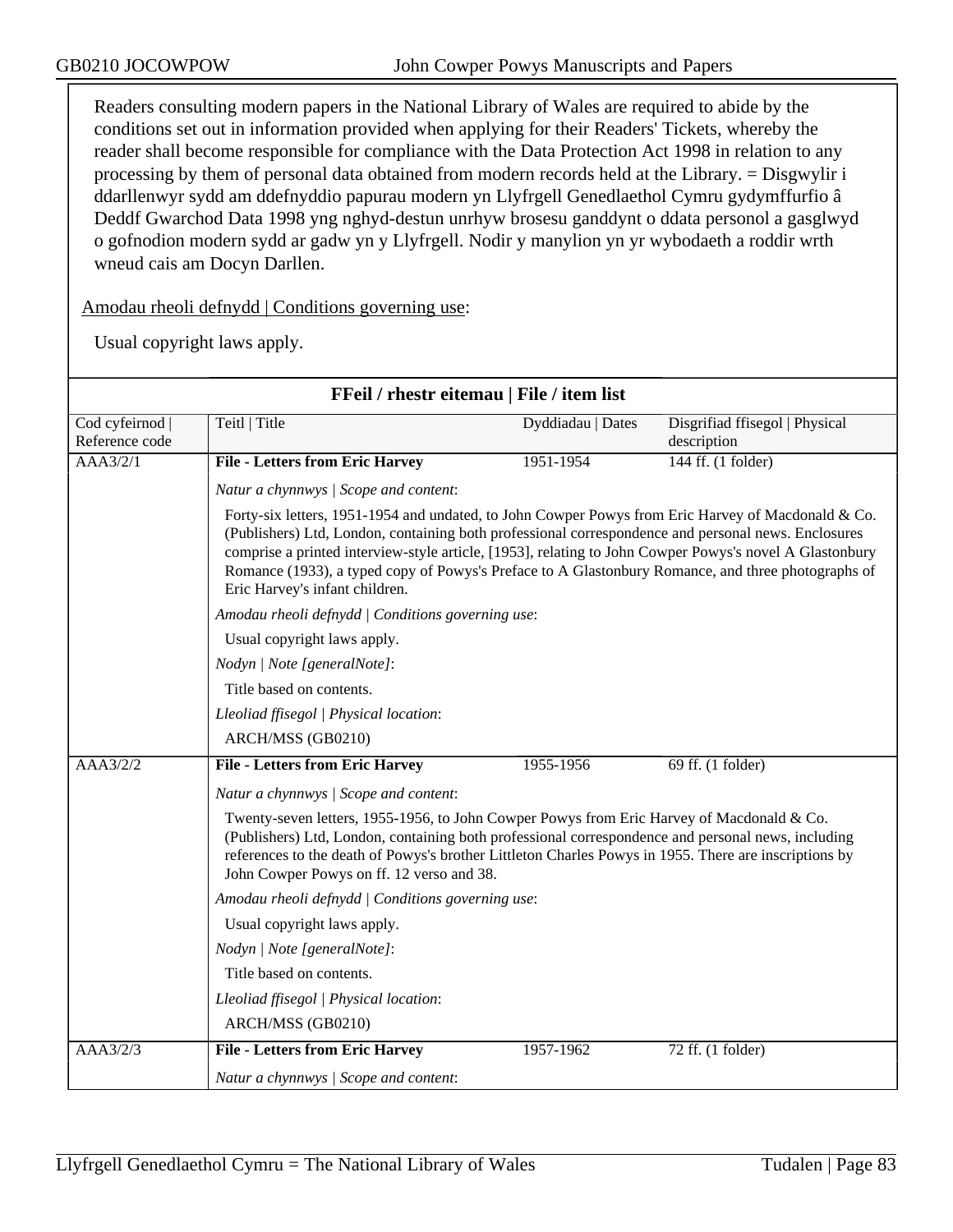Twenty-four letters and two enclosed photographs, 1957-1962, to John Cowper Powys from Eric Harvey of Macdonald & Co. (Publishers) Ltd, London, and one letter, 1957, from John [?Fortis White] of Macdonald & Co. The letters contain both professional correspondence and personal news.

*Amodau rheoli defnydd | Conditions governing use*:

Usual copyright laws apply.

*Nodyn | Note [generalNote]*:

Title based on contents.

*Lleoliad ffisegol | Physical location*:

ARCH/MSS (GB0210)

## **Sub-sub-sub-fonds AAB vtls006176887: Letters from John Cowper Powys**

Dyddiad | Date: 1893-1962 (dyddiad creu) | (date of creation)

Natur a chynnwys | Scope and content:

Letters from John Cowper Powys to family members and friends, including the poet Huw Menai (Huw Owen Williams) and the poet and novelist Gamel Woolsey.

Disgrifiad ffisegol | Physical description: 4 boxes, 39 folders.

Iaith y deunydd | Language of the material:

Nodyn | Note [generalNote]:

Title based on contents.

Pwyntiau mynediad | Access points:

• Powys, John Cowper, 1872-1963 -- Correspondence (pwnc) | (subject)

Trefniant | Arrangement:

Arranged chronologically within each file or series of files.

Cyfyngiadau ar fynediad | Restrictions on access:

Readers consulting modern papers in the National Library of Wales are required to abide by the conditions set out in information provided when applying for their Readers' Tickets, whereby the reader shall become responsible for compliance with the Data Protection Act 1998 in relation to any processing by them of personal data obtained from modern records held at the Library.

Amodau rheoli defnydd | Conditions governing use:

Usual copyright laws apply.

## **Cyfres | Series AAB1 vtls006176904: Letters to family members from John Cowper Powys**

Dyddiad | Date: 1893-1961 (dyddiad creu) | (date of creation)

Natur a chynnwys | Scope and content: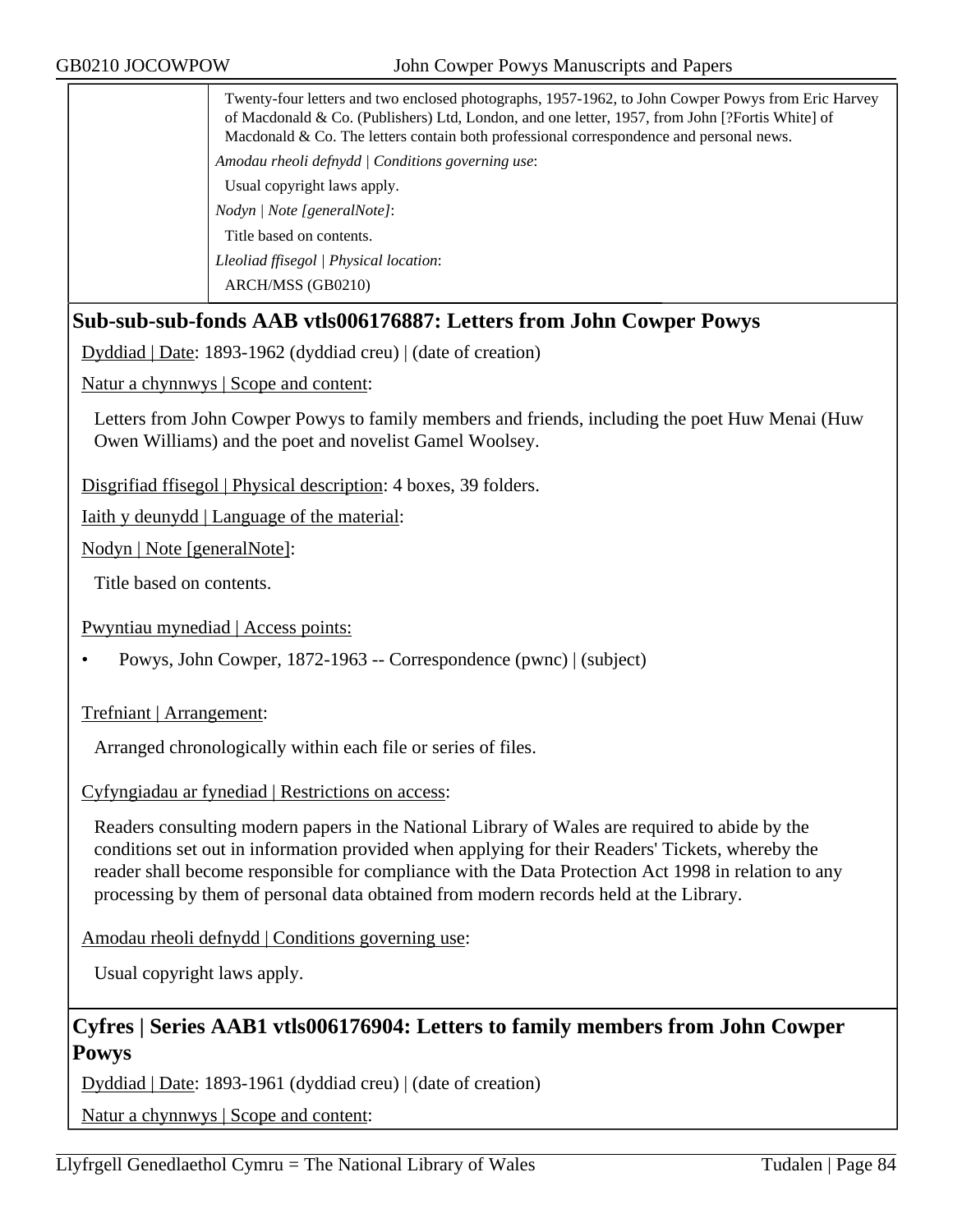Letters from John Cowper Powys to various members of his family, including some of his siblings, his mother Mary Cowper Powys, and his son Littleton Alfred Powys.

Disgrifiad ffisegol | Physical description: 24 folders in 5 boxes, 3 boxes of loose papers, 1 folder  $+1$ envelope.

Iaith y deunydd | Language of the material:

Nodyn | Note [generalNote]:

Title based on contents.

Pwyntiau mynediad | Access points:

• Powys, John Cowper, 1872-1963 -- Family -- Correspondence (pwnc) | (subject)

#### Trefniant | Arrangement:

Arranged chronologically within each file or series of files.

Cyfyngiadau ar fynediad | Restrictions on access:

Readers consulting modern papers in the National Library of Wales are required to abide by the conditions set out in information provided when applying for their Readers' Tickets, whereby the reader shall become responsible for compliance with the Data Protection Act 1998 in relation to any processing by them of personal data obtained from modern records held at the Library.

Amodau rheoli defnydd | Conditions governing use:

Usual copyright laws apply.

Disgrifiadau deunydd | Related material:

For letters from John Cowper Powys to his mother Mary Cowper Powys see ADD3/2/1.

## **Is-gyfres | Subseries AAB1/1 vtls006767083: Letters to Theodore Francis Powys (photocopies)**

Crëwr | Creator: Powys, Theodore Francis, 1875-1953Kwintner, Jeffrey

Dyddiad | Date: 1883-1956 (dyddiad creu) | (date of creation)

Natur a chynnwys | Scope and content:

Photocopies of letters from John Cowper Powys to his brother Theodore Francis Powys.

Disgrifiad ffisegol | Physical description: 4 folders.

Iaith y deunydd | Language of the material:

Nodyn | Note [generalNote]:

Title based on contents.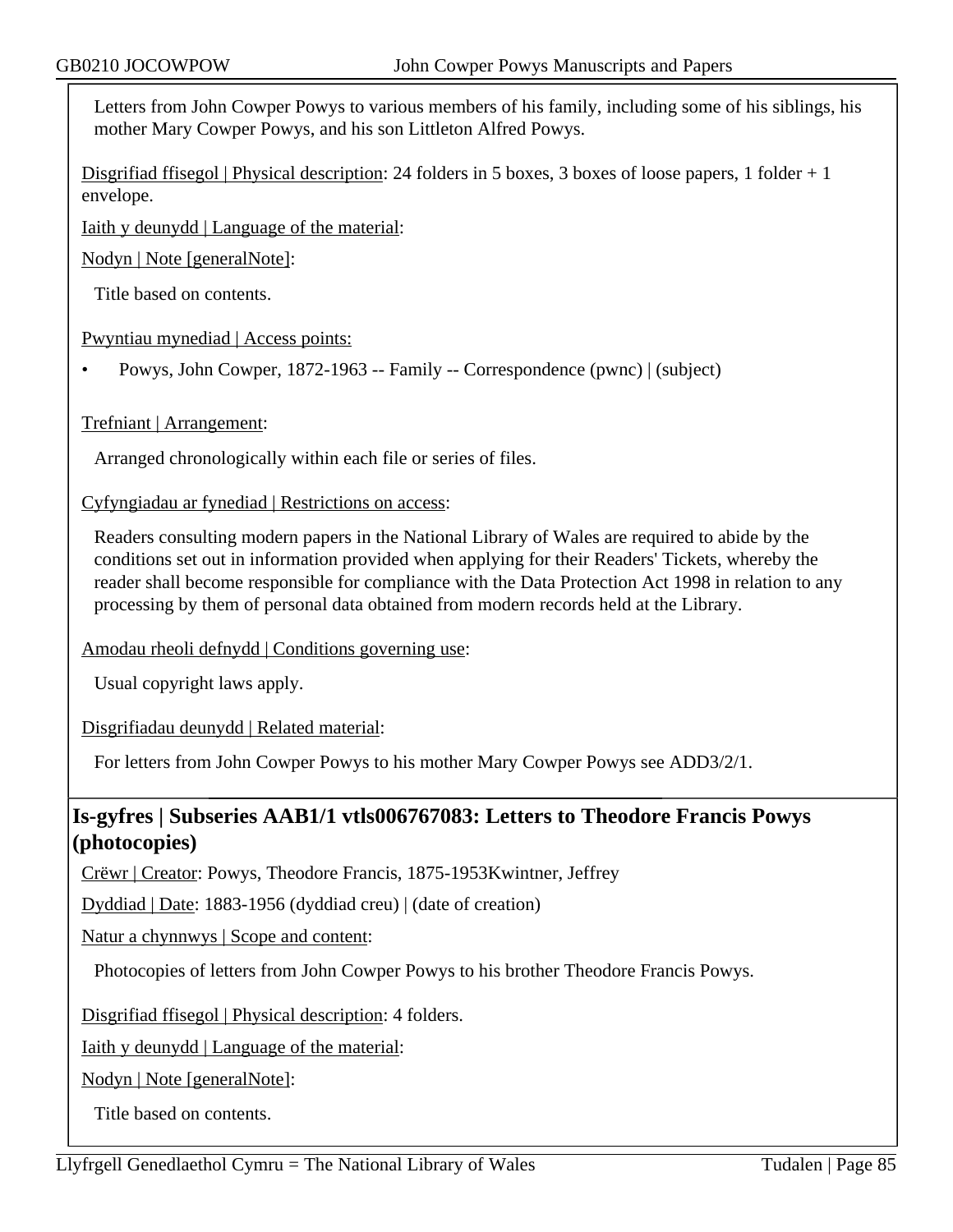Pwyntiau mynediad | Access points:

• Powys, Theodore Francis, 1875-1953 -- Correspondence (pwnc) | (subject)

Trefniant | Arrangement:

Arranged chronologically as far as possible.

Cyfyngiadau ar fynediad | Restrictions on access:

Readers consulting modern papers in the National Library of Wales are required to abide by the conditions set out in information provided when applying for their Readers' Tickets, whereby the reader shall become responsible for compliance with the Data Protection Act 1998 in relation to any processing by them of personal data obtained from modern records held at the Library.

#### Amodau rheoli defnydd | Conditions governing use:

| FFeil / rhestr eitemau   File / item list |                                                                                                                                                                                                                                                                                                                                                                                                                                                                                                                                                                                                                                                                                                                                                                                                                                                                                                                                                                                                                                                                                                                                       |                                  |                                |
|-------------------------------------------|---------------------------------------------------------------------------------------------------------------------------------------------------------------------------------------------------------------------------------------------------------------------------------------------------------------------------------------------------------------------------------------------------------------------------------------------------------------------------------------------------------------------------------------------------------------------------------------------------------------------------------------------------------------------------------------------------------------------------------------------------------------------------------------------------------------------------------------------------------------------------------------------------------------------------------------------------------------------------------------------------------------------------------------------------------------------------------------------------------------------------------------|----------------------------------|--------------------------------|
| Cod cyfeirnod                             | Teitl   Title                                                                                                                                                                                                                                                                                                                                                                                                                                                                                                                                                                                                                                                                                                                                                                                                                                                                                                                                                                                                                                                                                                                         | Dyddiadau   Dates                | Disgrifiad ffisegol   Physical |
| Reference code                            |                                                                                                                                                                                                                                                                                                                                                                                                                                                                                                                                                                                                                                                                                                                                                                                                                                                                                                                                                                                                                                                                                                                                       |                                  | description                    |
| AAB1/1/1                                  | <b>File - Letters to Theodore Francis Powys</b><br>(photocopies)                                                                                                                                                                                                                                                                                                                                                                                                                                                                                                                                                                                                                                                                                                                                                                                                                                                                                                                                                                                                                                                                      | 1883-1956                        | 342 ff. (foliated 1-342)       |
|                                           | Natur a chynnwys / Scope and content:                                                                                                                                                                                                                                                                                                                                                                                                                                                                                                                                                                                                                                                                                                                                                                                                                                                                                                                                                                                                                                                                                                 |                                  |                                |
|                                           | Photocopies of one hundred and five letters, [1883, 1902, 1906-1907, 1909, 1912, 1914-1919,<br>1921-1933], 1935-1936, 1938, 1941-1949, 1951, from John Cowper Powys to his brother Theodore<br>Francis Powys, the earliest of which was written by John Cowper Powys from Sherborne School,<br>together with a typescript copy of one letter, 1947, possibly made by Phyllis Playter (f. 317), and<br>one letter, 1956, from John Cowper Powys to Violet Powys, widow of Theodore (ff. 340-342). A<br>substantial portion of the letters are undated, with likely dates (and other notes) added in pencil by<br>Morine Krissdottir. The letters contain mostly personal, professional and family news and some are<br>illustrated with John Cowper Powys's drawings. Enclosures comprise a photocopy of a printed article<br>containing a review of Theodore Powys's The House with the Echo (1928) and photocopies of letters to<br>John Cowper Powys from Barnet B. Ruder and Reginald Moore. The originals of these letters are housed<br>in Texas. The photocopies were made by Jeffrey Kwintner and given to Morine Krissdottir. |                                  |                                |
|                                           | Amodau rheoli defnydd   Conditions governing use:                                                                                                                                                                                                                                                                                                                                                                                                                                                                                                                                                                                                                                                                                                                                                                                                                                                                                                                                                                                                                                                                                     |                                  |                                |
|                                           | Usual copyright laws apply.                                                                                                                                                                                                                                                                                                                                                                                                                                                                                                                                                                                                                                                                                                                                                                                                                                                                                                                                                                                                                                                                                                           |                                  |                                |
|                                           | Nodyn   Note [generalNote]:                                                                                                                                                                                                                                                                                                                                                                                                                                                                                                                                                                                                                                                                                                                                                                                                                                                                                                                                                                                                                                                                                                           |                                  |                                |
|                                           | Title based on contents.                                                                                                                                                                                                                                                                                                                                                                                                                                                                                                                                                                                                                                                                                                                                                                                                                                                                                                                                                                                                                                                                                                              |                                  |                                |
|                                           | Lleoliad ffisegol   Physical location:<br>ARCH/MSS (GB0210)                                                                                                                                                                                                                                                                                                                                                                                                                                                                                                                                                                                                                                                                                                                                                                                                                                                                                                                                                                                                                                                                           |                                  |                                |
| $\overline{AAB1/1/2}$<br>vtls006210248    | <b>File - Letters to Theodore Francis Powys</b><br>(photocopies)                                                                                                                                                                                                                                                                                                                                                                                                                                                                                                                                                                                                                                                                                                                                                                                                                                                                                                                                                                                                                                                                      | [20 cent., first $\frac{1}{2}$ ] | 50 ff. (foliated 343-392)      |
|                                           | Natur a chynnwys / Scope and content:                                                                                                                                                                                                                                                                                                                                                                                                                                                                                                                                                                                                                                                                                                                                                                                                                                                                                                                                                                                                                                                                                                 |                                  |                                |
|                                           | The file comprises photocopies of twelve undated letters from John Cowper Powys to Theodore Francis<br>Powys, in addition to those in AAB1/1/1.                                                                                                                                                                                                                                                                                                                                                                                                                                                                                                                                                                                                                                                                                                                                                                                                                                                                                                                                                                                       |                                  |                                |
|                                           | Nodyn   Note [generalNote]:                                                                                                                                                                                                                                                                                                                                                                                                                                                                                                                                                                                                                                                                                                                                                                                                                                                                                                                                                                                                                                                                                                           |                                  |                                |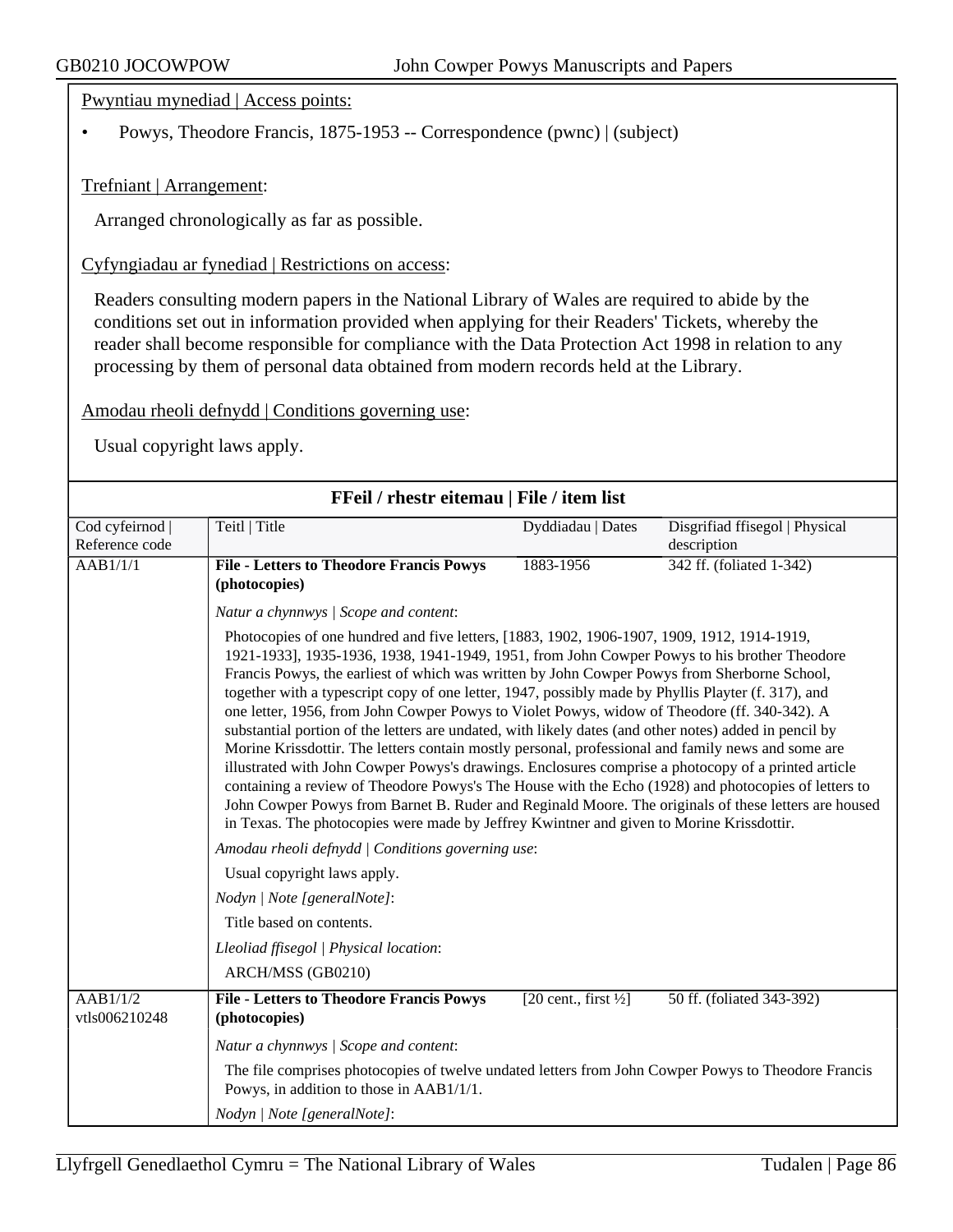|          | Title based on contents.<br>Lleoliad ffisegol   Physical location:<br>ARCH/MSS (GB0210)                                                                                                                                                                                                                                                                                                                                                |
|----------|----------------------------------------------------------------------------------------------------------------------------------------------------------------------------------------------------------------------------------------------------------------------------------------------------------------------------------------------------------------------------------------------------------------------------------------|
| AAB1/1/3 | <b>File - Letters to Theodore Francis Powys</b><br>[c. 1905]-1956<br>104 items.<br>(photocopies)                                                                                                                                                                                                                                                                                                                                       |
|          | Natur a chynnwys / Scope and content:                                                                                                                                                                                                                                                                                                                                                                                                  |
|          | Photocopies of one hundred and four letters, dated [c. 1905]-1956, from John Cowper Powys to his<br>brother Theodore Francis Powys. These copies duplicate ninety-five of the letters in AAB1/1/1 and<br>six in $AAB1/1/2$ but are often of somewhat better quality or more legible. There are also copies of<br>three additional letters, dated [early 1909], 4 September [1922] and 17 January [1925], not found in<br>$AAB1/1/1-2.$ |
|          | Nodyn   Note [generalNote]:                                                                                                                                                                                                                                                                                                                                                                                                            |
|          | Title based on contents.                                                                                                                                                                                                                                                                                                                                                                                                               |
|          | Lleoliad ffisegol   Physical location:                                                                                                                                                                                                                                                                                                                                                                                                 |
|          | ARCH/MSS (GB0210)                                                                                                                                                                                                                                                                                                                                                                                                                      |

## **Is-gyfres | Subseries AAB1/2 vtls006729168: Letters to Gertrude Powys (typescript copies)**

Dyddiad | Date: 1895-1952 (dyddiad creu) | (date of creation)

Natur a chynnwys | Scope and content:

Typescript copies of letters and cards, and one holograph letter, from John Cowper Powys to his sister Gertrude Powys. The letters contain mostly personal and family news. Typed notes have been added to the copied letters, presumably by the copier. Some of the letters are annotated by Powys biographer Morine Krissdottir, who has also written a brief overview of the collection (inserted in the folder).

Disgrifiad ffisegol | Physical description: 1 folder.

Iaith y deunydd | Language of the material:

Nodyn | Note [generalNote]:

Title based on contents.

Pwyntiau mynediad | Access points:

- Powys, Gertrude M. (Gertrude Mary) -- Correspondence (pwnc) | (subject)
- Powys, Gertrude M. (Gertrude Mary) (pwnc) | (subject)
- Krissdottir, Morine (pwnc) | (subject)

Trefniant | Arrangement:

Arranged chronologically.

## Cyfyngiadau ar fynediad | Restrictions on access:

Readers consulting modern papers in the National Library of Wales are required to abide by the conditions set out in information provided when applying for their Readers' Tickets, whereby the reader shall become responsible for compliance with the Data Protection Act 1998 in relation to any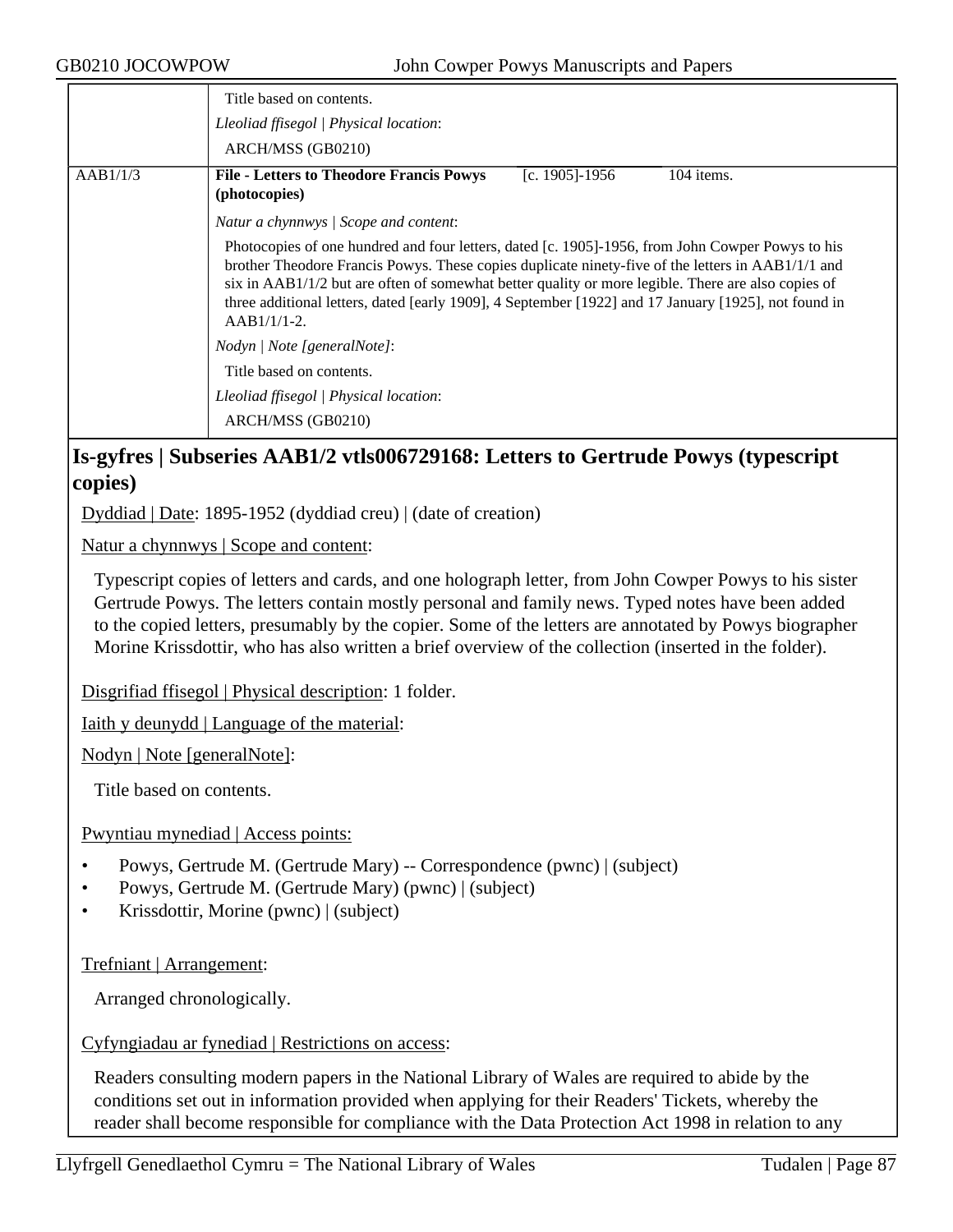processing by them of personal data obtained from modern records held at the Library. = Disgwylir i ddarllenwyr sydd am ddefnyddio papurau modern yn Llyfrgell Genedlaethol Cymru gydymffurfio â Deddf Gwarchod Data 1998 yng nghyd-destun unrhyw brosesu ganddynt o ddata personol a gasglwyd o gofnodion modern sydd ar gadw yn y Llyfrgell. Nodir y manylion yn yr wybodaeth a roddir wrth wneud cais am Docyn Darllen.

Amodau rheoli defnydd | Conditions governing use:

Usual copyright laws apply.

|                | FFeil / rhestr eitemau   File / item list                                                                                                                                                                                                                                                                                                                                                                                                                                                                                                                                                                                                                                                                                                                                                                                                                                                                                                                                                                                                                                                                                                                                                                                                                                                                                                             |                   |                                |  |
|----------------|-------------------------------------------------------------------------------------------------------------------------------------------------------------------------------------------------------------------------------------------------------------------------------------------------------------------------------------------------------------------------------------------------------------------------------------------------------------------------------------------------------------------------------------------------------------------------------------------------------------------------------------------------------------------------------------------------------------------------------------------------------------------------------------------------------------------------------------------------------------------------------------------------------------------------------------------------------------------------------------------------------------------------------------------------------------------------------------------------------------------------------------------------------------------------------------------------------------------------------------------------------------------------------------------------------------------------------------------------------|-------------------|--------------------------------|--|
| Cod cyfeirnod  | Teitl   Title                                                                                                                                                                                                                                                                                                                                                                                                                                                                                                                                                                                                                                                                                                                                                                                                                                                                                                                                                                                                                                                                                                                                                                                                                                                                                                                                         | Dyddiadau   Dates | Disgrifiad ffisegol   Physical |  |
| Reference code |                                                                                                                                                                                                                                                                                                                                                                                                                                                                                                                                                                                                                                                                                                                                                                                                                                                                                                                                                                                                                                                                                                                                                                                                                                                                                                                                                       |                   | description                    |  |
| AAB1/2/1       | <b>File - Letters to Gertrude Powys</b>                                                                                                                                                                                                                                                                                                                                                                                                                                                                                                                                                                                                                                                                                                                                                                                                                                                                                                                                                                                                                                                                                                                                                                                                                                                                                                               | 1895-1952         | 244 ff. (1 folder)             |  |
|                | (typescript copies)                                                                                                                                                                                                                                                                                                                                                                                                                                                                                                                                                                                                                                                                                                                                                                                                                                                                                                                                                                                                                                                                                                                                                                                                                                                                                                                                   |                   |                                |  |
|                | Natur a chynnwys / Scope and content:                                                                                                                                                                                                                                                                                                                                                                                                                                                                                                                                                                                                                                                                                                                                                                                                                                                                                                                                                                                                                                                                                                                                                                                                                                                                                                                 |                   |                                |  |
|                | Typescript copies of one hundred and thirty-three letters, five postcards, one letter card and one card,<br>1895-1896, 1902, [1910], 1914-1915[x1918], 1920-1925, 1927-1940, 1943, 1945-1948, 1950-1952<br>and undated, and one holograph letter, 1948, from John Cowper Powys to his sister Gertrude Powys.<br>The letters contain mostly personal and family news, including the birth of John Cowper Powys's son<br>Littleton Alfred in 1902 and Littleton Alfred's ordination in 1927, the death of John Cowper Powys and<br>Gertrude's brother Llewelyn in 1939, accounts of John Cowper Powys's works in progress and the libel<br>case brought against him in relation to his novel A Glastonbury Romance (1933), together with accounts<br>of life in and around John Cowper Powys and Phyllis Playter's New York State home Phudd Bottom<br>and their plans for moving to Wales. Typed notes have been added to the copied letters, presumably<br>by the copier. Some of the letters are annotated by Powys biographer Morine Krissdottir, who has also<br>written a brief overview of the collection (inserted in the folder). A note in the hand of Morine Krissdottir<br>explains that the typed copies were made by Sally Powys, before the original letters were sold to The<br>Harry Ransom Center, The University of Texas at Austin. |                   |                                |  |
|                | Amodau rheoli defnydd   Conditions governing use:                                                                                                                                                                                                                                                                                                                                                                                                                                                                                                                                                                                                                                                                                                                                                                                                                                                                                                                                                                                                                                                                                                                                                                                                                                                                                                     |                   |                                |  |
|                | Usual copyright laws apply.                                                                                                                                                                                                                                                                                                                                                                                                                                                                                                                                                                                                                                                                                                                                                                                                                                                                                                                                                                                                                                                                                                                                                                                                                                                                                                                           |                   |                                |  |
|                | Nodyn   Note [generalNote]:                                                                                                                                                                                                                                                                                                                                                                                                                                                                                                                                                                                                                                                                                                                                                                                                                                                                                                                                                                                                                                                                                                                                                                                                                                                                                                                           |                   |                                |  |
|                | Title based on contents.                                                                                                                                                                                                                                                                                                                                                                                                                                                                                                                                                                                                                                                                                                                                                                                                                                                                                                                                                                                                                                                                                                                                                                                                                                                                                                                              |                   |                                |  |
|                | Lleoliad ffisegol   Physical location:                                                                                                                                                                                                                                                                                                                                                                                                                                                                                                                                                                                                                                                                                                                                                                                                                                                                                                                                                                                                                                                                                                                                                                                                                                                                                                                |                   |                                |  |
|                | ARCH/MSS (GB0210)                                                                                                                                                                                                                                                                                                                                                                                                                                                                                                                                                                                                                                                                                                                                                                                                                                                                                                                                                                                                                                                                                                                                                                                                                                                                                                                                     |                   |                                |  |

# **Is-gyfres | Subseries AAB1/3 vtls006717637: Letters to Littleton Charles Powys (photocopies)**

Dyddiad | Date: 1901-1955 (dyddiad creu) | (date of creation)

Natur a chynnwys | Scope and content:

Photocopies of letters from John Cowper Powys to his brother Littleton Charles Powys. The original letters are in the Powys Collection in Dorset County Museum. The photocopies were made by Jeffrey Kwintner of the Village Press.

Disgrifiad ffisegol | Physical description: 3 boxes, 15 folders.

Iaith y deunydd | Language of the material: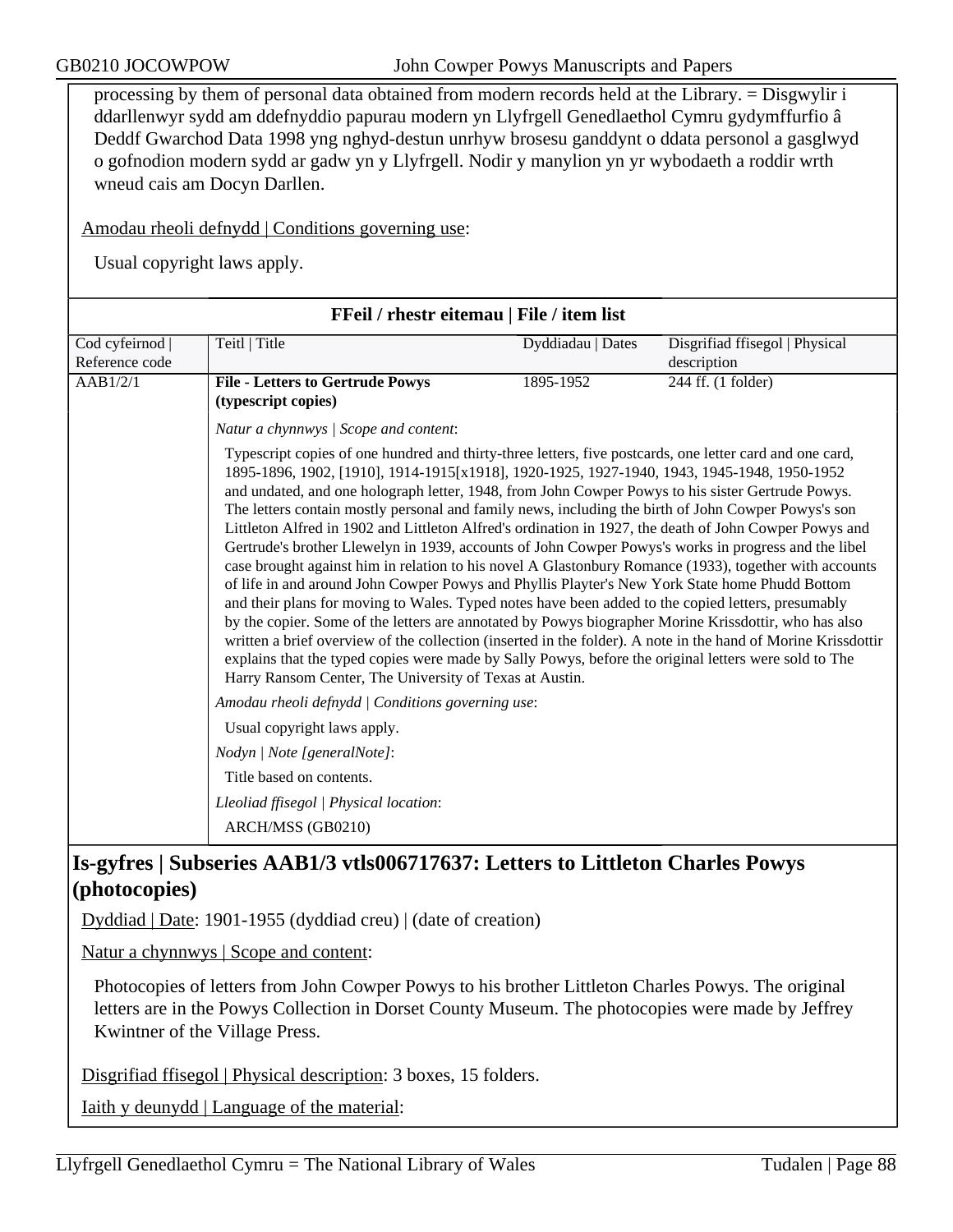Nodyn | Note [generalNote]:

Title based on contents.

Pwyntiau mynediad | Access points:

- Powys, Littleton, 1874-1955 -- Correspondence (pwnc) | (subject)
- Powys, Littleton, 1874-1955 (pwnc) | (subject)
- Kwintner, Jeffrey (pwnc) | (subject)

Trefniant | Arrangement:

Arranged chronologically.

Cyfyngiadau ar fynediad | Restrictions on access:

Readers consulting modern papers in the National Library of Wales are required to abide by the conditions set out in information provided when applying for their Readers' Tickets, whereby the reader shall become responsible for compliance with the Data Protection Act 1998 in relation to any processing by them of personal data obtained from modern records held at the Library. = Disgwylir i ddarllenwyr sydd am ddefnyddio papurau modern yn Llyfrgell Genedlaethol Cymru gydymffurfio â Deddf Gwarchod Data 1998 yng nghyd-destun unrhyw brosesu ganddynt o ddata personol a gasglwyd o gofnodion modern sydd ar gadw yn y Llyfrgell. Nodir y manylion yn yr wybodaeth a roddir wrth wneud cais am Docyn Darllen.

Amodau rheoli defnydd | Conditions governing use:

| FFeil / rhestr eitemau   File / item list |                                                                                                                                                                                                                                                                                                                                                                                                                                                                                                                                                                                                                                                                                                                                                                                                                                                                                                                                                                          |                   |                                               |  |
|-------------------------------------------|--------------------------------------------------------------------------------------------------------------------------------------------------------------------------------------------------------------------------------------------------------------------------------------------------------------------------------------------------------------------------------------------------------------------------------------------------------------------------------------------------------------------------------------------------------------------------------------------------------------------------------------------------------------------------------------------------------------------------------------------------------------------------------------------------------------------------------------------------------------------------------------------------------------------------------------------------------------------------|-------------------|-----------------------------------------------|--|
| Cod cyfeirnod<br>Reference code           | Teitl   Title                                                                                                                                                                                                                                                                                                                                                                                                                                                                                                                                                                                                                                                                                                                                                                                                                                                                                                                                                            | Dyddiadau   Dates | Disgrifiad ffisegol   Physical<br>description |  |
| AAB1/3/1                                  | <b>File - Letters to Littleton Charles Powys</b><br>$(photocopies + 1 holograph)$                                                                                                                                                                                                                                                                                                                                                                                                                                                                                                                                                                                                                                                                                                                                                                                                                                                                                        | 1901-1940         | 559 ff. (loose in 1 box).                     |  |
|                                           | Natur a chynnwys / Scope and content:<br>Photocopies of one hundred and eighty-four letters (one partial and undated), [1901-1902, 1904-1905,<br>1909-1914, 1916-1918, 1921-1923, 1926-1938, 1940], most of which lack an exact date, together<br>with one holograph letter, [?1940], from John Cowper Powys to his brother Littleton Charles Powys,<br>containing mostly personal and family news, including the birth of John Cowper Powys's son Littleton<br>Alfred in 1902 and Littleton Charles's proposed marriage in 1904. Although John Cowper Powys refers<br>to his move to Patchin Place and subsequently to Phudd Bottom, Phyllis Playter is conspicuous by the<br>absence of any reference to her until 1934, just prior to their departure for England. There are occasional<br>ink drawings by John Cowper Powys, including caricatures of himself, his father and his infant son (f.<br>522) and an epitaph for his dog, known as The Very Old (f. 546). |                   |                                               |  |
|                                           | Amodau rheoli defnydd   Conditions governing use:                                                                                                                                                                                                                                                                                                                                                                                                                                                                                                                                                                                                                                                                                                                                                                                                                                                                                                                        |                   |                                               |  |
|                                           | Usual copyright laws apply.<br>Nodyn   Note [generalNote]:                                                                                                                                                                                                                                                                                                                                                                                                                                                                                                                                                                                                                                                                                                                                                                                                                                                                                                               |                   |                                               |  |
|                                           | Title based on contents.<br>Lleoliad ffisegol   Physical location:                                                                                                                                                                                                                                                                                                                                                                                                                                                                                                                                                                                                                                                                                                                                                                                                                                                                                                       |                   |                                               |  |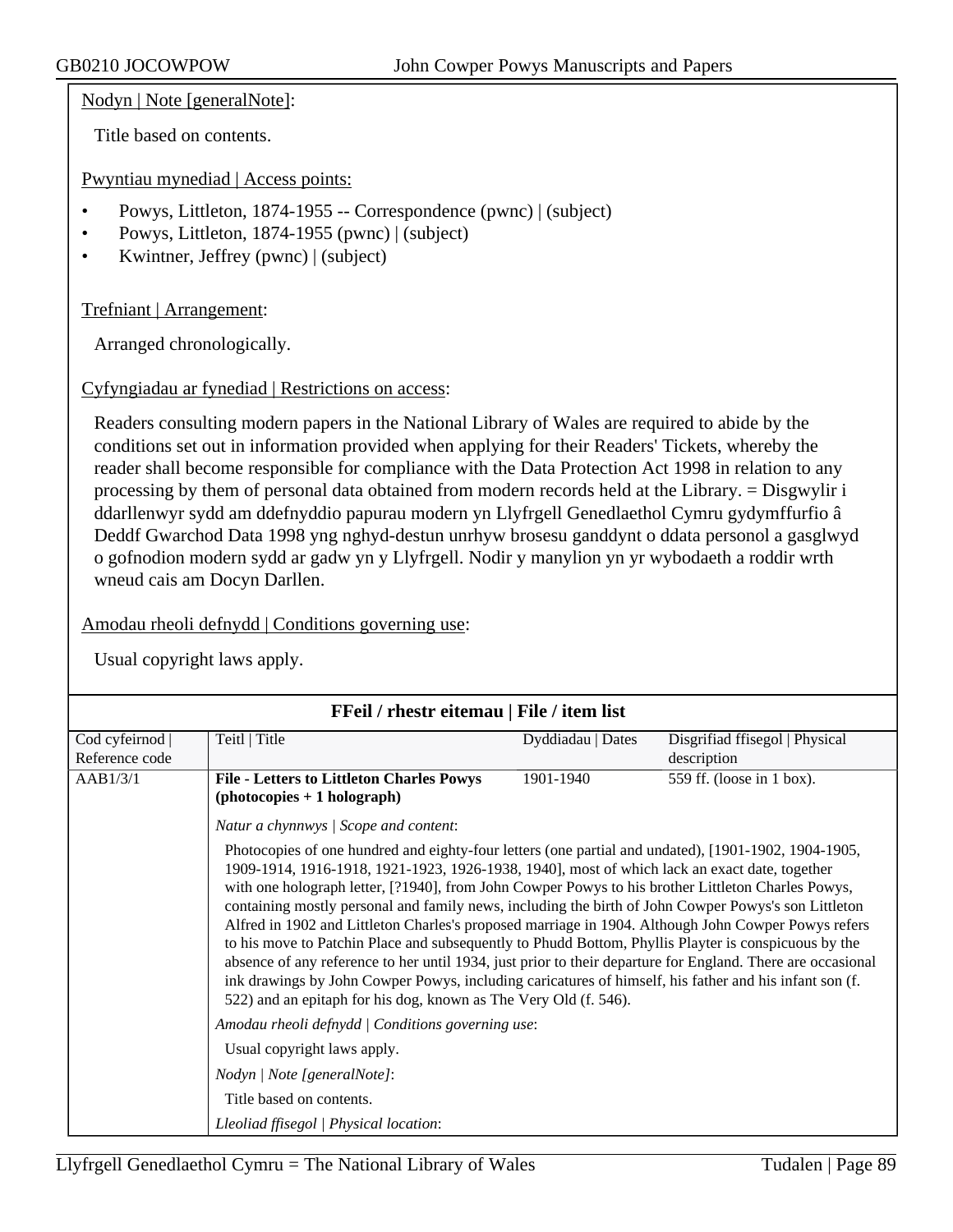|          | ARCH/MSS (GB0210)                                                                                                                                                                                                                                                                                                                                                                                                                                                                                                                                                                                                                                                                     |  |  |  |
|----------|---------------------------------------------------------------------------------------------------------------------------------------------------------------------------------------------------------------------------------------------------------------------------------------------------------------------------------------------------------------------------------------------------------------------------------------------------------------------------------------------------------------------------------------------------------------------------------------------------------------------------------------------------------------------------------------|--|--|--|
| AAB1/3/2 | <b>File - Letters to Littleton Charles Powys</b><br>1941-1943<br>447 ff. (3 folders)<br>(photocopies)                                                                                                                                                                                                                                                                                                                                                                                                                                                                                                                                                                                 |  |  |  |
|          | Natur a chynnwys / Scope and content:                                                                                                                                                                                                                                                                                                                                                                                                                                                                                                                                                                                                                                                 |  |  |  |
|          | Photocopies of one hundred and three letters - four of which are partial and undated, others with very<br>faint text (occasionally clarified in Powys biographer Morine Krissdottir's hand) - from John Cowper<br>Powys to his brother Littleton Charles Powys, containing mostly personal news and reflections, together<br>with one telegram, 1943, addressed to [presumably Elizabeth] Myers, Littleton's second wife. Some of<br>the letters are illustrated with John Cowper Powys's ink drawings, which include self-caricatures.                                                                                                                                               |  |  |  |
|          | Amodau rheoli defnydd   Conditions governing use:                                                                                                                                                                                                                                                                                                                                                                                                                                                                                                                                                                                                                                     |  |  |  |
|          | Usual copyright laws apply.                                                                                                                                                                                                                                                                                                                                                                                                                                                                                                                                                                                                                                                           |  |  |  |
|          | Nodyn   Note [generalNote]:                                                                                                                                                                                                                                                                                                                                                                                                                                                                                                                                                                                                                                                           |  |  |  |
|          | Title based on contents.                                                                                                                                                                                                                                                                                                                                                                                                                                                                                                                                                                                                                                                              |  |  |  |
|          | Lleoliad ffisegol   Physical location:                                                                                                                                                                                                                                                                                                                                                                                                                                                                                                                                                                                                                                                |  |  |  |
|          | ARCH/MSS (GB0210)                                                                                                                                                                                                                                                                                                                                                                                                                                                                                                                                                                                                                                                                     |  |  |  |
| AAB1/3/3 | <b>File - Letters to Littleton Charles Powys</b><br>1944<br>324 ff. (loose in $1$ box).                                                                                                                                                                                                                                                                                                                                                                                                                                                                                                                                                                                               |  |  |  |
|          | (photocopies)                                                                                                                                                                                                                                                                                                                                                                                                                                                                                                                                                                                                                                                                         |  |  |  |
|          | Natur a chynnwys / Scope and content:                                                                                                                                                                                                                                                                                                                                                                                                                                                                                                                                                                                                                                                 |  |  |  |
|          | Photocopies of forty-one letters (one of which is partial), 1944, from John Cowper Powys to his<br>brother Littleton Charles Powys, containing mostly personal news and reflections. Some of the letters<br>are illustrated with John Cowper Powys's ink drawings, which include self-caricatures. One letter is<br>addressed to Littleton's wife Elizabeth (née Myers).                                                                                                                                                                                                                                                                                                              |  |  |  |
|          | Amodau rheoli defnydd   Conditions governing use:                                                                                                                                                                                                                                                                                                                                                                                                                                                                                                                                                                                                                                     |  |  |  |
|          | Usual copyright laws apply.                                                                                                                                                                                                                                                                                                                                                                                                                                                                                                                                                                                                                                                           |  |  |  |
|          | Nodyn   Note [generalNote]:                                                                                                                                                                                                                                                                                                                                                                                                                                                                                                                                                                                                                                                           |  |  |  |
|          | Title based on contents.                                                                                                                                                                                                                                                                                                                                                                                                                                                                                                                                                                                                                                                              |  |  |  |
|          | Lleoliad ffisegol   Physical location:                                                                                                                                                                                                                                                                                                                                                                                                                                                                                                                                                                                                                                                |  |  |  |
|          | ARCH/MSS (GB0210)                                                                                                                                                                                                                                                                                                                                                                                                                                                                                                                                                                                                                                                                     |  |  |  |
| AAB1/3/4 | <b>File - Letters to Littleton Charles Powys</b><br>1945-1949<br>462 ff. (6 folders)<br>(photocopies)                                                                                                                                                                                                                                                                                                                                                                                                                                                                                                                                                                                 |  |  |  |
|          | Natur a chynnwys / Scope and content:                                                                                                                                                                                                                                                                                                                                                                                                                                                                                                                                                                                                                                                 |  |  |  |
|          | Photocopies of one hundred and thirteen letters and three postcards, 1945-1949, from John Cowper<br>Powys to his brother Littleton Charles Powys, containing mostly personal news and reflections, together<br>with photocopies of partial/incomplete undated letters from John Cowper Powys to Littleton, which are<br>kept in a separate folder within the box. Some of the letters are illustrated with John Cowper Powys's<br>ink drawings, which include self-caricatures. There are references to "the 499 AD novel" (which would<br>become Porius (1951)) and to the deaths of John Cowper Powys's wife Margaret and Littleton's second<br>wife Elizabeth Myers, both in 1947. |  |  |  |
|          | Amodau rheoli defnydd   Conditions governing use:                                                                                                                                                                                                                                                                                                                                                                                                                                                                                                                                                                                                                                     |  |  |  |
|          | Usual copyright laws apply.                                                                                                                                                                                                                                                                                                                                                                                                                                                                                                                                                                                                                                                           |  |  |  |
|          | Nodyn   Note [generalNote]:                                                                                                                                                                                                                                                                                                                                                                                                                                                                                                                                                                                                                                                           |  |  |  |
|          | Title based on contents.                                                                                                                                                                                                                                                                                                                                                                                                                                                                                                                                                                                                                                                              |  |  |  |
|          | Lleoliad ffisegol   Physical location:                                                                                                                                                                                                                                                                                                                                                                                                                                                                                                                                                                                                                                                |  |  |  |
|          | ARCH/MSS (GB0210)                                                                                                                                                                                                                                                                                                                                                                                                                                                                                                                                                                                                                                                                     |  |  |  |
| AAB1/3/5 | <b>File - Letters to Littleton Charles Powys</b><br>1950-1952<br>361 ff. (3 folders)<br>(photocopies)                                                                                                                                                                                                                                                                                                                                                                                                                                                                                                                                                                                 |  |  |  |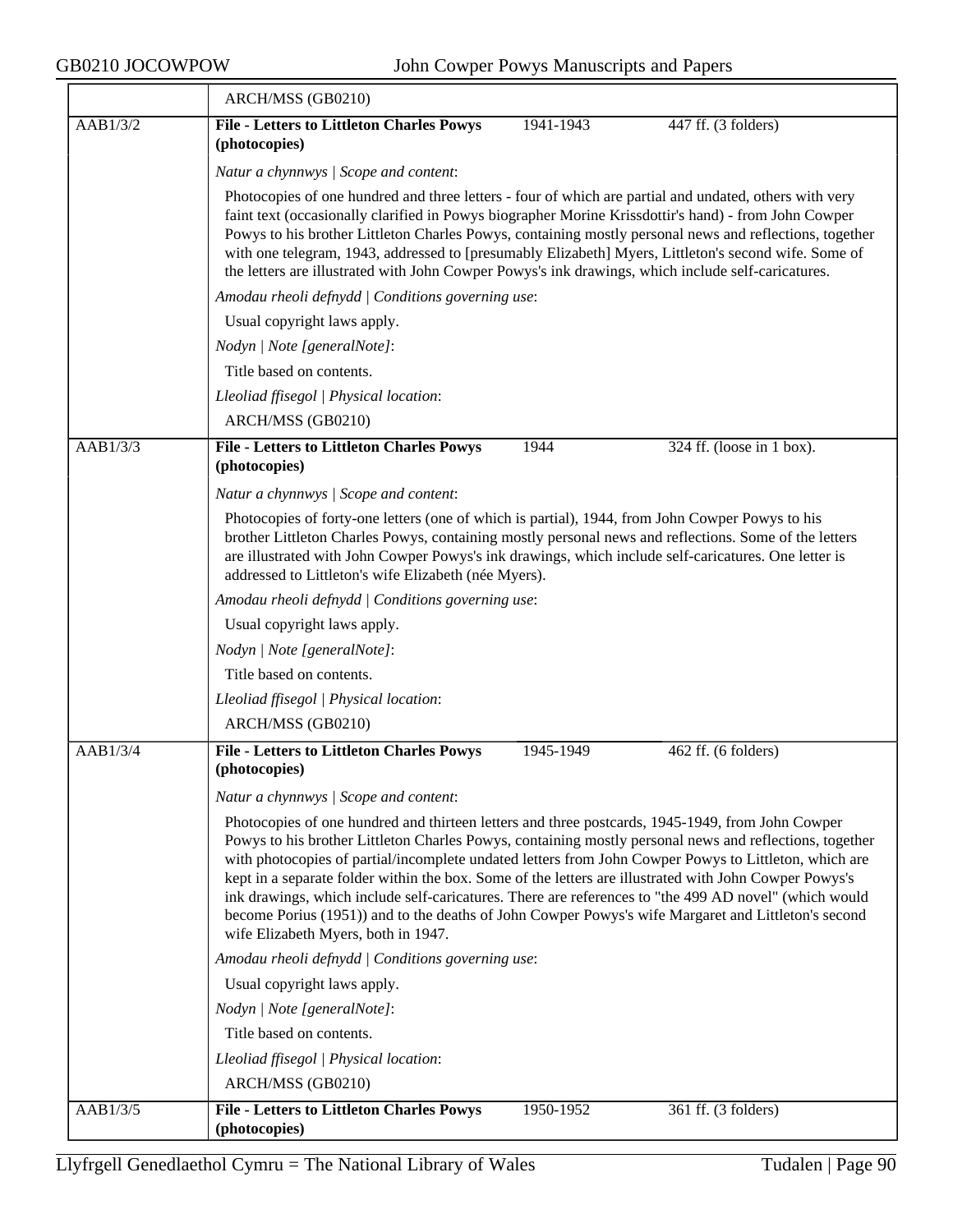<u>and the company of the company of the company of the company of the company of the company of the company of the company of the company of the company of the company of the company of the company of the company of the com</u>

|          | Natur a chynnwys / Scope and content:                                                                                                                                                                                                                                                                                                                                                                                                                                                                                                                                                                                                                                                                                                                                                                                                                                                                                      |  |  |  |  |
|----------|----------------------------------------------------------------------------------------------------------------------------------------------------------------------------------------------------------------------------------------------------------------------------------------------------------------------------------------------------------------------------------------------------------------------------------------------------------------------------------------------------------------------------------------------------------------------------------------------------------------------------------------------------------------------------------------------------------------------------------------------------------------------------------------------------------------------------------------------------------------------------------------------------------------------------|--|--|--|--|
|          | Photocopies of one hundred and twenty-five letters, including two partial (dated) letters and three letters<br>without exact date, two typescript copies, and two postcards, 1950-1952, from John Cowper Powys to his<br>brother Littleton Charles Powys, containing mostly personal news and reflections, with references to the<br>publication of John Cowper Powys's novels Porius (1951) and The Inmates (1952). Some of the letters<br>are illustrated with John Cowper Powys's ink drawings, which include self-caricatures. Also included is<br>a photocopy of an enclosed letter to Littleton Charles Powys from his cousin Katharine, dictated to [? her<br>daughter] Mary (f. 349).                                                                                                                                                                                                                              |  |  |  |  |
|          | Amodau rheoli defnydd   Conditions governing use:<br>Usual copyright laws apply.<br>Nodyn   Note [generalNote]:<br>Title based on contents.                                                                                                                                                                                                                                                                                                                                                                                                                                                                                                                                                                                                                                                                                                                                                                                |  |  |  |  |
|          |                                                                                                                                                                                                                                                                                                                                                                                                                                                                                                                                                                                                                                                                                                                                                                                                                                                                                                                            |  |  |  |  |
|          |                                                                                                                                                                                                                                                                                                                                                                                                                                                                                                                                                                                                                                                                                                                                                                                                                                                                                                                            |  |  |  |  |
|          |                                                                                                                                                                                                                                                                                                                                                                                                                                                                                                                                                                                                                                                                                                                                                                                                                                                                                                                            |  |  |  |  |
|          | Lleoliad ffisegol   Physical location:                                                                                                                                                                                                                                                                                                                                                                                                                                                                                                                                                                                                                                                                                                                                                                                                                                                                                     |  |  |  |  |
|          | ARCH/MSS (GB0210)                                                                                                                                                                                                                                                                                                                                                                                                                                                                                                                                                                                                                                                                                                                                                                                                                                                                                                          |  |  |  |  |
| AAB1/3/6 | <b>File - Letters to Littleton Charles Powys</b><br>291 ff. (3 folders)<br>1953-1955<br>(photocopies)                                                                                                                                                                                                                                                                                                                                                                                                                                                                                                                                                                                                                                                                                                                                                                                                                      |  |  |  |  |
|          | Natur a chynnwys / Scope and content:                                                                                                                                                                                                                                                                                                                                                                                                                                                                                                                                                                                                                                                                                                                                                                                                                                                                                      |  |  |  |  |
|          | Photocopies of one hundred and thirty letters (including one partial letter), 1953-1955, from John<br>Cowper Powys to his brother Littleton Charles Powys, containing mostly personal news and reflections.<br>There are references to John Cowper Powys's novels Atlantis (1954) and The Brazen Head ("my Roger<br>Bacon book") (1956), and to his plans to move to Blaenau Ffestiniog (with subsequent descriptions of<br>1 Waterloo), as well as mention of Littleton's health, the health of John's son Littleton Alfred and of<br>Phyllis Playter's mother Minnie, and the last illness and death of John and Littleton's brother Theodore<br>Francis Powys in 1953. Some of the letters are illustrated with John Cowper Powys's ink drawings, which<br>include self-caricatures and representations of plants. Enclosed with one letter is a photocopy of a poem<br>by Marjorie [?Yilden] entitled 'Need' (f. 273). |  |  |  |  |
|          | Amodau rheoli defnydd   Conditions governing use:                                                                                                                                                                                                                                                                                                                                                                                                                                                                                                                                                                                                                                                                                                                                                                                                                                                                          |  |  |  |  |
|          | Usual copyright laws apply.                                                                                                                                                                                                                                                                                                                                                                                                                                                                                                                                                                                                                                                                                                                                                                                                                                                                                                |  |  |  |  |
|          | Nodyn   Note [generalNote]:                                                                                                                                                                                                                                                                                                                                                                                                                                                                                                                                                                                                                                                                                                                                                                                                                                                                                                |  |  |  |  |
|          | Title based on contents.                                                                                                                                                                                                                                                                                                                                                                                                                                                                                                                                                                                                                                                                                                                                                                                                                                                                                                   |  |  |  |  |
|          | Lleoliad ffisegol   Physical location:                                                                                                                                                                                                                                                                                                                                                                                                                                                                                                                                                                                                                                                                                                                                                                                                                                                                                     |  |  |  |  |
|          | ARCH/MSS (GB0210)                                                                                                                                                                                                                                                                                                                                                                                                                                                                                                                                                                                                                                                                                                                                                                                                                                                                                                          |  |  |  |  |
| AAB1/3/7 | [1940x1955]<br>180 ff. (loose in 1 box).<br><b>File - Letters to Littleton Charles Powys</b><br>(photocopies)                                                                                                                                                                                                                                                                                                                                                                                                                                                                                                                                                                                                                                                                                                                                                                                                              |  |  |  |  |
|          | Natur a chynnwys / Scope and content:                                                                                                                                                                                                                                                                                                                                                                                                                                                                                                                                                                                                                                                                                                                                                                                                                                                                                      |  |  |  |  |
|          | Photocopies of partial and undated letters, some with very faint text, from John Cowper Powys to his<br>brother Littleton Charles Powys, containing mostly personal news and reflections. There are references<br>to some of John Cowper Powys's works eg Wolf Solent (1929), Rabelais (1948) and Porius (1951), to<br>Dinah White's role as amenuensis for John Cowper Powys's son Littleton Alfred at the end of the latter's<br>life, and to the deaths of the writer Virginia Woolf in 1941 and of the American poet Edgar Lee Masters<br>in 1950. Some of the letters are illustrated with John Cowper Powys's ink drawings, which include self-<br>caricatures and representations of plants.                                                                                                                                                                                                                        |  |  |  |  |
|          | Amodau rheoli defnydd   Conditions governing use:                                                                                                                                                                                                                                                                                                                                                                                                                                                                                                                                                                                                                                                                                                                                                                                                                                                                          |  |  |  |  |
|          | Usual copyright laws apply.                                                                                                                                                                                                                                                                                                                                                                                                                                                                                                                                                                                                                                                                                                                                                                                                                                                                                                |  |  |  |  |
|          | Nodyn   Note [generalNote]:                                                                                                                                                                                                                                                                                                                                                                                                                                                                                                                                                                                                                                                                                                                                                                                                                                                                                                |  |  |  |  |
|          | Title based on contents.                                                                                                                                                                                                                                                                                                                                                                                                                                                                                                                                                                                                                                                                                                                                                                                                                                                                                                   |  |  |  |  |
|          | Lleoliad ffisegol   Physical location:                                                                                                                                                                                                                                                                                                                                                                                                                                                                                                                                                                                                                                                                                                                                                                                                                                                                                     |  |  |  |  |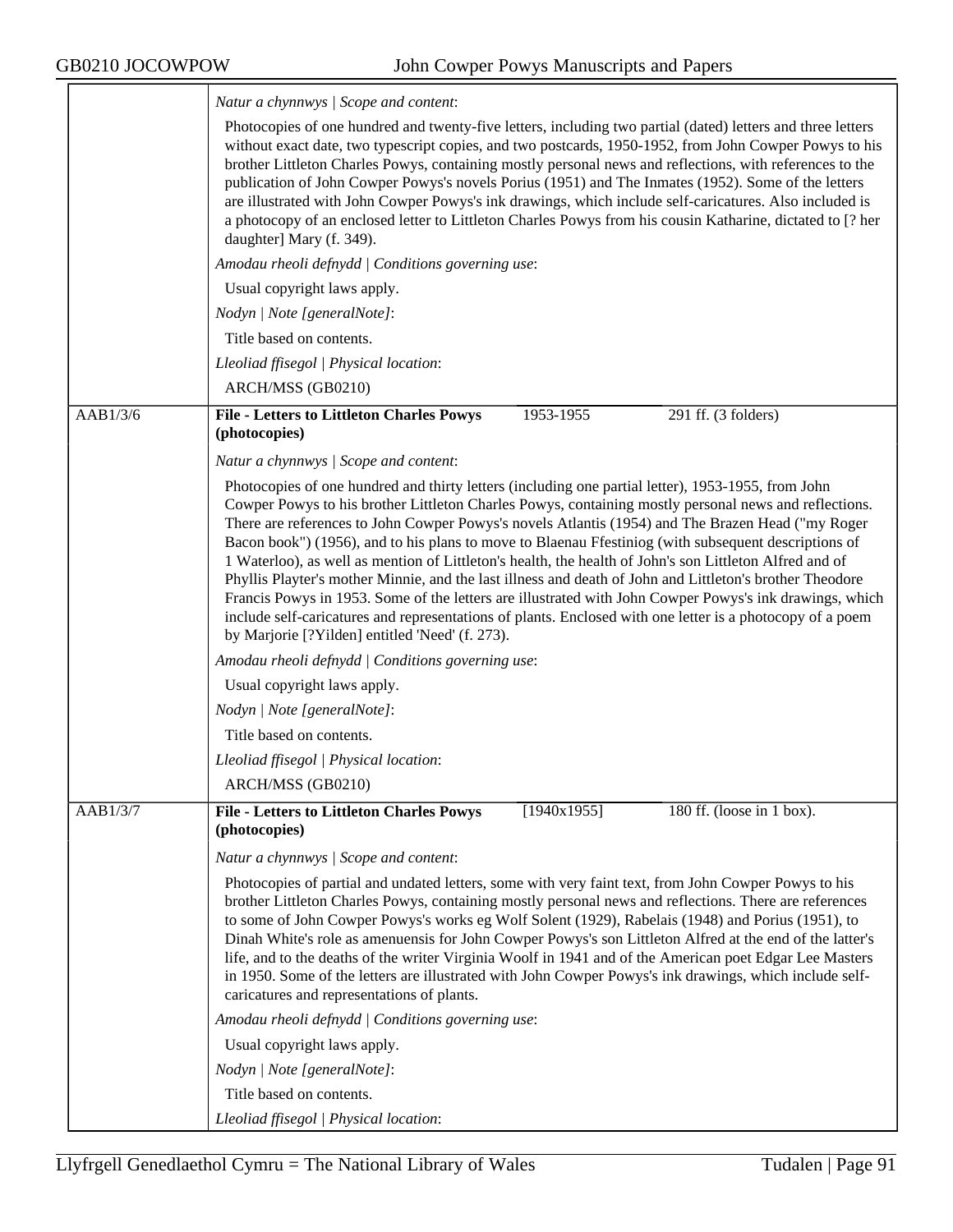ARCH/MSS (GB0210)

## **Is-gyfres | Subseries AAB1/4 vtls006729415: Letters to Littleton Alfred Powys**

Dyddiad | Date: 1908-1948 (dyddiad creu) | (date of creation)

Natur a chynnwys | Scope and content:

Letters from John Cowper Powys to his son Littleton Alfred Powys.

Disgrifiad ffisegol | Physical description: 1 folder.

Iaith y deunydd | Language of the material:

Nodyn | Note [generalNote]:

Title based on contents.

Pwyntiau mynediad | Access points:

- Powys, Littleton A. -- Correspondence (pwnc) | (subject)
- Powys, Littleton A. (pwnc) | (subject)

Trefniant | Arrangement:

Arranged chronologically.

Cyfyngiadau ar fynediad | Restrictions on access:

Readers consulting modern papers in the National Library of Wales are required to abide by the conditions set out in information provided when applying for their Readers' Tickets, whereby the reader shall become responsible for compliance with the Data Protection Act 1998 in relation to any processing by them of personal data obtained from modern records held at the Library. = Disgwylir i ddarllenwyr sydd am ddefnyddio papurau modern yn Llyfrgell Genedlaethol Cymru gydymffurfio â Deddf Gwarchod Data 1998 yng nghyd-destun unrhyw brosesu ganddynt o ddata personol a gasglwyd o gofnodion modern sydd ar gadw yn y Llyfrgell. Nodir y manylion yn yr wybodaeth a roddir wrth wneud cais am Docyn Darllen.

Amodau rheoli defnydd | Conditions governing use:

| FFeil / rhestr eitemau   File / item list |                                                                                                                                                                                                                                                                                                                                                                                                                                                                                                                                                                                      |                   |                                |  |
|-------------------------------------------|--------------------------------------------------------------------------------------------------------------------------------------------------------------------------------------------------------------------------------------------------------------------------------------------------------------------------------------------------------------------------------------------------------------------------------------------------------------------------------------------------------------------------------------------------------------------------------------|-------------------|--------------------------------|--|
| Cod cyfeirnod                             | Teitl   Title                                                                                                                                                                                                                                                                                                                                                                                                                                                                                                                                                                        | Dyddiadau   Dates | Disgrifiad ffisegol   Physical |  |
| Reference code                            |                                                                                                                                                                                                                                                                                                                                                                                                                                                                                                                                                                                      |                   | description                    |  |
| AAB1/4/1                                  | <b>File - Letters to Littleton Alfred Powys</b>                                                                                                                                                                                                                                                                                                                                                                                                                                                                                                                                      | 1908-1948         | 35 ff. (1 folder)              |  |
|                                           | Natur a chynnwys / Scope and content:<br>Nine letters (one partial) and one postcard, 1908, 1912, 1925, 1948 and undated, from John Cowper<br>Powys to his son Littleton Alfred Powys, one of which is enclosed with a letter, 1947, from Littleton<br>Alfred to his father; together with a poem "written by my Son for my Birthday Oct 8 1948" copied out<br>by John Cowper Powys (f. 34). The contents of the letters include John Cowper Powys's responses both<br>to Littleton Alfred's poetry and to the latter's decision to become a priest, references to the beginnings of |                   |                                |  |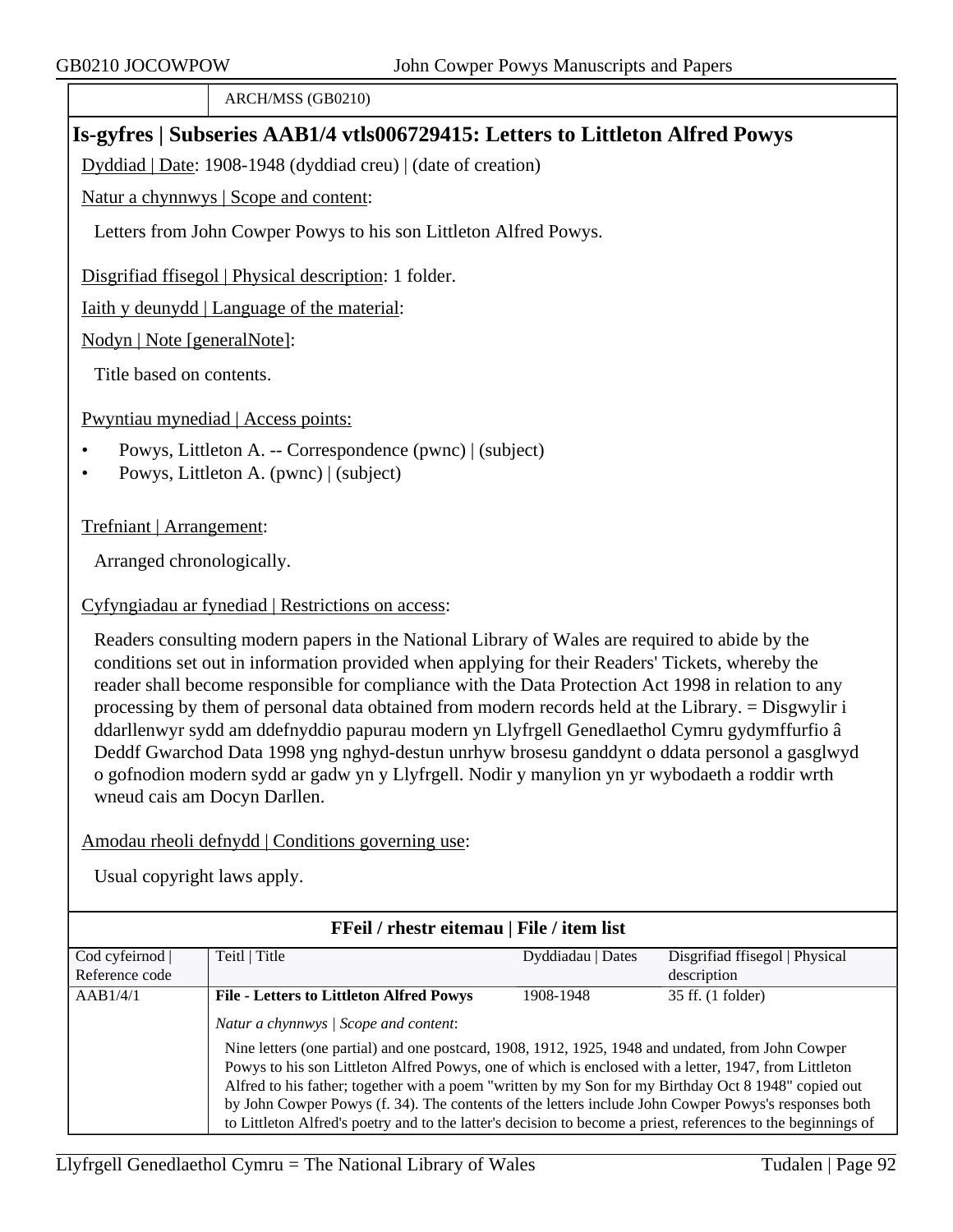| John Cowper Powys's novel Wolf Solent (1929), and some disparaging remarks regarding the barrister<br>and writer Philip Guedalla. |
|-----------------------------------------------------------------------------------------------------------------------------------|
| Amodau rheoli defnydd   Conditions governing use:                                                                                 |
| Usual copyright laws apply.                                                                                                       |
| Nodyn / Note [generalNote]:                                                                                                       |
| Title based on contents.                                                                                                          |
| Lleoliad ffisegol   Physical location:                                                                                            |
| ARCH/MSS (GB0210)                                                                                                                 |

### **Is-gyfres | Subseries AAB1/5 vtls006730592: Letters to Marian Powys and Peter Powys Grey**

Dyddiad | Date: 1920-1959 (dyddiad creu) | (date of creation)

Natur a chynnwys | Scope and content:

Letters from John Cowper Powys to his sister Marian Powys and to his nephew, Peter Powys Grey, Marian's son.

Disgrifiad ffisegol | Physical description: 1 folder.

Iaith y deunydd | Language of the material:

Nodyn | Note [generalNote]:

Title based on contents.

#### Pwyntiau mynediad | Access points:

- Powys, Marian -- Correspondence (pwnc) | (subject)
- Grey, Peter Powys, 1922-1992 -- Correspondence (pwnc) | (subject)
- Powys, Marian (pwnc) | (subject)
- Grey, Peter Powys, 1922-1992 (pwnc) | (subject)

Trefniant | Arrangement:

Arranged chronologically.

#### Cyfyngiadau ar fynediad | Restrictions on access:

Readers consulting modern papers in the National Library of Wales are required to abide by the conditions set out in information provided when applying for their Readers' Tickets, whereby the reader shall become responsible for compliance with the Data Protection Act 1998 in relation to any processing by them of personal data obtained from modern records held at the Library. = Disgwylir i ddarllenwyr sydd am ddefnyddio papurau modern yn Llyfrgell Genedlaethol Cymru gydymffurfio â Deddf Gwarchod Data 1998 yng nghyd-destun unrhyw brosesu ganddynt o ddata personol a gasglwyd o gofnodion modern sydd ar gadw yn y Llyfrgell. Nodir y manylion yn yr wybodaeth a roddir wrth wneud cais am Docyn Darllen.

Amodau rheoli defnydd | Conditions governing use: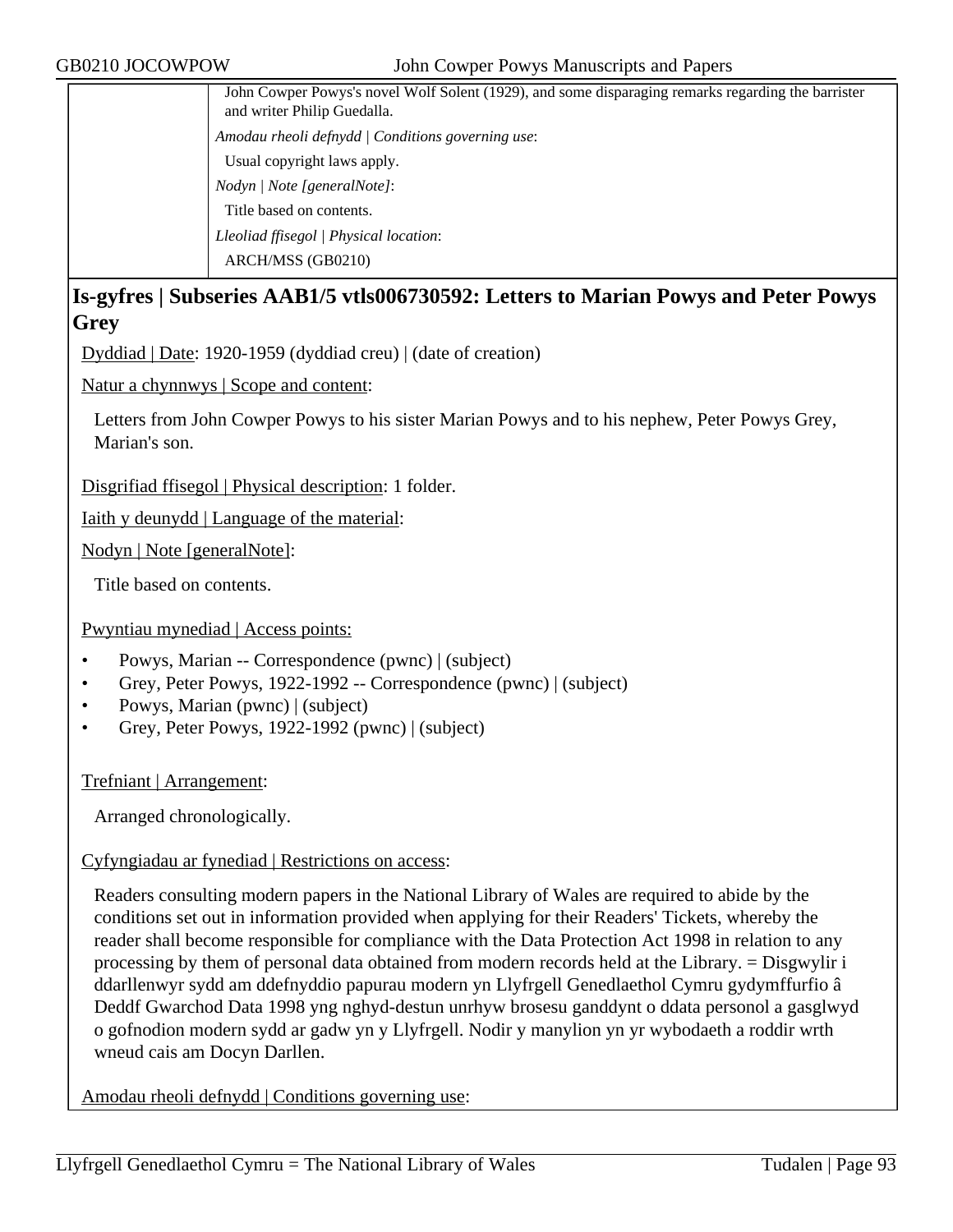Usual copyright laws apply.

| FFeil / rhestr eitemau   File / item list |                                                                                                                                                                                                                                                                                                                                                                                                                                                                                                                                                                                                                                                                                                                                                                                                |                                                                                                                                                                                                                                                                                                                                                                                                                                                                                                                                   |                                                    |  |  |  |  |
|-------------------------------------------|------------------------------------------------------------------------------------------------------------------------------------------------------------------------------------------------------------------------------------------------------------------------------------------------------------------------------------------------------------------------------------------------------------------------------------------------------------------------------------------------------------------------------------------------------------------------------------------------------------------------------------------------------------------------------------------------------------------------------------------------------------------------------------------------|-----------------------------------------------------------------------------------------------------------------------------------------------------------------------------------------------------------------------------------------------------------------------------------------------------------------------------------------------------------------------------------------------------------------------------------------------------------------------------------------------------------------------------------|----------------------------------------------------|--|--|--|--|
| Cod cyfeirnod<br>Reference code           | Teitl   Title                                                                                                                                                                                                                                                                                                                                                                                                                                                                                                                                                                                                                                                                                                                                                                                  | Dyddiadau   Dates                                                                                                                                                                                                                                                                                                                                                                                                                                                                                                                 | Disgrifiad ffisegol   Physical<br>description      |  |  |  |  |
| AAB1/5/1                                  | <b>File - Letters to Marian Powys</b>                                                                                                                                                                                                                                                                                                                                                                                                                                                                                                                                                                                                                                                                                                                                                          | 1920-1945                                                                                                                                                                                                                                                                                                                                                                                                                                                                                                                         | 15 ff. (1 envelope, part-contents)<br>of 1 folder) |  |  |  |  |
|                                           | Natur a chynnwys / Scope and content:                                                                                                                                                                                                                                                                                                                                                                                                                                                                                                                                                                                                                                                                                                                                                          |                                                                                                                                                                                                                                                                                                                                                                                                                                                                                                                                   |                                                    |  |  |  |  |
|                                           | John Cowper Powys' (1940)).                                                                                                                                                                                                                                                                                                                                                                                                                                                                                                                                                                                                                                                                                                                                                                    | Four letters, 1920, 1937, 1940, 1945, from John Cowper Powys to his sister Marian Powys, containing<br>mainly personal and family news, with a reference to the progress of "my Dark Ages romance" (f. 15<br>verso) (the novel Porius, published 1951). The letter dated 1940 was returned, with an explanatory<br>note attached, by the censor: an ink drawing on the last page (f. 8 verso) depicting John Cowper Powys<br>shooting at a German parachutist cannot have been well-received (see also 'Letters to Huw Menai from |                                                    |  |  |  |  |
|                                           | Amodau rheoli defnydd   Conditions governing use:                                                                                                                                                                                                                                                                                                                                                                                                                                                                                                                                                                                                                                                                                                                                              |                                                                                                                                                                                                                                                                                                                                                                                                                                                                                                                                   |                                                    |  |  |  |  |
|                                           | Usual copyright laws apply.                                                                                                                                                                                                                                                                                                                                                                                                                                                                                                                                                                                                                                                                                                                                                                    |                                                                                                                                                                                                                                                                                                                                                                                                                                                                                                                                   |                                                    |  |  |  |  |
|                                           | Nodyn   Note [generalNote]:                                                                                                                                                                                                                                                                                                                                                                                                                                                                                                                                                                                                                                                                                                                                                                    |                                                                                                                                                                                                                                                                                                                                                                                                                                                                                                                                   |                                                    |  |  |  |  |
|                                           | Title based on contents.                                                                                                                                                                                                                                                                                                                                                                                                                                                                                                                                                                                                                                                                                                                                                                       |                                                                                                                                                                                                                                                                                                                                                                                                                                                                                                                                   |                                                    |  |  |  |  |
|                                           | Lleoliad ffisegol   Physical location:                                                                                                                                                                                                                                                                                                                                                                                                                                                                                                                                                                                                                                                                                                                                                         |                                                                                                                                                                                                                                                                                                                                                                                                                                                                                                                                   |                                                    |  |  |  |  |
|                                           | ARCH/MSS (GB0210)                                                                                                                                                                                                                                                                                                                                                                                                                                                                                                                                                                                                                                                                                                                                                                              |                                                                                                                                                                                                                                                                                                                                                                                                                                                                                                                                   |                                                    |  |  |  |  |
| AAB1/5/2                                  | <b>File - Letters to Peter Powys Grey</b>                                                                                                                                                                                                                                                                                                                                                                                                                                                                                                                                                                                                                                                                                                                                                      | 1945-1959                                                                                                                                                                                                                                                                                                                                                                                                                                                                                                                         | $61$ ff. (1 folder)                                |  |  |  |  |
|                                           | Natur a chynnwys / Scope and content:<br>Twenty-two letters, 1945, 1947-1949, 1954, 1959 and undated, from John Cowper Powys to his nephew<br>Peter Powys Grey, son of John Cowper Powys's sister Marian Powys. The letters contain mostly personal<br>philosophical reflections and observations on reading material, with references also to Peter's wedding<br>to Barbara Tyler ('Ty') in 1948 and to John Cowper Powys's forthcoming novel The Brazen Head<br>(published 1956) (f. 56 verso). One letter is illustrated with an ink drawing by John Cowper Powys (f.<br>51).<br>Amodau rheoli defnydd   Conditions governing use:<br>Usual copyright laws apply.<br>Nodyn   Note [generalNote]:<br>Title based on contents.<br>Lleoliad ffisegol   Physical location:<br>ARCH/MSS (GB0210) |                                                                                                                                                                                                                                                                                                                                                                                                                                                                                                                                   |                                                    |  |  |  |  |
|                                           | Is-gyfres   Subseries AAB1/6 vtls006730659: Letters to other family members                                                                                                                                                                                                                                                                                                                                                                                                                                                                                                                                                                                                                                                                                                                    |                                                                                                                                                                                                                                                                                                                                                                                                                                                                                                                                   |                                                    |  |  |  |  |
|                                           | $Dyddiad   Date: 1929-1961 (dyddiad creu)   (date of creation)$                                                                                                                                                                                                                                                                                                                                                                                                                                                                                                                                                                                                                                                                                                                                |                                                                                                                                                                                                                                                                                                                                                                                                                                                                                                                                   |                                                    |  |  |  |  |
|                                           | Natur a chynnwys   Scope and content:                                                                                                                                                                                                                                                                                                                                                                                                                                                                                                                                                                                                                                                                                                                                                          |                                                                                                                                                                                                                                                                                                                                                                                                                                                                                                                                   |                                                    |  |  |  |  |
|                                           | Letters from John Cowper Powys to his brother Llewelyn Powys, his sister-in-law Alyse Gregory,<br>Sally Powys, wife of John Cowper Powys's nephew Francis Llewellyn Powys, and Herbert Henry                                                                                                                                                                                                                                                                                                                                                                                                                                                                                                                                                                                                   |                                                                                                                                                                                                                                                                                                                                                                                                                                                                                                                                   |                                                    |  |  |  |  |

Disgrifiad ffisegol | Physical description: 2 folders.

Iaith y deunydd | Language of the material:

Marks, husband of John Cowper Powys's niece Isobel Powys Marks.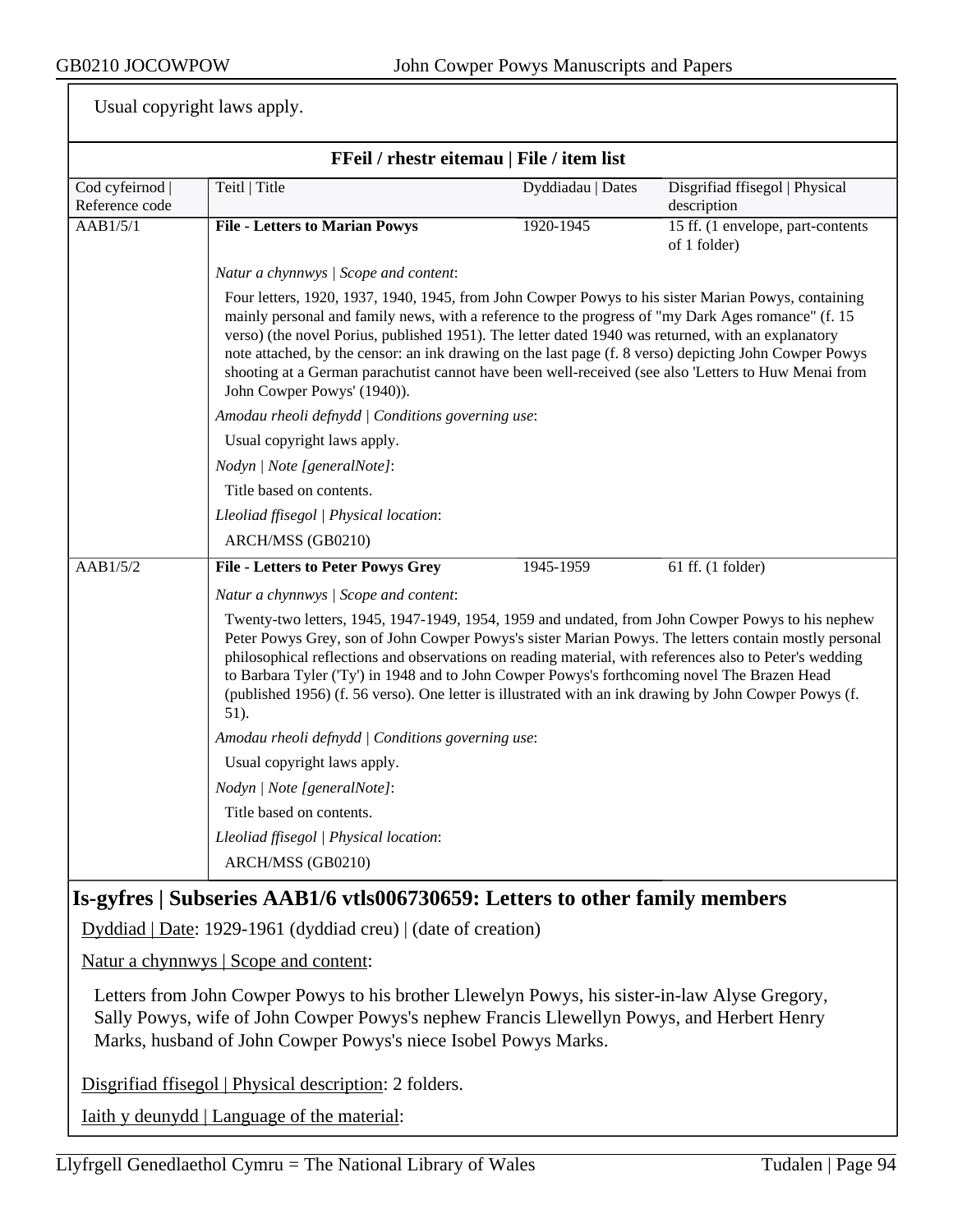Nodyn | Note [generalNote]:

Title based on contents.

#### Trefniant | Arrangement:

Arranged chronologically within each series of letters.

Cyfyngiadau ar fynediad | Restrictions on access:

Readers consulting modern papers in the National Library of Wales are required to abide by the conditions set out in information provided when applying for their Readers' Tickets, whereby the reader shall become responsible for compliance with the Data Protection Act 1998 in relation to any processing by them of personal data obtained from modern records held at the Library. = Disgwylir i ddarllenwyr sydd am ddefnyddio papurau modern yn Llyfrgell Genedlaethol Cymru gydymffurfio â Deddf Gwarchod Data 1998 yng nghyd-destun unrhyw brosesu ganddynt o ddata personol a gasglwyd o gofnodion modern sydd ar gadw yn y Llyfrgell. Nodir y manylion yn yr wybodaeth a roddir wrth wneud cais am Docyn Darllen.

Amodau rheoli defnydd | Conditions governing use:

| FFeil / rhestr eitemau   File / item list |                                                                                                                                                                                                                                                                                                                                                                                                                                                                                                                                                  |                   |                                               |  |  |
|-------------------------------------------|--------------------------------------------------------------------------------------------------------------------------------------------------------------------------------------------------------------------------------------------------------------------------------------------------------------------------------------------------------------------------------------------------------------------------------------------------------------------------------------------------------------------------------------------------|-------------------|-----------------------------------------------|--|--|
| Cod cyfeirnod<br>Reference code           | Teitl   Title                                                                                                                                                                                                                                                                                                                                                                                                                                                                                                                                    | Dyddiadau   Dates | Disgrifiad ffisegol   Physical<br>description |  |  |
| AAB1/6/1                                  | File - Letters to Llewelyn Powys, Alyse<br><b>Gregory and Sally Powys</b>                                                                                                                                                                                                                                                                                                                                                                                                                                                                        | 1929-1955         | 12 ff. (1 folder).                            |  |  |
|                                           | Natur a chynnwys / Scope and content:                                                                                                                                                                                                                                                                                                                                                                                                                                                                                                            |                   |                                               |  |  |
|                                           | Letters from John Cowper Powys to his brother Llewelyn Powys (1), 1929, his sister-in-law Alyse<br>Gregory, widow of Llewelyn (1), 1954, and Sally Powys, wife of John Cowper Powys's nephew Francis<br>Llewellyn Powys (1), 1955. The letter to Llewelyn Powys contains a detailed account of John Cowper<br>Powys and Phyllis Playter's Hillsdale home known as Phudd Bottom, while the letter to Sally Powys<br>refers to Francis Powys's recent stay in hospital and is illustrated with ink drawings by John Cowper<br>Powys (f. 11-verso). |                   |                                               |  |  |
|                                           | Amodau rheoli defnydd   Conditions governing use:                                                                                                                                                                                                                                                                                                                                                                                                                                                                                                |                   |                                               |  |  |
|                                           |                                                                                                                                                                                                                                                                                                                                                                                                                                                                                                                                                  |                   |                                               |  |  |
|                                           |                                                                                                                                                                                                                                                                                                                                                                                                                                                                                                                                                  |                   |                                               |  |  |
|                                           | Title based on contents.                                                                                                                                                                                                                                                                                                                                                                                                                                                                                                                         |                   |                                               |  |  |
|                                           | Lleoliad ffisegol   Physical location:                                                                                                                                                                                                                                                                                                                                                                                                                                                                                                           |                   |                                               |  |  |
|                                           | ARCH/MSS (GB0210)                                                                                                                                                                                                                                                                                                                                                                                                                                                                                                                                |                   |                                               |  |  |
| AAB1/6/2                                  | <b>File - Letters to Herbert Marks</b><br>(photocopies)                                                                                                                                                                                                                                                                                                                                                                                                                                                                                          | 1937-1961         | 60 ff. (1 folder)                             |  |  |
|                                           | Natur a chynnwys / Scope and content:                                                                                                                                                                                                                                                                                                                                                                                                                                                                                                            |                   |                                               |  |  |
|                                           | Photocopies of twenty-nine letters, 1937, 1944, 1949-1950, 1953-1961, from John Cowper Powys to<br>Herbert Marks, husband of Powys's niece Isobel Powys Marks. The letters contain mostly personal and<br>family news. One letter is illustrated with an ink drawing by Powys (f. 5).                                                                                                                                                                                                                                                            |                   |                                               |  |  |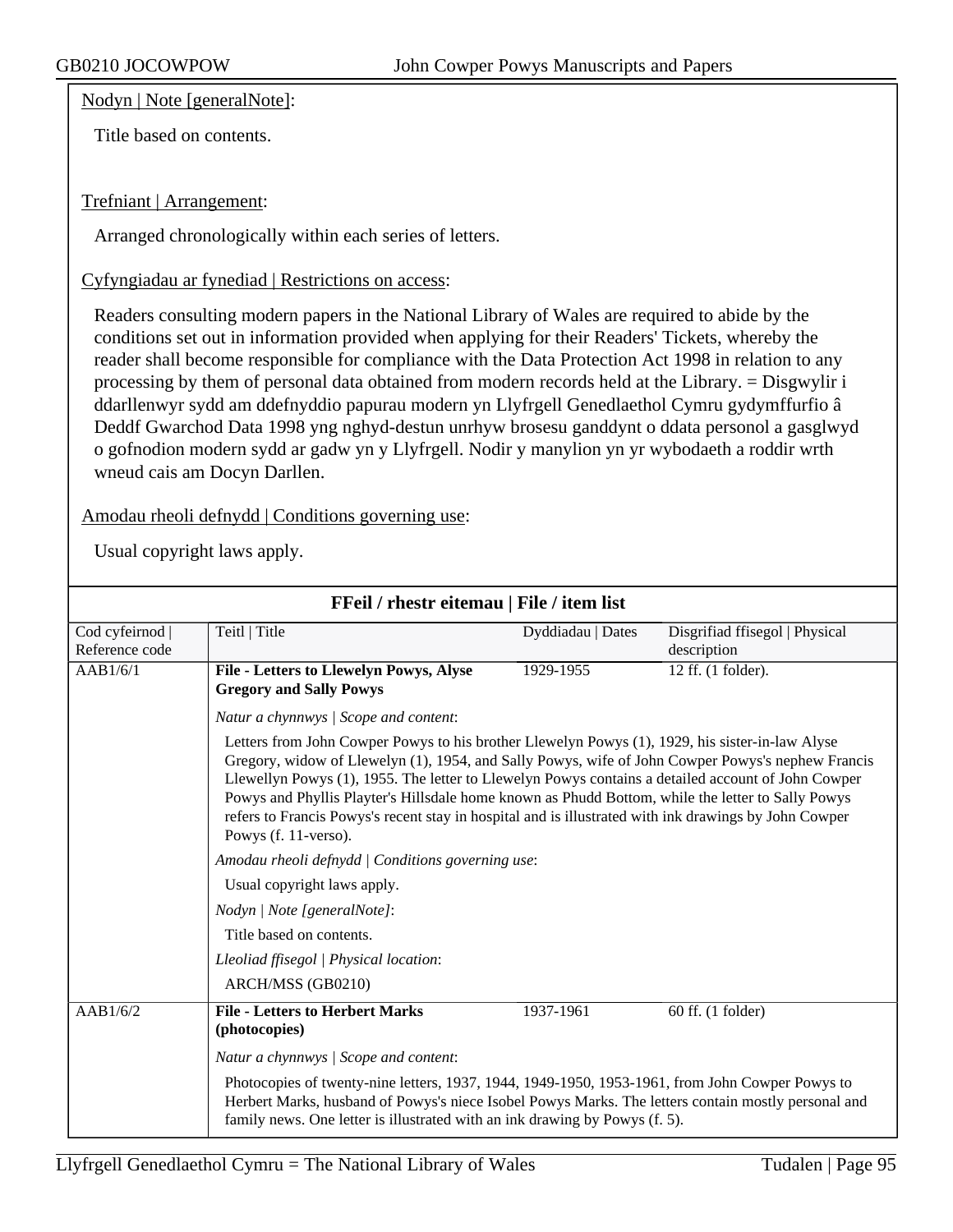*Amodau rheoli defnydd | Conditions governing use*: Usual copyright laws apply. *Nodyn | Note [generalNote]*: Title based on contents. *Lleoliad ffisegol | Physical location*: ARCH/MSS (GB0210)

### **Is-gyfres | Subseries AAB1/7 vtls006762582: Letters to Playter family members**

Dyddiad | Date: 1929, [1932] (dyddiad creu) | (date of creation)

Natur a chynnwys | Scope and content:

Letters from John Cowper Powys to Minnie H. Playter, mother of Phyllis Playter, whom Powys addresses as 'Mistress Mary'.

Disgrifiad ffisegol | Physical description: 1 folder.

Iaith y deunydd | Language of the material:

Nodyn | Note [generalNote]:

Title based on contents.

Pwyntiau mynediad | Access points:

• Playter, Phyllis -- Family -- Correspondence (pwnc) | (subject)

Trefniant | Arrangement:

Arranged chronologically as far as possible.

Cyfyngiadau ar fynediad | Restrictions on access:

Readers consulting modern papers in the National Library of Wales are required to abide by the conditions set out in information provided when applying for their Readers' Tickets, whereby the reader shall become responsible for compliance with the Data Protection Act 1998 in relation to any processing by them of personal data obtained from modern records held at the Library. = Disgwylir i ddarllenwyr sydd am ddefnyddio papurau modern yn Llyfrgell Genedlaethol Cymru gydymffurfio â Deddf Gwarchod Data 1998 yng nghyd-destun unrhyw brosesu ganddynt o ddata personol a gasglwyd o gofnodion modern sydd ar gadw yn y Llyfrgell. Nodir y manylion yn yr wybodaeth a roddir wrth wneud cais am Docyn Darllen.

Amodau rheoli defnydd | Conditions governing use:

| FFeil / rhestr eitemau   File / item list |                                            |                   |                                |
|-------------------------------------------|--------------------------------------------|-------------------|--------------------------------|
| Cod cyfeirnod                             | Teitl   Title                              | Dyddiadau   Dates | Disgrifiad ffisegol   Physical |
| Reference code                            |                                            |                   | description                    |
| AAB1/7/1                                  | <b>File - Letters to Minnie H. Playter</b> | 1929, [1932]      | $15$ ff. $(1$ folder)          |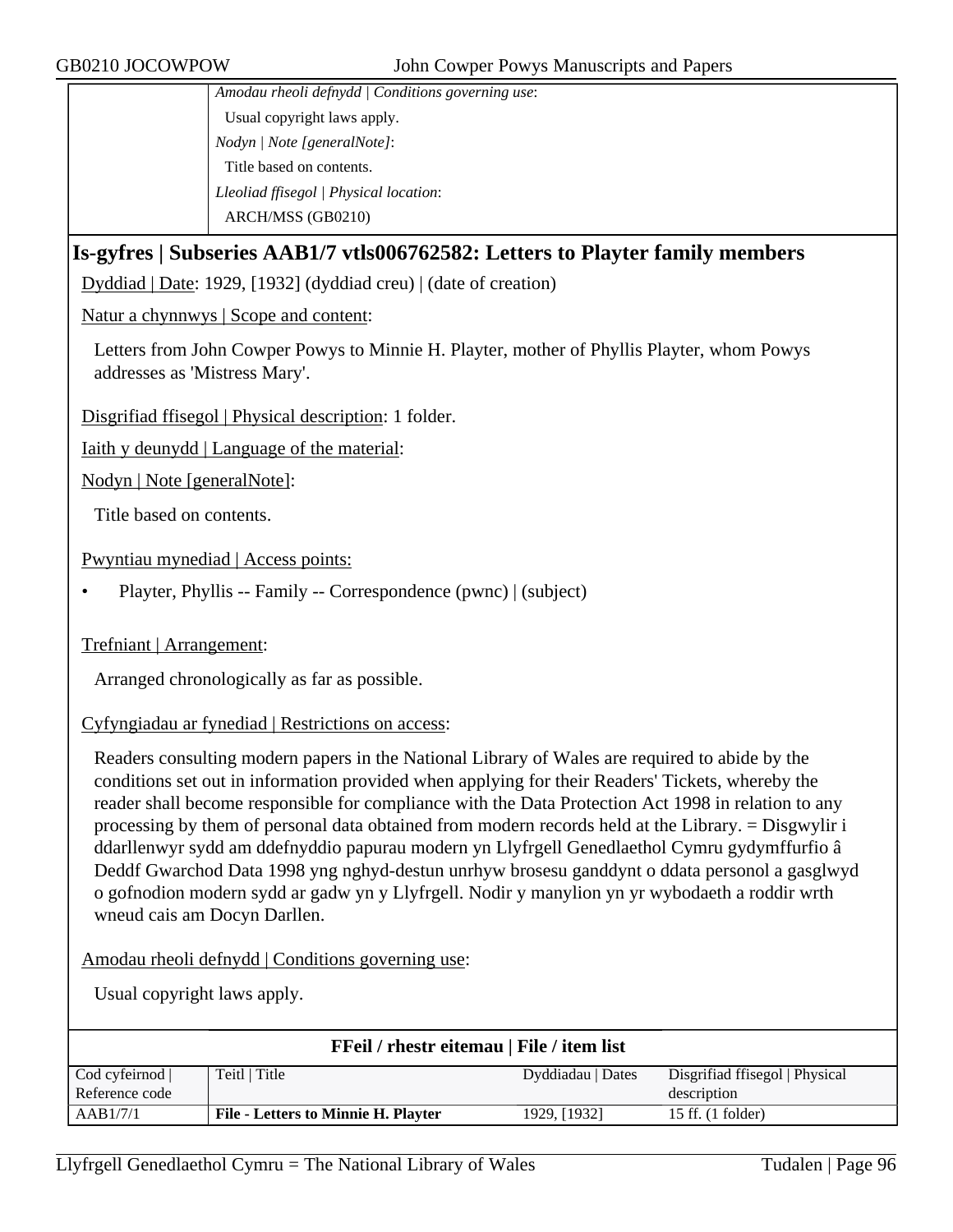*Natur a chynnwys | Scope and content*:

Four letters, 1929, [1932], from John Cowper Powys to Phyllis Playter's mother Minnie H. Playter, with one letter addressed to Minnie Playter and Phyllis Playter. The letters include references to the death of Toby [?a dog or cat], the acquisition of British rights to the publication of Powys's novel A Glastonbury Romance (1933), and mention of "my little Philosopy Book", possibly A Philosophy of Solitude, published in 1933. F. 2-verso is in Phyllis Playter's hand. The envelopes and all but one letter are annotated by Powys biographer Morine Krissdottir.

*Amodau rheoli defnydd | Conditions governing use*:

Usual copyright laws apply.

*Nodyn | Note [generalNote]*:

Title based on contents.

*Lleoliad ffisegol | Physical location*:

ARCH/MSS (GB0210)

## **Cyfres | Series AAB2 vtls006211080: Letters to friends and acquaintances**

Dyddiad | Date: 1930-1962 (dyddiad creu) | (date of creation)

Natur a chynnwys | Scope and content:

Letters from John Cowper Powys to various friends and acquaintances, including a substantial number of (photocopied) letters to the poet Huw Menai (Huw Owen Williams) and letters to the poet and novelist Gamel Woolsey. Also included are a number of envelopes addressed to Gilbert Turner and others from John Cowper Powys, the contents of the envelopes having been removed.

Disgrifiad ffisegol | Physical description: 11 folders, 1 bundle + 1 envelope in 5 boxes.

Iaith y deunydd | Language of the material:

Nodyn | Note [generalNote]:

Title based on contents.

Pwyntiau mynediad | Access points:

• Powys, John Cowper, 1872-1963 -- Friends and associates -- Correspondence (pwnc) | (subject)

Trefniant | Arrangement:

Arranged chronologically within each file or series of files.

Cyfyngiadau ar fynediad | Restrictions on access:

Readers consulting modern papers in the National Library of Wales are required to abide by the conditions set out in information provided when applying for their Readers' Tickets, whereby the reader shall become responsible for compliance with the Data Protection Act 1998 in relation to any processing by them of personal data obtained from modern records held at the Library.

Amodau rheoli defnydd | Conditions governing use: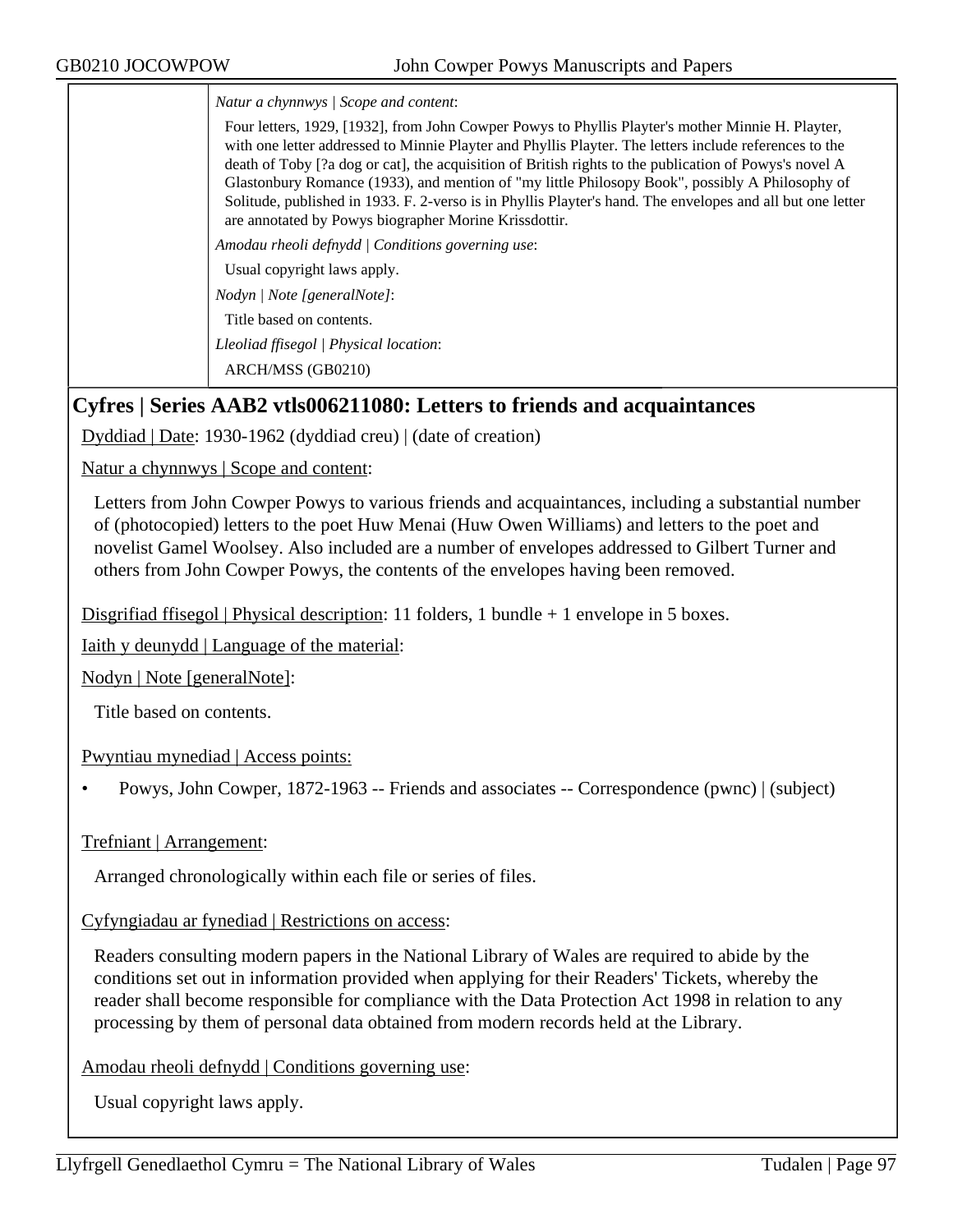### **Is-gyfres | Subseries AAB2/1 vtls006211153: Letters to Huw Menai (photocopies)**

Crëwr | Creator: Menai, Huw, 1886-1961

Dyddiad | Date: 1938-1954 (dyddiad creu) | (date of creation)

Natur a chynnwys | Scope and content:

Photocopies and transcripts of letters from John Cowper Powys to the poet Huw Menai (Huw Owen Williams), together with four manuscript poems by Huw Menai (kept in envelope with 1948-1954 letters).

Disgrifiad ffisegol | Physical description: 8 folders and 1 bundle in 4 boxes.

Iaith y deunydd | Language of the material:

Nodyn | Note [generalNote]:

Title based on contents.

Pwyntiau mynediad | Access points:

• Menai, Huw, 1886-1961 -- Correspondence (pwnc) | (subject)

Trefniant | Arrangement:

Arranged at NLW as follows: photocopies (AAB2/1/1-5; arranged chronologically); transcripts (AAB2/1/6).

Lleoliad y gwreiddiol | Location of originals:

The original letters are now in the Powys Collection at Dorset County Museum [on loan to the University of Exeter, 2016].

#### Cyfyngiadau ar fynediad | Restrictions on access:

Readers consulting modern papers in the National Library of Wales are required to abide by the conditions set out in information provided when applying for their Readers' Tickets, whereby the reader shall become responsible for compliance with the Data Protection Act 1998 in relation to any processing by them of personal data obtained from modern records held at the Library.

Amodau rheoli defnydd | Conditions governing use:

| FFeil / rhestr eitemau   File / item list |                                                                                                                                                                                                          |                   |                                |  |
|-------------------------------------------|----------------------------------------------------------------------------------------------------------------------------------------------------------------------------------------------------------|-------------------|--------------------------------|--|
| Cod cyfeirnod                             | Teitl   Title                                                                                                                                                                                            | Dyddiadau   Dates | Disgrifiad ffisegol   Physical |  |
| Reference code                            |                                                                                                                                                                                                          |                   | description                    |  |
| AAB2/1/1                                  | File - Letters to Huw Menai (photocopies)                                                                                                                                                                | 1939-1941         | 515 ff. (3 folders)            |  |
|                                           | Natur a chynnwys / Scope and content:                                                                                                                                                                    |                   |                                |  |
|                                           | Photocopies (some text faint) of one hundred and fifty-eight letters, one postcard and one telegram,<br>1939-1941, from John Cowper Powys to the poet Huw Menai (Huw Owen Williams). The letters include |                   |                                |  |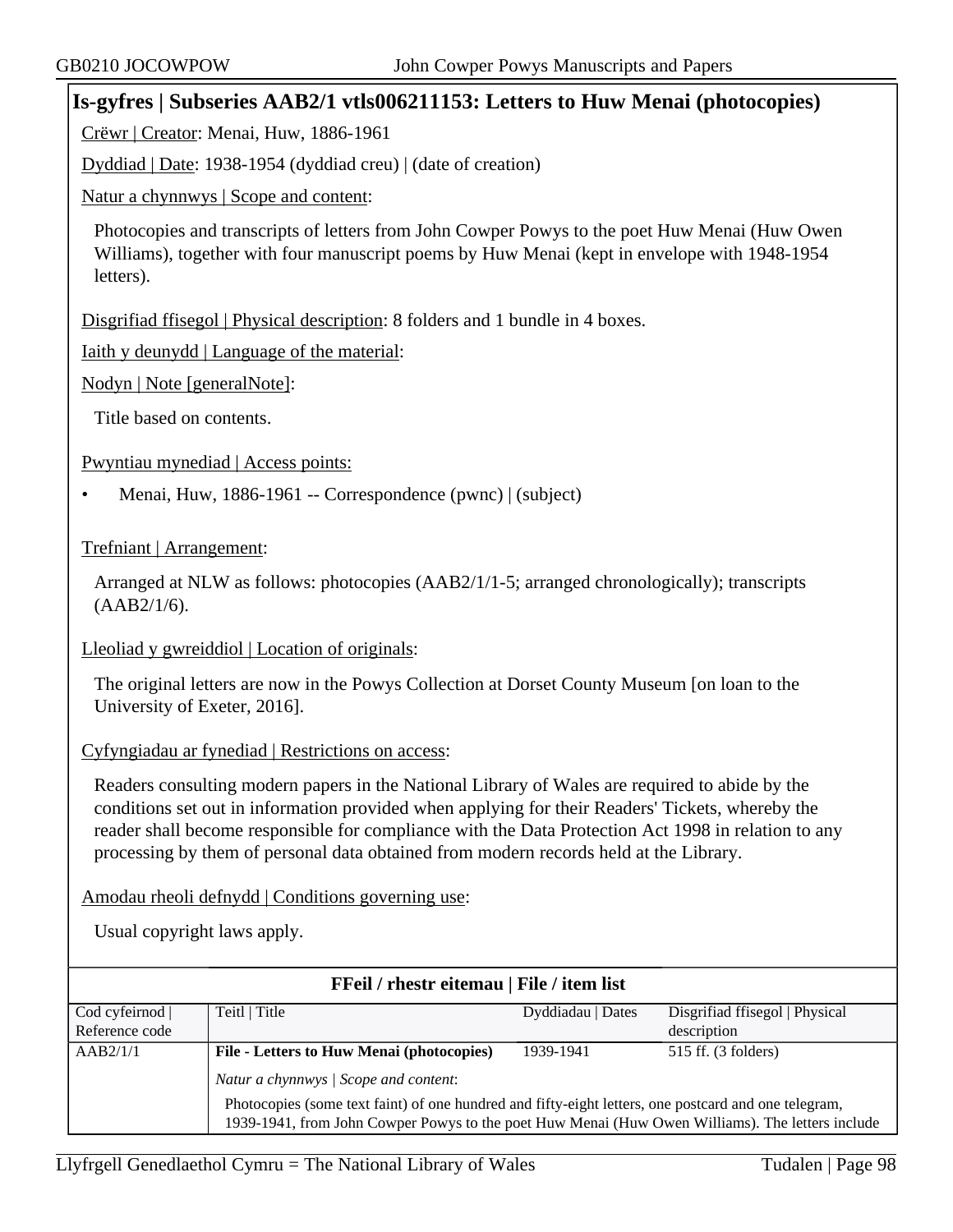|          | accounts of the last illness and death of John Cowper Powys's dog 'The Very Old' and the death of his<br>brother Llewelyn Powys, both in 1939, and the death of Powys's friend Frances Gregg in 1941, together<br>with mention of Powys's past works and works in progress, reflections on the war, health matters, and a<br>reference to a letter of 1940 sent by Powys to his sister Marian Powys which was returned by the censor<br>(ff. 186-7) (see 'Letters to Marian Powys from John Cowper Powys'). Many of the letters are illustrated<br>with John Cowper Powys's ink drawings, which include self-caricatures and depictions of Huw Menai<br>as a sea-serpent . Ff. 159, 166-7, 170-1, 207 appear to be draft prose piece(s) by Powys (crossed out).<br>Also included are two photocopied letters, 1939, from Powys to Arfon [?son of Huw Menai]. Enclosures<br>comprise two further photocopied letters from Powys to Arfon (enclosed with letters dated 20 August<br>1940 and 23 February 1941), a note to Huw Menai from Jean [--?] (f. 157), a note in Welsh to Powys<br>from John Redwood Anderson (f. 422), and a press cutting in Welsh relating to the teaching of Welsh<br>history $(f. 503)$ . |  |  |  |
|----------|---------------------------------------------------------------------------------------------------------------------------------------------------------------------------------------------------------------------------------------------------------------------------------------------------------------------------------------------------------------------------------------------------------------------------------------------------------------------------------------------------------------------------------------------------------------------------------------------------------------------------------------------------------------------------------------------------------------------------------------------------------------------------------------------------------------------------------------------------------------------------------------------------------------------------------------------------------------------------------------------------------------------------------------------------------------------------------------------------------------------------------------------------------------------------------------------------------------------|--|--|--|
|          | Amodau rheoli defnydd   Conditions governing use:                                                                                                                                                                                                                                                                                                                                                                                                                                                                                                                                                                                                                                                                                                                                                                                                                                                                                                                                                                                                                                                                                                                                                                   |  |  |  |
|          | Usual copyright laws apply.                                                                                                                                                                                                                                                                                                                                                                                                                                                                                                                                                                                                                                                                                                                                                                                                                                                                                                                                                                                                                                                                                                                                                                                         |  |  |  |
|          | Nodyn   Note [generalNote]:                                                                                                                                                                                                                                                                                                                                                                                                                                                                                                                                                                                                                                                                                                                                                                                                                                                                                                                                                                                                                                                                                                                                                                                         |  |  |  |
|          | Title based on contents.                                                                                                                                                                                                                                                                                                                                                                                                                                                                                                                                                                                                                                                                                                                                                                                                                                                                                                                                                                                                                                                                                                                                                                                            |  |  |  |
|          | Lleoliad ffisegol   Physical location:                                                                                                                                                                                                                                                                                                                                                                                                                                                                                                                                                                                                                                                                                                                                                                                                                                                                                                                                                                                                                                                                                                                                                                              |  |  |  |
|          | ARCH/MSS (GB0210)                                                                                                                                                                                                                                                                                                                                                                                                                                                                                                                                                                                                                                                                                                                                                                                                                                                                                                                                                                                                                                                                                                                                                                                                   |  |  |  |
| AAB2/1/2 | File - Letters to Huw Menai (photocopies)<br>390 ff. (2 folders)<br>1942-1943                                                                                                                                                                                                                                                                                                                                                                                                                                                                                                                                                                                                                                                                                                                                                                                                                                                                                                                                                                                                                                                                                                                                       |  |  |  |
|          | Natur a chynnwys / Scope and content:                                                                                                                                                                                                                                                                                                                                                                                                                                                                                                                                                                                                                                                                                                                                                                                                                                                                                                                                                                                                                                                                                                                                                                               |  |  |  |
|          | Photocopies (some text faint) of eighty letters, 1942-1943, from John Cowper Powys to the poet Huw<br>Menai (Huw Owen Williams). The letters include references to health matters, to some of Powys's past<br>works and works in progress, and to Huw Menai's (unpublished) autobiography. Many of the letters<br>are illustrated with Powys's ink drawings, which include caricatures of himself and of Huw Menai.<br>Enclosures comprise a diagram of a mechanical device entitled the 'Fuze 700' (f. 50), a photocopy of a<br>printed excerpt from 'Month By Month, A Journal of Progressive & Revolutionary Ideas' (ff. 110-13), a<br>photocopy of a letter to Powys from Margaret Casey, mother-in-law of Powys's niece Mary Casey (ff.<br>163-4), and photocopies of drawings of animals from a printed source (ff. 168-70).                                                                                                                                                                                                                                                                                                                                                                                  |  |  |  |
|          | Amodau rheoli defnydd   Conditions governing use:                                                                                                                                                                                                                                                                                                                                                                                                                                                                                                                                                                                                                                                                                                                                                                                                                                                                                                                                                                                                                                                                                                                                                                   |  |  |  |
|          | Usual copyright laws apply.                                                                                                                                                                                                                                                                                                                                                                                                                                                                                                                                                                                                                                                                                                                                                                                                                                                                                                                                                                                                                                                                                                                                                                                         |  |  |  |
|          | Nodyn   Note [generalNote]:                                                                                                                                                                                                                                                                                                                                                                                                                                                                                                                                                                                                                                                                                                                                                                                                                                                                                                                                                                                                                                                                                                                                                                                         |  |  |  |
|          | Title based on contents.                                                                                                                                                                                                                                                                                                                                                                                                                                                                                                                                                                                                                                                                                                                                                                                                                                                                                                                                                                                                                                                                                                                                                                                            |  |  |  |
|          | Lleoliad ffisegol   Physical location:                                                                                                                                                                                                                                                                                                                                                                                                                                                                                                                                                                                                                                                                                                                                                                                                                                                                                                                                                                                                                                                                                                                                                                              |  |  |  |
|          | ARCH/MSS (GB0210)                                                                                                                                                                                                                                                                                                                                                                                                                                                                                                                                                                                                                                                                                                                                                                                                                                                                                                                                                                                                                                                                                                                                                                                                   |  |  |  |
| AAB2/1/3 | File - Letters to Huw Menai (photocopies)<br>1944<br>69 ff. (1 folder)                                                                                                                                                                                                                                                                                                                                                                                                                                                                                                                                                                                                                                                                                                                                                                                                                                                                                                                                                                                                                                                                                                                                              |  |  |  |
|          | Natur a chynnwys / Scope and content:                                                                                                                                                                                                                                                                                                                                                                                                                                                                                                                                                                                                                                                                                                                                                                                                                                                                                                                                                                                                                                                                                                                                                                               |  |  |  |
|          | Photocopies (some text faint) of twenty letters, 1944, from John Cowper Powys to the poet Huw Menai<br>(Huw Owen Williams), mostly discussing the compilation and publishing of a volume of poetry by Huw<br>Menai eventually titled The Simple Vision (1945), for which Powys wrote a preface, and there is brief<br>mention also of Huw Menai's (unpublished) autobiography. Other references include the health of Huw<br>Menai and of Elizabeth Myers, wife of Powys's brother Littleton Charles Powys. Some of the letters are<br>illustrated with Powys's ink drawings, mostly caricatures of himself and of Huw Menai.                                                                                                                                                                                                                                                                                                                                                                                                                                                                                                                                                                                       |  |  |  |
|          | Amodau rheoli defnydd   Conditions governing use:                                                                                                                                                                                                                                                                                                                                                                                                                                                                                                                                                                                                                                                                                                                                                                                                                                                                                                                                                                                                                                                                                                                                                                   |  |  |  |
|          | Usual copyright laws apply.                                                                                                                                                                                                                                                                                                                                                                                                                                                                                                                                                                                                                                                                                                                                                                                                                                                                                                                                                                                                                                                                                                                                                                                         |  |  |  |
|          | Nodyn   Note [generalNote]:                                                                                                                                                                                                                                                                                                                                                                                                                                                                                                                                                                                                                                                                                                                                                                                                                                                                                                                                                                                                                                                                                                                                                                                         |  |  |  |
|          | Title based on contents.                                                                                                                                                                                                                                                                                                                                                                                                                                                                                                                                                                                                                                                                                                                                                                                                                                                                                                                                                                                                                                                                                                                                                                                            |  |  |  |
|          | Lleoliad ffisegol   Physical location:                                                                                                                                                                                                                                                                                                                                                                                                                                                                                                                                                                                                                                                                                                                                                                                                                                                                                                                                                                                                                                                                                                                                                                              |  |  |  |
|          | ARCH/MSS (GB0210)                                                                                                                                                                                                                                                                                                                                                                                                                                                                                                                                                                                                                                                                                                                                                                                                                                                                                                                                                                                                                                                                                                                                                                                                   |  |  |  |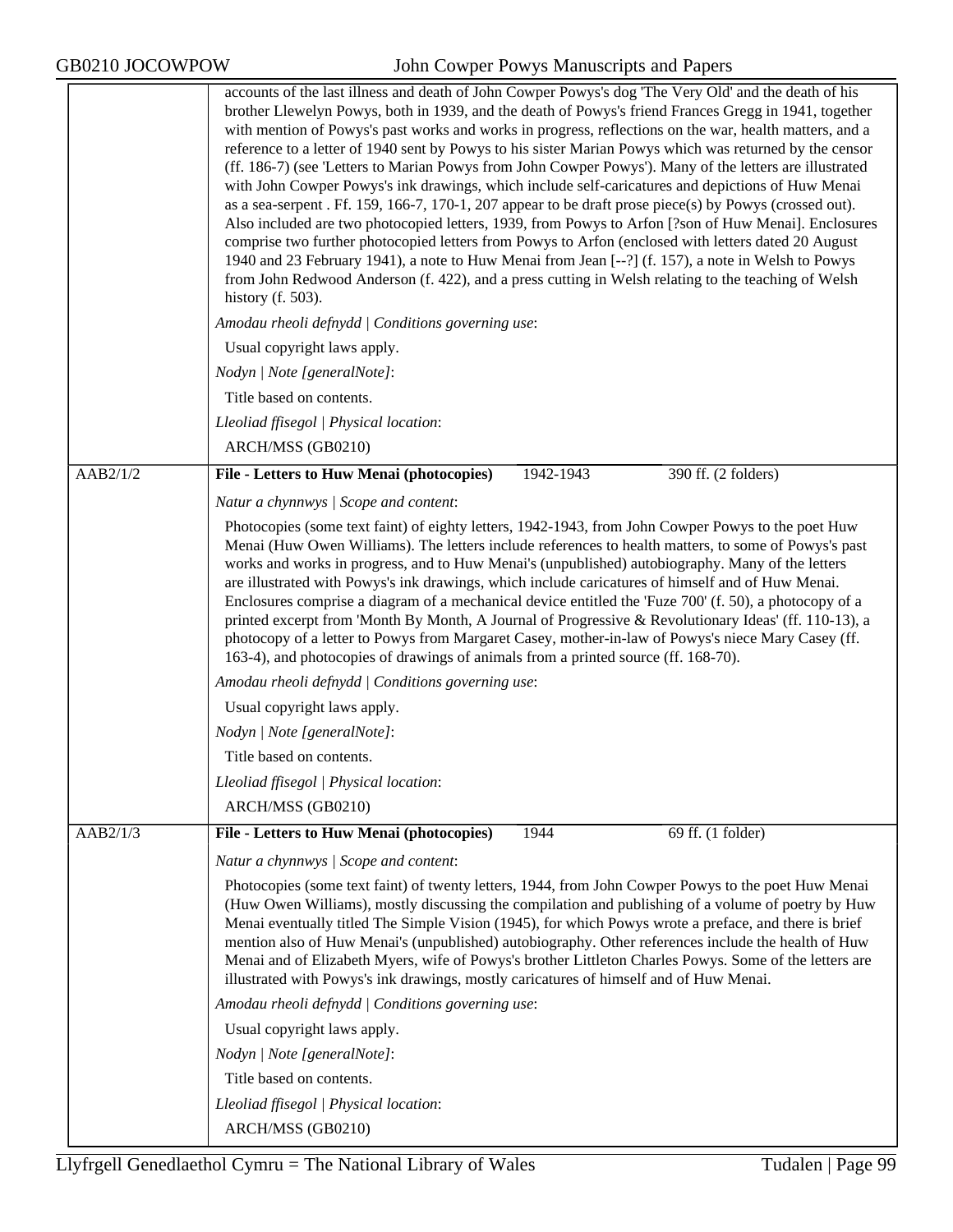GB0210 JOCOWPOW John Cowper Powys Manuscripts and Papers

| AAB2/1/4 | File - Letters to Huw Menai (photocopies)<br>1945-1947<br>157 ff. (1 folder)                                                                                                                                                                                                                                                                                                                                                                                                                                                                                                                                                                                                                                                                                                                                                                                                                                                   |  |  |
|----------|--------------------------------------------------------------------------------------------------------------------------------------------------------------------------------------------------------------------------------------------------------------------------------------------------------------------------------------------------------------------------------------------------------------------------------------------------------------------------------------------------------------------------------------------------------------------------------------------------------------------------------------------------------------------------------------------------------------------------------------------------------------------------------------------------------------------------------------------------------------------------------------------------------------------------------|--|--|
|          | Natur a chynnwys / Scope and content:                                                                                                                                                                                                                                                                                                                                                                                                                                                                                                                                                                                                                                                                                                                                                                                                                                                                                          |  |  |
|          | Photocopies (some text faint) of forty-seven letters (one apparently incomplete) and one postcard,<br>1945-1947, from John Cowper Powys to the poet Huw Menai (Huw Owen Williams). The letters include<br>references to health matters, works in progress, and family news, including the death of Powys's wife<br>Margaret and of his brother Littleton Charles Powys's wife Elizabeth Myers, both in 1947. Enclosures<br>comprise a photocopy of a letter [?from one of Huw Menai's daughters to her mother] (f. 5), a photocopy<br>of printed poems by Kenneth Hopkins as they appeared in 'The Grasshopper' (f. 26), and a photocopy of<br>a letter to Huw Menai from 'Mam o Nedd', i.e. Winifred Coombe Tennant (ff. 47-50). Some of the letters<br>are illustrated with Powys's ink drawings, which include caricatures of himself and of Huw Menai, the<br>latter often depicted as a sea-serpent.                      |  |  |
|          | Amodau rheoli defnydd   Conditions governing use:                                                                                                                                                                                                                                                                                                                                                                                                                                                                                                                                                                                                                                                                                                                                                                                                                                                                              |  |  |
|          | Usual copyright laws apply.                                                                                                                                                                                                                                                                                                                                                                                                                                                                                                                                                                                                                                                                                                                                                                                                                                                                                                    |  |  |
|          | Nodyn   Note [generalNote]:                                                                                                                                                                                                                                                                                                                                                                                                                                                                                                                                                                                                                                                                                                                                                                                                                                                                                                    |  |  |
|          | Title based on contents.                                                                                                                                                                                                                                                                                                                                                                                                                                                                                                                                                                                                                                                                                                                                                                                                                                                                                                       |  |  |
|          | Lleoliad ffisegol   Physical location:                                                                                                                                                                                                                                                                                                                                                                                                                                                                                                                                                                                                                                                                                                                                                                                                                                                                                         |  |  |
|          | ARCH/MSS (GB0210)                                                                                                                                                                                                                                                                                                                                                                                                                                                                                                                                                                                                                                                                                                                                                                                                                                                                                                              |  |  |
| AAB2/1/5 | File - Letters to Huw Menai (photocopies)<br>1948-1954, 1956<br>169 ff. (1 folder, which includes 1<br>envelope)                                                                                                                                                                                                                                                                                                                                                                                                                                                                                                                                                                                                                                                                                                                                                                                                               |  |  |
|          | Natur a chynnwys / Scope and content:                                                                                                                                                                                                                                                                                                                                                                                                                                                                                                                                                                                                                                                                                                                                                                                                                                                                                          |  |  |
|          | Photocopies of sixty letters, 1948-1952, 1954, from John Cowper Powys to the poet Huw Menai (Huw<br>Owen Williams), including two letters, 1952, dictated by John Cowper Powys to Phyllis Playter. The<br>letters include references to works in progress, health matters, house-hunting in Blaenau Ffestiniog, and<br>family news, including the death of Phyllis Playter's mother in 1953 and of Powys's son Littleton Alfred<br>in 1954. Enclosed with one letter is a photocopy of a letter of invitation to an official lunch from the<br>Mayor of Merthyr Tydfil to Huw Menai (f. 111). Some of the letters are illustrated with Powys's ink<br>drawings, which include caricatures of himself and of Huw Menai, the latter sometimes depicted as a sea-<br>serpent. Together with four poems by Huw Menai, one of which (dated 23rd February 1956) is dedicated<br>to John Cowper Powys and includes notes on the poem. |  |  |
|          | Amodau rheoli defnydd   Conditions governing use:                                                                                                                                                                                                                                                                                                                                                                                                                                                                                                                                                                                                                                                                                                                                                                                                                                                                              |  |  |
|          | Usual copyright laws apply.                                                                                                                                                                                                                                                                                                                                                                                                                                                                                                                                                                                                                                                                                                                                                                                                                                                                                                    |  |  |
|          | Nodyn   Note [generalNote]:                                                                                                                                                                                                                                                                                                                                                                                                                                                                                                                                                                                                                                                                                                                                                                                                                                                                                                    |  |  |
|          | Title based on contents.                                                                                                                                                                                                                                                                                                                                                                                                                                                                                                                                                                                                                                                                                                                                                                                                                                                                                                       |  |  |
|          | Lleoliad ffisegol   Physical location:                                                                                                                                                                                                                                                                                                                                                                                                                                                                                                                                                                                                                                                                                                                                                                                                                                                                                         |  |  |
|          | ARCH/MSS (GB0210)                                                                                                                                                                                                                                                                                                                                                                                                                                                                                                                                                                                                                                                                                                                                                                                                                                                                                                              |  |  |
| AAB2/1/6 | File - Letters to Huw Menai (transcripts)<br>1938-1942<br>196 numbered items.                                                                                                                                                                                                                                                                                                                                                                                                                                                                                                                                                                                                                                                                                                                                                                                                                                                  |  |  |
|          | Crëwr   Creator:                                                                                                                                                                                                                                                                                                                                                                                                                                                                                                                                                                                                                                                                                                                                                                                                                                                                                                               |  |  |
|          | Kwintner, Jeffrey                                                                                                                                                                                                                                                                                                                                                                                                                                                                                                                                                                                                                                                                                                                                                                                                                                                                                                              |  |  |
|          | Natur a chynnwys / Scope and content:                                                                                                                                                                                                                                                                                                                                                                                                                                                                                                                                                                                                                                                                                                                                                                                                                                                                                          |  |  |
|          | Typed transcripts, by Jeff Kwintner, of one hundred and ninety-six letters, dated 1938-1942, from John<br>Cowper Powys to Huw Menai. The transcripts mostly correspond to the photocopied letters in AAB2/1/1<br>and the beginning of AAB2/1/2. However letters Nos 1-11 (dated 8 December 1938-24 February 1939)<br>and No 196 (17 June 1942), have photocopies of the originals appended, none of which are to be found<br>in AAB2/1/1-2. Additionally Nos 37, 61, 68, 128, 158, 170 and 173 are transcripts of letters not in<br>AAB2/1/1-2, while seven of the letters present there are not transcribed (see AAB2/1/1, ff. 145-6, 153-4,<br>160-1, 268-71, 274-9, 436-9, and AAB2/1/2, ff. 71-80).<br>Nodyn   Note [generalNote]:                                                                                                                                                                                         |  |  |
|          |                                                                                                                                                                                                                                                                                                                                                                                                                                                                                                                                                                                                                                                                                                                                                                                                                                                                                                                                |  |  |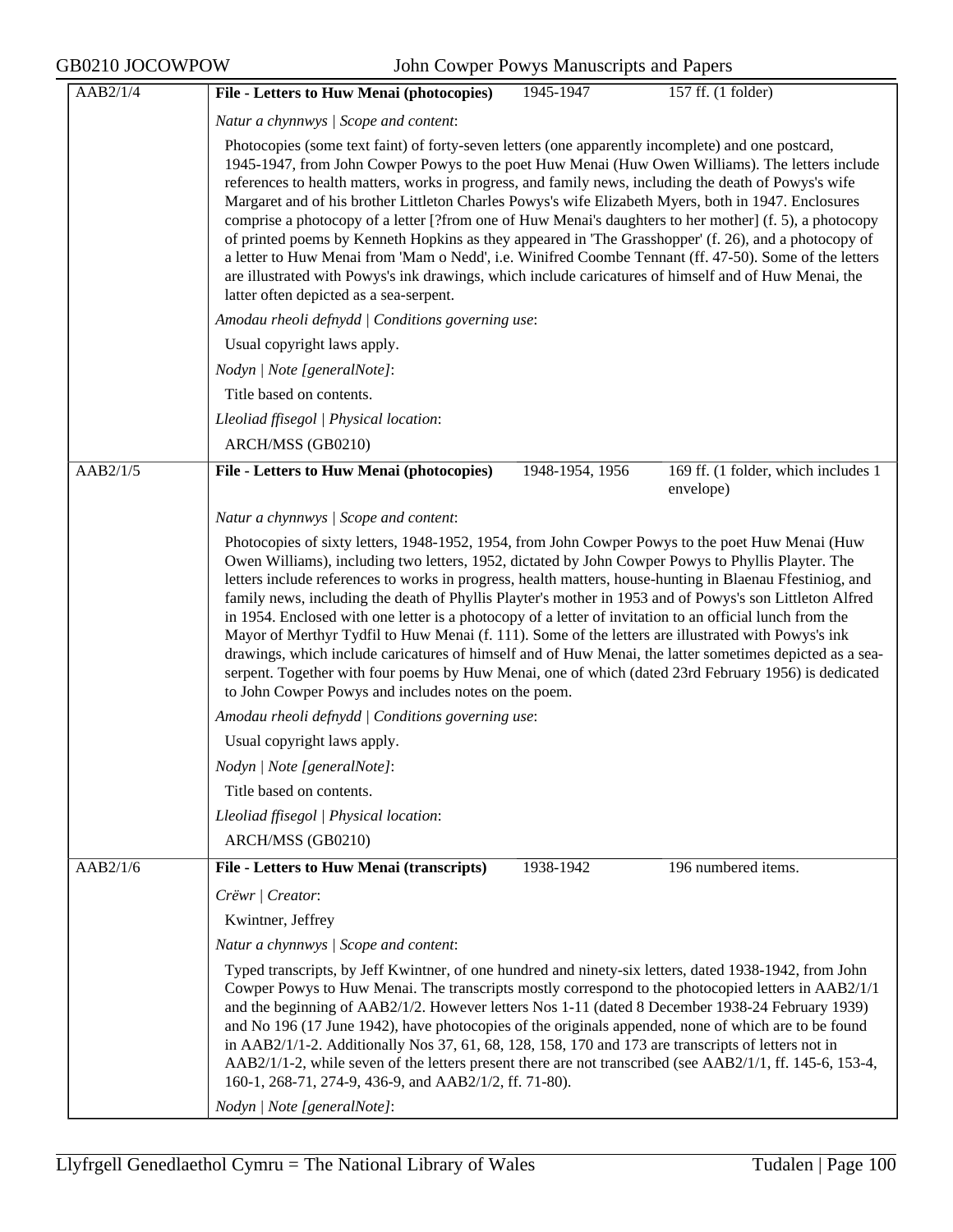Title based on contents. *Lleoliad ffisegol | Physical location*: ARCH/MSS (GB0210)

### **Is-gyfres | Subseries AAB2/2 vtls006217087: Letters to friends and acquaintances**

Dyddiad | Date: 1930-1962 (dyddiad creu) | (date of creation)

Natur a chynnwys | Scope and content:

Letters from John Cowper Powys to various friends and acquaintances, including Gamel Woolsey and George Sims, together with a number of envelopes addressed mainly to Gilbert Turner, with others to C. Benson Roberts and Susanne Lane, from John Cowper Powys, the contents of the envelopes having been removed.

Disgrifiad ffisegol | Physical description: 4 folders and 1 envelope in 1 box.

Iaith y deunydd | Language of the material:

Nodyn | Note [generalNote]:

Title based on contents.

#### Cyfyngiadau ar fynediad | Restrictions on access:

Readers consulting modern papers in the National Library of Wales are required to abide by the conditions set out in information provided when applying for their Readers' Tickets, whereby the reader shall become responsible for compliance with the Data Protection Act 1998 in relation to any processing by them of personal data obtained from modern records held at the Library. = Disgwylir i ddarllenwyr sydd am ddefnyddio papurau modern yn Llyfrgell Genedlaethol Cymru gydymffurfio â Deddf Gwarchod Data 1998 yng nghyd-destun unrhyw brosesu ganddynt o ddata personol a gasglwyd o gofnodion modern sydd ar gadw yn y Llyfrgell. Nodir y manylion yn yr wybodaeth a roddir wrth wneud cais am Docyn Darllen.

Amodau rheoli defnydd | Conditions governing use:

| FFeil / rhestr eitemau   File / item list |                                                                                                                                                                                                                                                                                                                                                                                                                                                                                                                                                                                          |                   |                                     |  |  |
|-------------------------------------------|------------------------------------------------------------------------------------------------------------------------------------------------------------------------------------------------------------------------------------------------------------------------------------------------------------------------------------------------------------------------------------------------------------------------------------------------------------------------------------------------------------------------------------------------------------------------------------------|-------------------|-------------------------------------|--|--|
| Cod cyfeirnod                             | Teitl   Title                                                                                                                                                                                                                                                                                                                                                                                                                                                                                                                                                                            | Dyddiadau   Dates | Disgrifiad ffisegol   Physical      |  |  |
| Reference code                            |                                                                                                                                                                                                                                                                                                                                                                                                                                                                                                                                                                                          |                   | description                         |  |  |
| AAB2/2/1                                  | <b>File - Letters to Gamel Woolsey</b>                                                                                                                                                                                                                                                                                                                                                                                                                                                                                                                                                   | 1930-1959         | 18 ff. (1 envelope as part-contents |  |  |
|                                           |                                                                                                                                                                                                                                                                                                                                                                                                                                                                                                                                                                                          |                   | of 1 folder)                        |  |  |
|                                           | Natur a chynnwys / Scope and content:<br>Four letters, 1930, 1942, 1952, 1959, from John Cowper Powys to the poet and novelist Gamel Woolsey.<br>The letters contain references to Powys's preparations prior to embarking on his novel Porius (1951), as<br>well as his response to his brother Llewelyn Powys's novel Apples Be Ripe (1930) and to some writings<br>of Gerald Brenan; there are references also to the death of Powys's sister Gertrude Powys in 1952.<br>Enclosed with the letter of 1959 is a poem addressed to Gamel Woolsey by Powys entitled 'A Pity' (f.<br>17). |                   |                                     |  |  |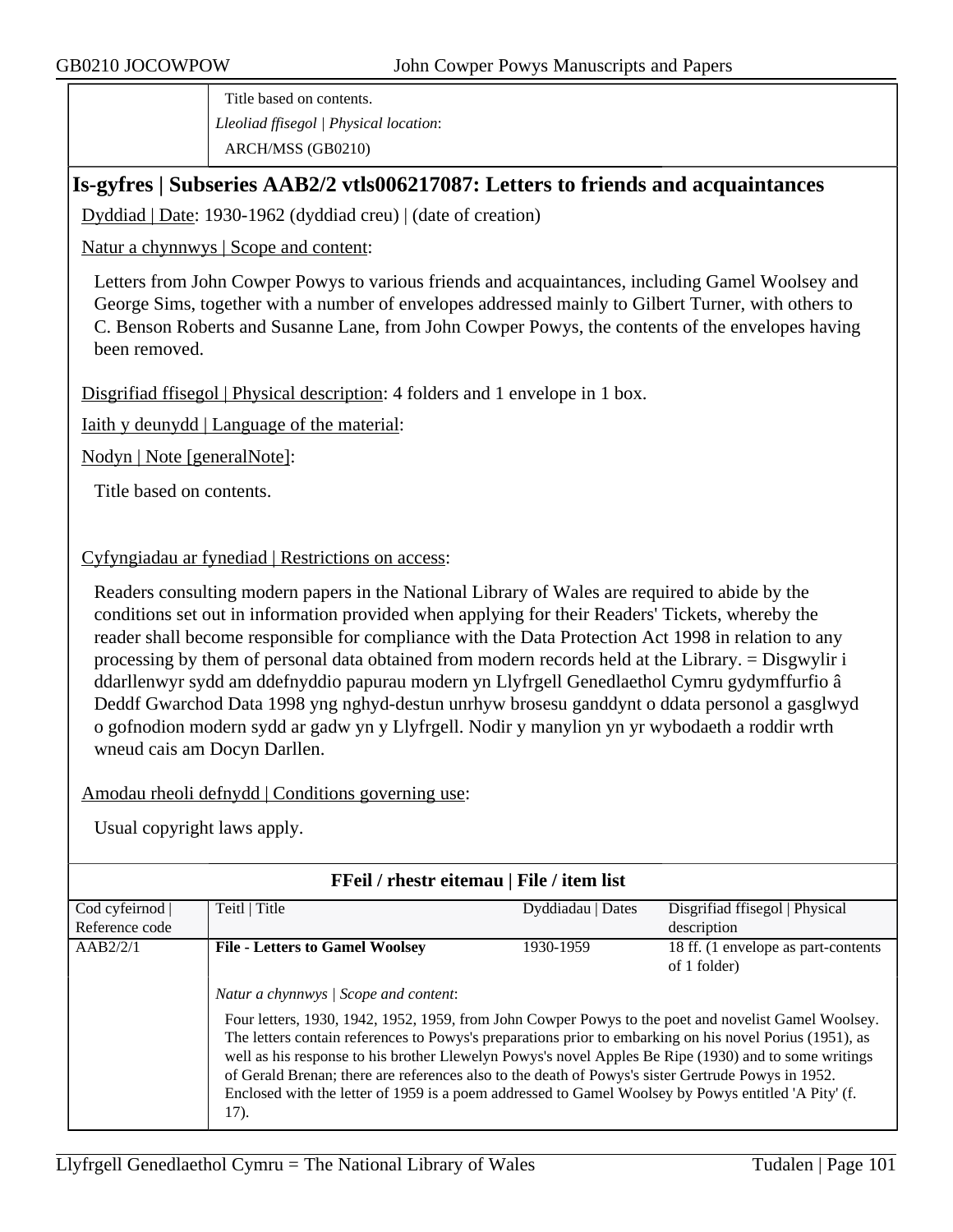|          | Amodau rheoli defnydd   Conditions governing use:                                                                                                                                                                                                                                                                                                                                                                                                                                                                                                                                                                                                                                                                                                                                                                                                    |                |                                    |  |
|----------|------------------------------------------------------------------------------------------------------------------------------------------------------------------------------------------------------------------------------------------------------------------------------------------------------------------------------------------------------------------------------------------------------------------------------------------------------------------------------------------------------------------------------------------------------------------------------------------------------------------------------------------------------------------------------------------------------------------------------------------------------------------------------------------------------------------------------------------------------|----------------|------------------------------------|--|
|          | Usual copyright laws apply.                                                                                                                                                                                                                                                                                                                                                                                                                                                                                                                                                                                                                                                                                                                                                                                                                          |                |                                    |  |
|          | Nodyn   Note [generalNote]:                                                                                                                                                                                                                                                                                                                                                                                                                                                                                                                                                                                                                                                                                                                                                                                                                          |                |                                    |  |
|          | Title based on contents.                                                                                                                                                                                                                                                                                                                                                                                                                                                                                                                                                                                                                                                                                                                                                                                                                             |                |                                    |  |
|          | Lleoliad ffisegol   Physical location:                                                                                                                                                                                                                                                                                                                                                                                                                                                                                                                                                                                                                                                                                                                                                                                                               |                |                                    |  |
|          | ARCH/MSS (GB0210)                                                                                                                                                                                                                                                                                                                                                                                                                                                                                                                                                                                                                                                                                                                                                                                                                                    |                |                                    |  |
| AAB2/2/2 | <b>File - Letters to Jill Olson and Bernard</b>                                                                                                                                                                                                                                                                                                                                                                                                                                                                                                                                                                                                                                                                                                                                                                                                      | 1947-1960      | 50 ff. (1 folder)                  |  |
|          | O'Neill (photocopies)                                                                                                                                                                                                                                                                                                                                                                                                                                                                                                                                                                                                                                                                                                                                                                                                                                |                |                                    |  |
|          | Natur a chynnwys / Scope and content:                                                                                                                                                                                                                                                                                                                                                                                                                                                                                                                                                                                                                                                                                                                                                                                                                |                |                                    |  |
|          | Photocopies of forty letters, 1947-1948, 1951-1960 and undated, from John Cowper Powys to Jill Olson<br>and one photocopied letter, 1947, to Jill Olson's father, Powys's close friend Bernard O'Neill (f. 1),<br>together with a photocopy of an enclosed printed publication notice for Powys's literary study of Rabelais<br>(1948) (f. 8-verso). The letters to Jill Olson contain references to the deaths in 1947 of Bernard O'Neill<br>and of Powys's sister-in-law Elizabeth Powys (née Myers) and to the onset and progression of the neural<br>disease which afflicted Powys's son Littleton Alfred, leading to his death in 1954, while the letter to<br>Bernard O'Neill mentions the latter's failing health and that Powys had begun the final chapters of "my<br>Romance of the Dark Ages" (i.e. his novel Porius, published in 1951). |                |                                    |  |
|          | Amodau rheoli defnydd   Conditions governing use:                                                                                                                                                                                                                                                                                                                                                                                                                                                                                                                                                                                                                                                                                                                                                                                                    |                |                                    |  |
|          | Usual copyright laws apply.                                                                                                                                                                                                                                                                                                                                                                                                                                                                                                                                                                                                                                                                                                                                                                                                                          |                |                                    |  |
|          | Nodyn   Note [generalNote]:                                                                                                                                                                                                                                                                                                                                                                                                                                                                                                                                                                                                                                                                                                                                                                                                                          |                |                                    |  |
|          | Title based on contents.                                                                                                                                                                                                                                                                                                                                                                                                                                                                                                                                                                                                                                                                                                                                                                                                                             |                |                                    |  |
|          | Lleoliad ffisegol   Physical location:                                                                                                                                                                                                                                                                                                                                                                                                                                                                                                                                                                                                                                                                                                                                                                                                               |                |                                    |  |
|          | ARCH/MSS (GB0210)                                                                                                                                                                                                                                                                                                                                                                                                                                                                                                                                                                                                                                                                                                                                                                                                                                    |                |                                    |  |
| AAB2/2/3 | File - Letters to George Sims (photocopies)                                                                                                                                                                                                                                                                                                                                                                                                                                                                                                                                                                                                                                                                                                                                                                                                          | 1954-1960      | 39 ff. (1 folder)                  |  |
|          | Natur a chynnwys / Scope and content:                                                                                                                                                                                                                                                                                                                                                                                                                                                                                                                                                                                                                                                                                                                                                                                                                |                |                                    |  |
|          | Photocopies of ten letters, 1954, 1956, 1958, 1960 and undated, from John Cowper Powys to the rare<br>book dealer and publisher George Sims.                                                                                                                                                                                                                                                                                                                                                                                                                                                                                                                                                                                                                                                                                                         |                |                                    |  |
|          | Amodau rheoli defnydd   Conditions governing use:                                                                                                                                                                                                                                                                                                                                                                                                                                                                                                                                                                                                                                                                                                                                                                                                    |                |                                    |  |
|          | Usual copyright laws apply.                                                                                                                                                                                                                                                                                                                                                                                                                                                                                                                                                                                                                                                                                                                                                                                                                          |                |                                    |  |
|          | Nodyn   Note [generalNote]:                                                                                                                                                                                                                                                                                                                                                                                                                                                                                                                                                                                                                                                                                                                                                                                                                          |                |                                    |  |
|          | Title based on contents.                                                                                                                                                                                                                                                                                                                                                                                                                                                                                                                                                                                                                                                                                                                                                                                                                             |                |                                    |  |
|          | Lleoliad ffisegol   Physical location:                                                                                                                                                                                                                                                                                                                                                                                                                                                                                                                                                                                                                                                                                                                                                                                                               |                |                                    |  |
|          | ARCH/MSS (GB0210)                                                                                                                                                                                                                                                                                                                                                                                                                                                                                                                                                                                                                                                                                                                                                                                                                                    |                |                                    |  |
| AAB2/2/4 | <b>File - Letter to Hywel Davies</b>                                                                                                                                                                                                                                                                                                                                                                                                                                                                                                                                                                                                                                                                                                                                                                                                                 | 1961           | 2 ff. (1 envelope as part-contents |  |
|          |                                                                                                                                                                                                                                                                                                                                                                                                                                                                                                                                                                                                                                                                                                                                                                                                                                                      |                | of 1 folder)                       |  |
|          | Natur a chynnwys / Scope and content:                                                                                                                                                                                                                                                                                                                                                                                                                                                                                                                                                                                                                                                                                                                                                                                                                |                |                                    |  |
|          | A letter, 1961, from John Cowper Powys to Hywel Davies. The letter was returned to the sender.                                                                                                                                                                                                                                                                                                                                                                                                                                                                                                                                                                                                                                                                                                                                                       |                |                                    |  |
|          | Amodau rheoli defnydd   Conditions governing use:                                                                                                                                                                                                                                                                                                                                                                                                                                                                                                                                                                                                                                                                                                                                                                                                    |                |                                    |  |
|          | Usual copyright laws apply.                                                                                                                                                                                                                                                                                                                                                                                                                                                                                                                                                                                                                                                                                                                                                                                                                          |                |                                    |  |
|          | Nodyn   Note [generalNote]:                                                                                                                                                                                                                                                                                                                                                                                                                                                                                                                                                                                                                                                                                                                                                                                                                          |                |                                    |  |
|          | Title based on contents.                                                                                                                                                                                                                                                                                                                                                                                                                                                                                                                                                                                                                                                                                                                                                                                                                             |                |                                    |  |
|          | Lleoliad ffisegol   Physical location:                                                                                                                                                                                                                                                                                                                                                                                                                                                                                                                                                                                                                                                                                                                                                                                                               |                |                                    |  |
|          | ARCH/MSS (GB0210)                                                                                                                                                                                                                                                                                                                                                                                                                                                                                                                                                                                                                                                                                                                                                                                                                                    |                |                                    |  |
| AAB2/2/5 | File - Letter to Harold A. Van Kirk                                                                                                                                                                                                                                                                                                                                                                                                                                                                                                                                                                                                                                                                                                                                                                                                                  | [mid 20 cent.] | 1 f. (1 envelope as part-contents  |  |
|          | (photocopy)                                                                                                                                                                                                                                                                                                                                                                                                                                                                                                                                                                                                                                                                                                                                                                                                                                          |                | of 1 folder)                       |  |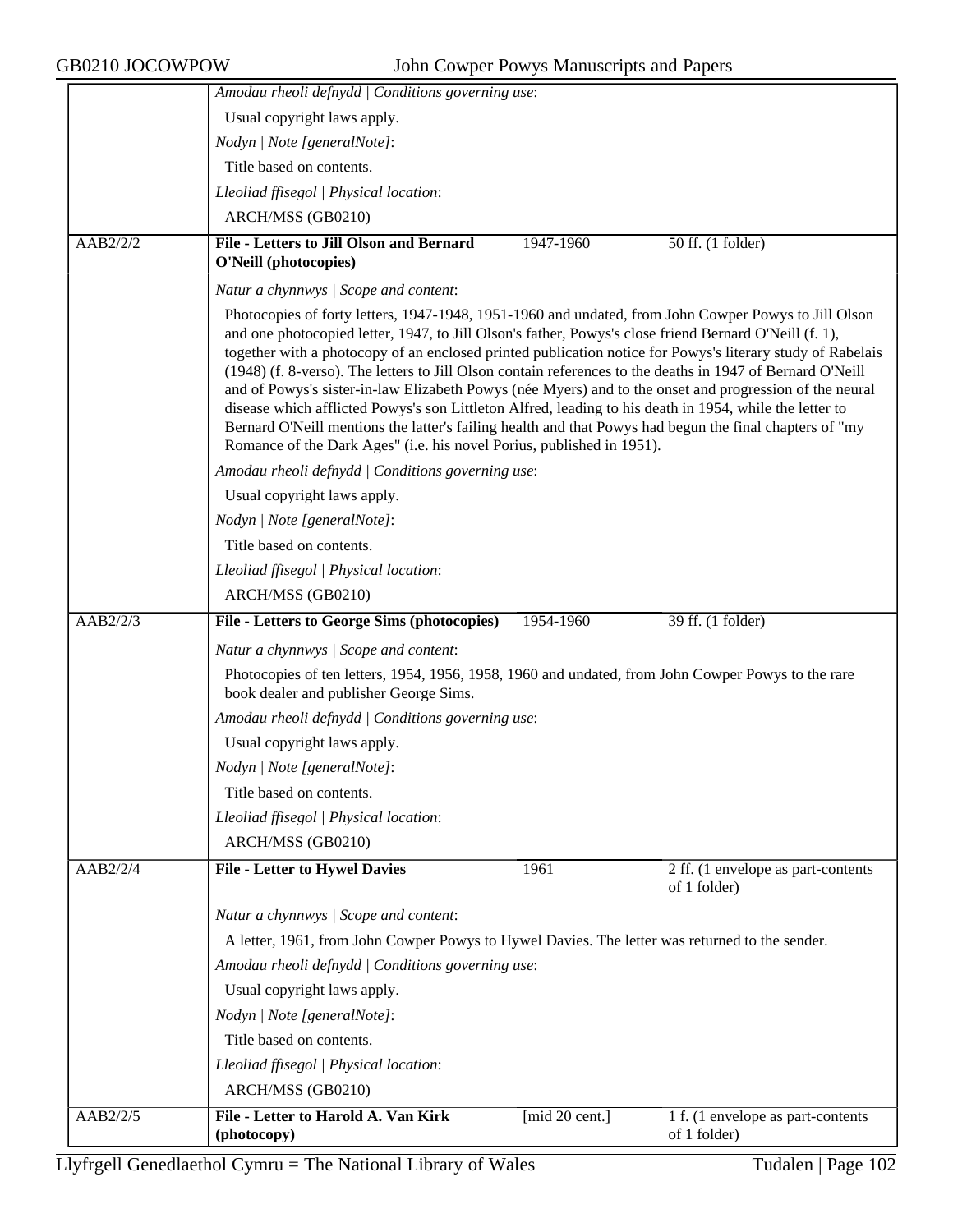*Natur a chynnwys | Scope and content*: Photocopy of one undated letter from John Cowper Powys to Harold A. Van Kirk. *Amodau rheoli defnydd | Conditions governing use*: Usual copyright laws apply. *Nodyn | Note [generalNote]*: Title based on contents. *Lleoliad ffisegol | Physical location*: ARCH/MSS (GB0210)

## **Is-gyfres | Subseries AAB2/3 vtls006764205: Envelopes addressed to Gilbert Turner and others**

Dyddiad | Date: 1938-1962 (dyddiad creu) | (date of creation)

Natur a chynnwys | Scope and content:

Envelopes addressed to the librarian Gilbert Turner, C. Benson Roberts and Susanne Lane from John Cowper Powys, the contents of the envelopes having been removed. These items were purchased with the letters contained in NLW MSS 23493-23498E, 23499D and should be considered as part of that collection.

Disgrifiad ffisegol | Physical description: 4 folders (part-contents of 1 box)

Iaith y deunydd | Language of the material:

Nodyn | Note [generalNote]:

Title based on contents.

Pwyntiau mynediad | Access points:

• Turner, Gilbert (pwnc) | (subject)

Trefniant | Arrangement:

Arranged chronologically within each series of envelopes.

#### Cyfyngiadau ar fynediad | Restrictions on access:

Readers consulting modern papers in the National Library of Wales are required to abide by the conditions set out in information provided when applying for their Readers' Tickets, whereby the reader shall become responsible for compliance with the Data Protection Act 1998 in relation to any processing by them of personal data obtained from modern records held at the Library. = Disgwylir i ddarllenwyr sydd am ddefnyddio papurau modern yn Llyfrgell Genedlaethol Cymru gydymffurfio â Deddf Gwarchod Data 1998 yng nghyd-destun unrhyw brosesu ganddynt o ddata personol a gasglwyd o gofnodion modern sydd ar gadw yn y Llyfrgell. Nodir y manylion yn yr wybodaeth a roddir wrth wneud cais am Docyn Darllen.

Amodau rheoli defnydd | Conditions governing use: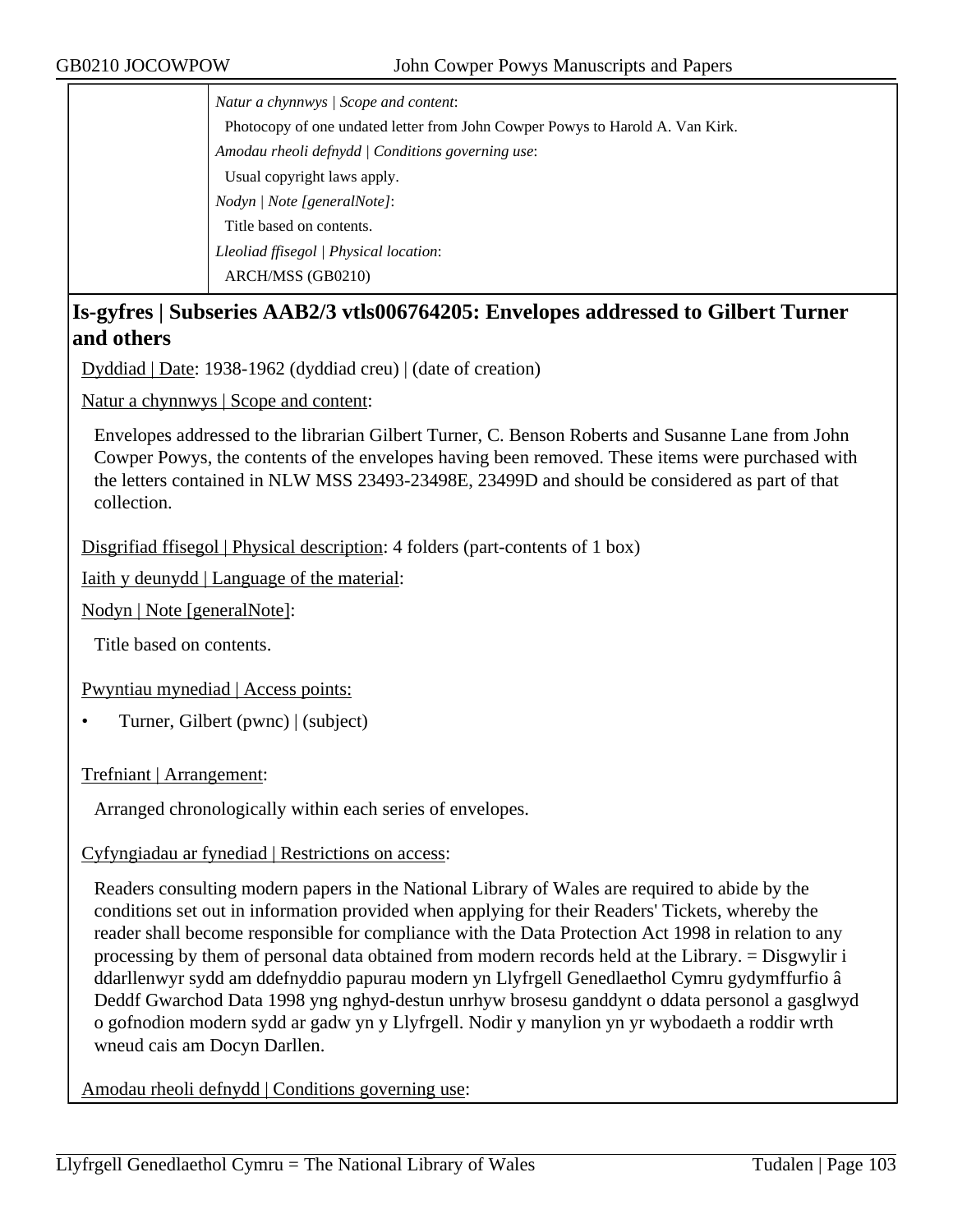| FFeil / rhestr eitemau   File / item list |                                                                                                                                                                                                                                                                                                                                                                                                                                                                                                                                                                                                            |                   |                                               |  |
|-------------------------------------------|------------------------------------------------------------------------------------------------------------------------------------------------------------------------------------------------------------------------------------------------------------------------------------------------------------------------------------------------------------------------------------------------------------------------------------------------------------------------------------------------------------------------------------------------------------------------------------------------------------|-------------------|-----------------------------------------------|--|
| Cod cyfeirnod  <br>Reference code         | Teitl   Title                                                                                                                                                                                                                                                                                                                                                                                                                                                                                                                                                                                              | Dyddiadau   Dates | Disgrifiad ffisegol   Physical<br>description |  |
| $\overline{AB2/3/1}$                      | File - Envelopes addressed to Gilbert<br><b>Turner</b>                                                                                                                                                                                                                                                                                                                                                                                                                                                                                                                                                     | 1942-1957         | 174 ff. (1 folder)                            |  |
|                                           | Natur a chynnwys / Scope and content:                                                                                                                                                                                                                                                                                                                                                                                                                                                                                                                                                                      |                   |                                               |  |
|                                           | One hundred and seventy four envelopes, 1942-1949, 1950-1954, 1956-1957, addressed to Gilbert<br>Turner from John Cowper Powys, the contents of the envelopes having been removed. These items were<br>purchased with the letters contained in NLW MSS 23493-23498E, 23499D and should be considered as<br>part of that collection.                                                                                                                                                                                                                                                                        |                   |                                               |  |
|                                           | Amodau rheoli defnydd   Conditions governing use:                                                                                                                                                                                                                                                                                                                                                                                                                                                                                                                                                          |                   |                                               |  |
|                                           | Usual copyright laws apply.                                                                                                                                                                                                                                                                                                                                                                                                                                                                                                                                                                                |                   |                                               |  |
|                                           | Nodyn   Note [generalNote]:                                                                                                                                                                                                                                                                                                                                                                                                                                                                                                                                                                                |                   |                                               |  |
|                                           | Title based on contents.                                                                                                                                                                                                                                                                                                                                                                                                                                                                                                                                                                                   |                   |                                               |  |
|                                           | Lleoliad ffisegol   Physical location:                                                                                                                                                                                                                                                                                                                                                                                                                                                                                                                                                                     |                   |                                               |  |
|                                           | ARCH/MSS (GB0210)                                                                                                                                                                                                                                                                                                                                                                                                                                                                                                                                                                                          |                   |                                               |  |
| AAB2/3/2                                  | File - Envelopes addressed to Gilbert<br><b>Turner</b>                                                                                                                                                                                                                                                                                                                                                                                                                                                                                                                                                     | 1958-1962         | 77 ff. (1 folder)                             |  |
|                                           | Natur a chynnwys / Scope and content:                                                                                                                                                                                                                                                                                                                                                                                                                                                                                                                                                                      |                   |                                               |  |
|                                           | Fifty-one envelopes, 1958-1962, and twenty-six envelopes with indiscernible/missing postmark,<br>addressed to Gilbert Turner from John Cowper Powys, the contents of the envelopes having been<br>removed. These items were purchased with the letters contained in NLW MSS 23493-23498E, 23499D<br>and should be considered as part of that collection.                                                                                                                                                                                                                                                   |                   |                                               |  |
|                                           | Amodau rheoli defnydd   Conditions governing use:                                                                                                                                                                                                                                                                                                                                                                                                                                                                                                                                                          |                   |                                               |  |
|                                           | Usual copyright laws apply.                                                                                                                                                                                                                                                                                                                                                                                                                                                                                                                                                                                |                   |                                               |  |
|                                           | Nodyn   Note [generalNote]:                                                                                                                                                                                                                                                                                                                                                                                                                                                                                                                                                                                |                   |                                               |  |
|                                           | Title based on contents.                                                                                                                                                                                                                                                                                                                                                                                                                                                                                                                                                                                   |                   |                                               |  |
|                                           | Lleoliad ffisegol   Physical location:                                                                                                                                                                                                                                                                                                                                                                                                                                                                                                                                                                     |                   |                                               |  |
|                                           | ARCH/MSS (GB0210)                                                                                                                                                                                                                                                                                                                                                                                                                                                                                                                                                                                          |                   |                                               |  |
| AAB2/3/3                                  | File - Envelopes addressed to C. Benson<br><b>Roberts and Susanne Lane from John</b><br><b>Cowper Powys and others</b>                                                                                                                                                                                                                                                                                                                                                                                                                                                                                     | 1938-1961         | 81 ff. (1 folder)                             |  |
|                                           | Natur a chynnwys / Scope and content:                                                                                                                                                                                                                                                                                                                                                                                                                                                                                                                                                                      |                   |                                               |  |
|                                           | Sixty envelopes, 1938-1945, 1947, 1950-1951, 1953-1954, 1956-1959 and indiscernible/missing<br>postmarks, addressed to C. Benson Roberts, fifty-seven of which are from John Cowper Powys, two<br>from Phyllis Playter and one (f. 58) from an unidentified correspondent; and twenty-one envelopes,<br>1958-1961, addressed to Susanne Lane, with one (f. 75) to Cyril J. Lane, from John Cowper Powys. The<br>contents of the envelopes have been removed. These items were purchased with the letters contained in<br>NLW MSS 23493-23498E, 23499D and should be considered as part of that collection. |                   |                                               |  |
|                                           | Amodau rheoli defnydd   Conditions governing use:                                                                                                                                                                                                                                                                                                                                                                                                                                                                                                                                                          |                   |                                               |  |
|                                           | Usual copyright laws apply.                                                                                                                                                                                                                                                                                                                                                                                                                                                                                                                                                                                |                   |                                               |  |
|                                           | Nodyn   Note [generalNote]:                                                                                                                                                                                                                                                                                                                                                                                                                                                                                                                                                                                |                   |                                               |  |
|                                           | Title based on contents.                                                                                                                                                                                                                                                                                                                                                                                                                                                                                                                                                                                   |                   |                                               |  |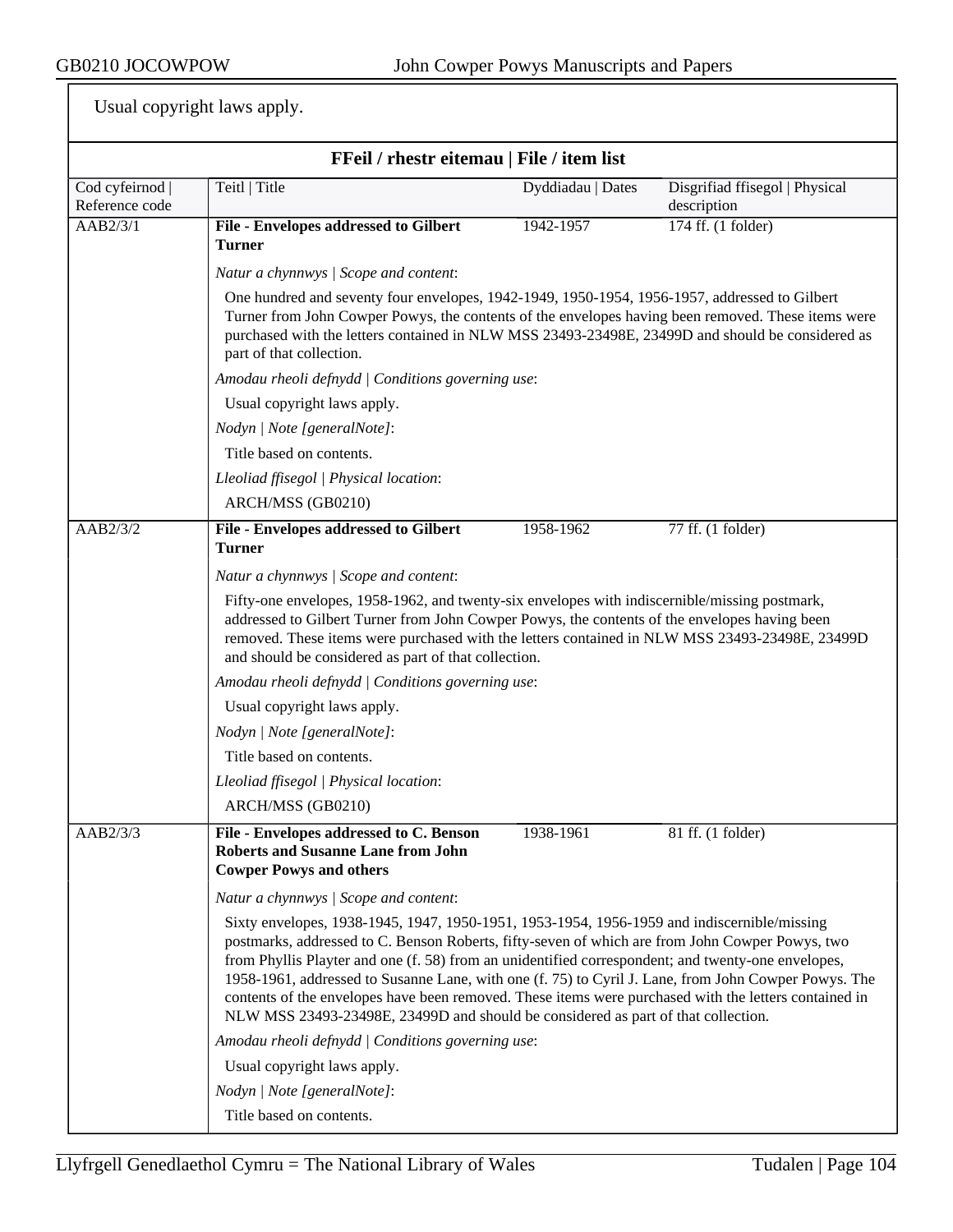*Lleoliad ffisegol | Physical location*: ARCH/MSS (GB0210)

## **Sub-sub-sub-fonds AAC vtls006226927: Literary papers**

Dyddiad | Date: [1882x1963], [2007] (dyddiad creu) | (date of creation)

Natur a chynnwys | Scope and content:

Literary papers of John Cowper Powys which include manuscript drafts and typescript copies of prose fiction, poetry and lecture notes. Some of the material comprises juvenilia composed while Powys was a pupil at Sherborne Preparatory School.

Disgrifiad ffisegol | Physical description: 11 boxes.

Iaith y deunydd | Language of the material:

Nodyn | Note [generalNote]:

Title based on contents.

Cyfyngiadau ar fynediad | Restrictions on access:

Readers consulting modern papers in the National Library of Wales are required to abide by the conditions set out in information provided when applying for their Readers' Tickets, whereby the reader shall become responsible for compliance with the Data Protection Act 1998 in relation to any processing by them of personal data obtained from modern records held at the Library. = Disgwylir i ddarllenwyr sydd am ddefnyddio papurau modern yn Llyfrgell Genedlaethol Cymru gydymffurfio â Deddf Gwarchod Data 1998 yng nghyd-destun unrhyw brosesu ganddynt o ddata personol a gasglwyd o gofnodion modern sydd ar gadw yn y Llyfrgell. Nodir y manylion yn yr wybodaeth a roddir wrth wneud cais am Docyn Darllen.

Amodau rheoli defnydd | Conditions governing use:

Usual copyright laws apply.

## **Cyfres | Series AAC1 vtls006227825: Prose works**

Dyddiad | Date: [1882x1955] (dyddiad creu) | (date of creation)

Natur a chynnwys | Scope and content:

Manuscript and typescipt drafts of prose works by John Cowper Powys, which include juvenilia composed while Powys was a pupil at Sherborne Preparatory School, proofs and fragments of novels, lecture notes and essays, and an address in Welsh.

Disgrifiad ffisegol | Physical description: 2 boxes, 22 folders, 4 envelopes, 1 volume.

Iaith y deunydd | Language of the material:

Nodyn | Note [generalNote]: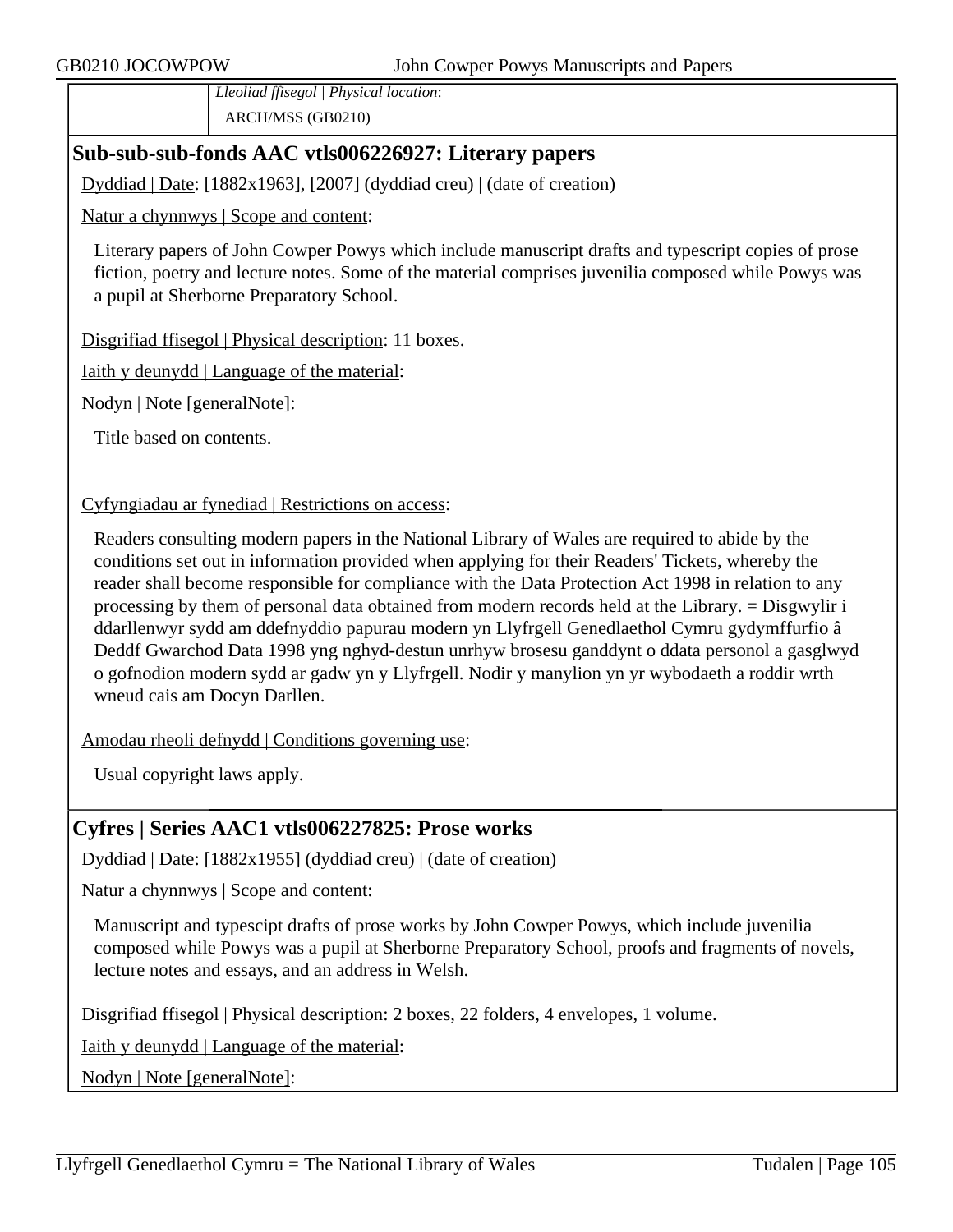Title based on contents.

Cyfyngiadau ar fynediad | Restrictions on access:

Readers consulting modern papers in the National Library of Wales are required to abide by the conditions set out in information provided when applying for their Readers' Tickets, whereby the reader shall become responsible for compliance with the Data Protection Act 1998 in relation to any processing by them of personal data obtained from modern records held at the Library. = Disgwylir i ddarllenwyr sydd am ddefnyddio papurau modern yn Llyfrgell Genedlaethol Cymru gydymffurfio â Deddf Gwarchod Data 1998 yng nghyd-destun unrhyw brosesu ganddynt o ddata personol a gasglwyd o gofnodion modern sydd ar gadw yn y Llyfrgell. Nodir y manylion yn yr wybodaeth a roddir wrth wneud cais am Docyn Darllen.

Amodau rheoli defnydd | Conditions governing use:

Usual copyright laws apply.

### **Is-gyfres | Subseries AAC1/1 vtls006230939: Early narratives**

Dyddiad | Date: [1894x1901] (dyddiad creu) | (date of creation)

Natur a chynnwys | Scope and content:

A series of notebooks and loose leaves containing parts of a projected (unpublished) first novel by John Cowper Powys, most of which involve a character called Glendower. These narratives are closely related to those contained in NLW MSS 23672-6E.

Disgrifiad ffisegol | Physical description: 9 folders.

Iaith y deunydd | Language of the material:

Nodyn | Note [generalNote]:

Title based on contents.

#### Cyfyngiadau ar fynediad | Restrictions on access:

Readers consulting modern papers in the National Library of Wales are required to abide by the conditions set out in information provided when applying for their Readers' Tickets, whereby the reader shall become responsible for compliance with the Data Protection Act 1998 in relation to any processing by them of personal data obtained from modern records held at the Library. = Disgwylir i ddarllenwyr sydd am ddefnyddio papurau modern yn Llyfrgell Genedlaethol Cymru gydymffurfio â Deddf Gwarchod Data 1998 yng nghyd-destun unrhyw brosesu ganddynt o ddata personol a gasglwyd o gofnodion modern sydd ar gadw yn y Llyfrgell. Nodir y manylion yn yr wybodaeth a roddir wrth wneud cais am Docyn Darllen.

Amodau rheoli defnydd | Conditions governing use: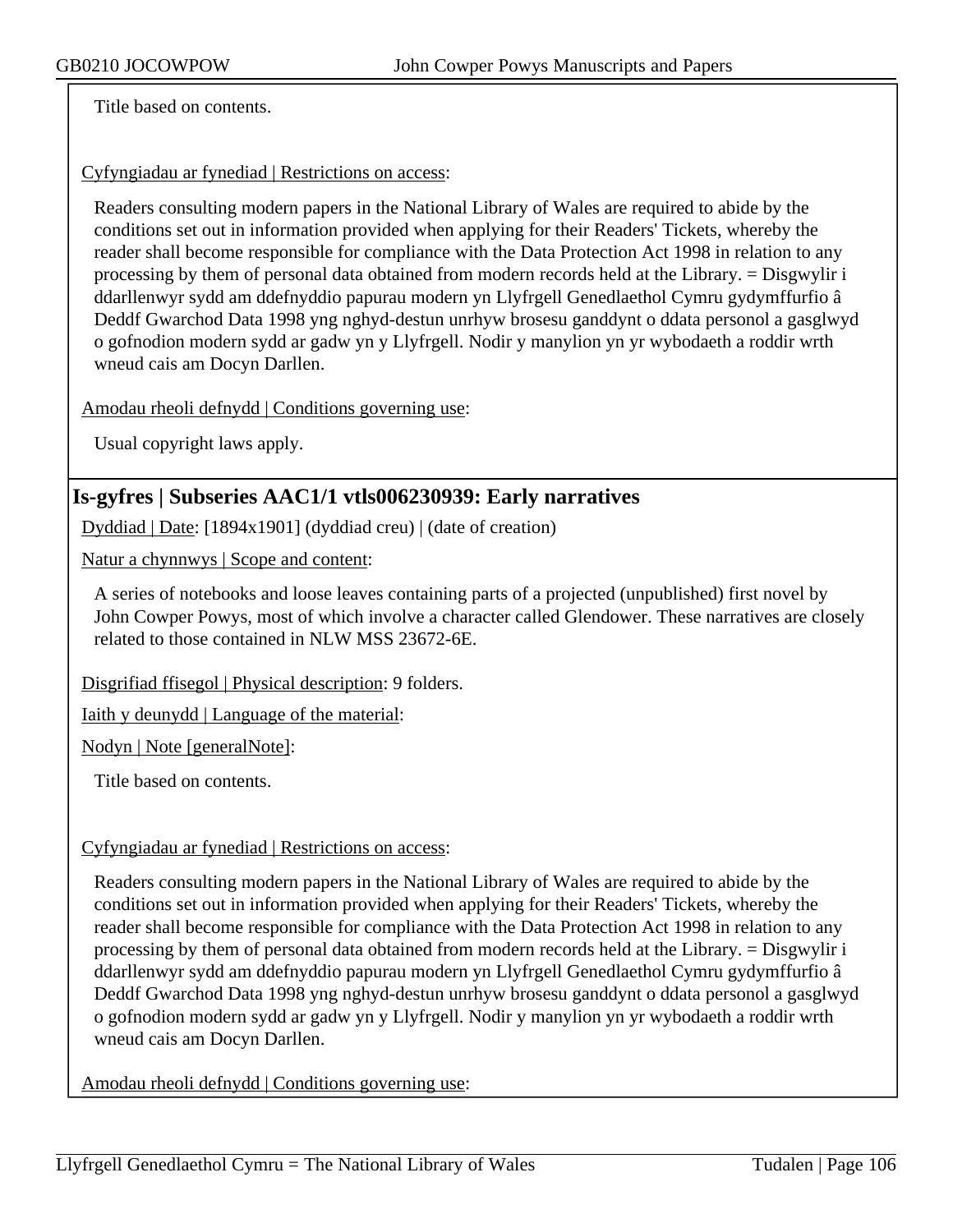| FFeil / rhestr eitemau   File / item list |                                                                                                                                                                                                                                                                                                                                                                                                   |                   |                                               |  |
|-------------------------------------------|---------------------------------------------------------------------------------------------------------------------------------------------------------------------------------------------------------------------------------------------------------------------------------------------------------------------------------------------------------------------------------------------------|-------------------|-----------------------------------------------|--|
| Cod cyfeirnod  <br>Reference code         | Teitl   Title                                                                                                                                                                                                                                                                                                                                                                                     | Dyddiadau   Dates | Disgrifiad ffisegol   Physical<br>description |  |
| $\overline{AAC1/1/1}$                     | <b>File - 'Glendower' narratives</b>                                                                                                                                                                                                                                                                                                                                                              | [1894x1901]       | 60 ff. (1 notebook in 1 folder)               |  |
|                                           | Natur a chynnwys / Scope and content:                                                                                                                                                                                                                                                                                                                                                             |                   |                                               |  |
|                                           | A notebook, [1894x1901], containing draft fiction by John Cowper Powys, possibly parts of a projected<br>first novel. The narrative involves characters with the following names: Hugh Bigod, Lacrima Colonna,<br>Suckfist, Pontifex, Taxater and de Woztnak. Ff. 6 verso-30 verso blank.                                                                                                         |                   |                                               |  |
|                                           | Amodau rheoli defnydd   Conditions governing use:                                                                                                                                                                                                                                                                                                                                                 |                   |                                               |  |
|                                           | Usual copyright laws apply.                                                                                                                                                                                                                                                                                                                                                                       |                   |                                               |  |
|                                           | Nodyn   Note [generalNote]:                                                                                                                                                                                                                                                                                                                                                                       |                   |                                               |  |
|                                           | Title based on contents.                                                                                                                                                                                                                                                                                                                                                                          |                   |                                               |  |
|                                           | Lleoliad ffisegol   Physical location:                                                                                                                                                                                                                                                                                                                                                            |                   |                                               |  |
|                                           | ARCH/MSS (GB0210)                                                                                                                                                                                                                                                                                                                                                                                 |                   |                                               |  |
| AACl/1/2                                  | <b>File - 'Glendower' narratives</b>                                                                                                                                                                                                                                                                                                                                                              | [1894x1901]       | 25 ff. (1 notebook in 1 folder)               |  |
|                                           | Natur a chynnwys / Scope and content:                                                                                                                                                                                                                                                                                                                                                             |                   |                                               |  |
|                                           | An exercise book containing draft fiction, possibly part of a projected first novel, by John Cowper<br>Powys. The narrative involves characters with the following names: Glendower, Hugh Bigod, Mr de<br>Woztnak and Cousin Taxater. Also included are notes by Powys on 19th-century American writers. Ff. 2-<br>verso, 6-13, 16 blank; ff. 13 verso-15 verso, 16 verso-25 verso inverted text. |                   |                                               |  |
|                                           | Amodau rheoli defnydd   Conditions governing use:                                                                                                                                                                                                                                                                                                                                                 |                   |                                               |  |
|                                           | Usual copyright laws apply.                                                                                                                                                                                                                                                                                                                                                                       |                   |                                               |  |
|                                           | Nodyn   Note [generalNote]:                                                                                                                                                                                                                                                                                                                                                                       |                   |                                               |  |
|                                           | Title based on contents.                                                                                                                                                                                                                                                                                                                                                                          |                   |                                               |  |
|                                           | Lleoliad ffisegol   Physical location:                                                                                                                                                                                                                                                                                                                                                            |                   |                                               |  |
|                                           | ARCH/MSS (GB0210)                                                                                                                                                                                                                                                                                                                                                                                 |                   |                                               |  |
| AAC1/1/3                                  | <b>File - 'Glendower' narratives</b>                                                                                                                                                                                                                                                                                                                                                              | [1894x1901]       | 28 ff. (1 notebook in 1 folder)               |  |
|                                           | Natur a chynnwys   Scope and content:                                                                                                                                                                                                                                                                                                                                                             |                   |                                               |  |
|                                           | An exercise book containing draft fiction, possibly part of a projected first novel, by John Cowper<br>Powys. The narrative involves characters with the following names: Glendower, Lacrima Colonna, Pattie<br>Vamp, Pol Turdipole and Ray Runnymede. Ff. 20-24 verso, 27-28 verso blank.                                                                                                        |                   |                                               |  |
|                                           | Amodau rheoli defnydd   Conditions governing use:                                                                                                                                                                                                                                                                                                                                                 |                   |                                               |  |
|                                           | Usual copyright laws apply.                                                                                                                                                                                                                                                                                                                                                                       |                   |                                               |  |
|                                           | Nodyn   Note [generalNote]:                                                                                                                                                                                                                                                                                                                                                                       |                   |                                               |  |
|                                           | Title based on contents.                                                                                                                                                                                                                                                                                                                                                                          |                   |                                               |  |
|                                           | Lleoliad ffisegol   Physical location:                                                                                                                                                                                                                                                                                                                                                            |                   |                                               |  |
|                                           | ARCH/MSS (GB0210)                                                                                                                                                                                                                                                                                                                                                                                 |                   |                                               |  |
| AAC1/1/4                                  | <b>File - 'Glendower' narratives</b>                                                                                                                                                                                                                                                                                                                                                              | [1894x1901]       | 69 ff. (1 folder)                             |  |
|                                           | Natur a chynnwys / Scope and content:                                                                                                                                                                                                                                                                                                                                                             |                   |                                               |  |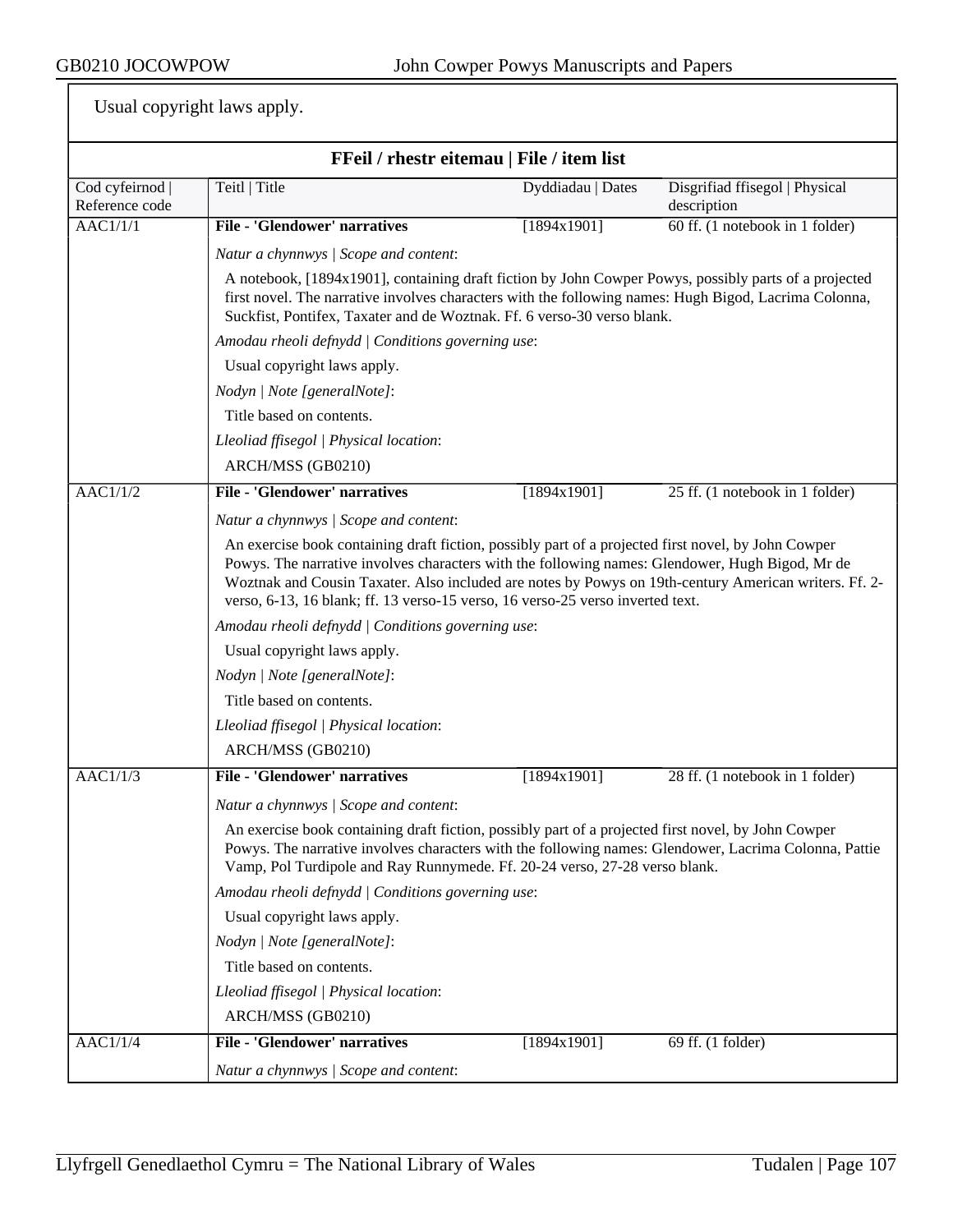GB0210 JOCOWPOW John Cowper Powys Manuscripts and Papers

|                 | A series of loose leaves, mainly foolscap, containing draft fiction by John Cowper Powys, possibly<br>parts of a projected first novel. The narratives involve characters called Glendower and Ray and Elspeth<br>Runnymede. This material is closely related to the papers now designated NLW MSS 23672-6E.                                                                                                                                                                                                                          |  |  |  |
|-----------------|---------------------------------------------------------------------------------------------------------------------------------------------------------------------------------------------------------------------------------------------------------------------------------------------------------------------------------------------------------------------------------------------------------------------------------------------------------------------------------------------------------------------------------------|--|--|--|
|                 | Amodau rheoli defnydd   Conditions governing use:                                                                                                                                                                                                                                                                                                                                                                                                                                                                                     |  |  |  |
|                 | Usual copyright laws apply.                                                                                                                                                                                                                                                                                                                                                                                                                                                                                                           |  |  |  |
|                 | Nodyn   Note [generalNote]:                                                                                                                                                                                                                                                                                                                                                                                                                                                                                                           |  |  |  |
|                 | Title based on contents.                                                                                                                                                                                                                                                                                                                                                                                                                                                                                                              |  |  |  |
|                 | Lleoliad ffisegol   Physical location:                                                                                                                                                                                                                                                                                                                                                                                                                                                                                                |  |  |  |
|                 | ARCH/MSS (GB0210)                                                                                                                                                                                                                                                                                                                                                                                                                                                                                                                     |  |  |  |
|                 | <b>File - 'Glendower' narratives</b>                                                                                                                                                                                                                                                                                                                                                                                                                                                                                                  |  |  |  |
| AAC1/1/5        | [1894x1901]<br>93 ff. (1 notebook in 1 folder)                                                                                                                                                                                                                                                                                                                                                                                                                                                                                        |  |  |  |
|                 | Natur a chynnwys / Scope and content:                                                                                                                                                                                                                                                                                                                                                                                                                                                                                                 |  |  |  |
|                 | A notebook containing a list of chapters, with brief synopses, for a projected novel by John Cowper<br>Powys. Among the characters mentioned in the synopsis are Owen Glendower, and Ray and Elspeth<br>Runnymede. The notebook also contains draft poetry by Powys, including a sonnet entitled 'Christmas<br>1900', together with notes on Welsh history and a description of the City of York. Ff. 88-89 verso<br>inverted text; ff. 31, 33 verso-45 verso, 54 verso, 57-61, 67-80, 86 verso-87 verso, 88 verso-91 verso<br>blank. |  |  |  |
|                 | Amodau rheoli defnydd   Conditions governing use:                                                                                                                                                                                                                                                                                                                                                                                                                                                                                     |  |  |  |
|                 | Usual copyright laws apply.                                                                                                                                                                                                                                                                                                                                                                                                                                                                                                           |  |  |  |
|                 | Nodyn   Note [generalNote]:                                                                                                                                                                                                                                                                                                                                                                                                                                                                                                           |  |  |  |
|                 | Title based on contents.                                                                                                                                                                                                                                                                                                                                                                                                                                                                                                              |  |  |  |
|                 | Lleoliad ffisegol   Physical location:                                                                                                                                                                                                                                                                                                                                                                                                                                                                                                |  |  |  |
|                 | ARCH/MSS (GB0210)                                                                                                                                                                                                                                                                                                                                                                                                                                                                                                                     |  |  |  |
| AAC1/1/6        | <b>File - 'Glendower' narratives</b><br>39 ff. (1 envelope in 1 folder)<br>[1894x1901]                                                                                                                                                                                                                                                                                                                                                                                                                                                |  |  |  |
|                 | Natur a chynnwys / Scope and content:                                                                                                                                                                                                                                                                                                                                                                                                                                                                                                 |  |  |  |
|                 | A series of loose leaves containing draft fiction by John Cowper Powys, possibly part of a projected first<br>novel. The narrative involves characters with the following names: Glendower, Lacrima, de Woztnak,<br>Theophilus Grave and Towzeler. Ff. 12 verso, 13 verso, 19-verso, 26 verso-27 verso, 36 verso-37 verso<br>blank.                                                                                                                                                                                                   |  |  |  |
|                 | Amodau rheoli defnydd   Conditions governing use:                                                                                                                                                                                                                                                                                                                                                                                                                                                                                     |  |  |  |
|                 | Usual copyright laws apply.                                                                                                                                                                                                                                                                                                                                                                                                                                                                                                           |  |  |  |
|                 | Nodyn   Note [generalNote]:                                                                                                                                                                                                                                                                                                                                                                                                                                                                                                           |  |  |  |
|                 | Title based on contents.                                                                                                                                                                                                                                                                                                                                                                                                                                                                                                              |  |  |  |
|                 | Lleoliad ffisegol   Physical location:                                                                                                                                                                                                                                                                                                                                                                                                                                                                                                |  |  |  |
|                 | ARCH/MSS (GB0210)                                                                                                                                                                                                                                                                                                                                                                                                                                                                                                                     |  |  |  |
| <b>AAC1/1/7</b> | <b>File - 'Glendower' narratives</b><br>$9$ ff. $(1$ folder)<br>[1894x1901]                                                                                                                                                                                                                                                                                                                                                                                                                                                           |  |  |  |
|                 | Natur a chynnwys / Scope and content:                                                                                                                                                                                                                                                                                                                                                                                                                                                                                                 |  |  |  |
|                 | Nine folios of heavily worked draft fiction in the hand of John Cowper Powys involving characters called<br>Dr O'Stein and Mr Gard. This fragment appears to be part of an early unpublished novel by Powys. Ff. 4,<br>5 inverted text.                                                                                                                                                                                                                                                                                               |  |  |  |
|                 | Amodau rheoli defnydd   Conditions governing use:                                                                                                                                                                                                                                                                                                                                                                                                                                                                                     |  |  |  |
|                 | Usual copyright laws apply.                                                                                                                                                                                                                                                                                                                                                                                                                                                                                                           |  |  |  |
|                 | Nodyn   Note [generalNote]:                                                                                                                                                                                                                                                                                                                                                                                                                                                                                                           |  |  |  |
|                 | Title based on contents.                                                                                                                                                                                                                                                                                                                                                                                                                                                                                                              |  |  |  |
|                 | Lleoliad ffisegol   Physical location:                                                                                                                                                                                                                                                                                                                                                                                                                                                                                                |  |  |  |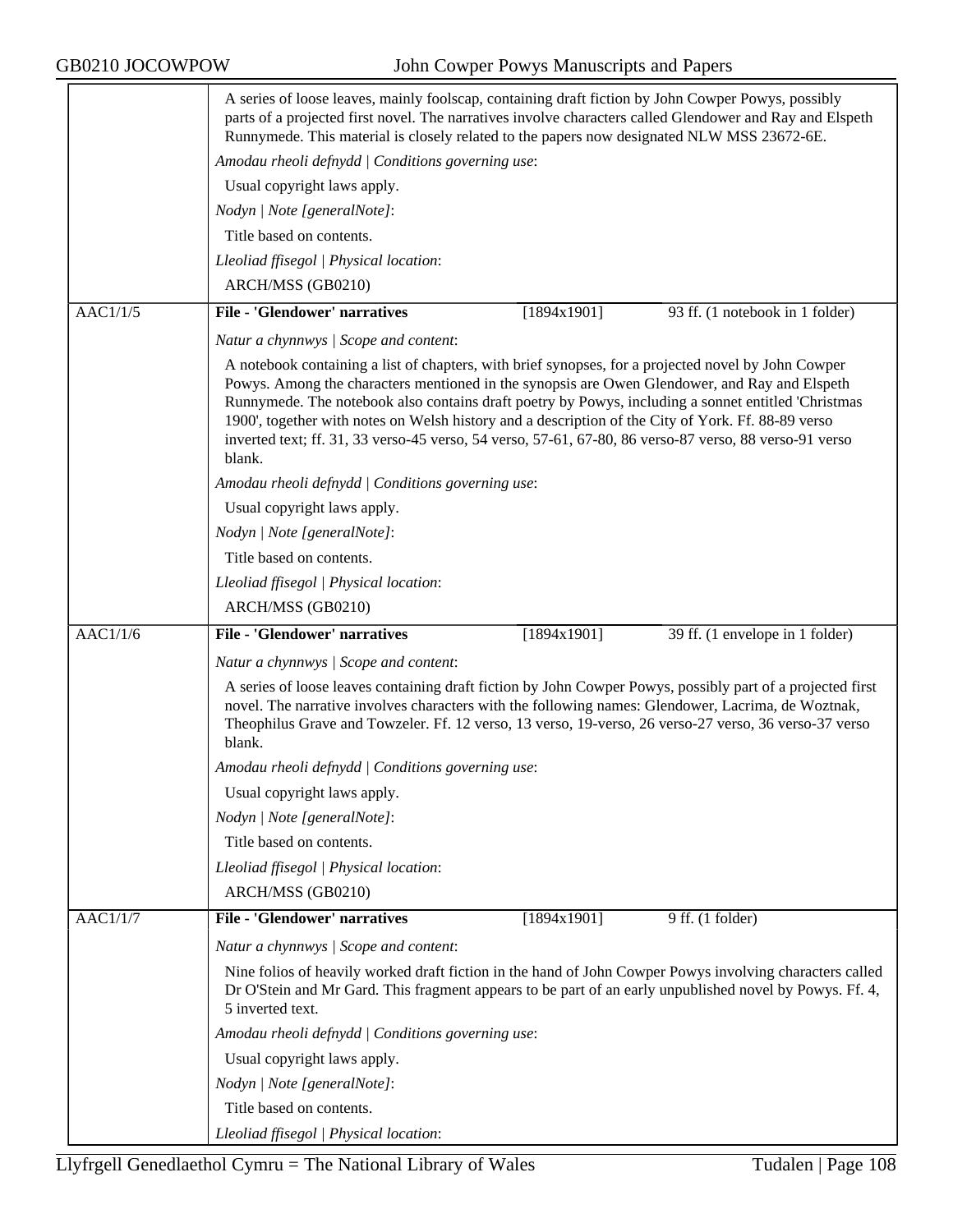|                                                                                                                                               | ARCH/MSS (GB0210)                                                                                                                                                                                                                                                                                                                                                                                  |             |                                 |  |  |
|-----------------------------------------------------------------------------------------------------------------------------------------------|----------------------------------------------------------------------------------------------------------------------------------------------------------------------------------------------------------------------------------------------------------------------------------------------------------------------------------------------------------------------------------------------------|-------------|---------------------------------|--|--|
| $\overline{AAC1/1/8}$                                                                                                                         | <b>File - 'Glendower' narratives</b>                                                                                                                                                                                                                                                                                                                                                               | [1894x1901] | 73 ff. (1 notebook in 1 folder) |  |  |
|                                                                                                                                               | Natur a chynnwys / Scope and content:                                                                                                                                                                                                                                                                                                                                                              |             |                                 |  |  |
|                                                                                                                                               | A notebook containing heavily worked drafts, apparently parts of an unpublished first novel, by John<br>Cowper Powys. The draft narratives involve characters with the following names: Glendower, Hugh<br>Bigod, Theophilus Grave and Mr Pontifex. Ff. 60, 72 blank; ff. 54-verso, 55 verso, 56 verso, 57 verso-59<br>verso, 60 verso, 61 verso, 65 (partly)-71 verso, 72 verso-73 inverted text. |             |                                 |  |  |
|                                                                                                                                               | Amodau rheoli defnydd / Conditions governing use:                                                                                                                                                                                                                                                                                                                                                  |             |                                 |  |  |
|                                                                                                                                               | Usual copyright laws apply.                                                                                                                                                                                                                                                                                                                                                                        |             |                                 |  |  |
|                                                                                                                                               | Nodyn   Note [generalNote]:                                                                                                                                                                                                                                                                                                                                                                        |             |                                 |  |  |
|                                                                                                                                               | Title based on contents.                                                                                                                                                                                                                                                                                                                                                                           |             |                                 |  |  |
|                                                                                                                                               | Lleoliad ffisegol   Physical location:                                                                                                                                                                                                                                                                                                                                                             |             |                                 |  |  |
|                                                                                                                                               | ARCH/MSS (GB0210)                                                                                                                                                                                                                                                                                                                                                                                  |             |                                 |  |  |
| $\overline{AAC1/1/9}$                                                                                                                         | <b>File - 'Glendower' narratives</b>                                                                                                                                                                                                                                                                                                                                                               | [1894x1901] | 106 ff. (1 folder)              |  |  |
|                                                                                                                                               | Natur a chynnwys / Scope and content:                                                                                                                                                                                                                                                                                                                                                              |             |                                 |  |  |
|                                                                                                                                               | A bundle of loose leaves containing heavily worked drafts, possibly parts of an uncompleted early novel,<br>by John Cowper Powys. The drafts involve characters with the following names: Owen Glendower, Mr<br>and Mrs Suckfist, Hugh Bigod, Reverend Mark Pontifex and Lacrima.                                                                                                                  |             |                                 |  |  |
|                                                                                                                                               | Amodau rheoli defnydd   Conditions governing use:<br>Usual copyright laws apply.                                                                                                                                                                                                                                                                                                                   |             |                                 |  |  |
|                                                                                                                                               |                                                                                                                                                                                                                                                                                                                                                                                                    |             |                                 |  |  |
|                                                                                                                                               | Nodyn   Note [generalNote]:                                                                                                                                                                                                                                                                                                                                                                        |             |                                 |  |  |
|                                                                                                                                               | Title based on contents.                                                                                                                                                                                                                                                                                                                                                                           |             |                                 |  |  |
|                                                                                                                                               | Lleoliad ffisegol   Physical location:                                                                                                                                                                                                                                                                                                                                                             |             |                                 |  |  |
|                                                                                                                                               | ARCH/MSS (GB0210)                                                                                                                                                                                                                                                                                                                                                                                  |             |                                 |  |  |
|                                                                                                                                               | Is-gyfres   Subseries AAC1/2 vtls006234726: Shorter fiction                                                                                                                                                                                                                                                                                                                                        |             |                                 |  |  |
|                                                                                                                                               | Dyddiad   Date: [?1882]-1930 (dyddiad creu)   (date of creation)                                                                                                                                                                                                                                                                                                                                   |             |                                 |  |  |
|                                                                                                                                               | Natur a chynnwys   Scope and content:                                                                                                                                                                                                                                                                                                                                                              |             |                                 |  |  |
| Manuscript drafts of stories by John Cowper Powys, including juvenilia which Powys composed while<br>a pupil at Sherborne Preparatory School. |                                                                                                                                                                                                                                                                                                                                                                                                    |             |                                 |  |  |
|                                                                                                                                               | Disgrifiad ffisegol   Physical description: 3 folders, 1 envelope.                                                                                                                                                                                                                                                                                                                                 |             |                                 |  |  |
|                                                                                                                                               | <u>Iaith y deunydd</u>   Language of the material:                                                                                                                                                                                                                                                                                                                                                 |             |                                 |  |  |
|                                                                                                                                               | Nodyn   Note [generalNote]:                                                                                                                                                                                                                                                                                                                                                                        |             |                                 |  |  |
| Title based on contents.                                                                                                                      |                                                                                                                                                                                                                                                                                                                                                                                                    |             |                                 |  |  |
|                                                                                                                                               | Trefniant   Arrangement:                                                                                                                                                                                                                                                                                                                                                                           |             |                                 |  |  |
|                                                                                                                                               | Original order preserved.                                                                                                                                                                                                                                                                                                                                                                          |             |                                 |  |  |
| Cyfyngiadau ar fynediad   Restrictions on access:                                                                                             |                                                                                                                                                                                                                                                                                                                                                                                                    |             |                                 |  |  |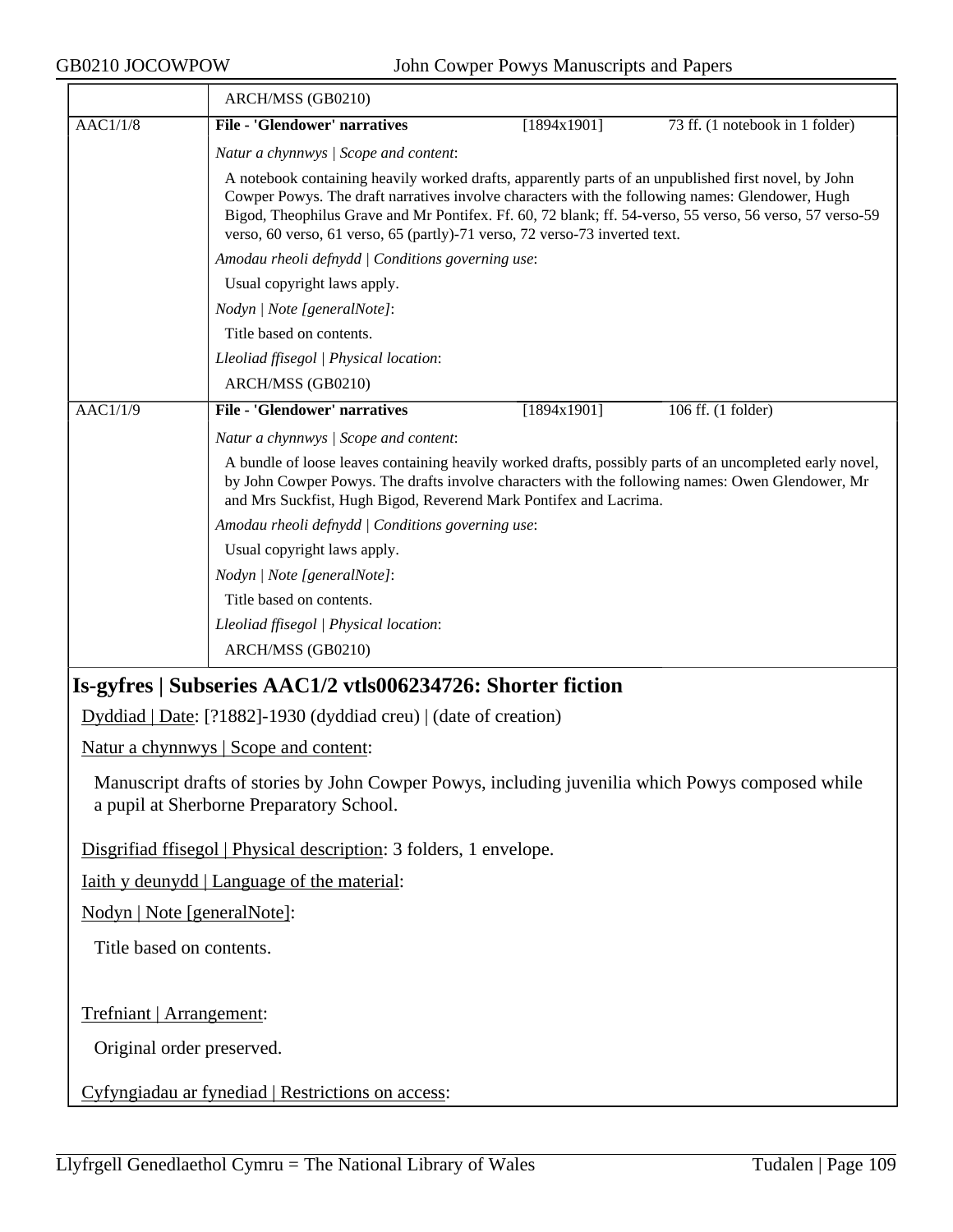Readers consulting modern papers in the National Library of Wales are required to abide by the conditions set out in information provided when applying for their Readers' Tickets, whereby the reader shall become responsible for compliance with the Data Protection Act 1998 in relation to any processing by them of personal data obtained from modern records held at the Library. = Disgwylir i ddarllenwyr sydd am ddefnyddio papurau modern yn Llyfrgell Genedlaethol Cymru gydymffurfio â Deddf Gwarchod Data 1998 yng nghyd-destun unrhyw brosesu ganddynt o ddata personol a gasglwyd o gofnodion modern sydd ar gadw yn y Llyfrgell. Nodir y manylion yn yr wybodaeth a roddir wrth wneud cais am Docyn Darllen.

Amodau rheoli defnydd | Conditions governing use:

| FFeil / rhestr eitemau   File / item list |                                                                                                                                                                                                                                                                                                                                                                                                                                                                                              |                   |                                 |  |  |
|-------------------------------------------|----------------------------------------------------------------------------------------------------------------------------------------------------------------------------------------------------------------------------------------------------------------------------------------------------------------------------------------------------------------------------------------------------------------------------------------------------------------------------------------------|-------------------|---------------------------------|--|--|
| Cod cyfeirnod                             | Teitl   Title                                                                                                                                                                                                                                                                                                                                                                                                                                                                                | Dyddiadau   Dates | Disgrifiad ffisegol   Physical  |  |  |
| Reference code                            |                                                                                                                                                                                                                                                                                                                                                                                                                                                                                              |                   | description                     |  |  |
| AAC1/2/1                                  | File - 'Llewelyn Meredith'                                                                                                                                                                                                                                                                                                                                                                                                                                                                   | [1883x1886]       | 41 ff. (1 notebook within       |  |  |
|                                           |                                                                                                                                                                                                                                                                                                                                                                                                                                                                                              |                   | envelope)                       |  |  |
|                                           | Natur a chynnwys / Scope and content:                                                                                                                                                                                                                                                                                                                                                                                                                                                        |                   |                                 |  |  |
|                                           | A school exercise book containing a historical romance entitled 'Llewelyn Meredith, a tale' by John<br>Cowper Powys. The story was composed while Powys was a pupil at Sherborne Preparatory School<br>between 1883 and 1886. The inside front cover is illustrated with ink drawings by Powys showing the<br>profiled heads of some of the characters and a scene from the story. Ff. 14-41 verso inverted text. Ff.<br>10-31 either detached from spine or inserted from another notebook. |                   |                                 |  |  |
|                                           | Amodau rheoli defnydd   Conditions governing use:                                                                                                                                                                                                                                                                                                                                                                                                                                            |                   |                                 |  |  |
|                                           | Usual copyright laws apply.                                                                                                                                                                                                                                                                                                                                                                                                                                                                  |                   |                                 |  |  |
|                                           | Nodyn   Note [generalNote]:                                                                                                                                                                                                                                                                                                                                                                                                                                                                  |                   |                                 |  |  |
|                                           | Original title.                                                                                                                                                                                                                                                                                                                                                                                                                                                                              |                   |                                 |  |  |
|                                           | Lleoliad ffisegol   Physical location:                                                                                                                                                                                                                                                                                                                                                                                                                                                       |                   |                                 |  |  |
|                                           | ARCH/MSS (GB0210)                                                                                                                                                                                                                                                                                                                                                                                                                                                                            |                   |                                 |  |  |
| $\overline{AAC1/2/2}$                     | <b>File - 'The Lost Chord'</b>                                                                                                                                                                                                                                                                                                                                                                                                                                                               | [c. 1890]         | 10 ff. (1 notebook in 1 folder) |  |  |
|                                           | Natur a chynnwys / Scope and content:                                                                                                                                                                                                                                                                                                                                                                                                                                                        |                   |                                 |  |  |
|                                           | An exercise book containing two chapters of an early story by John Cowper Powys entitled 'The Lost<br>Chord'. The story is a historical romance, apparently written during Powys's school years. F. 1 is<br>illustrated with ink drawings by Powys of two profiled heads.                                                                                                                                                                                                                    |                   |                                 |  |  |
|                                           | Amodau rheoli defnydd   Conditions governing use:                                                                                                                                                                                                                                                                                                                                                                                                                                            |                   |                                 |  |  |
|                                           | Usual copyright laws apply.                                                                                                                                                                                                                                                                                                                                                                                                                                                                  |                   |                                 |  |  |
|                                           | Nodyn   Note [generalNote]:                                                                                                                                                                                                                                                                                                                                                                                                                                                                  |                   |                                 |  |  |
|                                           | Original title.                                                                                                                                                                                                                                                                                                                                                                                                                                                                              |                   |                                 |  |  |
|                                           | Lleoliad ffisegol   Physical location:                                                                                                                                                                                                                                                                                                                                                                                                                                                       |                   |                                 |  |  |
|                                           | ARCH/MSS (GB0210)                                                                                                                                                                                                                                                                                                                                                                                                                                                                            |                   |                                 |  |  |
| $\overline{AAC1/2/3}$                     | File - 'The astonishing adventures of a<br>Zulu a Welshman and an English Sailor'                                                                                                                                                                                                                                                                                                                                                                                                            | [?1882]           | 14 ff. (1 envelope)             |  |  |
|                                           | Natur a chynnwys / Scope and content:                                                                                                                                                                                                                                                                                                                                                                                                                                                        |                   |                                 |  |  |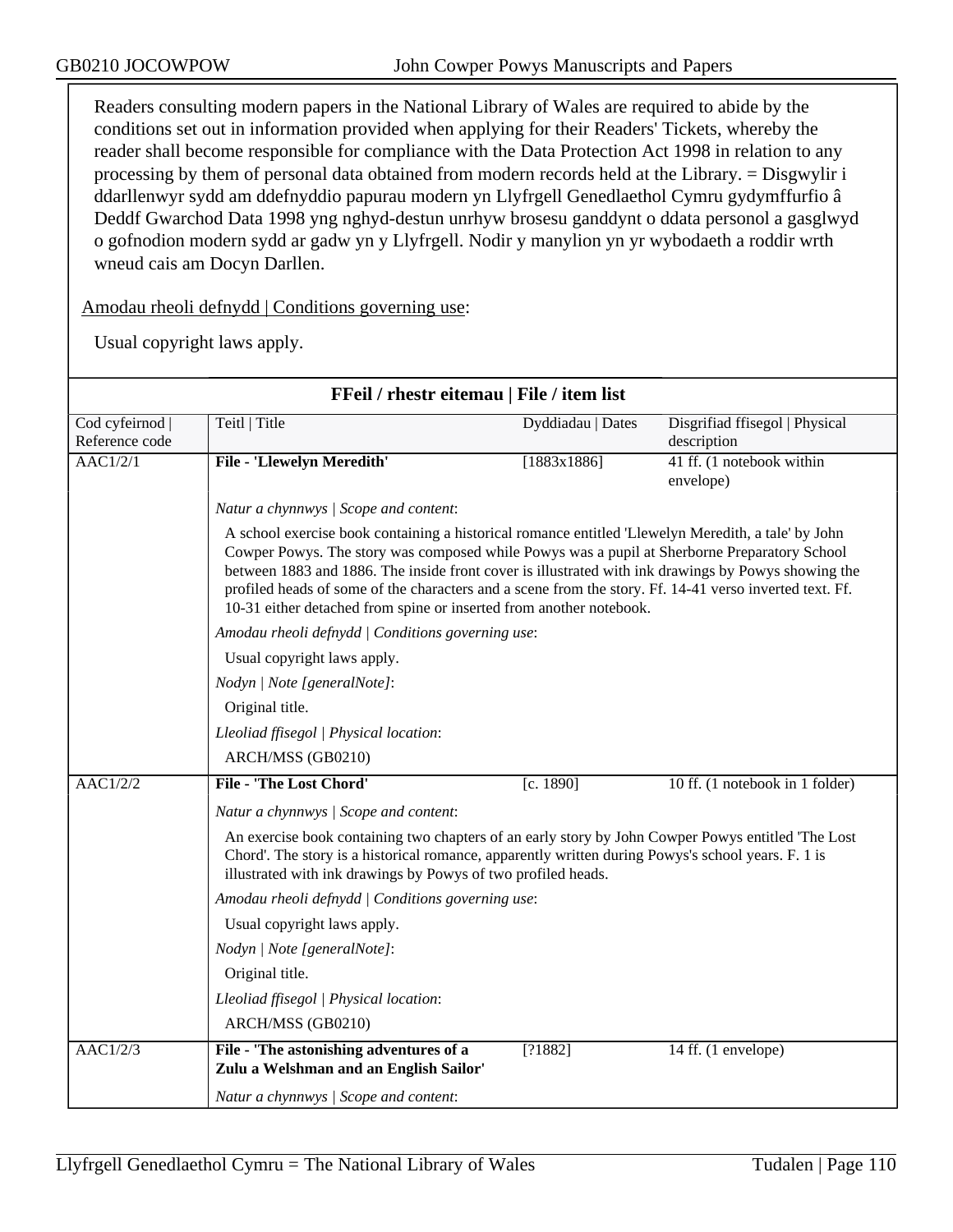|          | A sewn booklet containing a manuscript story by John Cowper Powys entitled 'The astonishing<br>adventures of a Zulu a Welshman and an English Sailor (continued)'. The text is a continuation of a<br>story now held, in manuscript, in the Powys Collection at Dorset County Museum, and published in The<br>Powys Society Newsletter, 52 (July 2004), pp. 17-20. The story was apparently composed by Powys at<br>the age of 9. The text is illustrated with an ink drawing by Powys on f. 3. Ff. 5-14 verso blank. |  |  |  |
|----------|-----------------------------------------------------------------------------------------------------------------------------------------------------------------------------------------------------------------------------------------------------------------------------------------------------------------------------------------------------------------------------------------------------------------------------------------------------------------------------------------------------------------------|--|--|--|
|          | Amodau rheoli defnydd   Conditions governing use:                                                                                                                                                                                                                                                                                                                                                                                                                                                                     |  |  |  |
|          | Usual copyright laws apply.                                                                                                                                                                                                                                                                                                                                                                                                                                                                                           |  |  |  |
|          | Nodyn   Note [generalNote]:                                                                                                                                                                                                                                                                                                                                                                                                                                                                                           |  |  |  |
|          | Original title.                                                                                                                                                                                                                                                                                                                                                                                                                                                                                                       |  |  |  |
|          | Lleoliad ffisegol   Physical location:                                                                                                                                                                                                                                                                                                                                                                                                                                                                                |  |  |  |
|          | ARCH/MSS (GB0210)                                                                                                                                                                                                                                                                                                                                                                                                                                                                                                     |  |  |  |
| AACl/2/4 | 1930<br>File - 'The Owl, the Duck, and "Miss<br>35 ff. (1 folder)<br><b>Rowe! Miss Rowe!""</b>                                                                                                                                                                                                                                                                                                                                                                                                                        |  |  |  |
|          | Natur a chynnwys   Scope and content:                                                                                                                                                                                                                                                                                                                                                                                                                                                                                 |  |  |  |
|          | A manuscript draft of John Cowper Powys's story 'The owl, the duck, and "Miss Rowe! Miss<br>Rowe!" (Chicago, 1930), which differs from the published version. Ff. 32-35, also in manuscript draft<br>form, are in the hand of Phyllis Playter.                                                                                                                                                                                                                                                                        |  |  |  |
|          | Amodau rheoli defnydd   Conditions governing use:                                                                                                                                                                                                                                                                                                                                                                                                                                                                     |  |  |  |
|          | Usual copyright laws apply.                                                                                                                                                                                                                                                                                                                                                                                                                                                                                           |  |  |  |
|          | Nodyn   Note [generalNote]:                                                                                                                                                                                                                                                                                                                                                                                                                                                                                           |  |  |  |
|          | Original title.                                                                                                                                                                                                                                                                                                                                                                                                                                                                                                       |  |  |  |
|          | Lleoliad ffisegol   Physical location:                                                                                                                                                                                                                                                                                                                                                                                                                                                                                |  |  |  |
|          | ARCH/MSS (GB0210)                                                                                                                                                                                                                                                                                                                                                                                                                                                                                                     |  |  |  |

# **Is-gyfres | Subseries AAC1/3 vtls006255984: Novels**

Dyddiad | Date: [1920x1931], [1949x1958], [2007] (dyddiad creu) | (date of creation)

Natur a chynnwys | Scope and content:

Manuscript fragments and typescript drafts of published novels by John Cowper Powys, including a photocopy of the typescript of Powys's 1951 novel Porius, with a typescript introduction by Powys biographer Morine Krissdottir, and a typescript draft of the preface to Les Sables de la Mer, Marie Canavaggia's 1958 French translation of Weymouth Sands (1934).

Disgrifiad ffisegol | Physical description: 2 boxes, 3 folders, one volume.

Iaith y deunydd | Language of the material:

Nodyn | Note [generalNote]:

Title based on contents.

Trefniant | Arrangement:

Original order preserved.

Cyfyngiadau ar fynediad | Restrictions on access: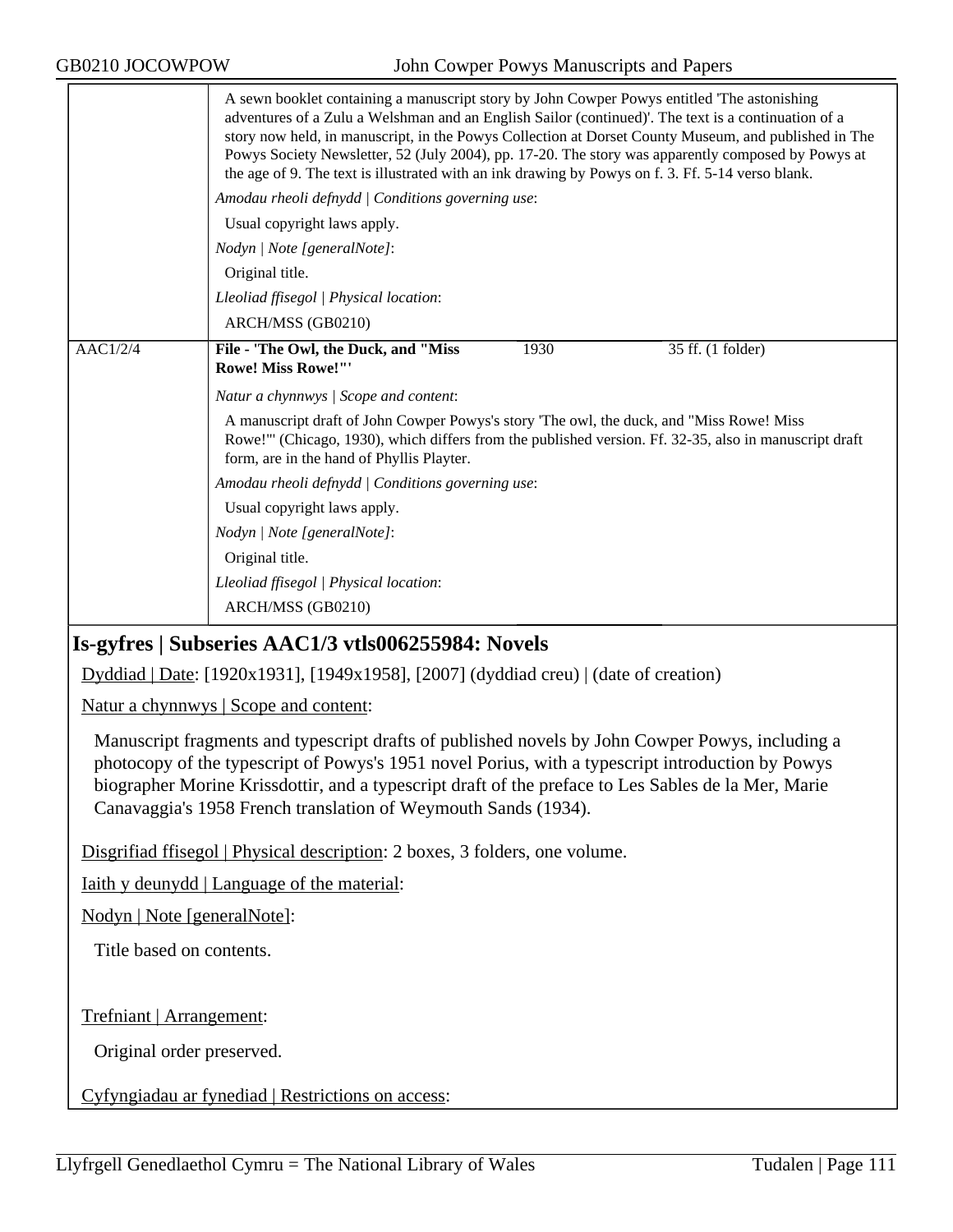Readers consulting modern papers in the National Library of Wales are required to abide by the conditions set out in information provided when applying for their Readers' Tickets, whereby the reader shall become responsible for compliance with the Data Protection Act 1998 in relation to any processing by them of personal data obtained from modern records held at the Library. = Disgwylir i ddarllenwyr sydd am ddefnyddio papurau modern yn Llyfrgell Genedlaethol Cymru gydymffurfio â Deddf Gwarchod Data 1998 yng nghyd-destun unrhyw brosesu ganddynt o ddata personol a gasglwyd o gofnodion modern sydd ar gadw yn y Llyfrgell. Nodir y manylion yn yr wybodaeth a roddir wrth wneud cais am Docyn Darllen.

Amodau rheoli defnydd | Conditions governing use:

| FFeil / rhestr eitemau   File / item list |                                                                                                                                                                                                                                                                                                                                                                                                                      |                                                   |                                                                                                                           |  |  |
|-------------------------------------------|----------------------------------------------------------------------------------------------------------------------------------------------------------------------------------------------------------------------------------------------------------------------------------------------------------------------------------------------------------------------------------------------------------------------|---------------------------------------------------|---------------------------------------------------------------------------------------------------------------------------|--|--|
| Cod cyfeirnod  <br>Reference code         | Teitl   Title                                                                                                                                                                                                                                                                                                                                                                                                        | Dyddiadau   Dates                                 | Disgrifiad ffisegol   Physical<br>description                                                                             |  |  |
| <b>AAC1/3/1</b>                           | <b>File - MS fragment of A Glastonbury</b><br><b>Romance</b>                                                                                                                                                                                                                                                                                                                                                         | [1930x1931]                                       | 1 folio (envelope in folder)                                                                                              |  |  |
|                                           | Natur a chynnwys / Scope and content:                                                                                                                                                                                                                                                                                                                                                                                |                                                   |                                                                                                                           |  |  |
|                                           | A single manuscript leaf from John Cowper Powys's novel A Glastonbury Romance (1932). The text<br>includes a description of Tom Barton's room.                                                                                                                                                                                                                                                                       |                                                   |                                                                                                                           |  |  |
|                                           |                                                                                                                                                                                                                                                                                                                                                                                                                      | Amodau rheoli defnydd   Conditions governing use: |                                                                                                                           |  |  |
|                                           | Usual copyright laws apply.                                                                                                                                                                                                                                                                                                                                                                                          |                                                   |                                                                                                                           |  |  |
|                                           | Nodyn   Note [generalNote]:                                                                                                                                                                                                                                                                                                                                                                                          |                                                   |                                                                                                                           |  |  |
|                                           | Title based on contents.                                                                                                                                                                                                                                                                                                                                                                                             |                                                   |                                                                                                                           |  |  |
|                                           | Lleoliad ffisegol   Physical location:                                                                                                                                                                                                                                                                                                                                                                               |                                                   |                                                                                                                           |  |  |
|                                           | ARCH/MSS (GB0210)                                                                                                                                                                                                                                                                                                                                                                                                    |                                                   |                                                                                                                           |  |  |
| <b>AAC1/3/2</b>                           | <b>File - MS fragments of Wolf Solent</b>                                                                                                                                                                                                                                                                                                                                                                            | [?1923x1928]                                      | 8 ff. (1 folder)                                                                                                          |  |  |
|                                           | Natur a chynnwys / Scope and content:                                                                                                                                                                                                                                                                                                                                                                                |                                                   |                                                                                                                           |  |  |
|                                           | Manuscript fragments from John Cowper Powys's novel Wolf Solent (1929), including discarded drafts<br>of passages from Chapter 1 and a list of characters (f. 1); together with heavily worked drafts of the two<br>poems attributed to the character Jason Otter, namely 'The Slow Worm of Lenty' (Chapter 12 (ff. 2-3)),<br>and 'The Owl and Silence' (Chapter 19 (ff. 4-8)).                                      |                                                   |                                                                                                                           |  |  |
|                                           |                                                                                                                                                                                                                                                                                                                                                                                                                      | Amodau rheoli defnydd   Conditions governing use: |                                                                                                                           |  |  |
|                                           | Usual copyright laws apply.                                                                                                                                                                                                                                                                                                                                                                                          |                                                   |                                                                                                                           |  |  |
|                                           | Nodyn   Note [generalNote]:                                                                                                                                                                                                                                                                                                                                                                                          |                                                   |                                                                                                                           |  |  |
|                                           | Title based on contents.                                                                                                                                                                                                                                                                                                                                                                                             |                                                   |                                                                                                                           |  |  |
| AAC1/3/3                                  | <b>File - Deleted chapters from Wolf Solent</b>                                                                                                                                                                                                                                                                                                                                                                      | [?1928]                                           | 318 ff. (original foliation<br>701-1027: 734 numbered<br>twice; 880-1017 misfoliated as<br>890-1027) (1 bound typescript) |  |  |
|                                           | Natur a chynnwys / Scope and content:                                                                                                                                                                                                                                                                                                                                                                                |                                                   |                                                                                                                           |  |  |
|                                           | A typescript, 21928, containing six chapters which were deleted from the final proof of John Cowper<br>Powys's novel Wolf Solent (1929). Powys summarised these chapters in a revised Chapter 19, but with<br>significant events omitted. The manuscript of these six chapters is at Syracuse University Library, New<br>York. The typescript was made by Ms Boyne Grainger, a neighbour of John Cowper Powys in New |                                                   |                                                                                                                           |  |  |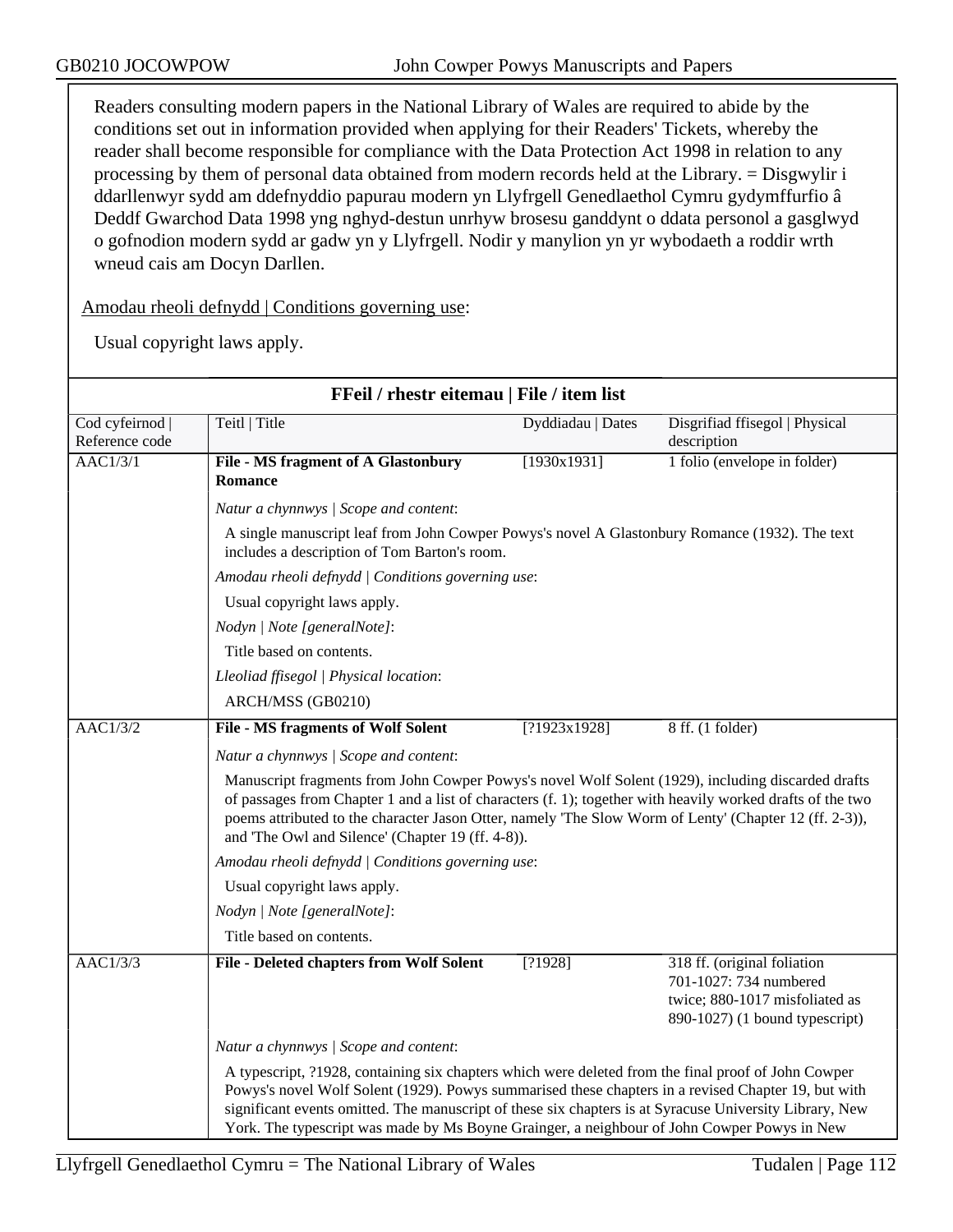|          | York, from the holograph manuscript pages now at Syracuse University. Provenance for the typescript<br>may be established from The Powys Journal Volume XXXI (2021) Supplement: Wolf Solent, The Six<br>Deleted Chapters, available on JSTOR at https://www.jstor.org/journal/powysj. I am indebted to Mr<br>Kevin Taylor, editor of The Powys Journal, for this updated information.                                                                                                                                                            |  |  |  |
|----------|--------------------------------------------------------------------------------------------------------------------------------------------------------------------------------------------------------------------------------------------------------------------------------------------------------------------------------------------------------------------------------------------------------------------------------------------------------------------------------------------------------------------------------------------------|--|--|--|
|          | Amodau rheoli defnydd   Conditions governing use:                                                                                                                                                                                                                                                                                                                                                                                                                                                                                                |  |  |  |
|          | Usual copyright laws apply.                                                                                                                                                                                                                                                                                                                                                                                                                                                                                                                      |  |  |  |
|          | Nodyn   Note [generalNote]:                                                                                                                                                                                                                                                                                                                                                                                                                                                                                                                      |  |  |  |
|          | Title based on contents.                                                                                                                                                                                                                                                                                                                                                                                                                                                                                                                         |  |  |  |
|          | Lleoliad ffisegol   Physical location:                                                                                                                                                                                                                                                                                                                                                                                                                                                                                                           |  |  |  |
|          | ARCH/MSS (GB0210)                                                                                                                                                                                                                                                                                                                                                                                                                                                                                                                                |  |  |  |
| AAC1/3/4 | File - Preface to Les Sables de la Mer<br>$11$ ff. $(1$ folder)<br>[1958]                                                                                                                                                                                                                                                                                                                                                                                                                                                                        |  |  |  |
|          | Natur a chynnwys / Scope and content:                                                                                                                                                                                                                                                                                                                                                                                                                                                                                                            |  |  |  |
|          | Draft typescript preface by Jean Wahl to Les Sables de la Mer (1958), the translation into French by<br>Marie Canavaggia of John Cowper Powys's novel Weymouth Sands (1934). The typescript contains<br>manuscript emendations by Marie Canavaggia. Together with two typescript biographical pieces relating<br>to Powys, one, by Marie Canavaggia, containing particular references to Powys's novels.                                                                                                                                         |  |  |  |
|          | Amodau rheoli defnydd   Conditions governing use:                                                                                                                                                                                                                                                                                                                                                                                                                                                                                                |  |  |  |
|          | Usual copyright laws apply.                                                                                                                                                                                                                                                                                                                                                                                                                                                                                                                      |  |  |  |
|          | Nodyn   Note [generalNote]:                                                                                                                                                                                                                                                                                                                                                                                                                                                                                                                      |  |  |  |
|          | Title based on contents.                                                                                                                                                                                                                                                                                                                                                                                                                                                                                                                         |  |  |  |
|          | Lleoliad ffisegol   Physical location:                                                                                                                                                                                                                                                                                                                                                                                                                                                                                                           |  |  |  |
|          | ARCH/MSS (GB0210)                                                                                                                                                                                                                                                                                                                                                                                                                                                                                                                                |  |  |  |
| AAC1/3/5 | <b>File - After My Fashion</b><br>[1920]<br>452 ff. (loose in box) (original<br>foliation 2-446 (= ff. 6-452)); 244<br>and 431 numbered twice.                                                                                                                                                                                                                                                                                                                                                                                                   |  |  |  |
|          | Natur a chynnwys / Scope and content:                                                                                                                                                                                                                                                                                                                                                                                                                                                                                                            |  |  |  |
|          | A typescript, [1920], of John Cowper Powys's posthumously published third novel After My Fashion<br>(London, 1980), with manuscript corrections by the author. Also included is a foreword to the work by<br>Powys's nephew, Francis Llewellyn Powys. It seems likely that no manuscript of this novel has survived,<br>and that this is the only extant typescript. The title page bears the stamp of Powys's literary agent, G.<br>Arnold Shaw.                                                                                                |  |  |  |
|          | Amodau rheoli defnydd   Conditions governing use:                                                                                                                                                                                                                                                                                                                                                                                                                                                                                                |  |  |  |
|          | Usual copyright laws apply.                                                                                                                                                                                                                                                                                                                                                                                                                                                                                                                      |  |  |  |
|          | Nodyn   Note [generalNote]:                                                                                                                                                                                                                                                                                                                                                                                                                                                                                                                      |  |  |  |
|          | Original title.                                                                                                                                                                                                                                                                                                                                                                                                                                                                                                                                  |  |  |  |
|          | Lleoliad ffisegol   Physical location:                                                                                                                                                                                                                                                                                                                                                                                                                                                                                                           |  |  |  |
|          | ARCH/MSS (GB0210)                                                                                                                                                                                                                                                                                                                                                                                                                                                                                                                                |  |  |  |
| AAC1/3/6 | File - Porius (photocopied typescript)<br>1 box<br>[1949x1951],<br>[2007]                                                                                                                                                                                                                                                                                                                                                                                                                                                                        |  |  |  |
|          | Natur a chynnwys / Scope and content:                                                                                                                                                                                                                                                                                                                                                                                                                                                                                                            |  |  |  |
|          | A photocopy of the typescript of John Cowper Powys's novel Porius (minus a lost first chapter), with<br>a typescript introduction by Powys biographer Morine Krissdottir to the most recent (2007) edition of<br>the novel originally published in 1951 and subsequently revised and republished in 1994 and 2007. This<br>text of the novel includes occasional manuscript emendations by John Cowper Powys and several of the<br>individual chapters include notes by Morine Krissdottir.<br>Amodau rheoli defnydd   Conditions governing use: |  |  |  |
|          |                                                                                                                                                                                                                                                                                                                                                                                                                                                                                                                                                  |  |  |  |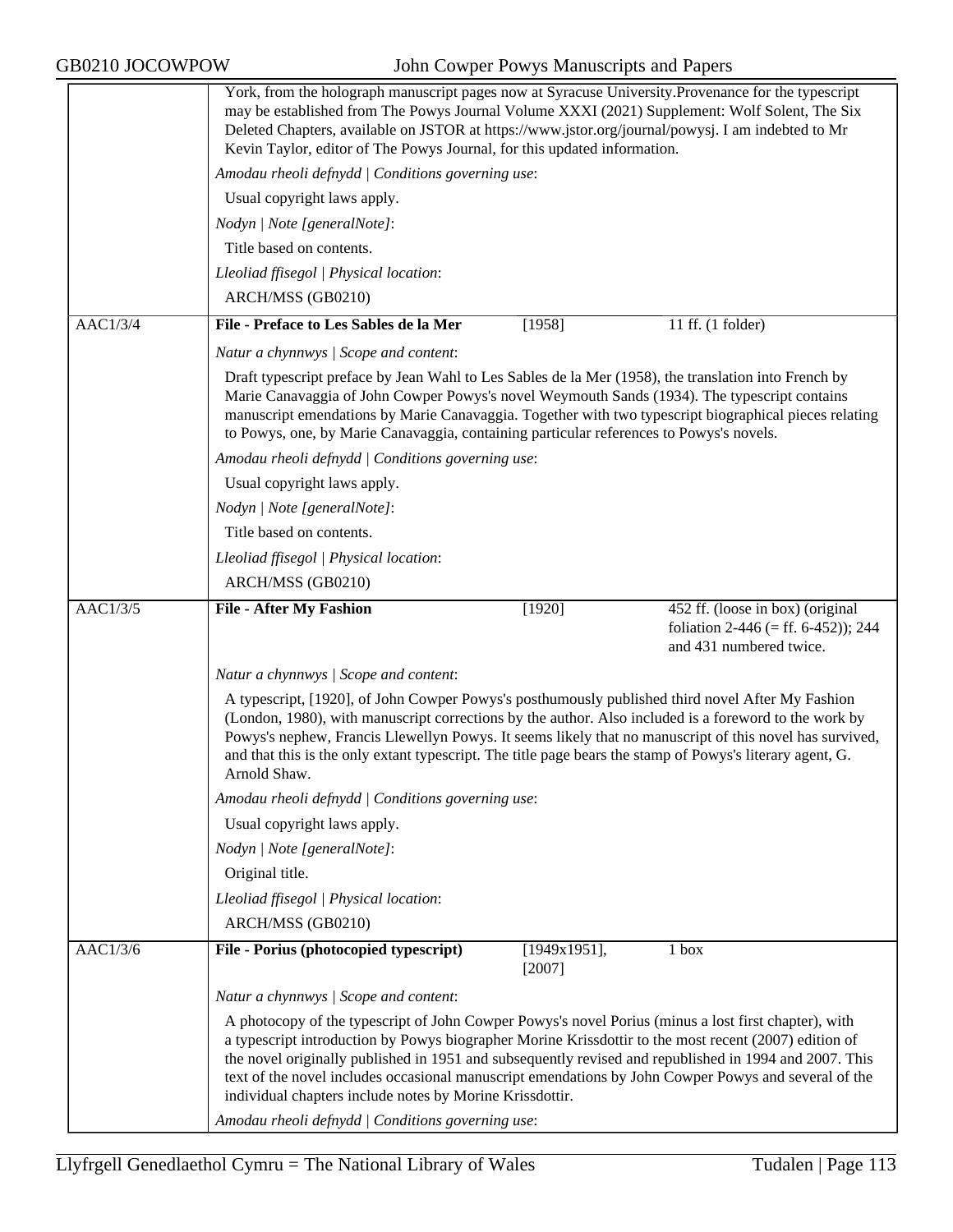Usual copyright laws apply. *Nodyn | Note [generalNote]*: Original title. *Lleoliad ffisegol | Physical location*: ARCH/MSS (GB0210)

# **Is-gyfres | Subseries AAC1/4 vtls006268631: Non-fiction prose**

Dyddiad | Date: [1905x]1962 (dyddiad creu) | (date of creation)

Natur a chynnwys | Scope and content:

Manuscripts, typescripts and photocopied typescripts of non-fiction prose works, mainly lectures, essays and speeches, by John Cowper Powys.

Disgrifiad ffisegol | Physical description: 7 folders, 3 envelopes.

Iaith y deunydd | Language of the material:

Nodyn | Note [generalNote]:

Title based on contents.

Cyfyngiadau ar fynediad | Restrictions on access:

Readers consulting modern papers in the National Library of Wales are required to abide by the conditions set out in information provided when applying for their Readers' Tickets, whereby the reader shall become responsible for compliance with the Data Protection Act 1998 in relation to any processing by them of personal data obtained from modern records held at the Library. = Disgwylir i ddarllenwyr sydd am ddefnyddio papurau modern yn Llyfrgell Genedlaethol Cymru gydymffurfio â Deddf Gwarchod Data 1998 yng nghyd-destun unrhyw brosesu ganddynt o ddata personol a gasglwyd o gofnodion modern sydd ar gadw yn y Llyfrgell. Nodir y manylion yn yr wybodaeth a roddir wrth wneud cais am Docyn Darllen.

Amodau rheoli defnydd | Conditions governing use:

| FFeil / rhestr eitemau   File / item list |                                                                                                                                                                                                                                                                |                   |                                |  |
|-------------------------------------------|----------------------------------------------------------------------------------------------------------------------------------------------------------------------------------------------------------------------------------------------------------------|-------------------|--------------------------------|--|
| Cod cyfeirnod                             | Teitl   Title                                                                                                                                                                                                                                                  | Dyddiadau   Dates | Disgrifiad ffisegol   Physical |  |
| Reference code                            |                                                                                                                                                                                                                                                                |                   | description                    |  |
| AACl/4/1                                  | <b>File - 'Nathaniel Hawthorne'</b>                                                                                                                                                                                                                            | 1909              | 16 ff. (1 folder)              |  |
|                                           | Natur a chynnwys / Scope and content:<br>A carbon copy of a typescript, dated 28 January 1909, of a lecture by John Cowper Powys on the<br>American writer Nathaniel Hawthorne. The typescript bears numerous pencilled additions and<br>emendations by Powys. |                   |                                |  |
|                                           | Amodau rheoli defnydd   Conditions governing use:                                                                                                                                                                                                              |                   |                                |  |
|                                           | Usual copyright laws apply.                                                                                                                                                                                                                                    |                   |                                |  |
|                                           | Nodyn   Note [generalNote]:                                                                                                                                                                                                                                    |                   |                                |  |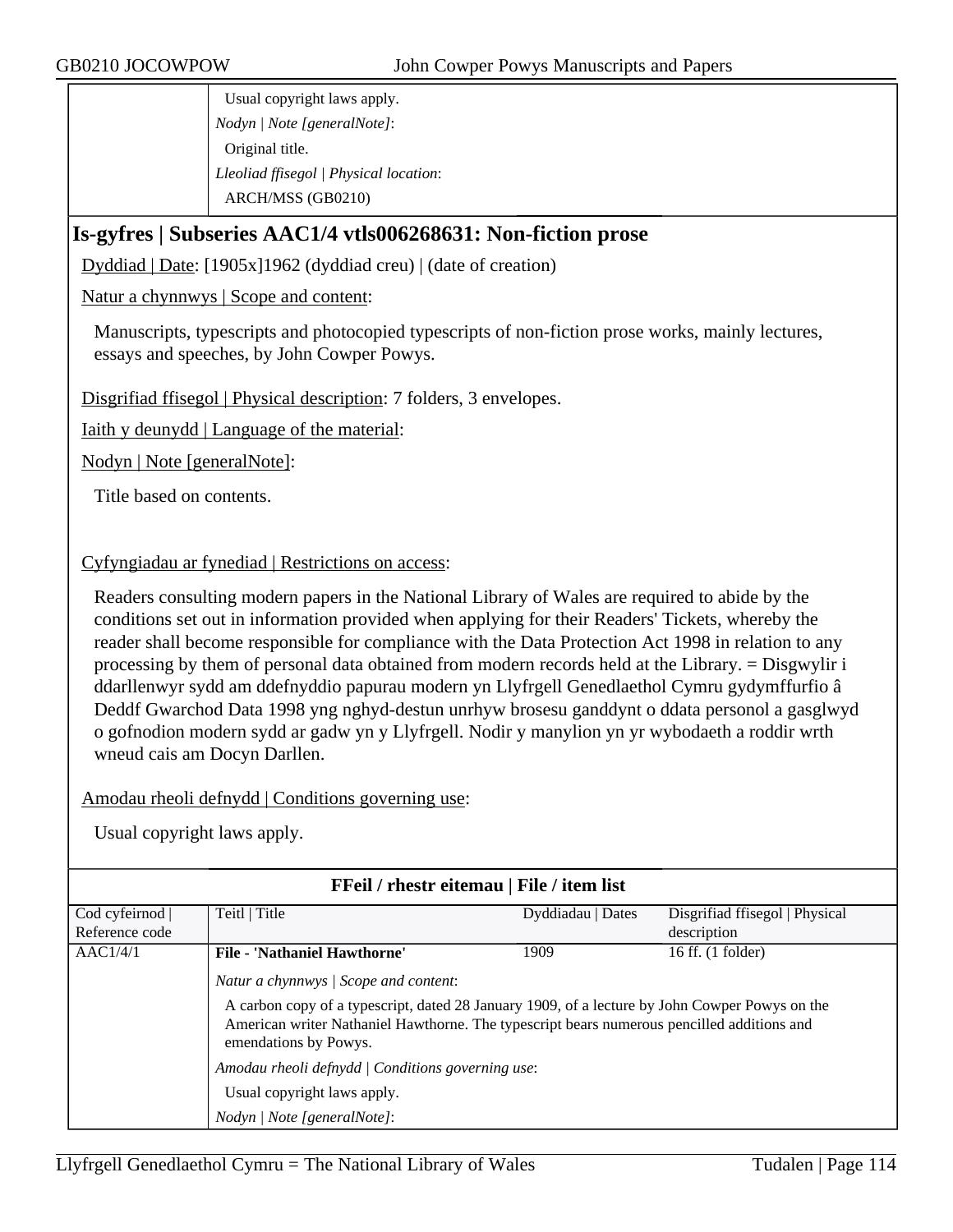|                 | Original title.                                                                                                                                                                                                                                                                                                                                                                                                         |             |                                                |  |  |
|-----------------|-------------------------------------------------------------------------------------------------------------------------------------------------------------------------------------------------------------------------------------------------------------------------------------------------------------------------------------------------------------------------------------------------------------------------|-------------|------------------------------------------------|--|--|
|                 | Lleoliad ffisegol   Physical location:                                                                                                                                                                                                                                                                                                                                                                                  |             |                                                |  |  |
|                 | ARCH/MSS (GB0210)                                                                                                                                                                                                                                                                                                                                                                                                       |             |                                                |  |  |
| AAC1/4/2        | <b>File - 'Elusive America'</b>                                                                                                                                                                                                                                                                                                                                                                                         | [1927]      | $9$ ff. (1 folder)                             |  |  |
|                 | Natur a chynnwys / Scope and content:                                                                                                                                                                                                                                                                                                                                                                                   |             |                                                |  |  |
|                 | A typescript, [1927], of John Cowper Powys's essay 'Elusive America', published in the collection<br>Elusive America, ed. Paul Roberts (London, 1994). The typescript is headed by a note, apparently in the<br>hand of Llewelyn Powys (f. 1).                                                                                                                                                                          |             |                                                |  |  |
|                 | Amodau rheoli defnydd   Conditions governing use:                                                                                                                                                                                                                                                                                                                                                                       |             |                                                |  |  |
|                 | Usual copyright laws apply.                                                                                                                                                                                                                                                                                                                                                                                             |             |                                                |  |  |
|                 | Nodyn   Note [generalNote]:                                                                                                                                                                                                                                                                                                                                                                                             |             |                                                |  |  |
|                 | Original title.                                                                                                                                                                                                                                                                                                                                                                                                         |             |                                                |  |  |
|                 | Lleoliad ffisegol   Physical location:                                                                                                                                                                                                                                                                                                                                                                                  |             |                                                |  |  |
|                 | ARCH/MSS (GB0210)                                                                                                                                                                                                                                                                                                                                                                                                       |             |                                                |  |  |
| AAC1/4/3        | <b>File - 'The Acharnians'</b>                                                                                                                                                                                                                                                                                                                                                                                          | [1948x1950] | 32 ff. (original foliation 2-31) (1<br>folder) |  |  |
|                 | Natur a chynnwys / Scope and content:                                                                                                                                                                                                                                                                                                                                                                                   |             |                                                |  |  |
|                 | A typescript copy of an unfinished study by John Cowper Powys of Aristophanes' play The Acharnians,<br>together with an envelope, in which the typescript was originally kept, bearing a note on the contents<br>in the hand of Phyllis Playter. The manuscript of the work is in the Powys Collection at Dorset County<br>Museum. The text was published in 1984.<br>Amodau rheoli defnydd / Conditions governing use: |             |                                                |  |  |
|                 |                                                                                                                                                                                                                                                                                                                                                                                                                         |             |                                                |  |  |
|                 |                                                                                                                                                                                                                                                                                                                                                                                                                         |             |                                                |  |  |
|                 | Nodyn   Note [generalNote]:                                                                                                                                                                                                                                                                                                                                                                                             |             |                                                |  |  |
| Original title. |                                                                                                                                                                                                                                                                                                                                                                                                                         |             |                                                |  |  |
|                 | Lleoliad ffisegol   Physical location:                                                                                                                                                                                                                                                                                                                                                                                  |             |                                                |  |  |
|                 | ARCH/MSS (GB0210)                                                                                                                                                                                                                                                                                                                                                                                                       |             |                                                |  |  |
| AAC1/4/4        | <b>File - 'Patriotism'</b>                                                                                                                                                                                                                                                                                                                                                                                              | [1914x1918] | $2$ ff. $(1$ folder)                           |  |  |
|                 | Natur a chynnwys / Scope and content:                                                                                                                                                                                                                                                                                                                                                                                   |             |                                                |  |  |
|                 | A manuscript essay on 'Patriotism' by John Cowper Powys, apparently composed during the First World<br>War.                                                                                                                                                                                                                                                                                                             |             |                                                |  |  |
|                 | Amodau rheoli defnydd   Conditions governing use:                                                                                                                                                                                                                                                                                                                                                                       |             |                                                |  |  |
|                 | Usual copyright laws apply.                                                                                                                                                                                                                                                                                                                                                                                             |             |                                                |  |  |
|                 | Nodyn   Note [generalNote]:                                                                                                                                                                                                                                                                                                                                                                                             |             |                                                |  |  |
|                 | Original title.                                                                                                                                                                                                                                                                                                                                                                                                         |             |                                                |  |  |
|                 | Lleoliad ffisegol   Physical location:                                                                                                                                                                                                                                                                                                                                                                                  |             |                                                |  |  |
|                 | ARCH/MSS (GB0210)                                                                                                                                                                                                                                                                                                                                                                                                       |             |                                                |  |  |
| <b>AAC1/4/5</b> | File - Homer, Scepticism, Elementalism                                                                                                                                                                                                                                                                                                                                                                                  | [1905x1934] | 41 ff. (1 folder)                              |  |  |
|                 | Natur a chynnwys / Scope and content:                                                                                                                                                                                                                                                                                                                                                                                   |             |                                                |  |  |
|                 | Typescript notes, with manuscript additions, for a lecture on Homer and typescript notes on the<br>philosophical concepts of Scepticism and Elementalism by John Cowper Powys.                                                                                                                                                                                                                                          |             |                                                |  |  |
|                 | Amodau rheoli defnydd   Conditions governing use:                                                                                                                                                                                                                                                                                                                                                                       |             |                                                |  |  |
|                 | Usual copyright laws apply.                                                                                                                                                                                                                                                                                                                                                                                             |             |                                                |  |  |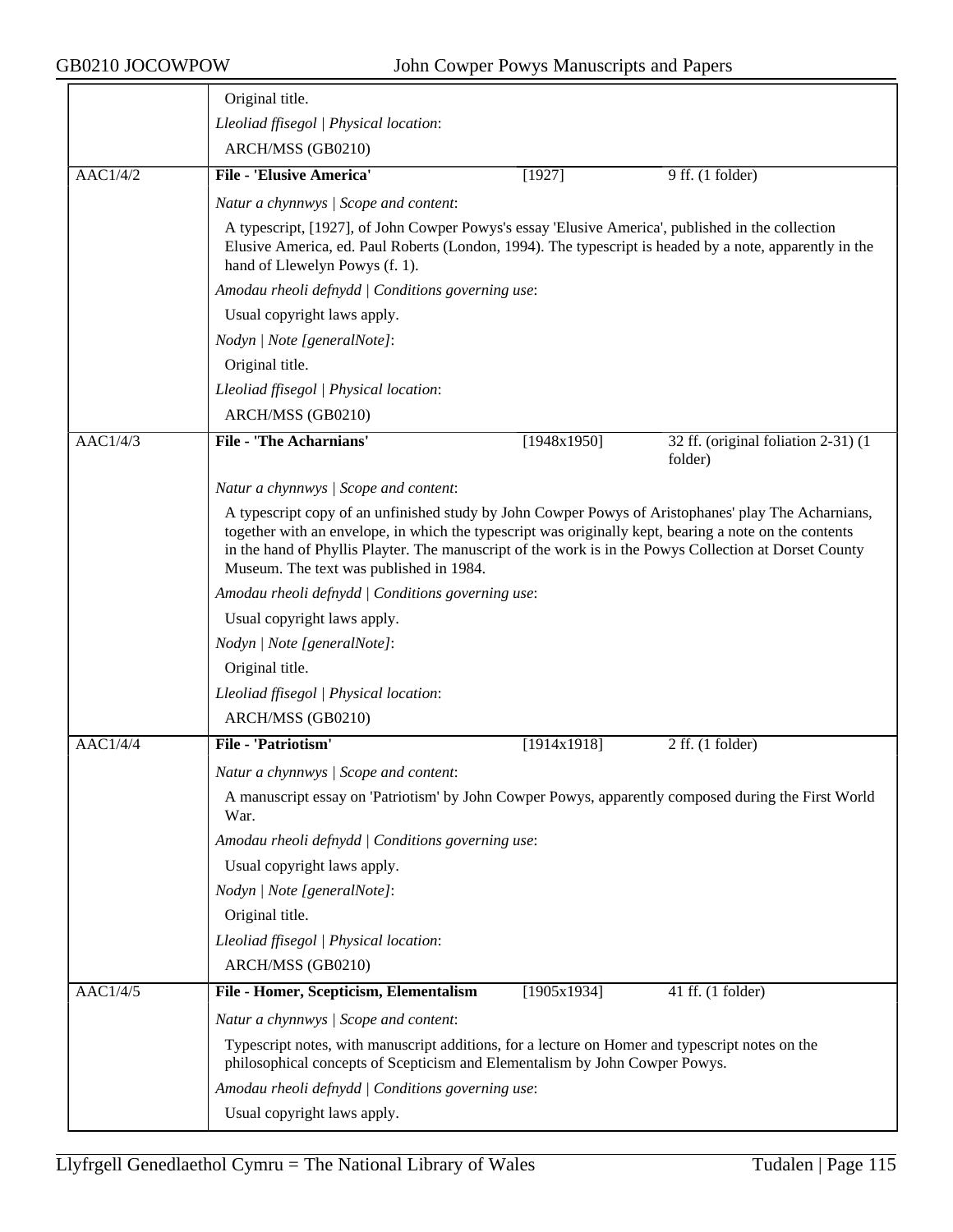|                 | Nodyn   Note [generalNote]:                                                                                                                                                                                                                                                                                                                                    |                  |                     |  |
|-----------------|----------------------------------------------------------------------------------------------------------------------------------------------------------------------------------------------------------------------------------------------------------------------------------------------------------------------------------------------------------------|------------------|---------------------|--|
|                 | Original title.                                                                                                                                                                                                                                                                                                                                                |                  |                     |  |
|                 | Lleoliad ffisegol   Physical location:                                                                                                                                                                                                                                                                                                                         |                  |                     |  |
|                 | ARCH/MSS (GB0210)                                                                                                                                                                                                                                                                                                                                              |                  |                     |  |
| AACl/4/6        | <b>File - Singular Figures</b>                                                                                                                                                                                                                                                                                                                                 | [1905x1934]      | 62 ff. (1 folder)   |  |
|                 | Natur a chynnwys / Scope and content:                                                                                                                                                                                                                                                                                                                          |                  |                     |  |
|                 | Photocopies of typescript notes, with (photocopied) annotations, on the writers William Makepeace<br>Thackeray, Charles Dickens, George Eliot, Nathaniel Hawthorne, Charles Lamb and Sir Walter Scott by<br>John Cowper Powys. Originally foliated: 2-10, 2-11, 2-10, 2-11, 2-10, 2-10.                                                                        |                  |                     |  |
|                 | Amodau rheoli defnydd   Conditions governing use:                                                                                                                                                                                                                                                                                                              |                  |                     |  |
|                 | Usual copyright laws apply.                                                                                                                                                                                                                                                                                                                                    |                  |                     |  |
|                 | Nodyn   Note [generalNote]:                                                                                                                                                                                                                                                                                                                                    |                  |                     |  |
|                 | Original title.                                                                                                                                                                                                                                                                                                                                                |                  |                     |  |
|                 | Lleoliad ffisegol   Physical location:                                                                                                                                                                                                                                                                                                                         |                  |                     |  |
|                 | ARCH/MSS (GB0210)                                                                                                                                                                                                                                                                                                                                              |                  |                     |  |
| <b>AAC1/4/7</b> | <b>File - Miscellany</b>                                                                                                                                                                                                                                                                                                                                       | [1905x1944]      | 4 ff. (in envelope) |  |
|                 | Natur a chynnwys / Scope and content:                                                                                                                                                                                                                                                                                                                          |                  |                     |  |
|                 | Miscellaneous manuscripts of John Cowper Powys comprising: a piece entitled 'A Vision May 18'; a<br>list of poets and writers with, in most cases, one of their works named alongside; and a structural plan,<br>including chapter headings, for The Art of Growing Old (1944).                                                                                |                  |                     |  |
|                 | Amodau rheoli defnydd   Conditions governing use:                                                                                                                                                                                                                                                                                                              |                  |                     |  |
|                 | Usual copyright laws apply.                                                                                                                                                                                                                                                                                                                                    |                  |                     |  |
|                 | Nodyn   Note [generalNote]:                                                                                                                                                                                                                                                                                                                                    |                  |                     |  |
|                 | Original title.                                                                                                                                                                                                                                                                                                                                                |                  |                     |  |
|                 | Lleoliad ffisegol   Physical location:                                                                                                                                                                                                                                                                                                                         |                  |                     |  |
|                 | ARCH/MSS (GB0210)                                                                                                                                                                                                                                                                                                                                              |                  |                     |  |
| <b>AAC1/4/8</b> | <b>File - Eisteddfod address</b>                                                                                                                                                                                                                                                                                                                               | [1935x1955]      | 1 f. (in envelope)  |  |
|                 | Natur a chynnwys / Scope and content:                                                                                                                                                                                                                                                                                                                          |                  |                     |  |
|                 | An address in Welsh by John Cowper Powys, apparently delivered at an Eisteddfod in Corwen.                                                                                                                                                                                                                                                                     |                  |                     |  |
|                 | Amodau rheoli defnydd   Conditions governing use:                                                                                                                                                                                                                                                                                                              |                  |                     |  |
|                 | Usual copyright laws apply.                                                                                                                                                                                                                                                                                                                                    |                  |                     |  |
|                 | Nodyn   Note [generalNote]:                                                                                                                                                                                                                                                                                                                                    |                  |                     |  |
|                 | Title based on contents.                                                                                                                                                                                                                                                                                                                                       |                  |                     |  |
|                 | Lleoliad ffisegol   Physical location:                                                                                                                                                                                                                                                                                                                         |                  |                     |  |
|                 | ARCH/MSS (GB0210)                                                                                                                                                                                                                                                                                                                                              |                  |                     |  |
| AAC1/4/9        | <b>File - Printed notices of works and</b><br>newspaper cutting                                                                                                                                                                                                                                                                                                | [1915x?ca. 1930] | 6 ff. (1 envelope)  |  |
|                 | Natur a chynnwys / Scope and content:                                                                                                                                                                                                                                                                                                                          |                  |                     |  |
|                 | Printed notices of John Cowper Powys's works Wood and Stone (1915), Rodmoor (1916), Wolf's<br>Bane (1916), Visions and Revisions (1915), Suspended Judgements (1916), One Hundred Best Books<br>(1916) and The Complex Vision (1920); and a photocopy of an undated newspaper cutting showing a<br>photograph of Powys under the headline 'Follower of Hardy'. |                  |                     |  |
|                 | Amodau rheoli defnydd   Conditions governing use:                                                                                                                                                                                                                                                                                                              |                  |                     |  |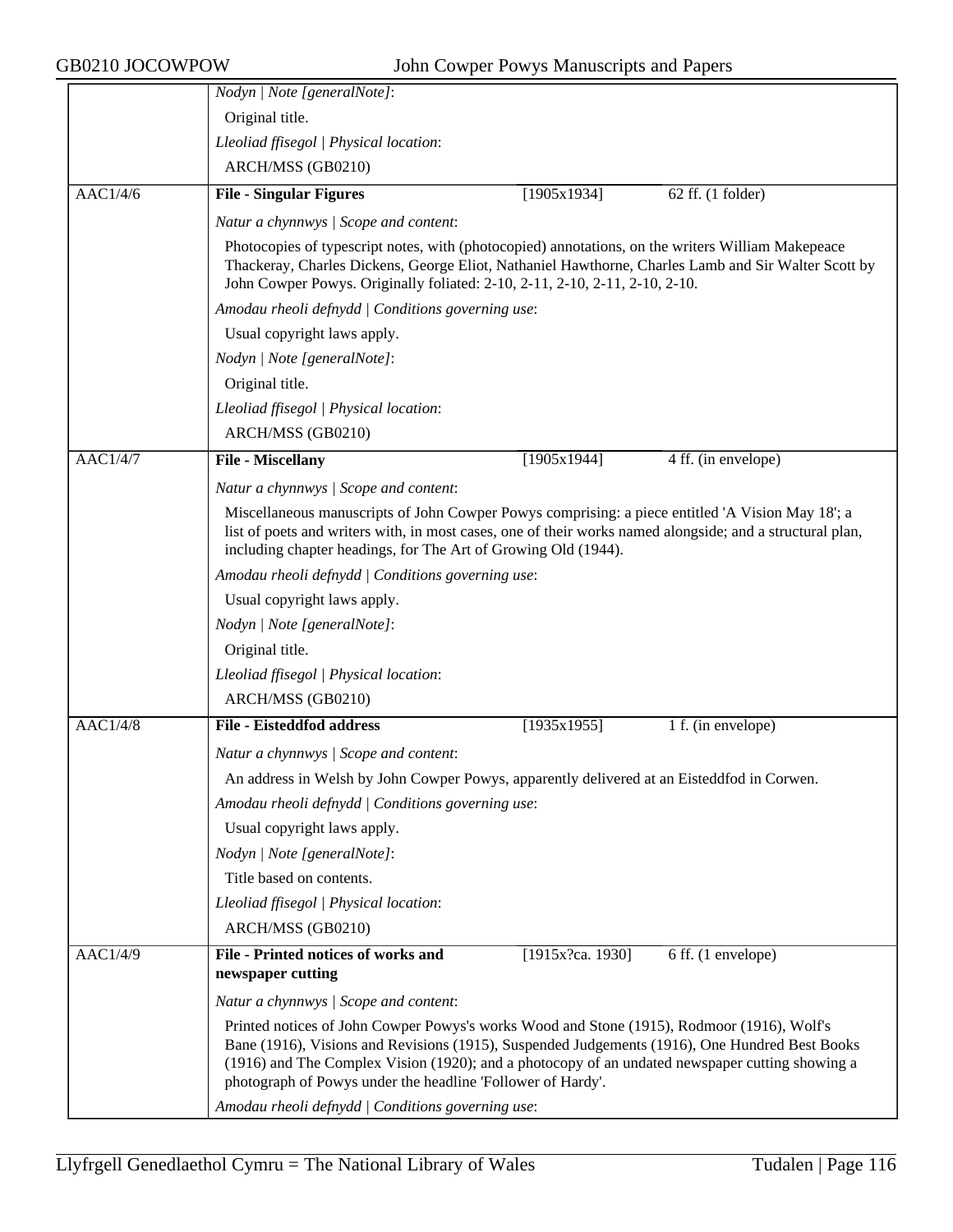|           | Usual copyright laws apply.                                                                                                                                                                         |             |                     |
|-----------|-----------------------------------------------------------------------------------------------------------------------------------------------------------------------------------------------------|-------------|---------------------|
|           | Nodyn / Note [generalNote]:                                                                                                                                                                         |             |                     |
|           | Title based on contents.                                                                                                                                                                            |             |                     |
|           | Lleoliad ffisegol   Physical location:                                                                                                                                                              |             |                     |
|           | ARCH/MSS (GB0210)                                                                                                                                                                                   |             |                     |
| AACl/4/10 | File - Later draft prose and notes                                                                                                                                                                  | [1950x]1962 | 11 ff. $(1$ folder) |
|           | Natur a chynnwys / Scope and content:                                                                                                                                                               |             |                     |
|           | Later manuscript prose, mostly in rough draft form or merely rough notes, by John Cowper Powys, some<br>of which is dated (1960, 1962). F. 11 is illustrated with a doodle drawing in ink by Powys. |             |                     |
|           | Amodau rheoli defnydd   Conditions governing use:                                                                                                                                                   |             |                     |
|           | Usual copyright laws apply.                                                                                                                                                                         |             |                     |
|           | Nodyn / Note [generalNote]:                                                                                                                                                                         |             |                     |
|           | Title based on contents.                                                                                                                                                                            |             |                     |
|           | Lleoliad ffisegol   Physical location:                                                                                                                                                              |             |                     |
|           | ARCH/MSS (GB0210)                                                                                                                                                                                   |             |                     |

# **Cyfres | Series AAC2 vtls006738676: Poetical works**

Dyddiad | Date: [1882x1963] (dyddiad creu) | (date of creation)

Natur a chynnwys | Scope and content:

Manuscript and typescript poems, many in draft form, by John Cowper Powys, including juvenilia written at school. Some of the poems were later published in Powys's poetical anthologies Wolf's Bane (1916) and Samphire (1922), while others remain unpublished.

Disgrifiad ffisegol | Physical description: 10 folders.

Iaith y deunydd | Language of the material:

Nodyn | Note [generalNote]:

Title based on contents.

### Cyfyngiadau ar fynediad | Restrictions on access:

Readers consulting modern papers in the National Library of Wales are required to abide by the conditions set out in information provided when applying for their Readers' Tickets, whereby the reader shall become responsible for compliance with the Data Protection Act 1998 in relation to any processing by them of personal data obtained from modern records held at the Library. = Disgwylir i ddarllenwyr sydd am ddefnyddio papurau modern yn Llyfrgell Genedlaethol Cymru gydymffurfio â Deddf Gwarchod Data 1998 yng nghyd-destun unrhyw brosesu ganddynt o ddata personol a gasglwyd o gofnodion modern sydd ar gadw yn y Llyfrgell. Nodir y manylion yn yr wybodaeth a roddir wrth wneud cais am Docyn Darllen.

Amodau rheoli defnydd | Conditions governing use: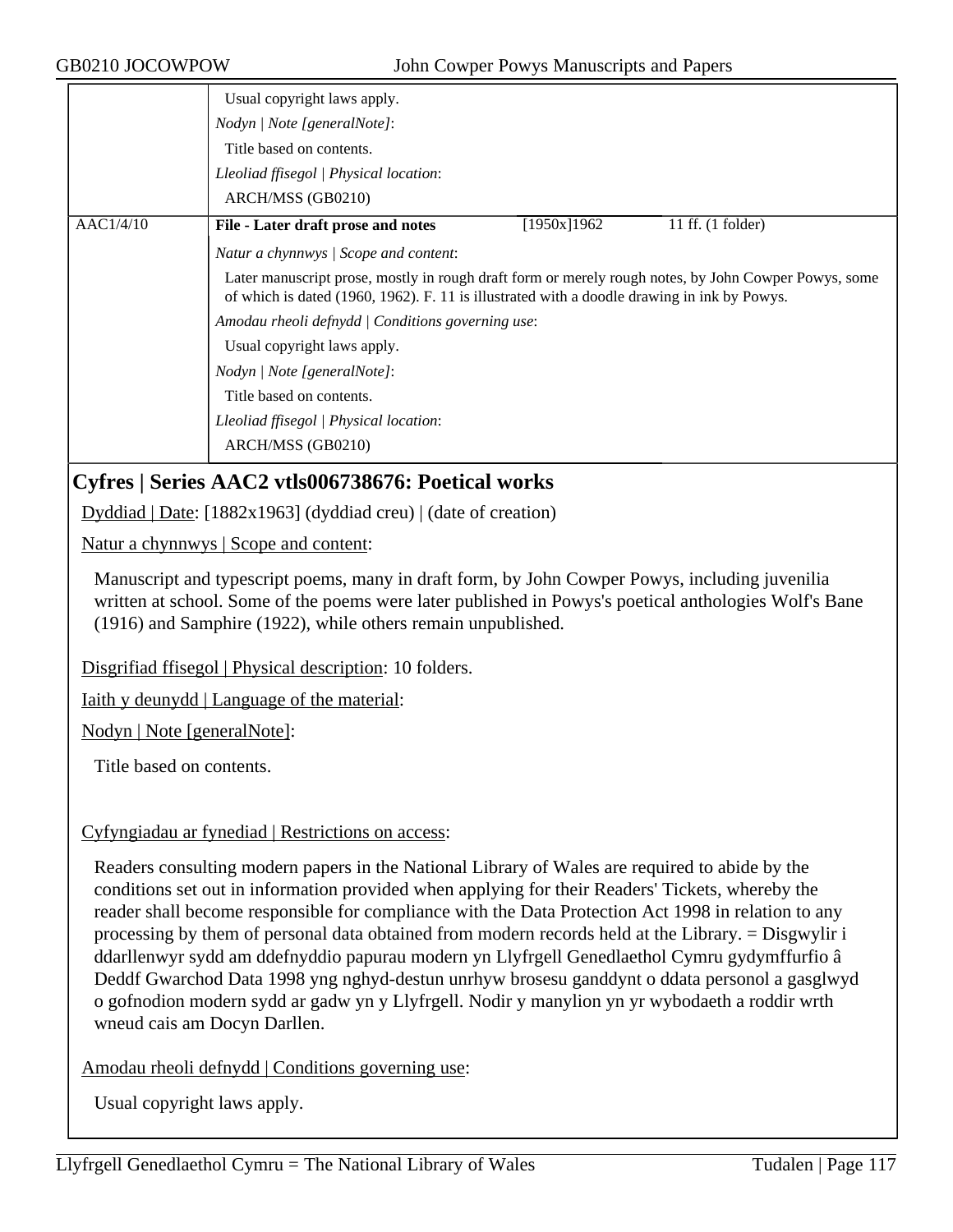| FFeil / rhestr eitemau   File / item list |                                                                                                                                                                                                                                                                                                                                                                                                                                                  |                                                                                                                                                                                                                                                                                                                                                                                                                                                                                                                                                                                                                                                                                              |                                               |  |  |
|-------------------------------------------|--------------------------------------------------------------------------------------------------------------------------------------------------------------------------------------------------------------------------------------------------------------------------------------------------------------------------------------------------------------------------------------------------------------------------------------------------|----------------------------------------------------------------------------------------------------------------------------------------------------------------------------------------------------------------------------------------------------------------------------------------------------------------------------------------------------------------------------------------------------------------------------------------------------------------------------------------------------------------------------------------------------------------------------------------------------------------------------------------------------------------------------------------------|-----------------------------------------------|--|--|
| Cod cyfeirnod<br>Reference code           | Teitl   Title                                                                                                                                                                                                                                                                                                                                                                                                                                    | Dyddiadau   Dates                                                                                                                                                                                                                                                                                                                                                                                                                                                                                                                                                                                                                                                                            | Disgrifiad ffisegol   Physical<br>description |  |  |
| $\overline{AAC2/1}$<br>vtls006758476      | <b>File - Juvenile poetry</b>                                                                                                                                                                                                                                                                                                                                                                                                                    | [1882x1891]                                                                                                                                                                                                                                                                                                                                                                                                                                                                                                                                                                                                                                                                                  | 19 ff. (notebook in envelope)                 |  |  |
|                                           | Natur a chynnwys / Scope and content:                                                                                                                                                                                                                                                                                                                                                                                                            |                                                                                                                                                                                                                                                                                                                                                                                                                                                                                                                                                                                                                                                                                              |                                               |  |  |
|                                           |                                                                                                                                                                                                                                                                                                                                                                                                                                                  | A notebook containing draft manuscript poems and a short manuscript prose piece by John Cowper<br>Powys, apparently written while he was a pupil at Sherborne School. Some of the poems refer to school<br>life ('Prelude', 'Ode on Billy Seymour', 'End of Term'), while other poems are entitled 'My nickname',<br>'Corfe Castle at Night', 'Ancient Gods', 'Lyttleton's [sic] nickname' (addressed to Powys's brother<br>Littleton Charles Powys), 'A fight between Thor and Zeus', and 'A ghost story'. There are ink and pencil<br>drawings by Powys on ff. 2 verso, 3 verso-4. Some leaves blank. A note on the book's cover is in the<br>hand of Powys biographer Morine Krissdottir. |                                               |  |  |
|                                           | Amodau rheoli defnydd   Conditions governing use:                                                                                                                                                                                                                                                                                                                                                                                                |                                                                                                                                                                                                                                                                                                                                                                                                                                                                                                                                                                                                                                                                                              |                                               |  |  |
|                                           | Usual copyright laws apply.                                                                                                                                                                                                                                                                                                                                                                                                                      |                                                                                                                                                                                                                                                                                                                                                                                                                                                                                                                                                                                                                                                                                              |                                               |  |  |
|                                           | Nodyn   Note [generalNote]:                                                                                                                                                                                                                                                                                                                                                                                                                      |                                                                                                                                                                                                                                                                                                                                                                                                                                                                                                                                                                                                                                                                                              |                                               |  |  |
|                                           | Title based on contents.                                                                                                                                                                                                                                                                                                                                                                                                                         |                                                                                                                                                                                                                                                                                                                                                                                                                                                                                                                                                                                                                                                                                              |                                               |  |  |
|                                           | Lleoliad ffisegol   Physical location:                                                                                                                                                                                                                                                                                                                                                                                                           |                                                                                                                                                                                                                                                                                                                                                                                                                                                                                                                                                                                                                                                                                              |                                               |  |  |
|                                           | ARCH/MSS (GB0210)                                                                                                                                                                                                                                                                                                                                                                                                                                |                                                                                                                                                                                                                                                                                                                                                                                                                                                                                                                                                                                                                                                                                              |                                               |  |  |
| AAC2/2<br>vtls006738755                   | <b>File - Early poems</b>                                                                                                                                                                                                                                                                                                                                                                                                                        | [1882x1900]                                                                                                                                                                                                                                                                                                                                                                                                                                                                                                                                                                                                                                                                                  | 21 ff. (1 folder)                             |  |  |
|                                           | Natur a chynnwys / Scope and content:                                                                                                                                                                                                                                                                                                                                                                                                            |                                                                                                                                                                                                                                                                                                                                                                                                                                                                                                                                                                                                                                                                                              |                                               |  |  |
|                                           | Early poems by John Cowper Powys, some in draft form. They include a poem addressed to Powys's<br>mother (ff. 1-4), one booklet labelled 'Very early poems by J.C.P.' (ff. 5-7), one poem dated August<br>1904 (ff. 8-9), another inscribed 'Sherborne Abbey - March 18th 1888. J.C.P. aged 16 or 15' (f. 11), and<br>one poem in Latin (f. 19). Together with an envelope bearing a note of its (former) contents in Phyllis<br>Playter's hand. |                                                                                                                                                                                                                                                                                                                                                                                                                                                                                                                                                                                                                                                                                              |                                               |  |  |
|                                           | Amodau rheoli defnydd   Conditions governing use:                                                                                                                                                                                                                                                                                                                                                                                                |                                                                                                                                                                                                                                                                                                                                                                                                                                                                                                                                                                                                                                                                                              |                                               |  |  |
|                                           | Usual copyright laws apply.                                                                                                                                                                                                                                                                                                                                                                                                                      |                                                                                                                                                                                                                                                                                                                                                                                                                                                                                                                                                                                                                                                                                              |                                               |  |  |
|                                           | Nodyn   Note [generalNote]:                                                                                                                                                                                                                                                                                                                                                                                                                      |                                                                                                                                                                                                                                                                                                                                                                                                                                                                                                                                                                                                                                                                                              |                                               |  |  |
|                                           | Title based on contents.                                                                                                                                                                                                                                                                                                                                                                                                                         |                                                                                                                                                                                                                                                                                                                                                                                                                                                                                                                                                                                                                                                                                              |                                               |  |  |
|                                           | Lleoliad ffisegol   Physical location:                                                                                                                                                                                                                                                                                                                                                                                                           |                                                                                                                                                                                                                                                                                                                                                                                                                                                                                                                                                                                                                                                                                              |                                               |  |  |
|                                           | ARCH/MSS (GB0210)                                                                                                                                                                                                                                                                                                                                                                                                                                |                                                                                                                                                                                                                                                                                                                                                                                                                                                                                                                                                                                                                                                                                              |                                               |  |  |
| AAC2/3<br>vtls006738794                   | <b>File - Draft poems</b>                                                                                                                                                                                                                                                                                                                                                                                                                        | [1890x1899]                                                                                                                                                                                                                                                                                                                                                                                                                                                                                                                                                                                                                                                                                  | 5 ff. (1 folder)                              |  |  |
|                                           | Natur a chynnwys / Scope and content:                                                                                                                                                                                                                                                                                                                                                                                                            |                                                                                                                                                                                                                                                                                                                                                                                                                                                                                                                                                                                                                                                                                              |                                               |  |  |
|                                           | Manuscript drafts of five poems by John Cowper Powys which later appeared in his poetic anthology<br>Odes and other Poems (1896), and one which appeared in Poems (1899).                                                                                                                                                                                                                                                                        |                                                                                                                                                                                                                                                                                                                                                                                                                                                                                                                                                                                                                                                                                              |                                               |  |  |
|                                           | Amodau rheoli defnydd   Conditions governing use:                                                                                                                                                                                                                                                                                                                                                                                                |                                                                                                                                                                                                                                                                                                                                                                                                                                                                                                                                                                                                                                                                                              |                                               |  |  |
|                                           | Usual copyright laws apply.                                                                                                                                                                                                                                                                                                                                                                                                                      |                                                                                                                                                                                                                                                                                                                                                                                                                                                                                                                                                                                                                                                                                              |                                               |  |  |
|                                           | Nodyn   Note [generalNote]:                                                                                                                                                                                                                                                                                                                                                                                                                      |                                                                                                                                                                                                                                                                                                                                                                                                                                                                                                                                                                                                                                                                                              |                                               |  |  |
|                                           | Title based on contents.                                                                                                                                                                                                                                                                                                                                                                                                                         |                                                                                                                                                                                                                                                                                                                                                                                                                                                                                                                                                                                                                                                                                              |                                               |  |  |
|                                           | Lleoliad ffisegol   Physical location:                                                                                                                                                                                                                                                                                                                                                                                                           |                                                                                                                                                                                                                                                                                                                                                                                                                                                                                                                                                                                                                                                                                              |                                               |  |  |
|                                           | ARCH/MSS (GB0210)                                                                                                                                                                                                                                                                                                                                                                                                                                |                                                                                                                                                                                                                                                                                                                                                                                                                                                                                                                                                                                                                                                                                              |                                               |  |  |
| AAC2/4<br>vtls006738658                   | <b>File - Draft poems</b>                                                                                                                                                                                                                                                                                                                                                                                                                        | [1890x1950]                                                                                                                                                                                                                                                                                                                                                                                                                                                                                                                                                                                                                                                                                  | 32 ff. (1 folder)                             |  |  |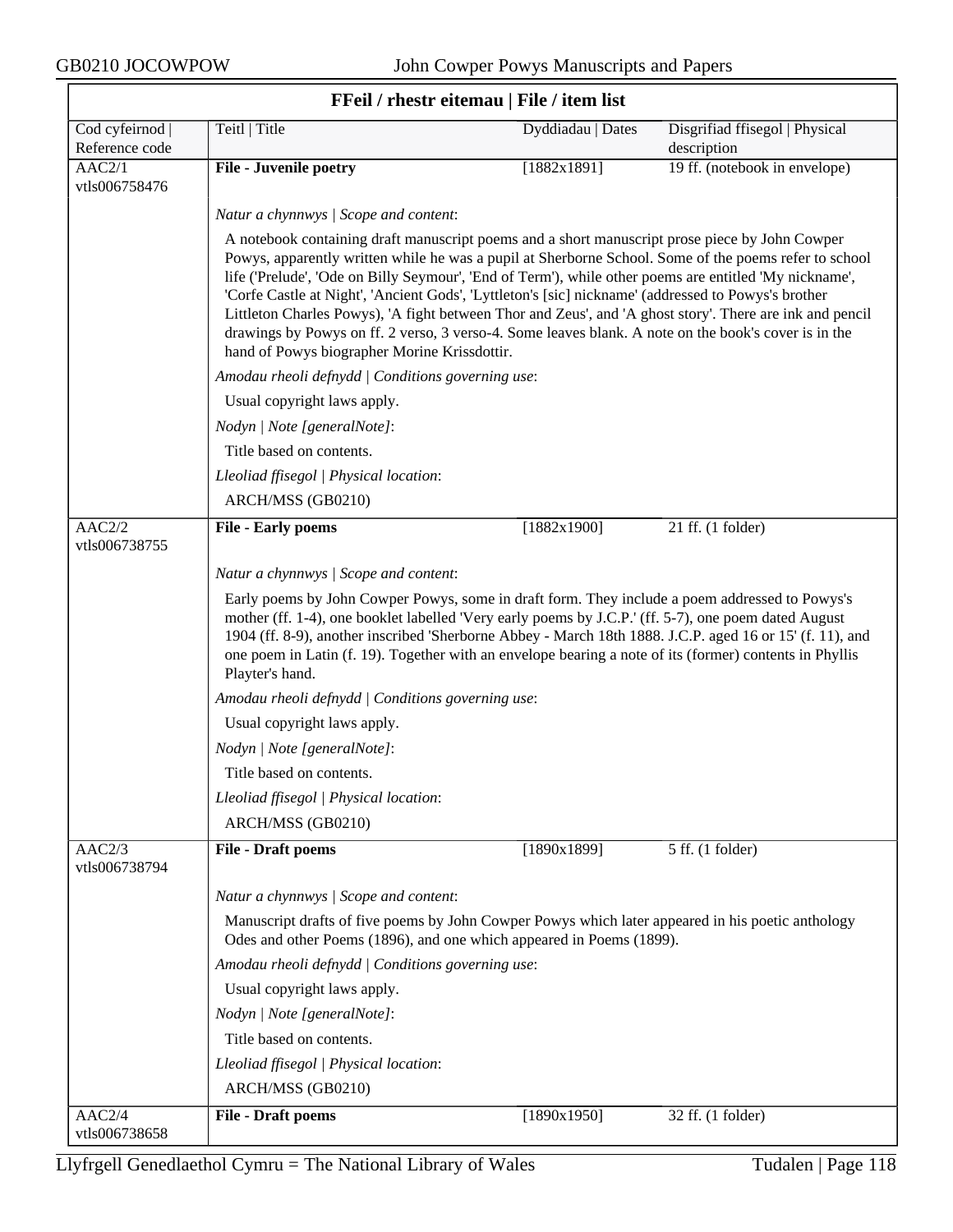|                         | Natur a chynnwys / Scope and content:                                                                                                                                                                                              |             |                                         |  |
|-------------------------|------------------------------------------------------------------------------------------------------------------------------------------------------------------------------------------------------------------------------------|-------------|-----------------------------------------|--|
|                         | Draft manuscript and some typescript poems by John Cowper Powys, including one poem (f. 3) in the<br>hand of Phyllis Playter.                                                                                                      |             |                                         |  |
|                         | Amodau rheoli defnydd   Conditions governing use:                                                                                                                                                                                  |             |                                         |  |
|                         | Usual copyright laws apply.                                                                                                                                                                                                        |             |                                         |  |
|                         | Nodyn   Note [generalNote]:                                                                                                                                                                                                        |             |                                         |  |
|                         | Title based on contents.                                                                                                                                                                                                           |             |                                         |  |
|                         | Lleoliad ffisegol   Physical location:                                                                                                                                                                                             |             |                                         |  |
|                         | ARCH/MSS (GB0210)                                                                                                                                                                                                                  |             |                                         |  |
| AAC2/5<br>vtls006739173 | <b>File - Typescript poems</b>                                                                                                                                                                                                     | [1899x1959] | 78 ff. (1 folder)                       |  |
|                         | Natur a chynnwys / Scope and content:                                                                                                                                                                                              |             |                                         |  |
|                         | Typescript poems, some dated, by John Cowper Powys, several of which are addressed to Phyllis Playter<br>and one (f. 15) to Powys's son Littleton Alfred Powys.                                                                    |             |                                         |  |
|                         | Amodau rheoli defnydd   Conditions governing use:                                                                                                                                                                                  |             |                                         |  |
|                         | Usual copyright laws apply.                                                                                                                                                                                                        |             |                                         |  |
|                         | Nodyn   Note [generalNote]:                                                                                                                                                                                                        |             |                                         |  |
|                         | Title based on contents.                                                                                                                                                                                                           |             |                                         |  |
|                         | Lleoliad ffisegol   Physical location:                                                                                                                                                                                             |             |                                         |  |
|                         | ARCH/MSS (GB0210)                                                                                                                                                                                                                  |             |                                         |  |
| AAC2/6<br>vtls006758507 | <b>File - Early poems</b>                                                                                                                                                                                                          | [1900x1906] | 11 ff. (1 exercise book in<br>envelope) |  |
|                         | Natur a chynnwys / Scope and content:                                                                                                                                                                                              |             |                                         |  |
|                         | An exercise book containing manuscript drafts of early poems by John Cowper Powys, including 'The<br>Occult Madonna' of 1906.                                                                                                      |             |                                         |  |
|                         | Amodau rheoli defnydd   Conditions governing use:                                                                                                                                                                                  |             |                                         |  |
|                         | Usual copyright laws apply.                                                                                                                                                                                                        |             |                                         |  |
|                         | Nodyn   Note [generalNote]:                                                                                                                                                                                                        |             |                                         |  |
|                         | Title based on contents.                                                                                                                                                                                                           |             |                                         |  |
|                         | Lleoliad ffisegol   Physical location:                                                                                                                                                                                             |             |                                         |  |
|                         | ARCH/MSS (GB0210)                                                                                                                                                                                                                  |             |                                         |  |
| AAC2/7                  | <b>File - Draft poems</b>                                                                                                                                                                                                          | [1900x1916] | 10 ff. (1 folder)                       |  |
| vtls006738774           |                                                                                                                                                                                                                                    |             |                                         |  |
|                         | Natur a chynnwys / Scope and content:                                                                                                                                                                                              |             |                                         |  |
|                         | Draft manuscript poems by John Cowper Powys which would later be included in his poetical anthology<br>Wolf's Bane (1916), together with one heavily-worked poem (ff. 8-10) which does not seem to have<br>appeared in the volume. |             |                                         |  |
|                         | Amodau rheoli defnydd   Conditions governing use:                                                                                                                                                                                  |             |                                         |  |
|                         | Usual copyright laws apply.                                                                                                                                                                                                        |             |                                         |  |
|                         | Nodyn   Note [generalNote]:                                                                                                                                                                                                        |             |                                         |  |
|                         | Title based on contents.                                                                                                                                                                                                           |             |                                         |  |
|                         | Lleoliad ffisegol   Physical location:                                                                                                                                                                                             |             |                                         |  |
|                         | ARCH/MSS (GB0210)                                                                                                                                                                                                                  |             |                                         |  |
|                         |                                                                                                                                                                                                                                    |             |                                         |  |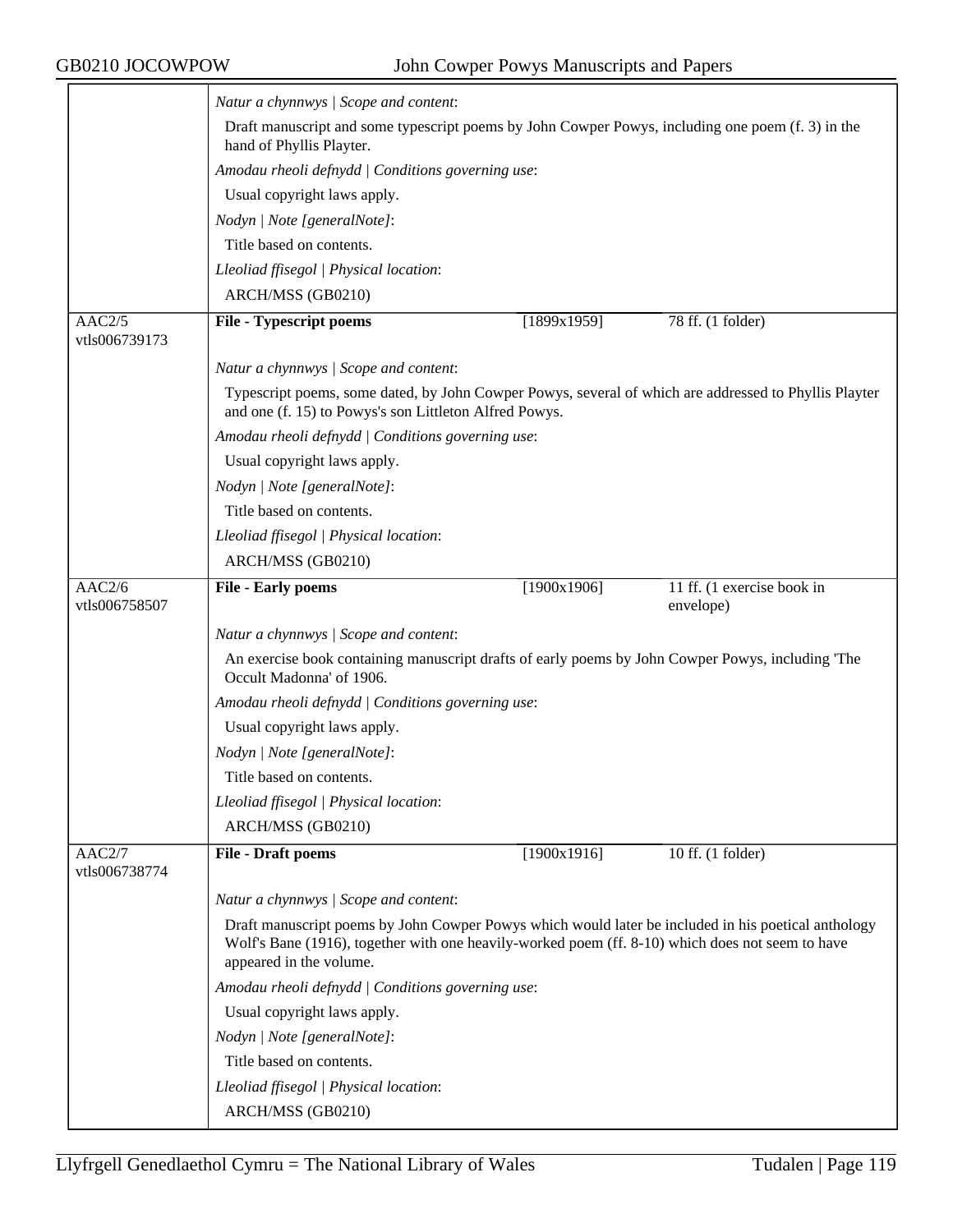| AAC2/8                                | <b>File - Draft poems</b>                                                                                                                                                                                                                                                                                                                                                                  | [20 cent., first half] | 39 ff. (1 exercise book in |
|---------------------------------------|--------------------------------------------------------------------------------------------------------------------------------------------------------------------------------------------------------------------------------------------------------------------------------------------------------------------------------------------------------------------------------------------|------------------------|----------------------------|
| vtls006758586                         |                                                                                                                                                                                                                                                                                                                                                                                            |                        | envelope)                  |
|                                       | Natur a chynnwys / Scope and content:                                                                                                                                                                                                                                                                                                                                                      |                        |                            |
|                                       | An exercise book containing draft manuscript poetry by John Cowper Powys, titles including 'A modern<br>Melody' and 'By the Arun'. Ff. 7-verso, 11 verso, 12 verso, 16 verso, 17 verso, 18 verso, 19 verso, 20<br>verso-22 verso and 25 verso-39 verso blank.                                                                                                                              |                        |                            |
|                                       | Amodau rheoli defnydd   Conditions governing use:                                                                                                                                                                                                                                                                                                                                          |                        |                            |
|                                       | Usual copyright laws apply.                                                                                                                                                                                                                                                                                                                                                                |                        |                            |
|                                       | Nodyn   Note [generalNote]:                                                                                                                                                                                                                                                                                                                                                                |                        |                            |
|                                       | Title based on contents.                                                                                                                                                                                                                                                                                                                                                                   |                        |                            |
|                                       | Lleoliad ffisegol   Physical location:                                                                                                                                                                                                                                                                                                                                                     |                        |                            |
|                                       | ARCH/MSS (GB0210)                                                                                                                                                                                                                                                                                                                                                                          |                        |                            |
| AAC2/9<br>vtls006739112               | <b>File - Unpublished poems</b>                                                                                                                                                                                                                                                                                                                                                            | [1905x1963]            | 78 ff. (1 folder)          |
|                                       | Natur a chynnwys / Scope and content:                                                                                                                                                                                                                                                                                                                                                      |                        |                            |
|                                       | Unpublished manuscript and typescript poems (one photocopied), most in draft form, by John Cowper<br>Powys, including 'The Dream of Rhonabwy' (ff. 1-6) (apparently incomplete). One of the poems is<br>written on the back of a letter (inverted text) from Miriam Louch to Mr [?Irask] (ff. 7-8). F. 62 bears a<br>(much later) dedication to Alyse Gregory in John Cowper Powys's hand. |                        |                            |
|                                       | Amodau rheoli defnydd   Conditions governing use:                                                                                                                                                                                                                                                                                                                                          |                        |                            |
|                                       | Usual copyright laws apply.                                                                                                                                                                                                                                                                                                                                                                |                        |                            |
|                                       | Nodyn   Note [generalNote]:                                                                                                                                                                                                                                                                                                                                                                |                        |                            |
|                                       | Title based on contents.                                                                                                                                                                                                                                                                                                                                                                   |                        |                            |
|                                       | Lleoliad ffisegol   Physical location:                                                                                                                                                                                                                                                                                                                                                     |                        |                            |
|                                       | ARCH/MSS (GB0210)                                                                                                                                                                                                                                                                                                                                                                          |                        |                            |
| $\overline{AAC2/10}$<br>vtls006738825 | <b>File - Poems for Samphire</b>                                                                                                                                                                                                                                                                                                                                                           | [1920x1922]            | 29 ff. (1 folder)          |
|                                       | Natur a chynnwys / Scope and content:                                                                                                                                                                                                                                                                                                                                                      |                        |                            |
|                                       | Typescript copies and manuscript drafts of poems by John Cowper Powys which would later be included<br>in his poetical anthology Samphire (1922).                                                                                                                                                                                                                                          |                        |                            |
|                                       | Amodau rheoli defnydd   Conditions governing use:                                                                                                                                                                                                                                                                                                                                          |                        |                            |
|                                       | Usual copyright laws apply.                                                                                                                                                                                                                                                                                                                                                                |                        |                            |
|                                       | Nodyn   Note [generalNote]:                                                                                                                                                                                                                                                                                                                                                                |                        |                            |
|                                       | Title based on contents.                                                                                                                                                                                                                                                                                                                                                                   |                        |                            |
|                                       | Lleoliad ffisegol   Physical location:                                                                                                                                                                                                                                                                                                                                                     |                        |                            |
|                                       | ARCH/MSS (GB0210)                                                                                                                                                                                                                                                                                                                                                                          |                        |                            |
| AAC2/11<br>vtls006739038              | <b>File - Unpublished poems</b>                                                                                                                                                                                                                                                                                                                                                            | 1923-1929              | 47 ff. (1 folder)          |
|                                       | Natur a chynnwys / Scope and content:                                                                                                                                                                                                                                                                                                                                                      |                        |                            |
|                                       | Unpublished poems by John Cowper Powys, all but one (typescript) of which are in manuscript, some in<br>draft form. Attached (f. 1) is a note in Phyllis Playter's hand regarding date of production.                                                                                                                                                                                      |                        |                            |
|                                       | Amodau rheoli defnydd   Conditions governing use:                                                                                                                                                                                                                                                                                                                                          |                        |                            |
|                                       | Usual copyright laws apply.                                                                                                                                                                                                                                                                                                                                                                |                        |                            |
|                                       | Nodyn   Note [generalNote]:                                                                                                                                                                                                                                                                                                                                                                |                        |                            |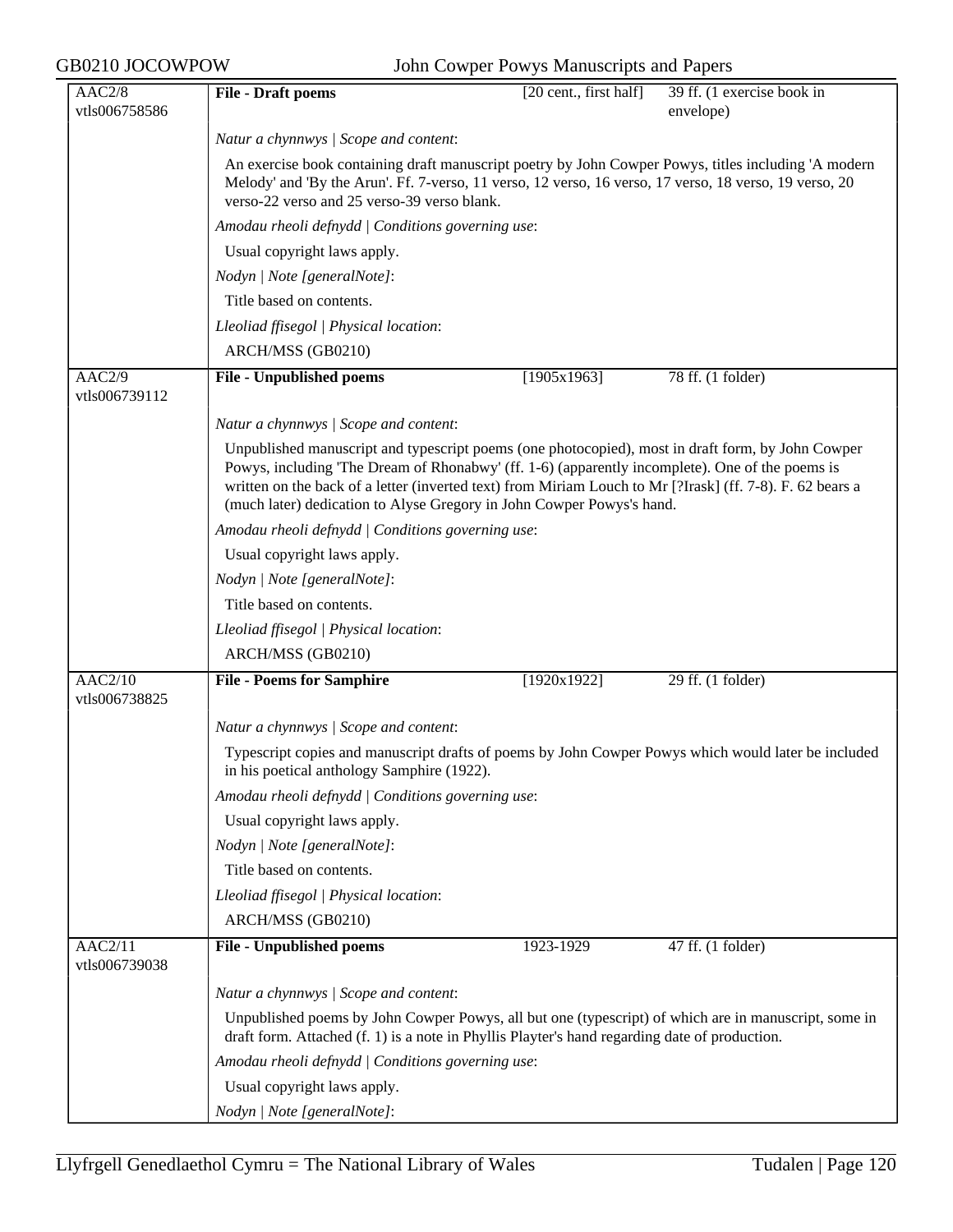|                                                                                                                                                                                      | Title based on contents.                                                                                                                                                                                                                             |                        |                                                                                |  |  |
|--------------------------------------------------------------------------------------------------------------------------------------------------------------------------------------|------------------------------------------------------------------------------------------------------------------------------------------------------------------------------------------------------------------------------------------------------|------------------------|--------------------------------------------------------------------------------|--|--|
|                                                                                                                                                                                      | Lleoliad ffisegol   Physical location:                                                                                                                                                                                                               |                        |                                                                                |  |  |
|                                                                                                                                                                                      | ARCH/MSS (GB0210)                                                                                                                                                                                                                                    |                        |                                                                                |  |  |
| AAC2/12<br>vtls006738852                                                                                                                                                             | <b>File - Poems to Phyllis Playter</b>                                                                                                                                                                                                               | [1930x1957]            | 10 ff. (loose papers and 1)<br>envelope in 1 folder)                           |  |  |
|                                                                                                                                                                                      | Natur a chynnwys / Scope and content:                                                                                                                                                                                                                |                        |                                                                                |  |  |
|                                                                                                                                                                                      | Draft manuscript and one typescript copy of poems by John Cowper Powys addressed to his partner<br>Phyllis Playter, including two copies of the poem entitled 'November' (ff. 7-8). Some of the poems are<br>inscribed to Phyllis Playter and dated. |                        |                                                                                |  |  |
|                                                                                                                                                                                      | Amodau rheoli defnydd   Conditions governing use:                                                                                                                                                                                                    |                        |                                                                                |  |  |
|                                                                                                                                                                                      | Usual copyright laws apply.                                                                                                                                                                                                                          |                        |                                                                                |  |  |
|                                                                                                                                                                                      | Nodyn   Note [generalNote]:                                                                                                                                                                                                                          |                        |                                                                                |  |  |
|                                                                                                                                                                                      | Title based on contents.                                                                                                                                                                                                                             |                        |                                                                                |  |  |
|                                                                                                                                                                                      | Lleoliad ffisegol   Physical location:                                                                                                                                                                                                               |                        |                                                                                |  |  |
|                                                                                                                                                                                      | ARCH/MSS (GB0210)                                                                                                                                                                                                                                    |                        |                                                                                |  |  |
| AAC2/13<br>vtls006758626                                                                                                                                                             | File - Draft poems                                                                                                                                                                                                                                   | [20 cent., first half] | 20 ff. (loose leaves in envelope)<br>Upper right-hand corner of f. 10<br>torn. |  |  |
|                                                                                                                                                                                      | Natur a chynnwys / Scope and content:                                                                                                                                                                                                                |                        |                                                                                |  |  |
|                                                                                                                                                                                      |                                                                                                                                                                                                                                                      |                        |                                                                                |  |  |
|                                                                                                                                                                                      | Draft manuscript poetry by John Cowper Powys, which include a poem entitled 'A Panegyric upon the<br>World'.                                                                                                                                         |                        |                                                                                |  |  |
|                                                                                                                                                                                      | Amodau rheoli defnydd   Conditions governing use:                                                                                                                                                                                                    |                        |                                                                                |  |  |
|                                                                                                                                                                                      | Usual copyright laws apply.                                                                                                                                                                                                                          |                        |                                                                                |  |  |
|                                                                                                                                                                                      | Nodyn   Note [generalNote]:                                                                                                                                                                                                                          |                        |                                                                                |  |  |
|                                                                                                                                                                                      | Title based on contents.                                                                                                                                                                                                                             |                        |                                                                                |  |  |
|                                                                                                                                                                                      | Lleoliad ffisegol   Physical location:                                                                                                                                                                                                               |                        |                                                                                |  |  |
|                                                                                                                                                                                      | ARCH/MSS (GB0210)                                                                                                                                                                                                                                    |                        |                                                                                |  |  |
|                                                                                                                                                                                      | Sub-sub-sub-fonds AAD vtls006756317: Miscellanea                                                                                                                                                                                                     |                        |                                                                                |  |  |
|                                                                                                                                                                                      | Dyddiad   Date: 1892-1976 (dyddiad creu)   (date of creation)                                                                                                                                                                                        |                        |                                                                                |  |  |
| Natur a chynnwys   Scope and content:                                                                                                                                                |                                                                                                                                                                                                                                                      |                        |                                                                                |  |  |
| Miscellaneous items of or relating to John Cowper Powys, including a diary and address book, an<br>United States immigration visa (1924), and details of honours conferred upon him. |                                                                                                                                                                                                                                                      |                        |                                                                                |  |  |
| Disgrifiad ffisegol   Physical description: 3 folders, 2 envelopes $+$ loose papers in 1 box                                                                                         |                                                                                                                                                                                                                                                      |                        |                                                                                |  |  |
| <u>Iaith y deunydd</u>   Language of the material:                                                                                                                                   |                                                                                                                                                                                                                                                      |                        |                                                                                |  |  |
| Nodyn   Note [generalNote]:                                                                                                                                                          |                                                                                                                                                                                                                                                      |                        |                                                                                |  |  |
| Title based on contents.                                                                                                                                                             |                                                                                                                                                                                                                                                      |                        |                                                                                |  |  |
|                                                                                                                                                                                      |                                                                                                                                                                                                                                                      |                        |                                                                                |  |  |
|                                                                                                                                                                                      |                                                                                                                                                                                                                                                      |                        |                                                                                |  |  |
| Trefniant   Arrangement:                                                                                                                                                             |                                                                                                                                                                                                                                                      |                        |                                                                                |  |  |

Llyfrgell Genedlaethol Cymru = The National Library of Wales Tudalen | Page 121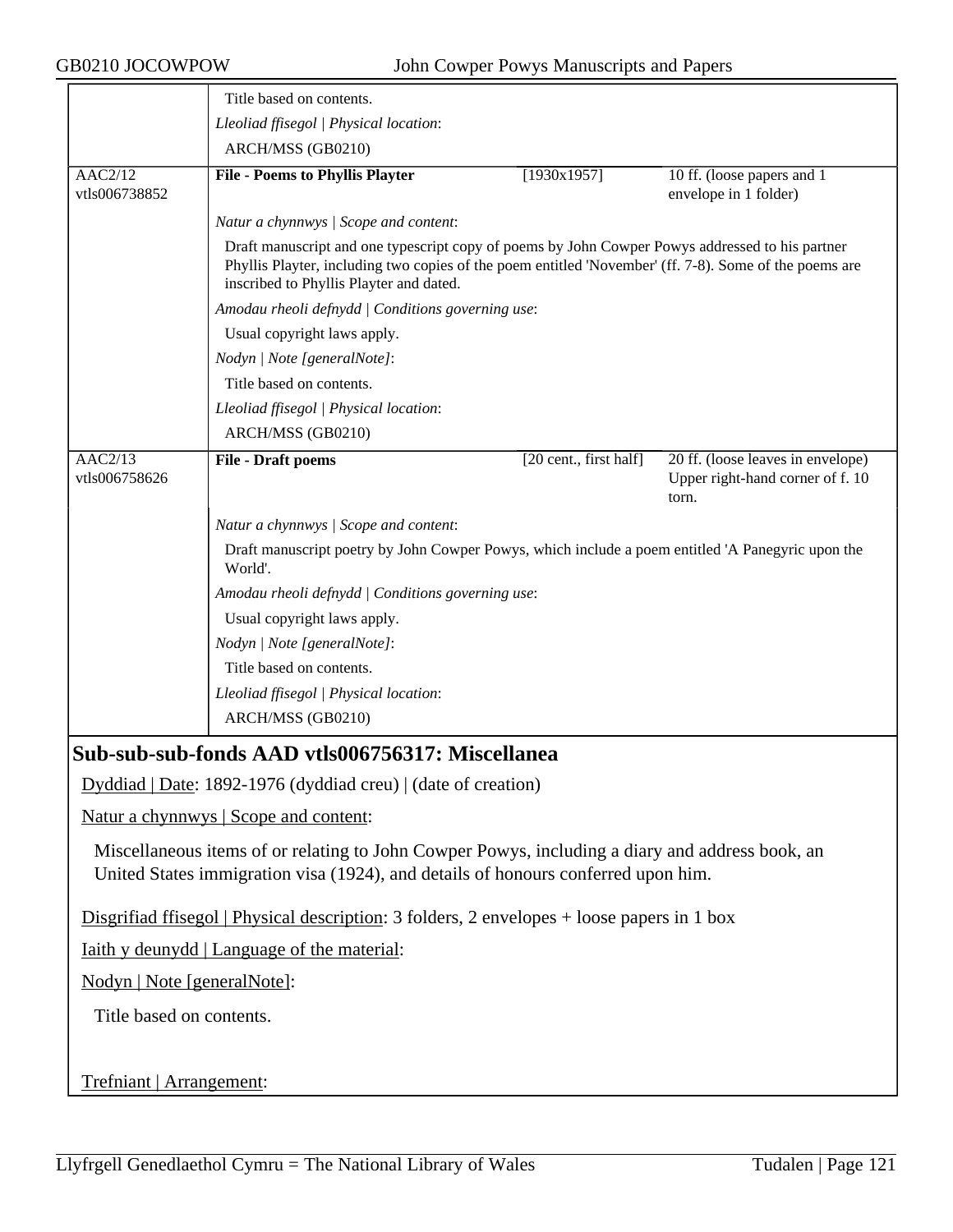Arranged chronologically as far as possible.

Cyfyngiadau ar fynediad | Restrictions on access:

Readers consulting modern papers in the National Library of Wales are required to abide by the conditions set out in information provided when applying for their Readers' Tickets, whereby the reader shall become responsible for compliance with the Data Protection Act 1998 in relation to any processing by them of personal data obtained from modern records held at the Library. = Disgwylir i ddarllenwyr sydd am ddefnyddio papurau modern yn Llyfrgell Genedlaethol Cymru gydymffurfio â Deddf Gwarchod Data 1998 yng nghyd-destun unrhyw brosesu ganddynt o ddata personol a gasglwyd o gofnodion modern sydd ar gadw yn y Llyfrgell. Nodir y manylion yn yr wybodaeth a roddir wrth wneud cais am Docyn Darllen.

Amodau rheoli defnydd | Conditions governing use:

| FFeil / rhestr eitemau   File / item list |                                                                                                                                                                                                                                                                                                                                                                                                                                                                                                                                                                                                                                                                                                                                                                                                                                                                                                                                                                                                                                                                                                                                                                                                                                                                                                                                                                                                                                                                                                                                                                                                                                                                                                                                                                                                                                                                                                                                                                                                                                                                                                                                                                                                                                                                                                                                                                                                                                                                                                                                                                                                                                                                                                                                                                                                                                                                                                                                                                                                                                                                                                                          |                   |                                |
|-------------------------------------------|--------------------------------------------------------------------------------------------------------------------------------------------------------------------------------------------------------------------------------------------------------------------------------------------------------------------------------------------------------------------------------------------------------------------------------------------------------------------------------------------------------------------------------------------------------------------------------------------------------------------------------------------------------------------------------------------------------------------------------------------------------------------------------------------------------------------------------------------------------------------------------------------------------------------------------------------------------------------------------------------------------------------------------------------------------------------------------------------------------------------------------------------------------------------------------------------------------------------------------------------------------------------------------------------------------------------------------------------------------------------------------------------------------------------------------------------------------------------------------------------------------------------------------------------------------------------------------------------------------------------------------------------------------------------------------------------------------------------------------------------------------------------------------------------------------------------------------------------------------------------------------------------------------------------------------------------------------------------------------------------------------------------------------------------------------------------------------------------------------------------------------------------------------------------------------------------------------------------------------------------------------------------------------------------------------------------------------------------------------------------------------------------------------------------------------------------------------------------------------------------------------------------------------------------------------------------------------------------------------------------------------------------------------------------------------------------------------------------------------------------------------------------------------------------------------------------------------------------------------------------------------------------------------------------------------------------------------------------------------------------------------------------------------------------------------------------------------------------------------------------------|-------------------|--------------------------------|
| Cod cyfeirnod                             | Teitl   Title                                                                                                                                                                                                                                                                                                                                                                                                                                                                                                                                                                                                                                                                                                                                                                                                                                                                                                                                                                                                                                                                                                                                                                                                                                                                                                                                                                                                                                                                                                                                                                                                                                                                                                                                                                                                                                                                                                                                                                                                                                                                                                                                                                                                                                                                                                                                                                                                                                                                                                                                                                                                                                                                                                                                                                                                                                                                                                                                                                                                                                                                                                            | Dyddiadau   Dates | Disgrifiad ffisegol   Physical |
| Reference code                            |                                                                                                                                                                                                                                                                                                                                                                                                                                                                                                                                                                                                                                                                                                                                                                                                                                                                                                                                                                                                                                                                                                                                                                                                                                                                                                                                                                                                                                                                                                                                                                                                                                                                                                                                                                                                                                                                                                                                                                                                                                                                                                                                                                                                                                                                                                                                                                                                                                                                                                                                                                                                                                                                                                                                                                                                                                                                                                                                                                                                                                                                                                                          |                   | description                    |
| AAD/1                                     | <b>File - John Cowper Powys miscellanea</b>                                                                                                                                                                                                                                                                                                                                                                                                                                                                                                                                                                                                                                                                                                                                                                                                                                                                                                                                                                                                                                                                                                                                                                                                                                                                                                                                                                                                                                                                                                                                                                                                                                                                                                                                                                                                                                                                                                                                                                                                                                                                                                                                                                                                                                                                                                                                                                                                                                                                                                                                                                                                                                                                                                                                                                                                                                                                                                                                                                                                                                                                              | 1892-1976         | $351$ ff. (1 box)              |
| vtls006757487                             |                                                                                                                                                                                                                                                                                                                                                                                                                                                                                                                                                                                                                                                                                                                                                                                                                                                                                                                                                                                                                                                                                                                                                                                                                                                                                                                                                                                                                                                                                                                                                                                                                                                                                                                                                                                                                                                                                                                                                                                                                                                                                                                                                                                                                                                                                                                                                                                                                                                                                                                                                                                                                                                                                                                                                                                                                                                                                                                                                                                                                                                                                                                          |                   |                                |
|                                           | Natur a chynnwys / Scope and content:                                                                                                                                                                                                                                                                                                                                                                                                                                                                                                                                                                                                                                                                                                                                                                                                                                                                                                                                                                                                                                                                                                                                                                                                                                                                                                                                                                                                                                                                                                                                                                                                                                                                                                                                                                                                                                                                                                                                                                                                                                                                                                                                                                                                                                                                                                                                                                                                                                                                                                                                                                                                                                                                                                                                                                                                                                                                                                                                                                                                                                                                                    |                   |                                |
|                                           | Miscellaneous items of or relating to John Cowper Powys, comprising printed signed confirmations by<br>Henry Barclay Swete, Regius Professor of Divinity at Cambridge, and Herbert Edward Ryle, Hulsean<br>Professor of Divinity at Cambridge, that Powys attended a course of their lectures during 1892 and 1893,<br>with a note by Powys's father the Reverend Charles Francis Powys; Powys's certificate of rejection<br>from the Army Medical Board, 29 May 1918 (signed by Powys); an envelope inscribed by Powys 'Little<br>Objects of unknown value belong to me' containing various receipts, 1919, a cheque dated 22 May 1919<br>made out to Powys's wife Margaret Powys, a printed calling card of Mrs T. Oatley Bennett, an envelope<br>containing butterfly antennae (the contents noted on the envelope by Powys), and an undated newspaper<br>cutting detailing accommodation to let; an immigration visa (as nonquota returning immigrant) dated 2<br>September 1924, which is signed by Powys and displays a photograph of him; a printed announcement<br>of a testimonial dinner held in honour of Powys, 29 May 1929; a prescription note for Powys from Dr<br>Max Einhorn of New York City to Dr C. Thomas, dated 15 March 1930, suggesting a diagnosis of excess<br>stomach acid and possible gastric ulcer; a poem by William J. Williams ('The Catholic') entitled L'Ours'<br>written out in Powys's hand; a watercoloured ink drawing by Powys depicting caricatures of Owain<br>Glynd#r, Hitler, a sea-serpent (possibly the poet Huw Owen Williams (Huw Menai), whom Powys often<br>depicted in this guise) holding the sword Excalibur, and Powys himself (bottom left); a pocket diary for<br>1949 containing mainly names and addresses and memoranda, with a photograph on f. 22 inscribed on<br>the back by Powys 'Sammy Clemens great nephew or great cousin of Mark Twain!!'; an address book,<br>with occasional entries also by Phyllis Playter; a caricatured ink drawing of Powys and Phyllis Playter<br>by Powys, dated 29 April 1951; a copy of Blaenau Observed A Broadcast Poem (Dock Leaves Press,<br>1957) by Raymond Garlick, inscribed 'Raymond Garlick 30:XII:57'; a list written on headed British<br>Museum paper 'For John Cowper Powys, from some admirers of his genius' (comprising Museum staff<br>and University lecturers); an invitation to attend a Buckingham Palace garden party held on 20 July 1961;<br>an address book, with occasional entries also by Phyllis Playter; printed cards 'to his Friends' announcing<br>that Powys would no longer be writing letters 'owing to the Physical and Mental Infirmities of Old<br>Age'; a certificate and related material from the University of Wales, Cardiff conferring (in absentia)<br>on Powys the honourary degree of D.Litt., July 1962; a list of household expenses in Powys's hand,<br>showing that 'stationary & Postage' was the single greatest expense for the period in question; and a<br>typescript copy of a radio broadcast, dated 24 May 1976, entitled A Glastonbury Romance, written and |                   |                                |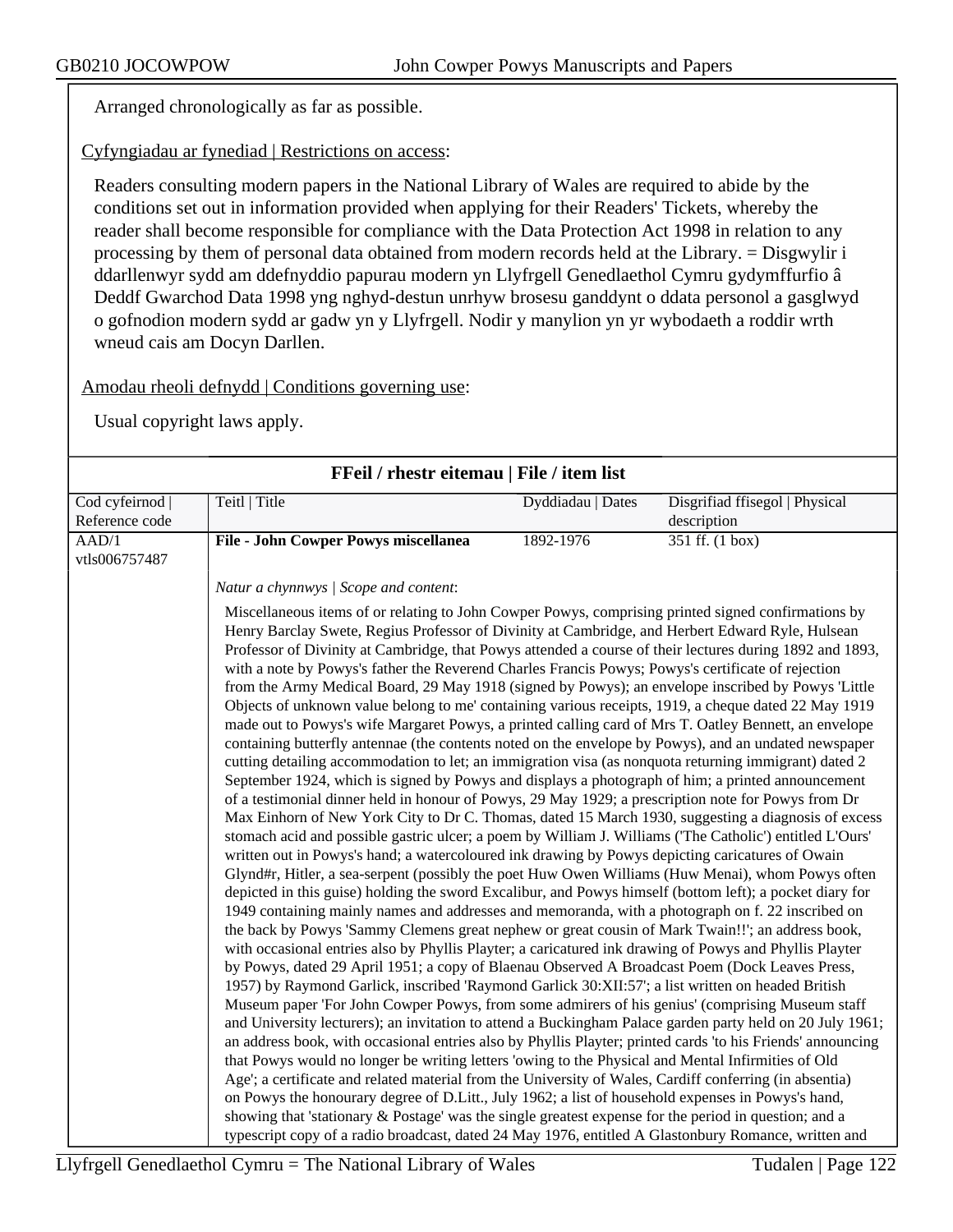read by P. J. Kavanagh. Together with an undated poem entitled Forum Romanum by Frances Gregg, with whom Powys had a relationship prior to settling down with Phyllis Playter, and two typescript biographical pieces on the novelist, pamphleteer and physician Louis Ferdinand Auguste Destouches (Louis-Ferdinand Céline), one of which is by Powys translator Marie Canavaggia (undated) and the other by 'J. C[?anavaggia], dated June 1962. *Amodau rheoli defnydd | Conditions governing use*: Usual copyright laws apply. *Nodyn | Note [generalNote]*: Title based on contents. *Lleoliad ffisegol | Physical location*: ARCH/MSS (GB0210)

## **Sub-sub-fonds AB vtls006754070: Littleton Alfred Powys papers**

Dyddiad | Date: [1914]-1954 (dyddiad creu) | (date of creation)

Natur a chynnwys | Scope and content:

Miscellaneous material of or relating to Father Littleton Alfred Powys, son of John Cowper Powys, including a collection of Littleton Alfred's poems.

Disgrifiad ffisegol | Physical description: 2 folders.

Iaith y deunydd | Language of the material:

Nodyn | Note [generalNote]:

Title based on contents.

Pwyntiau mynediad | Access points:

• Powys, Littleton A. (pwnc) | (subject)

Trefniant | Arrangement:

Arranged chronologically.

#### Cyfyngiadau ar fynediad | Restrictions on access:

Readers consulting modern papers in the National Library of Wales are required to abide by the conditions set out in information provided when applying for their Readers' Tickets, whereby the reader shall become responsible for compliance with the Data Protection Act 1998 in relation to any processing by them of personal data obtained from modern records held at the Library. = Disgwylir i ddarllenwyr sydd am ddefnyddio papurau modern yn Llyfrgell Genedlaethol Cymru gydymffurfio â Deddf Gwarchod Data 1998 yng nghyd-destun unrhyw brosesu ganddynt o ddata personol a gasglwyd o gofnodion modern sydd ar gadw yn y Llyfrgell. Nodir y manylion yn yr wybodaeth a roddir wrth wneud cais am Docyn Darllen.

Amodau rheoli defnydd | Conditions governing use: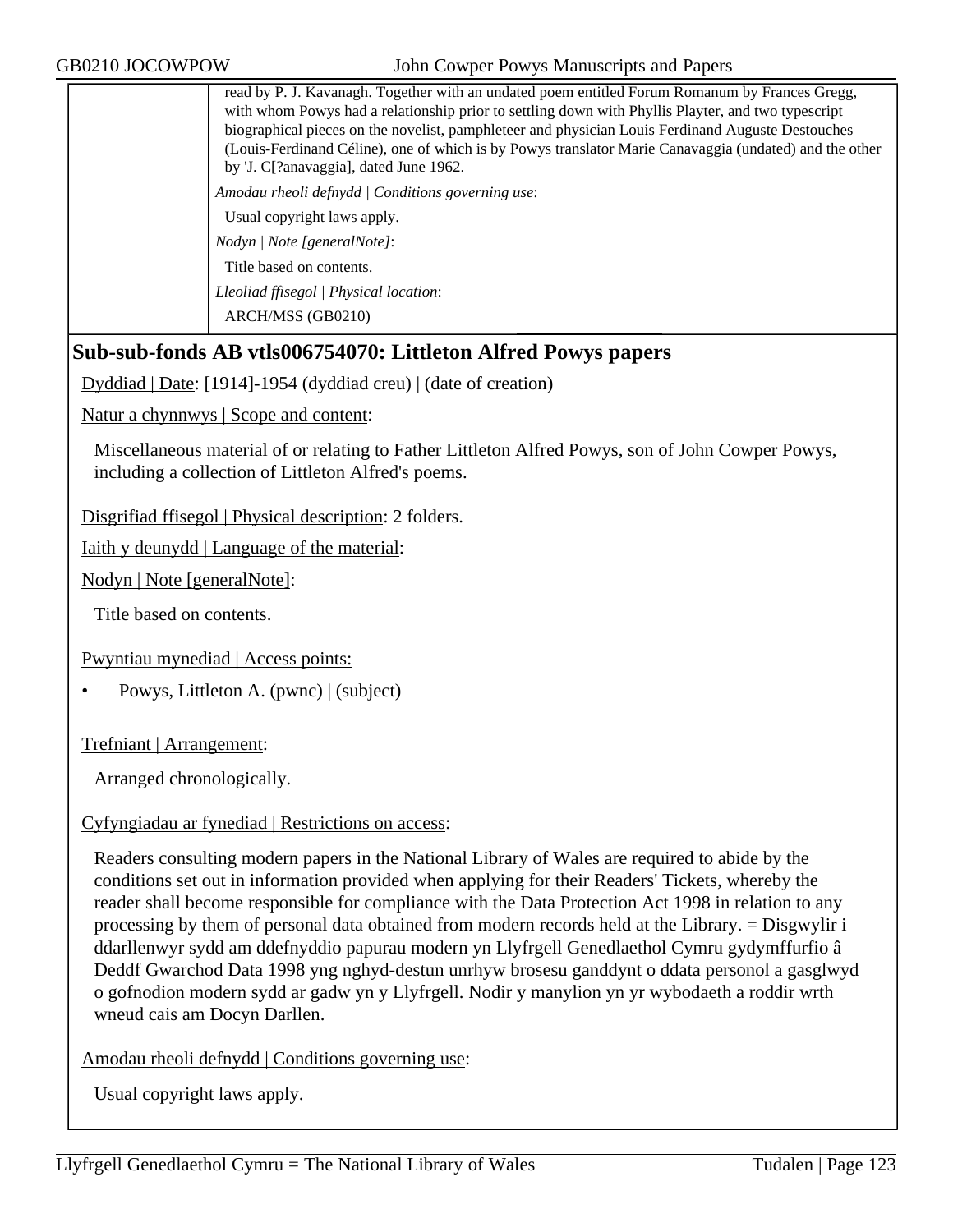$\overline{\phantom{a}}$ 

| FFeil / rhestr eitemau   File / item list |                                                                                                                                                                                                                                                                                                                                                                                                                                                                                                                                                                                                                                                                                                                                                                                                                                                                                                                                                                                                                                                                                                                                                                                                                                                                                                                                                                                                                                                                                                                                                                                                                                                                                                                          |                   |                                               |  |
|-------------------------------------------|--------------------------------------------------------------------------------------------------------------------------------------------------------------------------------------------------------------------------------------------------------------------------------------------------------------------------------------------------------------------------------------------------------------------------------------------------------------------------------------------------------------------------------------------------------------------------------------------------------------------------------------------------------------------------------------------------------------------------------------------------------------------------------------------------------------------------------------------------------------------------------------------------------------------------------------------------------------------------------------------------------------------------------------------------------------------------------------------------------------------------------------------------------------------------------------------------------------------------------------------------------------------------------------------------------------------------------------------------------------------------------------------------------------------------------------------------------------------------------------------------------------------------------------------------------------------------------------------------------------------------------------------------------------------------------------------------------------------------|-------------------|-----------------------------------------------|--|
| Cod cyfeirnod  <br>Reference code         | Teitl   Title                                                                                                                                                                                                                                                                                                                                                                                                                                                                                                                                                                                                                                                                                                                                                                                                                                                                                                                                                                                                                                                                                                                                                                                                                                                                                                                                                                                                                                                                                                                                                                                                                                                                                                            | Dyddiadau   Dates | Disgrifiad ffisegol   Physical<br>description |  |
| AB/1<br>vtls006761067                     | <b>File - Poems by Littleton Alfred Powys</b>                                                                                                                                                                                                                                                                                                                                                                                                                                                                                                                                                                                                                                                                                                                                                                                                                                                                                                                                                                                                                                                                                                                                                                                                                                                                                                                                                                                                                                                                                                                                                                                                                                                                            | [1920x1954]       | 28 ff. (1 envelope in 1 folder)               |  |
|                                           | Natur a chynnwys / Scope and content:                                                                                                                                                                                                                                                                                                                                                                                                                                                                                                                                                                                                                                                                                                                                                                                                                                                                                                                                                                                                                                                                                                                                                                                                                                                                                                                                                                                                                                                                                                                                                                                                                                                                                    |                   |                                               |  |
|                                           | Mainly manuscript poems by Littleton Alfred Powys, son of John Cowper Powys, some of which are<br>dated (1920, 1922) and some signed 'L.A.P.' One poem, entitled 'Allenby's entry into Jerusalem', bears<br>the note (f. 17 verso): 'Only fair copy Keep it please with utmost care'.                                                                                                                                                                                                                                                                                                                                                                                                                                                                                                                                                                                                                                                                                                                                                                                                                                                                                                                                                                                                                                                                                                                                                                                                                                                                                                                                                                                                                                    |                   |                                               |  |
|                                           | Amodau rheoli defnydd   Conditions governing use:                                                                                                                                                                                                                                                                                                                                                                                                                                                                                                                                                                                                                                                                                                                                                                                                                                                                                                                                                                                                                                                                                                                                                                                                                                                                                                                                                                                                                                                                                                                                                                                                                                                                        |                   |                                               |  |
|                                           | Usual copyright laws apply.                                                                                                                                                                                                                                                                                                                                                                                                                                                                                                                                                                                                                                                                                                                                                                                                                                                                                                                                                                                                                                                                                                                                                                                                                                                                                                                                                                                                                                                                                                                                                                                                                                                                                              |                   |                                               |  |
|                                           | Nodyn   Note [generalNote]:                                                                                                                                                                                                                                                                                                                                                                                                                                                                                                                                                                                                                                                                                                                                                                                                                                                                                                                                                                                                                                                                                                                                                                                                                                                                                                                                                                                                                                                                                                                                                                                                                                                                                              |                   |                                               |  |
|                                           | Title based on contents.                                                                                                                                                                                                                                                                                                                                                                                                                                                                                                                                                                                                                                                                                                                                                                                                                                                                                                                                                                                                                                                                                                                                                                                                                                                                                                                                                                                                                                                                                                                                                                                                                                                                                                 |                   |                                               |  |
|                                           | Lleoliad ffisegol   Physical location:                                                                                                                                                                                                                                                                                                                                                                                                                                                                                                                                                                                                                                                                                                                                                                                                                                                                                                                                                                                                                                                                                                                                                                                                                                                                                                                                                                                                                                                                                                                                                                                                                                                                                   |                   |                                               |  |
|                                           | ARCH/MSS (GB0210)                                                                                                                                                                                                                                                                                                                                                                                                                                                                                                                                                                                                                                                                                                                                                                                                                                                                                                                                                                                                                                                                                                                                                                                                                                                                                                                                                                                                                                                                                                                                                                                                                                                                                                        |                   |                                               |  |
| AB/2                                      | File - Littleton Alfred Powys miscellanea                                                                                                                                                                                                                                                                                                                                                                                                                                                                                                                                                                                                                                                                                                                                                                                                                                                                                                                                                                                                                                                                                                                                                                                                                                                                                                                                                                                                                                                                                                                                                                                                                                                                                | $[1914] - 1954$   | 35 ff. (1 folder)                             |  |
| vtls006755333                             |                                                                                                                                                                                                                                                                                                                                                                                                                                                                                                                                                                                                                                                                                                                                                                                                                                                                                                                                                                                                                                                                                                                                                                                                                                                                                                                                                                                                                                                                                                                                                                                                                                                                                                                          |                   |                                               |  |
|                                           | Natur a chynnwys / Scope and content:                                                                                                                                                                                                                                                                                                                                                                                                                                                                                                                                                                                                                                                                                                                                                                                                                                                                                                                                                                                                                                                                                                                                                                                                                                                                                                                                                                                                                                                                                                                                                                                                                                                                                    |                   |                                               |  |
|                                           | Miscellaneous material of or relating to Father Littleton Alfred Powys, son of John Cowper Powys.<br>They comprise Littleton Alfred's baptismal certificate, [1914]; his Declaration of Ordination, 1927,<br>1928; birthday greetings to him from his mother Margeret Powys, 1930; a press cutting relating to his<br>service as army chaplain during the Second World War; a holograph copy of his poem 'The Sound';<br>four photographs showing a procession of nuns and children from Nympsfield Orphanage, Dursley,<br>Gloucestershire, 1950 (with notes on dorse by Littleton Alfred); an undated photograph of Dinah White,<br>close friend of Littleton Alfred, with Dinah's name inscribed on the back cover in Phyllis Playter's hand;<br>press obituaries (one in Welsh) of Littleton Alfred Powys, [1954], including one taken from The Beda<br>Review; an envelope containing an embroidered handkerchief and photograph [?of Littleton Alfred],<br>undated, the envelope inscribed 'From Littleton Alfred's Silver Box' in Phyllis Playter's hand; a copy,<br>in the hand of Littleton Charles Powys (Littleton Alfred's uncle), of a letter from Dinah White, dated<br>22 August 1954, to Littleton Charles, together with typescript notes by Littleton Charles on Littleton<br>Alfred's poem 'Ode to the West Wind', including public response to the work (see also NLW MS<br>24061D); and a printed copy of Littleton Alfred's poem 'Ode to the West Wind', at the back of which is<br>inserted a press cutting from The Listener, 24 June 1954, relating to Theodore Francis Powys's possible<br>influence on Dylan Thomas's 'Under Milk Wood'. There is a note in Morine Krissdottir's hand on f. 8. |                   |                                               |  |
|                                           | Amodau rheoli defnydd   Conditions governing use:                                                                                                                                                                                                                                                                                                                                                                                                                                                                                                                                                                                                                                                                                                                                                                                                                                                                                                                                                                                                                                                                                                                                                                                                                                                                                                                                                                                                                                                                                                                                                                                                                                                                        |                   |                                               |  |
|                                           | Usual copyright laws apply.                                                                                                                                                                                                                                                                                                                                                                                                                                                                                                                                                                                                                                                                                                                                                                                                                                                                                                                                                                                                                                                                                                                                                                                                                                                                                                                                                                                                                                                                                                                                                                                                                                                                                              |                   |                                               |  |
|                                           | Nodyn   Note [generalNote]:                                                                                                                                                                                                                                                                                                                                                                                                                                                                                                                                                                                                                                                                                                                                                                                                                                                                                                                                                                                                                                                                                                                                                                                                                                                                                                                                                                                                                                                                                                                                                                                                                                                                                              |                   |                                               |  |
|                                           | Title based on contents.                                                                                                                                                                                                                                                                                                                                                                                                                                                                                                                                                                                                                                                                                                                                                                                                                                                                                                                                                                                                                                                                                                                                                                                                                                                                                                                                                                                                                                                                                                                                                                                                                                                                                                 |                   |                                               |  |
|                                           | Lleoliad ffisegol   Physical location:                                                                                                                                                                                                                                                                                                                                                                                                                                                                                                                                                                                                                                                                                                                                                                                                                                                                                                                                                                                                                                                                                                                                                                                                                                                                                                                                                                                                                                                                                                                                                                                                                                                                                   |                   |                                               |  |
|                                           | ARCH/MSS (GB0210)                                                                                                                                                                                                                                                                                                                                                                                                                                                                                                                                                                                                                                                                                                                                                                                                                                                                                                                                                                                                                                                                                                                                                                                                                                                                                                                                                                                                                                                                                                                                                                                                                                                                                                        |                   |                                               |  |

### **FFeil / rhestr eitemau | File / item list**

## **Sub-sub-fonds AC vtls006736944: Francis Llewellyn Powys papers**

Dyddiad | Date: 1953-1998 (dyddiad creu) | (date of creation)

Natur a chynnwys | Scope and content:

Papers once in the possession of Francis Llewellyn Powys, nephew of John Cowper Powys, relating to the wills of John Cowper Powys and Phyllis Playter and to the literary executorship, copyright, translation rights and royalies, etc. of John Cowper Powys's estate. The material includes contracts,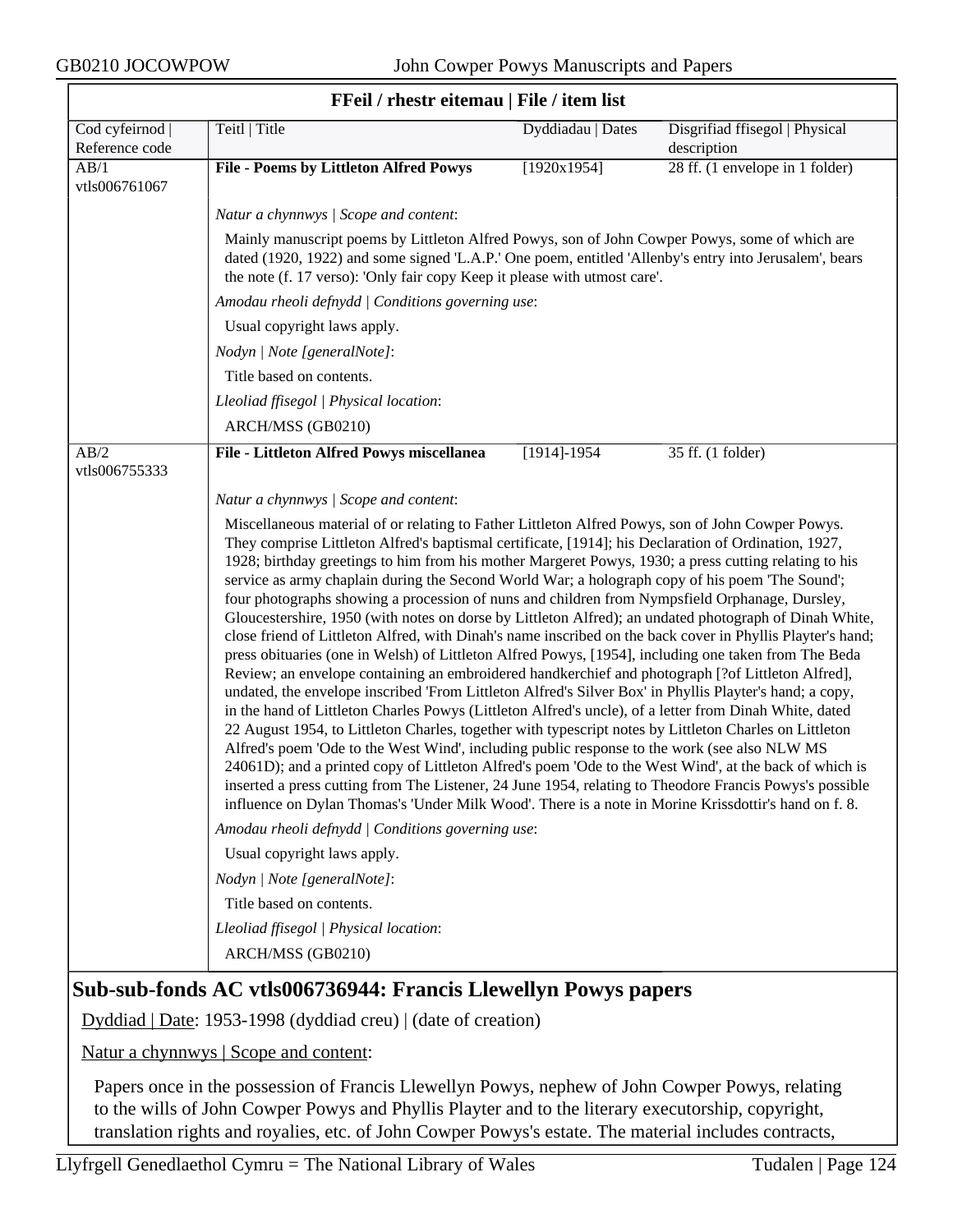correspondence, and notes and accounts concerning proposed publication and translation of, and performance rights, copyright and royalties relating to, the works of John Cowper Powys, Theodore Francis Powys and Philippa (Katie) Powys. The literary executorship of both John Cowper Powys and Theodore Francis Powys was in the hands of Phyllis Player until she transferred it to John Cowper Powys's nephew (and Theodore's son) Francis Llewellyn Powys by deed of gift in 1972; Francis, in turn, transferred it by deed of gift to his son John Francis Cowper Powys in 1994.

Disgrifiad ffisegol | Physical description: 1 box, 16 folders.

Nodyn | Note [generalNote]:

Title based on contents.

Pwyntiau mynediad | Access points:

- Powys, John Cowper, 1872-1963 -- Estate (pwnc) | (subject)
- Powys, Francis Llewellyn, 1909-1998 (pwnc) | (subject)

## Trefniant | Arrangement:

Arranged chronologically/roughly chronologically within each file or series of files.

Cyfyngiadau ar fynediad | Restrictions on access:

Readers consulting modern papers in the National Library of Wales are required to abide by the conditions set out in information provided when applying for their Readers' Tickets, whereby the reader shall become responsible for compliance with the Data Protection Act 1998 in relation to any processing by them of personal data obtained from modern records held at the Library. = Disgwylir i ddarllenwyr sydd am ddefnyddio papurau modern yn Llyfrgell Genedlaethol Cymru gydymffurfio â Deddf Gwarchod Data 1998 yng nghyd-destun unrhyw brosesu ganddynt o ddata personol a gasglwyd o gofnodion modern sydd ar gadw yn y Llyfrgell. Nodir y manylion yn yr wybodaeth a roddir wrth wneud cais am Docyn Darllen.

Amodau rheoli defnydd | Conditions governing use:

Usual copyright laws apply.

# **Cyfres | Series AC1 vtls006764318: John Cowper Powys estate and literary executorship papers**

Dyddiad | Date: 1953-1998 (dyddiad creu) | (date of creation)

Natur a chynnwys | Scope and content:

Papers relating to the wills of John Cowper Powys and Phyllis Playter and to the literary executorship, copyright, translation rights and royalies, etc. of John Cowper Powys's estate. The literary executorship of both John Cowper Powys and Theodore Francis Powys was in the hands of Phyllis Player until she transferred it to John Cowper Powys's nephew (and Theodore's son) Francis Llewellyn Powys by deed of gift in 1972; Francis, in turn, transferred it by deed of gift to his son John Francis Cowper Powys in 1994.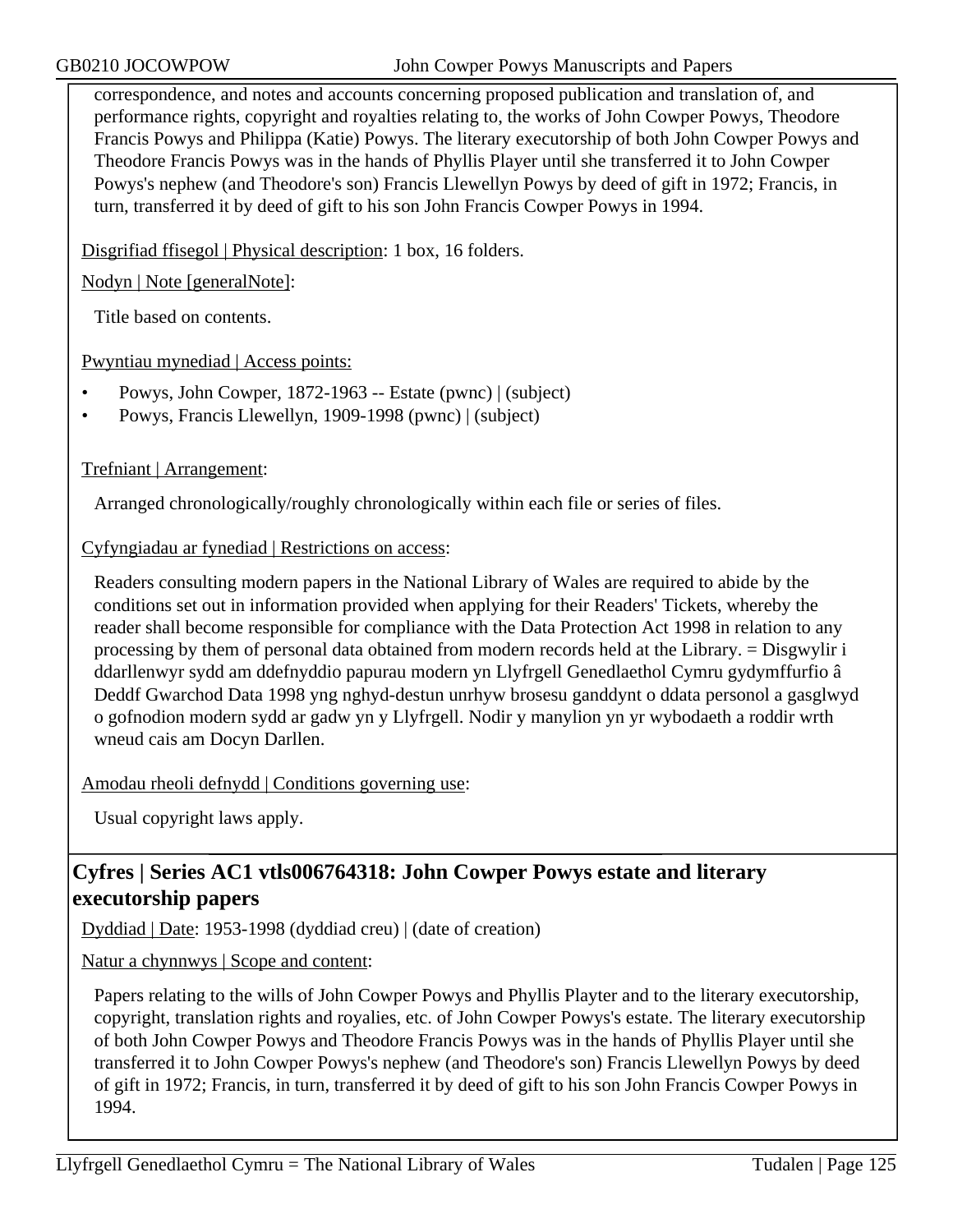Disgrifiad ffisegol | Physical description: 1 box, 16 folders.

Iaith y deunydd | Language of the material:

Nodyn | Note [generalNote]:

Title based on contents.

Pwyntiau mynediad | Access points:

• Powys, John Cowper, 1872-1963 -- Will (pwnc) | (subject)

Trefniant | Arrangement:

Arranged chronologically where possible.

Cyfyngiadau ar fynediad | Restrictions on access:

Readers consulting modern papers in the National Library of Wales are required to abide by the conditions set out in information provided when applying for their Readers' Tickets, whereby the reader shall become responsible for compliance with the Data Protection Act 1998 in relation to any processing by them of personal data obtained from modern records held at the Library. = Disgwylir i ddarllenwyr sydd am ddefnyddio papurau modern yn Llyfrgell Genedlaethol Cymru gydymffurfio â Deddf Gwarchod Data 1998 yng nghyd-destun unrhyw brosesu ganddynt o ddata personol a gasglwyd o gofnodion modern sydd ar gadw yn y Llyfrgell. Nodir y manylion yn yr wybodaeth a roddir wrth wneud cais am Docyn Darllen.

Amodau rheoli defnydd | Conditions governing use:

Usual copyright laws apply.

# **Is-gyfres | Subseries AC1/1 vtls006764358: John Cowper Powys estate, literary executorship and copyright papers**

Dyddiad | Date: 1954-1994 (dyddiad creu) | (date of creation)

Natur a chynnwys | Scope and content:

Papers relating to the wills of John Cowper Powys and Phyllis Playter and to the literary executorship, copyright, translation rights and royalies, etc. of John Cowper Powys's estate concerning proposed publication and translation of, and performance rights, copyright and royalties relating to, the works of John Cowper Powys, with some of the papers relating also to the works of his brother Theodore Francis Powys and his sister Philippa (Katie) Powys. The literary executorship of both John Cowper Powys and Theodore Francis Powys was in the hands of Phyllis Player until she transferred it to John Cowper Powys's nephew, Theodore's son Francis Llewellyn Powys by deed of gift in 1972; Francis, in turn, transferred it by deed of gift to his son John Francis Cowper Powys in 1994.

Disgrifiad ffisegol | Physical description: 1 box, 2 folders

Iaith y deunydd | Language of the material:

Nodyn | Note [generalNote]: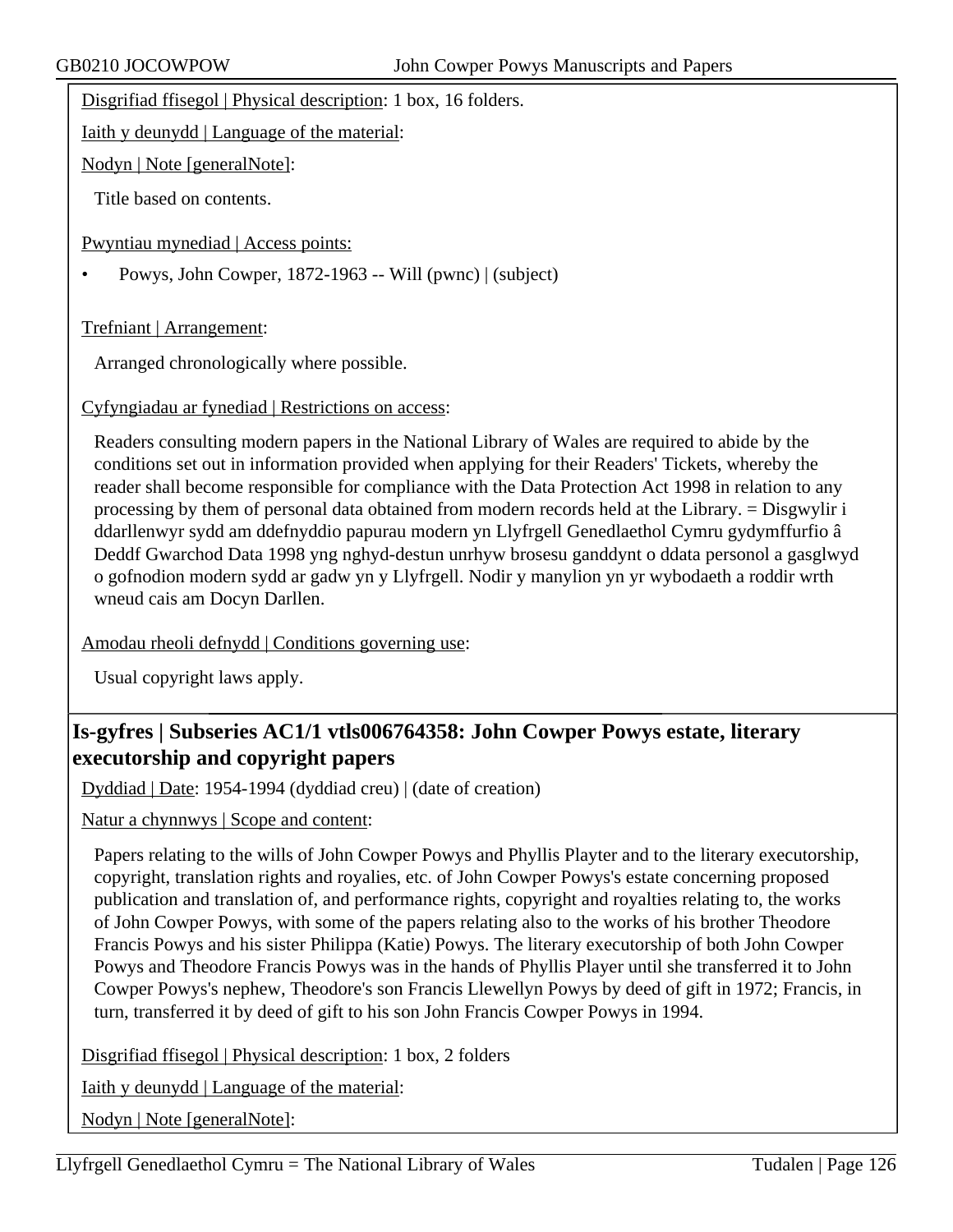Title based on contents.

### Trefniant | Arrangement:

Arranged chronologically where possible.

#### Cyfyngiadau ar fynediad | Restrictions on access:

Readers consulting modern papers in the National Library of Wales are required to abide by the conditions set out in information provided when applying for their Readers' Tickets, whereby the reader shall become responsible for compliance with the Data Protection Act 1998 in relation to any processing by them of personal data obtained from modern records held at the Library. = Disgwylir i ddarllenwyr sydd am ddefnyddio papurau modern yn Llyfrgell Genedlaethol Cymru gydymffurfio â Deddf Gwarchod Data 1998 yng nghyd-destun unrhyw brosesu ganddynt o ddata personol a gasglwyd o gofnodion modern sydd ar gadw yn y Llyfrgell. Nodir y manylion yn yr wybodaeth a roddir wrth wneud cais am Docyn Darllen.

### Amodau rheoli defnydd | Conditions governing use:

| FFeil / rhestr eitemau   File / item list |                                                                                                                                                                                                                                                                                                                                                                                                                                                                                                                                                                                                                                                                                                                                                                                                                                                                                                             |                   |                                |  |  |
|-------------------------------------------|-------------------------------------------------------------------------------------------------------------------------------------------------------------------------------------------------------------------------------------------------------------------------------------------------------------------------------------------------------------------------------------------------------------------------------------------------------------------------------------------------------------------------------------------------------------------------------------------------------------------------------------------------------------------------------------------------------------------------------------------------------------------------------------------------------------------------------------------------------------------------------------------------------------|-------------------|--------------------------------|--|--|
| Cod cyfeirnod                             | Teitl   Title                                                                                                                                                                                                                                                                                                                                                                                                                                                                                                                                                                                                                                                                                                                                                                                                                                                                                               | Dyddiadau   Dates | Disgrifiad ffisegol   Physical |  |  |
| Reference code                            |                                                                                                                                                                                                                                                                                                                                                                                                                                                                                                                                                                                                                                                                                                                                                                                                                                                                                                             |                   | description                    |  |  |
| AC1/1/1                                   | <b>File - John Cowper Powys and Phyllis</b>                                                                                                                                                                                                                                                                                                                                                                                                                                                                                                                                                                                                                                                                                                                                                                                                                                                                 | 1954-1994         | 53 ff. (1 folder)              |  |  |
| vtls006658251                             | Playter estate and literary executorship                                                                                                                                                                                                                                                                                                                                                                                                                                                                                                                                                                                                                                                                                                                                                                                                                                                                    |                   |                                |  |  |
|                                           | papers                                                                                                                                                                                                                                                                                                                                                                                                                                                                                                                                                                                                                                                                                                                                                                                                                                                                                                      |                   |                                |  |  |
|                                           | Natur a chynnwys / Scope and content:                                                                                                                                                                                                                                                                                                                                                                                                                                                                                                                                                                                                                                                                                                                                                                                                                                                                       |                   |                                |  |  |
|                                           | Papers, 1954-1994, relating to the wills of John Cowper Powys and Phyllis Playter and to the literary<br>executorship, related copyright and royalies, etc. of John Cowper Powys's estate. The material includes<br>the first codicil, dated 1955, to John Cowper Powys's will; deeds of gift of literary executorship made<br>by Phyllis Playter to Francis Llewellyn Powys, dated 1972, and by Francis Llewellyn Powys to his son<br>John Francis Cowper Powys, dated 1994 (unsigned); photocopies of the last will and testament of Phyllis<br>Playter, dated 16 April 1981 (signed), and of the probate of the will of Phyllis Playter, dated 8 June 1982;<br>together with four letters, 1954-1955, from Alfred Blundell, solicitors, London, three letters, 1954, 1964,<br>from Ribbons, Winder & Sons Ltd, income tax consultants, Rhyl, and one letter, 1973, from Hunter's,<br>solicitors, London. |                   |                                |  |  |
|                                           | Amodau rheoli defnydd   Conditions governing use:                                                                                                                                                                                                                                                                                                                                                                                                                                                                                                                                                                                                                                                                                                                                                                                                                                                           |                   |                                |  |  |
|                                           | Usual copyright laws apply.                                                                                                                                                                                                                                                                                                                                                                                                                                                                                                                                                                                                                                                                                                                                                                                                                                                                                 |                   |                                |  |  |
|                                           | Nodyn   Note [generalNote]:<br>Title based on contents.<br>Lleoliad ffisegol   Physical location:                                                                                                                                                                                                                                                                                                                                                                                                                                                                                                                                                                                                                                                                                                                                                                                                           |                   |                                |  |  |
|                                           |                                                                                                                                                                                                                                                                                                                                                                                                                                                                                                                                                                                                                                                                                                                                                                                                                                                                                                             |                   |                                |  |  |
|                                           |                                                                                                                                                                                                                                                                                                                                                                                                                                                                                                                                                                                                                                                                                                                                                                                                                                                                                                             |                   |                                |  |  |
|                                           | ARCH/MSS (GB0210)                                                                                                                                                                                                                                                                                                                                                                                                                                                                                                                                                                                                                                                                                                                                                                                                                                                                                           |                   |                                |  |  |
| AC1/1/3<br>vtls006679480                  | File - Publication, disposal and literary<br>copyright of Powys works and papers                                                                                                                                                                                                                                                                                                                                                                                                                                                                                                                                                                                                                                                                                                                                                                                                                            | 1962-[1990]       | 169 ff. (1 folder)             |  |  |
|                                           | Natur a chynnwys / Scope and content:                                                                                                                                                                                                                                                                                                                                                                                                                                                                                                                                                                                                                                                                                                                                                                                                                                                                       |                   |                                |  |  |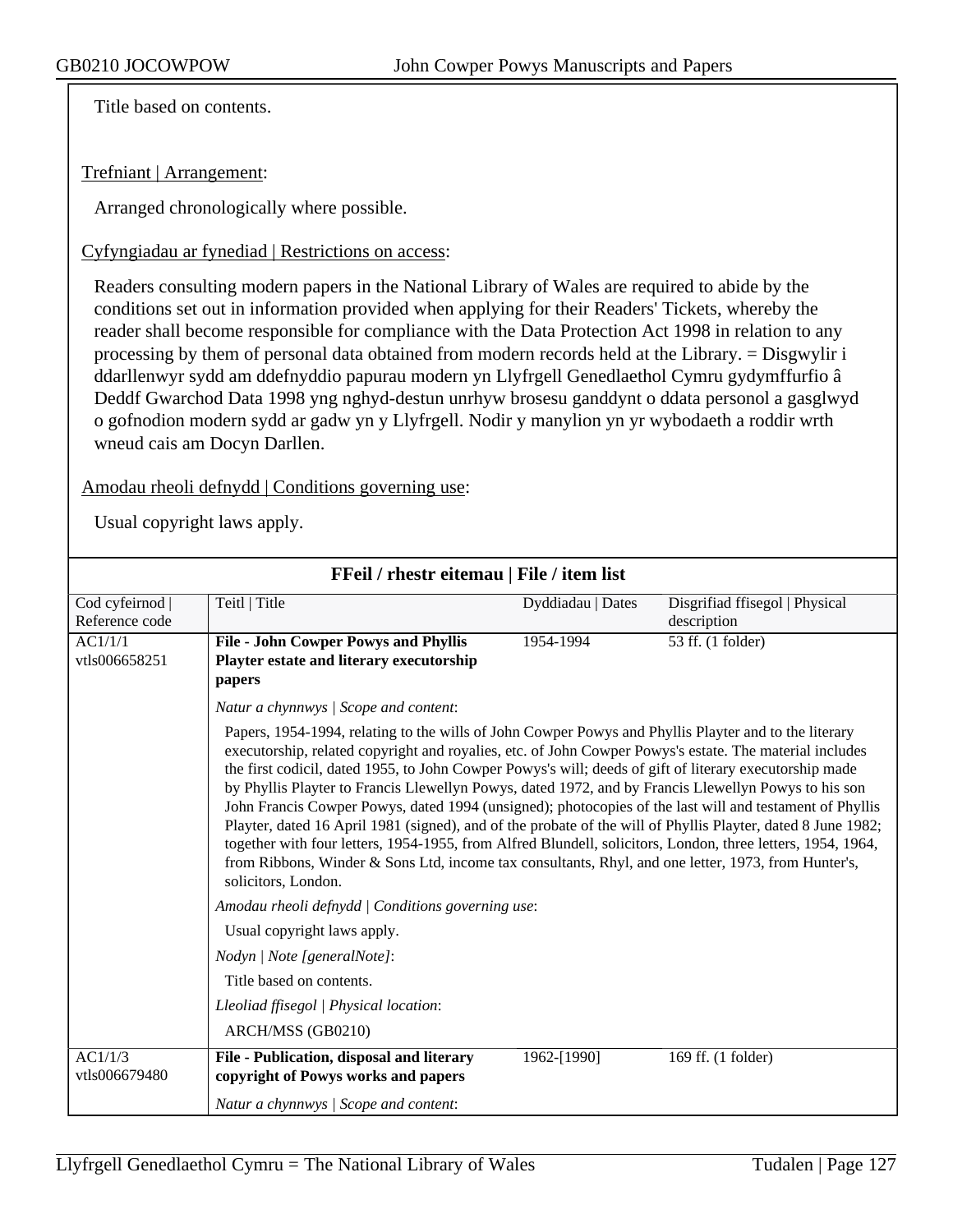|         | Correspondence and other papers, 1962, 1967-[1990], relating to the publication, disposal and literary<br>copyright of the works and manuscripts of John Cowper Powys, with one letter (f. 4) relating to the<br>disposal of Theodore Francis Powys letters. The material includes forty-six letters (some of which are<br>photocopies), 1980-1990, to Francis Llewellyn Powys from Bertram Rota Ltd, booksellers, London,<br>together with three letters, 1984, and two undated drafts to Anthony Rota from Francis Llewellyn Powys;<br>eight letters, 1972-1973, to Phyllis Playter from Michelmores, solicitors, Exeter and four letters, 1972,<br>1974, to Phyllis Playter from Wilfred T. Fry Ltd, taxation consultants, Exeter relating to the transfer<br>of John Cowper Powys's literary copyright from Phyllis Playter to Francis Llewellyn Powys; three<br>notebooks, [1980s-1990s], of Francis Llewellyn Powys containing draft letters, some of which are<br>addressed to Gerald Pollinger of Laurence Pollinger Ltd, literary agents, London; a list of books in Alyse<br>Gregory's library; etc. |                                                                                                                                                                                                                                                                                                                              |  |  |
|---------|----------------------------------------------------------------------------------------------------------------------------------------------------------------------------------------------------------------------------------------------------------------------------------------------------------------------------------------------------------------------------------------------------------------------------------------------------------------------------------------------------------------------------------------------------------------------------------------------------------------------------------------------------------------------------------------------------------------------------------------------------------------------------------------------------------------------------------------------------------------------------------------------------------------------------------------------------------------------------------------------------------------------------------------------------------------------------------------------------------------|------------------------------------------------------------------------------------------------------------------------------------------------------------------------------------------------------------------------------------------------------------------------------------------------------------------------------|--|--|
|         | Amodau rheoli defnydd   Conditions governing use:                                                                                                                                                                                                                                                                                                                                                                                                                                                                                                                                                                                                                                                                                                                                                                                                                                                                                                                                                                                                                                                              |                                                                                                                                                                                                                                                                                                                              |  |  |
|         | Usual copyright laws apply.                                                                                                                                                                                                                                                                                                                                                                                                                                                                                                                                                                                                                                                                                                                                                                                                                                                                                                                                                                                                                                                                                    |                                                                                                                                                                                                                                                                                                                              |  |  |
|         | Nodyn   Note [generalNote]:                                                                                                                                                                                                                                                                                                                                                                                                                                                                                                                                                                                                                                                                                                                                                                                                                                                                                                                                                                                                                                                                                    |                                                                                                                                                                                                                                                                                                                              |  |  |
|         | Title based on contents.                                                                                                                                                                                                                                                                                                                                                                                                                                                                                                                                                                                                                                                                                                                                                                                                                                                                                                                                                                                                                                                                                       |                                                                                                                                                                                                                                                                                                                              |  |  |
|         | Lleoliad ffisegol   Physical location:                                                                                                                                                                                                                                                                                                                                                                                                                                                                                                                                                                                                                                                                                                                                                                                                                                                                                                                                                                                                                                                                         |                                                                                                                                                                                                                                                                                                                              |  |  |
|         | ARCH/MSS (GB0210)                                                                                                                                                                                                                                                                                                                                                                                                                                                                                                                                                                                                                                                                                                                                                                                                                                                                                                                                                                                                                                                                                              |                                                                                                                                                                                                                                                                                                                              |  |  |
| AC1/1/2 | 1957-1999<br><b>File - John Cowper Powys literary</b><br>executorship papers: Royalty statements,<br>translation rights, etc.                                                                                                                                                                                                                                                                                                                                                                                                                                                                                                                                                                                                                                                                                                                                                                                                                                                                                                                                                                                  | 7 folders in 1 large box<br>(correspondence only foliated: 34<br>ff.) Many leaves with torn and/<br>or fragile edges. Correspondence:<br>upper right-hand corner of f. 1,<br>lower lef-hand corner of f. 4,<br>lower right-hand corner of f. 6 and<br>upper edge of f. 29 fragile; lower<br>right-hand corner of f. 30 torn. |  |  |
|         | Natur a chynnwys / Scope and content:                                                                                                                                                                                                                                                                                                                                                                                                                                                                                                                                                                                                                                                                                                                                                                                                                                                                                                                                                                                                                                                                          |                                                                                                                                                                                                                                                                                                                              |  |  |
|         | Royalty statements (some photocopied) and translation rights material, 1957-1999 and undated, relating<br>to John Cowper Powys's literary executorship, with some royalty statements relating to his brother<br>Theodore Francis Powys's literary executorship. Most of the statements and rights are addressed to<br>Francis Llewellyn Powys, with some addressed to Violet Powys, wife of Theodore. Together with related<br>correspondence, 1958-1959, 1961, 1963, 1966-1967, 1970-1971, 1974-1975, 1977, 1980-1982, 1984,<br>1990 and undated, addressed to Francis Llewellyn Powys and Violet Powys mainly from publishers<br>Chatto & Windus, and draft letters from Francis Llewellyn Powys to Gerald Pollinger (3), Laurence<br>Pollinger (1) and Denzil de Silva (1) of literary agents Laurence Pollinger Ltd and one letter from Violet<br>Powys to Ian Parsons of Chatto & Windus. Some of the papers and correspondence bear manuscript<br>notes, accounts, etc. made by Francis Llewellyn Powys.                                                                                                 |                                                                                                                                                                                                                                                                                                                              |  |  |
|         | Amodau rheoli defnydd   Conditions governing use:                                                                                                                                                                                                                                                                                                                                                                                                                                                                                                                                                                                                                                                                                                                                                                                                                                                                                                                                                                                                                                                              |                                                                                                                                                                                                                                                                                                                              |  |  |
|         | Usual copyright laws apply.                                                                                                                                                                                                                                                                                                                                                                                                                                                                                                                                                                                                                                                                                                                                                                                                                                                                                                                                                                                                                                                                                    |                                                                                                                                                                                                                                                                                                                              |  |  |
|         | Nodyn   Note [generalNote]:                                                                                                                                                                                                                                                                                                                                                                                                                                                                                                                                                                                                                                                                                                                                                                                                                                                                                                                                                                                                                                                                                    |                                                                                                                                                                                                                                                                                                                              |  |  |
|         | Title based on contents.                                                                                                                                                                                                                                                                                                                                                                                                                                                                                                                                                                                                                                                                                                                                                                                                                                                                                                                                                                                                                                                                                       |                                                                                                                                                                                                                                                                                                                              |  |  |
|         | Lleoliad ffisegol   Physical location:                                                                                                                                                                                                                                                                                                                                                                                                                                                                                                                                                                                                                                                                                                                                                                                                                                                                                                                                                                                                                                                                         |                                                                                                                                                                                                                                                                                                                              |  |  |
|         | ARCH/MSS (GB0210)                                                                                                                                                                                                                                                                                                                                                                                                                                                                                                                                                                                                                                                                                                                                                                                                                                                                                                                                                                                                                                                                                              |                                                                                                                                                                                                                                                                                                                              |  |  |
|         | Is-gyfres   Subseries AC1/2 vtls006764600: John Cowper Powys and Theodore Francis                                                                                                                                                                                                                                                                                                                                                                                                                                                                                                                                                                                                                                                                                                                                                                                                                                                                                                                                                                                                                              |                                                                                                                                                                                                                                                                                                                              |  |  |

# **Powys publication and translation contracts**

Dyddiad | Date: 1953-1998 (dyddiad creu) | (date of creation)

Natur a chynnwys | Scope and content: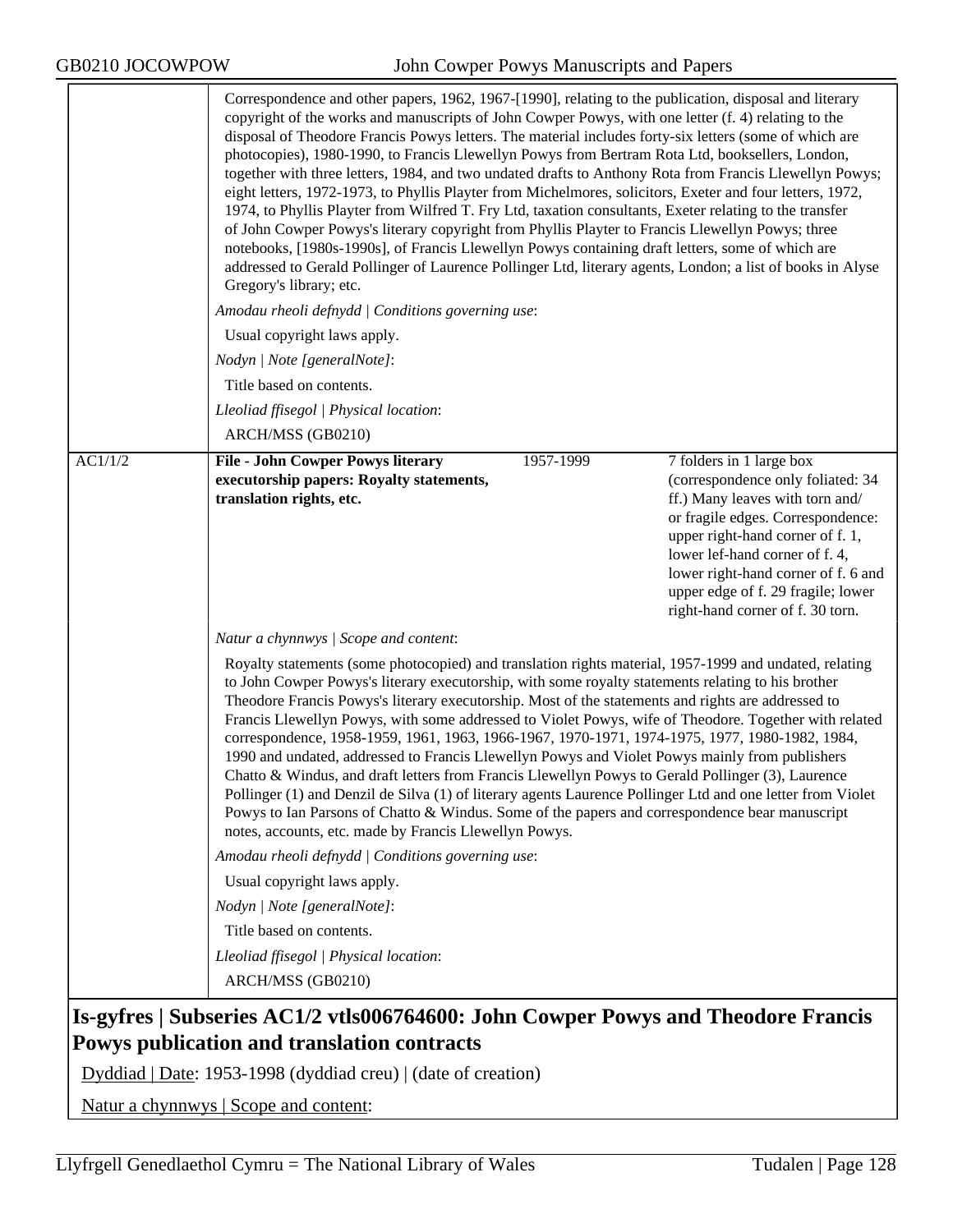Contracts concerning publication and translation rights relating to the works of John Cowper Powys, and, in some instances, to those of John Cowper Powys's brother Theodore Francis Powys.

Disgrifiad ffisegol | Physical description: 3 folders

Iaith y deunydd | Language of the material:

Nodyn | Note [generalNote]:

Title based on contents.

Pwyntiau mynediad | Access points:

• Powys, Theodore Francis, 1875-1953 -- Estate (pwnc) | (subject)

Trefniant | Arrangement:

Arranged chronologically where possible.

Cyfyngiadau ar fynediad | Restrictions on access:

Readers consulting modern papers in the National Library of Wales are required to abide by the conditions set out in information provided when applying for their Readers' Tickets, whereby the reader shall become responsible for compliance with the Data Protection Act 1998 in relation to any processing by them of personal data obtained from modern records held at the Library. = Disgwylir i ddarllenwyr sydd am ddefnyddio papurau modern yn Llyfrgell Genedlaethol Cymru gydymffurfio â Deddf Gwarchod Data 1998 yng nghyd-destun unrhyw brosesu ganddynt o ddata personol a gasglwyd o gofnodion modern sydd ar gadw yn y Llyfrgell. Nodir y manylion yn yr wybodaeth a roddir wrth wneud cais am Docyn Darllen.

Amodau rheoli defnydd | Conditions governing use:

| FFeil / rhestr eitemau   File / item list |                                                                                                                                                                                                                                                                  |                   |                                |  |
|-------------------------------------------|------------------------------------------------------------------------------------------------------------------------------------------------------------------------------------------------------------------------------------------------------------------|-------------------|--------------------------------|--|
| Cod cyfeirnod                             | Teitl   Title                                                                                                                                                                                                                                                    | Dyddiadau   Dates | Disgrifiad ffisegol   Physical |  |
| Reference code                            |                                                                                                                                                                                                                                                                  |                   | description                    |  |
| AC1/2/1<br>vtls006676826                  | File - Publication and translation contracts                                                                                                                                                                                                                     | 1953-1974         | 162 ff. (1 folder)             |  |
|                                           | Natur a chynnwys / Scope and content:                                                                                                                                                                                                                            |                   |                                |  |
|                                           | Papers, 1953, 1967, 1970-1974, relating to the publication and translation of the works of John Cowper<br>Powys and comprising mainly of contracts and agreements mostly between Francis Llewellyn Powys and<br>Laurence Pollinger Ltd, literary agents, London. |                   |                                |  |
|                                           | Amodau rheoli defnydd   Conditions governing use:                                                                                                                                                                                                                |                   |                                |  |
|                                           | Usual copyright laws apply.                                                                                                                                                                                                                                      |                   |                                |  |
|                                           | Nodyn / Note [generalNote]:                                                                                                                                                                                                                                      |                   |                                |  |
|                                           | Title based on contents.                                                                                                                                                                                                                                         |                   |                                |  |
|                                           | Lleoliad ffisegol   Physical location:                                                                                                                                                                                                                           |                   |                                |  |
|                                           | ARCH/MSS (GB0210)                                                                                                                                                                                                                                                |                   |                                |  |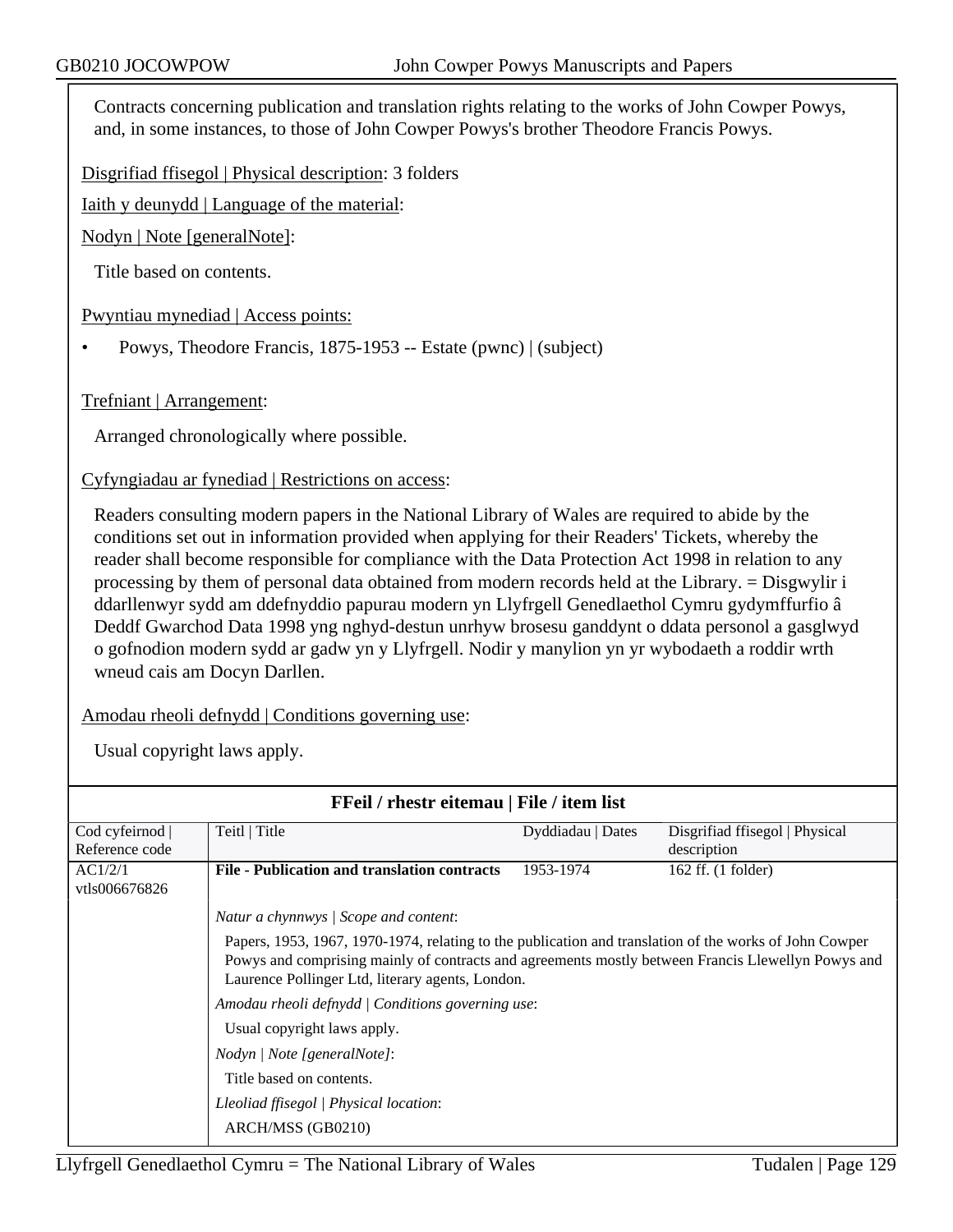| AC1/2/2                  | <b>File - Publication and translation contracts</b><br>1975-1984<br>121 ff. (1 folder)                                                                                                                                                                                                             |  |  |  |
|--------------------------|----------------------------------------------------------------------------------------------------------------------------------------------------------------------------------------------------------------------------------------------------------------------------------------------------|--|--|--|
| vtls006676885            |                                                                                                                                                                                                                                                                                                    |  |  |  |
|                          | Natur a chynnwys / Scope and content:                                                                                                                                                                                                                                                              |  |  |  |
|                          | Papers, 1975-1984, relating to the publication and translation of the works of John Cowper Powys<br>comprising mainly contracts and agreements (some photocopied), mostly between Francis Llewellyn<br>Powys and Laurence Pollinger Ltd, literary agents, London.                                  |  |  |  |
|                          | Amodau rheoli defnydd   Conditions governing use:                                                                                                                                                                                                                                                  |  |  |  |
|                          | Usual copyright laws apply.                                                                                                                                                                                                                                                                        |  |  |  |
|                          | Nodyn   Note [generalNote]:                                                                                                                                                                                                                                                                        |  |  |  |
|                          | Title based on contents.                                                                                                                                                                                                                                                                           |  |  |  |
|                          | Lleoliad ffisegol   Physical location:                                                                                                                                                                                                                                                             |  |  |  |
|                          | ARCH/MSS (GB0210)                                                                                                                                                                                                                                                                                  |  |  |  |
| AC1/2/3<br>vtls006679059 | <b>File - Publication and translation contracts</b><br>152 ff. (1 folder)<br>1985-1998                                                                                                                                                                                                             |  |  |  |
|                          | Natur a chynnwys / Scope and content:                                                                                                                                                                                                                                                              |  |  |  |
|                          | Papers, 1985-1993, 1998, relating to the publication and translation of the works of John Cowper Powys<br>and Theodore Francis Powys comprising mainly contracts and agreements (some photocopied), mostly<br>between Francis Llewellyn Powys and Laurence Pollinger Ltd, literary agents, London. |  |  |  |
|                          | Amodau rheoli defnydd   Conditions governing use:                                                                                                                                                                                                                                                  |  |  |  |
|                          | Usual copyright laws apply.                                                                                                                                                                                                                                                                        |  |  |  |
|                          | Nodyn   Note [generalNote]:                                                                                                                                                                                                                                                                        |  |  |  |
|                          | Title based on contents.                                                                                                                                                                                                                                                                           |  |  |  |
|                          | Lleoliad ffisegol   Physical location:                                                                                                                                                                                                                                                             |  |  |  |
|                          | ARCH/MSS (GB0210)                                                                                                                                                                                                                                                                                  |  |  |  |

# **Is-gyfres | Subseries AC1/3 vtls006764611: Letters to Francis Llewellyn Powys and others from Laurence Pollinger Ltd**

Dyddiad | Date: 1963-1993 (dyddiad creu) | (date of creation)

Natur a chynnwys | Scope and content:

Letters to Francis Llewellyn Powys from Laurence Pollinger and Gerald Pollinger of Laurence Pollinger Ltd, literary agents, London, together with a number of letters addressed to Francis's wife Sally Powys and to Phyllis Playter. The letters mostly relate to the publication of, and copyright, royalties, performance rights, etc. relating to, the published works and other papers (eg letters and diaries) of John Cowper Powys.

Disgrifiad ffisegol | Physical description: 8 folders.

Iaith y deunydd | Language of the material:

Nodyn | Note [generalNote]:

Title based on contents.

Pwyntiau mynediad | Access points:

- Laurence Pollinger Ltd -- Records and correspondence
- Laurence Pollinger Ltd (Firm)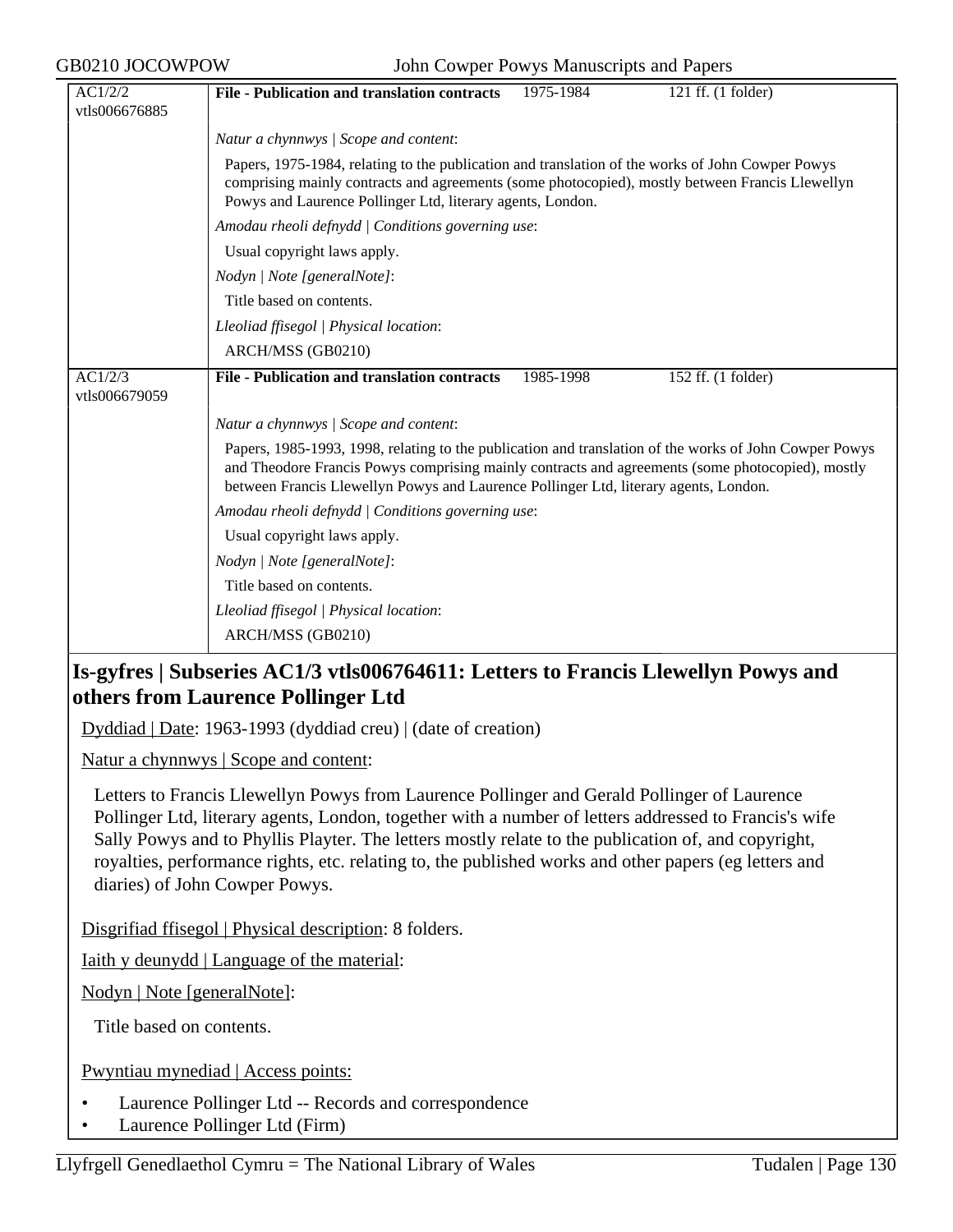- Pollinger, Laurence -- Correspondence (pwnc) | (subject)
- Pollinger, Gerald -- Correspondence (pwnc) | (subject)

Trefniant | Arrangement:

Arranged chronologically.

Cyfyngiadau ar fynediad | Restrictions on access:

Readers consulting modern papers in the National Library of Wales are required to abide by the conditions set out in information provided when applying for their Readers' Tickets, whereby the reader shall become responsible for compliance with the Data Protection Act 1998 in relation to any processing by them of personal data obtained from modern records held at the Library. = Disgwylir i ddarllenwyr sydd am ddefnyddio papurau modern yn Llyfrgell Genedlaethol Cymru gydymffurfio â Deddf Gwarchod Data 1998 yng nghyd-destun unrhyw brosesu ganddynt o ddata personol a gasglwyd o gofnodion modern sydd ar gadw yn y Llyfrgell. Nodir y manylion yn yr wybodaeth a roddir wrth wneud cais am Docyn Darllen.

Amodau rheoli defnydd | Conditions governing use:

| FFeil / rhestr eitemau   File / item list |                                                                                                                                                                                                                                                                                                                                                                                                                                                                                                                                                                                                                                                                                                                                                                                                                                                                                                                                                                                                                                                                                                                                                                                       |                   |                                               |  |
|-------------------------------------------|---------------------------------------------------------------------------------------------------------------------------------------------------------------------------------------------------------------------------------------------------------------------------------------------------------------------------------------------------------------------------------------------------------------------------------------------------------------------------------------------------------------------------------------------------------------------------------------------------------------------------------------------------------------------------------------------------------------------------------------------------------------------------------------------------------------------------------------------------------------------------------------------------------------------------------------------------------------------------------------------------------------------------------------------------------------------------------------------------------------------------------------------------------------------------------------|-------------------|-----------------------------------------------|--|
| Cod cyfeirnod  <br>Reference code         | Teitl   Title                                                                                                                                                                                                                                                                                                                                                                                                                                                                                                                                                                                                                                                                                                                                                                                                                                                                                                                                                                                                                                                                                                                                                                         | Dyddiadau   Dates | Disgrifiad ffisegol   Physical<br>description |  |
| AC1/3/1<br>vtls006681593                  | <b>File - Letters to Francis Llewellyn Powys</b><br>and Phyllis Playter from Laurence<br>Pollinger                                                                                                                                                                                                                                                                                                                                                                                                                                                                                                                                                                                                                                                                                                                                                                                                                                                                                                                                                                                                                                                                                    | 1963, 1969-1970   | 60 ff. (1 folder)                             |  |
|                                           | Natur a chynnwys / Scope and content:                                                                                                                                                                                                                                                                                                                                                                                                                                                                                                                                                                                                                                                                                                                                                                                                                                                                                                                                                                                                                                                                                                                                                 |                   |                                               |  |
|                                           | Eighteen letters, 1963, 1969-1970, to Francis Llewellyn Powys and ten letters, 1970, to Phyllis Playter<br>from Laurence Pollinger Ltd, literary agents, London, concerning the publication of, and copyright,<br>royalties, performance rights, etc. relating to, the works and other papers (eg letters and diaries) of John<br>Cowper Powys. Almost all the letters are signed by Laurence Pollinger. Amongst the enclosed items<br>are a copy of a letter, 1969, to Laurence Pollinger from Phyllis Playter, copies of five letters, 1970, to<br>Phyllis Playter from Laurence Pollinger, copies of six letters, 1970, to Laurence Pollinger from Anthony<br>Rota of Bertram Rota Ltd, publishers, London, and a copy of a letter, 1970, to Laurence Pollinger from<br>Francis Llewellyn Powys. Also included is one [?]incomplete letter to Laurence Pollinger from Francis<br>Llewellyn Powys, one letter, 1970, to Francis Llewellyn Powys from the author Malcolm Elwin, and<br>two draft letters, 1970, from Francis Llewellyn Powys to unspecified recipients, one of which relates to a<br>personal insurance policy.<br>Amodau rheoli defnydd   Conditions governing use: |                   |                                               |  |
|                                           |                                                                                                                                                                                                                                                                                                                                                                                                                                                                                                                                                                                                                                                                                                                                                                                                                                                                                                                                                                                                                                                                                                                                                                                       |                   |                                               |  |
|                                           | Usual copyright laws apply.                                                                                                                                                                                                                                                                                                                                                                                                                                                                                                                                                                                                                                                                                                                                                                                                                                                                                                                                                                                                                                                                                                                                                           |                   |                                               |  |
|                                           | Nodyn   Note [generalNote]:                                                                                                                                                                                                                                                                                                                                                                                                                                                                                                                                                                                                                                                                                                                                                                                                                                                                                                                                                                                                                                                                                                                                                           |                   |                                               |  |
|                                           | Title based on contents.                                                                                                                                                                                                                                                                                                                                                                                                                                                                                                                                                                                                                                                                                                                                                                                                                                                                                                                                                                                                                                                                                                                                                              |                   |                                               |  |
|                                           | Lleoliad ffisegol   Physical location:<br>ARCH/MSS (GB0210)                                                                                                                                                                                                                                                                                                                                                                                                                                                                                                                                                                                                                                                                                                                                                                                                                                                                                                                                                                                                                                                                                                                           |                   |                                               |  |
| AC1/3/2<br>vtls006682456                  | <b>File - Letters from Laurence Pollinger</b>                                                                                                                                                                                                                                                                                                                                                                                                                                                                                                                                                                                                                                                                                                                                                                                                                                                                                                                                                                                                                                                                                                                                         | 1971-1973         | 136 ff. (1 folder)                            |  |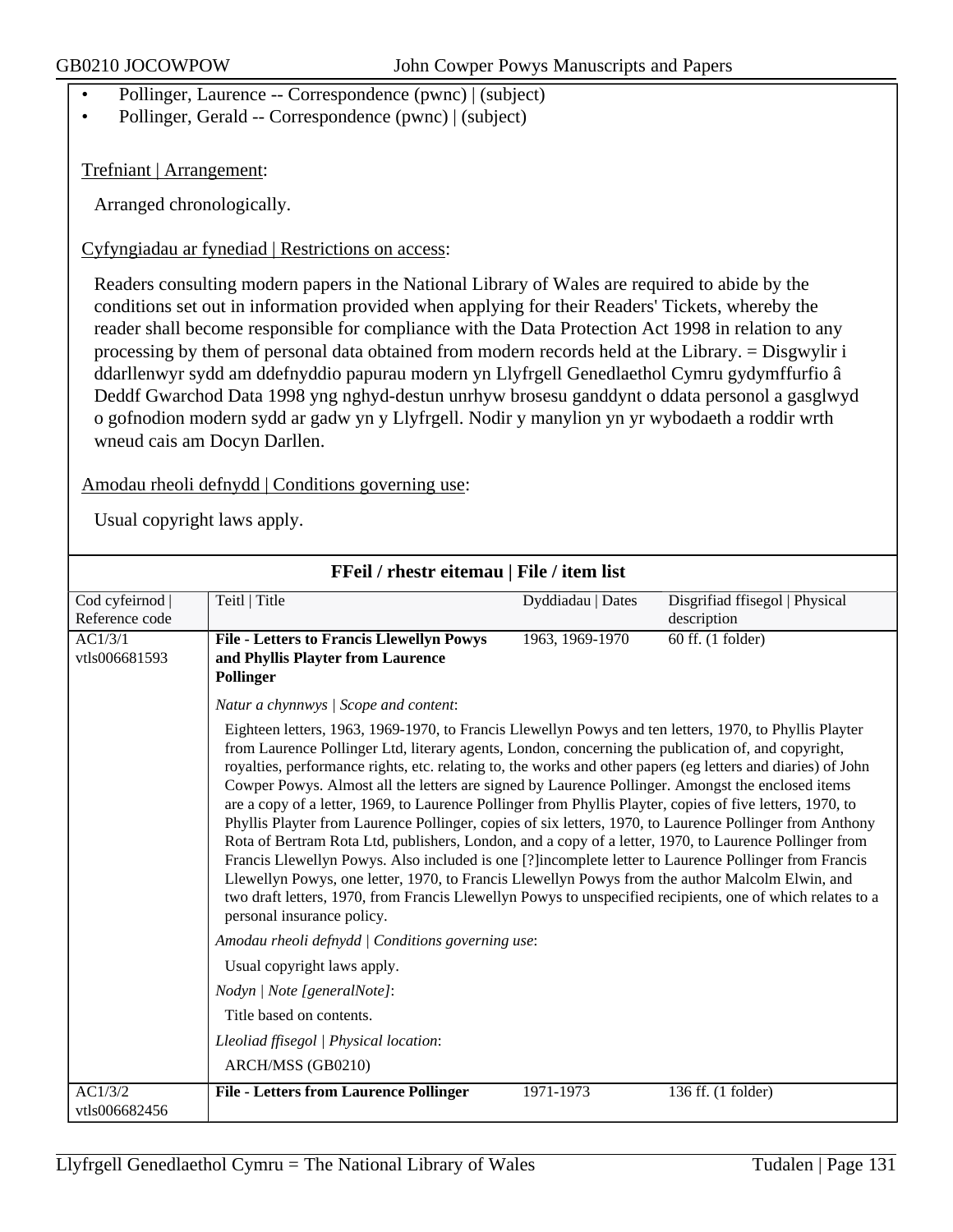|                          | Natur a chynnwys / Scope and content:                                                                                                                                                                                                                                                                                                                                                                                                                                                                                                                                                                                                                                                                                                                                                                                                                                                                                                                                                                                                                                                                                                                                                                                                                                                                                                                                                                                                                                                                                                                                                                                                                                                                                                                                                                                                                                                                                                                                                                                                                                                                               |  |  |
|--------------------------|---------------------------------------------------------------------------------------------------------------------------------------------------------------------------------------------------------------------------------------------------------------------------------------------------------------------------------------------------------------------------------------------------------------------------------------------------------------------------------------------------------------------------------------------------------------------------------------------------------------------------------------------------------------------------------------------------------------------------------------------------------------------------------------------------------------------------------------------------------------------------------------------------------------------------------------------------------------------------------------------------------------------------------------------------------------------------------------------------------------------------------------------------------------------------------------------------------------------------------------------------------------------------------------------------------------------------------------------------------------------------------------------------------------------------------------------------------------------------------------------------------------------------------------------------------------------------------------------------------------------------------------------------------------------------------------------------------------------------------------------------------------------------------------------------------------------------------------------------------------------------------------------------------------------------------------------------------------------------------------------------------------------------------------------------------------------------------------------------------------------|--|--|
|                          | Eighty letters, 1971-1973, to Francis Llewellyn Powys from Laurence Pollinger Ltd, literary agents,<br>London, concerning the publication and translation of, and copyright, literary copyright, royalties, etc.<br>relating to, the works and other papers (eg letters) of John Cowper Powys. Most of the letters are signed<br>by Laurence Pollinger. Some rough arithmetical calculations are written on the reverse of some of the<br>letters in Francis Llewellyn Powys's hand. Enclosures include copies of letters, 1971, 1973, to Phyllis<br>Playter from Laurence Pollinger, a copy of a letter, 1973, to Laurence Pollinger from Phyllis Playter,<br>and a copy of a press review of Essays on John Cowper Powys ([ed. Belinda Humfrey, 1972]). Four of<br>the letters contain references to an alleged incidence of plagiarism (ff. 44, 46-8, 71, 78). Also included<br>are two letters, 1971, 1972, to Francis Llewellyn Powys from the author Malcolm Elwin, a letter, 1973,<br>to Francis Llewellyn Powys from Anthony Ward of K. A. Ward, publisher and bookseller, Essex, and<br>an undated draft letter to 'Miss M' (possibly Yvonne Muller of Laurence Pollinger Ltd) from Francis<br>Llewellyn Powys.                                                                                                                                                                                                                                                                                                                                                                                                                                                                                                                                                                                                                                                                                                                                                                                                                                                                                            |  |  |
|                          | Amodau rheoli defnydd   Conditions governing use:                                                                                                                                                                                                                                                                                                                                                                                                                                                                                                                                                                                                                                                                                                                                                                                                                                                                                                                                                                                                                                                                                                                                                                                                                                                                                                                                                                                                                                                                                                                                                                                                                                                                                                                                                                                                                                                                                                                                                                                                                                                                   |  |  |
|                          | Usual copyright laws apply.                                                                                                                                                                                                                                                                                                                                                                                                                                                                                                                                                                                                                                                                                                                                                                                                                                                                                                                                                                                                                                                                                                                                                                                                                                                                                                                                                                                                                                                                                                                                                                                                                                                                                                                                                                                                                                                                                                                                                                                                                                                                                         |  |  |
|                          | Nodyn   Note [generalNote]:                                                                                                                                                                                                                                                                                                                                                                                                                                                                                                                                                                                                                                                                                                                                                                                                                                                                                                                                                                                                                                                                                                                                                                                                                                                                                                                                                                                                                                                                                                                                                                                                                                                                                                                                                                                                                                                                                                                                                                                                                                                                                         |  |  |
|                          | Title based on contents.                                                                                                                                                                                                                                                                                                                                                                                                                                                                                                                                                                                                                                                                                                                                                                                                                                                                                                                                                                                                                                                                                                                                                                                                                                                                                                                                                                                                                                                                                                                                                                                                                                                                                                                                                                                                                                                                                                                                                                                                                                                                                            |  |  |
|                          | Lleoliad ffisegol   Physical location:                                                                                                                                                                                                                                                                                                                                                                                                                                                                                                                                                                                                                                                                                                                                                                                                                                                                                                                                                                                                                                                                                                                                                                                                                                                                                                                                                                                                                                                                                                                                                                                                                                                                                                                                                                                                                                                                                                                                                                                                                                                                              |  |  |
|                          | ARCH/MSS (GB0210)                                                                                                                                                                                                                                                                                                                                                                                                                                                                                                                                                                                                                                                                                                                                                                                                                                                                                                                                                                                                                                                                                                                                                                                                                                                                                                                                                                                                                                                                                                                                                                                                                                                                                                                                                                                                                                                                                                                                                                                                                                                                                                   |  |  |
| AC1/3/3<br>vtls006680457 | <b>File - Letters from Laurence and Gerald</b><br>1974-1976<br>188 ff. (1 folder)<br>Pollinger                                                                                                                                                                                                                                                                                                                                                                                                                                                                                                                                                                                                                                                                                                                                                                                                                                                                                                                                                                                                                                                                                                                                                                                                                                                                                                                                                                                                                                                                                                                                                                                                                                                                                                                                                                                                                                                                                                                                                                                                                      |  |  |
|                          | Natur a chynnwys   Scope and content:                                                                                                                                                                                                                                                                                                                                                                                                                                                                                                                                                                                                                                                                                                                                                                                                                                                                                                                                                                                                                                                                                                                                                                                                                                                                                                                                                                                                                                                                                                                                                                                                                                                                                                                                                                                                                                                                                                                                                                                                                                                                               |  |  |
|                          | One hundred and thirty-four letters, 1974-1976, to Francis Llewellyn Powys from Laurence Pollinger<br>Ltd, literary agents, London, concerning the publication and translation of, and copyright, royalties,<br>film rights, etc. relating to, the works and other papers (eg letters) of John Cowper Powys and Theodore<br>Francis Powys. Some of the earlier letters are signed by Laurence Pollinger, the remainder mostly by<br>Gerald Pollinger or his representatives, who include Denzil de Silva. Amongst the enclosures are a<br>letter, 1974, to Laurence Pollinger from Jeffrey Kwintner, a letter, 1975, to Dr R. Brinley Jones of the<br>University of Wales Press from Gerald Pollinger, letters, 1975-1976, to Gerald Pollinger from Glen<br>Cavaliero, a press review of a 1976 edition of Wolf Solent, a copy of a letter, 1976, to Gerald Pollinger<br>from Mary Barham Johnson, together with Pollinger's reply, and a press cutting from The Bookseller,<br>October 1976, relating to reprints of some of Theodore Francis Powys's works. Also included are letters<br>to Francis Llewellyn Powys from Jeffrey Kwintner (1974), Chatto & Windus, publishers, London<br>(1975-1976), John Sankey of Villiers Publications Ltd, publishers, London (1975) and Doubleday &<br>Co. Inc., publishers, New York (1976), a copy of a letter, 1975, to Dr R. Brinley Jones from Gerald<br>Pollinger, together with a response from Dr R. Brinley Jones, and a letter, 1976, to Mary Barham<br>Johnson from Gerald Pollinger. There are references to Phyllis Playter's opinions and responses regarding<br>the publishing of John Cowper Powys's works, and one letter from Gerald Pollinger to Francis Llewellyn<br>Powys mentions the death of Laurence Pollinger in 1976. On the reverse of some of the letters are draft<br>letters and rough arithmetical calculations in Francis Llewellyn Powys's hand.<br>Amodau rheoli defnydd   Conditions governing use:<br>Usual copyright laws apply.<br>Nodyn   Note [generalNote]:<br>Title based on contents.<br>Lleoliad ffisegol   Physical location: |  |  |
|                          | ARCH/MSS (GB0210)                                                                                                                                                                                                                                                                                                                                                                                                                                                                                                                                                                                                                                                                                                                                                                                                                                                                                                                                                                                                                                                                                                                                                                                                                                                                                                                                                                                                                                                                                                                                                                                                                                                                                                                                                                                                                                                                                                                                                                                                                                                                                                   |  |  |
| AC1/3/4<br>vtls006682025 | <b>File - Letters from Gerald Pollinger</b><br>1977-1978<br>177 ff. (1 folder)                                                                                                                                                                                                                                                                                                                                                                                                                                                                                                                                                                                                                                                                                                                                                                                                                                                                                                                                                                                                                                                                                                                                                                                                                                                                                                                                                                                                                                                                                                                                                                                                                                                                                                                                                                                                                                                                                                                                                                                                                                      |  |  |
|                          | Natur a chynnwys / Scope and content:                                                                                                                                                                                                                                                                                                                                                                                                                                                                                                                                                                                                                                                                                                                                                                                                                                                                                                                                                                                                                                                                                                                                                                                                                                                                                                                                                                                                                                                                                                                                                                                                                                                                                                                                                                                                                                                                                                                                                                                                                                                                               |  |  |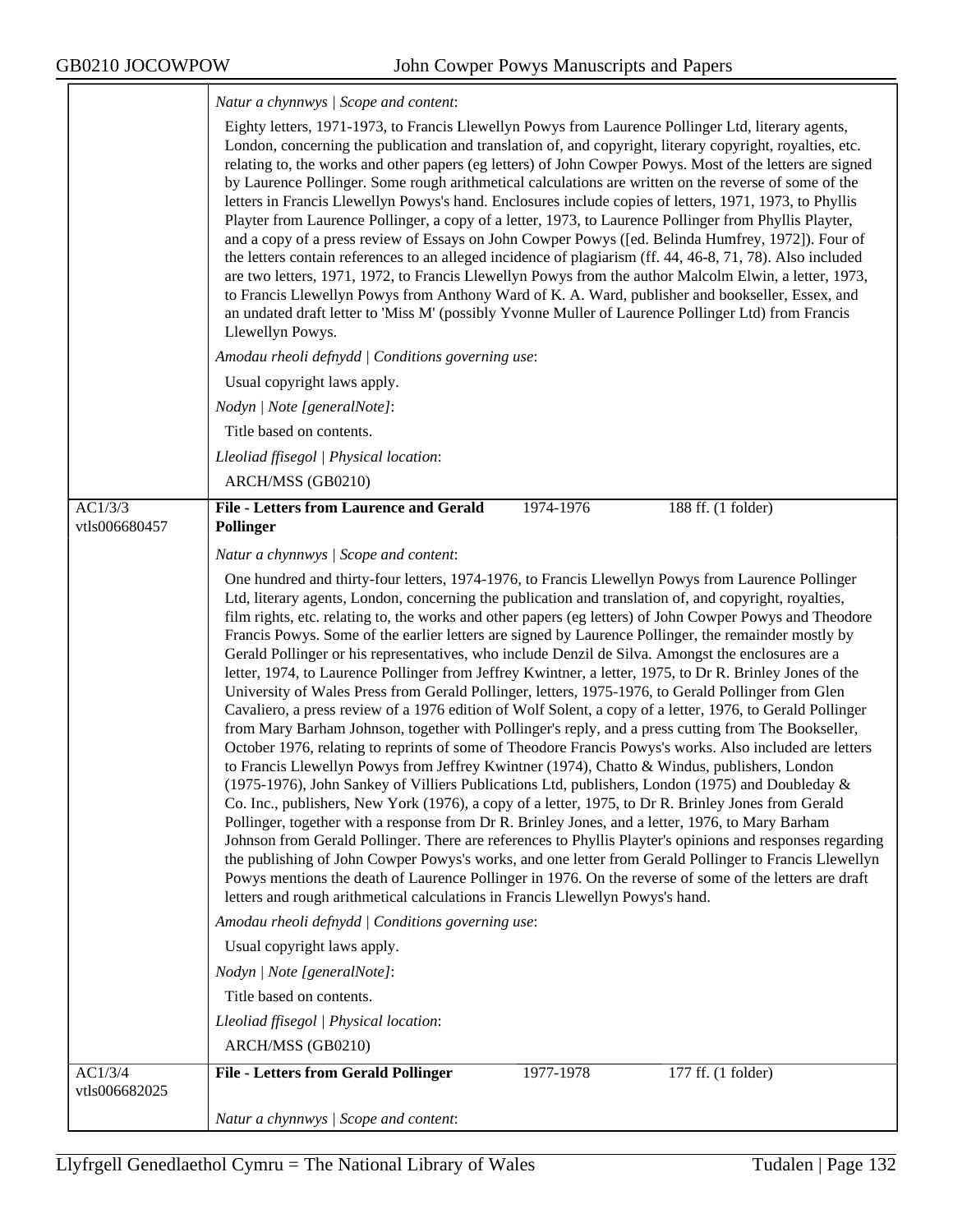|                          | One hundred and six letters, 1977-1978 (one (f. 169) appearing to be missing continuation page(s)),<br>to Francis Llewellyn Powys from Laurence Pollinger Ltd, literary agents, London, concerning the<br>publication and translation of, and copyright, performance rights, etc. relating to, the works and other<br>papers (eg letters and diaries) of John Cowper Powys. Most of the letters are signed by Gerald Pollinger.<br>Draft letters and rough arithmetical calculations in the hand of Francis Llewellyn Powys are written<br>on the reverse of some of the letters. There are references to Phyllis Playter's opinions and response to<br>publishing matters. Also included are three letters, 1977, to Francis Llewellyn Powys from Chatto &<br>Windus, publishers, London.                                                                                                                                                                                                                                                                                                                                                                                                                                                                                              |  |  |  |  |
|--------------------------|-----------------------------------------------------------------------------------------------------------------------------------------------------------------------------------------------------------------------------------------------------------------------------------------------------------------------------------------------------------------------------------------------------------------------------------------------------------------------------------------------------------------------------------------------------------------------------------------------------------------------------------------------------------------------------------------------------------------------------------------------------------------------------------------------------------------------------------------------------------------------------------------------------------------------------------------------------------------------------------------------------------------------------------------------------------------------------------------------------------------------------------------------------------------------------------------------------------------------------------------------------------------------------------------|--|--|--|--|
|                          | Amodau rheoli defnydd   Conditions governing use:                                                                                                                                                                                                                                                                                                                                                                                                                                                                                                                                                                                                                                                                                                                                                                                                                                                                                                                                                                                                                                                                                                                                                                                                                                       |  |  |  |  |
|                          | Usual copyright laws apply.                                                                                                                                                                                                                                                                                                                                                                                                                                                                                                                                                                                                                                                                                                                                                                                                                                                                                                                                                                                                                                                                                                                                                                                                                                                             |  |  |  |  |
|                          | Nodyn   Note [generalNote]:                                                                                                                                                                                                                                                                                                                                                                                                                                                                                                                                                                                                                                                                                                                                                                                                                                                                                                                                                                                                                                                                                                                                                                                                                                                             |  |  |  |  |
|                          | Title based on contents.                                                                                                                                                                                                                                                                                                                                                                                                                                                                                                                                                                                                                                                                                                                                                                                                                                                                                                                                                                                                                                                                                                                                                                                                                                                                |  |  |  |  |
|                          | Lleoliad ffisegol   Physical location:                                                                                                                                                                                                                                                                                                                                                                                                                                                                                                                                                                                                                                                                                                                                                                                                                                                                                                                                                                                                                                                                                                                                                                                                                                                  |  |  |  |  |
|                          | ARCH/MSS (GB0210)                                                                                                                                                                                                                                                                                                                                                                                                                                                                                                                                                                                                                                                                                                                                                                                                                                                                                                                                                                                                                                                                                                                                                                                                                                                                       |  |  |  |  |
| AC1/3/5<br>vtls006680096 | <b>File - Letters from Gerald Pollinger</b><br>128 ff. (1 folder)<br>1979-1981                                                                                                                                                                                                                                                                                                                                                                                                                                                                                                                                                                                                                                                                                                                                                                                                                                                                                                                                                                                                                                                                                                                                                                                                          |  |  |  |  |
|                          | Natur a chynnwys / Scope and content:                                                                                                                                                                                                                                                                                                                                                                                                                                                                                                                                                                                                                                                                                                                                                                                                                                                                                                                                                                                                                                                                                                                                                                                                                                                   |  |  |  |  |
|                          | Seventy-seven letters, 1979-1981, some of which are photocopies, to Francis Llewellyn Powys from<br>Laurence Pollinger Ltd, literary agents, London, relating to the publication, translation, broadcasting and<br>other usages of the works and other papers (eg letters and diaries) of John Cowper Powys and some of<br>the works of Theodore Francis Powys. Most of the letters are signed by Gerald Pollinger. Amongst the<br>enclosures are copies of two letters, 1979, to Glen Cavaliero from Gerald Pollinger and a copy of a letter,<br>1979, to Gerald Pollinger from Mary Barham Johnson. Also included are one letter, 1980, to Francis<br>Llewellyn Powys from Belinda Humfrey, one letter, 1980, to Denzil de Silva (of Laurence Pollinger<br>Ltd) from Francis Llewellyn Powys, one letter, 1981, to Gerald Pollinger from Nesta MacDonald and<br>one letter, 1981, to Francis Llewellyn Powys from Colin Rose of the British Broadcasting Corporation.<br>There are references to associated figures such as Glen Cavaliero and Richard Perceval Graves and<br>some mention of Phyllis Playter's ill-health. On the reverse of some of the letters are rough arithmetical<br>calculations and memoranda in Francis Llewellyn Powys's hand.                             |  |  |  |  |
|                          | Amodau rheoli defnydd   Conditions governing use:                                                                                                                                                                                                                                                                                                                                                                                                                                                                                                                                                                                                                                                                                                                                                                                                                                                                                                                                                                                                                                                                                                                                                                                                                                       |  |  |  |  |
|                          | Usual copyright laws apply.                                                                                                                                                                                                                                                                                                                                                                                                                                                                                                                                                                                                                                                                                                                                                                                                                                                                                                                                                                                                                                                                                                                                                                                                                                                             |  |  |  |  |
|                          | Nodyn   Note [generalNote]:                                                                                                                                                                                                                                                                                                                                                                                                                                                                                                                                                                                                                                                                                                                                                                                                                                                                                                                                                                                                                                                                                                                                                                                                                                                             |  |  |  |  |
|                          | Title based on contents.                                                                                                                                                                                                                                                                                                                                                                                                                                                                                                                                                                                                                                                                                                                                                                                                                                                                                                                                                                                                                                                                                                                                                                                                                                                                |  |  |  |  |
|                          | Lleoliad ffisegol   Physical location:                                                                                                                                                                                                                                                                                                                                                                                                                                                                                                                                                                                                                                                                                                                                                                                                                                                                                                                                                                                                                                                                                                                                                                                                                                                  |  |  |  |  |
|                          | ARCH/MSS (GB0210)                                                                                                                                                                                                                                                                                                                                                                                                                                                                                                                                                                                                                                                                                                                                                                                                                                                                                                                                                                                                                                                                                                                                                                                                                                                                       |  |  |  |  |
| AC1/3/6<br>vtls006679869 | <b>File - Letters from Gerald Pollinger</b><br>$217$ ff. (1 folder)<br>1982-1984                                                                                                                                                                                                                                                                                                                                                                                                                                                                                                                                                                                                                                                                                                                                                                                                                                                                                                                                                                                                                                                                                                                                                                                                        |  |  |  |  |
|                          | Natur a chynnwys / Scope and content:                                                                                                                                                                                                                                                                                                                                                                                                                                                                                                                                                                                                                                                                                                                                                                                                                                                                                                                                                                                                                                                                                                                                                                                                                                                   |  |  |  |  |
|                          | One hundred and forty-six letters, some of which are photocopies, and three incomplete letters,<br>1982-1984, to Francis Llewellyn Powys from Laurence Pollinger Ltd, literary agents, London, with<br>one letter, 1984, from Gerald Pollinger to Sally Powys, wife of Francis, relating to the publication,<br>translation, broadcasting and other usages of the works and other papers (eg diaries and letters) of<br>John Cowper Powys and Theodore Francis Powys. Most of the letters are signed by Gerald Pollinger.<br>Amongst the enclosed items is a photocopy of a review published in Quarto (June 1982) of John Cowper<br>Powys and Llewelyn Powys's Confessions of Two Brothers and of John Cowper Powys's Autobiography,<br>both reprinted in 1982. Also included are two letters, 1982, to Francis Llewellyn Powys from Chatto &<br>Windus, publishers, London, three letters, 1983, to Professor Garold Sharpe from Gerald Pollinger, one<br>letter, 1983, to Francis Llewellyn Powys from Jane Morgan of the British Broadcasting Corporation, one<br>letter, 1984, to Gerald Pollinger from Francis Llewellyn Powys, one letter, 1984, to Oliver Wilkinson<br>from Gerald Pollinger, and draft letters in the hand of Francis Llewellyn Powys, one of which is written |  |  |  |  |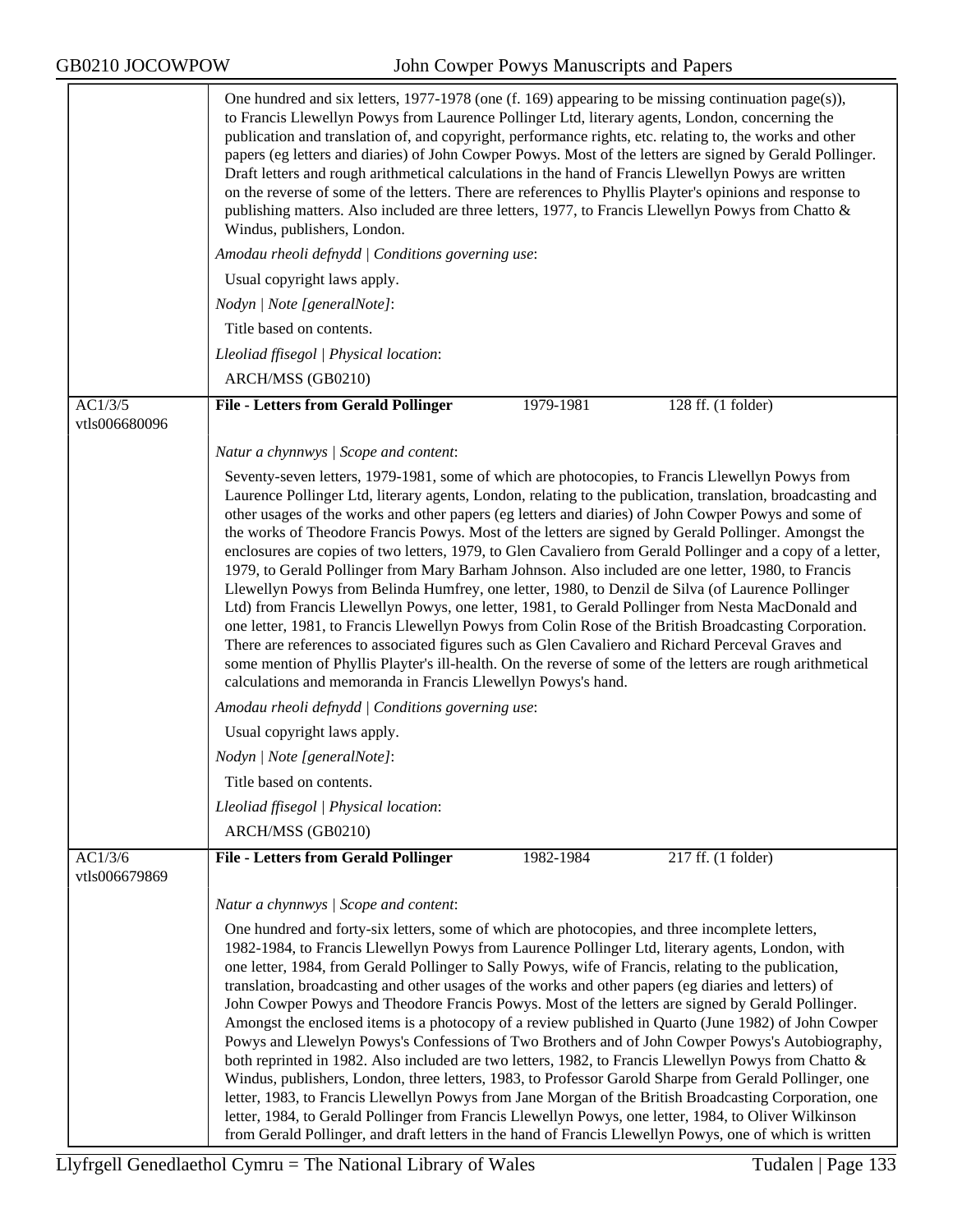|                          | on the reverse of a letter from Gerald Pollinger. There are references to members of the Powys family<br>and their circle of friends and acquaintances, to the death of Phyllis Playter in 1982, and to the sale of<br>Gilbert Turner's letters at Sotheby's on 21st July 1983.                                                                                                                                                                                                                                                                                                                                                                                                                                                                                                                                                                                                                                                                                                                                                                                                                                                                                                                                                                                                                                                                                                                                                                                  |  |  |  |
|--------------------------|------------------------------------------------------------------------------------------------------------------------------------------------------------------------------------------------------------------------------------------------------------------------------------------------------------------------------------------------------------------------------------------------------------------------------------------------------------------------------------------------------------------------------------------------------------------------------------------------------------------------------------------------------------------------------------------------------------------------------------------------------------------------------------------------------------------------------------------------------------------------------------------------------------------------------------------------------------------------------------------------------------------------------------------------------------------------------------------------------------------------------------------------------------------------------------------------------------------------------------------------------------------------------------------------------------------------------------------------------------------------------------------------------------------------------------------------------------------|--|--|--|
|                          | Amodau rheoli defnydd   Conditions governing use:                                                                                                                                                                                                                                                                                                                                                                                                                                                                                                                                                                                                                                                                                                                                                                                                                                                                                                                                                                                                                                                                                                                                                                                                                                                                                                                                                                                                                |  |  |  |
|                          | Usual copyright laws apply.                                                                                                                                                                                                                                                                                                                                                                                                                                                                                                                                                                                                                                                                                                                                                                                                                                                                                                                                                                                                                                                                                                                                                                                                                                                                                                                                                                                                                                      |  |  |  |
|                          | Nodyn   Note [generalNote]:                                                                                                                                                                                                                                                                                                                                                                                                                                                                                                                                                                                                                                                                                                                                                                                                                                                                                                                                                                                                                                                                                                                                                                                                                                                                                                                                                                                                                                      |  |  |  |
|                          | Title based on contents.                                                                                                                                                                                                                                                                                                                                                                                                                                                                                                                                                                                                                                                                                                                                                                                                                                                                                                                                                                                                                                                                                                                                                                                                                                                                                                                                                                                                                                         |  |  |  |
|                          | Lleoliad ffisegol   Physical location:                                                                                                                                                                                                                                                                                                                                                                                                                                                                                                                                                                                                                                                                                                                                                                                                                                                                                                                                                                                                                                                                                                                                                                                                                                                                                                                                                                                                                           |  |  |  |
|                          | ARCH/MSS (GB0210)                                                                                                                                                                                                                                                                                                                                                                                                                                                                                                                                                                                                                                                                                                                                                                                                                                                                                                                                                                                                                                                                                                                                                                                                                                                                                                                                                                                                                                                |  |  |  |
| AC1/3/7<br>vtls006684323 | File - Letters to Francis Llewellyn and<br>1985-1987<br>172 ff. (1 folder)<br><b>Sally Powys from Gerald Pollinger</b>                                                                                                                                                                                                                                                                                                                                                                                                                                                                                                                                                                                                                                                                                                                                                                                                                                                                                                                                                                                                                                                                                                                                                                                                                                                                                                                                           |  |  |  |
|                          | Natur a chynnwys / Scope and content:                                                                                                                                                                                                                                                                                                                                                                                                                                                                                                                                                                                                                                                                                                                                                                                                                                                                                                                                                                                                                                                                                                                                                                                                                                                                                                                                                                                                                            |  |  |  |
|                          | One hundred and twenty-two letters, 1985-1987, to Francis Llewellyn Powys and three letters,<br>1985-1986, to Sally Powys from Laurence Pollinger Ltd, literary agents, London, concerning the<br>publication and translation of, and royalties, copyright and performance rights relating to, the works and<br>other papers (eg diaries and letters) of John Cowper Powys and Theodore Francis Powys. Most of the<br>letters are signed by Gerald Pollinger. A draft letter and rough arithmetical calculations, accounts and<br>memoranda are written by Francis Llewellyn Powys on the reverse of some of the letters and a few of the<br>letters from Gerald Pollinger are annotated in Francis Llewellyn Powys's hand. Enclosures include copies<br>of press reviews, [1987], of The Diary of John Cowper Powys (ed. Frederick Davies) and of the U.S.<br>edition of John Cowper Powys's A Glastonbury Romance. Also included are seven letters, 1985-1987,<br>to Francis Llewellyn Powys and to Francis and Sally Powys from various correspondents. Amongst the<br>correspondence addressed to Gerald Pollinger is a copy of a letter, 1986, from Andrew Motion, then<br>Editorial Director of Chatto & Windus, publishers, London (f. 95).<br>Amodau rheoli defnydd   Conditions governing use:<br>Usual copyright laws apply.<br>Nodyn   Note [generalNote]:<br>Title based on contents.<br>Lleoliad ffisegol   Physical location:<br>ARCH/MSS (GB0210) |  |  |  |
| AC1/3/8                  | File - Letters to Francis Llewellyn and<br>192 ff. (1 folder)<br>1988-1993                                                                                                                                                                                                                                                                                                                                                                                                                                                                                                                                                                                                                                                                                                                                                                                                                                                                                                                                                                                                                                                                                                                                                                                                                                                                                                                                                                                       |  |  |  |
| vtls006682933            | <b>Sally Powys from Gerald Pollinger</b>                                                                                                                                                                                                                                                                                                                                                                                                                                                                                                                                                                                                                                                                                                                                                                                                                                                                                                                                                                                                                                                                                                                                                                                                                                                                                                                                                                                                                         |  |  |  |
|                          | Natur a chynnwys / Scope and content:                                                                                                                                                                                                                                                                                                                                                                                                                                                                                                                                                                                                                                                                                                                                                                                                                                                                                                                                                                                                                                                                                                                                                                                                                                                                                                                                                                                                                            |  |  |  |
|                          | One hundred and forty-three letters, 1988-1993, to Francis Llewellyn Powys, fifteen letters, 1991-1993,<br>to his wife, Sally Powys, and one letter, 1989, to both Francis and Sally Powys from Laurence Pollinger<br>Ltd, literary agents, London, concerning the publication and translation (and royalties connected thereto)<br>of the works and other papers (eg letters and diaries) of John Cowper Powys, Theodore Francis Powys<br>and Philippa (Katie) Powys, with references to a proposed bibliography of Powys works. Most of the<br>letters are signed by Gerald Pollinger. Enclosures include a copy of a press review of John Cowper<br>Powys's A Glastonbury Romance, an announcement of a forthcoming publication (ed. Paul Roberts) of<br>the letters of John Cowper Powys to Hal W. and Violet Trovillion, and a letter, 1988, to Gerald Pollinger<br>from Francis Llewellyn Powys. Also included is a letter, 1989, to Francis Llewellyn Powys from The<br>Brynmill Press Ltd, publishers, Doncaster and a draft letter, 1989, to Anthony Rota of Bertram Rota Ltd,<br>publishers, London from Francis Llewellyn Powys. Rough arithmetical calculations and memoranda in<br>Francis Llewellyn Powys's hand are written on the reverse of some of the letters.<br>Amodau rheoli defnydd   Conditions governing use:<br>Usual copyright laws apply.                                                                                            |  |  |  |
|                          | Nodyn   Note [generalNote]:                                                                                                                                                                                                                                                                                                                                                                                                                                                                                                                                                                                                                                                                                                                                                                                                                                                                                                                                                                                                                                                                                                                                                                                                                                                                                                                                                                                                                                      |  |  |  |
|                          |                                                                                                                                                                                                                                                                                                                                                                                                                                                                                                                                                                                                                                                                                                                                                                                                                                                                                                                                                                                                                                                                                                                                                                                                                                                                                                                                                                                                                                                                  |  |  |  |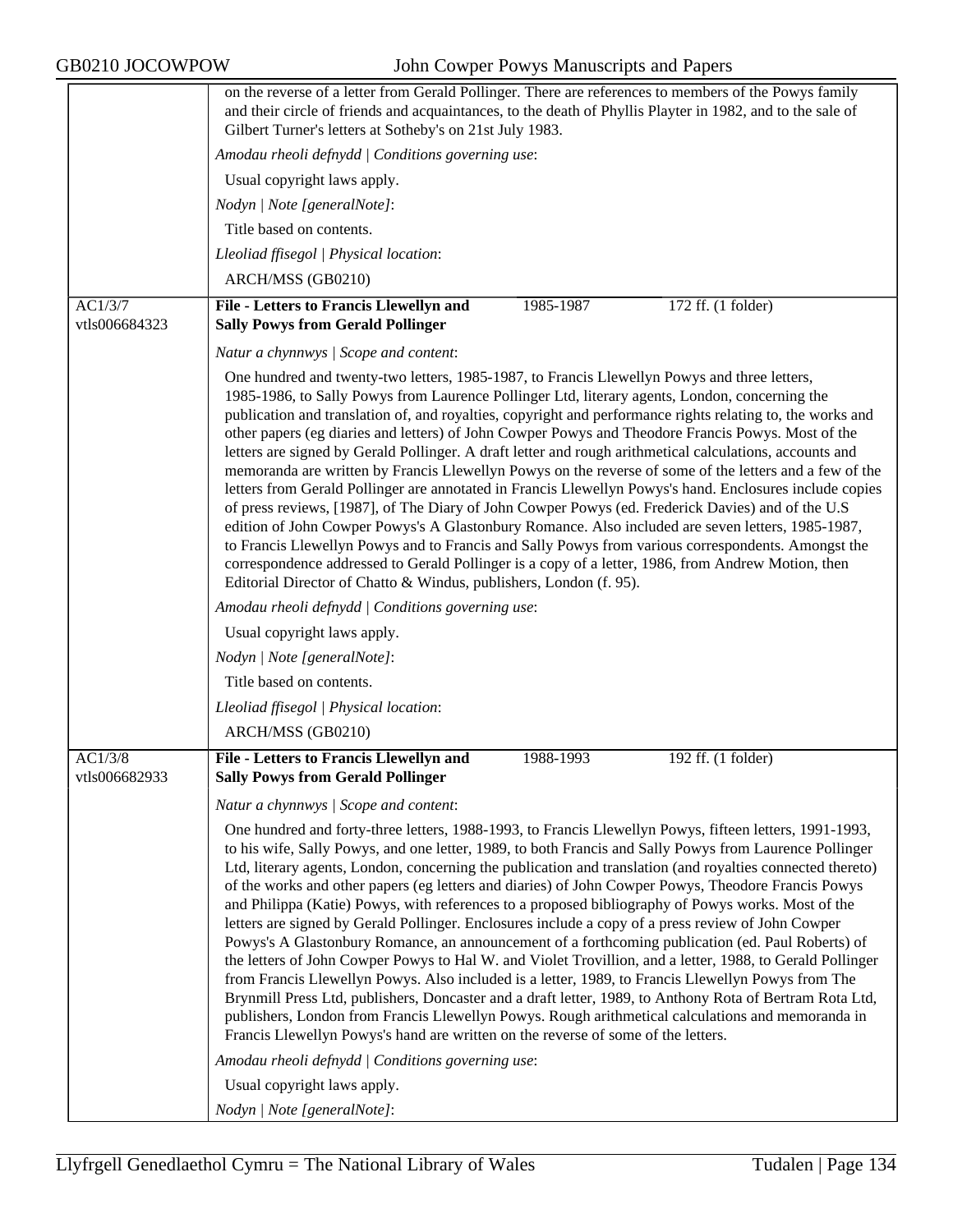Title based on contents. *Lleoliad ffisegol | Physical location*: ARCH/MSS (GB0210)

## **Is-gyfres | Subseries AC1/4 vtls006765974: Francis Llewellyn Powys notebooks**

Dyddiad | Date: [1970x1998] (dyddiad creu) | (date of creation)

Natur a chynnwys | Scope and content:

Notebooks of Francis Llewellyn Powys containing material mostly relating to the proposed publication of John Cowper Powys's letters and diaries.

Disgrifiad ffisegol | Physical description: 27 notebooks in 3 folders.

Iaith y deunydd | Language of the material:

Nodyn | Note [generalNote]:

Title based on contents.

Pwyntiau mynediad | Access points:

• Powys, Francis Llewellyn, 1909-1998 -- Notebooks, sketchbooks, etc. (pwnc) | (subject)

#### Cyfyngiadau ar fynediad | Restrictions on access:

Readers consulting modern papers in the National Library of Wales are required to abide by the conditions set out in information provided when applying for their Readers' Tickets, whereby the reader shall become responsible for compliance with the Data Protection Act 1998 in relation to any processing by them of personal data obtained from modern records held at the Library. = Disgwylir i ddarllenwyr sydd am ddefnyddio papurau modern yn Llyfrgell Genedlaethol Cymru gydymffurfio â Deddf Gwarchod Data 1998 yng nghyd-destun unrhyw brosesu ganddynt o ddata personol a gasglwyd o gofnodion modern sydd ar gadw yn y Llyfrgell. Nodir y manylion yn yr wybodaeth a roddir wrth wneud cais am Docyn Darllen.

Amodau rheoli defnydd | Conditions governing use:

| <b>FFeil</b> / rhestr eitemau   File / item list |                                                                                                                                                                                                                                                                                                                                                                                                                                                                                                                                                                                                                                                                                             |                   |                                |  |
|--------------------------------------------------|---------------------------------------------------------------------------------------------------------------------------------------------------------------------------------------------------------------------------------------------------------------------------------------------------------------------------------------------------------------------------------------------------------------------------------------------------------------------------------------------------------------------------------------------------------------------------------------------------------------------------------------------------------------------------------------------|-------------------|--------------------------------|--|
| Cod cyfeirnod                                    | Teitl   Title                                                                                                                                                                                                                                                                                                                                                                                                                                                                                                                                                                                                                                                                               | Dyddiadau   Dates | Disgrifiad ffisegol   Physical |  |
| Reference code                                   |                                                                                                                                                                                                                                                                                                                                                                                                                                                                                                                                                                                                                                                                                             |                   | description                    |  |
| AC1/4/1                                          | <b>File - Notebooks</b>                                                                                                                                                                                                                                                                                                                                                                                                                                                                                                                                                                                                                                                                     | $[1970s-1980s]$   | 290 ff. (11 notebooks) (many   |  |
| vtls006676053                                    |                                                                                                                                                                                                                                                                                                                                                                                                                                                                                                                                                                                                                                                                                             |                   | leaves blank)                  |  |
|                                                  | Natur a chynnwys / Scope and content:<br>Eleven notebooks, [1970s-1980s], containing material mostly relating to the proposed publication<br>of John Cowper Powys's letters and diaries. Nine of the notebooks are in Francis Llewellyn Powys's<br>hand, one (ff. 1-12) bearing the title 'My Dearest Sea-Eagle. Selected Letters from J.C.P. to His sister<br>Katie. NOTES', the rest containing draft letters relating to proposed publication (many addressed to<br>representatives of Laurence Pollinger Ltd, literary agents, London), a draft of The Quiet Man of Dorset<br>(ff. 258-260) (Francis's portrait of his father Theodore Francis Powys) and a draft of an unnamed work by |                   |                                |  |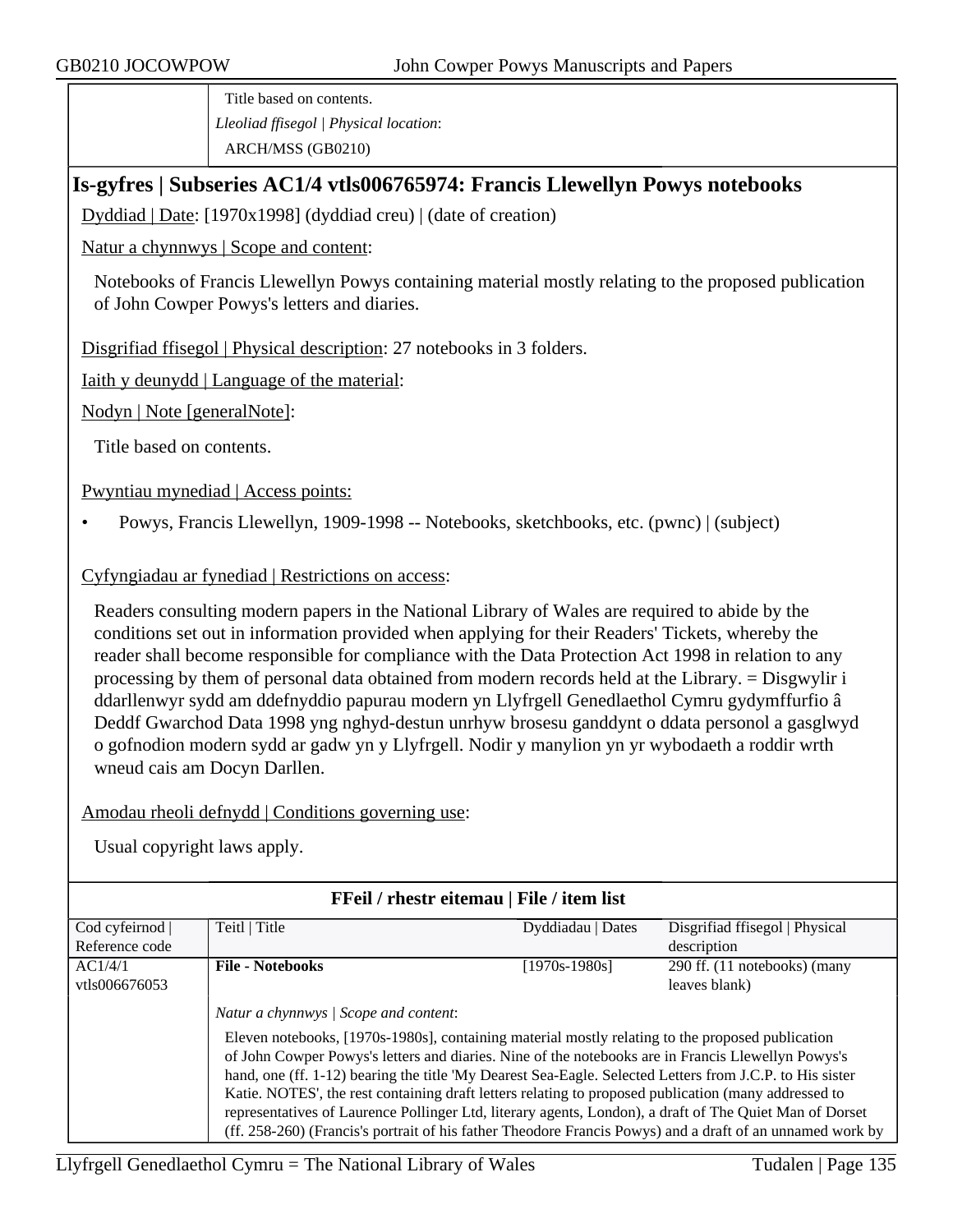|                          | Francis Llewellyn Powys (ff. 260 verso-290, about half of which is inverted text), and rough arithmetical<br>calculations (presumably related to publishing costs). Many of the notebooks contain rough sketches and<br>drawings, mainly depicting female figures, and some leaves bear evidence of watercolour paint mixing.<br>A photographic negative depicting a crowd of people at the seaside which was originally loose inside<br>one of the notebooks is now inserted at f. 156. Two of the eleven notebooks, containing indexes to the<br>proposed publications, are possibly in the hand of Sally Powys, wife of Francis Llewellyn Powys.                                                                                                                                                                                                                                                                                                                                                                                                                                                                                                                                                                                                                                                                                                       |                 |                                                                   |
|--------------------------|-----------------------------------------------------------------------------------------------------------------------------------------------------------------------------------------------------------------------------------------------------------------------------------------------------------------------------------------------------------------------------------------------------------------------------------------------------------------------------------------------------------------------------------------------------------------------------------------------------------------------------------------------------------------------------------------------------------------------------------------------------------------------------------------------------------------------------------------------------------------------------------------------------------------------------------------------------------------------------------------------------------------------------------------------------------------------------------------------------------------------------------------------------------------------------------------------------------------------------------------------------------------------------------------------------------------------------------------------------------|-----------------|-------------------------------------------------------------------|
|                          | Amodau rheoli defnydd   Conditions governing use:                                                                                                                                                                                                                                                                                                                                                                                                                                                                                                                                                                                                                                                                                                                                                                                                                                                                                                                                                                                                                                                                                                                                                                                                                                                                                                         |                 |                                                                   |
|                          | Usual copyright laws apply.                                                                                                                                                                                                                                                                                                                                                                                                                                                                                                                                                                                                                                                                                                                                                                                                                                                                                                                                                                                                                                                                                                                                                                                                                                                                                                                               |                 |                                                                   |
|                          | Nodyn   Note [generalNote]:                                                                                                                                                                                                                                                                                                                                                                                                                                                                                                                                                                                                                                                                                                                                                                                                                                                                                                                                                                                                                                                                                                                                                                                                                                                                                                                               |                 |                                                                   |
|                          | Title based on contents.                                                                                                                                                                                                                                                                                                                                                                                                                                                                                                                                                                                                                                                                                                                                                                                                                                                                                                                                                                                                                                                                                                                                                                                                                                                                                                                                  |                 |                                                                   |
|                          | Lleoliad ffisegol   Physical location:                                                                                                                                                                                                                                                                                                                                                                                                                                                                                                                                                                                                                                                                                                                                                                                                                                                                                                                                                                                                                                                                                                                                                                                                                                                                                                                    |                 |                                                                   |
|                          | ARCH/MSS (GB0210)                                                                                                                                                                                                                                                                                                                                                                                                                                                                                                                                                                                                                                                                                                                                                                                                                                                                                                                                                                                                                                                                                                                                                                                                                                                                                                                                         |                 |                                                                   |
| AC1/4/2                  | <b>File - Notebooks</b>                                                                                                                                                                                                                                                                                                                                                                                                                                                                                                                                                                                                                                                                                                                                                                                                                                                                                                                                                                                                                                                                                                                                                                                                                                                                                                                                   | $[1970s-1980s]$ | 270 ff. (9 notebooks) (many                                       |
| vtls006676228            |                                                                                                                                                                                                                                                                                                                                                                                                                                                                                                                                                                                                                                                                                                                                                                                                                                                                                                                                                                                                                                                                                                                                                                                                                                                                                                                                                           |                 | leaves blank) (ff. 154-66 retain<br>original foliation (2-14))    |
|                          | Natur a chynnwys / Scope and content:                                                                                                                                                                                                                                                                                                                                                                                                                                                                                                                                                                                                                                                                                                                                                                                                                                                                                                                                                                                                                                                                                                                                                                                                                                                                                                                     |                 |                                                                   |
|                          | Nine notebooks, [1970s-1980s], of Francis Llewellyn Powys mostly relating to the proposed publication<br>of John Cowper Powys's letters and diaries. They contain draft letters (many addressed to representatives<br>of Laurence Pollinger Ltd, literary agents, London), a short biography, with bibliography, of John<br>Cowper Powys (ff. 153-166), draft poetry, personal accounts and rough memoranda. Most of the<br>notebooks contain rough sketches and drawings, mainly depicting female figures.                                                                                                                                                                                                                                                                                                                                                                                                                                                                                                                                                                                                                                                                                                                                                                                                                                               |                 |                                                                   |
|                          | Amodau rheoli defnydd   Conditions governing use:                                                                                                                                                                                                                                                                                                                                                                                                                                                                                                                                                                                                                                                                                                                                                                                                                                                                                                                                                                                                                                                                                                                                                                                                                                                                                                         |                 |                                                                   |
|                          | Usual copyright laws apply.                                                                                                                                                                                                                                                                                                                                                                                                                                                                                                                                                                                                                                                                                                                                                                                                                                                                                                                                                                                                                                                                                                                                                                                                                                                                                                                               |                 |                                                                   |
|                          | Nodyn   Note [generalNote]:                                                                                                                                                                                                                                                                                                                                                                                                                                                                                                                                                                                                                                                                                                                                                                                                                                                                                                                                                                                                                                                                                                                                                                                                                                                                                                                               |                 |                                                                   |
|                          | Title based on contents.                                                                                                                                                                                                                                                                                                                                                                                                                                                                                                                                                                                                                                                                                                                                                                                                                                                                                                                                                                                                                                                                                                                                                                                                                                                                                                                                  |                 |                                                                   |
|                          | Lleoliad ffisegol   Physical location:                                                                                                                                                                                                                                                                                                                                                                                                                                                                                                                                                                                                                                                                                                                                                                                                                                                                                                                                                                                                                                                                                                                                                                                                                                                                                                                    |                 |                                                                   |
|                          | ARCH/MSS (GB0210)                                                                                                                                                                                                                                                                                                                                                                                                                                                                                                                                                                                                                                                                                                                                                                                                                                                                                                                                                                                                                                                                                                                                                                                                                                                                                                                                         |                 |                                                                   |
| AC1/4/3<br>vtls006676265 | <b>File - Notebooks</b>                                                                                                                                                                                                                                                                                                                                                                                                                                                                                                                                                                                                                                                                                                                                                                                                                                                                                                                                                                                                                                                                                                                                                                                                                                                                                                                                   | $[1970s-1990s]$ | 224 ff. (7 notebooks + 2 loose<br>items) (number of leaves blank) |
|                          | Natur a chynnwys / Scope and content:                                                                                                                                                                                                                                                                                                                                                                                                                                                                                                                                                                                                                                                                                                                                                                                                                                                                                                                                                                                                                                                                                                                                                                                                                                                                                                                     |                 |                                                                   |
|                          | Seven notebooks, [1970s-1990s], of Francis Llewellyn Powys, one of which has most of the leaves<br>and the front cover missing with the volume inverted and the text written from the rear, mostly relating<br>to the proposed publication of John Cowper Powys's letters and diaries. They contain draft letters,<br>a short autobiographical piece (f. 68), what appears to be a draft of a driver's insurance claim (ff. 1,<br>2, 3), personal accounts, arithmetical calculations and rough memoranda. Two of the notebooks (ff.<br>85-221) contain notes detailing receipt of royalties from publication, film adaptations, etc. of John<br>Cowper Powys's and Theodore Francis Powys's works. Some of the notebooks contain rough sketches<br>and drawings and there is evidence of watercolour paint mixing on f. 83. Also included are an undated<br>draft letter from Francis Llewellyn Powys to Denzil de Silva of Laurence Pollinger Ltd, literary agents,<br>London, relating to sales and royalties of some of John Cowper Powys's works and a copy of a letter,<br>1976, to Phyllis Playter, but marked for the attention of Francis Llewellyn Powys, from Laurence<br>Pollinger Ltd, on the back of which Francis has written rough arithmetical calculations and a draft letter,<br>probably his intended response to Pollinger's letter. |                 |                                                                   |
|                          | Amodau rheoli defnydd   Conditions governing use:                                                                                                                                                                                                                                                                                                                                                                                                                                                                                                                                                                                                                                                                                                                                                                                                                                                                                                                                                                                                                                                                                                                                                                                                                                                                                                         |                 |                                                                   |
|                          | Usual copyright laws apply.                                                                                                                                                                                                                                                                                                                                                                                                                                                                                                                                                                                                                                                                                                                                                                                                                                                                                                                                                                                                                                                                                                                                                                                                                                                                                                                               |                 |                                                                   |
|                          | Nodyn   Note [generalNote]:                                                                                                                                                                                                                                                                                                                                                                                                                                                                                                                                                                                                                                                                                                                                                                                                                                                                                                                                                                                                                                                                                                                                                                                                                                                                                                                               |                 |                                                                   |
|                          | Title based on contents.                                                                                                                                                                                                                                                                                                                                                                                                                                                                                                                                                                                                                                                                                                                                                                                                                                                                                                                                                                                                                                                                                                                                                                                                                                                                                                                                  |                 |                                                                   |
|                          | Lleoliad ffisegol   Physical location:                                                                                                                                                                                                                                                                                                                                                                                                                                                                                                                                                                                                                                                                                                                                                                                                                                                                                                                                                                                                                                                                                                                                                                                                                                                                                                                    |                 |                                                                   |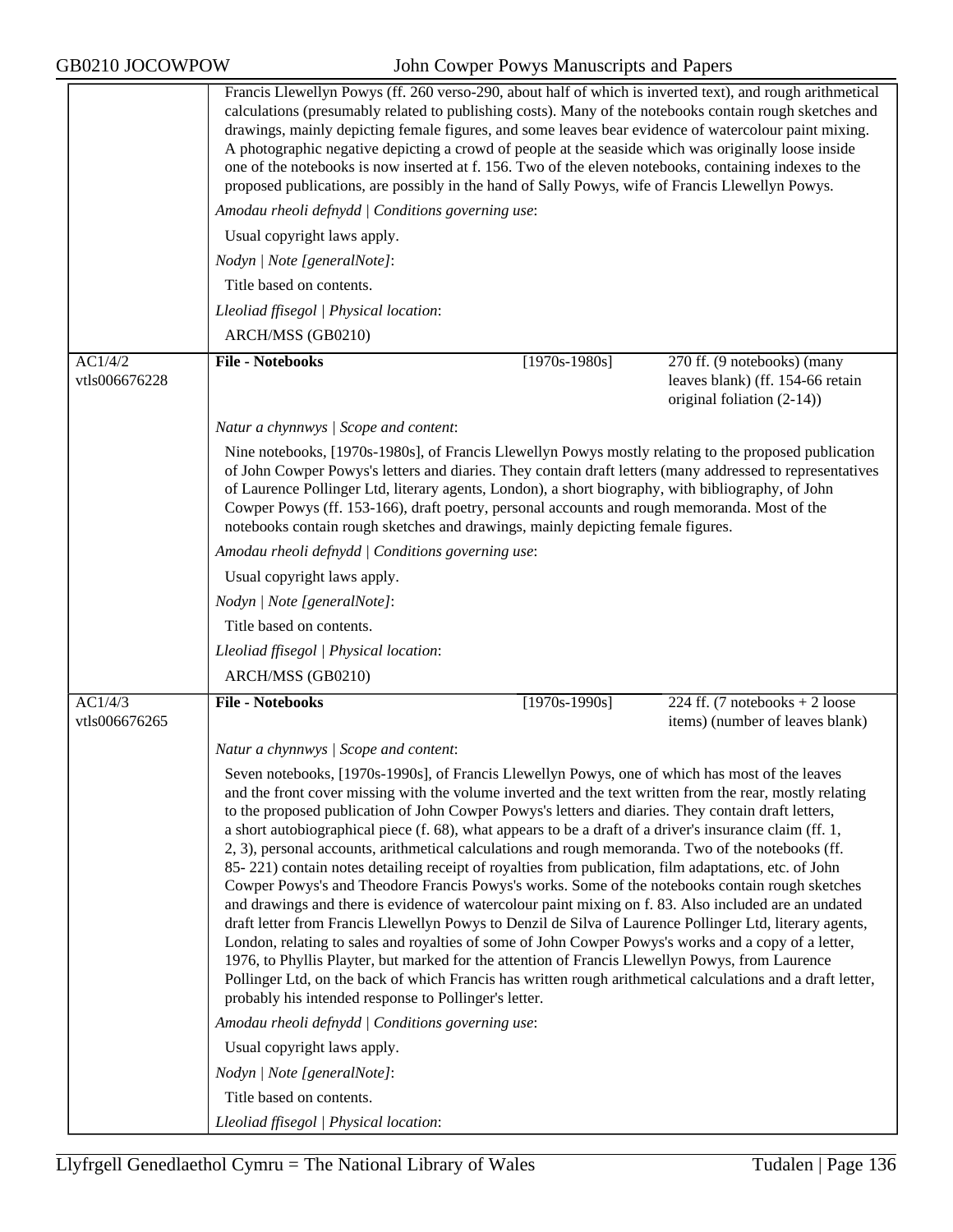ARCH/MSS (GB0210)

# **Sub-sub-fonds AD vtls006665229: Charles Francis Powys papers**

Crëwr | Creator: Powys, Charles Francis, Reverend, 1843-1923

Dyddiad | Date: [?1778]-1947 (dyddiad creu) | (date of creation)

Natur a chynnwys | Scope and content:

Papers of, or in the possession of, the Rev. Charles Francis Powys, father of John Cowper Powys, comprising personal papers; letters from family members and other correspondents; personal and family estate documents; and papers of various family members, namely his brother Major Littleton Albert Powys, his wife Mary Cowper Powys and her sisters, and his parents Littleton Charles and Amelia Powys.

Disgrifiad ffisegol | Physical description: 28 folders.

Iaith y deunydd | Language of the material:

Nodyn | Note [generalNote]:

Title based on contents.

Pwyntiau mynediad | Access points:

• Powys, Charles Francis, Reverend, 1843-1923 -- Archives (pwnc) | (subject)

Trefniant | Arrangement:

Arranged chronologically where possible.

Cyfyngiadau ar fynediad | Restrictions on access:

Readers consulting modern papers in the National Library of Wales are required to abide by the conditions set out in information provided when applying for their Readers' Tickets, whereby the reader shall become responsible for compliance with the Data Protection Act 1998 in relation to any processing by them of personal data obtained from modern records held at the Library.

Amodau rheoli defnydd | Conditions governing use:

Usual copyright laws apply.

| FFeil / rhestr eitemau   File / item list                                                                                       |               |                   |                                |
|---------------------------------------------------------------------------------------------------------------------------------|---------------|-------------------|--------------------------------|
| Cod cyfeirnod                                                                                                                   | Teitl   Title | Dyddiadau   Dates | Disgrifiad ffisegol   Physical |
| Reference code                                                                                                                  |               |                   | description                    |
| Sub-sub-sub-fonds ADA vtls006743538: Personal papers                                                                            |               |                   |                                |
| Dyddiad   Date: [19 cent., second $\frac{1}{2}$ ] (dyddiad creu)   (date of creation)                                           |               |                   |                                |
| $\mathbf{M}_{\text{other}}$ . Hence a serve that $\mathbf{M}_{\text{other}}$ is a set of the set of $\mathbf{M}_{\text{other}}$ |               |                   |                                |

Natur a chynnwys | Scope and content: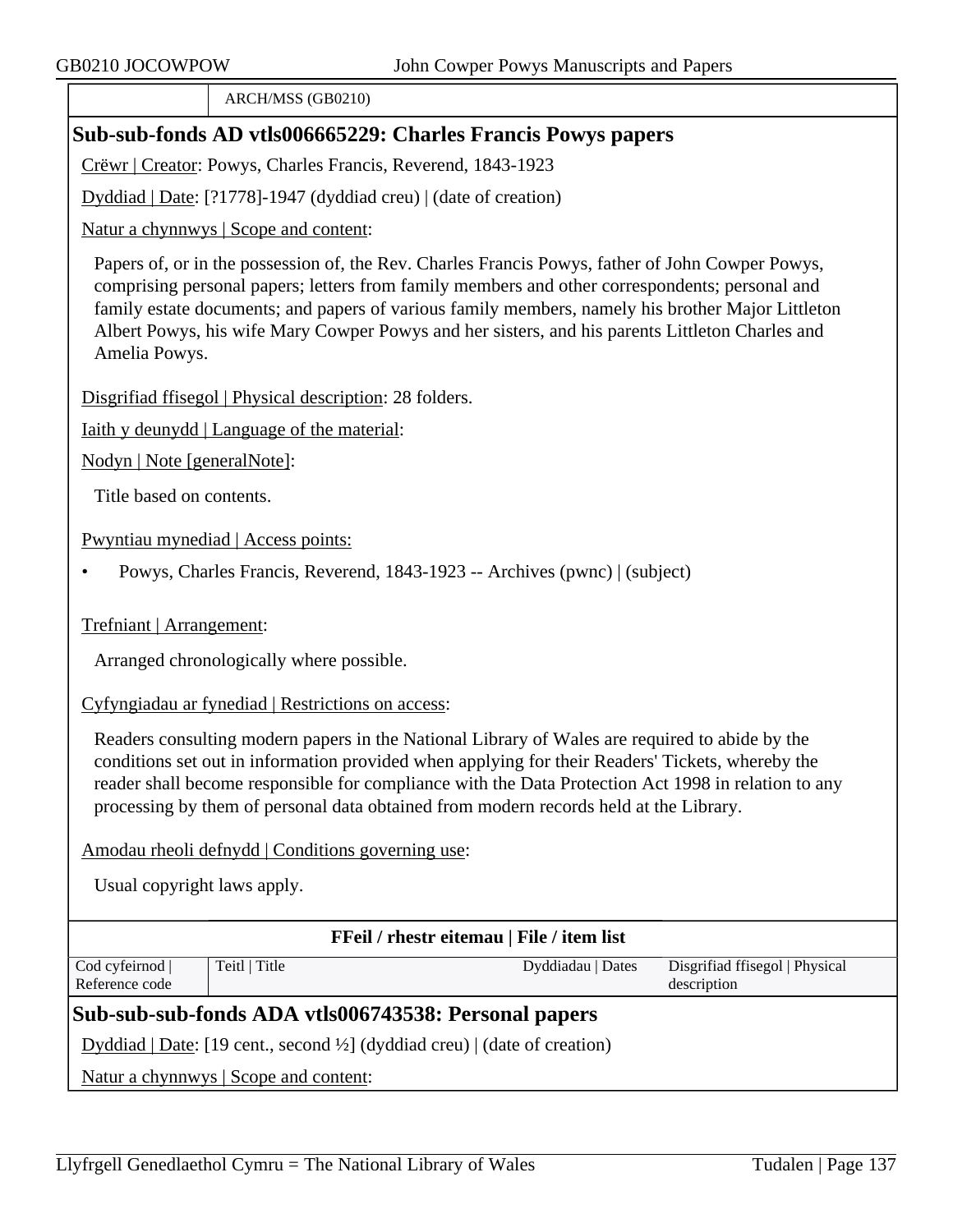Personal papers of the Rev. Charles Francis Powys, including botanical notebooks (juvenilia) and samples of hair taken from Powys family members.

Disgrifiad ffisegol | Physical description: 1 folder.

Iaith y deunydd | Language of the material:

Nodyn | Note [generalNote]:

Title based on contents.

| FFeil / rhestr eitemau   File / item list |                                                                                                                                                                                                                                                                                                                                                                                                                                                                                                                                                                                                                                                    |                                   |                                                              |  |
|-------------------------------------------|----------------------------------------------------------------------------------------------------------------------------------------------------------------------------------------------------------------------------------------------------------------------------------------------------------------------------------------------------------------------------------------------------------------------------------------------------------------------------------------------------------------------------------------------------------------------------------------------------------------------------------------------------|-----------------------------------|--------------------------------------------------------------|--|
| Cod cyfeirnod  <br>Reference code         | Teitl   Title                                                                                                                                                                                                                                                                                                                                                                                                                                                                                                                                                                                                                                      | Dyddiadau   Dates                 | Disgrifiad ffisegol   Physical<br>description                |  |
| ADA/1<br>vtls006743307                    | <b>File - Botanical notebooks</b>                                                                                                                                                                                                                                                                                                                                                                                                                                                                                                                                                                                                                  | 1850-1853                         | 44 ff. (some original foliation/<br>pagination) (1 envelope) |  |
|                                           | Natur a chynnwys / Scope and content:                                                                                                                                                                                                                                                                                                                                                                                                                                                                                                                                                                                                              |                                   |                                                              |  |
|                                           | Three notebooks, 1850-1853, containing botanical drawings and notes compiled by the Rev. Charles<br>Francis Powys as a boy. The envelope in which the notebooks were kept is inscribed with a note on its<br>contents by John Cowper Powys.<br>Amodau rheoli defnydd   Conditions governing use:<br>Usual copyright laws apply.                                                                                                                                                                                                                                                                                                                    |                                   |                                                              |  |
|                                           |                                                                                                                                                                                                                                                                                                                                                                                                                                                                                                                                                                                                                                                    |                                   |                                                              |  |
|                                           |                                                                                                                                                                                                                                                                                                                                                                                                                                                                                                                                                                                                                                                    |                                   |                                                              |  |
|                                           | Nodyn   Note [generalNote]:                                                                                                                                                                                                                                                                                                                                                                                                                                                                                                                                                                                                                        |                                   |                                                              |  |
|                                           | Title based on contents.                                                                                                                                                                                                                                                                                                                                                                                                                                                                                                                                                                                                                           |                                   |                                                              |  |
|                                           | Lleoliad ffisegol   Physical location:                                                                                                                                                                                                                                                                                                                                                                                                                                                                                                                                                                                                             |                                   |                                                              |  |
|                                           | ARCH/MSS (GB0210)                                                                                                                                                                                                                                                                                                                                                                                                                                                                                                                                                                                                                                  |                                   |                                                              |  |
| ADA/2<br>vtls006743243                    | <b>File - Powys family hair cuttings</b>                                                                                                                                                                                                                                                                                                                                                                                                                                                                                                                                                                                                           | [19 cent., second $\frac{1}{2}$ ] | Several small envelopes and<br>papers in 1 envelope.         |  |
|                                           | Natur a chynnwys / Scope and content:                                                                                                                                                                                                                                                                                                                                                                                                                                                                                                                                                                                                              |                                   |                                                              |  |
|                                           | Preserved locks of hair taken from some of the Rev. Charles Francis Powys and Mary Cowper Powys's<br>children, and from Charles Francis Powys and other family members.                                                                                                                                                                                                                                                                                                                                                                                                                                                                            |                                   |                                                              |  |
|                                           | Amodau rheoli defnydd   Conditions governing use:                                                                                                                                                                                                                                                                                                                                                                                                                                                                                                                                                                                                  |                                   |                                                              |  |
|                                           | Usual copyright laws apply.                                                                                                                                                                                                                                                                                                                                                                                                                                                                                                                                                                                                                        |                                   |                                                              |  |
|                                           | Nodyn   Note [generalNote]:                                                                                                                                                                                                                                                                                                                                                                                                                                                                                                                                                                                                                        |                                   |                                                              |  |
|                                           | Title based on contents.                                                                                                                                                                                                                                                                                                                                                                                                                                                                                                                                                                                                                           |                                   |                                                              |  |
|                                           | Lleoliad ffisegol   Physical location:                                                                                                                                                                                                                                                                                                                                                                                                                                                                                                                                                                                                             |                                   |                                                              |  |
|                                           | ARCH/MSS (GB0210)                                                                                                                                                                                                                                                                                                                                                                                                                                                                                                                                                                                                                                  |                                   |                                                              |  |
| ADA/3<br>vtls006743253                    | <b>File - Miscellaneous</b>                                                                                                                                                                                                                                                                                                                                                                                                                                                                                                                                                                                                                        | [19 cent., second $\frac{1}{2}$ ] | 10 ff. (1 folder)                                            |  |
|                                           | Natur a chynnwys / Scope and content:                                                                                                                                                                                                                                                                                                                                                                                                                                                                                                                                                                                                              |                                   |                                                              |  |
|                                           | Printed poems inscribed to Charles Francis Powys, 24 March 1867; a printed representation of a manual<br>alphabet for the deaf (with manuscript notes on dorse); a folio bearing a note in Charles Francis Powys's<br>hand, with a small pencil drawing, possibly also by Charles Francis Powys; an envelope addressed to<br>Charles Francis Powys, with a pencil note, possibly relating to a photograph or photographs, signed by<br>'MPG' [?his daughter Marian Powys [Grey]]; a note addressed to Charles Francis Powys from his mother<br>Amelia Powys (unsigned); a copy of a poem entitled 'To the Water Lily' by the poet Felicia Dorothea |                                   |                                                              |  |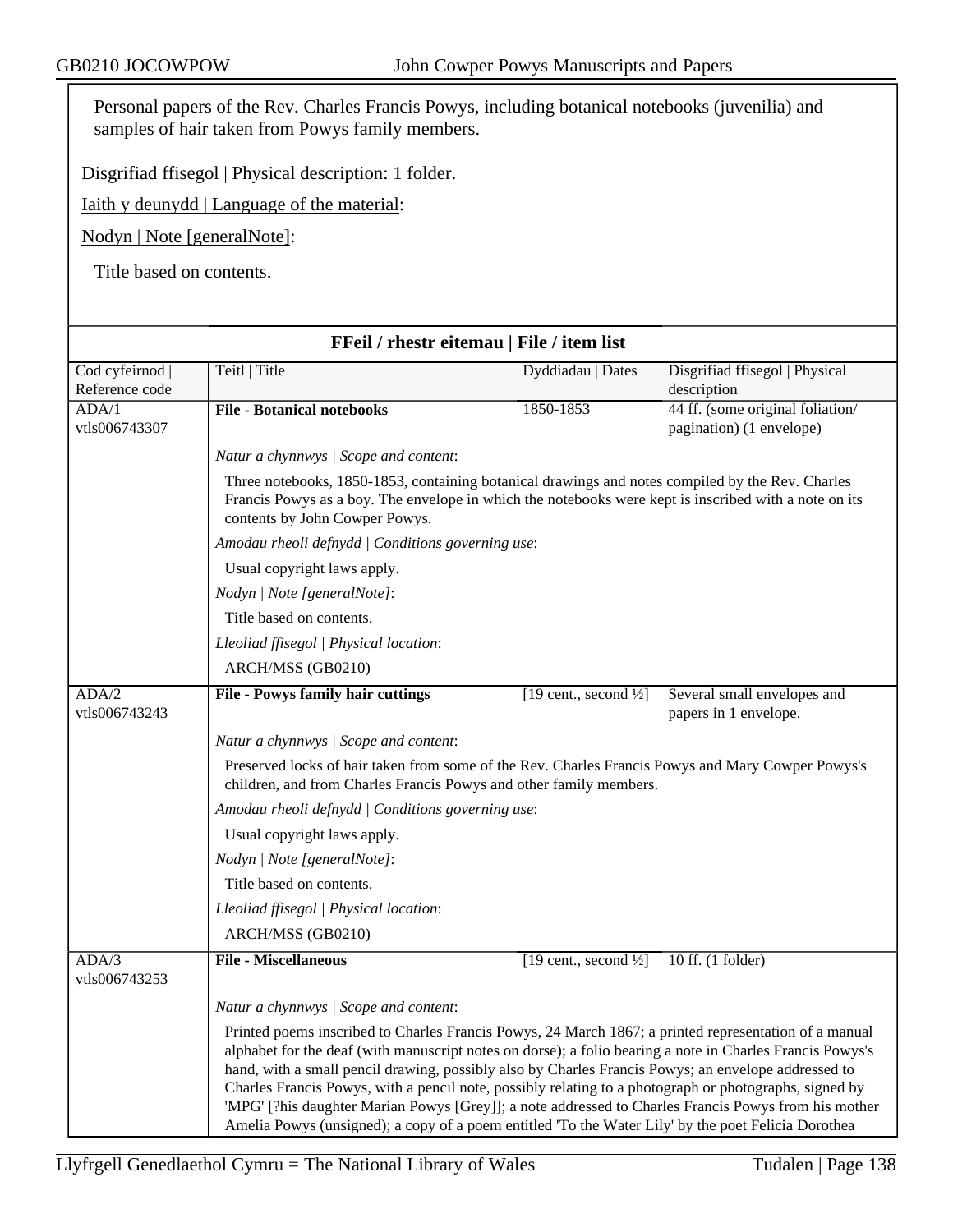Browne Hemans (Mrs Hemans) and a short passage on the Bible 'by Lord Shaftesbury'; lines based on Psalm 55 verse 6 by the Rev. Robert Grant, copied out by the Venerable S. [?]; and a pencil sketch apparently by Charles Francis Powys, with a related note and further sketches on the dorse.

*Amodau rheoli defnydd | Conditions governing use*:

Usual copyright laws apply.

*Nodyn | Note [generalNote]*:

Title based on contents.

*Lleoliad ffisegol | Physical location*:

ARCH/MSS (GB0210)

# **Sub-sub-sub-fonds ADB vtls006744984: Correspondence**

Dyddiad | Date: 1854-1901 (dyddiad creu) | (date of creation)

Natur a chynnwys | Scope and content:

Letters addressed to the Rev. Charles Francis Powys from his mother Amelia Powys, other family members and various other correspondents.

Disgrifiad ffisegol | Physical description: 2 folders.

Iaith y deunydd | Language of the material:

Nodyn | Note [generalNote]:

Title based on contents.

Pwyntiau mynediad | Access points:

• Powys, Charles Francis, Reverend, 1843-1923 -- Correspondence (pwnc) | (subject)

Trefniant | Arrangement:

Arranged by sender.

Amodau rheoli defnydd | Conditions governing use:

| FFeil / rhestr eitemau   File / item list |                                                                                                                                                                                                                                                                                                                          |                   |                                |
|-------------------------------------------|--------------------------------------------------------------------------------------------------------------------------------------------------------------------------------------------------------------------------------------------------------------------------------------------------------------------------|-------------------|--------------------------------|
| Cod cyfeirnod                             | Teitl   Title                                                                                                                                                                                                                                                                                                            | Dyddiadau   Dates | Disgrifiad ffisegol   Physical |
| Reference code                            |                                                                                                                                                                                                                                                                                                                          |                   | description                    |
| ADB/1<br>vtls006745231                    | <b>File - Letters from various correspondents</b>                                                                                                                                                                                                                                                                        | 1866-[?1890]      | 39 ff. (1 folder)              |
|                                           | Natur a chynnwys   Scope and content:<br>Letters, 1866-[?1890], to the Rev. Charles Francis Powys from various correspondents, as follows: [?                                                                                                                                                                            |                   |                                |
|                                           | G. H[arr]y Pearson], Corpus Christi College, Cambridge (1), 1866 (regarding a teaching post for John<br>Cowper Powys); E. S. King (1), 1868; [?] King (1), 1872 (with two photographs enclosed); George [?<br>Collett] $(1)$ , 1873; [the Rev.] R[obert] Grant $(1)$ , 1878; Cox, Sons, Buckley & Co. and William Powys, |                   |                                |
|                                           | 1884, regarding memorial stones for Charles Francis Powys's parents (with a note by Charles Francis<br>Powys on f. 19); the poet and philosopher William Barnes (1), 1885 (with a note by Powys biographer<br>Morine Krissdottir on f. 28); [?M.] R. Phelips (3 (one a fragment only)), 1885 (regarding the living       |                   |                                |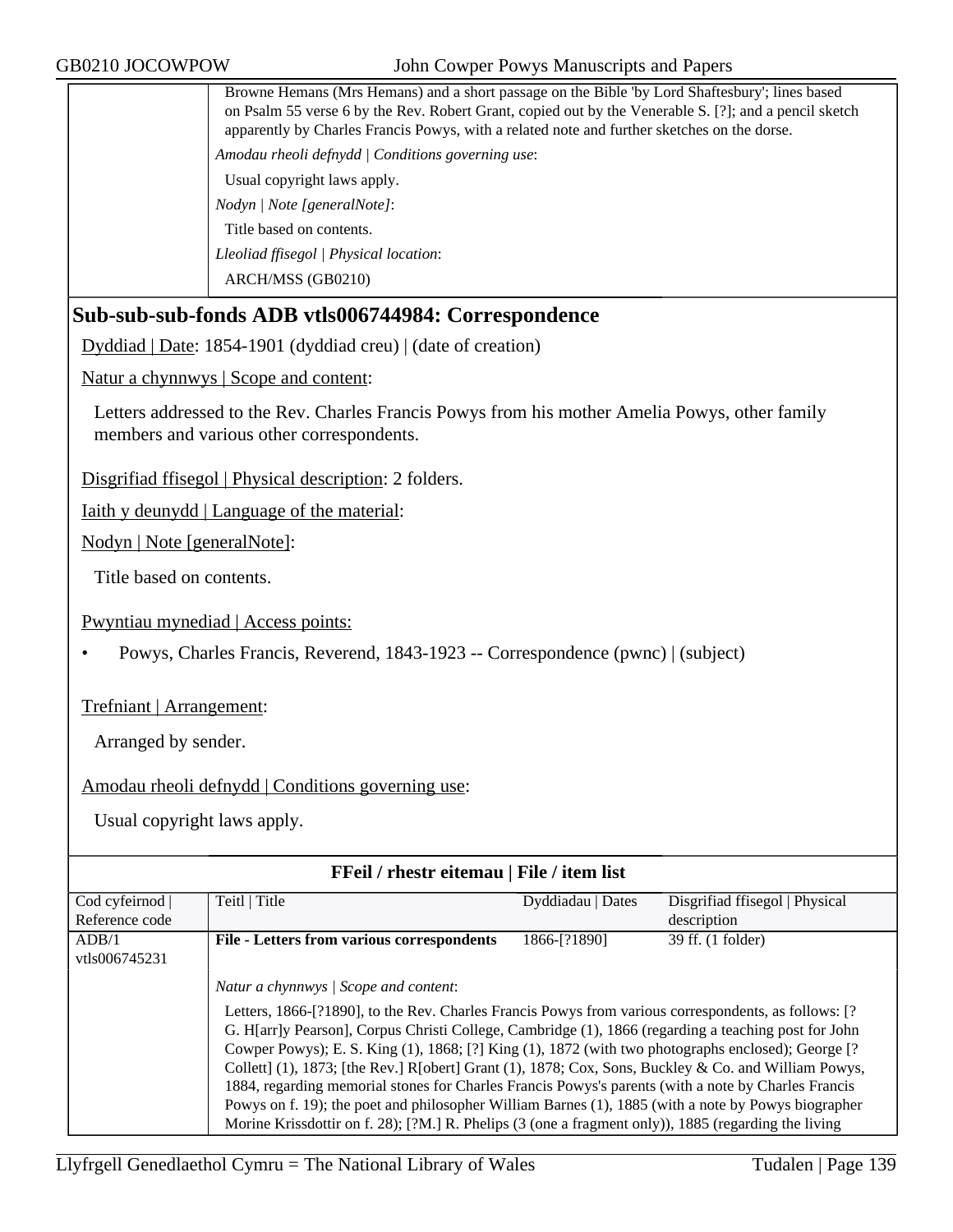|                        | of Montacute) (with a note on the envelope by Charles Francis Powys); the congregation of St Peter's                                                                                                                                                                                                                                                                                                                                                                                                                                                                                                                                                                                                                                                                                                                                                                                                                                                                                                                                                                                                                                                                                                                         |  |  |  |
|------------------------|------------------------------------------------------------------------------------------------------------------------------------------------------------------------------------------------------------------------------------------------------------------------------------------------------------------------------------------------------------------------------------------------------------------------------------------------------------------------------------------------------------------------------------------------------------------------------------------------------------------------------------------------------------------------------------------------------------------------------------------------------------------------------------------------------------------------------------------------------------------------------------------------------------------------------------------------------------------------------------------------------------------------------------------------------------------------------------------------------------------------------------------------------------------------------------------------------------------------------|--|--|--|
|                        | Church, Dorchester, on the occasion of Charles Francis Powys's removal from there to St Catherine's<br>Church, Montacute (1), 1885, and the Rev. John Stapleton of St John's Church, Weymouth (1), [?1890].                                                                                                                                                                                                                                                                                                                                                                                                                                                                                                                                                                                                                                                                                                                                                                                                                                                                                                                                                                                                                  |  |  |  |
|                        | Amodau rheoli defnydd   Conditions governing use:                                                                                                                                                                                                                                                                                                                                                                                                                                                                                                                                                                                                                                                                                                                                                                                                                                                                                                                                                                                                                                                                                                                                                                            |  |  |  |
|                        | Usual copyright laws apply.                                                                                                                                                                                                                                                                                                                                                                                                                                                                                                                                                                                                                                                                                                                                                                                                                                                                                                                                                                                                                                                                                                                                                                                                  |  |  |  |
|                        | Nodyn   Note [generalNote]:                                                                                                                                                                                                                                                                                                                                                                                                                                                                                                                                                                                                                                                                                                                                                                                                                                                                                                                                                                                                                                                                                                                                                                                                  |  |  |  |
|                        | Title based on contents.                                                                                                                                                                                                                                                                                                                                                                                                                                                                                                                                                                                                                                                                                                                                                                                                                                                                                                                                                                                                                                                                                                                                                                                                     |  |  |  |
|                        | Lleoliad ffisegol   Physical location:                                                                                                                                                                                                                                                                                                                                                                                                                                                                                                                                                                                                                                                                                                                                                                                                                                                                                                                                                                                                                                                                                                                                                                                       |  |  |  |
|                        | ARCH/MSS (GB0210)                                                                                                                                                                                                                                                                                                                                                                                                                                                                                                                                                                                                                                                                                                                                                                                                                                                                                                                                                                                                                                                                                                                                                                                                            |  |  |  |
| ADB/2                  | 1878-1890<br><b>File - Letters from Amelia Powys</b><br>73 ff. (1 envelope)                                                                                                                                                                                                                                                                                                                                                                                                                                                                                                                                                                                                                                                                                                                                                                                                                                                                                                                                                                                                                                                                                                                                                  |  |  |  |
| vtls006745088          |                                                                                                                                                                                                                                                                                                                                                                                                                                                                                                                                                                                                                                                                                                                                                                                                                                                                                                                                                                                                                                                                                                                                                                                                                              |  |  |  |
|                        | Natur a chynnwys / Scope and content:                                                                                                                                                                                                                                                                                                                                                                                                                                                                                                                                                                                                                                                                                                                                                                                                                                                                                                                                                                                                                                                                                                                                                                                        |  |  |  |
|                        | Thirty letters, 1878-1889 and undated, to the Rev. Charles Francis Powys from his mother Amelia                                                                                                                                                                                                                                                                                                                                                                                                                                                                                                                                                                                                                                                                                                                                                                                                                                                                                                                                                                                                                                                                                                                              |  |  |  |
|                        | Powys. The letters contain mostly family news, including the birth of Charles and Mary Powys's second<br>daughter Eleanor, who died in 1893 aged 13, and reflections on Charles's brother Major Littleton<br>Albert Powys, following his death in August 1879. There are notes by [Amelia Powys's granddaughter<br>Marian Powys] on ff. 38 verso, 44 verso and 49, and by Charles Francis Powys on ff. 33, 53 verso and<br>55. Enclosues comprise proposed memorial inscriptions for Amelia Powys and her husband the Rev.<br>Littleton Charles Powys (ff. 52-54) and a card bearing Biblical verses (f. 73).                                                                                                                                                                                                                                                                                                                                                                                                                                                                                                                                                                                                                |  |  |  |
|                        | Amodau rheoli defnydd   Conditions governing use:                                                                                                                                                                                                                                                                                                                                                                                                                                                                                                                                                                                                                                                                                                                                                                                                                                                                                                                                                                                                                                                                                                                                                                            |  |  |  |
|                        | Usual copyright laws apply.                                                                                                                                                                                                                                                                                                                                                                                                                                                                                                                                                                                                                                                                                                                                                                                                                                                                                                                                                                                                                                                                                                                                                                                                  |  |  |  |
|                        | Nodyn   Note [generalNote]:                                                                                                                                                                                                                                                                                                                                                                                                                                                                                                                                                                                                                                                                                                                                                                                                                                                                                                                                                                                                                                                                                                                                                                                                  |  |  |  |
|                        | Title based on contents.                                                                                                                                                                                                                                                                                                                                                                                                                                                                                                                                                                                                                                                                                                                                                                                                                                                                                                                                                                                                                                                                                                                                                                                                     |  |  |  |
|                        | Lleoliad ffisegol   Physical location:                                                                                                                                                                                                                                                                                                                                                                                                                                                                                                                                                                                                                                                                                                                                                                                                                                                                                                                                                                                                                                                                                                                                                                                       |  |  |  |
|                        | ARCH/MSS (GB0210)                                                                                                                                                                                                                                                                                                                                                                                                                                                                                                                                                                                                                                                                                                                                                                                                                                                                                                                                                                                                                                                                                                                                                                                                            |  |  |  |
| ADB/3<br>vtls006745204 | <b>File - Letters from family members</b><br>1854-1901<br>32 ff. (1 envelope)                                                                                                                                                                                                                                                                                                                                                                                                                                                                                                                                                                                                                                                                                                                                                                                                                                                                                                                                                                                                                                                                                                                                                |  |  |  |
|                        | Natur a chynnwys / Scope and content:                                                                                                                                                                                                                                                                                                                                                                                                                                                                                                                                                                                                                                                                                                                                                                                                                                                                                                                                                                                                                                                                                                                                                                                        |  |  |  |
|                        | Letters to the Rev. Charles Francis Powys from his brother Major Littleton Albert Powys (2), 1854,<br>[1872] (the death of their father the Rev. Littleton Charles Powys); his father-in law and former tutor<br>William Cowper Johnson (3), 1866 (congratulations to Charles Francis Powys on his Cambridge<br>success), [1872]; his prospective wife Mary Cowper Johnson (1), 1871 (Charles Francis Powys's transfer<br>to Shirley and their forthcoming marriage); his maternal aunt Susanna Smith (3), [?1872], [1879]<br>(congratulations on the birth of Charles and Mary Powys's second daughter Eleanor (who died in 1893<br>aged 13)), [1885] (congratulations on attaining the living of Montacute); his maternal aunt Louisa J.<br>Moilliet (1), 1883 (an offer of the living of Burton-le-Coggles, Lincolnshire, with a note in Charles<br>Francis Powys's hand on the envelope stating that he declined the offer 'at Mother's advice'); and his [?]<br>sister Philippa F[rances] E[milia] Shirley (3), 1891 (regarding Charles Francis Powys's mother Amelia<br>Powys's memorial at Stalbridge) (with a note on the envelope in the hand of [Marian Powys], daughter of<br>Charles Francis Powys), 1892, 1901. |  |  |  |
|                        | Amodau rheoli defnydd   Conditions governing use:                                                                                                                                                                                                                                                                                                                                                                                                                                                                                                                                                                                                                                                                                                                                                                                                                                                                                                                                                                                                                                                                                                                                                                            |  |  |  |
|                        | Usual copyright laws apply.                                                                                                                                                                                                                                                                                                                                                                                                                                                                                                                                                                                                                                                                                                                                                                                                                                                                                                                                                                                                                                                                                                                                                                                                  |  |  |  |
|                        | Nodyn   Note [generalNote]:                                                                                                                                                                                                                                                                                                                                                                                                                                                                                                                                                                                                                                                                                                                                                                                                                                                                                                                                                                                                                                                                                                                                                                                                  |  |  |  |
|                        | Title based on contents.                                                                                                                                                                                                                                                                                                                                                                                                                                                                                                                                                                                                                                                                                                                                                                                                                                                                                                                                                                                                                                                                                                                                                                                                     |  |  |  |
|                        | Lleoliad ffisegol   Physical location:                                                                                                                                                                                                                                                                                                                                                                                                                                                                                                                                                                                                                                                                                                                                                                                                                                                                                                                                                                                                                                                                                                                                                                                       |  |  |  |
|                        | ARCH/MSS (GB0210)                                                                                                                                                                                                                                                                                                                                                                                                                                                                                                                                                                                                                                                                                                                                                                                                                                                                                                                                                                                                                                                                                                                                                                                                            |  |  |  |
|                        | $1.007712011$ D                                                                                                                                                                                                                                                                                                                                                                                                                                                                                                                                                                                                                                                                                                                                                                                                                                                                                                                                                                                                                                                                                                                                                                                                              |  |  |  |

# **Sub-sub-sub-fonds ADC vtls006743011: Estate papers**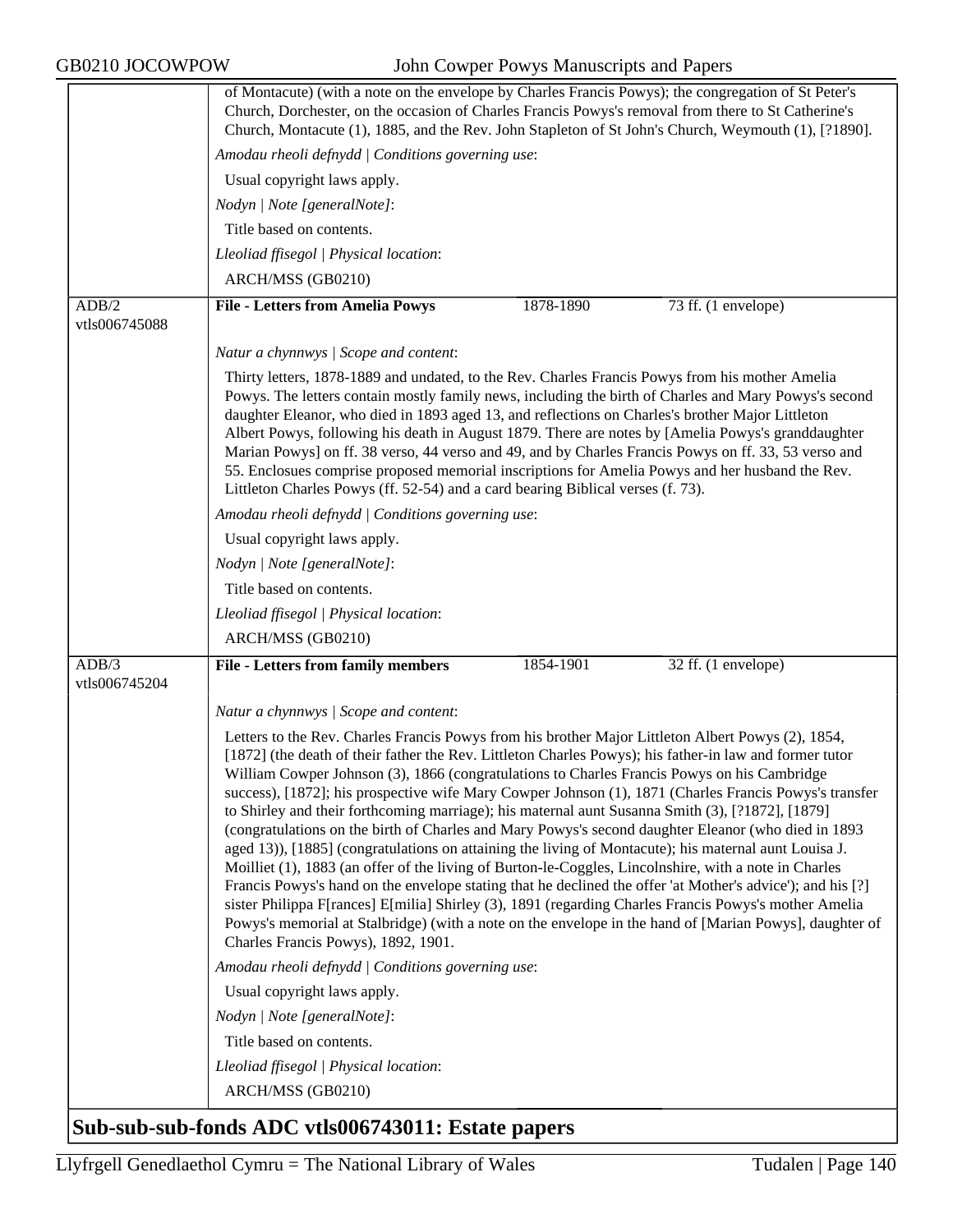Dyddiad | Date: 1923-1924 (dyddiad creu) | (date of creation)

Natur a chynnwys | Scope and content:

Papers relating to the administration of the estate of the Rev. Charles Francis Powys

Disgrifiad ffisegol | Physical description: 3 folders.

Iaith y deunydd | Language of the material:

Nodyn | Note [generalNote]:

Title based on contents.

Pwyntiau mynediad | Access points:

- Powys, Charles Francis, Reverend, 1843-1923 -- Death and burial (pwnc) | (subject)
- Powys, Charles Francis, Reverend, 1843-1923 -- Will (pwnc) | (subject)
- Powys, Charles Francis, Reverend, 1843-1923 -- Estate (pwnc) | (subject)

#### Trefniant | Arrangement:

Arranged chronologically as far as possible.

Amodau rheoli defnydd | Conditions governing use:

| FFeil / rhestr eitemau   File / item list |                                                                                                                                                                                                                                                                                                                                                                                                                                                                                                                                                                                                                                                                                                                                                                                                                                                     |                   |                                |  |
|-------------------------------------------|-----------------------------------------------------------------------------------------------------------------------------------------------------------------------------------------------------------------------------------------------------------------------------------------------------------------------------------------------------------------------------------------------------------------------------------------------------------------------------------------------------------------------------------------------------------------------------------------------------------------------------------------------------------------------------------------------------------------------------------------------------------------------------------------------------------------------------------------------------|-------------------|--------------------------------|--|
| Cod cyfeirnod                             | Teitl   Title                                                                                                                                                                                                                                                                                                                                                                                                                                                                                                                                                                                                                                                                                                                                                                                                                                       | Dyddiadau   Dates | Disgrifiad ffisegol   Physical |  |
| Reference code                            |                                                                                                                                                                                                                                                                                                                                                                                                                                                                                                                                                                                                                                                                                                                                                                                                                                                     |                   | description                    |  |
| ADC/1                                     | File - Estate papers                                                                                                                                                                                                                                                                                                                                                                                                                                                                                                                                                                                                                                                                                                                                                                                                                                | 1923              | 41 ff. (1 folder)              |  |
| vtls006665564                             |                                                                                                                                                                                                                                                                                                                                                                                                                                                                                                                                                                                                                                                                                                                                                                                                                                                     |                   |                                |  |
|                                           | Natur a chynnwys / Scope and content:                                                                                                                                                                                                                                                                                                                                                                                                                                                                                                                                                                                                                                                                                                                                                                                                               |                   |                                |  |
|                                           | Papers, 1923, mostly relating to the will and estate of the Rev. Charles Francis Powys, comprising his<br>death certificate and an obituary; a list detailing the valuation of his securities compiled by Clavell<br>Hore & Son, brokers; correspondence addressed to Littleton Charles Powys, son and co-executor of the<br>Rev. Powys, from Charles Ernest Moilliet, co-executor, relating to the will; a probate of the will, with<br>codicil, dated 5 September 1923; inland revenue papers containing accounts, valuations, etc., of the Rev.<br>Powys's personal estate and naming Charles Ernest Moilliet and Littleton Charles Powys as co-executors;<br>inventories of furniture, china and other effects contained at 3 Greenhill Terrace, Weymouth, Dorset,<br>home of Littleton Charles Powys and the last residency of the Rev. Powys. |                   |                                |  |
|                                           | Amodau rheoli defnydd   Conditions governing use:                                                                                                                                                                                                                                                                                                                                                                                                                                                                                                                                                                                                                                                                                                                                                                                                   |                   |                                |  |
|                                           | Usual copyright laws apply.                                                                                                                                                                                                                                                                                                                                                                                                                                                                                                                                                                                                                                                                                                                                                                                                                         |                   |                                |  |
|                                           | Nodyn   Note [generalNote]:                                                                                                                                                                                                                                                                                                                                                                                                                                                                                                                                                                                                                                                                                                                                                                                                                         |                   |                                |  |
|                                           | Title based on contents.                                                                                                                                                                                                                                                                                                                                                                                                                                                                                                                                                                                                                                                                                                                                                                                                                            |                   |                                |  |
|                                           | Lleoliad ffisegol   Physical location:                                                                                                                                                                                                                                                                                                                                                                                                                                                                                                                                                                                                                                                                                                                                                                                                              |                   |                                |  |
|                                           | ARCH/MSS (GB0210)                                                                                                                                                                                                                                                                                                                                                                                                                                                                                                                                                                                                                                                                                                                                                                                                                                   |                   |                                |  |
| ADC/2<br>vtls006665723                    | File - Estate papers                                                                                                                                                                                                                                                                                                                                                                                                                                                                                                                                                                                                                                                                                                                                                                                                                                | 1923              | 100 ff. (1 folder)             |  |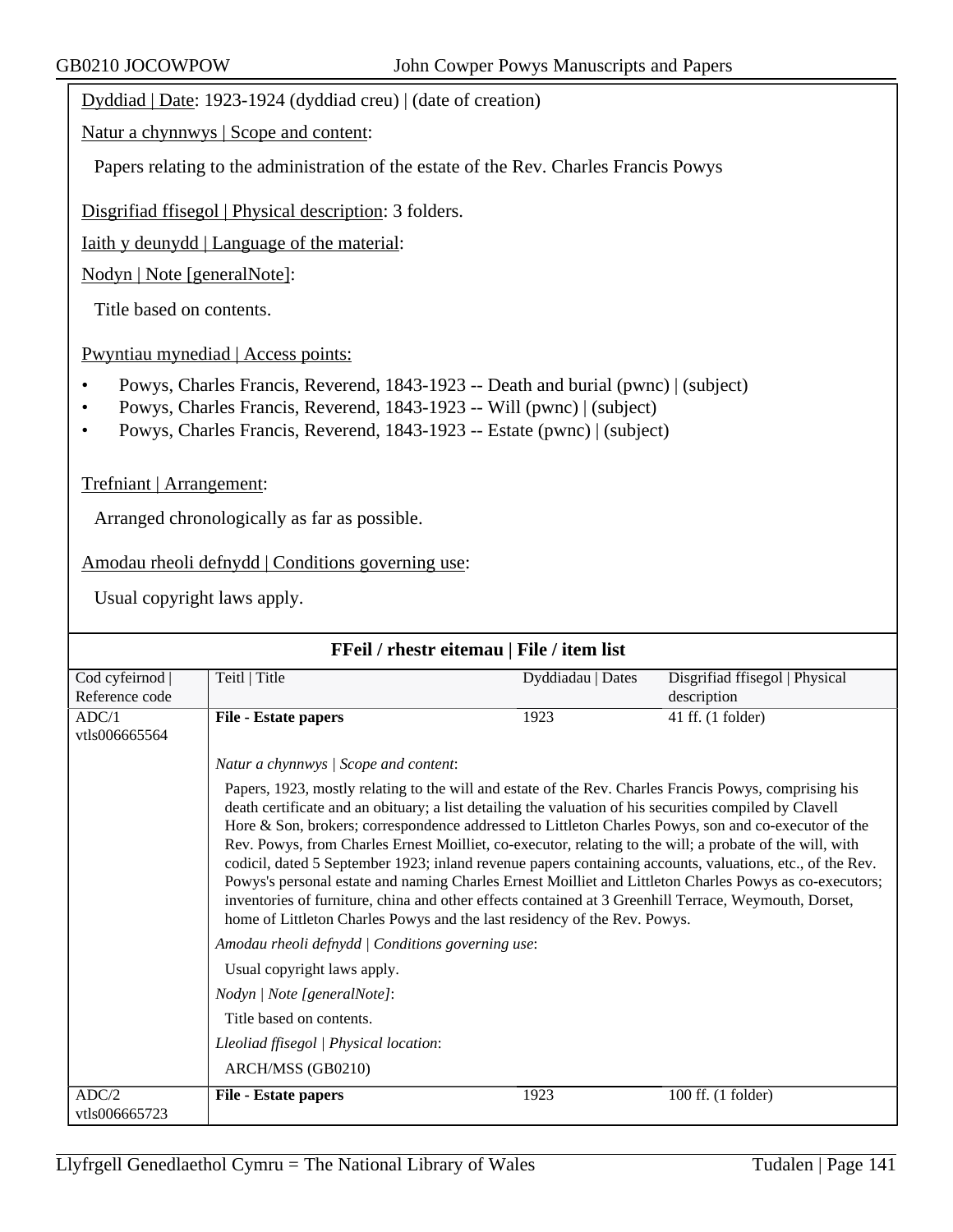ᅮ

|                        | Natur a chynnwys / Scope and content:                                                                                                                                                                                                                                                                                                                                                                                                                                                                                                                                                                                                                                                                                                                                |  |  |  |
|------------------------|----------------------------------------------------------------------------------------------------------------------------------------------------------------------------------------------------------------------------------------------------------------------------------------------------------------------------------------------------------------------------------------------------------------------------------------------------------------------------------------------------------------------------------------------------------------------------------------------------------------------------------------------------------------------------------------------------------------------------------------------------------------------|--|--|--|
|                        | Papers, 1923, mostly relating to the will and estate of the Rev. Charles Francis Powys. They comprise<br>a letter, with copy, addressed to Messrs Newman, Paynter & Co., solicitors, Yeovil, from Clavell Hore<br>& Son, brokers, relating to the valuation of the Rev. Powys's estate; contract notes compiled by Clavell<br>Hore & Son; a schedule of securities relating to the Rev. Powys's estate; letters addressed to Littleton<br>Charles Powys, co-executor, from Newman, Paynter & Co.; death certificate of Charles Ernest Moilliet,<br>co-executor; and cheque books registered with Lloyds Bank Ltd, with stubs attached and cheques made<br>out to beneficiaries, etc., of the Rev. Powys's will.<br>Amodau rheoli defnydd   Conditions governing use: |  |  |  |
|                        |                                                                                                                                                                                                                                                                                                                                                                                                                                                                                                                                                                                                                                                                                                                                                                      |  |  |  |
|                        | Usual copyright laws apply.                                                                                                                                                                                                                                                                                                                                                                                                                                                                                                                                                                                                                                                                                                                                          |  |  |  |
|                        | Nodyn   Note [generalNote]:                                                                                                                                                                                                                                                                                                                                                                                                                                                                                                                                                                                                                                                                                                                                          |  |  |  |
|                        | Title based on contents.                                                                                                                                                                                                                                                                                                                                                                                                                                                                                                                                                                                                                                                                                                                                             |  |  |  |
|                        | Lleoliad ffisegol   Physical location:                                                                                                                                                                                                                                                                                                                                                                                                                                                                                                                                                                                                                                                                                                                               |  |  |  |
|                        | ARCH/MSS (GB0210)                                                                                                                                                                                                                                                                                                                                                                                                                                                                                                                                                                                                                                                                                                                                                    |  |  |  |
| ADC/3<br>vtls006665940 | 1923-1924<br>57 ff. (1 folder)<br><b>File - Estate papers</b>                                                                                                                                                                                                                                                                                                                                                                                                                                                                                                                                                                                                                                                                                                        |  |  |  |
|                        | Natur a chynnwys / Scope and content:                                                                                                                                                                                                                                                                                                                                                                                                                                                                                                                                                                                                                                                                                                                                |  |  |  |
|                        | Papers, 1923-1924, mostly relating to the will and estate of the Rev. Charles Francis Powys. They<br>comprise three copies of the executorship account of the Rev. Powys, with details of estate at death, list<br>of disbursements, etc., together with accounts of Margaret Alice Powys, wife of John Cowper Powys,<br>with Newman, Paynter & Co., solicitors, Yeovil; a list detailing accounts, stocks, etc., 1919-1920, of the<br>Rev. Powys; details of accounts, 1920-1921, of Littleton Charles Powys, son and co-executor, and Albert<br>Reginald Powys, Littleton's brother, with Newman, Paynter & Co.; signed statements of beneficiaries<br>acknowledging receipt of specified sums of money; and memoranda which include names and addresses           |  |  |  |
|                        | of Powys family members, a list of personal papers, deeds, policies, etc., in the possession of the Rev.<br>Powys, and accounts relating to the executorship, etc. of the will.                                                                                                                                                                                                                                                                                                                                                                                                                                                                                                                                                                                      |  |  |  |
|                        | Amodau rheoli defnydd / Conditions governing use:                                                                                                                                                                                                                                                                                                                                                                                                                                                                                                                                                                                                                                                                                                                    |  |  |  |
|                        | Usual copyright laws apply.                                                                                                                                                                                                                                                                                                                                                                                                                                                                                                                                                                                                                                                                                                                                          |  |  |  |
|                        | Nodyn   Note [generalNote]:                                                                                                                                                                                                                                                                                                                                                                                                                                                                                                                                                                                                                                                                                                                                          |  |  |  |
|                        | Title based on contents.                                                                                                                                                                                                                                                                                                                                                                                                                                                                                                                                                                                                                                                                                                                                             |  |  |  |
|                        | Lleoliad ffisegol   Physical location:                                                                                                                                                                                                                                                                                                                                                                                                                                                                                                                                                                                                                                                                                                                               |  |  |  |

## **Sub-sub-sub-fonds ADD vtls006743016: Family papers**

Dyddiad | Date: [?1778]-1947 (dyddiad creu) | (date of creation)

Natur a chynnwys | Scope and content:

Papers and other material of or relating to members of the Rev. Charles Francis Powys's family, in particular his brother Major Littleton Albert Powys, his father the Rev. Littleton Charles Powys and his mother Amelia (Emily) Powys.

Disgrifiad ffisegol | Physical description: 20 folders.

Iaith y deunydd | Language of the material:

Nodyn | Note [generalNote]:

Title based on contents.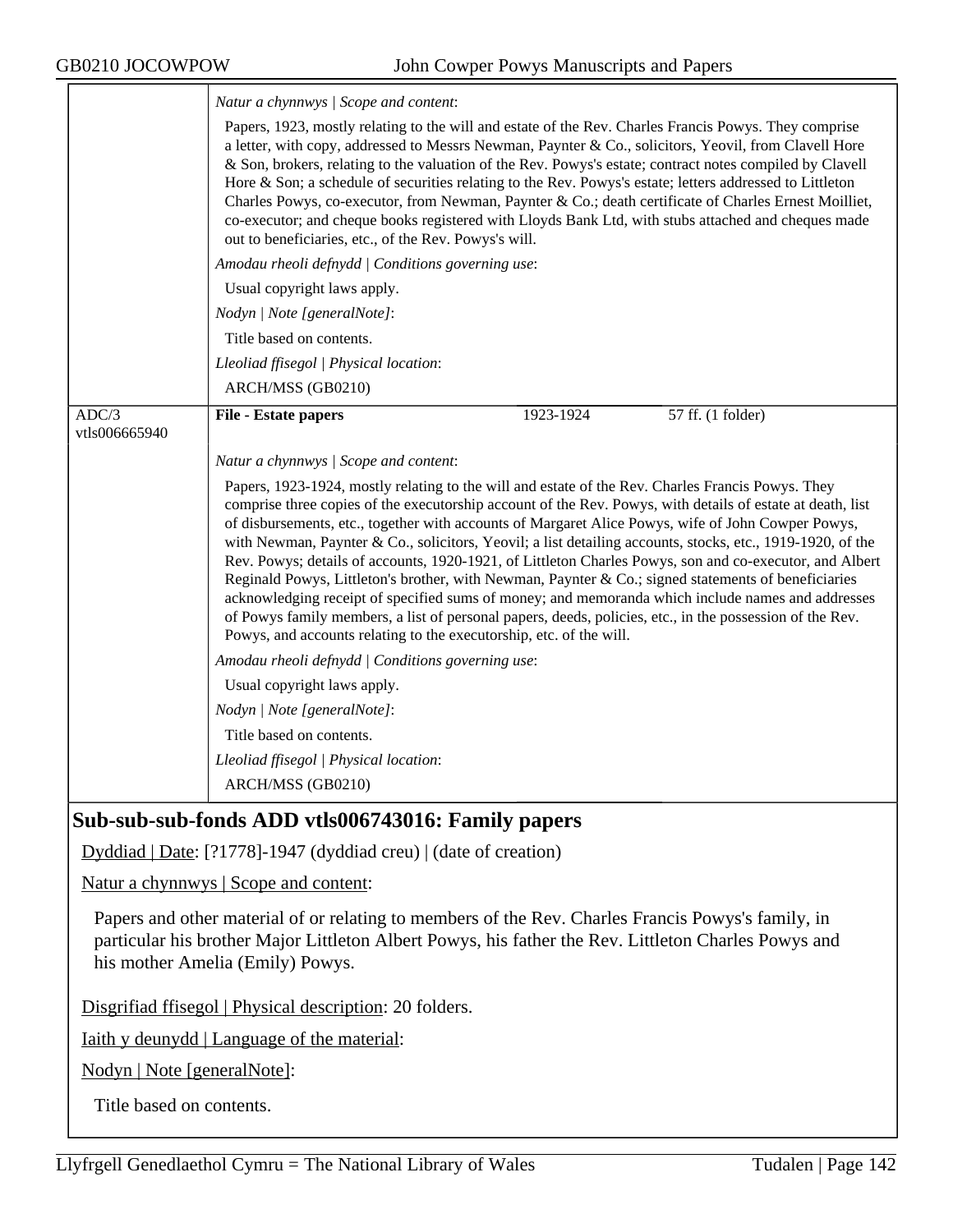Pwyntiau mynediad | Access points:

• Powys, Charles Francis, Reverend, 1843-1923 -- Family (pwnc) | (subject)

Amodau rheoli defnydd | Conditions governing use:

Usual copyright laws apply.

## **Cyfres | Series ADD1 vtls006743249: Miscellaneous family papers**

Dyddiad | Date: [19 cent.] (dyddiad creu) | (date of creation)

Natur a chynnwys | Scope and content:

Miscellaneous family material once in the possession of the Rev. Charles Francis Powys, including notebooks and a collection of prints and drawings.

Disgrifiad ffisegol | Physical description: 3 folders.

Iaith y deunydd | Language of the material:

Nodyn | Note [generalNote]:

Title based on contents.

Amodau rheoli defnydd | Conditions governing use:

| FFeil / rhestr eitemau   File / item list |                                                                                                                                                                                                                                                                                                                                                          |                                   |                                |
|-------------------------------------------|----------------------------------------------------------------------------------------------------------------------------------------------------------------------------------------------------------------------------------------------------------------------------------------------------------------------------------------------------------|-----------------------------------|--------------------------------|
| Cod cyfeirnod                             | Teitl   Title                                                                                                                                                                                                                                                                                                                                            | Dyddiadau   Dates                 | Disgrifiad ffisegol   Physical |
| Reference code                            |                                                                                                                                                                                                                                                                                                                                                          |                                   | description                    |
| ADD1/1                                    | File - Notebook, pocket-book, etc.                                                                                                                                                                                                                                                                                                                       | [19 cent., second $\frac{1}{2}$ ] | 1 envelope in 1 folder.        |
| vtls006743325                             |                                                                                                                                                                                                                                                                                                                                                          |                                   |                                |
|                                           | Natur a chynnwys / Scope and content:                                                                                                                                                                                                                                                                                                                    |                                   |                                |
|                                           | A leather pocket-book containing business cards, personal calling cards bearing the names 'Mrs Theodore'<br>Moilliot' (with inscribed Biblical verses) and 'Mr R. M. Donne', and a Christmas card inscribed 'Theodore<br>from Nellie'; a leather notebook with pencil containing two memoranda; and a packet containing a<br>'waterproof court plaster'. |                                   |                                |
|                                           | Amodau rheoli defnydd   Conditions governing use:                                                                                                                                                                                                                                                                                                        |                                   |                                |
|                                           | Usual copyright laws apply.                                                                                                                                                                                                                                                                                                                              |                                   |                                |
|                                           | Nodyn   Note [generalNote]:                                                                                                                                                                                                                                                                                                                              |                                   |                                |
|                                           | Title based on contents.                                                                                                                                                                                                                                                                                                                                 |                                   |                                |
|                                           | Lleoliad ffisegol   Physical location:                                                                                                                                                                                                                                                                                                                   |                                   |                                |
|                                           | ARCH/MSS (GB0210)                                                                                                                                                                                                                                                                                                                                        |                                   |                                |
| ADD1/2<br>vtls006743354                   | File - Prints and drawings, etc.                                                                                                                                                                                                                                                                                                                         | $[19 \text{ cent.}]$              | 72 ff. (1 folder)              |
|                                           | Natur a chynnwys / Scope and content:                                                                                                                                                                                                                                                                                                                    |                                   |                                |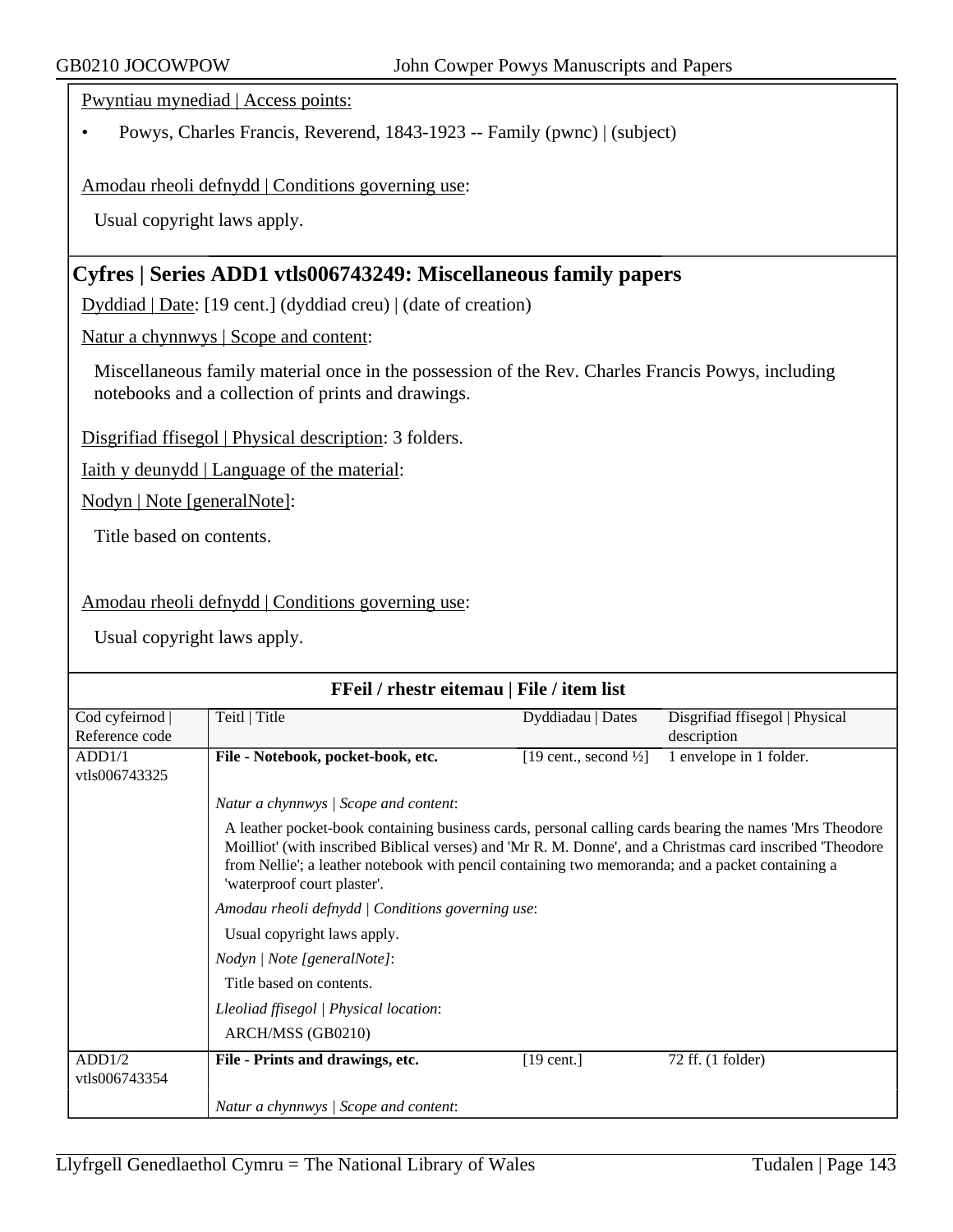|                         | A collection mostly comprising copies of prints and drawings, some inscribed on dorse.                                                                                                                                                                                                                                                                                                                                                                                                                                                                            |             |                                                                                  |
|-------------------------|-------------------------------------------------------------------------------------------------------------------------------------------------------------------------------------------------------------------------------------------------------------------------------------------------------------------------------------------------------------------------------------------------------------------------------------------------------------------------------------------------------------------------------------------------------------------|-------------|----------------------------------------------------------------------------------|
|                         | Amodau rheoli defnydd   Conditions governing use:                                                                                                                                                                                                                                                                                                                                                                                                                                                                                                                 |             |                                                                                  |
|                         | Usual copyright laws apply.                                                                                                                                                                                                                                                                                                                                                                                                                                                                                                                                       |             |                                                                                  |
|                         | Nodyn   Note [generalNote]:                                                                                                                                                                                                                                                                                                                                                                                                                                                                                                                                       |             |                                                                                  |
|                         | Title based on contents.                                                                                                                                                                                                                                                                                                                                                                                                                                                                                                                                          |             |                                                                                  |
|                         | Lleoliad ffisegol   Physical location:                                                                                                                                                                                                                                                                                                                                                                                                                                                                                                                            |             |                                                                                  |
|                         | ARCH/MSS (GB0210)                                                                                                                                                                                                                                                                                                                                                                                                                                                                                                                                                 |             |                                                                                  |
| ADD1/3<br>vtls006743553 | <b>File - Miscellaneous</b>                                                                                                                                                                                                                                                                                                                                                                                                                                                                                                                                       | [1830x1870] | 9 ff. (f. 9 in envelope) + 2<br>envelopes of unfoliated material<br>$(1$ folder) |
|                         | Natur a chynnwys / Scope and content:                                                                                                                                                                                                                                                                                                                                                                                                                                                                                                                             |             |                                                                                  |
|                         | Samples of dried plants, 1846, 1850, and a piece of lace; a piece of embroidery; a list of clothing<br>requirements for 'Caroline Parsons 6 years old' dated 1850; a list of Christmas gifts, 1851; a printed copy<br>of a drawing, inscribed 'Lenore'; a list of family events which occurred in the year 1866; a copy of a print,<br>with a note by 'A.M.', possibly Charles Francis Powys's maternal grandmother, Amelia Moilliet; a 'Psalm<br>in trouble' written out by hand; a list of artists and their works; and a knitting pattern written out by hand. |             |                                                                                  |
|                         | Amodau rheoli defnydd   Conditions governing use:<br>Usual copyright laws apply.<br>Nodyn   Note [generalNote]:                                                                                                                                                                                                                                                                                                                                                                                                                                                   |             |                                                                                  |
|                         |                                                                                                                                                                                                                                                                                                                                                                                                                                                                                                                                                                   |             |                                                                                  |
|                         |                                                                                                                                                                                                                                                                                                                                                                                                                                                                                                                                                                   |             |                                                                                  |
|                         | Title based on contents.                                                                                                                                                                                                                                                                                                                                                                                                                                                                                                                                          |             |                                                                                  |
|                         | Lleoliad ffisegol   Physical location:                                                                                                                                                                                                                                                                                                                                                                                                                                                                                                                            |             |                                                                                  |
|                         | ARCH/MSS (GB0210)                                                                                                                                                                                                                                                                                                                                                                                                                                                                                                                                                 |             |                                                                                  |
|                         | Cyfres   Series ADD2 ytls006743020: Littleton Albert Powys papers                                                                                                                                                                                                                                                                                                                                                                                                                                                                                                 |             |                                                                                  |

## **Cyfres | Series ADD2 vtls006743020: Littleton Albert Powys papers**

Crëwr | Creator: Powys, Littleton Albert, 1840-1879

Dyddiad | Date: [1850x1881] (dyddiad creu) | (date of creation)

Natur a chynnwys | Scope and content:

Papers of or relating to Major Littleton Albert Powys, brother of the Rev. Charles Francis Powys, comprising personal papers (including juvenilia), and material relating to his death, memorial and estate.

Disgrifiad ffisegol | Physical description: 2 folders.

Iaith y deunydd | Language of the material:

Nodyn | Note [generalNote]:

Title based on contents.

Nodyn | Note [generalNote]:

For correspondence of Littleton Albert Powys see Amelia Powys papers.

Amodau rheoli defnydd | Conditions governing use: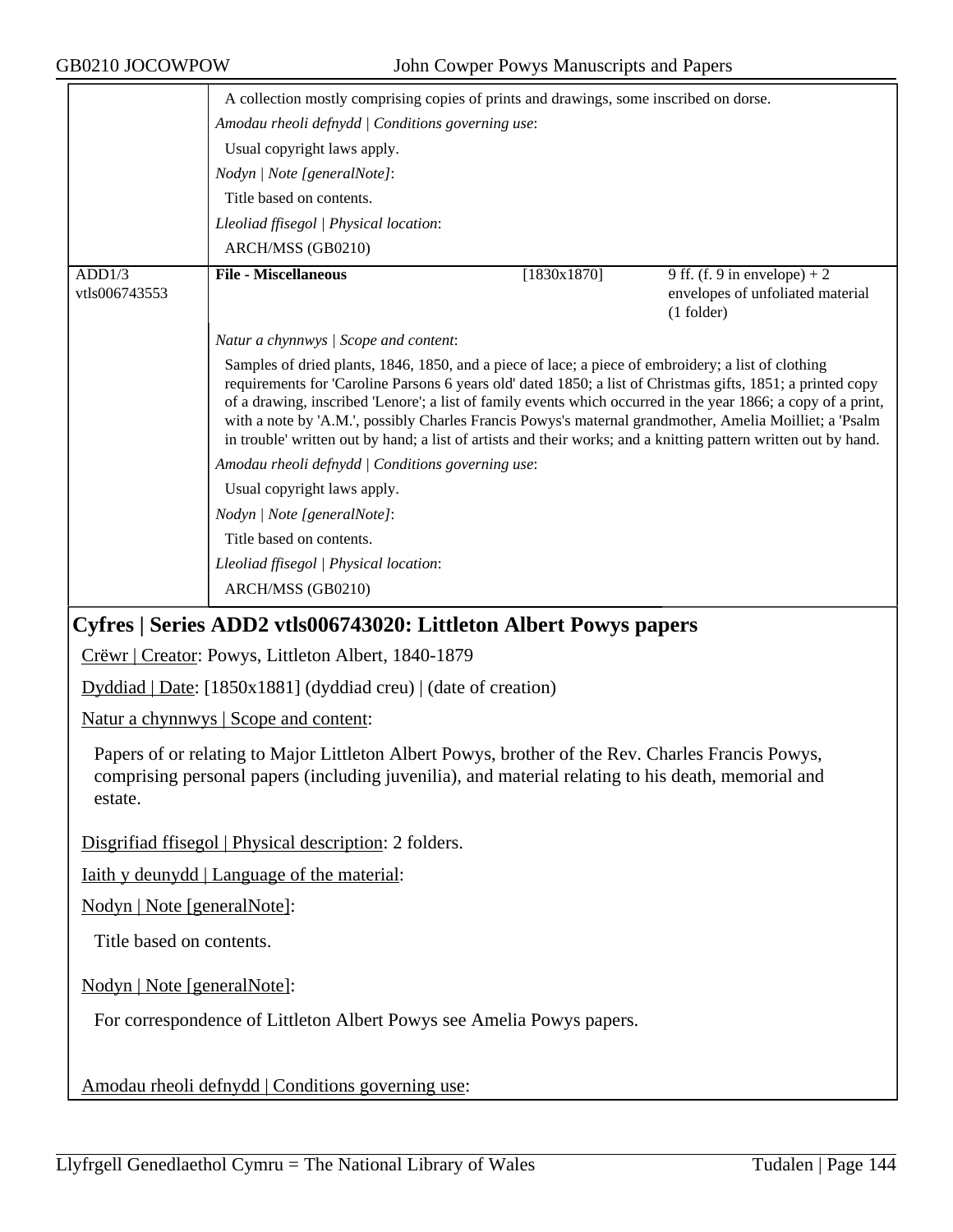|                                   | FFeil / rhestr eitemau   File / item list                                                                                                                                                                                                                                                                                                                                                                                                                                                                                                                                          |                                                                                                                                                                                                                                                                                                                                                                                                                                                                                                                                               |                                               |  |  |
|-----------------------------------|------------------------------------------------------------------------------------------------------------------------------------------------------------------------------------------------------------------------------------------------------------------------------------------------------------------------------------------------------------------------------------------------------------------------------------------------------------------------------------------------------------------------------------------------------------------------------------|-----------------------------------------------------------------------------------------------------------------------------------------------------------------------------------------------------------------------------------------------------------------------------------------------------------------------------------------------------------------------------------------------------------------------------------------------------------------------------------------------------------------------------------------------|-----------------------------------------------|--|--|
| Cod cyfeirnod  <br>Reference code | Teitl   Title                                                                                                                                                                                                                                                                                                                                                                                                                                                                                                                                                                      | Dyddiadau   Dates                                                                                                                                                                                                                                                                                                                                                                                                                                                                                                                             | Disgrifiad ffisegol   Physical<br>description |  |  |
| ADD2/1                            | <b>File - Personal papers</b>                                                                                                                                                                                                                                                                                                                                                                                                                                                                                                                                                      | [1850x1879]                                                                                                                                                                                                                                                                                                                                                                                                                                                                                                                                   | 13 ff. (1 envelope within 1 folder)           |  |  |
|                                   | Natur a chynnwys / Scope and content:                                                                                                                                                                                                                                                                                                                                                                                                                                                                                                                                              |                                                                                                                                                                                                                                                                                                                                                                                                                                                                                                                                               |                                               |  |  |
|                                   |                                                                                                                                                                                                                                                                                                                                                                                                                                                                                                                                                                                    | Miscellaneous personal papers of Major Littleton Albert Powys, comprising drawings and paintings,<br>some of which depict military figures of different historical periods; a hunting song; and a letter, [1872],<br>to Littleton from his mother Amelia Powys relating to the death of his father the Rev. Littleton Charles<br>Powys; only two of the items are dated. The items bear inscriptions by Littleton (ff. 3 verso, 9 verso), his<br>mother (ff. 1 verso [?], 6 verso, 11), [?and his niece Marian Powys] (ff. 2 verso, 7 verso). |                                               |  |  |
|                                   | Amodau rheoli defnydd   Conditions governing use:                                                                                                                                                                                                                                                                                                                                                                                                                                                                                                                                  |                                                                                                                                                                                                                                                                                                                                                                                                                                                                                                                                               |                                               |  |  |
|                                   | Usual copyright laws apply.                                                                                                                                                                                                                                                                                                                                                                                                                                                                                                                                                        |                                                                                                                                                                                                                                                                                                                                                                                                                                                                                                                                               |                                               |  |  |
|                                   | Nodyn   Note [generalNote]:                                                                                                                                                                                                                                                                                                                                                                                                                                                                                                                                                        |                                                                                                                                                                                                                                                                                                                                                                                                                                                                                                                                               |                                               |  |  |
|                                   | Title based on contents.                                                                                                                                                                                                                                                                                                                                                                                                                                                                                                                                                           |                                                                                                                                                                                                                                                                                                                                                                                                                                                                                                                                               |                                               |  |  |
|                                   | Lleoliad ffisegol   Physical location:                                                                                                                                                                                                                                                                                                                                                                                                                                                                                                                                             |                                                                                                                                                                                                                                                                                                                                                                                                                                                                                                                                               |                                               |  |  |
|                                   | ARCH/MSS (GB0210)                                                                                                                                                                                                                                                                                                                                                                                                                                                                                                                                                                  |                                                                                                                                                                                                                                                                                                                                                                                                                                                                                                                                               |                                               |  |  |
| ADD2/2                            | <b>File - Papers relating to Littleton Albert</b><br><b>Powys</b>                                                                                                                                                                                                                                                                                                                                                                                                                                                                                                                  | 1879                                                                                                                                                                                                                                                                                                                                                                                                                                                                                                                                          | 17 ff. (1 envelope within 1 folder)           |  |  |
|                                   | Natur a chynnwys / Scope and content:                                                                                                                                                                                                                                                                                                                                                                                                                                                                                                                                              |                                                                                                                                                                                                                                                                                                                                                                                                                                                                                                                                               |                                               |  |  |
|                                   | Papers, 1879, relating to the death and memorial of Major Littleton Albert Powys, comprising photos<br>of him and a memorial text 'For Stalbridge Church' in the hand of his mother Amelia Powys; memorial<br>cards of Littleton, with notes on dorse; a poem in honour of Littleton; and a copy [in the hand of Charles<br>Francis Powys] of a letter to Amelia Powys from Lieutenant Percy Lake, a friend of Littleton's, with a<br>note on the contents [?in the hand of Littleton's niece Marian Powys].                                                                       |                                                                                                                                                                                                                                                                                                                                                                                                                                                                                                                                               |                                               |  |  |
|                                   | Amodau rheoli defnydd   Conditions governing use:                                                                                                                                                                                                                                                                                                                                                                                                                                                                                                                                  |                                                                                                                                                                                                                                                                                                                                                                                                                                                                                                                                               |                                               |  |  |
|                                   | Usual copyright laws apply.                                                                                                                                                                                                                                                                                                                                                                                                                                                                                                                                                        |                                                                                                                                                                                                                                                                                                                                                                                                                                                                                                                                               |                                               |  |  |
|                                   | Nodyn   Note [generalNote]:                                                                                                                                                                                                                                                                                                                                                                                                                                                                                                                                                        |                                                                                                                                                                                                                                                                                                                                                                                                                                                                                                                                               |                                               |  |  |
|                                   | Title based on contents.                                                                                                                                                                                                                                                                                                                                                                                                                                                                                                                                                           |                                                                                                                                                                                                                                                                                                                                                                                                                                                                                                                                               |                                               |  |  |
|                                   | Lleoliad ffisegol   Physical location:                                                                                                                                                                                                                                                                                                                                                                                                                                                                                                                                             |                                                                                                                                                                                                                                                                                                                                                                                                                                                                                                                                               |                                               |  |  |
|                                   | ARCH/MSS (GB0210)                                                                                                                                                                                                                                                                                                                                                                                                                                                                                                                                                                  |                                                                                                                                                                                                                                                                                                                                                                                                                                                                                                                                               |                                               |  |  |
| ADD2/3                            | <b>File - Estate papers</b>                                                                                                                                                                                                                                                                                                                                                                                                                                                                                                                                                        | 1879-1881                                                                                                                                                                                                                                                                                                                                                                                                                                                                                                                                     | 20 ff. (1 folder)                             |  |  |
|                                   | Natur a chynnwys / Scope and content:                                                                                                                                                                                                                                                                                                                                                                                                                                                                                                                                              |                                                                                                                                                                                                                                                                                                                                                                                                                                                                                                                                               |                                               |  |  |
|                                   | Papers, 1879-1881, relating to the estate of Major Littleton Albert Powys, comprising a list of costs,<br>1875-1879, relating to the preparation and administration of his will, addressed to the Rev. Charles<br>Francis Powys, as executor of the will, from Newman, Jeans & Co. [solicitors], Clements Inn, London;<br>correspondence, 1879, 1881, addressed to the Rev. Powys from Newman, Jeans & Co. relating to the<br>administration of the estate; and inland revenue legacy receipts and residuary accounts, 1881, also<br>relating to the administration of the estate. |                                                                                                                                                                                                                                                                                                                                                                                                                                                                                                                                               |                                               |  |  |
|                                   | Amodau rheoli defnydd   Conditions governing use:                                                                                                                                                                                                                                                                                                                                                                                                                                                                                                                                  |                                                                                                                                                                                                                                                                                                                                                                                                                                                                                                                                               |                                               |  |  |
|                                   | Usual copyright laws apply.                                                                                                                                                                                                                                                                                                                                                                                                                                                                                                                                                        |                                                                                                                                                                                                                                                                                                                                                                                                                                                                                                                                               |                                               |  |  |
|                                   | Nodyn   Note [generalNote]:                                                                                                                                                                                                                                                                                                                                                                                                                                                                                                                                                        |                                                                                                                                                                                                                                                                                                                                                                                                                                                                                                                                               |                                               |  |  |
|                                   | Title based on contents.                                                                                                                                                                                                                                                                                                                                                                                                                                                                                                                                                           |                                                                                                                                                                                                                                                                                                                                                                                                                                                                                                                                               |                                               |  |  |
|                                   | Lleoliad ffisegol   Physical location:                                                                                                                                                                                                                                                                                                                                                                                                                                                                                                                                             |                                                                                                                                                                                                                                                                                                                                                                                                                                                                                                                                               |                                               |  |  |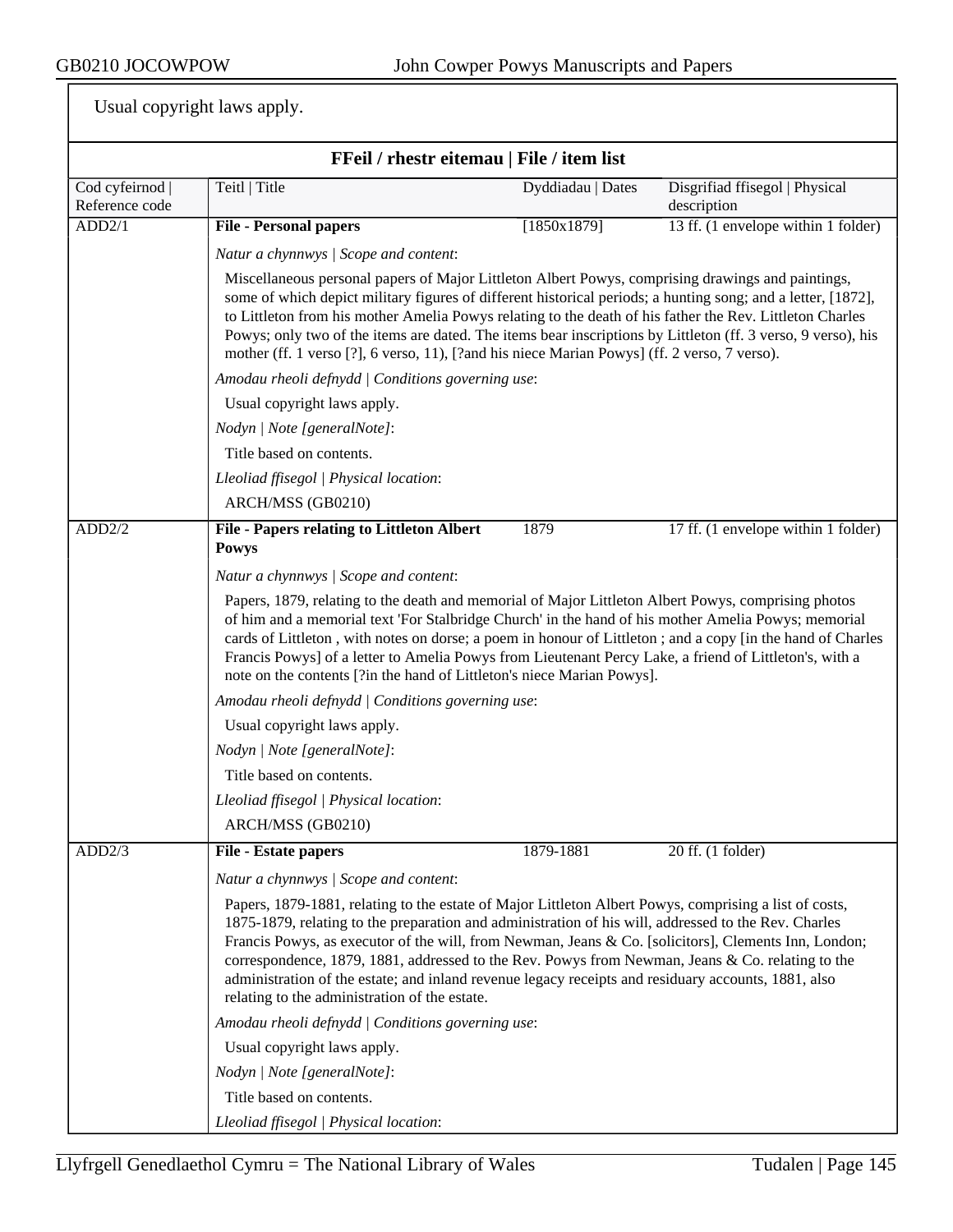ARCH/MSS (GB0210)

# **Cyfres | Series ADD3 vtls006743029: Mary Cowper Powys papers**

Crëwr | Creator: Powys, Mary Cowper, 1849-1914

Dyddiad | Date: 1796-1947 (dyddiad creu) | (date of creation)

Natur a chynnwys | Scope and content:

Papers of Mary Cowper Powys, wife of the Rev. Charles Francis Powys, and of members of her family, including family correspondence, photographs and estate papers.

Disgrifiad ffisegol | Physical description: 7 folders.

Iaith y deunydd | Language of the material:

Nodyn | Note [generalNote]:

Title based on contents.

#### Amodau rheoli defnydd | Conditions governing use:

Usual copyright laws apply.

| FFeil / rhestr eitemau   File / item list                  |                                                                                                                                                                                                                                                                                                                                                                                                                                                                                                                                                                                                                                                                                                                                                                                                                                                                                                                                                                                                                                             |                   |                                               |  |
|------------------------------------------------------------|---------------------------------------------------------------------------------------------------------------------------------------------------------------------------------------------------------------------------------------------------------------------------------------------------------------------------------------------------------------------------------------------------------------------------------------------------------------------------------------------------------------------------------------------------------------------------------------------------------------------------------------------------------------------------------------------------------------------------------------------------------------------------------------------------------------------------------------------------------------------------------------------------------------------------------------------------------------------------------------------------------------------------------------------|-------------------|-----------------------------------------------|--|
| Cod cyfeirnod  <br>Reference code                          | Teitl   Title                                                                                                                                                                                                                                                                                                                                                                                                                                                                                                                                                                                                                                                                                                                                                                                                                                                                                                                                                                                                                               | Dyddiadau   Dates | Disgrifiad ffisegol   Physical<br>description |  |
| ADD3/1                                                     | <b>File - Personal papers</b>                                                                                                                                                                                                                                                                                                                                                                                                                                                                                                                                                                                                                                                                                                                                                                                                                                                                                                                                                                                                               | [1874x1906]       | 10 ff. (1 envelope) (in folder)               |  |
|                                                            | Natur a chynnwys / Scope and content:                                                                                                                                                                                                                                                                                                                                                                                                                                                                                                                                                                                                                                                                                                                                                                                                                                                                                                                                                                                                       |                   |                                               |  |
|                                                            | Miscellaneous personal papers of Mary Cowper Powys comprising printed pieces of card bearing the<br>inscriptions 'Mrs Thomas Hardy At Home' and 'Max Gate, Dorchester' and dated in pencil 30th August<br>1905 [in Mary's hand]; a birthday card, on the dorse of which is inscribed '1st Feby. 1883 C.F.P.'s [i.e.<br>Charles Francis Powys's] birthday' [in Mary's hand]; a printed leaf of 'Daily Texts' dated January 1874,<br>with pencil note [in Mary's hand]; an envelope bearing a note on contents [in Mary's hand]; a verse and<br>note addressed to Charles Francis Powys in Mary's hand; a pencil drawing, dated August 1895, by Mary<br>of her son John Cowper Powys's house; an envelope bearing the inscription 'Isobel Powys May 1906'<br>containing a photograph of Dorothy Powys, wife of Mary's son Albert Reginald (Bertie) Powys, dated<br>1906, and a lock of [?Dorothy Powys's] hair; and a wedding announcement of Littleton Charles and Alice<br>Mabel Powys, son and daughter-in-law of Mary Cowper Powys, 1904. |                   |                                               |  |
|                                                            | Amodau rheoli defnydd   Conditions governing use:                                                                                                                                                                                                                                                                                                                                                                                                                                                                                                                                                                                                                                                                                                                                                                                                                                                                                                                                                                                           |                   |                                               |  |
|                                                            | Usual copyright laws apply.                                                                                                                                                                                                                                                                                                                                                                                                                                                                                                                                                                                                                                                                                                                                                                                                                                                                                                                                                                                                                 |                   |                                               |  |
|                                                            | Nodyn   Note [generalNote]:                                                                                                                                                                                                                                                                                                                                                                                                                                                                                                                                                                                                                                                                                                                                                                                                                                                                                                                                                                                                                 |                   |                                               |  |
|                                                            | Title based on contents.                                                                                                                                                                                                                                                                                                                                                                                                                                                                                                                                                                                                                                                                                                                                                                                                                                                                                                                                                                                                                    |                   |                                               |  |
|                                                            | Lleoliad ffisegol   Physical location:                                                                                                                                                                                                                                                                                                                                                                                                                                                                                                                                                                                                                                                                                                                                                                                                                                                                                                                                                                                                      |                   |                                               |  |
|                                                            | ARCH/MSS (GB0210)                                                                                                                                                                                                                                                                                                                                                                                                                                                                                                                                                                                                                                                                                                                                                                                                                                                                                                                                                                                                                           |                   |                                               |  |
| Is-gyfres   Subseries ADD3/2 vtls006745352: Correspondence |                                                                                                                                                                                                                                                                                                                                                                                                                                                                                                                                                                                                                                                                                                                                                                                                                                                                                                                                                                                                                                             |                   |                                               |  |
|                                                            | Dyddiad   Date: 1869-1914 (dyddiad creu)   (date of creation)                                                                                                                                                                                                                                                                                                                                                                                                                                                                                                                                                                                                                                                                                                                                                                                                                                                                                                                                                                               |                   |                                               |  |
| Natur a chynnwys   Scope and content:                      |                                                                                                                                                                                                                                                                                                                                                                                                                                                                                                                                                                                                                                                                                                                                                                                                                                                                                                                                                                                                                                             |                   |                                               |  |

Llyfrgell Genedlaethol Cymru = The National Library of Wales Tudalen | Page  $146$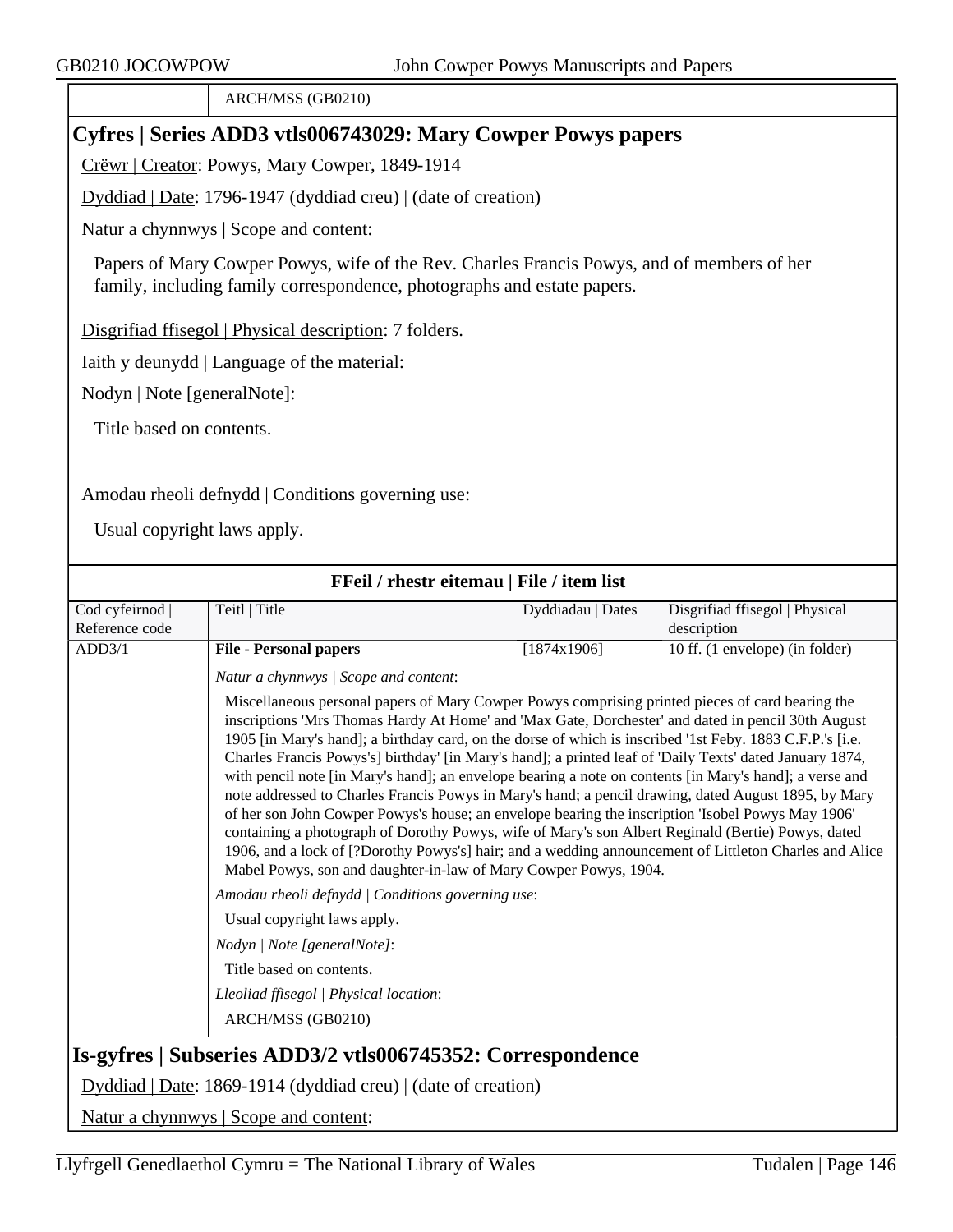Letters to Mary Cowper Powys from members of her family, including her parents, children and grandchildren.

Disgrifiad ffisegol | Physical description: 3 folders.

Iaith y deunydd | Language of the material:

Nodyn | Note [generalNote]:

Title based on contents.

Pwyntiau mynediad | Access points:

- Powys, Mary Cowper, 1849-1914 -- Correspondence (pwnc) | (subject)
- Powys, Mary Cowper, 1849?-1914 -- Family -- Correspondence (pwnc) | (subject)

Trefniant | Arrangement:

Arranged chronologically where possible.

Amodau rheoli defnydd | Conditions governing use:

| FFeil / rhestr eitemau   File / item list                                              |                                                                                                                                                                                                                                                                                                                                                                                                                                                                                                                                                                                                                                                                                                                                                                                                               |                   |                                               |
|----------------------------------------------------------------------------------------|---------------------------------------------------------------------------------------------------------------------------------------------------------------------------------------------------------------------------------------------------------------------------------------------------------------------------------------------------------------------------------------------------------------------------------------------------------------------------------------------------------------------------------------------------------------------------------------------------------------------------------------------------------------------------------------------------------------------------------------------------------------------------------------------------------------|-------------------|-----------------------------------------------|
| Cod cyfeirnod  <br>Reference code                                                      | Teitl   Title                                                                                                                                                                                                                                                                                                                                                                                                                                                                                                                                                                                                                                                                                                                                                                                                 | Dyddiadau   Dates | Disgrifiad ffisegol   Physical<br>description |
| ADD3/2/1                                                                               | <b>File - Letters from John Cowper Powys</b>                                                                                                                                                                                                                                                                                                                                                                                                                                                                                                                                                                                                                                                                                                                                                                  | $[1883] - 1910$   | 40 ff. (1 folder)                             |
|                                                                                        | Natur a chynnwys / Scope and content:                                                                                                                                                                                                                                                                                                                                                                                                                                                                                                                                                                                                                                                                                                                                                                         |                   |                                               |
|                                                                                        | Typescript copies of twenty-one letters, 1893-1910, from John Cowper Powys to his mother Mary<br>Cowper Powys. References include John Cowper Powys's betrothal and subsequent marriage to Margaret<br>Alice Lyon in 1896, his lecturing tours in the United States and elsewhere, and his own and his brother<br>Llewelyn's health. Enclosures comprise two letters, 1893, to Mary Cowper Powys from her daugher<br>Gertrude Powys, and a poem, 1902, by John Cowper Powys entitled 'June 1902', marked 'For the<br>Wilsonian' (f. 20). Together with one other (undated) letter written in Latin from John Cowper Powys to<br>his mother, apparently while the former was a pupil at Sherborne School. Notes relating to the two letters<br>of 1893 are typed at the top of each, presumably by the copier. |                   |                                               |
|                                                                                        | Amodau rheoli defnydd   Conditions governing use:                                                                                                                                                                                                                                                                                                                                                                                                                                                                                                                                                                                                                                                                                                                                                             |                   |                                               |
| Usual copyright laws apply.<br>Nodyn   Note [generalNote]:<br>Title based on contents. |                                                                                                                                                                                                                                                                                                                                                                                                                                                                                                                                                                                                                                                                                                                                                                                                               |                   |                                               |
|                                                                                        |                                                                                                                                                                                                                                                                                                                                                                                                                                                                                                                                                                                                                                                                                                                                                                                                               |                   |                                               |
|                                                                                        |                                                                                                                                                                                                                                                                                                                                                                                                                                                                                                                                                                                                                                                                                                                                                                                                               |                   |                                               |
|                                                                                        | Lleoliad ffisegol   Physical location:                                                                                                                                                                                                                                                                                                                                                                                                                                                                                                                                                                                                                                                                                                                                                                        |                   |                                               |
|                                                                                        | ARCH/MSS (GB0210)                                                                                                                                                                                                                                                                                                                                                                                                                                                                                                                                                                                                                                                                                                                                                                                             |                   |                                               |
| ADD3/2/2                                                                               | File - Letters from her children and<br>grandchildren                                                                                                                                                                                                                                                                                                                                                                                                                                                                                                                                                                                                                                                                                                                                                         | 1889-1914         | 73 ff. (3 envelopes in 1 folder)              |
|                                                                                        | Natur a chynnwys / Scope and content:                                                                                                                                                                                                                                                                                                                                                                                                                                                                                                                                                                                                                                                                                                                                                                         |                   |                                               |
|                                                                                        | Letters, 1889-1914 and undated, to Mary Cowper Powys from her children (other than John Cowper<br>Powys) and grandchildren as follows: son Albert Reginald (Bertie) (8 letters + 1 poem), [1891]-1908<br>and undated (one letter also signed by Bertie's wife Dorothy Mary Powys) (with notes on envelopes in                                                                                                                                                                                                                                                                                                                                                                                                                                                                                                 |                   |                                               |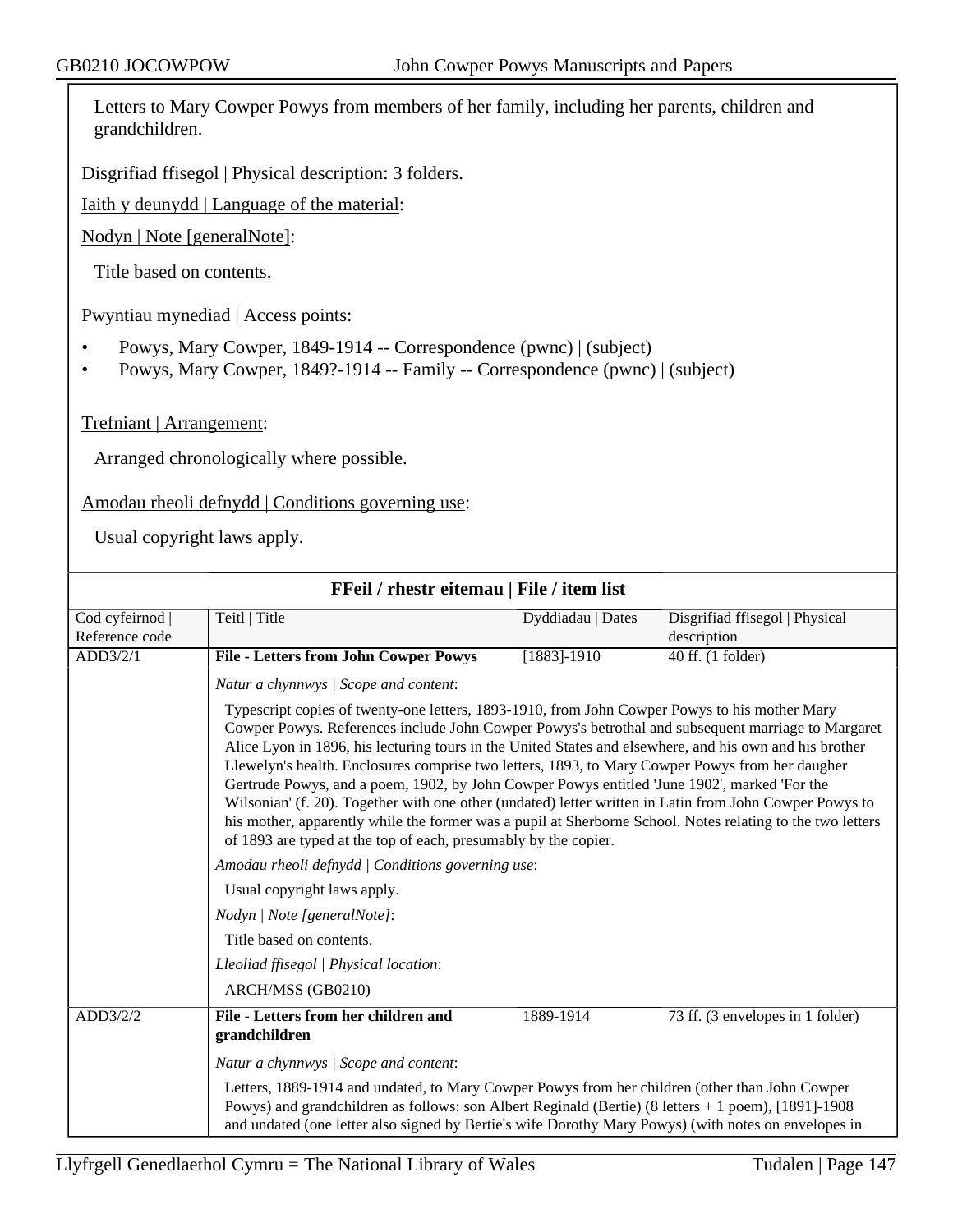| GB0210 JOCOWPOW    | John Cowper Powys Manuscripts and Papers                                                                                                                                                                                                                                                                                                                                                                                                                                                                                                                                                                                                                                                                                                                                                                                                                                                                                                                                                 |
|--------------------|------------------------------------------------------------------------------------------------------------------------------------------------------------------------------------------------------------------------------------------------------------------------------------------------------------------------------------------------------------------------------------------------------------------------------------------------------------------------------------------------------------------------------------------------------------------------------------------------------------------------------------------------------------------------------------------------------------------------------------------------------------------------------------------------------------------------------------------------------------------------------------------------------------------------------------------------------------------------------------------|
|                    | Mary Cowper Powys's hand); son William Ernest (Willie) Powys (22 letters + 1 fragment + 1 poem),<br>[1899]-1914 and undated (with notes on envelopes in Mary Cowper Powys's hand); daughter Gertrude<br>Powys (3), 1889 and undated; son Llewelyn Powys (1), [?1906]; grandson Theodore ('Charles ('Dicky')')<br>Powys (son of Theodore Francis Powys) (2), 1913 and undated; and grandson Littleton Alfred Powys<br>(son of John Cowper Powys) (1), [1909]. Many of the letters are illustrated with ink and/or pencil<br>drawings by the correspondent.                                                                                                                                                                                                                                                                                                                                                                                                                                |
|                    | Amodau rheoli defnydd   Conditions governing use:                                                                                                                                                                                                                                                                                                                                                                                                                                                                                                                                                                                                                                                                                                                                                                                                                                                                                                                                        |
|                    | Usual copyright laws apply.                                                                                                                                                                                                                                                                                                                                                                                                                                                                                                                                                                                                                                                                                                                                                                                                                                                                                                                                                              |
|                    | Nodyn   Note [generalNote]:                                                                                                                                                                                                                                                                                                                                                                                                                                                                                                                                                                                                                                                                                                                                                                                                                                                                                                                                                              |
|                    | Title based on contents.                                                                                                                                                                                                                                                                                                                                                                                                                                                                                                                                                                                                                                                                                                                                                                                                                                                                                                                                                                 |
|                    | Nodyn   Note [generalNote]:                                                                                                                                                                                                                                                                                                                                                                                                                                                                                                                                                                                                                                                                                                                                                                                                                                                                                                                                                              |
|                    | For two further letters (enclosures), 1893, to Mary Cowper Powys from Gertrude Powys see 'Letters to<br>Mary Cowper Powys from John Cowper Powys'.                                                                                                                                                                                                                                                                                                                                                                                                                                                                                                                                                                                                                                                                                                                                                                                                                                       |
|                    | Lleoliad ffisegol   Physical location:                                                                                                                                                                                                                                                                                                                                                                                                                                                                                                                                                                                                                                                                                                                                                                                                                                                                                                                                                   |
|                    | ARCH/MSS (GB0210)                                                                                                                                                                                                                                                                                                                                                                                                                                                                                                                                                                                                                                                                                                                                                                                                                                                                                                                                                                        |
| ADD3/2/3           | <b>File - Letters from other family members</b><br>$22$ ff. (1 folder)<br>1869-1905                                                                                                                                                                                                                                                                                                                                                                                                                                                                                                                                                                                                                                                                                                                                                                                                                                                                                                      |
|                    | Natur a chynnwys / Scope and content:                                                                                                                                                                                                                                                                                                                                                                                                                                                                                                                                                                                                                                                                                                                                                                                                                                                                                                                                                    |
|                    | Letters to Mary Cowper Powys from the following correspondents: 'Uncle Cowper Hamilton's father' (1),<br>1869; her father the Rev. William Cowper Johnson (3), [1872], 1879, 1888; her mother Marianne<br>Cowper Johnson (2), 1879 and undated; her husband the Rev. Charles Francis Powys (1), [1879]; her<br>mother-in-law Amelia Powys (1), [1879]; her daughter-in-law Dorothy Mary Powys, wife of Albert<br>Reginald (Bertie) Powys (1), 1905; and [?Norman], her old nurse at Yaxham (1), undated; together with<br>a sheet of paper with a note on the letters [in Mary's daughter Marian Powys's hand]. There are notes<br>by [Marian Powys] on ff. 4 verso, 7 verso and 22, and a note by Mary Cowper Powys on f. 14. The<br>letters contain mostly family news, including the last illness and death of the Rev. Powys's brother Major<br>Littleton Albert Powys. For the 'Mr Lake' referred to in the Rev. Powys's letter see 'Papers relating to<br>Littleton Albert Powys'. |
|                    | Amodau rheoli defnydd   Conditions governing use:                                                                                                                                                                                                                                                                                                                                                                                                                                                                                                                                                                                                                                                                                                                                                                                                                                                                                                                                        |
|                    | Usual copyright laws apply.                                                                                                                                                                                                                                                                                                                                                                                                                                                                                                                                                                                                                                                                                                                                                                                                                                                                                                                                                              |
|                    | Nodyn   Note [generalNote]:                                                                                                                                                                                                                                                                                                                                                                                                                                                                                                                                                                                                                                                                                                                                                                                                                                                                                                                                                              |
|                    | Title based on contents.                                                                                                                                                                                                                                                                                                                                                                                                                                                                                                                                                                                                                                                                                                                                                                                                                                                                                                                                                                 |
|                    | Lleoliad ffisegol   Physical location:                                                                                                                                                                                                                                                                                                                                                                                                                                                                                                                                                                                                                                                                                                                                                                                                                                                                                                                                                   |
|                    | ARCH/MSS (GB0210)                                                                                                                                                                                                                                                                                                                                                                                                                                                                                                                                                                                                                                                                                                                                                                                                                                                                                                                                                                        |
|                    | Is-gyfres   Subseries ADD3/3 vtls006745390: Family material                                                                                                                                                                                                                                                                                                                                                                                                                                                                                                                                                                                                                                                                                                                                                                                                                                                                                                                              |
|                    | Dyddiad   Date: 1796-1947 (dyddiad creu)   (date of creation)                                                                                                                                                                                                                                                                                                                                                                                                                                                                                                                                                                                                                                                                                                                                                                                                                                                                                                                            |
|                    | Natur a chynnwys   Scope and content:                                                                                                                                                                                                                                                                                                                                                                                                                                                                                                                                                                                                                                                                                                                                                                                                                                                                                                                                                    |
| and estate papers. | Miscellaneous items of or relating to family members of Mary Cowper Powys, including photographs                                                                                                                                                                                                                                                                                                                                                                                                                                                                                                                                                                                                                                                                                                                                                                                                                                                                                         |
|                    | Disgrifiad ffisegol   Physical description: 1 folder.                                                                                                                                                                                                                                                                                                                                                                                                                                                                                                                                                                                                                                                                                                                                                                                                                                                                                                                                    |
|                    |                                                                                                                                                                                                                                                                                                                                                                                                                                                                                                                                                                                                                                                                                                                                                                                                                                                                                                                                                                                          |

Iaith y deunydd | Language of the material:

Nodyn | Note [generalNote]:

Title based on contents.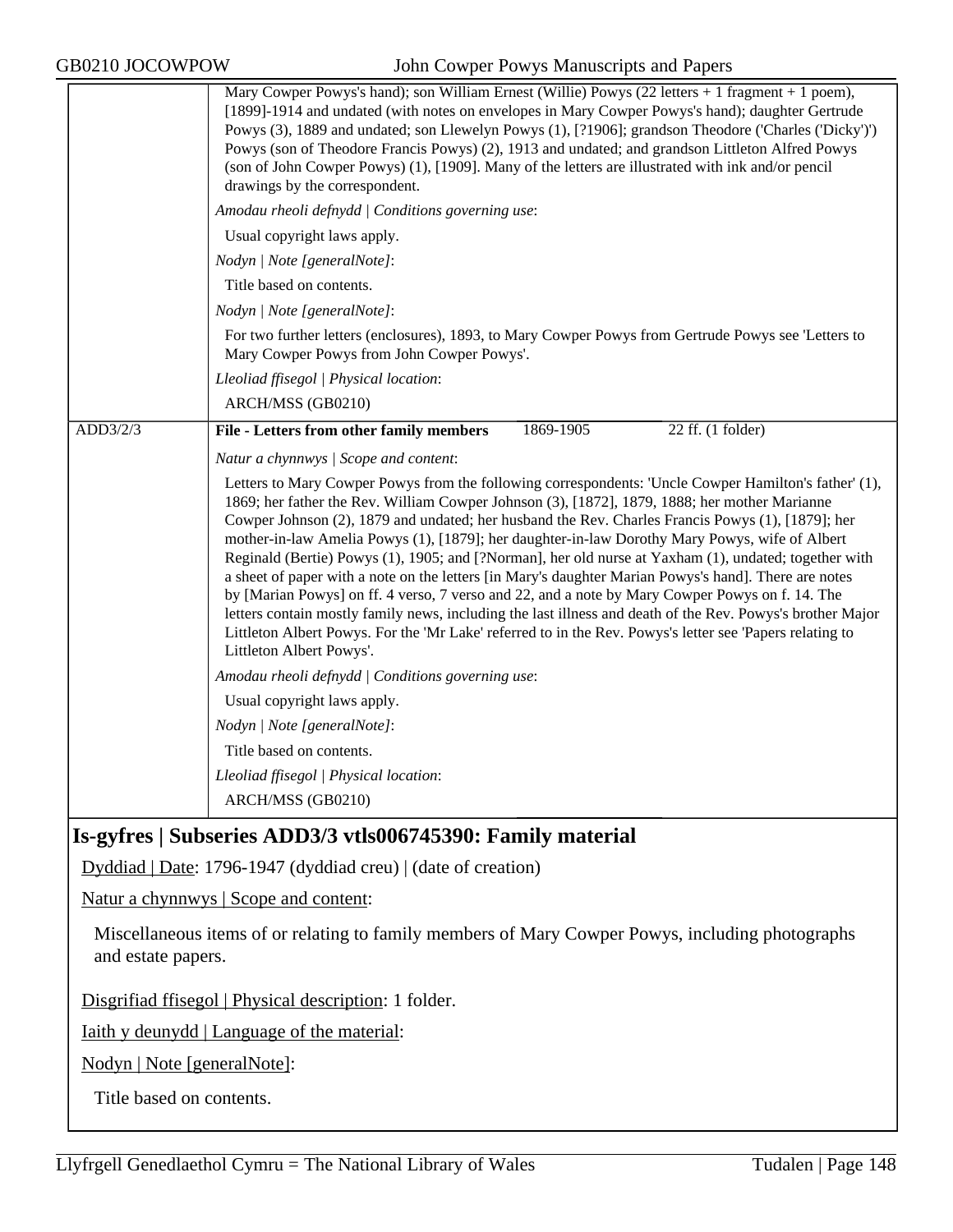Pwyntiau mynediad | Access points:

• Powys, Mary Cowper, 1849?-1914 -- Family (pwnc) | (subject)

Amodau rheoli defnydd | Conditions governing use:

|                                   | FFeil / rhestr eitemau   File / item list                                                                                                                                                                                                                                  |                   |                                                                                                                                                                                                                                                                                                                                                                                                                                                   |  |  |
|-----------------------------------|----------------------------------------------------------------------------------------------------------------------------------------------------------------------------------------------------------------------------------------------------------------------------|-------------------|---------------------------------------------------------------------------------------------------------------------------------------------------------------------------------------------------------------------------------------------------------------------------------------------------------------------------------------------------------------------------------------------------------------------------------------------------|--|--|
| Cod cyfeirnod  <br>Reference code | Teitl   Title                                                                                                                                                                                                                                                              | Dyddiadau   Dates | Disgrifiad ffisegol   Physical<br>description                                                                                                                                                                                                                                                                                                                                                                                                     |  |  |
| ADD3/3/1                          | File - List of books                                                                                                                                                                                                                                                       | [1838x1844]       | 14 ff. (1 envelope in 1 folder)                                                                                                                                                                                                                                                                                                                                                                                                                   |  |  |
|                                   | Natur a chynnwys / Scope and content:                                                                                                                                                                                                                                      |                   |                                                                                                                                                                                                                                                                                                                                                                                                                                                   |  |  |
|                                   | A notebook containing a 'List of Books read by A M Donne 1838 to 1844'.                                                                                                                                                                                                    |                   |                                                                                                                                                                                                                                                                                                                                                                                                                                                   |  |  |
|                                   | Amodau rheoli defnydd / Conditions governing use:                                                                                                                                                                                                                          |                   |                                                                                                                                                                                                                                                                                                                                                                                                                                                   |  |  |
|                                   | Usual copyright laws apply.                                                                                                                                                                                                                                                |                   |                                                                                                                                                                                                                                                                                                                                                                                                                                                   |  |  |
|                                   | Nodyn   Note [generalNote]:                                                                                                                                                                                                                                                |                   |                                                                                                                                                                                                                                                                                                                                                                                                                                                   |  |  |
|                                   | Title based on contents.                                                                                                                                                                                                                                                   |                   |                                                                                                                                                                                                                                                                                                                                                                                                                                                   |  |  |
|                                   | Lleoliad ffisegol   Physical location:                                                                                                                                                                                                                                     |                   |                                                                                                                                                                                                                                                                                                                                                                                                                                                   |  |  |
|                                   | ARCH/MSS (GB0210)                                                                                                                                                                                                                                                          |                   |                                                                                                                                                                                                                                                                                                                                                                                                                                                   |  |  |
| ADD3/3/2                          | File - Memorial booklet for Bishop John<br><b>Coleridge Patteson</b>                                                                                                                                                                                                       | [1872], 1947      | 14 ff. (1 envelope in 1 folder)                                                                                                                                                                                                                                                                                                                                                                                                                   |  |  |
|                                   | Natur a chynnwys / Scope and content:                                                                                                                                                                                                                                      |                   |                                                                                                                                                                                                                                                                                                                                                                                                                                                   |  |  |
|                                   | A memorial booklet for John Coleridge Patteson, bishop of Melanesia inscribed on the front cover by<br>Mary Cowper Powys, below which a later inscription reads: 'to May from Gertrude June 1947' (i.e. Mary<br>Cowper Powys's daughters May (Marian) and Gertrude Powys). |                   |                                                                                                                                                                                                                                                                                                                                                                                                                                                   |  |  |
|                                   | Amodau rheoli defnydd   Conditions governing use:                                                                                                                                                                                                                          |                   |                                                                                                                                                                                                                                                                                                                                                                                                                                                   |  |  |
|                                   | Usual copyright laws apply.                                                                                                                                                                                                                                                |                   |                                                                                                                                                                                                                                                                                                                                                                                                                                                   |  |  |
|                                   | Nodyn   Note [generalNote]:                                                                                                                                                                                                                                                |                   |                                                                                                                                                                                                                                                                                                                                                                                                                                                   |  |  |
|                                   | Title based on contents.                                                                                                                                                                                                                                                   |                   |                                                                                                                                                                                                                                                                                                                                                                                                                                                   |  |  |
|                                   | Lleoliad ffisegol   Physical location:                                                                                                                                                                                                                                     |                   |                                                                                                                                                                                                                                                                                                                                                                                                                                                   |  |  |
|                                   | ARCH/MSS (GB0210)                                                                                                                                                                                                                                                          |                   |                                                                                                                                                                                                                                                                                                                                                                                                                                                   |  |  |
| ADD3/3/3                          | <b>File - Children's books</b>                                                                                                                                                                                                                                             | [1796x1810]       | The 'Children's Miscellany'<br>original pagination: Part I: 4-71,<br>Part II: 4-63, Part III: 4-72, Part<br>IV: 4-72. Book of stories for<br>children original pagination: iv-<br>vi, 4-44, 4-68 (1 envelope). The<br>book of stories for children<br>lacks its original binding and<br>is bound in blue card of a later<br>provenance.The 'Children's<br>Miscellany' volumes are bound<br>in chamois leather and tied with a<br>piece of ribbon. |  |  |
|                                   | Natur a chynnwys / Scope and content:                                                                                                                                                                                                                                      |                   |                                                                                                                                                                                                                                                                                                                                                                                                                                                   |  |  |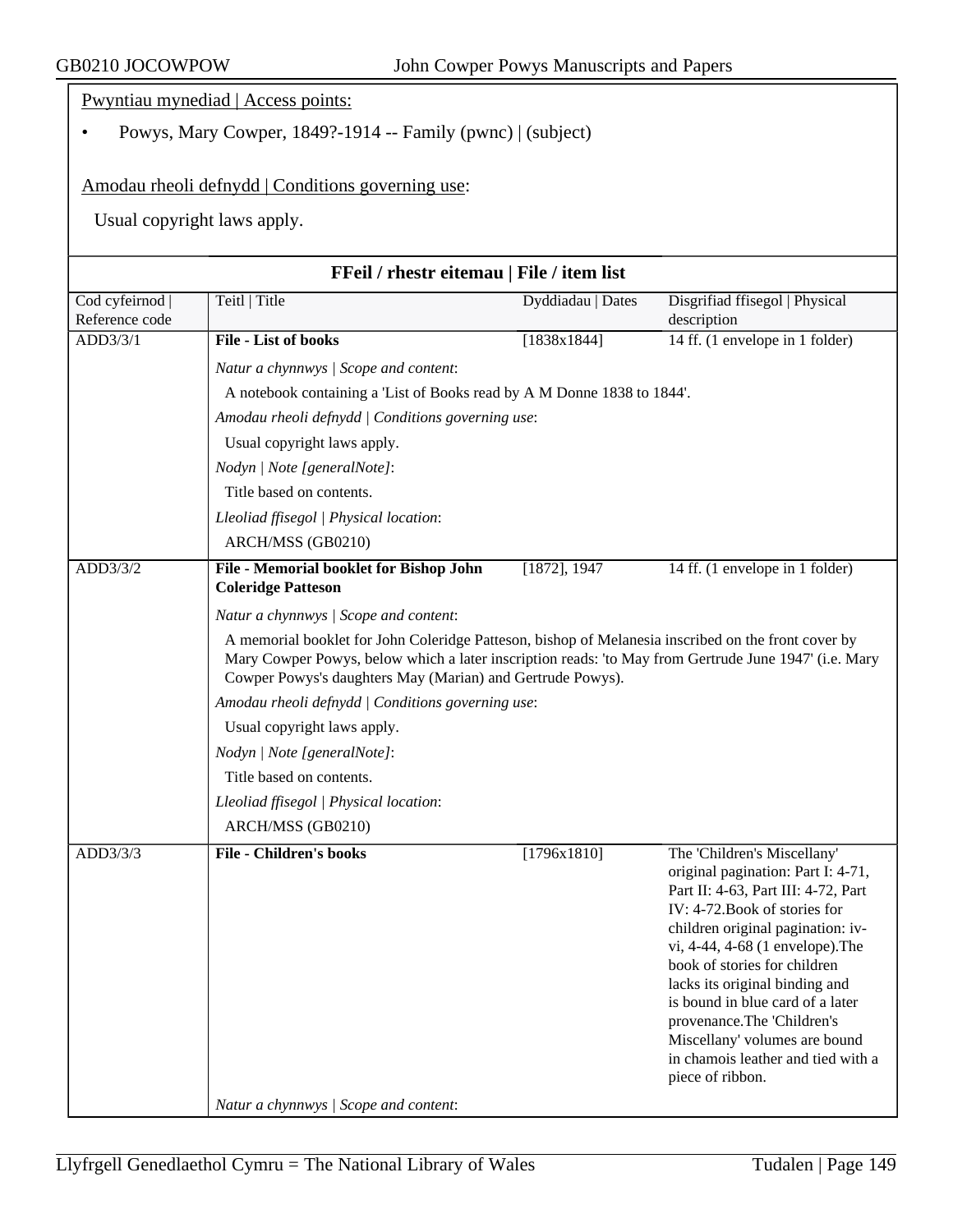|          | A set of four children's books entitled 'The Children's Miscellany' which once belonged to Marianne<br>Cowper Johnson (née Patteson), mother of Mary Cowper Powys; and a book of stories for children, of<br>unknown provenance but kept with the other books. The inside front covers of the 'Children's Miscellany'<br>are inscribed 'M Patteson'.                                                                                      |                                   |                                                 |
|----------|-------------------------------------------------------------------------------------------------------------------------------------------------------------------------------------------------------------------------------------------------------------------------------------------------------------------------------------------------------------------------------------------------------------------------------------------|-----------------------------------|-------------------------------------------------|
|          | Amodau rheoli defnydd   Conditions governing use:                                                                                                                                                                                                                                                                                                                                                                                         |                                   |                                                 |
|          | Usual copyright laws apply.                                                                                                                                                                                                                                                                                                                                                                                                               |                                   |                                                 |
|          | Nodyn   Note [generalNote]:                                                                                                                                                                                                                                                                                                                                                                                                               |                                   |                                                 |
|          | Title based on contents.                                                                                                                                                                                                                                                                                                                                                                                                                  |                                   |                                                 |
|          | Lleoliad ffisegol   Physical location:                                                                                                                                                                                                                                                                                                                                                                                                    |                                   |                                                 |
|          | ARCH/MSS (GB0210)                                                                                                                                                                                                                                                                                                                                                                                                                         |                                   |                                                 |
| ADD3/3/4 | <b>File - Family photographs</b>                                                                                                                                                                                                                                                                                                                                                                                                          | [1850x1870]                       | 5 photographs (1 in photograph                  |
|          |                                                                                                                                                                                                                                                                                                                                                                                                                                           |                                   | case) and copper printing plate (1<br>envelope) |
|          | Natur a chynnwys / Scope and content:                                                                                                                                                                                                                                                                                                                                                                                                     |                                   |                                                 |
|          | Photographs of Mary Cowper Powys's father the Rev. William Cowper Johnson and (enclosed in a<br>photograph case) her mother Marianne Cowper Johnson, her [?cousins] Maria Theodora Johnson and<br>Catherine Cowper Donne (née Johnson), and [?her maternal aunt Elizabeth Patteson], and a copper<br>printing plate engraved with the name 'Miss Donne', with notes on the photographs in the hand of [Mary's<br>daughter, Marian Powys]. |                                   |                                                 |
|          | Amodau rheoli defnydd   Conditions governing use:                                                                                                                                                                                                                                                                                                                                                                                         |                                   |                                                 |
|          | Usual copyright laws apply.                                                                                                                                                                                                                                                                                                                                                                                                               |                                   |                                                 |
|          | Nodyn   Note [generalNote]:                                                                                                                                                                                                                                                                                                                                                                                                               |                                   |                                                 |
|          | Title based on contents.                                                                                                                                                                                                                                                                                                                                                                                                                  |                                   |                                                 |
|          | Lleoliad ffisegol   Physical location:                                                                                                                                                                                                                                                                                                                                                                                                    |                                   |                                                 |
|          | ARCH/MSS (GB0210)                                                                                                                                                                                                                                                                                                                                                                                                                         |                                   |                                                 |
| ADD3/3/5 | <b>File - Miscellaneous</b>                                                                                                                                                                                                                                                                                                                                                                                                               | [19 cent., second $\frac{1}{2}$ ] | 2 ff. (1 envelope within folder)                |
|          | Natur a chynnwys / Scope and content:                                                                                                                                                                                                                                                                                                                                                                                                     |                                   |                                                 |
|          | A card bearing manuscript Biblical verses and a memorandum of a remedy for a sore throat.                                                                                                                                                                                                                                                                                                                                                 |                                   |                                                 |
|          | Amodau rheoli defnydd   Conditions governing use:                                                                                                                                                                                                                                                                                                                                                                                         |                                   |                                                 |
|          | Usual copyright laws apply.                                                                                                                                                                                                                                                                                                                                                                                                               |                                   |                                                 |
|          | Nodyn   Note [generalNote]:                                                                                                                                                                                                                                                                                                                                                                                                               |                                   |                                                 |
|          | Title based on contents.                                                                                                                                                                                                                                                                                                                                                                                                                  |                                   |                                                 |
|          | Lleoliad ffisegol   Physical location:                                                                                                                                                                                                                                                                                                                                                                                                    |                                   |                                                 |
|          | ARCH/MSS (GB0210)                                                                                                                                                                                                                                                                                                                                                                                                                         |                                   |                                                 |
|          | Is-gyfres   Subseries ADD3/4 vtls006748687: Family correspondence                                                                                                                                                                                                                                                                                                                                                                         |                                   |                                                 |
|          | Dyddiad   Date: [19 cent., second $\frac{1}{2}$ ] (dyddiad creu)   (date of creation)                                                                                                                                                                                                                                                                                                                                                     |                                   |                                                 |
|          | <u>Natur a chynnwys</u>   Scope and content:                                                                                                                                                                                                                                                                                                                                                                                              |                                   |                                                 |
|          | Family correspondence and personal calling cards of members of Mary Cowper Powys's family.                                                                                                                                                                                                                                                                                                                                                |                                   |                                                 |
|          | Disgrifiad ffisegol   Physical description: 1 folder.                                                                                                                                                                                                                                                                                                                                                                                     |                                   |                                                 |
|          | <u>Iaith y deunydd   Language of the material:</u>                                                                                                                                                                                                                                                                                                                                                                                        |                                   |                                                 |
|          | Nodyn   Note [generalNote]:                                                                                                                                                                                                                                                                                                                                                                                                               |                                   |                                                 |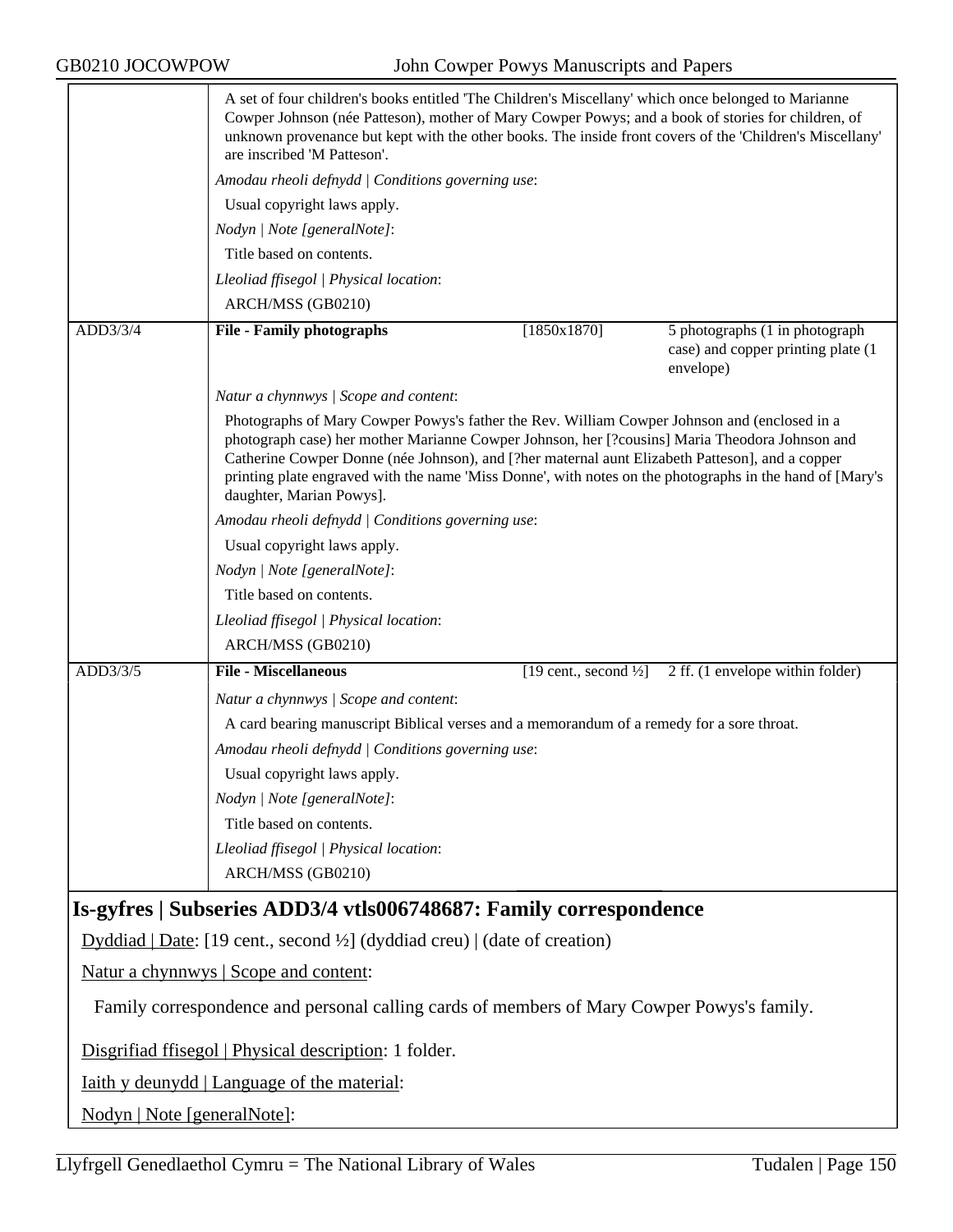Title based on contents.

Pwyntiau mynediad | Access points:

• Powys, Mary Cowper, 1849?-1914 -- Family -- Correspondence (pwnc) | (subject)

Amodau rheoli defnydd | Conditions governing use:

|                                 |                                                                                                                                                                                                                                                                                                                                                                                                                                                                                                                                                                                                            | FFeil / rhestr eitemau   File / item list                                                                                                                                                                                                                                         |                                               |  |  |
|---------------------------------|------------------------------------------------------------------------------------------------------------------------------------------------------------------------------------------------------------------------------------------------------------------------------------------------------------------------------------------------------------------------------------------------------------------------------------------------------------------------------------------------------------------------------------------------------------------------------------------------------------|-----------------------------------------------------------------------------------------------------------------------------------------------------------------------------------------------------------------------------------------------------------------------------------|-----------------------------------------------|--|--|
| Cod cyfeirnod<br>Reference code | Teitl   Title                                                                                                                                                                                                                                                                                                                                                                                                                                                                                                                                                                                              | Dyddiadau   Dates                                                                                                                                                                                                                                                                 | Disgrifiad ffisegol   Physical<br>description |  |  |
| ADD3/4/1                        | <b>File - Letters to Gertrude Johnson</b>                                                                                                                                                                                                                                                                                                                                                                                                                                                                                                                                                                  | [19 cent., second $\frac{1}{2}$ ]                                                                                                                                                                                                                                                 | 16 ff. (1 envelope within folder)             |  |  |
|                                 | Natur a chynnwys / Scope and content:                                                                                                                                                                                                                                                                                                                                                                                                                                                                                                                                                                      |                                                                                                                                                                                                                                                                                   |                                               |  |  |
|                                 |                                                                                                                                                                                                                                                                                                                                                                                                                                                                                                                                                                                                            | Four letters, undated, to Gertrude Johnson, [?sister of Mary Cowper Powys], from Mary Cowper Powys's<br>mother Marianne Cowper Johnson, and one letter, also undated, to Gertrude Johnson from [?Mary<br>Cowper Powys's former nurse], the letters containing mostly family news. |                                               |  |  |
|                                 | Amodau rheoli defnydd   Conditions governing use:                                                                                                                                                                                                                                                                                                                                                                                                                                                                                                                                                          |                                                                                                                                                                                                                                                                                   |                                               |  |  |
|                                 | Usual copyright laws apply.                                                                                                                                                                                                                                                                                                                                                                                                                                                                                                                                                                                |                                                                                                                                                                                                                                                                                   |                                               |  |  |
|                                 | Nodyn   Note [generalNote]:                                                                                                                                                                                                                                                                                                                                                                                                                                                                                                                                                                                |                                                                                                                                                                                                                                                                                   |                                               |  |  |
|                                 | Title based on contents.                                                                                                                                                                                                                                                                                                                                                                                                                                                                                                                                                                                   |                                                                                                                                                                                                                                                                                   |                                               |  |  |
|                                 | Lleoliad ffisegol   Physical location:                                                                                                                                                                                                                                                                                                                                                                                                                                                                                                                                                                     |                                                                                                                                                                                                                                                                                   |                                               |  |  |
|                                 | ARCH/MSS (GB0210)                                                                                                                                                                                                                                                                                                                                                                                                                                                                                                                                                                                          |                                                                                                                                                                                                                                                                                   |                                               |  |  |
| ADD3/4/2                        | File - Cards of the Rev. C. E. & Mrs Donne                                                                                                                                                                                                                                                                                                                                                                                                                                                                                                                                                                 | 1861                                                                                                                                                                                                                                                                              | 4 ff. (1 envelope within folder)              |  |  |
|                                 | Natur a chynnwys / Scope and content:                                                                                                                                                                                                                                                                                                                                                                                                                                                                                                                                                                      |                                                                                                                                                                                                                                                                                   |                                               |  |  |
|                                 | Personal inscribed calling cards of the Rev. C. E. Donne and Mrs Donne sent to 'Miss Donne' of 49<br>George Street, Ryde.                                                                                                                                                                                                                                                                                                                                                                                                                                                                                  |                                                                                                                                                                                                                                                                                   |                                               |  |  |
|                                 | Amodau rheoli defnydd   Conditions governing use:                                                                                                                                                                                                                                                                                                                                                                                                                                                                                                                                                          |                                                                                                                                                                                                                                                                                   |                                               |  |  |
|                                 | Usual copyright laws apply.                                                                                                                                                                                                                                                                                                                                                                                                                                                                                                                                                                                |                                                                                                                                                                                                                                                                                   |                                               |  |  |
|                                 | Nodyn   Note [generalNote]:                                                                                                                                                                                                                                                                                                                                                                                                                                                                                                                                                                                |                                                                                                                                                                                                                                                                                   |                                               |  |  |
|                                 | Title based on contents.                                                                                                                                                                                                                                                                                                                                                                                                                                                                                                                                                                                   |                                                                                                                                                                                                                                                                                   |                                               |  |  |
|                                 | Lleoliad ffisegol   Physical location:                                                                                                                                                                                                                                                                                                                                                                                                                                                                                                                                                                     |                                                                                                                                                                                                                                                                                   |                                               |  |  |
|                                 | ARCH/MSS (GB0210)                                                                                                                                                                                                                                                                                                                                                                                                                                                                                                                                                                                          |                                                                                                                                                                                                                                                                                   |                                               |  |  |
| ADD3/5                          | <b>File - Johnson and Donne sisters estate</b><br>papers                                                                                                                                                                                                                                                                                                                                                                                                                                                                                                                                                   | 1935                                                                                                                                                                                                                                                                              | 95 ff. (1 folder)                             |  |  |
|                                 | Natur a chynnwys / Scope and content:                                                                                                                                                                                                                                                                                                                                                                                                                                                                                                                                                                      |                                                                                                                                                                                                                                                                                   |                                               |  |  |
|                                 | Papers and correspondence, 1935, relating to the estates of Maria Theodora Johnson, Catherine Cowper<br>Donne (née Johnson) and Henrietta Cowper Johnson, [?cousins] of Mary Cowper Powys. They comprise<br>letters, 1935, to Theodore Francis Powys from Foster, Calvert & Marriott, Norwich, solicitors, relating<br>to the estates of his aunts Maria Theodora Johnson and Catherine Cowper Donne (née Johnson), and<br>residuary accounts, 1935, relating to the estates of Maria Theodora Johnson, Catherine Cowper Donne<br>and Henrietta Cowper Johnson; together with photocopies of these papers. |                                                                                                                                                                                                                                                                                   |                                               |  |  |
|                                 | Amodau rheoli defnydd   Conditions governing use:                                                                                                                                                                                                                                                                                                                                                                                                                                                                                                                                                          |                                                                                                                                                                                                                                                                                   |                                               |  |  |
|                                 | Usual copyright laws apply.                                                                                                                                                                                                                                                                                                                                                                                                                                                                                                                                                                                |                                                                                                                                                                                                                                                                                   |                                               |  |  |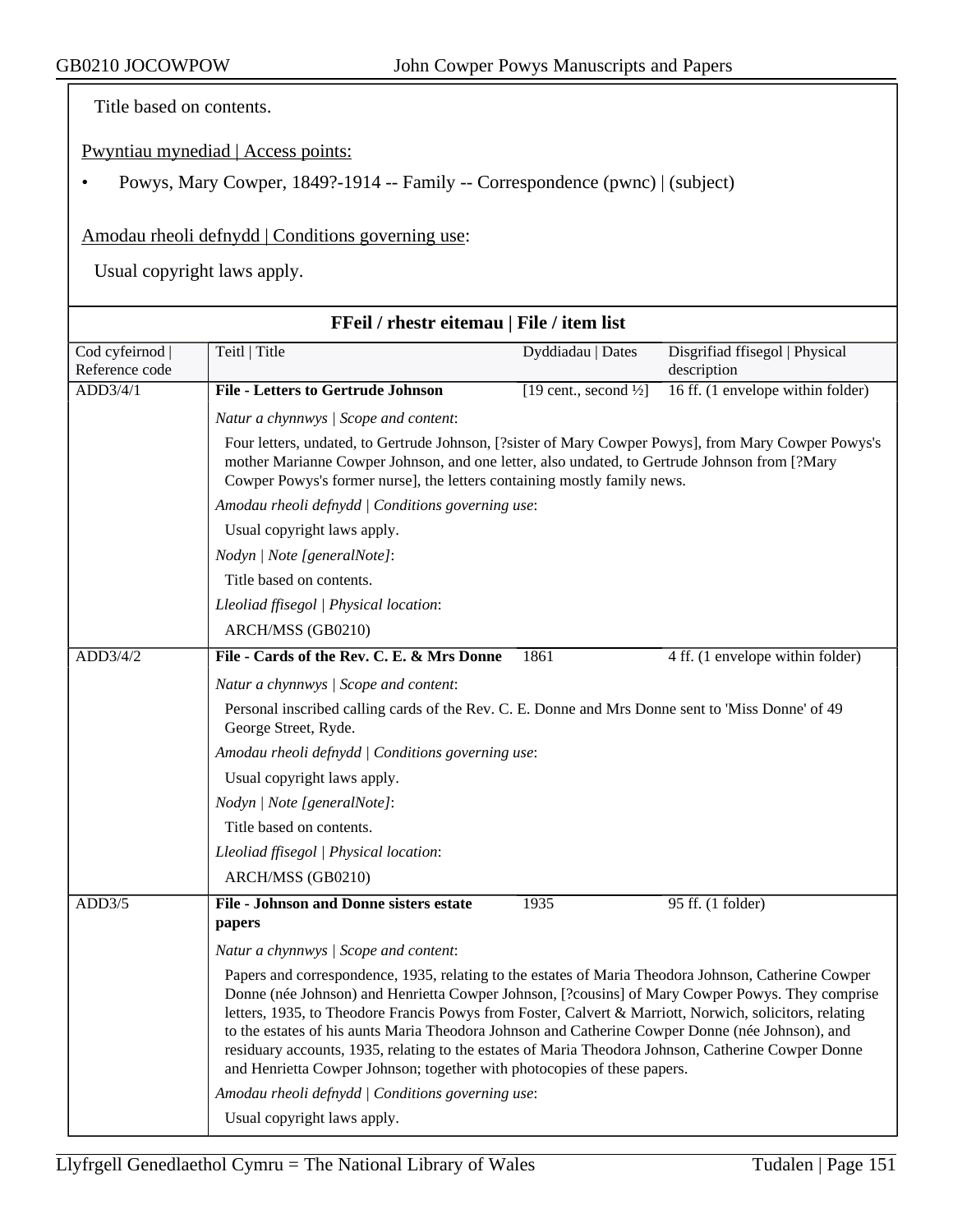*Nodyn | Note [generalNote]*: Title based on contents. *Lleoliad ffisegol | Physical location*: ARCH/MSS (GB0210)

# **Cyfres | Series ADD4 vtls006665957: Littleton Charles Powys papers**

Crëwr | Creator: Powys, Littleton Charles, Reverend, 1789-1872

Dyddiad | Date: [?1778]-1890 (dyddiad creu) | (date of creation)

Natur a chynnwys | Scope and content:

Personal, financial and estate papers of the Rev. Littleton Charles Powys, father of the Rev. Charles Francis Powys, and estate papers relating to family members of the Rev. Littleton Charles Powys.

Disgrifiad ffisegol | Physical description: 5 folders.

Iaith y deunydd | Language of the material:

Nodyn | Note [generalNote]:

Title based on contents.

Pwyntiau mynediad | Access points:

- Powys, Littleton Charles, Reverend, 1789-1872 -- Estate (pwnc) | (subject)
- Powys, Littleton Charles, Reverend, 1789-1872 -- Family -- Estate (pwnc) | (subject)
- Powys, Littleton Charles, Reverend, 1789-1872 -- Will (pwnc) | (subject)
- Powys, Littleton Charles, Reverend, 1789-1872 -- Family -- Will (pwnc) | (subject)

#### Amodau rheoli defnydd | Conditions governing use:

| <b>FFeil</b> / rhestr eitemau   File / item list |                                                                                                                                                                                                                                                                                                                                                                                                                                                                                                                                                                                                                                                                                      |                   |                                |
|--------------------------------------------------|--------------------------------------------------------------------------------------------------------------------------------------------------------------------------------------------------------------------------------------------------------------------------------------------------------------------------------------------------------------------------------------------------------------------------------------------------------------------------------------------------------------------------------------------------------------------------------------------------------------------------------------------------------------------------------------|-------------------|--------------------------------|
| Cod cyfeirnod                                    | Teitl   Title                                                                                                                                                                                                                                                                                                                                                                                                                                                                                                                                                                                                                                                                        | Dyddiadau   Dates | Disgrifiad ffisegol   Physical |
| Reference code                                   |                                                                                                                                                                                                                                                                                                                                                                                                                                                                                                                                                                                                                                                                                      |                   | description                    |
| ADD4/1                                           | <b>File - Personal (family) papers</b>                                                                                                                                                                                                                                                                                                                                                                                                                                                                                                                                                                                                                                               | [1825x1890]       | 5 ff. (in envelope)            |
|                                                  | Natur a chynnwys   Scope and content:                                                                                                                                                                                                                                                                                                                                                                                                                                                                                                                                                                                                                                                |                   |                                |
|                                                  | An extract of a letter, 1825, written on the occasion of the death of the Rev. Littleton Powys, father of the<br>Rev. Littleton Charles Powys, copied out in the latter's hand; the 'Last Blessing' of Maria Priscilla Powys,<br>mother of the Rev. Littleton Charles Powys, 1832, copied out in the latter's hand, with a note on recto in<br>the hand of Amelia Powys, mother of the Rev. Charles Francis Powys, and notes on dorse in the hands of<br>the Rev. Littleton Charles Powys and Amelia Powys; and a letter, [18?67], to the Rev. Littleton Charles<br>Powys from his son, Littleton Albert Powys, with a note on the envelope [by the latter's niece, Marian<br>Powys. |                   |                                |
|                                                  | Amodau rheoli defnydd   Conditions governing use:                                                                                                                                                                                                                                                                                                                                                                                                                                                                                                                                                                                                                                    |                   |                                |
|                                                  | Usual copyright laws apply.                                                                                                                                                                                                                                                                                                                                                                                                                                                                                                                                                                                                                                                          |                   |                                |
|                                                  | Nodyn   Note [generalNote]:                                                                                                                                                                                                                                                                                                                                                                                                                                                                                                                                                                                                                                                          |                   |                                |
|                                                  | Title based on contents.                                                                                                                                                                                                                                                                                                                                                                                                                                                                                                                                                                                                                                                             |                   |                                |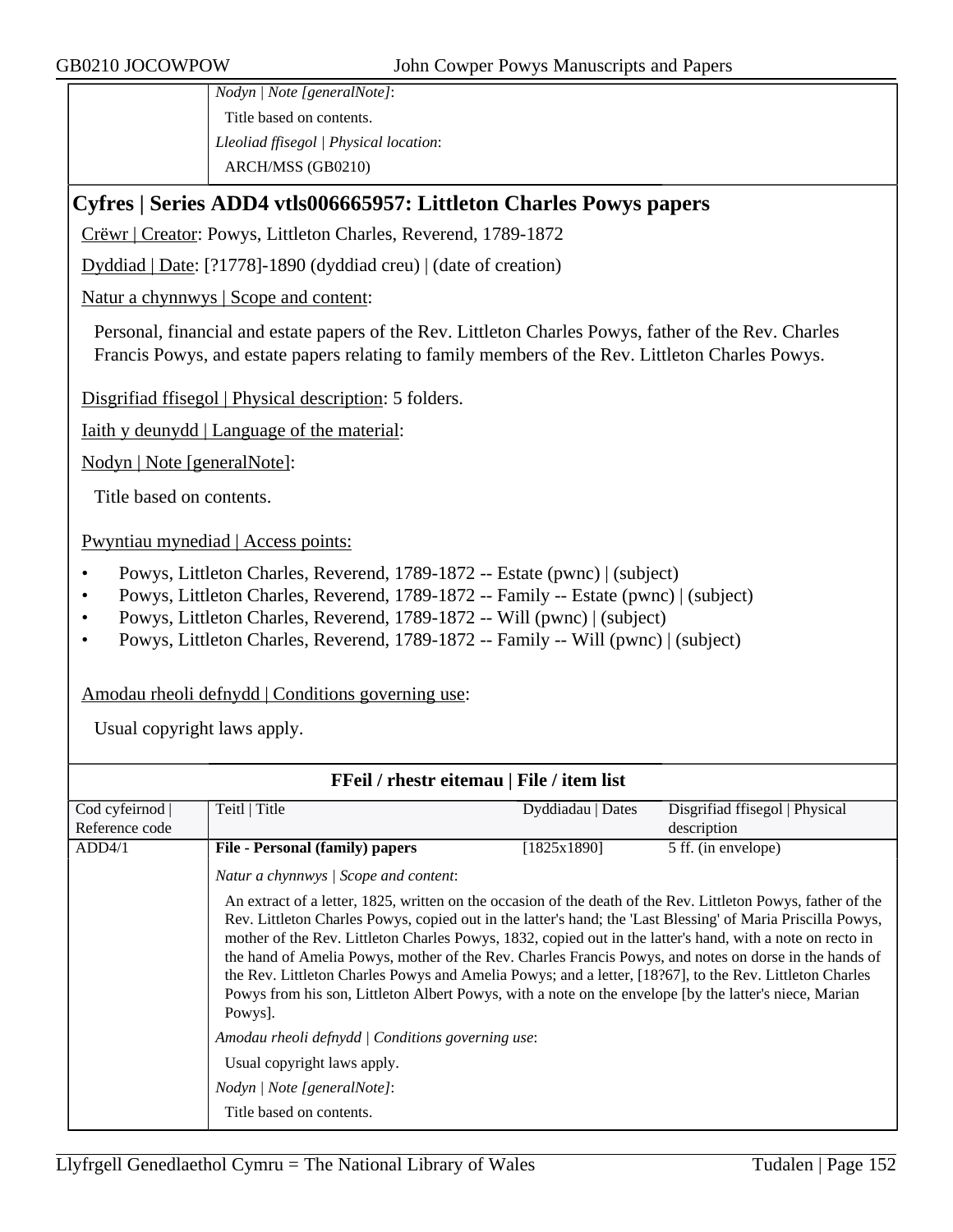|        | Lleoliad ffisegol   Physical location:                                                                                                                                                                                                                                                                                                                                                                                                                                                                                                                                                                                                                                                                                                                                                                                                                                                                                                                                                                                                                                                                                                                                                                                                                                                                                                                                                                                                                                                                                                                                                                                                                                                                                                  |
|--------|-----------------------------------------------------------------------------------------------------------------------------------------------------------------------------------------------------------------------------------------------------------------------------------------------------------------------------------------------------------------------------------------------------------------------------------------------------------------------------------------------------------------------------------------------------------------------------------------------------------------------------------------------------------------------------------------------------------------------------------------------------------------------------------------------------------------------------------------------------------------------------------------------------------------------------------------------------------------------------------------------------------------------------------------------------------------------------------------------------------------------------------------------------------------------------------------------------------------------------------------------------------------------------------------------------------------------------------------------------------------------------------------------------------------------------------------------------------------------------------------------------------------------------------------------------------------------------------------------------------------------------------------------------------------------------------------------------------------------------------------|
|        | ARCH/MSS (GB0210)                                                                                                                                                                                                                                                                                                                                                                                                                                                                                                                                                                                                                                                                                                                                                                                                                                                                                                                                                                                                                                                                                                                                                                                                                                                                                                                                                                                                                                                                                                                                                                                                                                                                                                                       |
| ADD4/2 | <b>File - Bank book</b><br>1860-1866<br>61 ff. (1 folder)                                                                                                                                                                                                                                                                                                                                                                                                                                                                                                                                                                                                                                                                                                                                                                                                                                                                                                                                                                                                                                                                                                                                                                                                                                                                                                                                                                                                                                                                                                                                                                                                                                                                               |
|        | Natur a chynnwys / Scope and content:                                                                                                                                                                                                                                                                                                                                                                                                                                                                                                                                                                                                                                                                                                                                                                                                                                                                                                                                                                                                                                                                                                                                                                                                                                                                                                                                                                                                                                                                                                                                                                                                                                                                                                   |
|        | Bank book, 1860-1866, of the Rev. Littleton Charles Powys, registered with the National Provincial<br>Bank of England, Sherborne, Dorset.                                                                                                                                                                                                                                                                                                                                                                                                                                                                                                                                                                                                                                                                                                                                                                                                                                                                                                                                                                                                                                                                                                                                                                                                                                                                                                                                                                                                                                                                                                                                                                                               |
|        | Amodau rheoli defnydd   Conditions governing use:                                                                                                                                                                                                                                                                                                                                                                                                                                                                                                                                                                                                                                                                                                                                                                                                                                                                                                                                                                                                                                                                                                                                                                                                                                                                                                                                                                                                                                                                                                                                                                                                                                                                                       |
|        | Usual copyright laws apply.                                                                                                                                                                                                                                                                                                                                                                                                                                                                                                                                                                                                                                                                                                                                                                                                                                                                                                                                                                                                                                                                                                                                                                                                                                                                                                                                                                                                                                                                                                                                                                                                                                                                                                             |
|        | Nodyn   Note [generalNote]:                                                                                                                                                                                                                                                                                                                                                                                                                                                                                                                                                                                                                                                                                                                                                                                                                                                                                                                                                                                                                                                                                                                                                                                                                                                                                                                                                                                                                                                                                                                                                                                                                                                                                                             |
|        | Title based on contents.                                                                                                                                                                                                                                                                                                                                                                                                                                                                                                                                                                                                                                                                                                                                                                                                                                                                                                                                                                                                                                                                                                                                                                                                                                                                                                                                                                                                                                                                                                                                                                                                                                                                                                                |
|        | Lleoliad ffisegol   Physical location:                                                                                                                                                                                                                                                                                                                                                                                                                                                                                                                                                                                                                                                                                                                                                                                                                                                                                                                                                                                                                                                                                                                                                                                                                                                                                                                                                                                                                                                                                                                                                                                                                                                                                                  |
|        | ARCH/MSS (GB0210)                                                                                                                                                                                                                                                                                                                                                                                                                                                                                                                                                                                                                                                                                                                                                                                                                                                                                                                                                                                                                                                                                                                                                                                                                                                                                                                                                                                                                                                                                                                                                                                                                                                                                                                       |
| ADD4/3 | $[?1778]-1838$<br>37 ff. (1 folder)<br><b>File - Family estate papers</b>                                                                                                                                                                                                                                                                                                                                                                                                                                                                                                                                                                                                                                                                                                                                                                                                                                                                                                                                                                                                                                                                                                                                                                                                                                                                                                                                                                                                                                                                                                                                                                                                                                                               |
|        | Natur a chynnwys / Scope and content:                                                                                                                                                                                                                                                                                                                                                                                                                                                                                                                                                                                                                                                                                                                                                                                                                                                                                                                                                                                                                                                                                                                                                                                                                                                                                                                                                                                                                                                                                                                                                                                                                                                                                                   |
|        | Papers, [?1778]-1838 and undated, relating mainly to family estate matters of the Rev. Littleton Charles<br>Powys. They comprise copies of the wills of William [?Roode], 1708, and of Thomas Powys of Lilford,<br>1765; an abstract of the settlement on the marriage, 1778, of the Rev. Littleton Powys and Maria Priscilla<br>Shaw, parents of the Rev. Littleton Charles Powys; the will of John Shaw of Wakefield, 1795; probate<br>of the will of the Rev. Littleton Powys, 1825, two copies of a petition relating to the will, 1826, and<br>accounts, 1826, relating to the administration of the effects of the Rev. Littleton Powys; statement,<br>1832, by Maria Priscilla Powys, wife of the Rev. Littleton Powys, relating to the division of effects,<br>etc., specified in her husband's will; declaration of administration, 1834, of the estate of Maria Priscilla<br>Powys, accounts, 1834, relating to administration of her effects, with an accompanying letter, 1834, to<br>the Rev. Littleton Charles Powys from R. W. & [?F.] Slade, statements of account, 1834, relating to the<br>estate of Maria Priscilla Powys, and details of property to be divided amongst the children of the Rev.<br>Littleton Powys and Maria Priscilla Powys, 1834; copy of a letter, 1835, to the Rev. Littleton Charles<br>Powys from Messrs De Hague & Holmes, stockbrokers, showing details of accounts; declaration of<br>administration, 1837, of the estate of Helena Jane Powys, sister of the Rev. Littleton Charles Powys, and<br>a residuary account, 1837, relating to the estate of Helena Jane Powys; and a deed of settlement made by<br>the sisters of the Rev. Littleton Charles Powys upon his marriage in 1838. |
|        | Amodau rheoli defnydd   Conditions governing use:                                                                                                                                                                                                                                                                                                                                                                                                                                                                                                                                                                                                                                                                                                                                                                                                                                                                                                                                                                                                                                                                                                                                                                                                                                                                                                                                                                                                                                                                                                                                                                                                                                                                                       |
|        | Usual copyright laws apply.                                                                                                                                                                                                                                                                                                                                                                                                                                                                                                                                                                                                                                                                                                                                                                                                                                                                                                                                                                                                                                                                                                                                                                                                                                                                                                                                                                                                                                                                                                                                                                                                                                                                                                             |
|        | Nodyn   Note [generalNote]:                                                                                                                                                                                                                                                                                                                                                                                                                                                                                                                                                                                                                                                                                                                                                                                                                                                                                                                                                                                                                                                                                                                                                                                                                                                                                                                                                                                                                                                                                                                                                                                                                                                                                                             |
|        | Title based on contents.                                                                                                                                                                                                                                                                                                                                                                                                                                                                                                                                                                                                                                                                                                                                                                                                                                                                                                                                                                                                                                                                                                                                                                                                                                                                                                                                                                                                                                                                                                                                                                                                                                                                                                                |
|        | Lleoliad ffisegol   Physical location:                                                                                                                                                                                                                                                                                                                                                                                                                                                                                                                                                                                                                                                                                                                                                                                                                                                                                                                                                                                                                                                                                                                                                                                                                                                                                                                                                                                                                                                                                                                                                                                                                                                                                                  |
|        | ARCH/MSS (GB0210)                                                                                                                                                                                                                                                                                                                                                                                                                                                                                                                                                                                                                                                                                                                                                                                                                                                                                                                                                                                                                                                                                                                                                                                                                                                                                                                                                                                                                                                                                                                                                                                                                                                                                                                       |
| ADD4/4 | 1838-1851<br>58 ff. (1 folder)<br><b>File - Family estate papers</b>                                                                                                                                                                                                                                                                                                                                                                                                                                                                                                                                                                                                                                                                                                                                                                                                                                                                                                                                                                                                                                                                                                                                                                                                                                                                                                                                                                                                                                                                                                                                                                                                                                                                    |
|        | Natur a chynnwys / Scope and content:<br>Papers, 1838-1851, relating mainly to family estate matters of the Rev. Littleton Charles Powys. They<br>comprise an assignment from the sisters of the Rev. Littleton Charles Powys to their brother upon his<br>marriage in 1838; declaration of administration, 1839, of the effects of his sister Maria Powys; residuary<br>account of Maria Powys and letters relating to the account, the one, 1839, to Harriet Powys from her<br>brother the Rev. Littleton Charles Powys, and the other, 1840, [?to the Rev. Littleton Charles Powys]<br>from the Office of Stamps and Taxes, London; copy of a deed of Family Arrangement, 1845, between<br>the children of John Lewis Moilliet, father-in-law of the Rev. Littleton Charles Powys, and others;<br>memoranda by Littleton Charles Powys relating to the estate of his father the Rev. Littleton Powys and<br>a note on his grandfather Thomas Powys; a letter, 1848, to Littleton Charles Powys from his [?brother]<br>James Moilliet (containing also family news); residuary account, 1851, of Frances Dorothea Powys,                                                                                                                                                                                                                                                                                                                                                                                                                                                                                                                                                                                                              |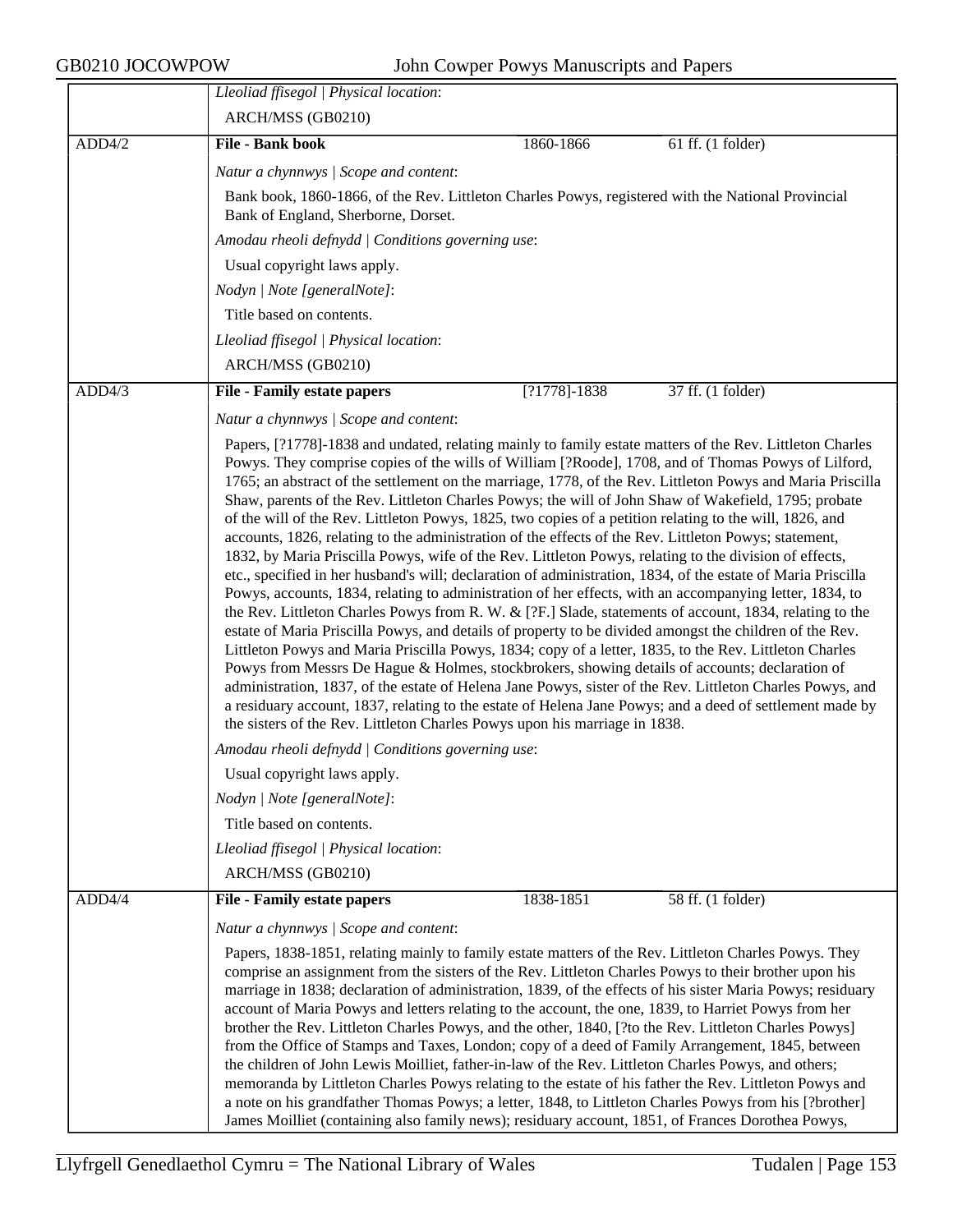|        | sister of the Rev. Littleton Charles Powys; declarations of administration, 1851, of the effects of Frances<br>Dorothea Powys; and a letter, 1851, to 'Miss Powys', most probably Eleanor Powys, from 'Mr Kemp'<br>relating to the estate of Frances Dorothea Powys.                                                                                                                                                                                                                                                                                                                                                                                                                                                                                                                                                                                                                                                                                                                                                                                                                                                                                                                                                                                                                                                                                                                                       |
|--------|------------------------------------------------------------------------------------------------------------------------------------------------------------------------------------------------------------------------------------------------------------------------------------------------------------------------------------------------------------------------------------------------------------------------------------------------------------------------------------------------------------------------------------------------------------------------------------------------------------------------------------------------------------------------------------------------------------------------------------------------------------------------------------------------------------------------------------------------------------------------------------------------------------------------------------------------------------------------------------------------------------------------------------------------------------------------------------------------------------------------------------------------------------------------------------------------------------------------------------------------------------------------------------------------------------------------------------------------------------------------------------------------------------|
|        | Amodau rheoli defnydd   Conditions governing use:                                                                                                                                                                                                                                                                                                                                                                                                                                                                                                                                                                                                                                                                                                                                                                                                                                                                                                                                                                                                                                                                                                                                                                                                                                                                                                                                                          |
|        | Usual copyright laws apply.                                                                                                                                                                                                                                                                                                                                                                                                                                                                                                                                                                                                                                                                                                                                                                                                                                                                                                                                                                                                                                                                                                                                                                                                                                                                                                                                                                                |
|        | Nodyn   Note [generalNote]:                                                                                                                                                                                                                                                                                                                                                                                                                                                                                                                                                                                                                                                                                                                                                                                                                                                                                                                                                                                                                                                                                                                                                                                                                                                                                                                                                                                |
|        | Title based on contents.                                                                                                                                                                                                                                                                                                                                                                                                                                                                                                                                                                                                                                                                                                                                                                                                                                                                                                                                                                                                                                                                                                                                                                                                                                                                                                                                                                                   |
|        | Lleoliad ffisegol   Physical location:                                                                                                                                                                                                                                                                                                                                                                                                                                                                                                                                                                                                                                                                                                                                                                                                                                                                                                                                                                                                                                                                                                                                                                                                                                                                                                                                                                     |
|        | ARCH/MSS (GB0210)                                                                                                                                                                                                                                                                                                                                                                                                                                                                                                                                                                                                                                                                                                                                                                                                                                                                                                                                                                                                                                                                                                                                                                                                                                                                                                                                                                                          |
| ADD4/5 | 50 ff. (1 folder)<br><b>File - Family estate papers</b><br>1866-1873                                                                                                                                                                                                                                                                                                                                                                                                                                                                                                                                                                                                                                                                                                                                                                                                                                                                                                                                                                                                                                                                                                                                                                                                                                                                                                                                       |
|        | Natur a chynnwys / Scope and content:                                                                                                                                                                                                                                                                                                                                                                                                                                                                                                                                                                                                                                                                                                                                                                                                                                                                                                                                                                                                                                                                                                                                                                                                                                                                                                                                                                      |
|        | Papers, 1866-1873 and undated, relating to the wills and estates of the Rev. Littleton Charles Powys, and<br>of members of his family. They comprise a memorandum by Littleton Charles Powys relating to part of<br>the legacy of his father, the Rev. Littleton Powys; declarations of administrations of effects and residuary<br>accounts, 1866, of Mariann (Mary Anne), Harriet and Eleanor Powys, sisters of Littleton Charles Powys;<br>accounts, 1863-1866, of Littleton Charles Powys with Newman, Lyon & Newman, [?solicitors]; probate<br>of the will of Littleton Charles Powys, 1872; an account of the estate of Littleton Charles Powys, [1872],<br>and legacy receipts, 1872, relating to the estate of Littleton Charles Powys, one of which is signed by his<br>sons Major Littleton Albert Powys and Charles Francis Powys; disclaimer, 1872, relating to the trusts<br>of the will of Littleton Charles Powys, and accounts, [1872], relating to the estate of Littleton Charles<br>Powys; letters, 1872, to Amelia Powys, widow of Littleton Charles Powys, from her son Charles Francis<br>Powys and from [?her son-in-law], W. W. Shirley, relating to Littleton Charles Powys's estate; and<br>letters, 1873, to Amelia Powys from Lloyds Banking Company Ltd, Birmingham relating to financial<br>transactions.<br>Amodau rheoli defnydd   Conditions governing use:               |
|        | Usual copyright laws apply.                                                                                                                                                                                                                                                                                                                                                                                                                                                                                                                                                                                                                                                                                                                                                                                                                                                                                                                                                                                                                                                                                                                                                                                                                                                                                                                                                                                |
|        | Nodyn   Note [generalNote]:                                                                                                                                                                                                                                                                                                                                                                                                                                                                                                                                                                                                                                                                                                                                                                                                                                                                                                                                                                                                                                                                                                                                                                                                                                                                                                                                                                                |
|        | Title based on contents.                                                                                                                                                                                                                                                                                                                                                                                                                                                                                                                                                                                                                                                                                                                                                                                                                                                                                                                                                                                                                                                                                                                                                                                                                                                                                                                                                                                   |
|        | Lleoliad ffisegol   Physical location:                                                                                                                                                                                                                                                                                                                                                                                                                                                                                                                                                                                                                                                                                                                                                                                                                                                                                                                                                                                                                                                                                                                                                                                                                                                                                                                                                                     |
|        | ARCH/MSS (GB0210)                                                                                                                                                                                                                                                                                                                                                                                                                                                                                                                                                                                                                                                                                                                                                                                                                                                                                                                                                                                                                                                                                                                                                                                                                                                                                                                                                                                          |
| ADD4/6 | <b>File - Family estate papers</b><br>$22$ ff. $(1$ folder)<br>1879-1890                                                                                                                                                                                                                                                                                                                                                                                                                                                                                                                                                                                                                                                                                                                                                                                                                                                                                                                                                                                                                                                                                                                                                                                                                                                                                                                                   |
|        | Natur a chynnwys / Scope and content:                                                                                                                                                                                                                                                                                                                                                                                                                                                                                                                                                                                                                                                                                                                                                                                                                                                                                                                                                                                                                                                                                                                                                                                                                                                                                                                                                                      |
|        | Papers, 1879-1890, relating to the estate of the Rev. Littleton Charles Powys, and to the wills and estates<br>of members of his family. They comprise a declaration, 1879, of the administration of the will of Major<br>Littleton Albert Powys, son of the Rev. Littleton Charles Powys; probate, 1886, of the will of Theodore<br>Moilliot, [?brother-in-law] of the Rev. Littleton Charles Powys; copy of a bond, 1889, of Charles Shaw-<br>Lefevre, Viscount Eversley; probate, 1890, of the will of Amelia Powys, wife of the Rev. Littleton<br>Charles Powys; accounts, 1890, relating to the estate of Amelia Powys, and an application, 1890, by<br>the Rev. Charles Francis Powys to obtain grant of probate of the will of his mother, Amelia Powys,<br>together with a schedule of debts owing by Amelia Powys; register, 1890, on account of the estate of<br>Major Littleton Albert Powys, son of the Rev. Littleton Charles Powys; registers, 1890, on account of the<br>estate of the Rev. Littleton Charles Powys; list of documents, 1838-1890, sent to the Rev. Charles Francis<br>Powys relating to the estate of his father; and a declaration, [1890], of the administration of the estate<br>of the Rev. Littleton Charles Powys containing the final division of his estate following the death of his<br>wife, Amelia Powys.<br>Amodau rheoli defnydd   Conditions governing use: |
|        | Usual copyright laws apply.                                                                                                                                                                                                                                                                                                                                                                                                                                                                                                                                                                                                                                                                                                                                                                                                                                                                                                                                                                                                                                                                                                                                                                                                                                                                                                                                                                                |
|        | Nodyn   Note [generalNote]:                                                                                                                                                                                                                                                                                                                                                                                                                                                                                                                                                                                                                                                                                                                                                                                                                                                                                                                                                                                                                                                                                                                                                                                                                                                                                                                                                                                |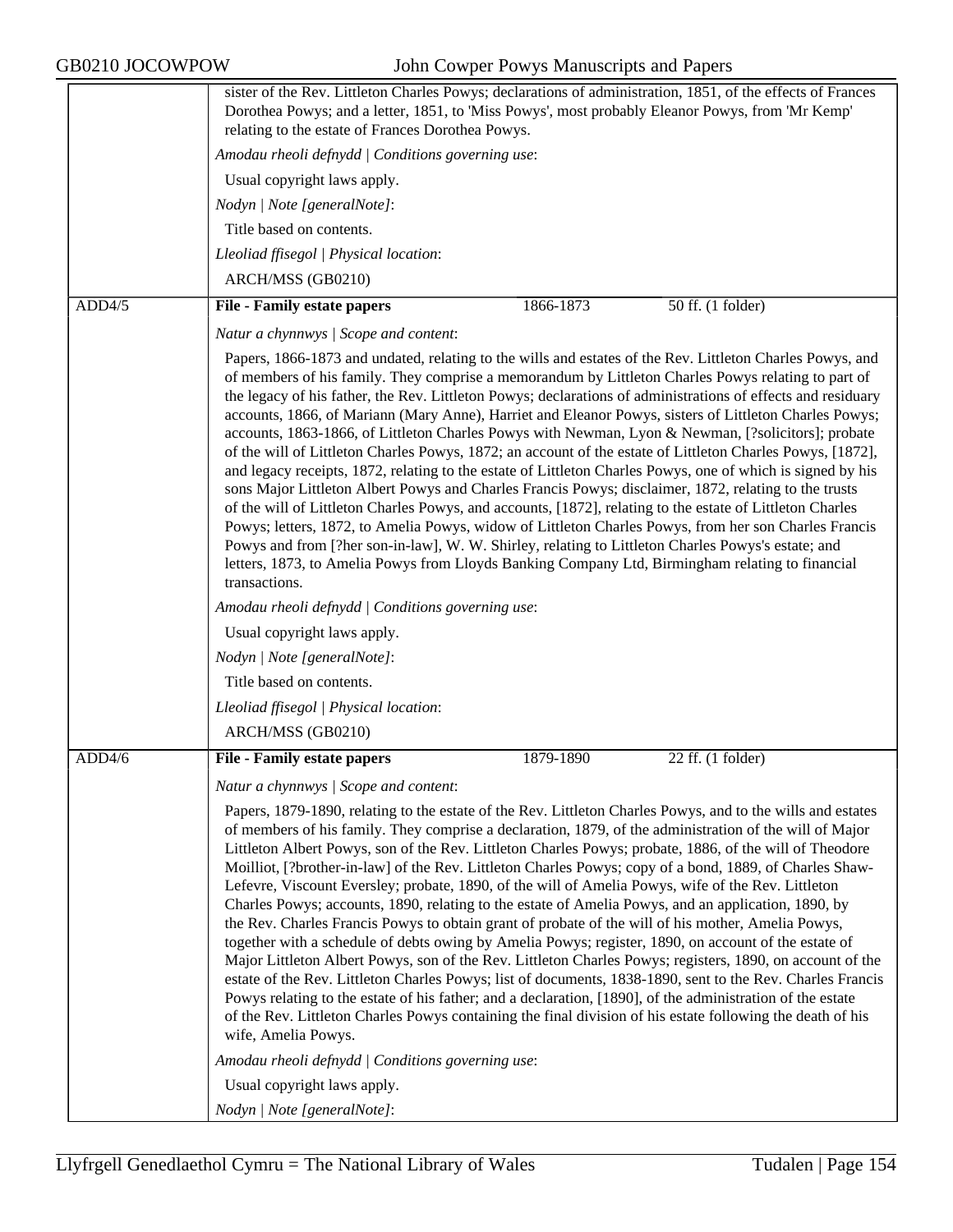Title based on contents. *Lleoliad ffisegol | Physical location*: ARCH/MSS (GB0210)

# **Cyfres | Series ADD5 vtls006743034: Amelia Powys papers**

Crëwr | Creator: Powys, Amelia, ca. 1803-ca. 1890

Dyddiad | Date: [1850x1890], 1935 (dyddiad creu) | (date of creation)

Natur a chynnwys | Scope and content:

Personal and estate papers of Amelia (Emily) Powys, mother of the Rev. Charles Francis Powys, which include letters written to her by her son, Captain Littleton Albert Powys.

Disgrifiad ffisegol | Physical description: 3 folders.

Iaith y deunydd | Language of the material:

Nodyn | Note [generalNote]:

Title based on contents.

Trefniant | Arrangement:

Arranged chronologically where possible.

Amodau rheoli defnydd | Conditions governing use:

Usual copyright laws apply.

### **FFeil / rhestr eitemau | File / item list**

| Cod cyfeirnod  | Teitl   Title                                                                                                                                                                                                                                                                                                                                                                                                                                                                                                                                                                                                                                                                                                                                                                                                                                                                                                                                                                                                                                                                                                                                                                                                                                | Dyddiadau   Dates | Disgrifiad ffisegol   Physical |
|----------------|----------------------------------------------------------------------------------------------------------------------------------------------------------------------------------------------------------------------------------------------------------------------------------------------------------------------------------------------------------------------------------------------------------------------------------------------------------------------------------------------------------------------------------------------------------------------------------------------------------------------------------------------------------------------------------------------------------------------------------------------------------------------------------------------------------------------------------------------------------------------------------------------------------------------------------------------------------------------------------------------------------------------------------------------------------------------------------------------------------------------------------------------------------------------------------------------------------------------------------------------|-------------------|--------------------------------|
| Reference code |                                                                                                                                                                                                                                                                                                                                                                                                                                                                                                                                                                                                                                                                                                                                                                                                                                                                                                                                                                                                                                                                                                                                                                                                                                              |                   | description                    |
| ADD5/1         | <b>File - Personal papers</b>                                                                                                                                                                                                                                                                                                                                                                                                                                                                                                                                                                                                                                                                                                                                                                                                                                                                                                                                                                                                                                                                                                                                                                                                                | $[1850] - 1935$   | 34 ff. (1 folder)              |
|                | Natur a chynnwys / Scope and content:                                                                                                                                                                                                                                                                                                                                                                                                                                                                                                                                                                                                                                                                                                                                                                                                                                                                                                                                                                                                                                                                                                                                                                                                        |                   |                                |
|                | Two poems written in Amelia Powys's hand, with a note on f. 4 by her husband, the Rev. Littleton<br>Charles Powys; a printed memorial hymn for the Rev. John Keble (1792-1866), with the intials 'E[mily]<br>(i.e. Amelia) P.' at top left-hand corner; a book of devotional passages inscribed to Amelia Powys<br>from her sister, Susanna Smith, and dated 1834, with a later inscription, dated June 1928, to 'L. A.<br>Powys' (presumably Father Littleton Alfred Powys, son of John Cowper Powys) from his aunt, Gertrude<br>Powys, with devotional passages written out at the back of the volume by [Littleton Alfed Powys] and<br>on the back cover by [Susanna Smith]; drawings and paintings by Amelia Powys (one inscribed 'Dearest<br>Littleton Albert's ship' [in Amelia Powys's hand], one possibly depicting her grandson, John Cowper<br>Powys, as an infant) and by her son, Charles Francis Powys, with notes by her granddaughter, Marian<br>Powys; a dried pansy flower, with the inscription 'Charley' (i.e. Charles Francis Powys) [in Amelia<br>Powys's hand]; and two letters from Amelia Powys to her mother, Amelia Moilliet, with a note dated<br>May 1935 [by Amelia Powys's grandson, Littleton Charles Powys]. |                   |                                |
|                | Amodau rheoli defnydd   Conditions governing use:                                                                                                                                                                                                                                                                                                                                                                                                                                                                                                                                                                                                                                                                                                                                                                                                                                                                                                                                                                                                                                                                                                                                                                                            |                   |                                |
|                | Usual copyright laws apply.                                                                                                                                                                                                                                                                                                                                                                                                                                                                                                                                                                                                                                                                                                                                                                                                                                                                                                                                                                                                                                                                                                                                                                                                                  |                   |                                |
|                | Nodyn   Note [generalNote]:                                                                                                                                                                                                                                                                                                                                                                                                                                                                                                                                                                                                                                                                                                                                                                                                                                                                                                                                                                                                                                                                                                                                                                                                                  |                   |                                |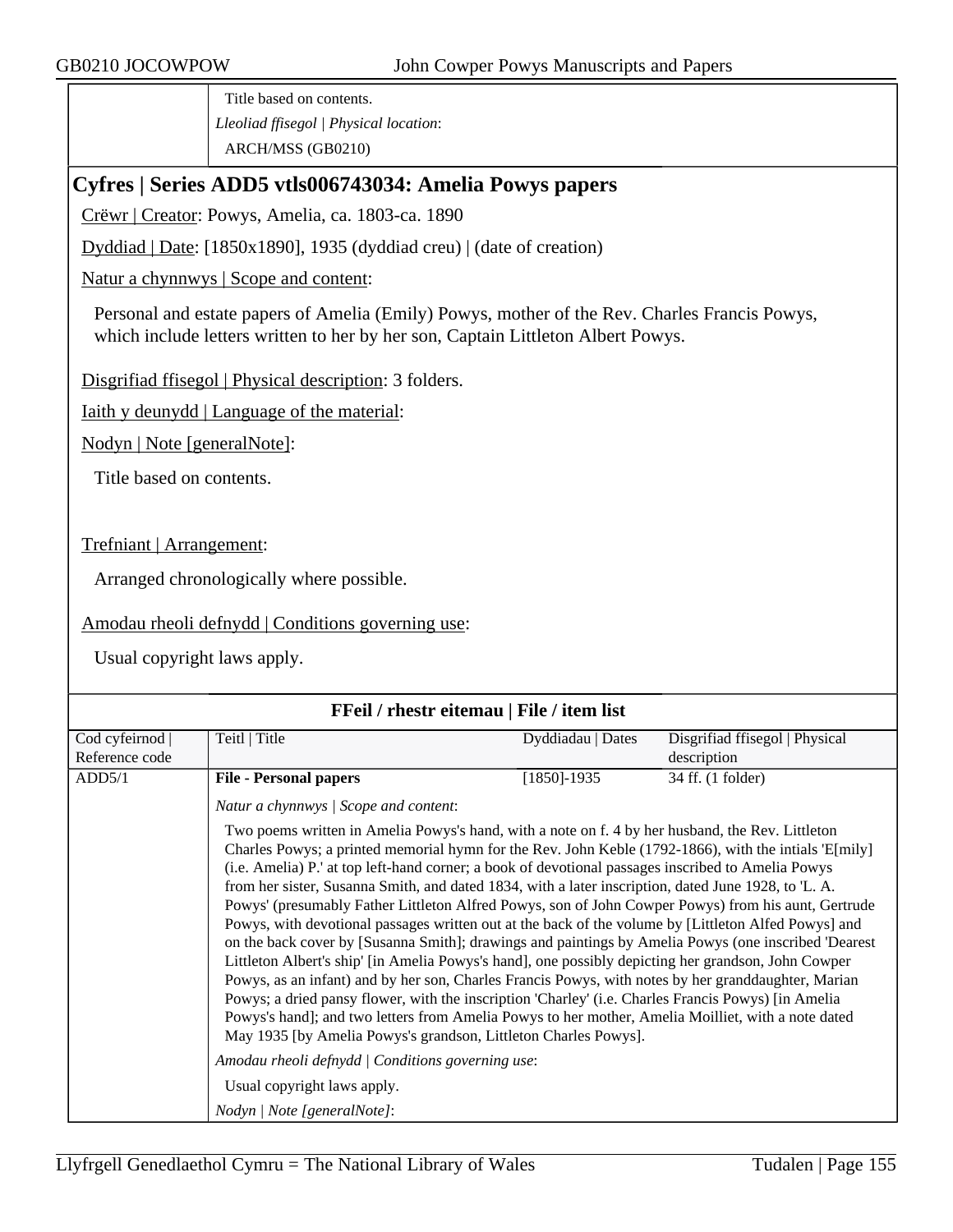|        | Title based on contents.                                                                                                                                                                                                                                                                                                                                                                                                                                                                                                                                                                                    |  |  |  |
|--------|-------------------------------------------------------------------------------------------------------------------------------------------------------------------------------------------------------------------------------------------------------------------------------------------------------------------------------------------------------------------------------------------------------------------------------------------------------------------------------------------------------------------------------------------------------------------------------------------------------------|--|--|--|
|        | Lleoliad ffisegol   Physical location:                                                                                                                                                                                                                                                                                                                                                                                                                                                                                                                                                                      |  |  |  |
|        | ARCH/MSS (GB0210)                                                                                                                                                                                                                                                                                                                                                                                                                                                                                                                                                                                           |  |  |  |
| ADD5/2 | [1872], 1879<br><b>File - Letters from Littleton Albert Powys</b><br>60 ff. (1 folder)                                                                                                                                                                                                                                                                                                                                                                                                                                                                                                                      |  |  |  |
|        | Natur a chynnwys / Scope and content:                                                                                                                                                                                                                                                                                                                                                                                                                                                                                                                                                                       |  |  |  |
|        | Twenty-eight letters, 1879 and undated, to Amelia Powys from her son, Major Littleton Albert Powys,<br>the majority written whilst on military service in India and Afghanistan. The year in which they were<br>written is omitted from all but one of the letters. Ff. 1-6 are accompanied by a note on their contents by<br>[?Marian Powys, niece of Littleton Albert Powys], and there are also occasional notes in the hand of<br>Amelia Powys.                                                                                                                                                         |  |  |  |
|        | Amodau rheoli defnydd   Conditions governing use:                                                                                                                                                                                                                                                                                                                                                                                                                                                                                                                                                           |  |  |  |
|        | Usual copyright laws apply.                                                                                                                                                                                                                                                                                                                                                                                                                                                                                                                                                                                 |  |  |  |
|        | Nodyn   Note [generalNote]:                                                                                                                                                                                                                                                                                                                                                                                                                                                                                                                                                                                 |  |  |  |
|        | Title based on contents.                                                                                                                                                                                                                                                                                                                                                                                                                                                                                                                                                                                    |  |  |  |
|        | Lleoliad ffisegol   Physical location:                                                                                                                                                                                                                                                                                                                                                                                                                                                                                                                                                                      |  |  |  |
|        | ARCH/MSS (GB0210)                                                                                                                                                                                                                                                                                                                                                                                                                                                                                                                                                                                           |  |  |  |
| ADD5/3 | 13 ff. (1 folder)<br>File - Estate papers<br>1853-1886                                                                                                                                                                                                                                                                                                                                                                                                                                                                                                                                                      |  |  |  |
|        | Natur a chynnwys / Scope and content:                                                                                                                                                                                                                                                                                                                                                                                                                                                                                                                                                                       |  |  |  |
|        | Correspondence, etc., [1853]-1886, relating to the estate of Amelia Powys, comprising letters addressed<br>to the Rev. Charles Smith (copy), Amelia Powys and her husband, the Rev. Littleton Charles Powys,<br>together with a copy of a memorandum, originally dated and signed, July 1853, by Amelia Moilliet,<br>mother of Amelia Powys, the copy of which is inscribed with a note, dated 16 July 1867, in the hand of<br>the Rev. Littleton Charles Powys. The accompanying envelope, addressed to the Rev. Charles Francis<br>Powys, is inscribed in his hand: 'Mother's Property and Powys Estate'. |  |  |  |
|        | Amodau rheoli defnydd   Conditions governing use:                                                                                                                                                                                                                                                                                                                                                                                                                                                                                                                                                           |  |  |  |
|        | Usual copyright laws apply.                                                                                                                                                                                                                                                                                                                                                                                                                                                                                                                                                                                 |  |  |  |
|        | Nodyn   Note [generalNote]:                                                                                                                                                                                                                                                                                                                                                                                                                                                                                                                                                                                 |  |  |  |
|        | Title based on contents.                                                                                                                                                                                                                                                                                                                                                                                                                                                                                                                                                                                    |  |  |  |
|        | Lleoliad ffisegol   Physical location:                                                                                                                                                                                                                                                                                                                                                                                                                                                                                                                                                                      |  |  |  |
|        | ARCH/MSS (GB0210)                                                                                                                                                                                                                                                                                                                                                                                                                                                                                                                                                                                           |  |  |  |
|        |                                                                                                                                                                                                                                                                                                                                                                                                                                                                                                                                                                                                             |  |  |  |

# **Sub-sub-sub-fonds ADE vtls006743001: Ecclesiastical and financial papers**

Dyddiad | Date: 1867-1923 (dyddiad creu) | (date of creation)

Natur a chynnwys | Scope and content:

Ecclesiastical and financial papers of the Reverend Charles Francis Powys, father of John Cowper Powys. The ecclesiastical papers mostly relate to Charles Francis Powys's accession to the livings of St Michael's Church, Shirley, Derbyshire and of St Catherine's Church, Montacute, Somerset, while the financial material comprises bank books and accounts.

Disgrifiad ffisegol | Physical description: 2 folders

Iaith y deunydd | Language of the material:

Nodyn | Note [generalNote]: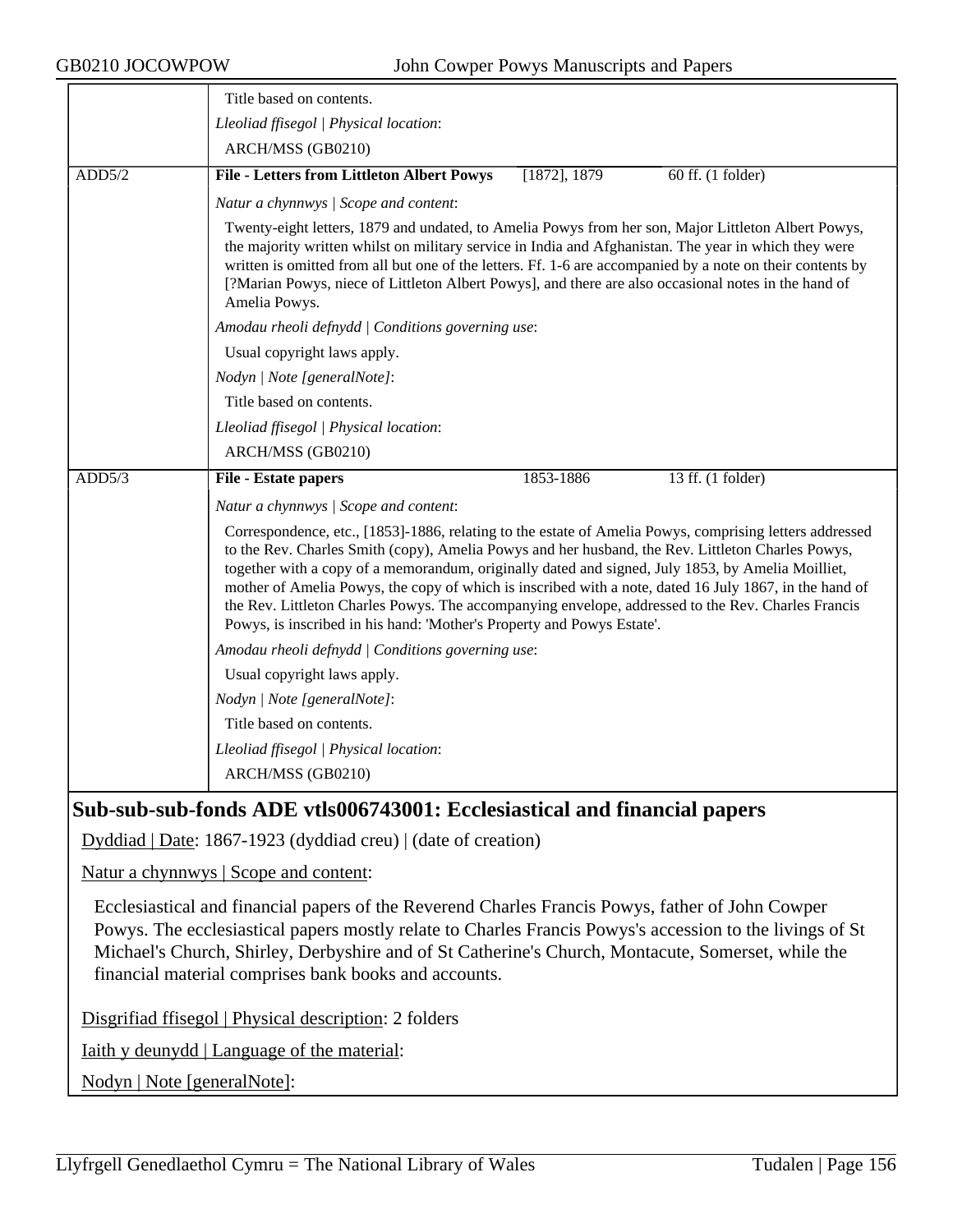Title based on contents.

Trefniant | Arrangement:

Arranged chronologically.

Cyfyngiadau ar fynediad | Restrictions on access:

Readers consulting modern papers in the National Library of Wales are required to abide by the conditions set out in information provided when applying for their Readers' Tickets, whereby the reader shall become responsible for compliance with the Data Protection Act 1998 in relation to any processing by them of personal data obtained from modern records held at the Library. = Disgwylir i ddarllenwyr sydd am ddefnyddio papurau modern yn Llyfrgell Genedlaethol Cymru gydymffurfio â Deddf Gwarchod Data 1998 yng nghyd-destun unrhyw brosesu ganddynt o ddata personol a gasglwyd o gofnodion modern sydd ar gadw yn y Llyfrgell. Nodir y manylion yn yr wybodaeth a roddir wrth wneud cais am Docyn Darllen.

Amodau rheoli defnydd | Conditions governing use:

|                | FFeil / rhestr eitemau   File / item list                                                                                                                                                                                                                                                                                                                                                                                                                                                                                                                                                                                                                                                                                                                                                                                                                                                                                                                                                                                                                                                                                                                                                                                                                                                                                                                                                                                                                                                                                 |                   |                                |
|----------------|---------------------------------------------------------------------------------------------------------------------------------------------------------------------------------------------------------------------------------------------------------------------------------------------------------------------------------------------------------------------------------------------------------------------------------------------------------------------------------------------------------------------------------------------------------------------------------------------------------------------------------------------------------------------------------------------------------------------------------------------------------------------------------------------------------------------------------------------------------------------------------------------------------------------------------------------------------------------------------------------------------------------------------------------------------------------------------------------------------------------------------------------------------------------------------------------------------------------------------------------------------------------------------------------------------------------------------------------------------------------------------------------------------------------------------------------------------------------------------------------------------------------------|-------------------|--------------------------------|
| Cod cyfeirnod  | Teitl   Title                                                                                                                                                                                                                                                                                                                                                                                                                                                                                                                                                                                                                                                                                                                                                                                                                                                                                                                                                                                                                                                                                                                                                                                                                                                                                                                                                                                                                                                                                                             | Dyddiadau   Dates | Disgrifiad ffisegol   Physical |
| Reference code |                                                                                                                                                                                                                                                                                                                                                                                                                                                                                                                                                                                                                                                                                                                                                                                                                                                                                                                                                                                                                                                                                                                                                                                                                                                                                                                                                                                                                                                                                                                           |                   | description                    |
| ADE/1          | <b>File - Ecclesiastical papers of Charles</b>                                                                                                                                                                                                                                                                                                                                                                                                                                                                                                                                                                                                                                                                                                                                                                                                                                                                                                                                                                                                                                                                                                                                                                                                                                                                                                                                                                                                                                                                            | 1867-1886         | 14 ff. (1 folder)              |
| vtls006658641  | <b>Francis Powys,</b>                                                                                                                                                                                                                                                                                                                                                                                                                                                                                                                                                                                                                                                                                                                                                                                                                                                                                                                                                                                                                                                                                                                                                                                                                                                                                                                                                                                                                                                                                                     |                   |                                |
|                | Natur a chynnwys / Scope and content:                                                                                                                                                                                                                                                                                                                                                                                                                                                                                                                                                                                                                                                                                                                                                                                                                                                                                                                                                                                                                                                                                                                                                                                                                                                                                                                                                                                                                                                                                     |                   |                                |
|                | Papers, 1867-1886, mostly relating to the Reverend Charles Francis Powys's accession to the livings<br>of St Michael's Church, Shirley, Derbyshire and of St Catherine's Church, Montacute, Somerset. They<br>comprise a Declaration of Ordination of Charles Francis Powys as deacon, dated 17 March 1867;<br>a Declaration of Ordination of Charles Francis Powys into the priesthood, dated 8 March 1868; a<br>Declaration of Admittance of Charles Francis Powys into the living of St Michael's Church, Shirley<br>and the Declaration of Faith of Charles Francis Powys on accepting the living, both dated 25 February<br>1872, together with a further Declaration of Faith of Charles Francis Powys, dated 1872; a licence to<br>serve as assistant curate at St Peter's Church, Dorchester granted to Charles Francis Powys, dated 24<br>November 1879, and the Declaration of Faith of Charles Francis Powys made at the same church, dated<br>30 November 1879; a Declaration of Admittance of Charles Francis Powys to the living of St Catherine's<br>Church, Montacute and a Presentation of the living of the same church to Charles Francis Powys, both<br>dated 5 November 1885, together with a letter, dated 6 November 1885, to Charles Francis Powys from<br>his father-in-law the Reverend William Cowper Johnson congratulating Powys on his accession to the<br>living; and the Declaration of Faith made at St Catherine's Church, Montacute by Charles Francis Powys,<br>dated 3 January 1886. |                   |                                |
|                | Amodau rheoli defnydd   Conditions governing use:                                                                                                                                                                                                                                                                                                                                                                                                                                                                                                                                                                                                                                                                                                                                                                                                                                                                                                                                                                                                                                                                                                                                                                                                                                                                                                                                                                                                                                                                         |                   |                                |
|                | Usual copyright laws apply.                                                                                                                                                                                                                                                                                                                                                                                                                                                                                                                                                                                                                                                                                                                                                                                                                                                                                                                                                                                                                                                                                                                                                                                                                                                                                                                                                                                                                                                                                               |                   |                                |
|                | Nodyn   Note [generalNote]:                                                                                                                                                                                                                                                                                                                                                                                                                                                                                                                                                                                                                                                                                                                                                                                                                                                                                                                                                                                                                                                                                                                                                                                                                                                                                                                                                                                                                                                                                               |                   |                                |
|                | Title based on contents.                                                                                                                                                                                                                                                                                                                                                                                                                                                                                                                                                                                                                                                                                                                                                                                                                                                                                                                                                                                                                                                                                                                                                                                                                                                                                                                                                                                                                                                                                                  |                   |                                |
|                | Lleoliad ffisegol   Physical location:                                                                                                                                                                                                                                                                                                                                                                                                                                                                                                                                                                                                                                                                                                                                                                                                                                                                                                                                                                                                                                                                                                                                                                                                                                                                                                                                                                                                                                                                                    |                   |                                |
|                | ARCH/MSS (GB0210)                                                                                                                                                                                                                                                                                                                                                                                                                                                                                                                                                                                                                                                                                                                                                                                                                                                                                                                                                                                                                                                                                                                                                                                                                                                                                                                                                                                                                                                                                                         |                   |                                |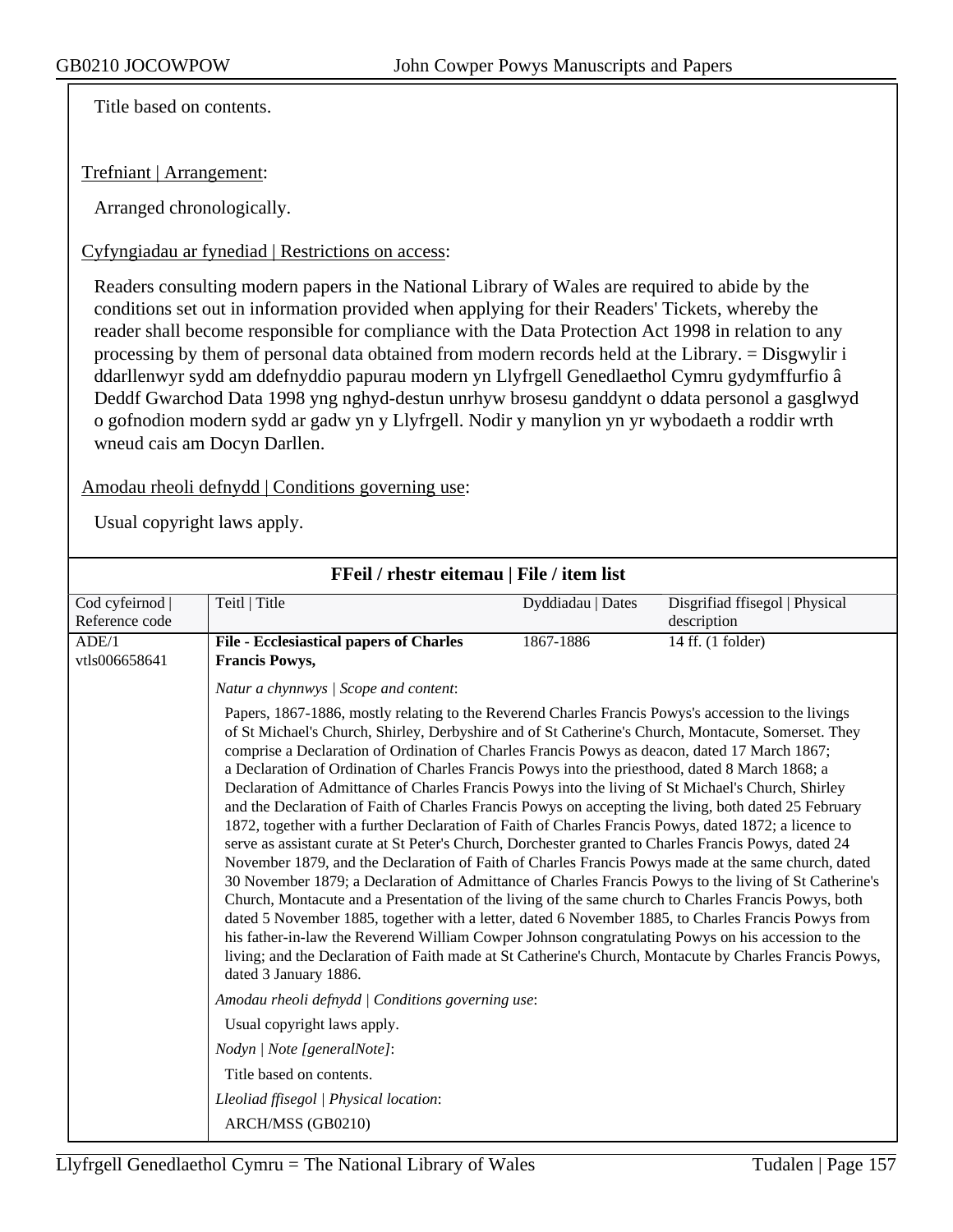| ADE/2         | <b>File - Bank books of Charles Francis</b>                                                                                                                                                                                                                                              | 1920-1923 | i-ii, 57 ff. (ff. 25 verso-57 blank);        |
|---------------|------------------------------------------------------------------------------------------------------------------------------------------------------------------------------------------------------------------------------------------------------------------------------------------|-----------|----------------------------------------------|
| vtls006658805 | Powys,                                                                                                                                                                                                                                                                                   |           | i-ii, $27$ ff. (ff. 2 verso- $27$ blank); i- |
|               |                                                                                                                                                                                                                                                                                          |           | ii, 15 ff. (ff. $3$ verso-15 blank) $(1)$    |
|               |                                                                                                                                                                                                                                                                                          |           | folder)                                      |
|               | Natur a chynnwys   Scope and content:                                                                                                                                                                                                                                                    |           |                                              |
|               | Three bank books, June 1920 - September 1923, of the Reverend Charles Francis Powys, registered with<br>Lloyds Bank Ltd, Weymouth, Dorset. The accounts subsequent to Charles Francis Powys's death on 5<br>August 1923 were under the executorship of his son, Littleton Charles Powys. |           |                                              |
|               | Amodau rheoli defnydd   Conditions governing use:                                                                                                                                                                                                                                        |           |                                              |
|               | Usual copyright laws apply.                                                                                                                                                                                                                                                              |           |                                              |
|               | Nodyn / Note [generalNote]:                                                                                                                                                                                                                                                              |           |                                              |
|               | Title based on contents.                                                                                                                                                                                                                                                                 |           |                                              |
|               | Lleoliad ffisegol   Physical location:                                                                                                                                                                                                                                                   |           |                                              |
|               | ARCH/MSS (GB0210)                                                                                                                                                                                                                                                                        |           |                                              |

## **Sub-sub-fonds AE vtls006649786: Phyllis Playter papers**

Dyddiad | Date: 1899-1981 (dyddiad creu) | (date of creation)

Natur a chynnwys | Scope and content:

Personal and literary papers of Phyllis Playter, comprising correspondence, diaries, commonplace books, address books, passports and savings book, and early fragmentary/draft pieces of prose and poetry, together with material relating to the sale of John Cowper Powys's manuscripts.

Disgrifiad ffisegol | Physical description: 58 folders, 1 envelope.

Iaith y deunydd | Language of the material:

Nodyn | Note [generalNote]:

Title based on contents.

Pwyntiau mynediad | Access points:

• Playter, Phyllis -- Archives. (pwnc) | (subject)

#### Cyfyngiadau ar fynediad | Restrictions on access:

Readers consulting modern papers in the National Library of Wales are required to abide by the conditions set out in information provided when applying for their Readers' Tickets, whereby the reader shall become responsible for compliance with the Data Protection Act 1998 in relation to any processing by them of personal data obtained from modern records held at the Library. = Disgwylir i ddarllenwyr sydd am ddefnyddio papurau modern yn Llyfrgell Genedlaethol Cymru gydymffurfio â Deddf Gwarchod Data 1998 yng nghyd-destun unrhyw brosesu ganddynt o ddata personol a gasglwyd o gofnodion modern sydd ar gadw yn y Llyfrgell. Nodir y manylion yn yr wybodaeth a roddir wrth wneud cais am Docyn Darllen.

Amodau rheoli defnydd | Conditions governing use: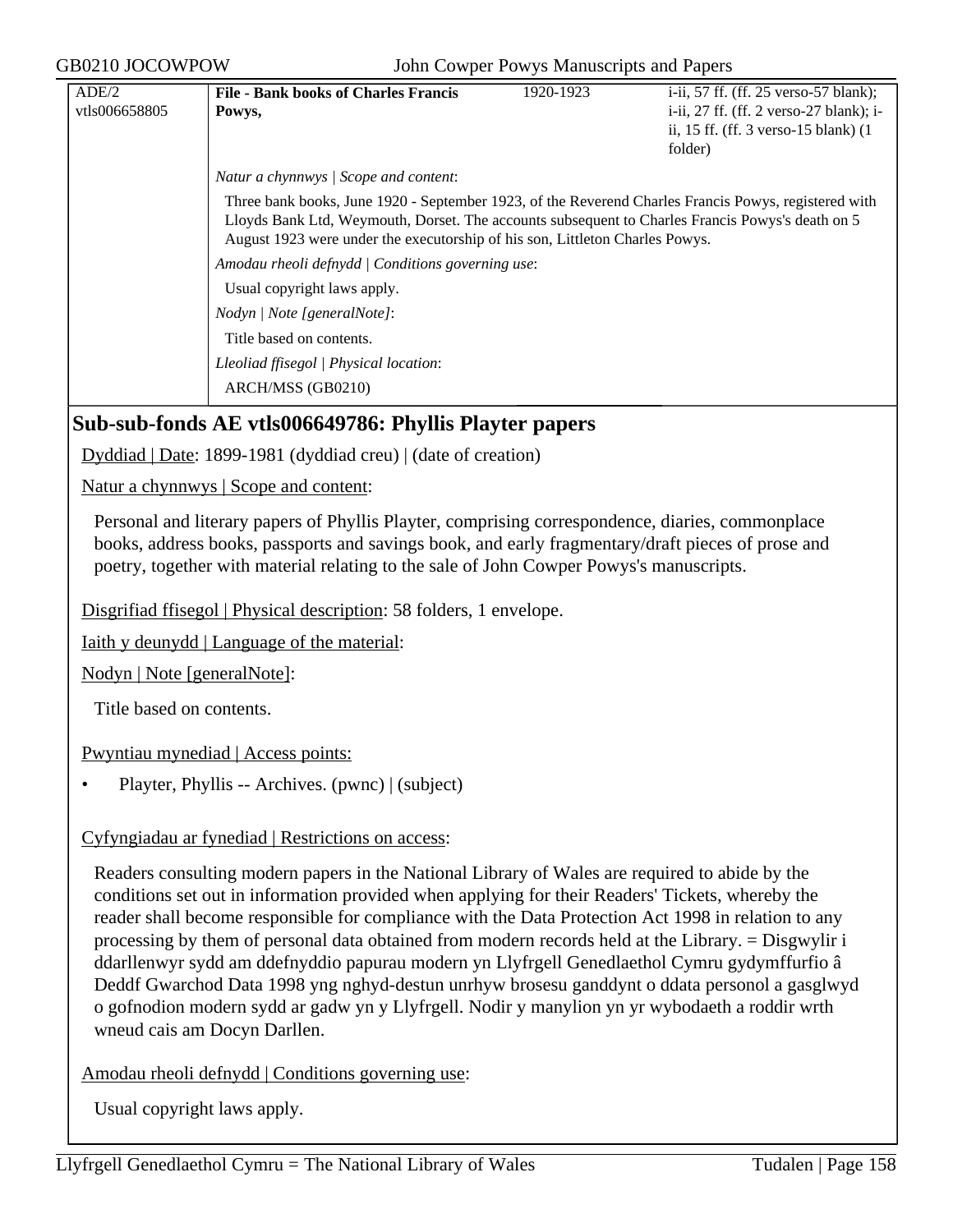# **Cyfres | Series AE1 vtls006649791: Letters to Phyllis Playter**

Dyddiad | Date: 1899-1981 (dyddiad creu) | (date of creation)

Natur a chynnwys | Scope and content:

Letters to Phyllis Playter from members of her family, from Powys family members, and from various friends and acquaintances, together with correspondence relating to the will and estate of Alyse Gregory.

Disgrifiad ffisegol | Physical description: 38 folders.

Iaith y deunydd | Language of the material:

Nodyn | Note [generalNote]:

Title based on contents.

Pwyntiau mynediad | Access points:

• Playter, Phyllis -- Correspondence (pwnc) | (subject)

Trefniant | Arrangement:

Arranged chronologically.

Cyfyngiadau ar fynediad | Restrictions on access:

Readers consulting modern papers in the National Library of Wales are required to abide by the conditions set out in information provided when applying for their Readers' Tickets, whereby the reader shall become responsible for compliance with the Data Protection Act 1998 in relation to any processing by them of personal data obtained from modern records held at the Library. = Disgwylir i ddarllenwyr sydd am ddefnyddio papurau modern yn Llyfrgell Genedlaethol Cymru gydymffurfio â Deddf Gwarchod Data 1998 yng nghyd-destun unrhyw brosesu ganddynt o ddata personol a gasglwyd o gofnodion modern sydd ar gadw yn y Llyfrgell. Nodir y manylion yn yr wybodaeth a roddir wrth wneud cais am Docyn Darllen.

Amodau rheoli defnydd | Conditions governing use:

Usual copyright laws apply.

## **Is-gyfres | Subseries AE1/1 vtls006739199: Letters from John Cowper Powys**

Dyddiad | Date: [1921]-1957 (dyddiad creu) | (date of creation)

Natur a chynnwys | Scope and content:

Letters and telegrams to Phyllis Playter from her partner, John Cowper Powys.

Disgrifiad ffisegol | Physical description: 1 folder.

Iaith y deunydd | Language of the material:

Nodyn | Note [generalNote]: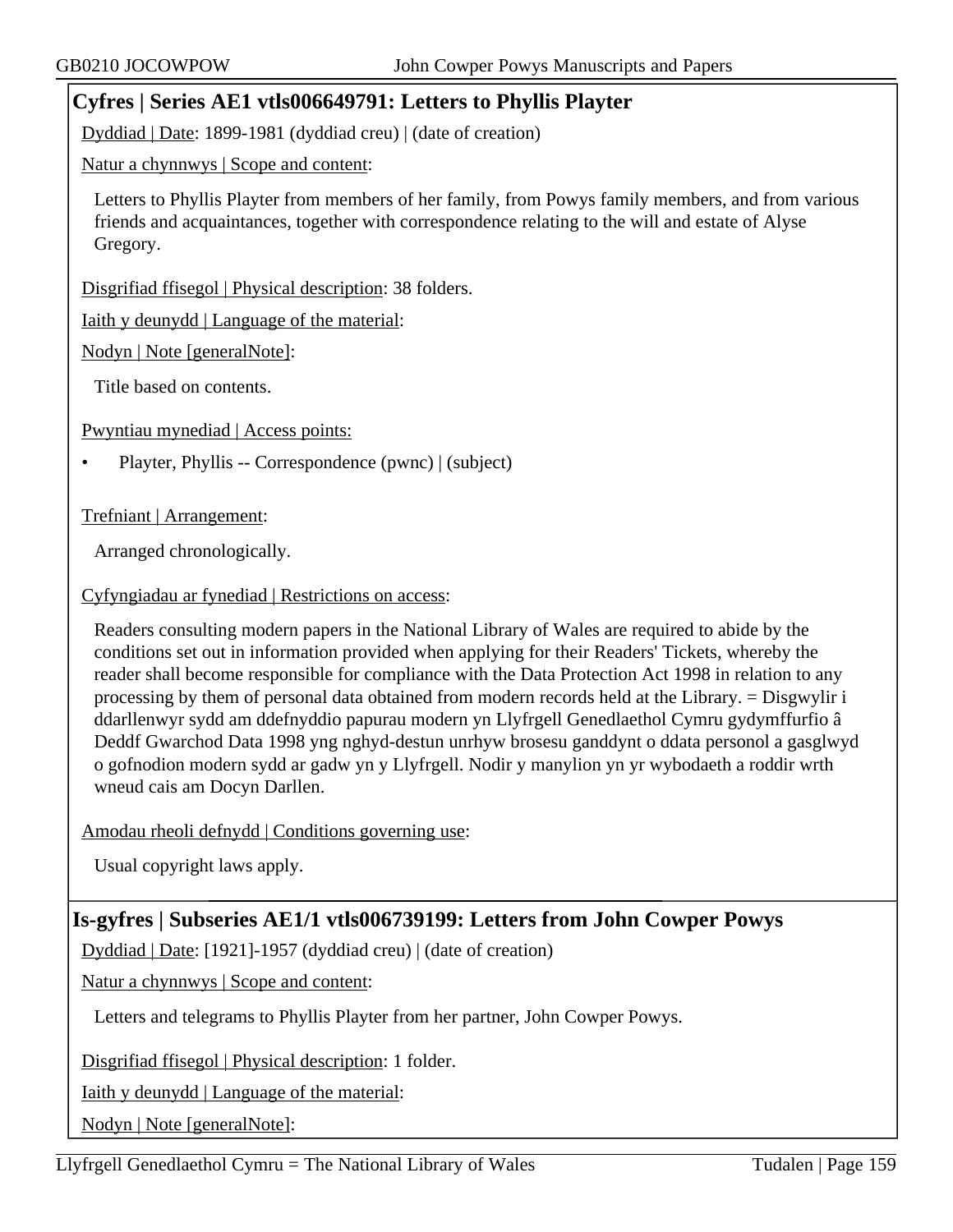Title based on contents.

Pwyntiau mynediad | Access points:

• Powys, John Cowper, 1872-1963 -- Correspondence (pwnc) | (subject)

#### Trefniant | Arrangement:

Arranged chronologically.

#### Cyfyngiadau ar fynediad | Restrictions on access:

Readers consulting modern papers in the National Library of Wales are required to abide by the conditions set out in information provided when applying for their Readers' Tickets, whereby the reader shall become responsible for compliance with the Data Protection Act 1998 in relation to any processing by them of personal data obtained from modern records held at the Library. = Disgwylir i ddarllenwyr sydd am ddefnyddio papurau modern yn Llyfrgell Genedlaethol Cymru gydymffurfio â Deddf Gwarchod Data 1998 yng nghyd-destun unrhyw brosesu ganddynt o ddata personol a gasglwyd o gofnodion modern sydd ar gadw yn y Llyfrgell. Nodir y manylion yn yr wybodaeth a roddir wrth wneud cais am Docyn Darllen.

Amodau rheoli defnydd | Conditions governing use:

| Cod cyfeirnod  <br>Reference code | Teitl   Title                                                                                                                                                                                                                                                                                                                                                                                                                                                                                                                                                                                                                                                                                                                                                                                                                                                                                                                                                             | Dyddiadau   Dates | Disgrifiad ffisegol   Physical<br>description |  |
|-----------------------------------|---------------------------------------------------------------------------------------------------------------------------------------------------------------------------------------------------------------------------------------------------------------------------------------------------------------------------------------------------------------------------------------------------------------------------------------------------------------------------------------------------------------------------------------------------------------------------------------------------------------------------------------------------------------------------------------------------------------------------------------------------------------------------------------------------------------------------------------------------------------------------------------------------------------------------------------------------------------------------|-------------------|-----------------------------------------------|--|
| AE1/1/1<br>vtls006739374          | <b>File - Letters from John Cowper Powys</b>                                                                                                                                                                                                                                                                                                                                                                                                                                                                                                                                                                                                                                                                                                                                                                                                                                                                                                                              | $[1921] - 1957$   | 80 ff. (1 folder)                             |  |
|                                   | Natur a chynnwys / Scope and content:                                                                                                                                                                                                                                                                                                                                                                                                                                                                                                                                                                                                                                                                                                                                                                                                                                                                                                                                     |                   |                                               |  |
|                                   | Twenty-four letters and six telegrams, [1921], 1923, 1925, 1928-31, 1954, 1957 and undated, to Phyllis<br>Playter from her partner, John Cowper Powys, which include a letter dated 8 May 1954 stating that<br>Powys transferred "all the Manuscripts I possess to your [Phyllis Player's] own use". Three of the letters<br>are illustrated with ink drawings by Powys, and enclosed with one letter is a note to Phyllis Playter from<br>Violet Powys, wife of Powys's brother Theodore. Many of the letters include notes by Powys biographer<br>Morine Krissdottir, mainly relating to the dating of the material. Also included are (ff. 79-80) notes by<br>John Cowper Powys found in Phyllis Playter's handbag after her death; an accompanying note by Morine<br>Krissdottir states that there was "no indication of when or why he [Powys] wrote [them]", although the<br>quality of the script suggests that they were written towards the end of Powys's life. |                   |                                               |  |
|                                   | Amodau rheoli defnydd   Conditions governing use:                                                                                                                                                                                                                                                                                                                                                                                                                                                                                                                                                                                                                                                                                                                                                                                                                                                                                                                         |                   |                                               |  |
|                                   | Usual copyright laws apply.                                                                                                                                                                                                                                                                                                                                                                                                                                                                                                                                                                                                                                                                                                                                                                                                                                                                                                                                               |                   |                                               |  |
|                                   | Nodyn   Note [generalNote]:                                                                                                                                                                                                                                                                                                                                                                                                                                                                                                                                                                                                                                                                                                                                                                                                                                                                                                                                               |                   |                                               |  |
|                                   | Title based on contents.                                                                                                                                                                                                                                                                                                                                                                                                                                                                                                                                                                                                                                                                                                                                                                                                                                                                                                                                                  |                   |                                               |  |
|                                   | Lleoliad ffisegol   Physical location:                                                                                                                                                                                                                                                                                                                                                                                                                                                                                                                                                                                                                                                                                                                                                                                                                                                                                                                                    |                   |                                               |  |
|                                   | ARCH/MSS (GB0210)                                                                                                                                                                                                                                                                                                                                                                                                                                                                                                                                                                                                                                                                                                                                                                                                                                                                                                                                                         |                   |                                               |  |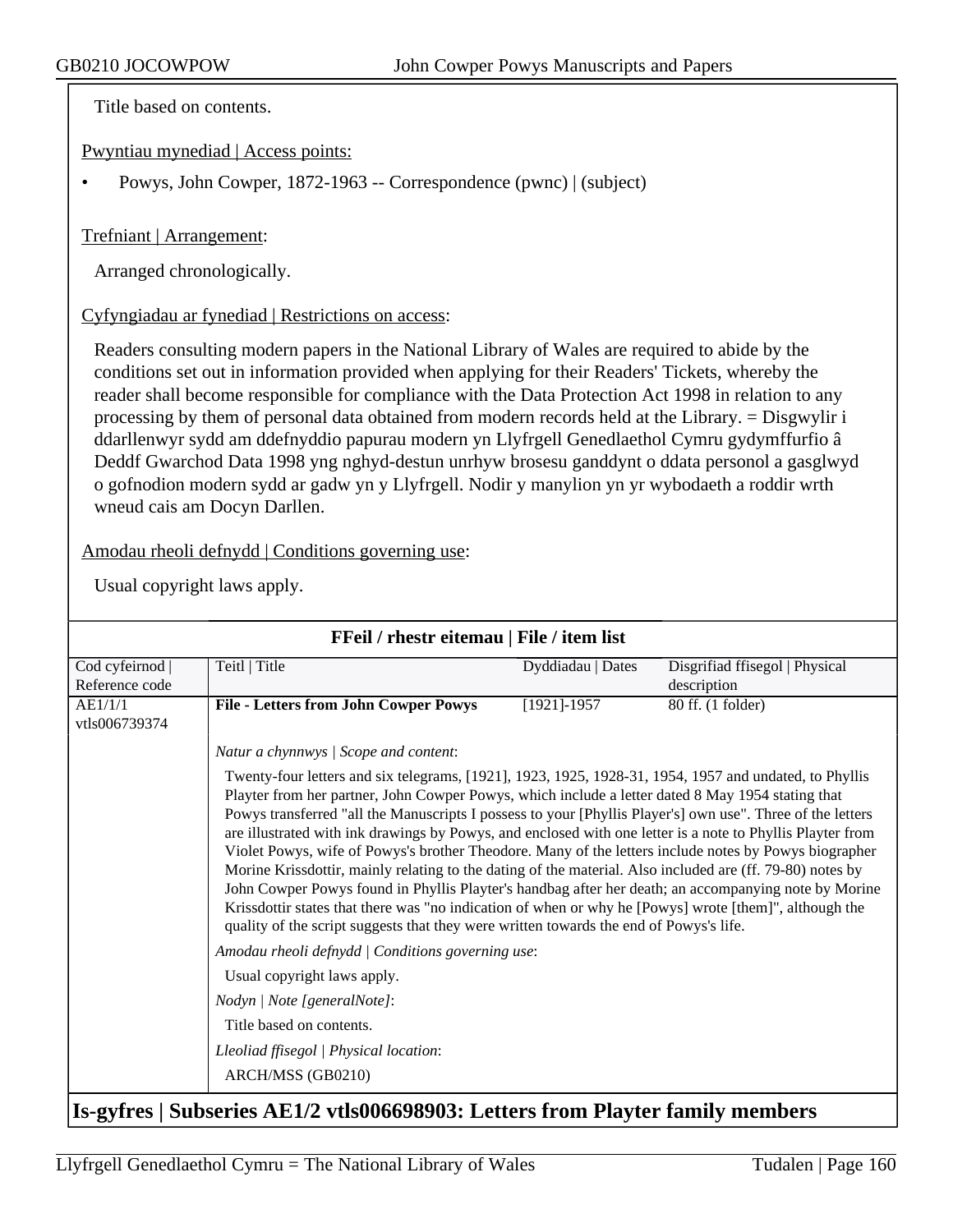Dyddiad | Date: 1899-1970 (dyddiad creu) | (date of creation)

Natur a chynnwys | Scope and content:

Letters to Phyllis Playter from her parents, Franklin and Minnie H. Playter, and from Marion Bell (née Playter).

Disgrifiad ffisegol | Physical description: 4 folders.

Iaith y deunydd | Language of the material:

Nodyn | Note [generalNote]:

Title based on contents.

Pwyntiau mynediad | Access points:

• Playter, Phyllis -- Family -- Correspondence (pwnc) | (subject)

#### Trefniant | Arrangement:

Arranged chronologically.

#### Cyfyngiadau ar fynediad | Restrictions on access:

Readers consulting modern papers in the National Library of Wales are required to abide by the conditions set out in information provided when applying for their Readers' Tickets, whereby the reader shall become responsible for compliance with the Data Protection Act 1998 in relation to any processing by them of personal data obtained from modern records held at the Library. = Disgwylir i ddarllenwyr sydd am ddefnyddio papurau modern yn Llyfrgell Genedlaethol Cymru gydymffurfio â Deddf Gwarchod Data 1998 yng nghyd-destun unrhyw brosesu ganddynt o ddata personol a gasglwyd o gofnodion modern sydd ar gadw yn y Llyfrgell. Nodir y manylion yn yr wybodaeth a roddir wrth wneud cais am Docyn Darllen.

Amodau rheoli defnydd | Conditions governing use:

|                          | FFeil / rhestr eitemau   File / item list                                                                                                                                             |                   |                                |
|--------------------------|---------------------------------------------------------------------------------------------------------------------------------------------------------------------------------------|-------------------|--------------------------------|
| Cod cyfeirnod            | Teitl   Title                                                                                                                                                                         | Dyddiadau   Dates | Disgrifiad ffisegol   Physical |
| Reference code           |                                                                                                                                                                                       |                   | description                    |
| AE1/2/1<br>vtls006642097 | <b>File - Letters from Franklin Playter</b>                                                                                                                                           | 1899-1931         | 103 ff. (1 folder)             |
|                          |                                                                                                                                                                                       |                   |                                |
|                          | Natur a chynnwys / Scope and content:                                                                                                                                                 |                   |                                |
|                          | Thirty-two letters, 1899-1900, 1925-1931 and undated, to Phyllis Playter from her father, Franklin<br>Playter. The letters contain news of family and friends, business matters, etc. |                   |                                |
|                          | Amodau rheoli defnydd   Conditions governing use:                                                                                                                                     |                   |                                |
|                          | Usual copyright laws apply.                                                                                                                                                           |                   |                                |
|                          | Nodyn   Note [generalNote]:                                                                                                                                                           |                   |                                |
|                          | Title based on contents.                                                                                                                                                              |                   |                                |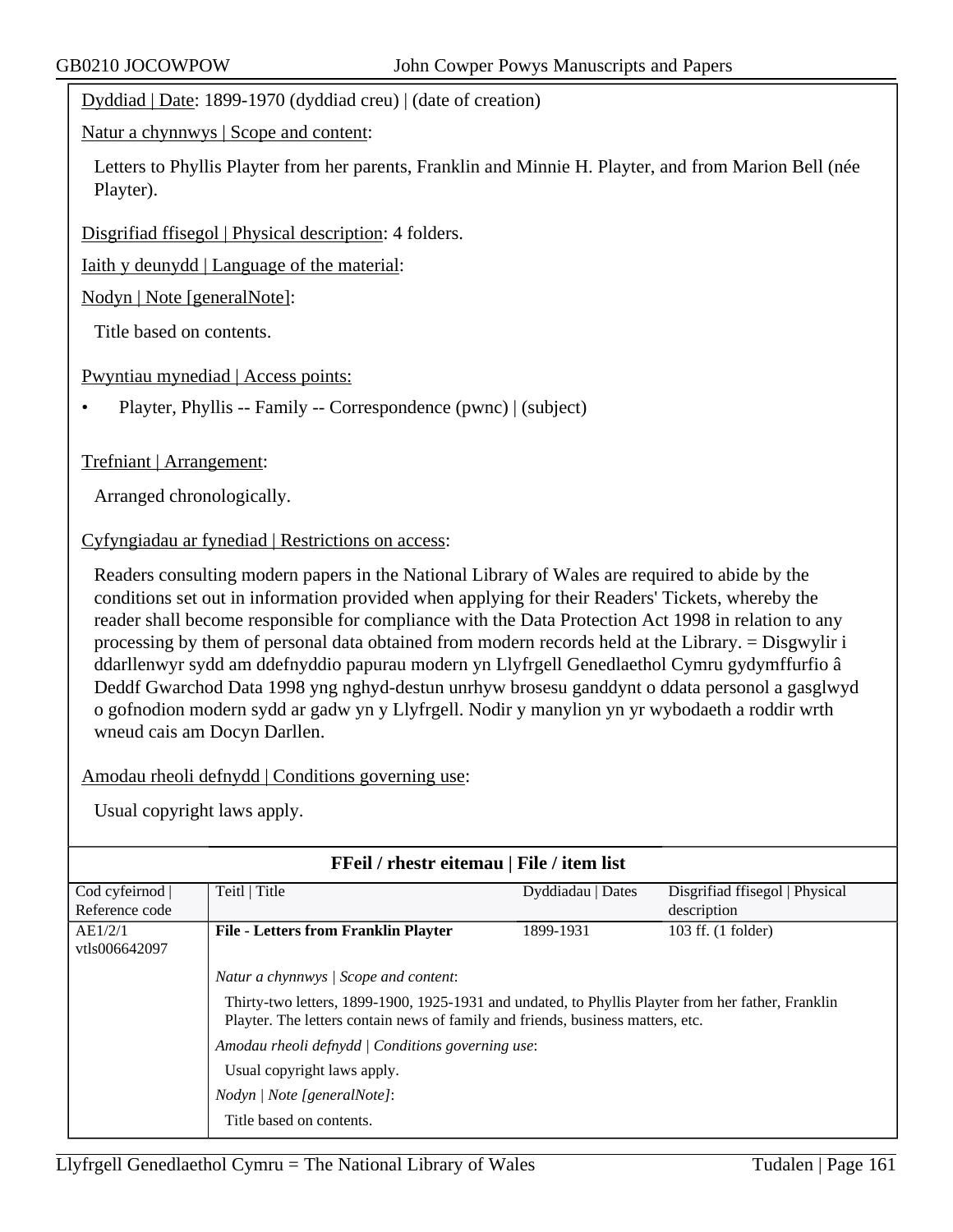|               | Lleoliad ffisegol   Physical location:                                                                                                                                                                                                                                                                               |              |                              |  |
|---------------|----------------------------------------------------------------------------------------------------------------------------------------------------------------------------------------------------------------------------------------------------------------------------------------------------------------------|--------------|------------------------------|--|
|               | ARCH/MSS (GB0210)                                                                                                                                                                                                                                                                                                    |              |                              |  |
| AE1/2/2       | File - Letters from Minnie H. Playter                                                                                                                                                                                                                                                                                | 1926-1934    | 59 ff. (1 folder)            |  |
| vtls006642122 |                                                                                                                                                                                                                                                                                                                      |              |                              |  |
|               | Natur a chynnwys / Scope and content:                                                                                                                                                                                                                                                                                |              |                              |  |
|               | Twelve letters and one apparently incomplete letter, 1926, 1930, 1934 and undated, to Phyllis Playter<br>from her mother, Minnie H. Playter. The letters mainly contain news of family and friends.                                                                                                                  |              |                              |  |
|               | Amodau rheoli defnydd   Conditions governing use:                                                                                                                                                                                                                                                                    |              |                              |  |
|               | Usual copyright laws apply.                                                                                                                                                                                                                                                                                          |              |                              |  |
|               | Nodyn   Note [generalNote]:                                                                                                                                                                                                                                                                                          |              |                              |  |
|               | Title based on contents.                                                                                                                                                                                                                                                                                             |              |                              |  |
|               | Lleoliad ffisegol   Physical location:                                                                                                                                                                                                                                                                               |              |                              |  |
|               | ARCH/MSS (GB0210)                                                                                                                                                                                                                                                                                                    |              |                              |  |
| AE1/2/3       | <b>File - Letters from Marion Bell</b>                                                                                                                                                                                                                                                                               | 1960-1970    | 38 ff. (1 folder)            |  |
| vtls006640212 |                                                                                                                                                                                                                                                                                                                      |              |                              |  |
|               | Natur a chynnwys / Scope and content:                                                                                                                                                                                                                                                                                |              |                              |  |
|               | Seven letters, 1960, 1969, 1970 and undated, to Phyllis Playter from Marion ('Mimi') Bell (née Playter).<br>The letters contain mainly news of family and friends and of Marion Bell's work as a writer.                                                                                                             |              |                              |  |
|               | Amodau rheoli defnydd   Conditions governing use:                                                                                                                                                                                                                                                                    |              |                              |  |
|               | Usual copyright laws apply.                                                                                                                                                                                                                                                                                          |              |                              |  |
|               | Nodyn   Note [generalNote]:                                                                                                                                                                                                                                                                                          |              |                              |  |
|               | Title based on contents.                                                                                                                                                                                                                                                                                             |              |                              |  |
|               | Lleoliad ffisegol   Physical location:                                                                                                                                                                                                                                                                               |              |                              |  |
|               | ARCH/MSS (GB0210)                                                                                                                                                                                                                                                                                                    |              |                              |  |
| AE1/2/4       | File - Letters from other Playter family                                                                                                                                                                                                                                                                             | 1926, [1953] | 9 ff. (1 folder, including 1 |  |
| vtls006756013 | members                                                                                                                                                                                                                                                                                                              |              | envelope)                    |  |
|               | Natur a chynnwys / Scope and content:                                                                                                                                                                                                                                                                                |              |                              |  |
|               | Letters to Phyllis Playter from 'cousin Marie' (1), 1926, and George H. Playter (1), [1953], the latter<br>referring to the death of Phyllis Playter's mother, Minnie Playter. Together with one apparently<br>incomplete photocopied letter, 1939, from an unknown correspondent in Kansas to an unnamed recipient. |              |                              |  |
|               | Amodau rheoli defnydd   Conditions governing use:                                                                                                                                                                                                                                                                    |              |                              |  |
|               | Usual copyright laws apply.                                                                                                                                                                                                                                                                                          |              |                              |  |
|               | Nodyn   Note [generalNote]:                                                                                                                                                                                                                                                                                          |              |                              |  |
|               | Title based on contents.                                                                                                                                                                                                                                                                                             |              |                              |  |
|               | Lleoliad ffisegol   Physical location:                                                                                                                                                                                                                                                                               |              |                              |  |
|               | ARCH/MSS (GB0210)                                                                                                                                                                                                                                                                                                    |              |                              |  |
|               | Is-gyfres   Subseries AE1/3 vtls006750959: Letters from Powys family members                                                                                                                                                                                                                                         |              |                              |  |
|               | Dyddiad   Date: 1929-1981 (dyddiad creu)   (date of creation)                                                                                                                                                                                                                                                        |              |                              |  |
|               | <u>Natur a chynnwys</u>   Scope and content:                                                                                                                                                                                                                                                                         |              |                              |  |
|               | Letters to Phyllis Playter from various members of the Powys family, including John Cowper Powys's                                                                                                                                                                                                                   |              |                              |  |

sisters, Lucy, Gertrude and Marian, his nephew, Francis Llewellyn Powys, and his sister-in-law, Alyse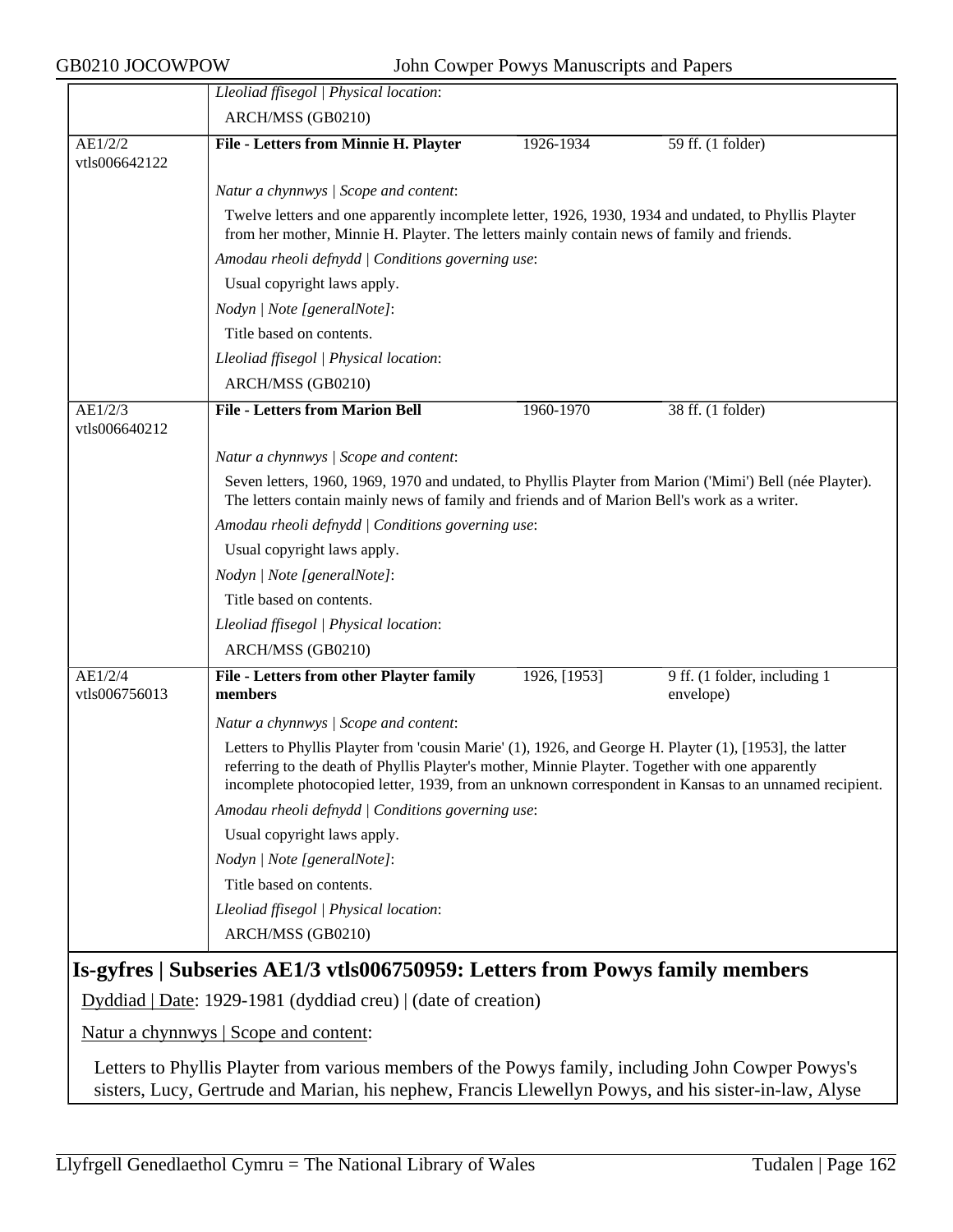Gregory, wife of Llewelyn Powys, together with correspondence to Phyllis Playter regarding Alyse Gregory's will and estate.

Disgrifiad ffisegol | Physical description: 6 boxes.

Iaith y deunydd | Language of the material:

Nodyn | Note [generalNote]:

Title based on contents.

Pwyntiau mynediad | Access points:

• Powys, John Cowper, 1872-1963 -- Family -- Correspondence (pwnc) | (subject)

Trefniant | Arrangement:

Arranged chronologically within each series of letters.

Cyfyngiadau ar fynediad | Restrictions on access:

Readers consulting modern papers in the National Library of Wales are required to abide by the conditions set out in information provided when applying for their Readers' Tickets, whereby the reader shall become responsible for compliance with the Data Protection Act 1998 in relation to any processing by them of personal data obtained from modern records held at the Library. = Disgwylir i ddarllenwyr sydd am ddefnyddio papurau modern yn Llyfrgell Genedlaethol Cymru gydymffurfio â Deddf Gwarchod Data 1998 yng nghyd-destun unrhyw brosesu ganddynt o ddata personol a gasglwyd o gofnodion modern sydd ar gadw yn y Llyfrgell. Nodir y manylion yn yr wybodaeth a roddir wrth wneud cais am Docyn Darllen.

Amodau rheoli defnydd | Conditions governing use:

Usual copyright laws apply.

|                |                                                        | FFeil / rhestr eitemau   File / item list                                                           |                                |
|----------------|--------------------------------------------------------|-----------------------------------------------------------------------------------------------------|--------------------------------|
| Cod cyfeirnod  | Teitl   Title                                          | Dyddiadau   Dates                                                                                   | Disgrifiad ffisegol   Physical |
| Reference code |                                                        |                                                                                                     | description                    |
|                |                                                        | Sub-sub-series AE1/3/1 vtls006762916: Letters from Alyse Gregory                                    |                                |
|                |                                                        | Dyddiad   Date: 1929-1968 (dyddiad creu)   (date of creation)                                       |                                |
|                | <u>Natur a chynnwys</u>   Scope and content:           |                                                                                                     |                                |
|                |                                                        | Letters to Phyllis Playter from John Cowper Powys's sister-in-law, Alyse Gregory, wife of Llewelyn  |                                |
| estate.        |                                                        | Powys; together with correspondence addressed to Phyllis Playter regarding Alyse Gregory's will and |                                |
|                | $Disorified$ fiseral   Physical description: 4 folders |                                                                                                     |                                |

ad f<u>fisegol | Physical description</u>:

Iaith y deunydd | Language of the material:

Nodyn | Note [generalNote]: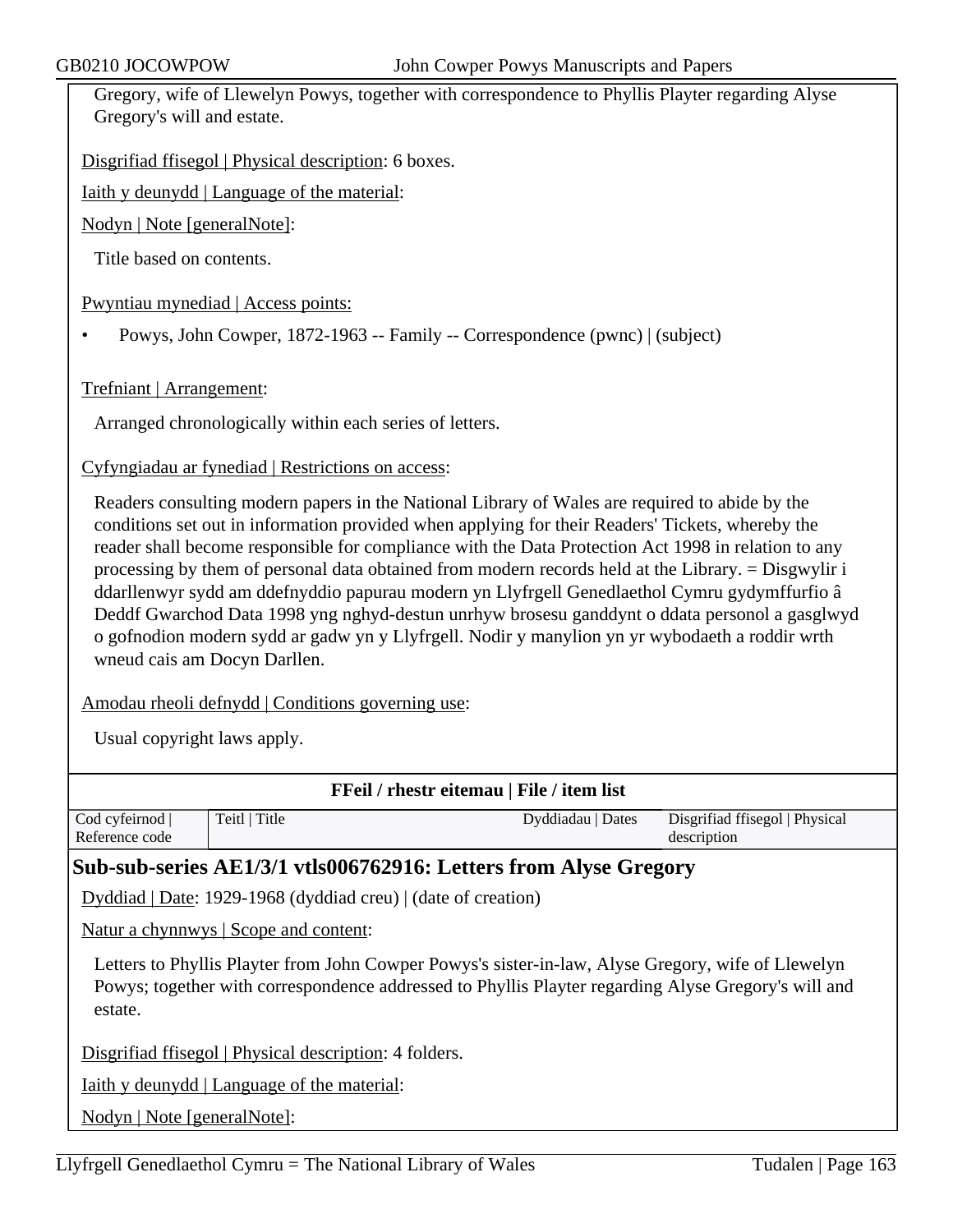Title based on contents.

Pwyntiau mynediad | Access points:

- Gregory, Alyse, 1884-1967 -- Correspondence (pwnc) | (subject)
- Gregory, Alyse, 1884-1967 (pwnc) | (subject)

#### Trefniant | Arrangement:

Arranged chronologically.

Cyfyngiadau ar fynediad | Restrictions on access:

Readers consulting modern papers in the National Library of Wales are required to abide by the conditions set out in information provided when applying for their Readers' Tickets, whereby the reader shall become responsible for compliance with the Data Protection Act 1998 in relation to any processing by them of personal data obtained from modern records held at the Library. = Disgwylir i ddarllenwyr sydd am ddefnyddio papurau modern yn Llyfrgell Genedlaethol Cymru gydymffurfio â Deddf Gwarchod Data 1998 yng nghyd-destun unrhyw brosesu ganddynt o ddata personol a gasglwyd o gofnodion modern sydd ar gadw yn y Llyfrgell. Nodir y manylion yn yr wybodaeth a roddir wrth wneud cais am Docyn Darllen.

Amodau rheoli defnydd | Conditions governing use:

|                                 | FFeil / rhestr eitemau   File / item list                                                                                                                                                                                                                                                                                                                                             |                   |                                               |  |
|---------------------------------|---------------------------------------------------------------------------------------------------------------------------------------------------------------------------------------------------------------------------------------------------------------------------------------------------------------------------------------------------------------------------------------|-------------------|-----------------------------------------------|--|
| Cod cyfeirnod<br>Reference code | Teitl   Title                                                                                                                                                                                                                                                                                                                                                                         | Dyddiadau   Dates | Disgrifiad ffisegol   Physical<br>description |  |
| AE1/3/1/1                       | <b>File - Letters from Alyse Gregory</b>                                                                                                                                                                                                                                                                                                                                              | 1929-1960         | 91 ff. (1 folder)                             |  |
|                                 | Natur a chynnwys / Scope and content:                                                                                                                                                                                                                                                                                                                                                 |                   |                                               |  |
|                                 | Thirty-three letters, 1929, [c. 1953], [1957], 1960 and undated, to Phyllis Playter from John Cowper<br>Powys's sister-in-law, Alyse Gregory, wife of Llewelyn Powys. The letters contain mainly family news<br>and mention of members of the Powys circle of friends and acquaintances, together with Alyse Gregory's<br>thoughts on the issue of suicide.                           |                   |                                               |  |
|                                 | Amodau rheoli defnydd   Conditions governing use:                                                                                                                                                                                                                                                                                                                                     |                   |                                               |  |
|                                 | Usual copyright laws apply.                                                                                                                                                                                                                                                                                                                                                           |                   |                                               |  |
|                                 | Nodyn   Note [generalNote]:                                                                                                                                                                                                                                                                                                                                                           |                   |                                               |  |
|                                 | Title based on contents.                                                                                                                                                                                                                                                                                                                                                              |                   |                                               |  |
|                                 | Lleoliad ffisegol   Physical location:                                                                                                                                                                                                                                                                                                                                                |                   |                                               |  |
|                                 | ARCH/MSS (GB0210)                                                                                                                                                                                                                                                                                                                                                                     |                   |                                               |  |
| AE1/3/1/2                       | <b>File - Letters from Alyse Gregory</b>                                                                                                                                                                                                                                                                                                                                              | 1961-1962         | 140 ff. (1 folder)                            |  |
|                                 | Natur a chynnwys / Scope and content:<br>Forty-four letters and one postcard, 1961-1962, to Phyllis Playter from John Cowper Powys's sister-in-<br>law, Alyse Gregory, widow of Llewelyn Powys. The letters contain mainly family news and mention of<br>members of the Powys circle of friends and acquaintances, together with Alyse Gregory's thoughts on the<br>issue of suicide. |                   |                                               |  |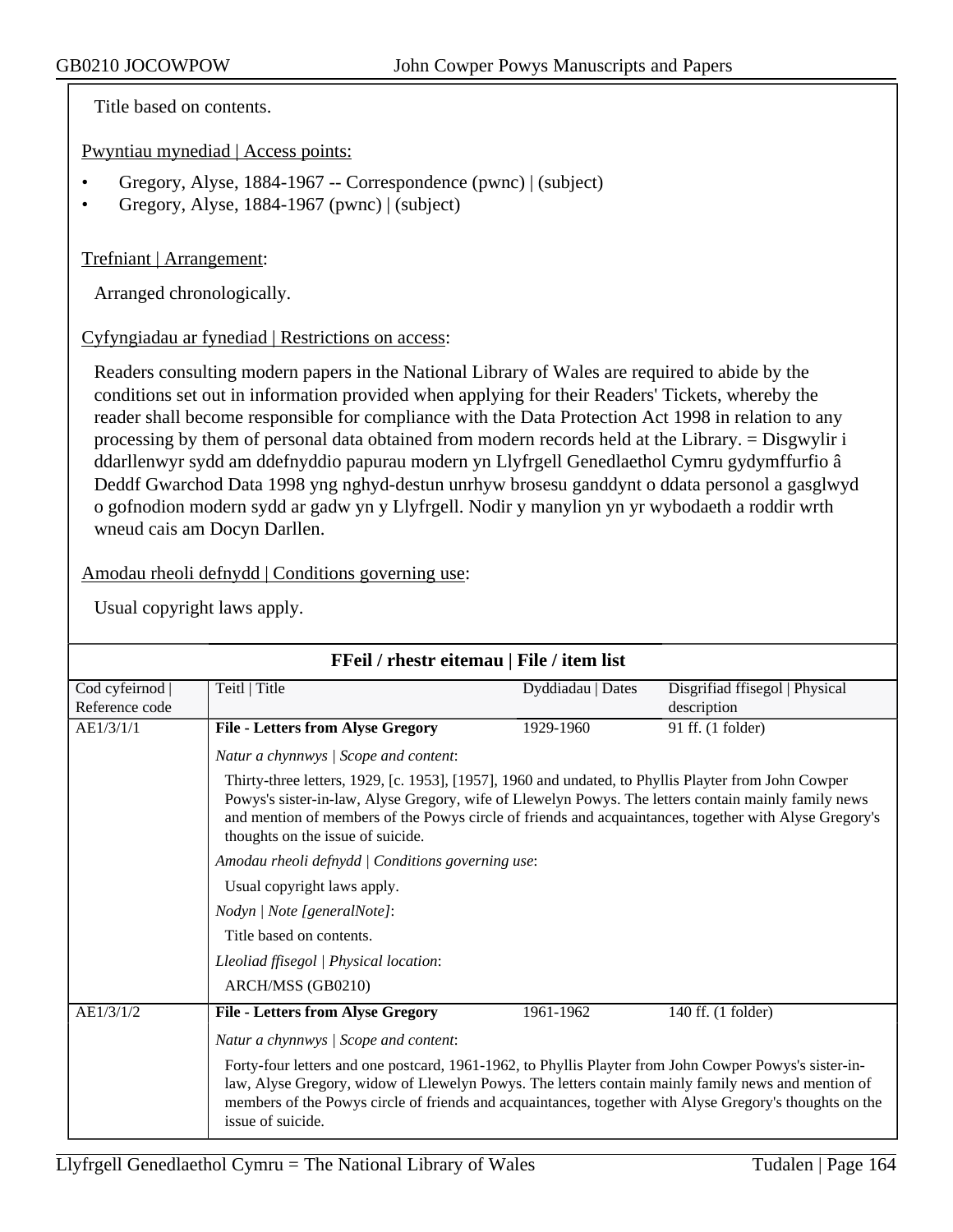|                             | Amodau rheoli defnydd   Conditions governing use:                                                                                                                                                                                                                                                                                                                                                                                                                                  |
|-----------------------------|------------------------------------------------------------------------------------------------------------------------------------------------------------------------------------------------------------------------------------------------------------------------------------------------------------------------------------------------------------------------------------------------------------------------------------------------------------------------------------|
|                             | Usual copyright laws apply.                                                                                                                                                                                                                                                                                                                                                                                                                                                        |
|                             | Nodyn   Note [generalNote]:                                                                                                                                                                                                                                                                                                                                                                                                                                                        |
|                             | Title based on contents.                                                                                                                                                                                                                                                                                                                                                                                                                                                           |
|                             | Lleoliad ffisegol   Physical location:                                                                                                                                                                                                                                                                                                                                                                                                                                             |
|                             | ARCH/MSS (GB0210)                                                                                                                                                                                                                                                                                                                                                                                                                                                                  |
| AE1/3/1/3                   | <b>File - Letters from Alyse Gregory</b><br>153 ff. (1 folder)<br>1963-1965                                                                                                                                                                                                                                                                                                                                                                                                        |
|                             | Natur a chynnwys / Scope and content:                                                                                                                                                                                                                                                                                                                                                                                                                                              |
|                             | Forty-four letters, 1963-1965 and undated, to Phyllis Playter from John Cowper Powys's sister-in-law,<br>Alyse Gregory, widow of Llewelyn Powys, one of which encloses part of a letter [?from the writer<br>Gamel Woolsey to ?Alyse Gregory]. The letters contain mainly news of family and friends and many<br>references to Alyse Gregory's physical and emotional health, together with a discussion concerning the<br>publication of John Cowper Powys's letters and diaries. |
|                             | Amodau rheoli defnydd   Conditions governing use:                                                                                                                                                                                                                                                                                                                                                                                                                                  |
|                             | Usual copyright laws apply.                                                                                                                                                                                                                                                                                                                                                                                                                                                        |
|                             | Nodyn   Note [generalNote]:                                                                                                                                                                                                                                                                                                                                                                                                                                                        |
|                             | Title based on contents.                                                                                                                                                                                                                                                                                                                                                                                                                                                           |
|                             | Lleoliad ffisegol   Physical location:                                                                                                                                                                                                                                                                                                                                                                                                                                             |
|                             | ARCH/MSS (GB0210)                                                                                                                                                                                                                                                                                                                                                                                                                                                                  |
| AE1/3/1/4                   | <b>File - Letters from Alyse Gregory</b><br>1966-1967<br>135 ff. (1 folder)                                                                                                                                                                                                                                                                                                                                                                                                        |
|                             | Natur a chynnwys / Scope and content:                                                                                                                                                                                                                                                                                                                                                                                                                                              |
|                             | Forty-three letters and several incomplete/fragmentary letters, 1966-1967 and undated, to Phyllis Playter<br>from John Cowper Powys's sister-in-law, Alyse Gregory, widow of Llewelyn Powys. The letters contain<br>multiple references to Alyse Gregory's declining physical and emotional health, her thoughts on death<br>and her own suicide, and her anxiety over the disposal of her papers.                                                                                 |
|                             | Amodau rheoli defnydd   Conditions governing use:                                                                                                                                                                                                                                                                                                                                                                                                                                  |
|                             | Usual copyright laws apply.                                                                                                                                                                                                                                                                                                                                                                                                                                                        |
|                             | Nodyn   Note [generalNote]:                                                                                                                                                                                                                                                                                                                                                                                                                                                        |
|                             | Title based on contents.                                                                                                                                                                                                                                                                                                                                                                                                                                                           |
|                             | Lleoliad ffisegol   Physical location:                                                                                                                                                                                                                                                                                                                                                                                                                                             |
|                             | ARCH/MSS (GB0210)                                                                                                                                                                                                                                                                                                                                                                                                                                                                  |
| estate                      | Sub-sub-series AE1/3/2 vtls006762990: Letters regarding Alyse Gregory's will and                                                                                                                                                                                                                                                                                                                                                                                                   |
|                             | Dyddiad   Date: 1967-1968 (dyddiad creu)   (date of creation)                                                                                                                                                                                                                                                                                                                                                                                                                      |
|                             | Natur a chynnwys   Scope and content:                                                                                                                                                                                                                                                                                                                                                                                                                                              |
|                             | Letters to Phyllis Playter relating to Alyse Gregory's will and estate and to Phyllis Playter's will.                                                                                                                                                                                                                                                                                                                                                                              |
|                             | Disgrifiad ffisegol   Physical description: 1 folder.                                                                                                                                                                                                                                                                                                                                                                                                                              |
|                             | <u>Iaith y deunydd   Language of the material:</u>                                                                                                                                                                                                                                                                                                                                                                                                                                 |
| Nodyn   Note [generalNote]: |                                                                                                                                                                                                                                                                                                                                                                                                                                                                                    |

Title based on contents.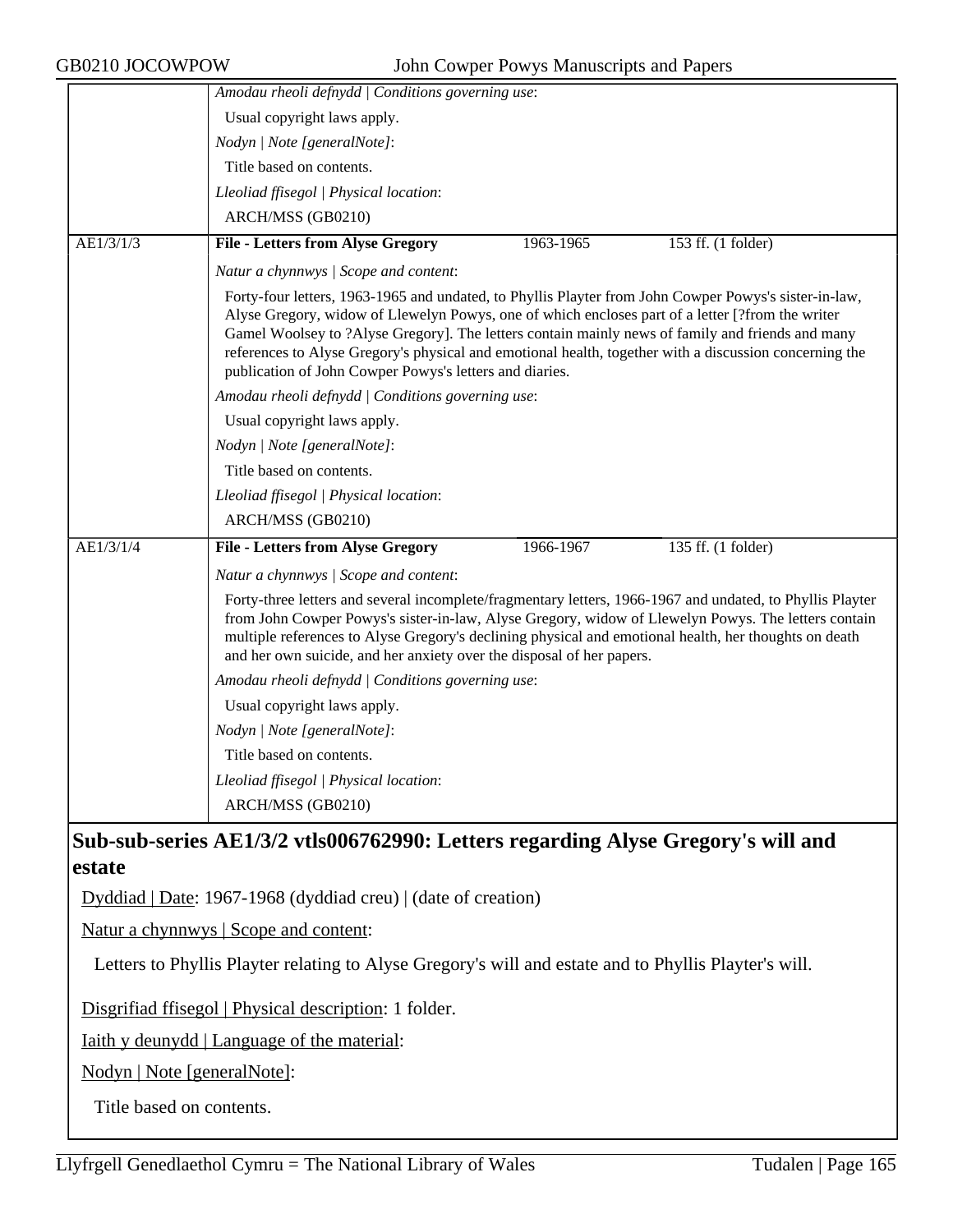Pwyntiau mynediad | Access points:

- Gregory, Alyse, 1884-1967 -- Will (pwnc) | (subject)
- Gregory, Alyse, 1884-1967 -- Estate (pwnc) | (subject)
- Playter, Phyllis -- Will (pwnc) | (subject)

Trefniant | Arrangement:

Arranged chronologically.

#### Cyfyngiadau ar fynediad | Restrictions on access:

Readers consulting modern papers in the National Library of Wales are required to abide by the conditions set out in information provided when applying for their Readers' Tickets, whereby the reader shall become responsible for compliance with the Data Protection Act 1998 in relation to any processing by them of personal data obtained from modern records held at the Library. = Disgwylir i ddarllenwyr sydd am ddefnyddio papurau modern yn Llyfrgell Genedlaethol Cymru gydymffurfio â Deddf Gwarchod Data 1998 yng nghyd-destun unrhyw brosesu ganddynt o ddata personol a gasglwyd o gofnodion modern sydd ar gadw yn y Llyfrgell. Nodir y manylion yn yr wybodaeth a roddir wrth wneud cais am Docyn Darllen.

Amodau rheoli defnydd | Conditions governing use:

Usual copyright laws apply.

| Cod cyfeirnod  | Teitl   Title                                                                                                                                                                                                                                                                                                                                                                                                            | Dyddiadau   Dates                                 | Disgrifiad ffisegol   Physical |  |
|----------------|--------------------------------------------------------------------------------------------------------------------------------------------------------------------------------------------------------------------------------------------------------------------------------------------------------------------------------------------------------------------------------------------------------------------------|---------------------------------------------------|--------------------------------|--|
| Reference code |                                                                                                                                                                                                                                                                                                                                                                                                                          |                                                   | description                    |  |
| AE1/3/2/1      | File - Letters regarding Alyse Gregory's<br>will and estate                                                                                                                                                                                                                                                                                                                                                              | 1967-1968                                         | 11 ff. $(1$ folder)            |  |
|                | Natur a chynnwys   Scope and content:                                                                                                                                                                                                                                                                                                                                                                                    |                                                   |                                |  |
|                | Seven letters, 1967-1968, addressed to Phyllis Playter, five of which are from Barrow & Chapman,<br>solicitors, of Dulverton, the other correspondents being John Cowper Powys's niece, Isobel Powys<br>Marks, and Hunters, solicitors, of Lincoln's Inn. The letters relate to the will and estate of John Cowper<br>Powys's sister-in-law, Alyse Gregory, widow of Llewelyn Powys, and also to Phyllis Playter's will. |                                                   |                                |  |
|                |                                                                                                                                                                                                                                                                                                                                                                                                                          | Amodau rheoli defnydd   Conditions governing use: |                                |  |
|                | Usual copyright laws apply.                                                                                                                                                                                                                                                                                                                                                                                              |                                                   |                                |  |
|                | Nodyn   Note [generalNote]:                                                                                                                                                                                                                                                                                                                                                                                              |                                                   |                                |  |
|                | Title based on contents.                                                                                                                                                                                                                                                                                                                                                                                                 |                                                   |                                |  |
|                | Lleoliad ffisegol   Physical location:                                                                                                                                                                                                                                                                                                                                                                                   |                                                   |                                |  |
|                | ARCH/MSS (GB0210)                                                                                                                                                                                                                                                                                                                                                                                                        |                                                   |                                |  |

Dyddiad | Date: 1935-1951 (dyddiad creu) | (date of creation)

Natur a chynnwys | Scope and content:

Letters to Phyllis Playter from John Cowper Powys's sister, Gertrude Powys.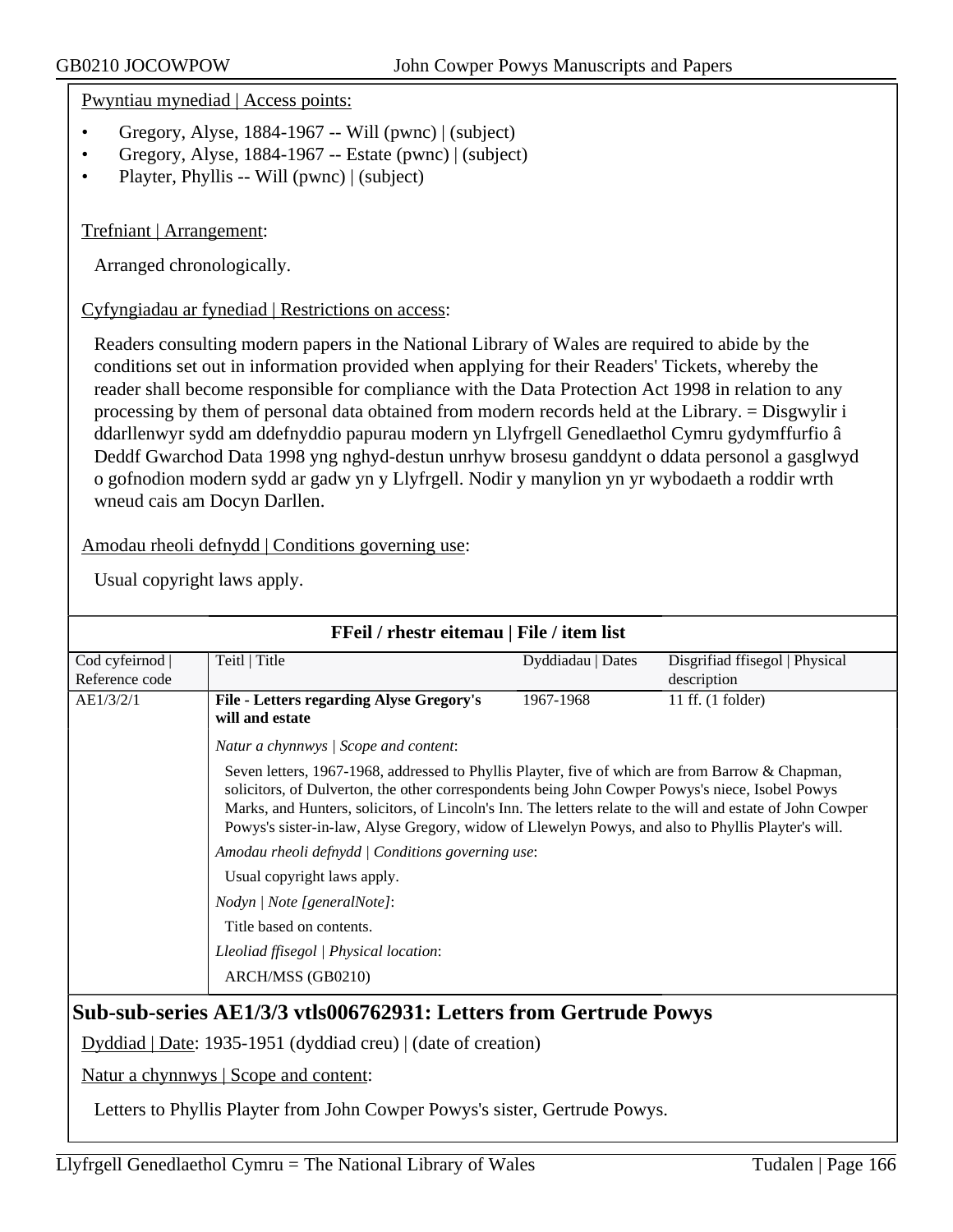Disgrifiad ffisegol | Physical description: 1 folder.

Iaith y deunydd | Language of the material:

Nodyn | Note [generalNote]:

Title based on contents.

Pwyntiau mynediad | Access points:

- Powys, Gertrude M. (Gertrude Mary) -- Correspondence (pwnc) | (subject)
- Powys, Gertrude M. (Gertrude Mary) (pwnc) | (subject)

Trefniant | Arrangement:

Arranged chronologically.

Cyfyngiadau ar fynediad | Restrictions on access:

Readers consulting modern papers in the National Library of Wales are required to abide by the conditions set out in information provided when applying for their Readers' Tickets, whereby the reader shall become responsible for compliance with the Data Protection Act 1998 in relation to any processing by them of personal data obtained from modern records held at the Library. = Disgwylir i ddarllenwyr sydd am ddefnyddio papurau modern yn Llyfrgell Genedlaethol Cymru gydymffurfio â Deddf Gwarchod Data 1998 yng nghyd-destun unrhyw brosesu ganddynt o ddata personol a gasglwyd o gofnodion modern sydd ar gadw yn y Llyfrgell. Nodir y manylion yn yr wybodaeth a roddir wrth wneud cais am Docyn Darllen.

Amodau rheoli defnydd | Conditions governing use:

|                | FFeil / rhestr eitemau   File / item list                                                                                                                                                                                                                                                                                                                                                                                                                                                                                                                                                                                                                                                                                          |                   |                                |
|----------------|------------------------------------------------------------------------------------------------------------------------------------------------------------------------------------------------------------------------------------------------------------------------------------------------------------------------------------------------------------------------------------------------------------------------------------------------------------------------------------------------------------------------------------------------------------------------------------------------------------------------------------------------------------------------------------------------------------------------------------|-------------------|--------------------------------|
| Cod cyfeirnod  | Teitl   Title                                                                                                                                                                                                                                                                                                                                                                                                                                                                                                                                                                                                                                                                                                                      | Dyddiadau   Dates | Disgrifiad ffisegol   Physical |
| Reference code |                                                                                                                                                                                                                                                                                                                                                                                                                                                                                                                                                                                                                                                                                                                                    |                   | description                    |
| AE1/3/3/1      | <b>File - Letters from Gertrude Powys</b>                                                                                                                                                                                                                                                                                                                                                                                                                                                                                                                                                                                                                                                                                          | 1935-1951         | 84 ff. (1 folder)              |
|                | Natur a chynnwys / Scope and content:                                                                                                                                                                                                                                                                                                                                                                                                                                                                                                                                                                                                                                                                                              |                   |                                |
|                | Forty-two letters and three postcards, 1935, 1939, 1940-1941, 1943-1946, 1948-1949, 1950-1951 and<br>undated, to Phyllis Playter from John Cowper Powys's sister, Gertrude Powys. The letters contain<br>mainly personal and family news, including the marriage of Gertrude's nephew, Peter Powys Grey, son<br>of Marian Powys, to Ty (Barbara Tyler). Some of the letters are illustrated with small ink drawings<br>by Gertrude and there is also a larger pen-and-ink sketch (f. 83) of sheep in a landscape. Enclosures<br>comprise two self-addressed postcards and a press cutting relating to Llewelyn Powys's Swiss Essays<br>(1947). There are occasional notes on the envelopes by Powys biographer Morine Krissdottir. |                   |                                |
|                | Amodau rheoli defnydd   Conditions governing use:                                                                                                                                                                                                                                                                                                                                                                                                                                                                                                                                                                                                                                                                                  |                   |                                |
|                | Usual copyright laws apply.                                                                                                                                                                                                                                                                                                                                                                                                                                                                                                                                                                                                                                                                                                        |                   |                                |
|                | Nodyn   Note [generalNote]:                                                                                                                                                                                                                                                                                                                                                                                                                                                                                                                                                                                                                                                                                                        |                   |                                |
|                | Title based on contents.                                                                                                                                                                                                                                                                                                                                                                                                                                                                                                                                                                                                                                                                                                           |                   |                                |
|                | Lleoliad ffisegol   Physical location:                                                                                                                                                                                                                                                                                                                                                                                                                                                                                                                                                                                                                                                                                             |                   |                                |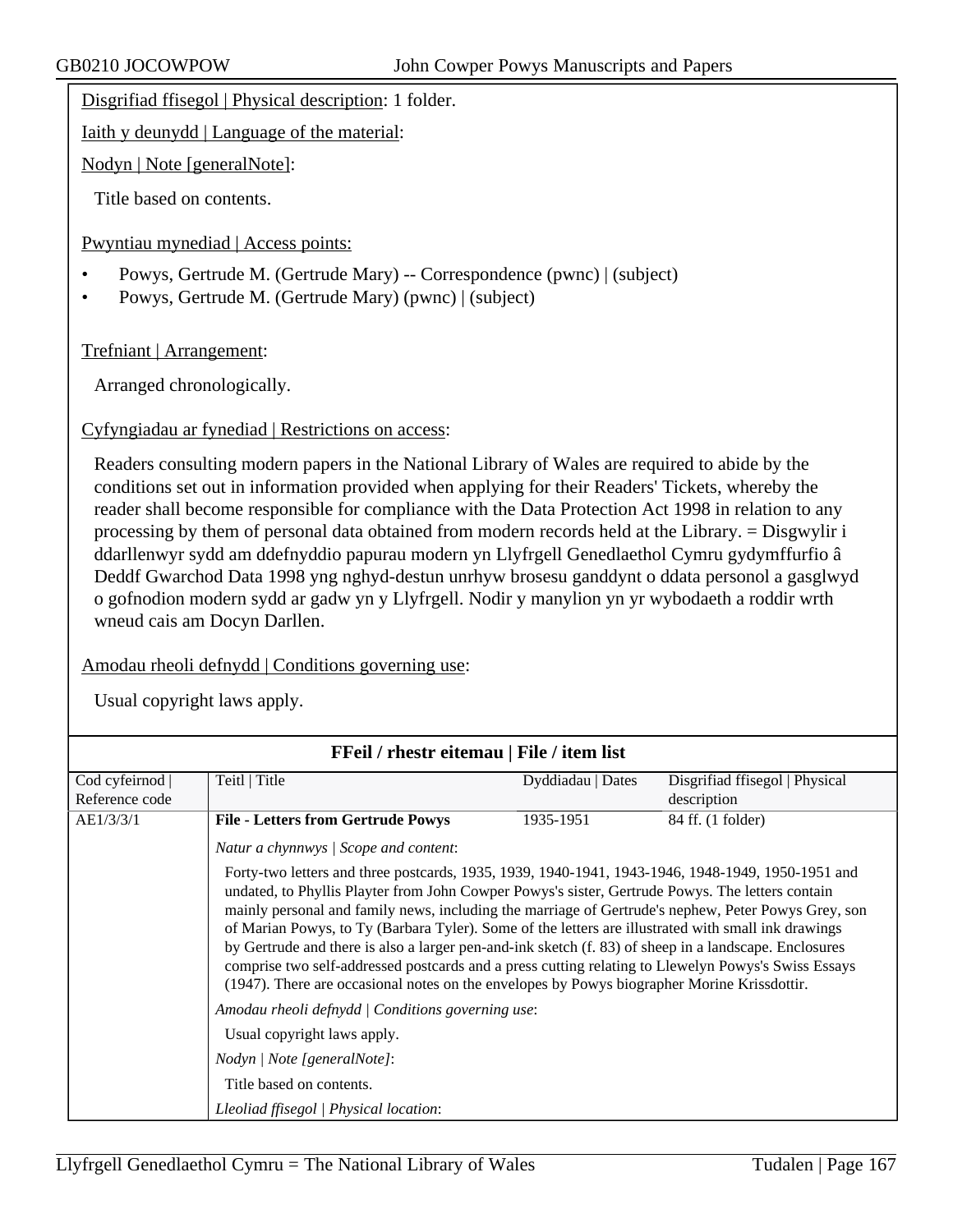ARCH/MSS (GB0210)

# **Sub-sub-series AE1/3/4 vtls006762945: Letters from Marian Powys**

Dyddiad | Date: 1940-1966 (dyddiad creu) | (date of creation)

Natur a chynnwys | Scope and content:

Letters to Phyllis Playter from John Cowper Powys's sister, Marian Powys.

Disgrifiad ffisegol | Physical description: 1 folder

Iaith y deunydd | Language of the material:

Nodyn | Note [generalNote]:

Title based on contents.

Pwyntiau mynediad | Access points:

- Powys, Marian -- Correspondence (pwnc) | (subject)
- Powys, Marian (pwnc) | (subject)

Trefniant | Arrangement:

Arranged chronologically.

Cyfyngiadau ar fynediad | Restrictions on access:

Readers consulting modern papers in the National Library of Wales are required to abide by the conditions set out in information provided when applying for their Readers' Tickets, whereby the reader shall become responsible for compliance with the Data Protection Act 1998 in relation to any processing by them of personal data obtained from modern records held at the Library. = Disgwylir i ddarllenwyr sydd am ddefnyddio papurau modern yn Llyfrgell Genedlaethol Cymru gydymffurfio â Deddf Gwarchod Data 1998 yng nghyd-destun unrhyw brosesu ganddynt o ddata personol a gasglwyd o gofnodion modern sydd ar gadw yn y Llyfrgell. Nodir y manylion yn yr wybodaeth a roddir wrth wneud cais am Docyn Darllen.

# Amodau rheoli defnydd | Conditions governing use:

|                | <b>FFeil</b> / rhestr eitemau   File / item list                                                                                                                                                                                                                                                                                                                                                                        |                   |                                |
|----------------|-------------------------------------------------------------------------------------------------------------------------------------------------------------------------------------------------------------------------------------------------------------------------------------------------------------------------------------------------------------------------------------------------------------------------|-------------------|--------------------------------|
| Cod cyfeirnod  | Teitl   Title                                                                                                                                                                                                                                                                                                                                                                                                           | Dyddiadau   Dates | Disgrifiad ffisegol   Physical |
| Reference code |                                                                                                                                                                                                                                                                                                                                                                                                                         |                   | description                    |
| AE1/3/4/1      | <b>File - Letters from Marian Powys</b>                                                                                                                                                                                                                                                                                                                                                                                 | 1940-1966         | 103 ff. (1 folder)             |
|                | Natur a chynnwys / Scope and content:                                                                                                                                                                                                                                                                                                                                                                                   |                   |                                |
|                | Thirty-eight letters and two postcards, 1940-1941, 1943, 1945-1949, 1951-1954, 1958, 1960, 1964-1966<br>and undated, to Phyllis Playter from John Cowper Powys's sister, Marian Powys. The letters contain<br>mainly personal and family news, including the death of Phyllis Playter's mother, Minnie Playter (1953),<br>and Marian's response to e.g. John Cowper Powys's Porius and a newly-published work by Gerald |                   |                                |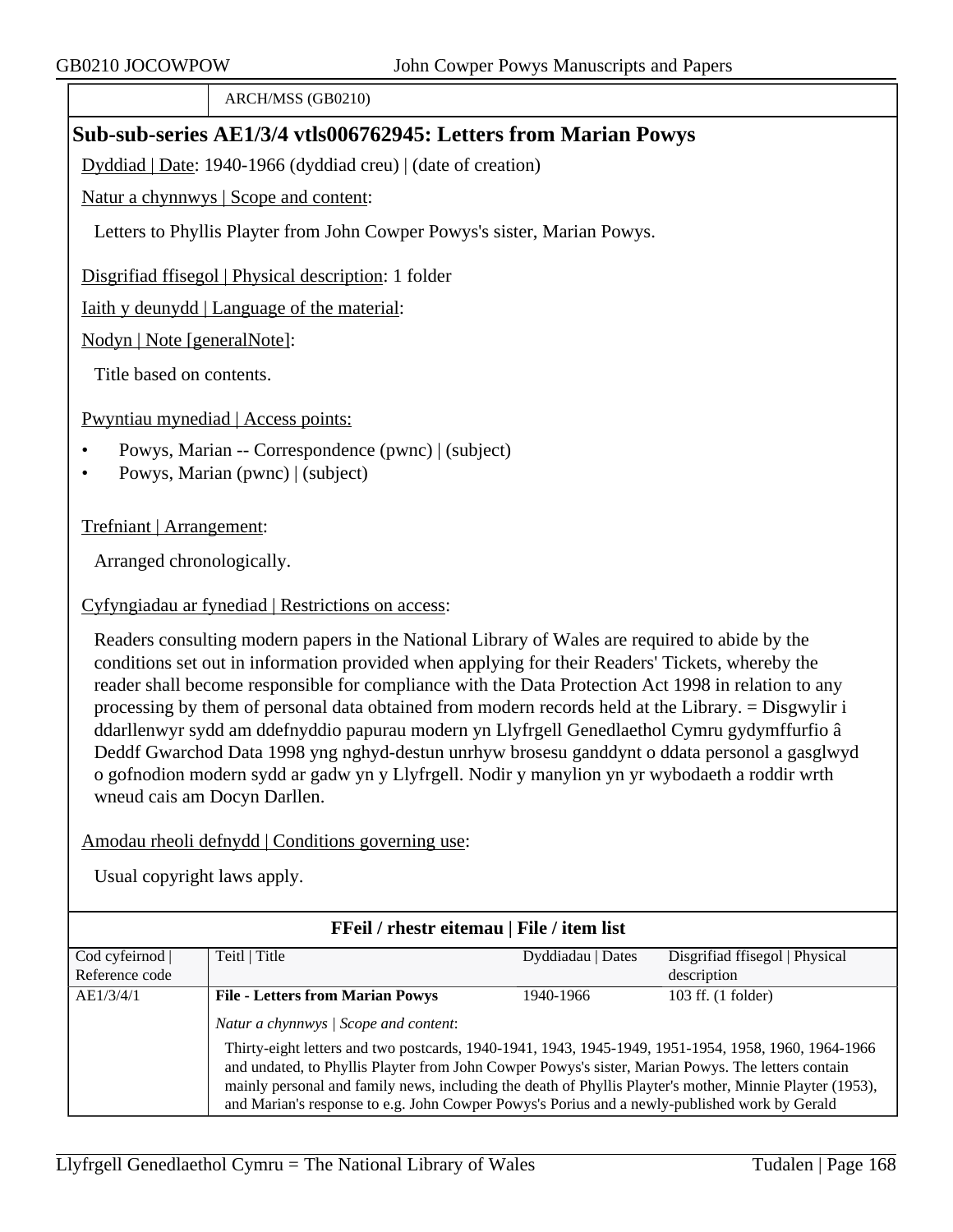| Brenan, probably The Lighthouse Always Says Yes (1966). One letter (f. 93) is illustrated with Marian<br>Powys's ink drawings. |
|--------------------------------------------------------------------------------------------------------------------------------|
| Amodau rheoli defnydd   Conditions governing use:                                                                              |
| Usual copyright laws apply.                                                                                                    |
| Nodyn / Note [generalNote]:                                                                                                    |
| Title based on contents.                                                                                                       |
| Lleoliad ffisegol   Physical location:                                                                                         |
| ARCH/MSS (GB0210)                                                                                                              |

## **Sub-sub-series AE1/3/5 vtls006762962: Letters from Francis Llewellyn Powys**

Dyddiad | Date: [?1940]-1981 (dyddiad creu) | (date of creation)

Natur a chynnwys | Scope and content:

Letters to Phyllis Playter from John Cowper Powys's nephew, Francis Llewellyn Powys.

Disgrifiad ffisegol | Physical description: 3 folders

Iaith y deunydd | Language of the material:

Nodyn | Note [generalNote]:

Title based on contents.

Pwyntiau mynediad | Access points:

- Powys, Francis Llewellyn, 1909-1998 -- Correspondence (pwnc) | (subject)
- Powys, Francis Llewellyn, 1909-1998 (pwnc) | (subject)

Trefniant | Arrangement:

Arranged chronologically.

#### Cyfyngiadau ar fynediad | Restrictions on access:

Readers consulting modern papers in the National Library of Wales are required to abide by the conditions set out in information provided when applying for their Readers' Tickets, whereby the reader shall become responsible for compliance with the Data Protection Act 1998 in relation to any processing by them of personal data obtained from modern records held at the Library. = Disgwylir i ddarllenwyr sydd am ddefnyddio papurau modern yn Llyfrgell Genedlaethol Cymru gydymffurfio â Deddf Gwarchod Data 1998 yng nghyd-destun unrhyw brosesu ganddynt o ddata personol a gasglwyd o gofnodion modern sydd ar gadw yn y Llyfrgell. Nodir y manylion yn yr wybodaeth a roddir wrth wneud cais am Docyn Darllen.

Amodau rheoli defnydd | Conditions governing use: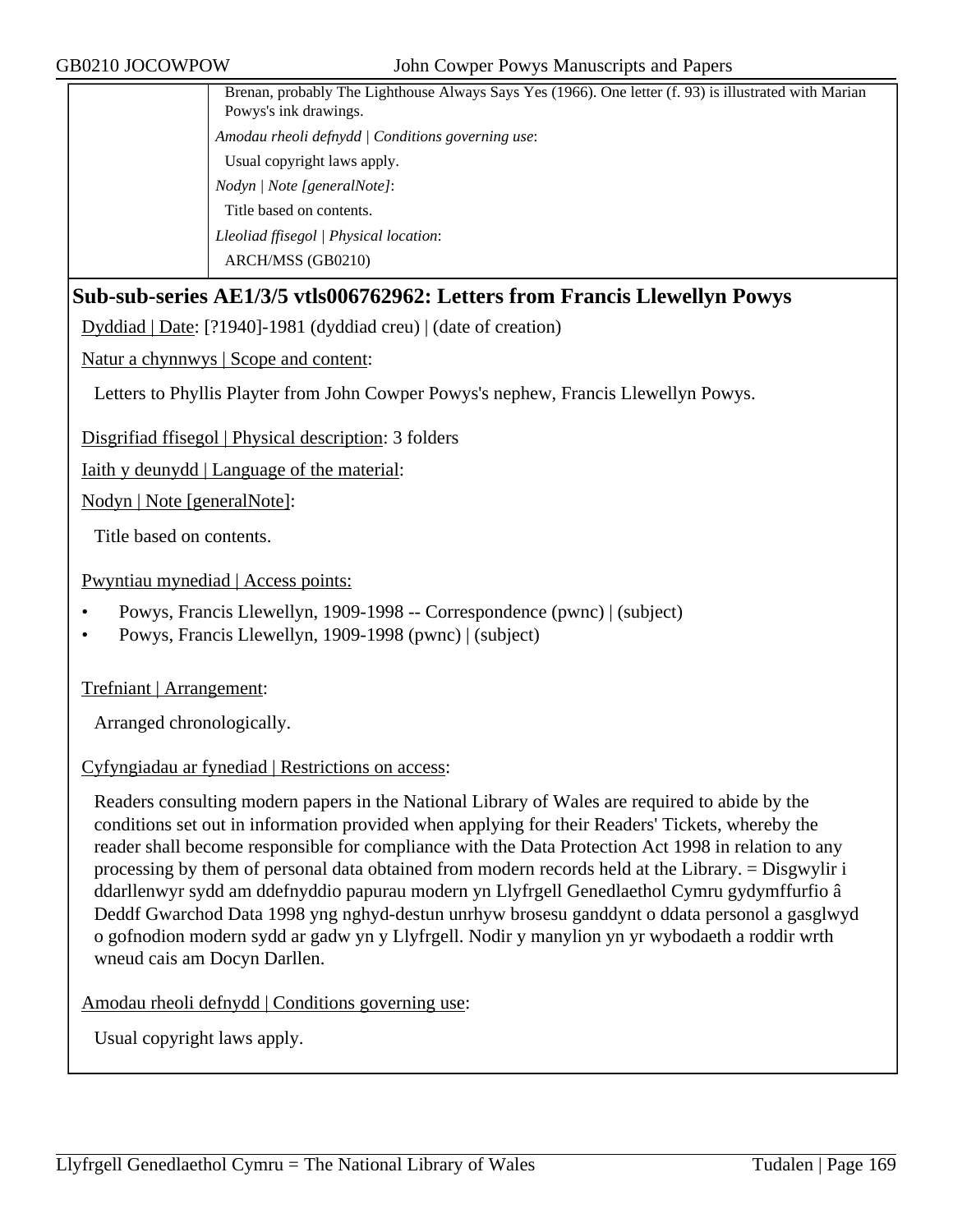$\overline{\phantom{a}}$ 

| FFeil / rhestr eitemau   File / item list |                                                                                                                                                                                                                                                                                                                                                                                                                                               |                   |                                               |  |
|-------------------------------------------|-----------------------------------------------------------------------------------------------------------------------------------------------------------------------------------------------------------------------------------------------------------------------------------------------------------------------------------------------------------------------------------------------------------------------------------------------|-------------------|-----------------------------------------------|--|
| Cod cyfeirnod  <br>Reference code         | Teitl   Title                                                                                                                                                                                                                                                                                                                                                                                                                                 | Dyddiadau   Dates | Disgrifiad ffisegol   Physical<br>description |  |
| AE1/3/5/1                                 | <b>File - Letters from Francis Llewellyn</b><br><b>Powys</b>                                                                                                                                                                                                                                                                                                                                                                                  | $[?1940] - 1967$  | 102 ff. (1 folder)                            |  |
|                                           | Natur a chynnwys / Scope and content:                                                                                                                                                                                                                                                                                                                                                                                                         |                   |                                               |  |
|                                           | Thirty-one letters, [?1940-1], 1952, 1963-1964, 1966-1967 and undated, to Phyllis Playter from John<br>Cowper Powys's nephew, Francis Llewellyn Powys, one of which includes a note from Francis's wife,<br>Sally Powys. The letters mainly contain family news, together with references to the valuation of<br>John Cowper Powys's books and manuscripts and the editing and publication of his letters and diaries<br>following his death. |                   |                                               |  |
|                                           | Amodau rheoli defnydd   Conditions governing use:                                                                                                                                                                                                                                                                                                                                                                                             |                   |                                               |  |
|                                           | Usual copyright laws apply.                                                                                                                                                                                                                                                                                                                                                                                                                   |                   |                                               |  |
|                                           | Nodyn   Note [generalNote]:                                                                                                                                                                                                                                                                                                                                                                                                                   |                   |                                               |  |
|                                           | Title based on contents.                                                                                                                                                                                                                                                                                                                                                                                                                      |                   |                                               |  |
|                                           | Lleoliad ffisegol   Physical location:<br>ARCH/MSS (GB0210)                                                                                                                                                                                                                                                                                                                                                                                   |                   |                                               |  |
| AE1/3/5/2                                 | <b>File - Letters from Francis Llewellyn</b><br><b>Powys</b>                                                                                                                                                                                                                                                                                                                                                                                  | 1968-1970         | 78 ff. (1 folder)                             |  |
|                                           | Natur a chynnwys / Scope and content:                                                                                                                                                                                                                                                                                                                                                                                                         |                   |                                               |  |
|                                           | Twenty letters and two postcards, 1968-1970, to Phyllis Playter from John Cowper Powys's nephew,<br>Francis Llewellyn Powys. The letters contain mainly family news, including the search for a publisher for<br>John Cowper Powys's works.                                                                                                                                                                                                   |                   |                                               |  |
|                                           | Amodau rheoli defnydd   Conditions governing use:                                                                                                                                                                                                                                                                                                                                                                                             |                   |                                               |  |
|                                           | Usual copyright laws apply.                                                                                                                                                                                                                                                                                                                                                                                                                   |                   |                                               |  |
|                                           | Nodyn   Note [generalNote]:                                                                                                                                                                                                                                                                                                                                                                                                                   |                   |                                               |  |
|                                           | Title based on contents.                                                                                                                                                                                                                                                                                                                                                                                                                      |                   |                                               |  |
|                                           | Lleoliad ffisegol   Physical location:                                                                                                                                                                                                                                                                                                                                                                                                        |                   |                                               |  |
|                                           | ARCH/MSS (GB0210)                                                                                                                                                                                                                                                                                                                                                                                                                             |                   |                                               |  |
| AE1/3/5/3                                 | <b>File - Letters from Francis Llewellyn</b><br><b>Powys</b>                                                                                                                                                                                                                                                                                                                                                                                  | 1971-1981         | 33 ff. (1 folder)                             |  |
|                                           | Natur a chynnwys / Scope and content:                                                                                                                                                                                                                                                                                                                                                                                                         |                   |                                               |  |
|                                           | Twelve letters and seven postcards, 1971, 1978, 1980-1981 and undated, to Phyllis Playter from John<br>Cowper Powys's nephew, Francis Llewellyn Powys, one of which includes a note from Francis's wife,<br>Sally Powys. The letters contain mainly family news.                                                                                                                                                                              |                   |                                               |  |
|                                           | Amodau rheoli defnydd   Conditions governing use:                                                                                                                                                                                                                                                                                                                                                                                             |                   |                                               |  |
|                                           | Usual copyright laws apply.                                                                                                                                                                                                                                                                                                                                                                                                                   |                   |                                               |  |
|                                           | Nodyn   Note [generalNote]:                                                                                                                                                                                                                                                                                                                                                                                                                   |                   |                                               |  |
|                                           | Title based on contents.                                                                                                                                                                                                                                                                                                                                                                                                                      |                   |                                               |  |
|                                           | Lleoliad ffisegol   Physical location:                                                                                                                                                                                                                                                                                                                                                                                                        |                   |                                               |  |
|                                           | ARCH/MSS (GB0210)                                                                                                                                                                                                                                                                                                                                                                                                                             |                   |                                               |  |
|                                           | Sub-sub-series AE1/3/6 vtls006762985: Letters from Lucy Penny                                                                                                                                                                                                                                                                                                                                                                                 |                   |                                               |  |
|                                           | Dyddiad   Date: 1944-1980 (dyddiad creu)   (date of creation)                                                                                                                                                                                                                                                                                                                                                                                 |                   |                                               |  |

Natur a chynnwys | Scope and content: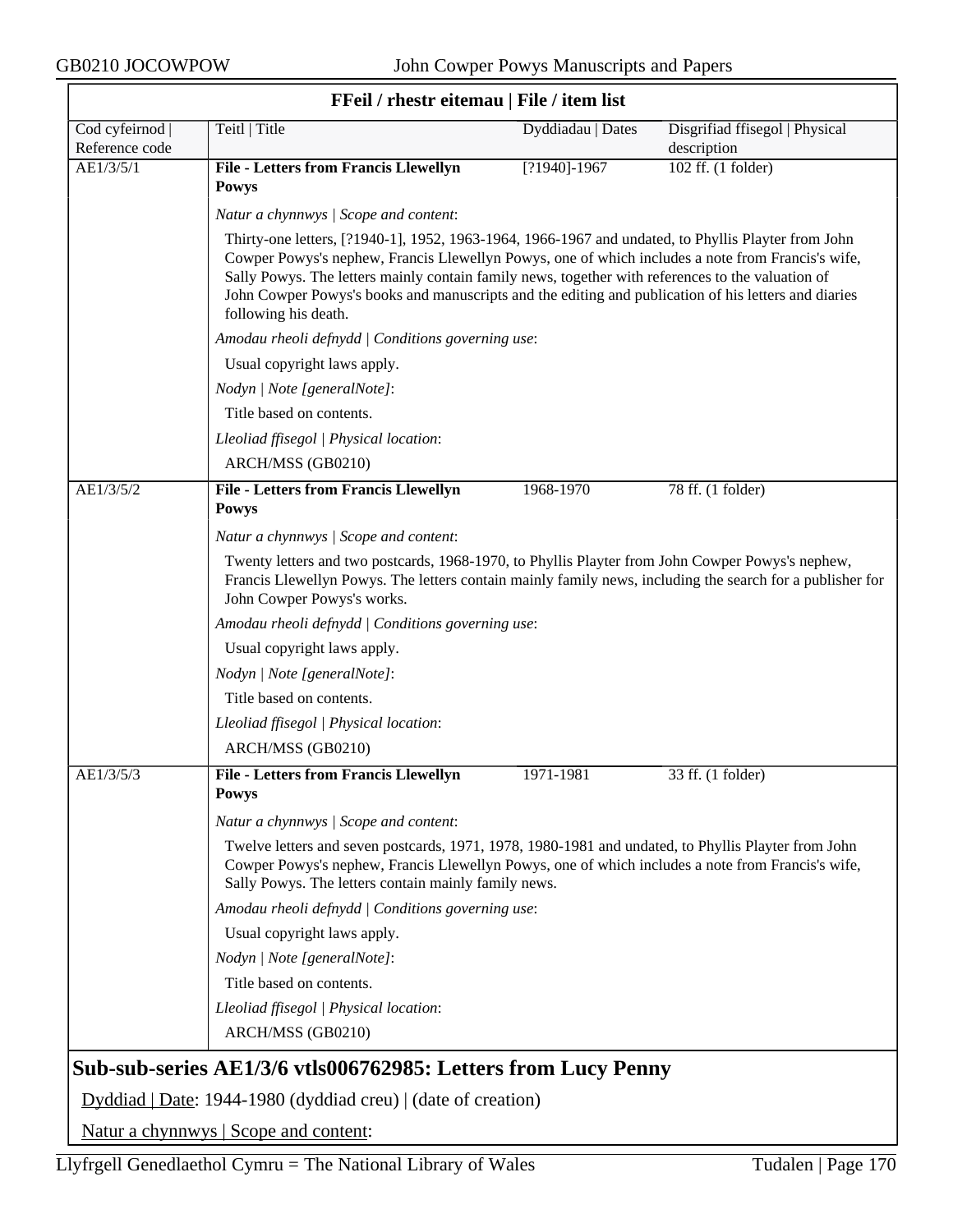Letters to Phyllis Playter from John Cowper Powys's sister, Lucy Penny.

Disgrifiad ffisegol | Physical description: 14 folders

Iaith y deunydd | Language of the material:

Nodyn | Note [generalNote]:

Title based on contents.

Pwyntiau mynediad | Access points:

- Penny, Lucy Amelia, 1890-1986 -- Correspondence (pwnc) | (subject)
- Penny, Lucy Amelia, 1890-1986 (pwnc) | (subject)

Trefniant | Arrangement:

Arranged chronologically.

Cyfyngiadau ar fynediad | Restrictions on access:

Readers consulting modern papers in the National Library of Wales are required to abide by the conditions set out in information provided when applying for their Readers' Tickets, whereby the reader shall become responsible for compliance with the Data Protection Act 1998 in relation to any processing by them of personal data obtained from modern records held at the Library. = Disgwylir i ddarllenwyr sydd am ddefnyddio papurau modern yn Llyfrgell Genedlaethol Cymru gydymffurfio â Deddf Gwarchod Data 1998 yng nghyd-destun unrhyw brosesu ganddynt o ddata personol a gasglwyd o gofnodion modern sydd ar gadw yn y Llyfrgell. Nodir y manylion yn yr wybodaeth a roddir wrth wneud cais am Docyn Darllen.

Amodau rheoli defnydd | Conditions governing use:

| FFeil / rhestr eitemau   File / item list                                                                                                                                                                                                                                                                                                                                                                                                                                                                                                                                                                                                                                                      |                                                                                                                                             |                   |                                               |
|------------------------------------------------------------------------------------------------------------------------------------------------------------------------------------------------------------------------------------------------------------------------------------------------------------------------------------------------------------------------------------------------------------------------------------------------------------------------------------------------------------------------------------------------------------------------------------------------------------------------------------------------------------------------------------------------|---------------------------------------------------------------------------------------------------------------------------------------------|-------------------|-----------------------------------------------|
| Cod cyfeirnod<br>Reference code                                                                                                                                                                                                                                                                                                                                                                                                                                                                                                                                                                                                                                                                | Teitl   Title                                                                                                                               | Dyddiadau   Dates | Disgrifiad ffisegol   Physical<br>description |
| AE1/3/6/1<br><b>File - Letters from Lucy Penny</b><br>141 ff. (1 folder)<br>1944-1955<br>Natur a chynnwys / Scope and content:<br>Fifty-nine letters and seven postcards, 1944-1946, 1949, [?1950], 1951-1955, to Phyllis Playter from<br>John Cowper Powys's sister, Lucy Penny. The letters contain mainly family news, including references<br>to the deaths of Lucy's sister, Gertrude Powys, and her brother, Theodore Francis Powys, and to Lucy<br>Penny's stay at Allington Sanatorium, Bridport, Dorset from 1952 to 1953. Enclosed with one letter is a<br>letter from Lucy to her brother, John Cowper Powys. There are occasional notes by Powys biographer<br>Morine Krissdottir. |                                                                                                                                             |                   |                                               |
|                                                                                                                                                                                                                                                                                                                                                                                                                                                                                                                                                                                                                                                                                                | Amodau rheoli defnydd   Conditions governing use:<br>Usual copyright laws apply.<br>Nodyn / Note [generalNote]:<br>Title based on contents. |                   |                                               |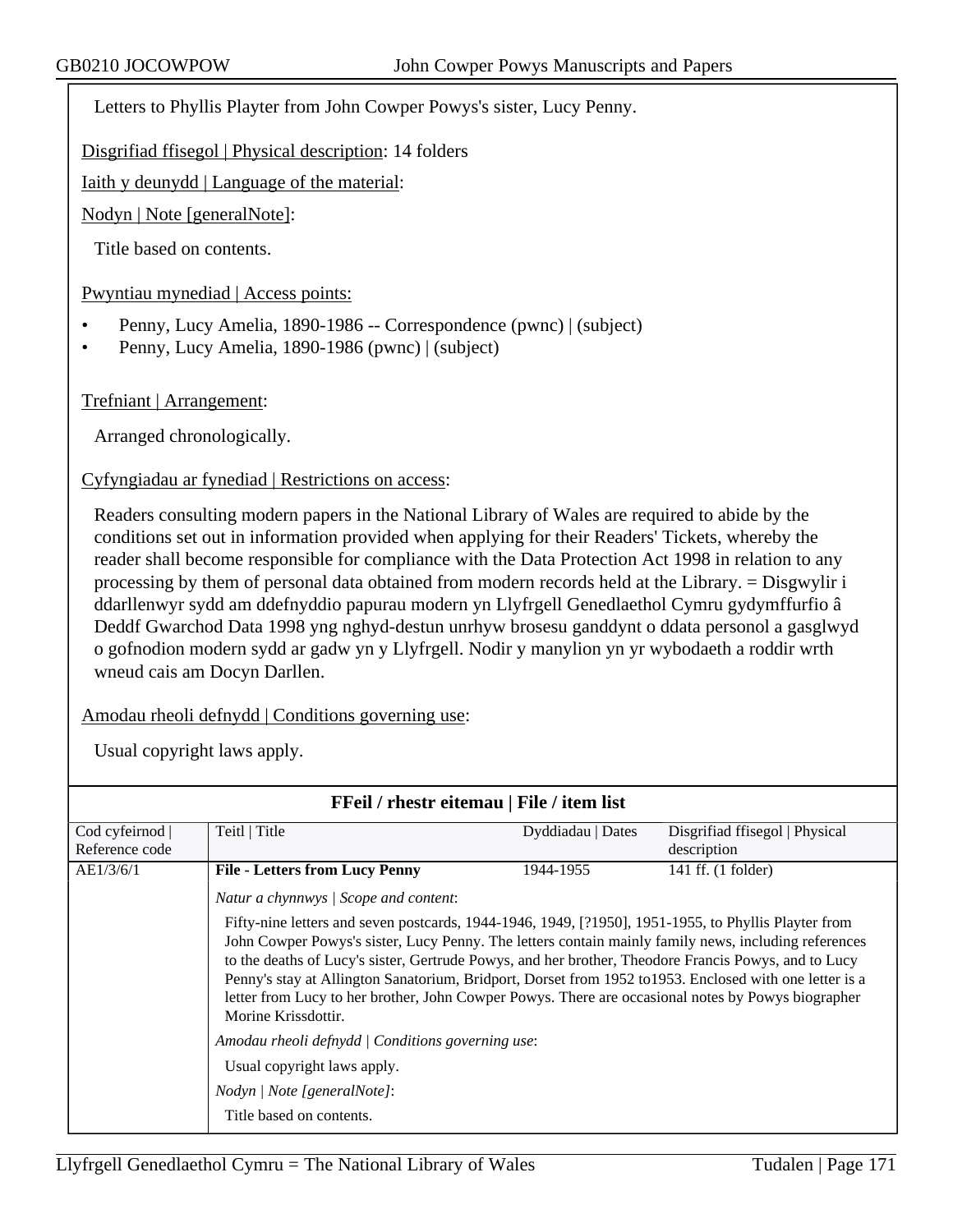|           | Lleoliad ffisegol   Physical location:                                                                                                                                                                                                                                                                                             |                                                                                                                                                                                                                                                                                                                                                                                                                                                                                                                              |                   |  |
|-----------|------------------------------------------------------------------------------------------------------------------------------------------------------------------------------------------------------------------------------------------------------------------------------------------------------------------------------------|------------------------------------------------------------------------------------------------------------------------------------------------------------------------------------------------------------------------------------------------------------------------------------------------------------------------------------------------------------------------------------------------------------------------------------------------------------------------------------------------------------------------------|-------------------|--|
|           | ARCH/MSS (GB0210)                                                                                                                                                                                                                                                                                                                  |                                                                                                                                                                                                                                                                                                                                                                                                                                                                                                                              |                   |  |
| AE1/3/6/2 | <b>File - Letters from Lucy Penny</b>                                                                                                                                                                                                                                                                                              | 1956-1959                                                                                                                                                                                                                                                                                                                                                                                                                                                                                                                    | 97 ff. (1 folder) |  |
|           | Natur a chynnwys / Scope and content:                                                                                                                                                                                                                                                                                              |                                                                                                                                                                                                                                                                                                                                                                                                                                                                                                                              |                   |  |
|           |                                                                                                                                                                                                                                                                                                                                    | Thirty-nine letters and four postcards, 1956-1959, to Phyllis Playter from John Cowper Powys's sister,<br>Lucy Penny, three of which are written from Timau, Kenya, where Lucy was staying from April to<br>June 1959. The letters contain mainly family news. One letter, dated 17 June 1959, is inscribed by John<br>Cowper Powys (f. 87). Together with three photographs, [?1959] (filed in envelope, ff. 88a-c), taken by<br>Lucy Penny while staying in Timau with her daughter and son-in-law, Mary and Gerard Casey. |                   |  |
|           | Amodau rheoli defnydd   Conditions governing use:                                                                                                                                                                                                                                                                                  |                                                                                                                                                                                                                                                                                                                                                                                                                                                                                                                              |                   |  |
|           | Usual copyright laws apply.                                                                                                                                                                                                                                                                                                        |                                                                                                                                                                                                                                                                                                                                                                                                                                                                                                                              |                   |  |
|           | Nodyn   Note [generalNote]:                                                                                                                                                                                                                                                                                                        |                                                                                                                                                                                                                                                                                                                                                                                                                                                                                                                              |                   |  |
|           | Title based on contents.                                                                                                                                                                                                                                                                                                           |                                                                                                                                                                                                                                                                                                                                                                                                                                                                                                                              |                   |  |
|           | Lleoliad ffisegol   Physical location:                                                                                                                                                                                                                                                                                             |                                                                                                                                                                                                                                                                                                                                                                                                                                                                                                                              |                   |  |
|           | ARCH/MSS (GB0210)                                                                                                                                                                                                                                                                                                                  |                                                                                                                                                                                                                                                                                                                                                                                                                                                                                                                              |                   |  |
| AE1/3/6/3 | <b>File - Letters from Lucy Penny</b>                                                                                                                                                                                                                                                                                              | 1960                                                                                                                                                                                                                                                                                                                                                                                                                                                                                                                         | 87 ff. (1 folder) |  |
|           | Natur a chynnwys / Scope and content:                                                                                                                                                                                                                                                                                              |                                                                                                                                                                                                                                                                                                                                                                                                                                                                                                                              |                   |  |
|           | Thirty-six letters and one postcard, 1960, to Phyllis Playter from John Cowper Powys's sister,<br>Lucy Penny, with notes from Lucy's sister, Philippa (Katie) Powys added to two of the letters. The<br>letters contain mainly family news, with references to members of the Powys circle of friends and<br>acquaintances.        |                                                                                                                                                                                                                                                                                                                                                                                                                                                                                                                              |                   |  |
|           | Amodau rheoli defnydd   Conditions governing use:                                                                                                                                                                                                                                                                                  |                                                                                                                                                                                                                                                                                                                                                                                                                                                                                                                              |                   |  |
|           | Usual copyright laws apply.                                                                                                                                                                                                                                                                                                        |                                                                                                                                                                                                                                                                                                                                                                                                                                                                                                                              |                   |  |
|           | Nodyn   Note [generalNote]:                                                                                                                                                                                                                                                                                                        |                                                                                                                                                                                                                                                                                                                                                                                                                                                                                                                              |                   |  |
|           | Title based on contents.                                                                                                                                                                                                                                                                                                           |                                                                                                                                                                                                                                                                                                                                                                                                                                                                                                                              |                   |  |
|           | Lleoliad ffisegol   Physical location:                                                                                                                                                                                                                                                                                             |                                                                                                                                                                                                                                                                                                                                                                                                                                                                                                                              |                   |  |
|           | ARCH/MSS (GB0210)                                                                                                                                                                                                                                                                                                                  |                                                                                                                                                                                                                                                                                                                                                                                                                                                                                                                              |                   |  |
| AE1/3/6/4 | <b>File - Letters from Lucy Penny</b>                                                                                                                                                                                                                                                                                              | 1961-1962                                                                                                                                                                                                                                                                                                                                                                                                                                                                                                                    | 60 ff. (1 folder) |  |
|           | Natur a chynnwys / Scope and content:                                                                                                                                                                                                                                                                                              |                                                                                                                                                                                                                                                                                                                                                                                                                                                                                                                              |                   |  |
|           | Twenty-five letters and one postcard, 1961-1962, to Phyllis Playter from John Cowper Powys's sister,<br>Lucy Penny, with notes from Lucy's sister, Philippa (Katie) Powys added to four of the letters. The<br>letters contain mainly family news, with references to members of the Powys circle of friends and<br>acquaintances. |                                                                                                                                                                                                                                                                                                                                                                                                                                                                                                                              |                   |  |
|           | Amodau rheoli defnydd   Conditions governing use:                                                                                                                                                                                                                                                                                  |                                                                                                                                                                                                                                                                                                                                                                                                                                                                                                                              |                   |  |
|           | Usual copyright laws apply.                                                                                                                                                                                                                                                                                                        |                                                                                                                                                                                                                                                                                                                                                                                                                                                                                                                              |                   |  |
|           | Nodyn   Note [generalNote]:                                                                                                                                                                                                                                                                                                        |                                                                                                                                                                                                                                                                                                                                                                                                                                                                                                                              |                   |  |
|           | Title based on contents.                                                                                                                                                                                                                                                                                                           |                                                                                                                                                                                                                                                                                                                                                                                                                                                                                                                              |                   |  |
|           | Lleoliad ffisegol   Physical location:                                                                                                                                                                                                                                                                                             |                                                                                                                                                                                                                                                                                                                                                                                                                                                                                                                              |                   |  |
|           | ARCH/MSS (GB0210)                                                                                                                                                                                                                                                                                                                  |                                                                                                                                                                                                                                                                                                                                                                                                                                                                                                                              |                   |  |
| AE1/3/6/5 | <b>File - Letters from Lucy Penny</b>                                                                                                                                                                                                                                                                                              | 1962-1963                                                                                                                                                                                                                                                                                                                                                                                                                                                                                                                    | 81 ff. (1 folder) |  |
|           | Natur a chynnwys / Scope and content:                                                                                                                                                                                                                                                                                              |                                                                                                                                                                                                                                                                                                                                                                                                                                                                                                                              |                   |  |
|           | Thirty-four letters and two postcards, 1962-1963, to Phyllis Playter from John Cowper Powys's sister,<br>Lucy Penny. The letters contain mainly family news, including the deaths of John Cowper Powys,<br>his sister, Katie (Philippa) Powys, and his sister-in-law, Elizabeth Powys (née Myers), second wife                     |                                                                                                                                                                                                                                                                                                                                                                                                                                                                                                                              |                   |  |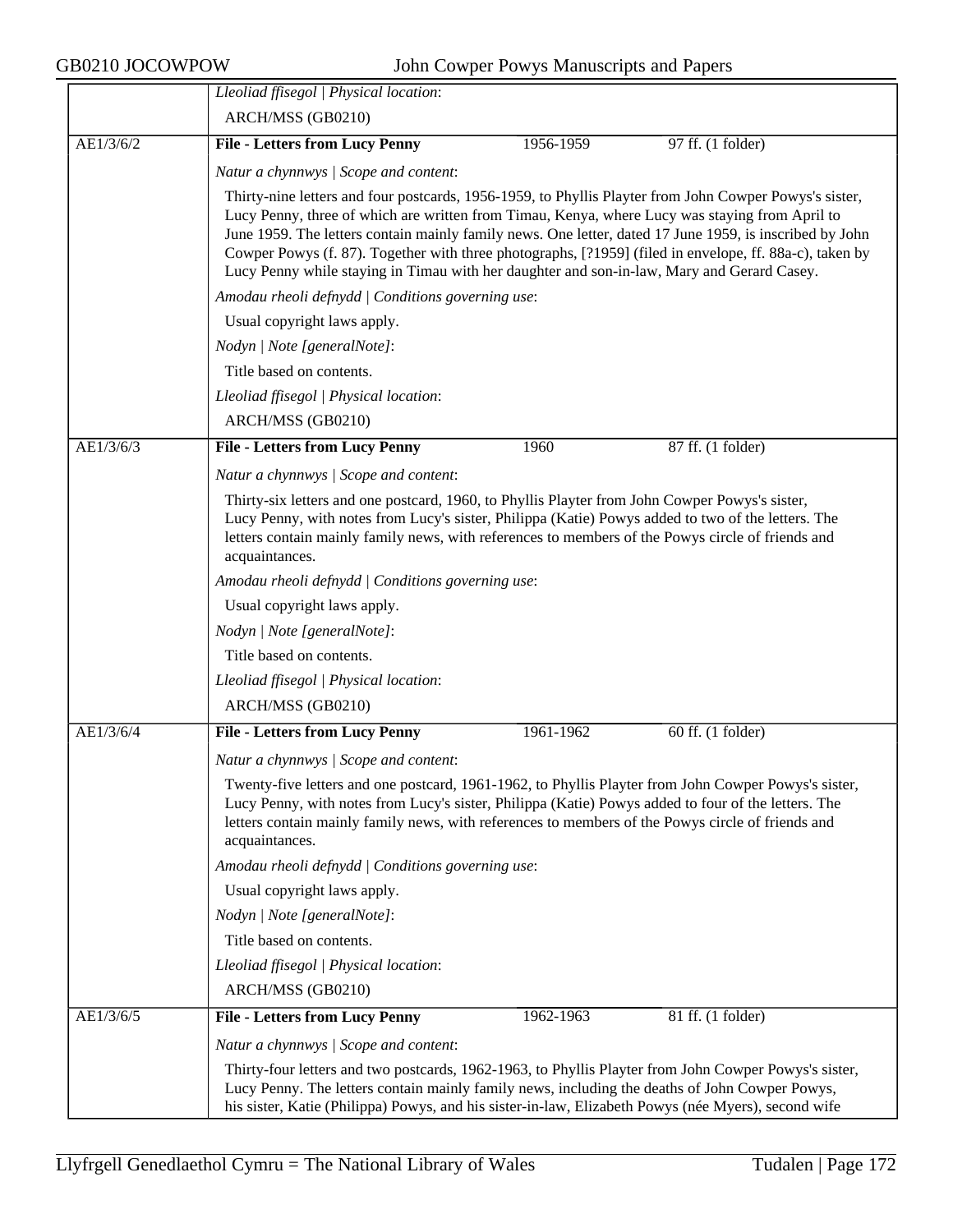|           | of Littleton Charles Powys, together with references to members of the Powys circle of friends and<br>acquaintances.                                                                                                                                                                                                                                                                             |
|-----------|--------------------------------------------------------------------------------------------------------------------------------------------------------------------------------------------------------------------------------------------------------------------------------------------------------------------------------------------------------------------------------------------------|
|           | Amodau rheoli defnydd   Conditions governing use:                                                                                                                                                                                                                                                                                                                                                |
|           | Usual copyright laws apply.                                                                                                                                                                                                                                                                                                                                                                      |
|           |                                                                                                                                                                                                                                                                                                                                                                                                  |
|           | Nodyn   Note [generalNote]:                                                                                                                                                                                                                                                                                                                                                                      |
|           | Title based on contents.                                                                                                                                                                                                                                                                                                                                                                         |
|           | Lleoliad ffisegol   Physical location:                                                                                                                                                                                                                                                                                                                                                           |
|           | ARCH/MSS (GB0210)                                                                                                                                                                                                                                                                                                                                                                                |
| AE1/3/6/6 | <b>File - Letters from Lucy Penny</b><br>1964<br>74 ff. (1 folder)                                                                                                                                                                                                                                                                                                                               |
|           | Natur a chynnwys / Scope and content:                                                                                                                                                                                                                                                                                                                                                            |
|           | Thirty-two letters, 1964, to Phyllis Playter from John Cowper Powys's sister, Lucy Penny. The letters<br>contain mainly family news, including the death in Kenya of Lucy's nephew, Charles, son of William and<br>Elizabeth Powys, and references to members of the Powys circle of friends and acquaintances, including<br>the death of the poet John Redwood Anderson.                        |
|           | Amodau rheoli defnydd   Conditions governing use:                                                                                                                                                                                                                                                                                                                                                |
|           | Usual copyright laws apply.                                                                                                                                                                                                                                                                                                                                                                      |
|           | Nodyn   Note [generalNote]:                                                                                                                                                                                                                                                                                                                                                                      |
|           | Title based on contents.                                                                                                                                                                                                                                                                                                                                                                         |
|           | Lleoliad ffisegol   Physical location:                                                                                                                                                                                                                                                                                                                                                           |
|           | ARCH/MSS (GB0210)                                                                                                                                                                                                                                                                                                                                                                                |
| AE1/3/6/7 | <b>File - Letters from Lucy Penny</b><br>1965<br>86 ff. (1 folder)                                                                                                                                                                                                                                                                                                                               |
|           | Natur a chynnwys / Scope and content:                                                                                                                                                                                                                                                                                                                                                            |
|           | Thirty-six letters and two postcards, 1965, to Phyllis Playter from John Cowper Powys's sister, Lucy<br>Penny, within one of which is enclosed part of a letter from Marie Canavaggia [?to Lucy Penny].<br>The letters contain mainly family news and mention members of the Powys circle of friends and<br>acquaintances.                                                                       |
|           | Amodau rheoli defnydd   Conditions governing use:                                                                                                                                                                                                                                                                                                                                                |
|           | Usual copyright laws apply.                                                                                                                                                                                                                                                                                                                                                                      |
|           | Nodyn   Note [generalNote]:                                                                                                                                                                                                                                                                                                                                                                      |
|           | Title based on contents.                                                                                                                                                                                                                                                                                                                                                                         |
|           | Lleoliad ffisegol   Physical location:                                                                                                                                                                                                                                                                                                                                                           |
|           | ARCH/MSS (GB0210)                                                                                                                                                                                                                                                                                                                                                                                |
| AE1/3/6/8 | <b>File - Letters from Lucy Penny</b><br>70 ff. (1 folder)<br>1966                                                                                                                                                                                                                                                                                                                               |
|           | Natur a chynnwys / Scope and content:                                                                                                                                                                                                                                                                                                                                                            |
|           | Twenty-nine letters and one postcard, 1966, to Phyllis Playter from John Cowper Powys's sister, Lucy<br>Penny. The letters contain mainly family news, including the death of Lucy's sister-in-law, Violet Powys,<br>wife of Theodore Francis Powys, together with references to members of the Powys circle of friends and<br>acquaintances, including the death of the writer Louis Wilkinson. |
|           | Amodau rheoli defnydd   Conditions governing use:                                                                                                                                                                                                                                                                                                                                                |
|           | Usual copyright laws apply.                                                                                                                                                                                                                                                                                                                                                                      |
|           | Nodyn   Note [generalNote]:                                                                                                                                                                                                                                                                                                                                                                      |
|           | Title based on contents.                                                                                                                                                                                                                                                                                                                                                                         |
|           | Lleoliad ffisegol   Physical location:                                                                                                                                                                                                                                                                                                                                                           |
|           | ARCH/MSS (GB0210)                                                                                                                                                                                                                                                                                                                                                                                |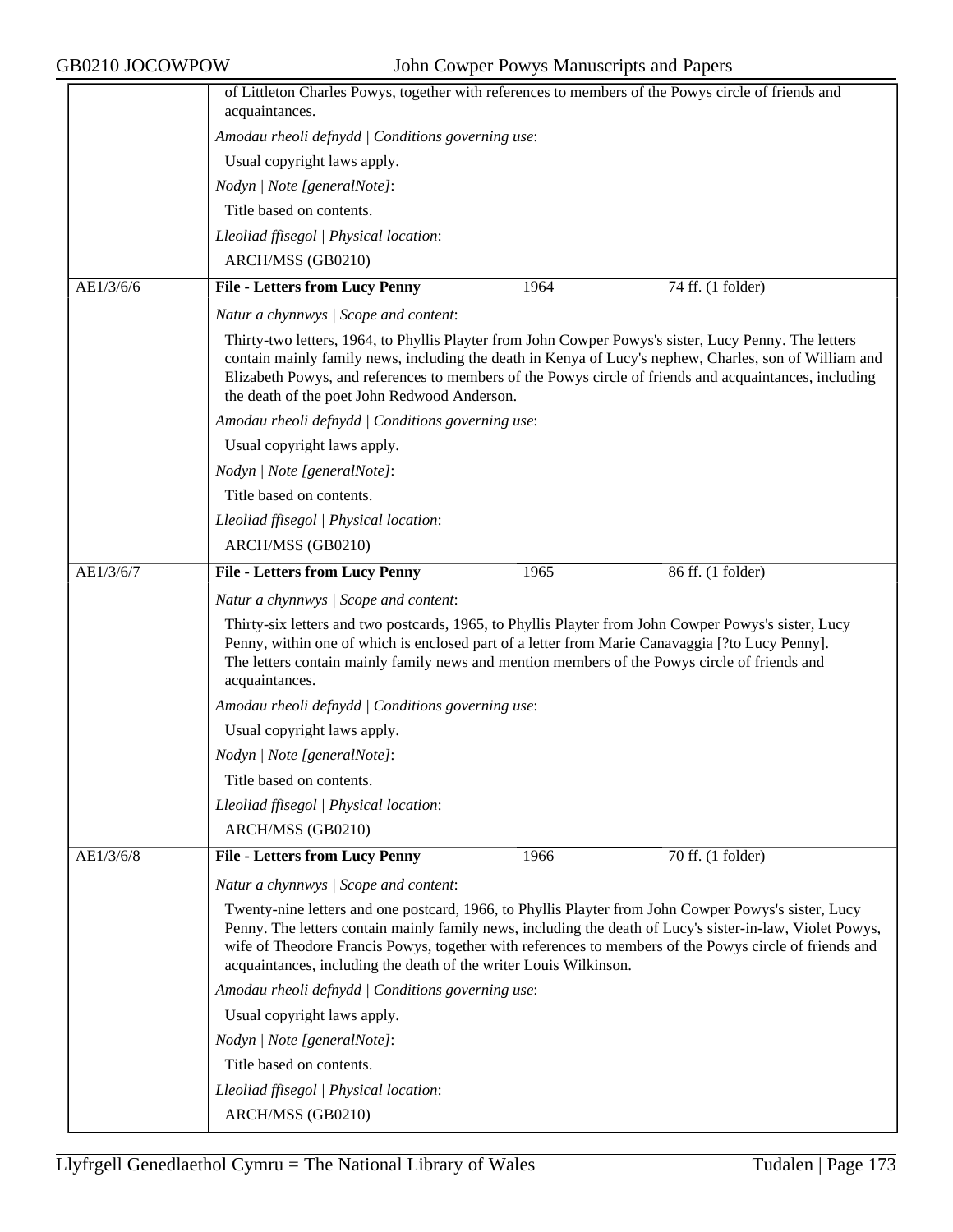| AE1/3/6/9  | <b>File - Letters from Lucy Penny</b><br>1967<br>65 ff. (1 folder)                                                                                                                                                                                                                                                                                                                                                              |
|------------|---------------------------------------------------------------------------------------------------------------------------------------------------------------------------------------------------------------------------------------------------------------------------------------------------------------------------------------------------------------------------------------------------------------------------------|
|            | Natur a chynnwys / Scope and content:                                                                                                                                                                                                                                                                                                                                                                                           |
|            | Twenty-eight letters, 1967, to Phyllis Playter from John Cowper Powys's sister, Lucy Penny. The letters<br>mainly contain family news, including the death by suicide of Alyse Gregory, widow of Lucy's brother,<br>Llewelyn Powys, and mention of her will, together with frequent references to members of the Powys<br>circle of friends and acquaintances.                                                                  |
|            | Amodau rheoli defnydd   Conditions governing use:                                                                                                                                                                                                                                                                                                                                                                               |
|            | Usual copyright laws apply.                                                                                                                                                                                                                                                                                                                                                                                                     |
|            | Nodyn   Note [generalNote]:                                                                                                                                                                                                                                                                                                                                                                                                     |
|            | Title based on contents.                                                                                                                                                                                                                                                                                                                                                                                                        |
|            | Lleoliad ffisegol   Physical location:                                                                                                                                                                                                                                                                                                                                                                                          |
|            | ARCH/MSS (GB0210)                                                                                                                                                                                                                                                                                                                                                                                                               |
| AE1/3/6/10 | <b>File - Letters from Lucy Penny</b><br>85 ff. (1 folder)<br>1968                                                                                                                                                                                                                                                                                                                                                              |
|            | Natur a chynnwys / Scope and content:                                                                                                                                                                                                                                                                                                                                                                                           |
|            | Thirty-two letters and two postcards, 1968, to Phyllis Playter from John Cowper Powys's sister, Lucy<br>Penny. The letters contain mainly family news, with mention also of the death of the writer Gamel<br>Woolsey.                                                                                                                                                                                                           |
|            | Amodau rheoli defnydd / Conditions governing use:                                                                                                                                                                                                                                                                                                                                                                               |
|            | Usual copyright laws apply.                                                                                                                                                                                                                                                                                                                                                                                                     |
|            | Nodyn   Note [generalNote]:                                                                                                                                                                                                                                                                                                                                                                                                     |
|            | Title based on contents.                                                                                                                                                                                                                                                                                                                                                                                                        |
|            | Lleoliad ffisegol   Physical location:                                                                                                                                                                                                                                                                                                                                                                                          |
|            | ARCH/MSS (GB0210)                                                                                                                                                                                                                                                                                                                                                                                                               |
| AE1/3/6/11 | <b>File - Letters from Lucy Penny</b><br>79 ff. (1 folder)<br>1969                                                                                                                                                                                                                                                                                                                                                              |
|            | Natur a chynnwys / Scope and content:                                                                                                                                                                                                                                                                                                                                                                                           |
|            | Thirty-one letters, 1969, to Phyllis Playter from John Cowper Powys's sister, Lucy Penny. The letters<br>contain mainly family news, including the health issues of Lucy's brother, William Ernest (Willie)<br>Powys, and the decision to amputate his leg, together with references to members of the Powys circle of<br>friends and acquaintances, including the death of writer and poet Valentine Ackland in November 1969. |
|            | Amodau rheoli defnydd   Conditions governing use:                                                                                                                                                                                                                                                                                                                                                                               |
|            | Usual copyright laws apply.                                                                                                                                                                                                                                                                                                                                                                                                     |
|            | Nodyn   Note [generalNote]:                                                                                                                                                                                                                                                                                                                                                                                                     |
|            | Title based on contents.                                                                                                                                                                                                                                                                                                                                                                                                        |
|            | Lleoliad ffisegol   Physical location:                                                                                                                                                                                                                                                                                                                                                                                          |
|            | ARCH/MSS (GB0210)                                                                                                                                                                                                                                                                                                                                                                                                               |
| AE1/3/6/12 | <b>File - Letters from Lucy Penny</b><br>1970<br>122 ff. (1 folder)                                                                                                                                                                                                                                                                                                                                                             |
|            | Natur a chynnwys / Scope and content:                                                                                                                                                                                                                                                                                                                                                                                           |
|            | Fifty-four letters, 1970, to Phyllis Playter from John Cowper Powys's sister, Lucy Penny. The letters<br>contain mainly family news, together with references to members of the Powys circle of friends and<br>acquaintances.                                                                                                                                                                                                   |
|            | Amodau rheoli defnydd   Conditions governing use:                                                                                                                                                                                                                                                                                                                                                                               |
|            | Usual copyright laws apply.                                                                                                                                                                                                                                                                                                                                                                                                     |
|            | Nodyn   Note [generalNote]:                                                                                                                                                                                                                                                                                                                                                                                                     |
|            | Title based on contents.                                                                                                                                                                                                                                                                                                                                                                                                        |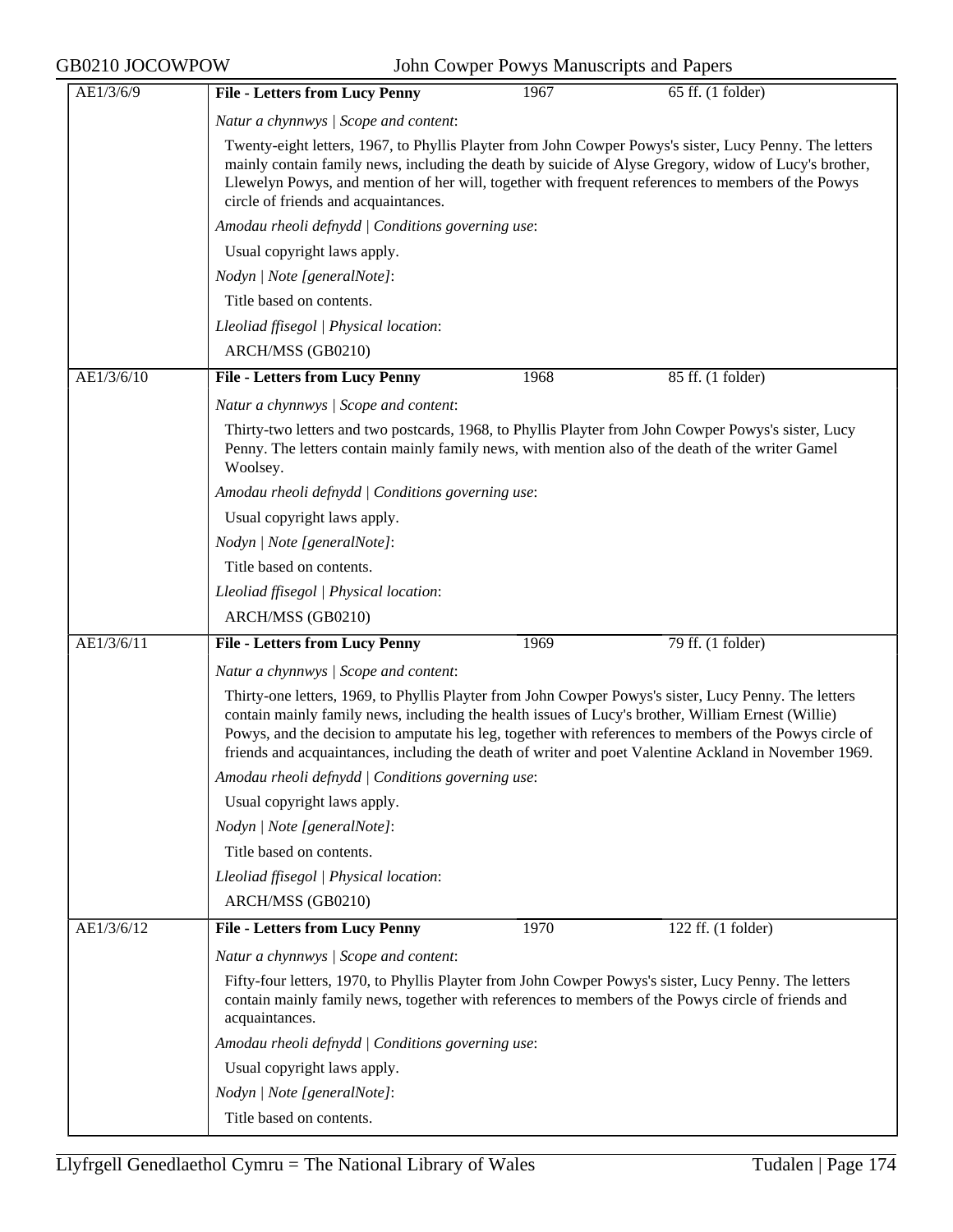|            | Lleoliad ffisegol   Physical location:                                                                                                                                                                                                                                                                                     |                |                    |
|------------|----------------------------------------------------------------------------------------------------------------------------------------------------------------------------------------------------------------------------------------------------------------------------------------------------------------------------|----------------|--------------------|
|            | ARCH/MSS (GB0210)                                                                                                                                                                                                                                                                                                          |                |                    |
| AE1/3/6/13 | <b>File - Letters from Lucy Penny</b>                                                                                                                                                                                                                                                                                      | 1971-1980      | 37 ff. (1 folder)  |
|            | Natur a chynnwys / Scope and content:                                                                                                                                                                                                                                                                                      |                |                    |
|            | Fourteen letters, 1971, 1977-1978, 1980, to Phyllis Playter from John Cowper Powys's sister, Lucy<br>Penny. The letters contain mainly family news, together with references to members of the Powys circle<br>of friends and acquaintances.                                                                               |                |                    |
|            | Amodau rheoli defnydd / Conditions governing use:                                                                                                                                                                                                                                                                          |                |                    |
|            | Usual copyright laws apply.                                                                                                                                                                                                                                                                                                |                |                    |
|            | Nodyn   Note [generalNote]:                                                                                                                                                                                                                                                                                                |                |                    |
|            | Title based on contents.                                                                                                                                                                                                                                                                                                   |                |                    |
|            | Lleoliad ffisegol   Physical location:                                                                                                                                                                                                                                                                                     |                |                    |
|            | ARCH/MSS (GB0210)                                                                                                                                                                                                                                                                                                          |                |                    |
| AE1/3/6/14 | <b>File - Letters from Lucy Penny</b>                                                                                                                                                                                                                                                                                      | [mid 20 cent.] | 138 ff. (1 folder) |
|            | Natur a chynnwys / Scope and content:                                                                                                                                                                                                                                                                                      |                |                    |
|            | Seventy-six letters and one postcard, undated (no year noted), to Phyllis Playter from John Cowper<br>Powys's sister, Lucy Penny. The letters contain family news, including the death of Lucy's brother,<br>Littleton Charles Powys, with references also to members of the Powys circle of friends and<br>acquaintances. |                |                    |
|            | Amodau rheoli defnydd   Conditions governing use:                                                                                                                                                                                                                                                                          |                |                    |
|            | Usual copyright laws apply.                                                                                                                                                                                                                                                                                                |                |                    |
|            | Nodyn   Note [generalNote]:                                                                                                                                                                                                                                                                                                |                |                    |
|            | Title based on contents.                                                                                                                                                                                                                                                                                                   |                |                    |
|            | Lleoliad ffisegol   Physical location:                                                                                                                                                                                                                                                                                     |                |                    |
|            | ARCH/MSS (GB0210)                                                                                                                                                                                                                                                                                                          |                |                    |
|            | Sub-sub-series AE1/3/7 vtls006763033: Letters from other Powys family members                                                                                                                                                                                                                                              |                |                    |
|            | Dyddiad   Date: 1940-1981 (dyddiad creu)   (date of creation)                                                                                                                                                                                                                                                              |                |                    |
|            | <u>Natur a chynnwys</u>   Scope and content:                                                                                                                                                                                                                                                                               |                |                    |
|            | --------                                                                                                                                                                                                                                                                                                                   |                |                    |

Letters to Phyllis Playter from various members of the Powys family, including John Cowper Powys's siblings, Littleton Charles Powys, William Ernest (Willie) Powys, Philippa (Katie) Powys and Lucy Penny, and his son, Littleton Alfred Powys.

Disgrifiad ffisegol | Physical description: 1 folder.

Iaith y deunydd | Language of the material:

Nodyn | Note [generalNote]:

Title based on contents.

Pwyntiau mynediad | Access points:

• Powys, John Cowper, 1872-1963 -- Family -- Correspondence (pwnc) | (subject)

Trefniant | Arrangement: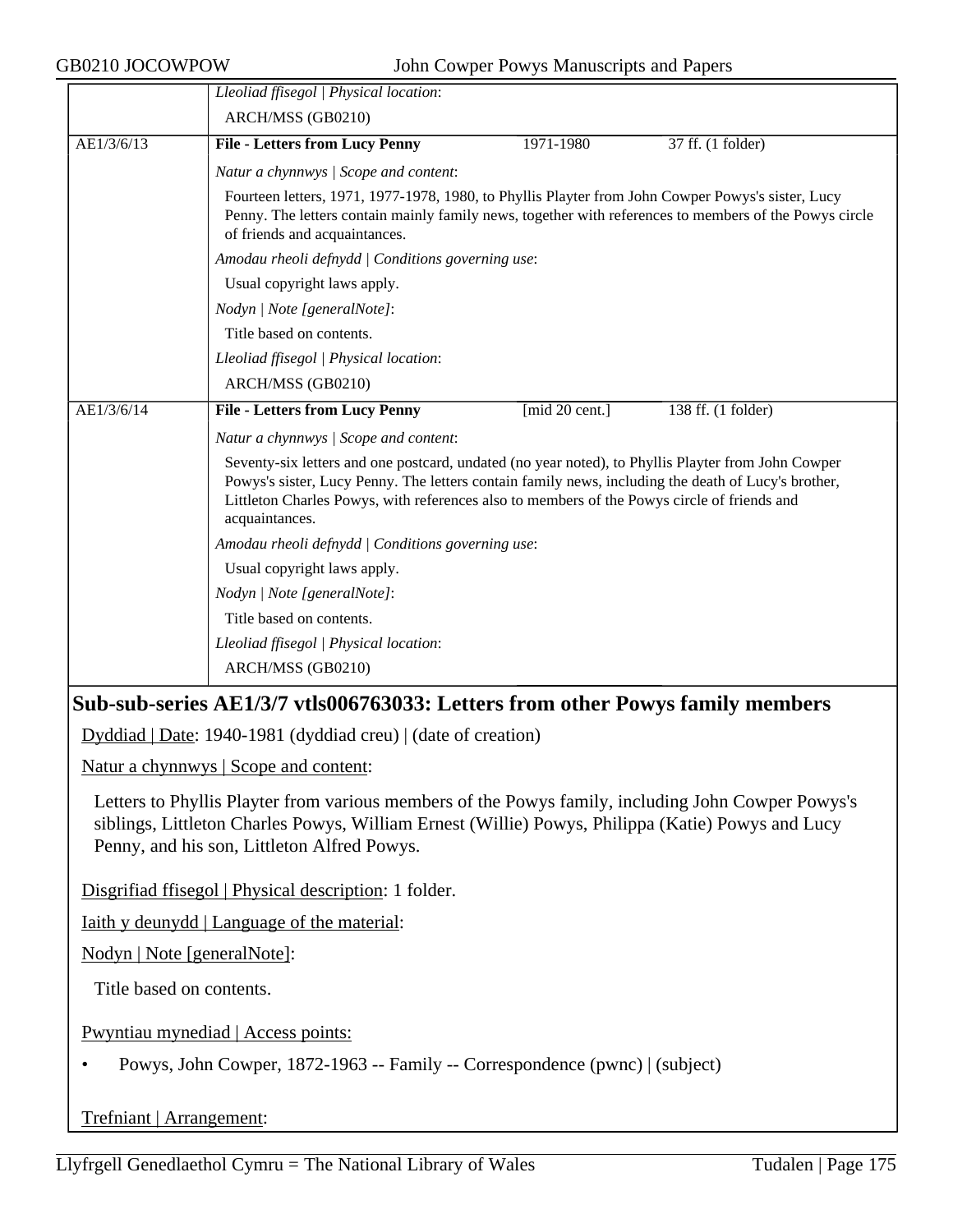Arranged chronologically within each series of letters.

Cyfyngiadau ar fynediad | Restrictions on access:

Readers consulting modern papers in the National Library of Wales are required to abide by the conditions set out in information provided when applying for their Readers' Tickets, whereby the reader shall become responsible for compliance with the Data Protection Act 1998 in relation to any processing by them of personal data obtained from modern records held at the Library. = Disgwylir i ddarllenwyr sydd am ddefnyddio papurau modern yn Llyfrgell Genedlaethol Cymru gydymffurfio â Deddf Gwarchod Data 1998 yng nghyd-destun unrhyw brosesu ganddynt o ddata personol a gasglwyd o gofnodion modern sydd ar gadw yn y Llyfrgell. Nodir y manylion yn yr wybodaeth a roddir wrth wneud cais am Docyn Darllen.

Amodau rheoli defnydd | Conditions governing use:

| FFeil / rhestr eitemau   File / item list |                                                                                                                                                                                                                                                                                                                                                                                                                                                                                                                                                                                                                                                                                                                                                                                                                                                                                                                                                                                                                                                                                                                                                                                                                                                                                                                                                                                                                                                                                                                                                                                                                                                                                                                                                                                                                                                                                                                                                                                                                                                                                                                                                                                                                                                            |                   |                                |
|-------------------------------------------|------------------------------------------------------------------------------------------------------------------------------------------------------------------------------------------------------------------------------------------------------------------------------------------------------------------------------------------------------------------------------------------------------------------------------------------------------------------------------------------------------------------------------------------------------------------------------------------------------------------------------------------------------------------------------------------------------------------------------------------------------------------------------------------------------------------------------------------------------------------------------------------------------------------------------------------------------------------------------------------------------------------------------------------------------------------------------------------------------------------------------------------------------------------------------------------------------------------------------------------------------------------------------------------------------------------------------------------------------------------------------------------------------------------------------------------------------------------------------------------------------------------------------------------------------------------------------------------------------------------------------------------------------------------------------------------------------------------------------------------------------------------------------------------------------------------------------------------------------------------------------------------------------------------------------------------------------------------------------------------------------------------------------------------------------------------------------------------------------------------------------------------------------------------------------------------------------------------------------------------------------------|-------------------|--------------------------------|
| Cod cyfeirnod                             | Teitl   Title                                                                                                                                                                                                                                                                                                                                                                                                                                                                                                                                                                                                                                                                                                                                                                                                                                                                                                                                                                                                                                                                                                                                                                                                                                                                                                                                                                                                                                                                                                                                                                                                                                                                                                                                                                                                                                                                                                                                                                                                                                                                                                                                                                                                                                              | Dyddiadau   Dates | Disgrifiad ffisegol   Physical |
| Reference code                            |                                                                                                                                                                                                                                                                                                                                                                                                                                                                                                                                                                                                                                                                                                                                                                                                                                                                                                                                                                                                                                                                                                                                                                                                                                                                                                                                                                                                                                                                                                                                                                                                                                                                                                                                                                                                                                                                                                                                                                                                                                                                                                                                                                                                                                                            |                   | description                    |
| AE1/3/7/1                                 | <b>File - Letters from other Powys family</b>                                                                                                                                                                                                                                                                                                                                                                                                                                                                                                                                                                                                                                                                                                                                                                                                                                                                                                                                                                                                                                                                                                                                                                                                                                                                                                                                                                                                                                                                                                                                                                                                                                                                                                                                                                                                                                                                                                                                                                                                                                                                                                                                                                                                              | 1940-1981         | $135$ ff. (1 folder)           |
|                                           | members                                                                                                                                                                                                                                                                                                                                                                                                                                                                                                                                                                                                                                                                                                                                                                                                                                                                                                                                                                                                                                                                                                                                                                                                                                                                                                                                                                                                                                                                                                                                                                                                                                                                                                                                                                                                                                                                                                                                                                                                                                                                                                                                                                                                                                                    |                   |                                |
|                                           | Natur a chynnwys / Scope and content:                                                                                                                                                                                                                                                                                                                                                                                                                                                                                                                                                                                                                                                                                                                                                                                                                                                                                                                                                                                                                                                                                                                                                                                                                                                                                                                                                                                                                                                                                                                                                                                                                                                                                                                                                                                                                                                                                                                                                                                                                                                                                                                                                                                                                      |                   |                                |
|                                           | Letters to Phyllis Playter from Mabel Powys, first wife of Littleton Charles Powys (1), [1940] (with<br>a short note from Littleton Charles Powys); John Cowper Powys's sister, Philippa (Katie) Powys (8),<br>[1945], [1948], 1957, 1960 (one letter, 1960, containing a note from Katie's sister, Lucy Penny; Isobel<br>Powys Marks, daughter of John Cowper Powys's brother, Albert Reginald (Bertie) Powys (13 letters and<br>2 postcards), 1946, 1949, 1959, 1963, 1964, 1971 and undated; Lucy Penny's daughter, Mary Casey (16<br>letters and 2 postcards), 1949, 1953, 1958-1963, 1966, 1967, 1969, 1972 (reference to scattering John<br>Cowper Powys's ashes on Chesil Beach and the death of Llewelyn Powys's wife, Alyse Gregory), and<br>Mary's husband, Gerard (1), [?1980] (refers to the death of Mary Casey); John Cowper Powys's niece,<br>Eleanor Powys (1), 1949; John Cowper Powys's son, Littleton Alfred Powys (1), 1949 (enclosing four<br>photographs of Littleton Alfred, one taken with John Cowper Powys, and three of which are inscribed<br>by Littleton Alfred Powys, with a note by Powys biographer Morine Krissdottir on f. 51) and an undated<br>photograph of St Dominic's Church, Dursley, Gloucestershire, inscribed on the dorse by Littleton Alfred;<br>John Cowper Powys's brother, Littleton Charles Powys (1), 1949; Stephen Powys Marks, son of Isobel<br>(1), 1959; John Cowper Powys's sister-in-law, Faith Powys (4), 1962, 1963, 1967; Marian Powys's son,<br>Peter Powys Grey (2), 1963, 1966; Antonia Goldhill, daughter of Isobel (4), 1963 and undated); John<br>Francis Cowper Powys, grandson of Theodore Francis Powys (3 letters and 1 postcard), 1967, 1971,<br>1972 (references to his marriage and including ink drawings illustrating his new home and possessions,<br>and mention of the death of Violet Powys, John's grandmother); John Cowper Powys's brother, William<br>Ernest (Willie) Powys (1), 1967; and Theodore Francis Powys's daughter-in-law, Sally Powys, wife of<br>Francis Llewellyn Powys (5), 1967, 1978, 1980 and undated.<br>Amodau rheoli defnydd   Conditions governing use:<br>Usual copyright laws apply.<br>Nodyn   Note [generalNote]:<br>Title based on contents. |                   |                                |
|                                           | Lleoliad ffisegol   Physical location:                                                                                                                                                                                                                                                                                                                                                                                                                                                                                                                                                                                                                                                                                                                                                                                                                                                                                                                                                                                                                                                                                                                                                                                                                                                                                                                                                                                                                                                                                                                                                                                                                                                                                                                                                                                                                                                                                                                                                                                                                                                                                                                                                                                                                     |                   |                                |
|                                           | ARCH/MSS (GB0210)                                                                                                                                                                                                                                                                                                                                                                                                                                                                                                                                                                                                                                                                                                                                                                                                                                                                                                                                                                                                                                                                                                                                                                                                                                                                                                                                                                                                                                                                                                                                                                                                                                                                                                                                                                                                                                                                                                                                                                                                                                                                                                                                                                                                                                          |                   |                                |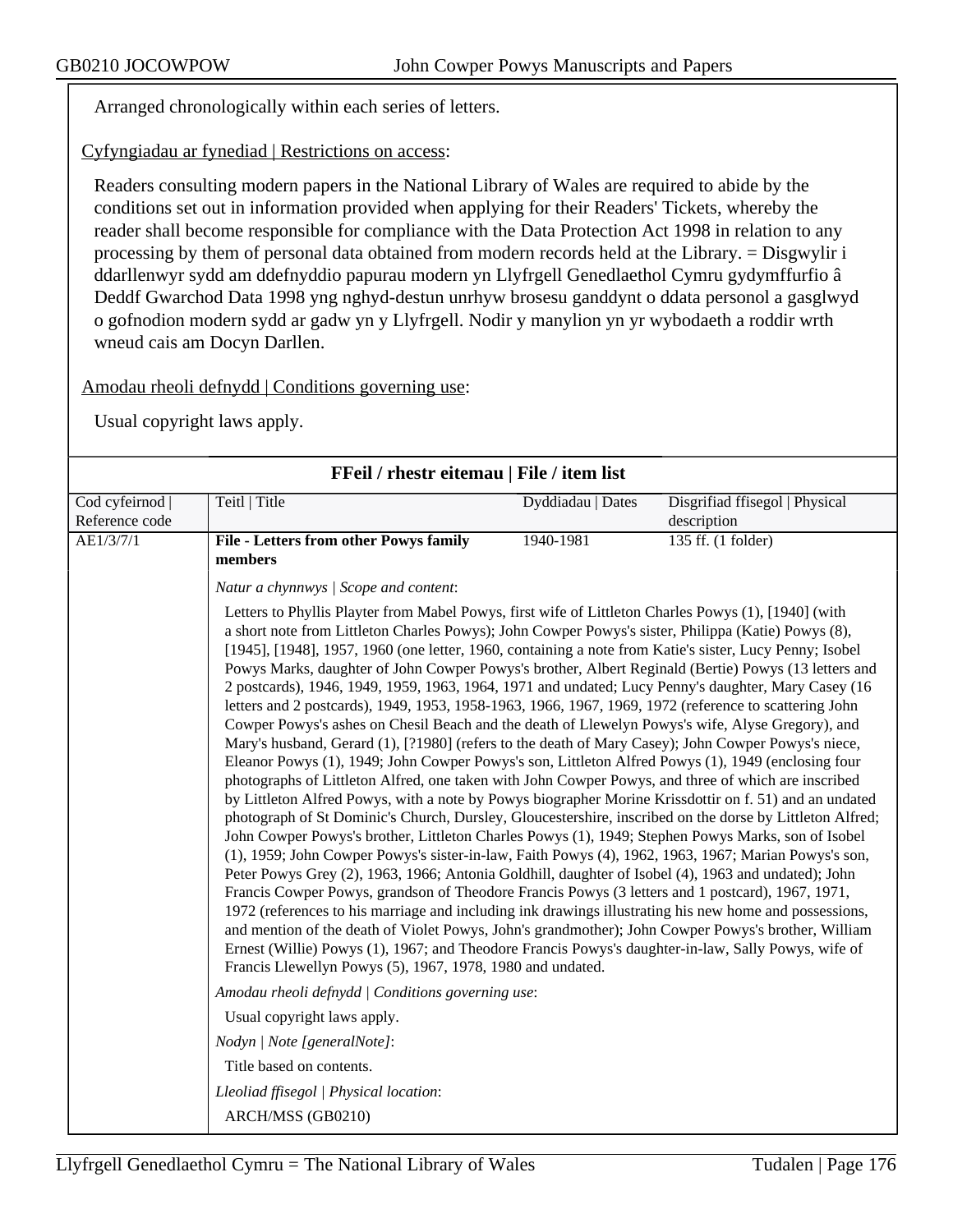# **Is-gyfres | Subseries AE1/4 vtls006751193: Letters from friends and acquaintances**

Dyddiad | Date: 1929-1980 (dyddiad creu) | (date of creation)

Natur a chynnwys | Scope and content:

Letters to Phyllis Playter from friends and acquaintances, including Gamel Woolsey, Marie Canavaggia, Michel Gresset and Gilbert Turner.

Disgrifiad ffisegol | Physical description: 8 folders.

Iaith y deunydd | Language of the material:

Nodyn | Note [generalNote]:

Title based on contents.

Pwyntiau mynediad | Access points:

• Playter, Phyllis -- Friends and associates -- Correspondence (pwnc) | (subject)

#### Trefniant | Arrangement:

Arranged chronologically.

#### Cyfyngiadau ar fynediad | Restrictions on access:

Readers consulting modern papers in the National Library of Wales are required to abide by the conditions set out in information provided when applying for their Readers' Tickets, whereby the reader shall become responsible for compliance with the Data Protection Act 1998 in relation to any processing by them of personal data obtained from modern records held at the Library. = Disgwylir i ddarllenwyr sydd am ddefnyddio papurau modern yn Llyfrgell Genedlaethol Cymru gydymffurfio â Deddf Gwarchod Data 1998 yng nghyd-destun unrhyw brosesu ganddynt o ddata personol a gasglwyd o gofnodion modern sydd ar gadw yn y Llyfrgell. Nodir y manylion yn yr wybodaeth a roddir wrth wneud cais am Docyn Darllen.

Amodau rheoli defnydd | Conditions governing use:

| FFeil / rhestr eitemau   File / item list |                                                                                                                                                                                                                                                                                                                                                                                                                                                                                                                                                                                                                              |                   |                                |
|-------------------------------------------|------------------------------------------------------------------------------------------------------------------------------------------------------------------------------------------------------------------------------------------------------------------------------------------------------------------------------------------------------------------------------------------------------------------------------------------------------------------------------------------------------------------------------------------------------------------------------------------------------------------------------|-------------------|--------------------------------|
| Cod cyfeirnod                             | Teitl   Title                                                                                                                                                                                                                                                                                                                                                                                                                                                                                                                                                                                                                | Dyddiadau   Dates | Disgrifiad ffisegol   Physical |
| Reference code                            |                                                                                                                                                                                                                                                                                                                                                                                                                                                                                                                                                                                                                              |                   | description                    |
| AE1/4/1                                   | <b>File - Letters from Gamel Woolsey</b>                                                                                                                                                                                                                                                                                                                                                                                                                                                                                                                                                                                     | 1929-[1963]       | 28 ff.                         |
| vtls006652200                             |                                                                                                                                                                                                                                                                                                                                                                                                                                                                                                                                                                                                                              |                   |                                |
|                                           | Natur a chynnwys / Scope and content:<br>Seven letters, 1929-[post 1963], to Phyllis Playter from Gamel Woolsey and what appears to be a<br>shopping list or order written by Gamel on the back of a torn-off fragment of draft letter, also in her hand.<br>The letters contain mainly personal news and news of family and friends, together with Gamel's response<br>on reading John Cowper Powys's Porius and Wolf Solent. Enclosed with one of the letters is a poem<br>dated May 1929 by John Cowper Powys addressed to Gamel Woolsey and copied out in her hand.<br>Amodau rheoli defnydd   Conditions governing use: |                   |                                |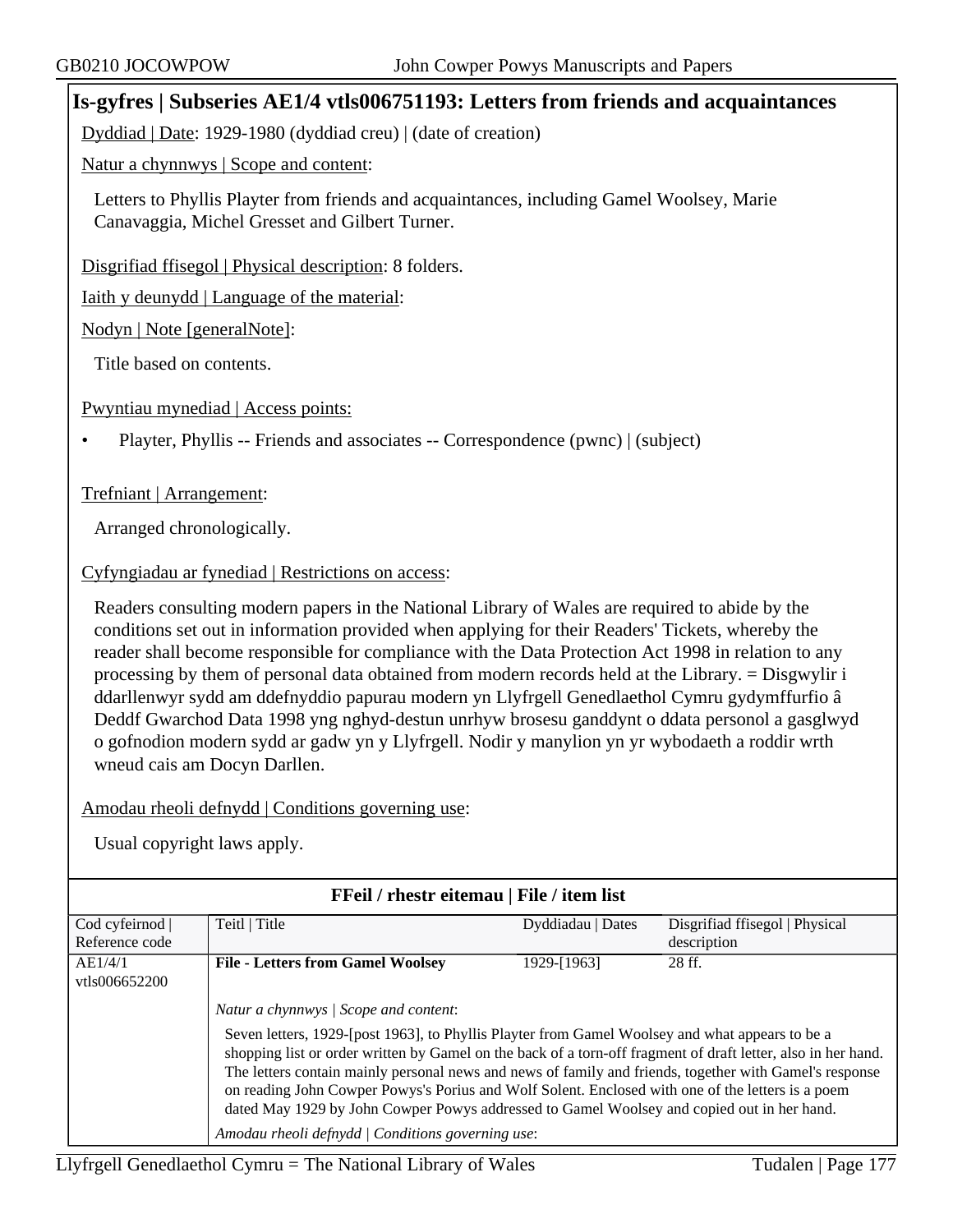|                          | Usual copyright laws apply.                                                                                                                                                                                                                                                                                                                                                                                                                                                                                                                                                                                                                                                                                     |           |                                                   |
|--------------------------|-----------------------------------------------------------------------------------------------------------------------------------------------------------------------------------------------------------------------------------------------------------------------------------------------------------------------------------------------------------------------------------------------------------------------------------------------------------------------------------------------------------------------------------------------------------------------------------------------------------------------------------------------------------------------------------------------------------------|-----------|---------------------------------------------------|
|                          | Nodyn   Note [generalNote]:                                                                                                                                                                                                                                                                                                                                                                                                                                                                                                                                                                                                                                                                                     |           |                                                   |
|                          | Title based on contents.                                                                                                                                                                                                                                                                                                                                                                                                                                                                                                                                                                                                                                                                                        |           |                                                   |
|                          | Lleoliad ffisegol   Physical location:                                                                                                                                                                                                                                                                                                                                                                                                                                                                                                                                                                                                                                                                          |           |                                                   |
|                          | ARCH/MSS (GB0210)                                                                                                                                                                                                                                                                                                                                                                                                                                                                                                                                                                                                                                                                                               |           |                                                   |
| AE1/4/2<br>vtls006642258 | <b>File - Letters from Ruth Suckow and</b><br><b>Ferner Nuhn</b>                                                                                                                                                                                                                                                                                                                                                                                                                                                                                                                                                                                                                                                | 1936-1960 | 16 ff. (1 envelope as part-contents<br>of folder) |
|                          | Natur a chynnwys / Scope and content:                                                                                                                                                                                                                                                                                                                                                                                                                                                                                                                                                                                                                                                                           |           |                                                   |
|                          | One letter, 1936, to Phyllis Playter from Ruth Suckow containing mainly personal and political news, and<br>two letters, 1960, to Phyllis Playter from Ferner Nuhn mentioning the death (1960) of Ruth Suckow and<br>enclosing a photograph of her dated October 1959.                                                                                                                                                                                                                                                                                                                                                                                                                                          |           |                                                   |
|                          | Amodau rheoli defnydd   Conditions governing use:                                                                                                                                                                                                                                                                                                                                                                                                                                                                                                                                                                                                                                                               |           |                                                   |
|                          | Usual copyright laws apply.                                                                                                                                                                                                                                                                                                                                                                                                                                                                                                                                                                                                                                                                                     |           |                                                   |
|                          | Nodyn   Note [generalNote]:                                                                                                                                                                                                                                                                                                                                                                                                                                                                                                                                                                                                                                                                                     |           |                                                   |
|                          | Title based on contents.                                                                                                                                                                                                                                                                                                                                                                                                                                                                                                                                                                                                                                                                                        |           |                                                   |
|                          | Lleoliad ffisegol   Physical location:                                                                                                                                                                                                                                                                                                                                                                                                                                                                                                                                                                                                                                                                          |           |                                                   |
|                          | ARCH/MSS (GB0210)                                                                                                                                                                                                                                                                                                                                                                                                                                                                                                                                                                                                                                                                                               |           |                                                   |
| AE1/4/3                  | <b>File - Letters from Eric Harvey</b>                                                                                                                                                                                                                                                                                                                                                                                                                                                                                                                                                                                                                                                                          | 1956-1965 | 53 ff. (1 folder)                                 |
| vtls006753289            |                                                                                                                                                                                                                                                                                                                                                                                                                                                                                                                                                                                                                                                                                                                 |           |                                                   |
|                          | Natur a chynnwys / Scope and content:                                                                                                                                                                                                                                                                                                                                                                                                                                                                                                                                                                                                                                                                           |           |                                                   |
|                          | Twenty-two letters, 1956-1965, to Phyllis Playter from Eric Harvey of Macdonald & Co. Ltd, publishers,<br>London. Along with personal news, the letters mainly discuss the publication of John Cowper Powys's<br>works, including the libel case involving Powys's novel Weymouth Sands (1934) and its subsequent<br>reprinting, by Macdonald, in 1963. There are references also to the death of John Cowper Powys in June<br>1963, the death of Powys's nephew, Charles Powys, in Kenya in 1964, and to Phyllis Playter's proposed<br>voyage to South America early in 1964. Enclosed with one letter, dated 21 September 1963, are letters to<br>Phyllis Playter from Harvey's children, Richard and Juliet. |           |                                                   |
|                          | Amodau rheoli defnydd   Conditions governing use:                                                                                                                                                                                                                                                                                                                                                                                                                                                                                                                                                                                                                                                               |           |                                                   |
|                          | Usual copyright laws apply.                                                                                                                                                                                                                                                                                                                                                                                                                                                                                                                                                                                                                                                                                     |           |                                                   |
|                          | Nodyn   Note [generalNote]:                                                                                                                                                                                                                                                                                                                                                                                                                                                                                                                                                                                                                                                                                     |           |                                                   |
|                          | Title based on contents.                                                                                                                                                                                                                                                                                                                                                                                                                                                                                                                                                                                                                                                                                        |           |                                                   |
|                          | Lleoliad ffisegol   Physical location:                                                                                                                                                                                                                                                                                                                                                                                                                                                                                                                                                                                                                                                                          |           |                                                   |
|                          | ARCH/MSS (GB0210)                                                                                                                                                                                                                                                                                                                                                                                                                                                                                                                                                                                                                                                                                               |           |                                                   |
| AE1/4/4<br>vtls006673219 | File - Letters from and relating to Michel<br><b>Gresset</b>                                                                                                                                                                                                                                                                                                                                                                                                                                                                                                                                                                                                                                                    | 1962-1967 | 23 ff.                                            |
|                          | Natur a chynnwys / Scope and content:                                                                                                                                                                                                                                                                                                                                                                                                                                                                                                                                                                                                                                                                           |           |                                                   |
|                          | Eight letters and one postcard, 1962, 1964-1965, 1967, to Phyllis Playter from Michel Gresset, and one<br>letter, 1966, to Phyllis Playter from an unknown correspondent mentioning Michel Gresset. Gresset's<br>letters mostly contain personal and family news and references to the translation of John Cowper Powys's<br>works into French.                                                                                                                                                                                                                                                                                                                                                                 |           |                                                   |
|                          | Amodau rheoli defnydd   Conditions governing use:                                                                                                                                                                                                                                                                                                                                                                                                                                                                                                                                                                                                                                                               |           |                                                   |
|                          | Usual copyright laws apply.                                                                                                                                                                                                                                                                                                                                                                                                                                                                                                                                                                                                                                                                                     |           |                                                   |
|                          | Nodyn   Note [generalNote]:                                                                                                                                                                                                                                                                                                                                                                                                                                                                                                                                                                                                                                                                                     |           |                                                   |
|                          | Title based on contents.                                                                                                                                                                                                                                                                                                                                                                                                                                                                                                                                                                                                                                                                                        |           |                                                   |
|                          | Lleoliad ffisegol   Physical location:                                                                                                                                                                                                                                                                                                                                                                                                                                                                                                                                                                                                                                                                          |           |                                                   |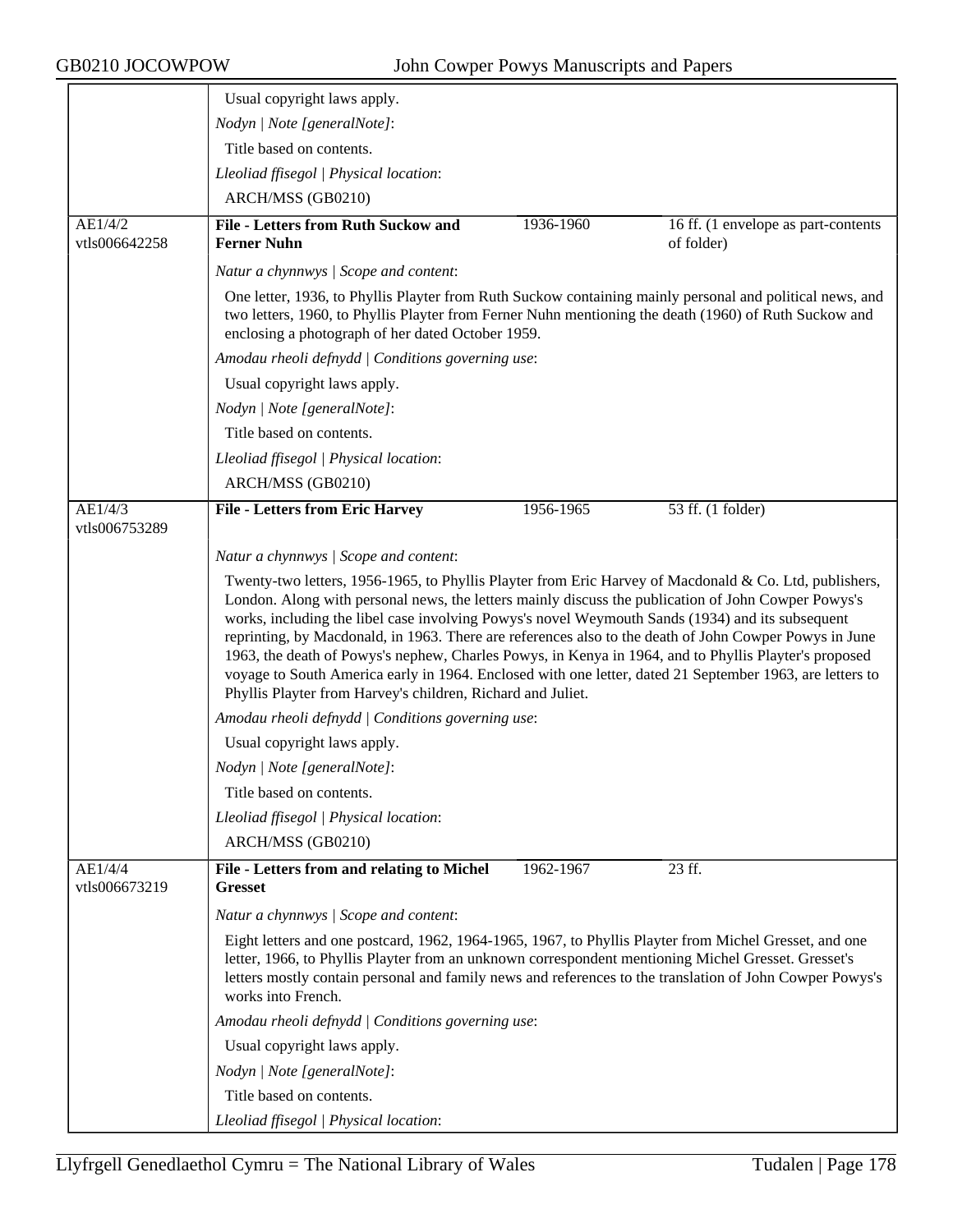|                          | ARCH/MSS (GB0210)                                                                                                                                                                                                                                                                                                                                                                                                                                                                                                                                                                                                                                                                                                                                                                                                                                                                                                                                                                                                                                                                                                                                                                                                                                                                                                                                                                                                                                                                                                                                                                                                                                                      |  |  |
|--------------------------|------------------------------------------------------------------------------------------------------------------------------------------------------------------------------------------------------------------------------------------------------------------------------------------------------------------------------------------------------------------------------------------------------------------------------------------------------------------------------------------------------------------------------------------------------------------------------------------------------------------------------------------------------------------------------------------------------------------------------------------------------------------------------------------------------------------------------------------------------------------------------------------------------------------------------------------------------------------------------------------------------------------------------------------------------------------------------------------------------------------------------------------------------------------------------------------------------------------------------------------------------------------------------------------------------------------------------------------------------------------------------------------------------------------------------------------------------------------------------------------------------------------------------------------------------------------------------------------------------------------------------------------------------------------------|--|--|
| AE1/4/5                  | <b>File - Letters from Gilbert Turner</b><br>1962-1978<br>28 ff. (1 folder)                                                                                                                                                                                                                                                                                                                                                                                                                                                                                                                                                                                                                                                                                                                                                                                                                                                                                                                                                                                                                                                                                                                                                                                                                                                                                                                                                                                                                                                                                                                                                                                            |  |  |
| vtls006643947            |                                                                                                                                                                                                                                                                                                                                                                                                                                                                                                                                                                                                                                                                                                                                                                                                                                                                                                                                                                                                                                                                                                                                                                                                                                                                                                                                                                                                                                                                                                                                                                                                                                                                        |  |  |
|                          | Natur a chynnwys / Scope and content:                                                                                                                                                                                                                                                                                                                                                                                                                                                                                                                                                                                                                                                                                                                                                                                                                                                                                                                                                                                                                                                                                                                                                                                                                                                                                                                                                                                                                                                                                                                                                                                                                                  |  |  |
|                          | Thirteen letters and two postcards, 1962, 1965-1966, 1968-1970, 1978 and undiscernible postmark date,<br>to Phyllis Playter from Gilbert Turner. The letters contain mainly personal and social news.                                                                                                                                                                                                                                                                                                                                                                                                                                                                                                                                                                                                                                                                                                                                                                                                                                                                                                                                                                                                                                                                                                                                                                                                                                                                                                                                                                                                                                                                  |  |  |
|                          | Amodau rheoli defnydd / Conditions governing use:                                                                                                                                                                                                                                                                                                                                                                                                                                                                                                                                                                                                                                                                                                                                                                                                                                                                                                                                                                                                                                                                                                                                                                                                                                                                                                                                                                                                                                                                                                                                                                                                                      |  |  |
|                          | Usual copyright laws apply.                                                                                                                                                                                                                                                                                                                                                                                                                                                                                                                                                                                                                                                                                                                                                                                                                                                                                                                                                                                                                                                                                                                                                                                                                                                                                                                                                                                                                                                                                                                                                                                                                                            |  |  |
|                          | Nodyn   Note [generalNote]:                                                                                                                                                                                                                                                                                                                                                                                                                                                                                                                                                                                                                                                                                                                                                                                                                                                                                                                                                                                                                                                                                                                                                                                                                                                                                                                                                                                                                                                                                                                                                                                                                                            |  |  |
|                          | Title based on contents.                                                                                                                                                                                                                                                                                                                                                                                                                                                                                                                                                                                                                                                                                                                                                                                                                                                                                                                                                                                                                                                                                                                                                                                                                                                                                                                                                                                                                                                                                                                                                                                                                                               |  |  |
|                          | Lleoliad ffisegol   Physical location:                                                                                                                                                                                                                                                                                                                                                                                                                                                                                                                                                                                                                                                                                                                                                                                                                                                                                                                                                                                                                                                                                                                                                                                                                                                                                                                                                                                                                                                                                                                                                                                                                                 |  |  |
|                          | ARCH/MSS (GB0210)                                                                                                                                                                                                                                                                                                                                                                                                                                                                                                                                                                                                                                                                                                                                                                                                                                                                                                                                                                                                                                                                                                                                                                                                                                                                                                                                                                                                                                                                                                                                                                                                                                                      |  |  |
| AE1/4/6<br>vtls006762222 | 90 ff. (1 folder)<br>File - Letters from Marie Canavaggia<br>1958-1964                                                                                                                                                                                                                                                                                                                                                                                                                                                                                                                                                                                                                                                                                                                                                                                                                                                                                                                                                                                                                                                                                                                                                                                                                                                                                                                                                                                                                                                                                                                                                                                                 |  |  |
|                          | Natur a chynnwys / Scope and content:                                                                                                                                                                                                                                                                                                                                                                                                                                                                                                                                                                                                                                                                                                                                                                                                                                                                                                                                                                                                                                                                                                                                                                                                                                                                                                                                                                                                                                                                                                                                                                                                                                  |  |  |
|                          | Twenty-seven letters, 1958, 1960-1964 and undated, to Phyllis Playter from Marie Canavaggia,<br>French translator of John Cowper Powys's works. Enclosures comprise a typescript copy of a letter [to<br>Marie Canavaggia] from the painter and sculptor Jean Dubuffet, a typescript copy of a letter sent by<br>Marie Canavaggia to the writer and editor Bernard Privat, and an annotated typescript draft of a short<br>biographical piece on John Cowper Powys by Marie Canavaggia.                                                                                                                                                                                                                                                                                                                                                                                                                                                                                                                                                                                                                                                                                                                                                                                                                                                                                                                                                                                                                                                                                                                                                                                |  |  |
|                          | Amodau rheoli defnydd   Conditions governing use:                                                                                                                                                                                                                                                                                                                                                                                                                                                                                                                                                                                                                                                                                                                                                                                                                                                                                                                                                                                                                                                                                                                                                                                                                                                                                                                                                                                                                                                                                                                                                                                                                      |  |  |
|                          | Usual copyright laws apply.                                                                                                                                                                                                                                                                                                                                                                                                                                                                                                                                                                                                                                                                                                                                                                                                                                                                                                                                                                                                                                                                                                                                                                                                                                                                                                                                                                                                                                                                                                                                                                                                                                            |  |  |
|                          | Nodyn   Note [generalNote]:                                                                                                                                                                                                                                                                                                                                                                                                                                                                                                                                                                                                                                                                                                                                                                                                                                                                                                                                                                                                                                                                                                                                                                                                                                                                                                                                                                                                                                                                                                                                                                                                                                            |  |  |
|                          | Title based on contents.                                                                                                                                                                                                                                                                                                                                                                                                                                                                                                                                                                                                                                                                                                                                                                                                                                                                                                                                                                                                                                                                                                                                                                                                                                                                                                                                                                                                                                                                                                                                                                                                                                               |  |  |
|                          | Lleoliad ffisegol   Physical location:                                                                                                                                                                                                                                                                                                                                                                                                                                                                                                                                                                                                                                                                                                                                                                                                                                                                                                                                                                                                                                                                                                                                                                                                                                                                                                                                                                                                                                                                                                                                                                                                                                 |  |  |
|                          | ARCH/MSS (GB0210)                                                                                                                                                                                                                                                                                                                                                                                                                                                                                                                                                                                                                                                                                                                                                                                                                                                                                                                                                                                                                                                                                                                                                                                                                                                                                                                                                                                                                                                                                                                                                                                                                                                      |  |  |
| AE1/4/7                  | File - Letters from other friends and<br>1929-1979<br>107 ff. (2 envelopes in 1 folder)                                                                                                                                                                                                                                                                                                                                                                                                                                                                                                                                                                                                                                                                                                                                                                                                                                                                                                                                                                                                                                                                                                                                                                                                                                                                                                                                                                                                                                                                                                                                                                                |  |  |
| vtls006640596            | acquaintances                                                                                                                                                                                                                                                                                                                                                                                                                                                                                                                                                                                                                                                                                                                                                                                                                                                                                                                                                                                                                                                                                                                                                                                                                                                                                                                                                                                                                                                                                                                                                                                                                                                          |  |  |
|                          | Natur a chynnwys / Scope and content:                                                                                                                                                                                                                                                                                                                                                                                                                                                                                                                                                                                                                                                                                                                                                                                                                                                                                                                                                                                                                                                                                                                                                                                                                                                                                                                                                                                                                                                                                                                                                                                                                                  |  |  |
|                          | Letters to Phyllis Playter from Father J. Hamilton C. Johnson (1), 1929; Marianne Moore (1), 1929;<br>Edgar Lee Masters (6), 1930-1932 (typescript copies); Helen Dreiser (1), 1933; Bernard O'Neill (2),<br>1945; Alan Denson (1), 1955; George F. Sims (1), 1956; John Redwood Anderson (7 letters and 1<br>postcard), 1959, 1961-1963, his wife Gwyneth Anderson (3), 1963 and undated, and from both John<br>Redwood and Gwyneth Anderson (1), [1963] (references to the death of John Cowper Powys); Mary<br>Truesdale (1), 1960; Dorothy May Meech (1), 1960; Kenneth Hopkins (1), 1961; Ichiro Hara (6), 1962,<br>1964, 1974, 1979; Minoru Akiyama (1), 1962; George Steiner (1), 1962; Brocard Sewell (1), 1963, and<br>Moray McLaren (1), 1963, regarding a proposed radio broadcast of John Cowper Powys's son Littleton<br>Alfred Powys's poem 'Ode to the West Wind'; Angus Wilson (1 telegram), 1963 (expressing sympathy on<br>the death of John Cowper Powys); Harold A. Van Kirk (1), 1963; G. Wilson Knight (1), 1964; Harold P.<br>Collins (5), 1965-1966; Gerald Pollinger (1), 1975 (with typescript copy of a letter from Phyllis Playter<br>to Gerald Pollinger dated 23 October 1975) (beginning of draft letter to G[erald Pollinger] in Francis<br>Llewellyn Powys's hand on f. 100 verso); and David Jenkins of the National Library of Wales (1), 1979;<br>together with undated letters from Josiah Titzell (1), Gladys Ficke (1), and Fred [?] of Birkenhead.<br>Some of the letters are inscribed with notes by Powys biographer Morine Krissdottir.<br>Amodau rheoli defnydd   Conditions governing use:<br>Usual copyright laws apply. |  |  |
|                          | Nodyn   Note [generalNote]:                                                                                                                                                                                                                                                                                                                                                                                                                                                                                                                                                                                                                                                                                                                                                                                                                                                                                                                                                                                                                                                                                                                                                                                                                                                                                                                                                                                                                                                                                                                                                                                                                                            |  |  |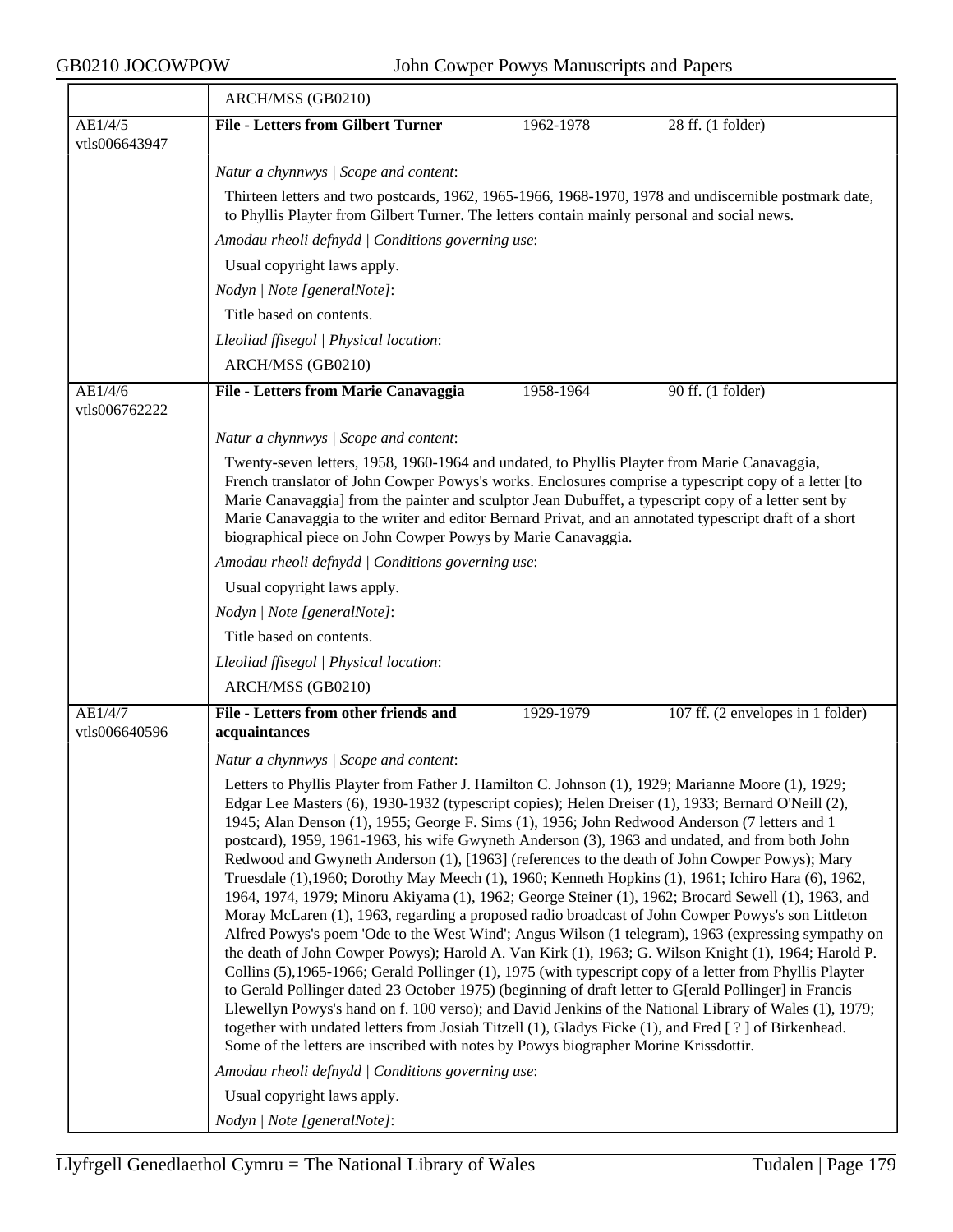| JBUZIU JUUU W PU W         | John Cowper Powys Manuscripts and Papers                                                                                                                                                                                                                                                                                                                                                                                                                                                                                                                                                                                                                                                                  |  |  |
|----------------------------|-----------------------------------------------------------------------------------------------------------------------------------------------------------------------------------------------------------------------------------------------------------------------------------------------------------------------------------------------------------------------------------------------------------------------------------------------------------------------------------------------------------------------------------------------------------------------------------------------------------------------------------------------------------------------------------------------------------|--|--|
|                            | Title based on contents.                                                                                                                                                                                                                                                                                                                                                                                                                                                                                                                                                                                                                                                                                  |  |  |
|                            | Lleoliad ffisegol   Physical location:                                                                                                                                                                                                                                                                                                                                                                                                                                                                                                                                                                                                                                                                    |  |  |
|                            | ARCH/MSS (GB0210)                                                                                                                                                                                                                                                                                                                                                                                                                                                                                                                                                                                                                                                                                         |  |  |
| AE1/4/8<br>vtls006687386   | <b>File - Envelopes addressed to Phyllis</b><br>1948-1976<br>137 ff.<br><b>Playter from various correspondents</b>                                                                                                                                                                                                                                                                                                                                                                                                                                                                                                                                                                                        |  |  |
|                            | Natur a chynnwys / Scope and content:                                                                                                                                                                                                                                                                                                                                                                                                                                                                                                                                                                                                                                                                     |  |  |
|                            | Envelopes addressed to Phyllis Playter from Alyse Gregory (53, 1952-195[?3], 1956-1958, 1960-1967)<br>(ff. 1-53), Gilbert Turner (42, 1954-1955, 1957-1958, 1960, 1963, 1969, 1976) (ff. 54-95), Littleton<br>Charles Powys (17, 1948-1953) (ff. 96-112), [Francis Llewellyn Powys] (12, 1958-1959, 1963-1964,<br>1974, 1976 and indiscernible/missing postmarks) (ff. 113-122), Gerald Brenan (11, 1968) (ff. 123-133),<br>Gamel Woolsey (1, indiscernible postmark, envelope torn in half) (f. 134), Luis José Bonito Ribeiro (1,<br>[?1976]) (f. 135), Philippa (Katie) Powys $(1, [1961])$ (f. 136) and John C. Playter $(1, 1976)$ (f. 137). The<br>contents of all the envelopes have been removed. |  |  |
|                            | Amodau rheoli defnydd   Conditions governing use:                                                                                                                                                                                                                                                                                                                                                                                                                                                                                                                                                                                                                                                         |  |  |
|                            | Usual copyright laws apply.                                                                                                                                                                                                                                                                                                                                                                                                                                                                                                                                                                                                                                                                               |  |  |
|                            | Nodyn   Note [generalNote]:                                                                                                                                                                                                                                                                                                                                                                                                                                                                                                                                                                                                                                                                               |  |  |
|                            | Title based on contents.                                                                                                                                                                                                                                                                                                                                                                                                                                                                                                                                                                                                                                                                                  |  |  |
|                            | Lleoliad ffisegol   Physical location:                                                                                                                                                                                                                                                                                                                                                                                                                                                                                                                                                                                                                                                                    |  |  |
|                            | ARCH/MSS (GB0210)                                                                                                                                                                                                                                                                                                                                                                                                                                                                                                                                                                                                                                                                                         |  |  |
|                            | Cyfres   Series AE2 vtls006649797: Letters from Phyllis Playter                                                                                                                                                                                                                                                                                                                                                                                                                                                                                                                                                                                                                                           |  |  |
|                            | Dyddiad   Date: 1903-1980 (dyddiad creu)   (date of creation)                                                                                                                                                                                                                                                                                                                                                                                                                                                                                                                                                                                                                                             |  |  |
|                            | Natur a chynnwys   Scope and content:                                                                                                                                                                                                                                                                                                                                                                                                                                                                                                                                                                                                                                                                     |  |  |
| friends and acquaintances. | Letters from Phyllis Playter to her parents, to members of John Cowper Powys's family, and to various                                                                                                                                                                                                                                                                                                                                                                                                                                                                                                                                                                                                     |  |  |
|                            | Disgrifiad ffisegol   Physical description: 9 folders.                                                                                                                                                                                                                                                                                                                                                                                                                                                                                                                                                                                                                                                    |  |  |
|                            | <u>Iaith y deunydd</u>   Language of the material:                                                                                                                                                                                                                                                                                                                                                                                                                                                                                                                                                                                                                                                        |  |  |
|                            | Nodyn   Note [generalNote]:                                                                                                                                                                                                                                                                                                                                                                                                                                                                                                                                                                                                                                                                               |  |  |
| Title based on contents.   |                                                                                                                                                                                                                                                                                                                                                                                                                                                                                                                                                                                                                                                                                                           |  |  |
|                            | Pwyntiau mynediad   Access points:                                                                                                                                                                                                                                                                                                                                                                                                                                                                                                                                                                                                                                                                        |  |  |
|                            | Playter, Phyllis -- Correspondence (pwnc)   (subject)                                                                                                                                                                                                                                                                                                                                                                                                                                                                                                                                                                                                                                                     |  |  |
| Trefniant   Arrangement:   |                                                                                                                                                                                                                                                                                                                                                                                                                                                                                                                                                                                                                                                                                                           |  |  |
| Arranged chronologically.  |                                                                                                                                                                                                                                                                                                                                                                                                                                                                                                                                                                                                                                                                                                           |  |  |
|                            | Cyfyngiadau ar fynediad   Restrictions on access:                                                                                                                                                                                                                                                                                                                                                                                                                                                                                                                                                                                                                                                         |  |  |
|                            | Readers consulting modern papers in the National Library of Wales are required to abide by the<br>conditions set out in information provided when applying for their Readers' Tickets, whereby the<br>reader shall become responsible for compliance with the Data Protection Act 1998 in relation to any                                                                                                                                                                                                                                                                                                                                                                                                 |  |  |

processing by them of personal data obtained from modern records held at the Library. = Disgwylir i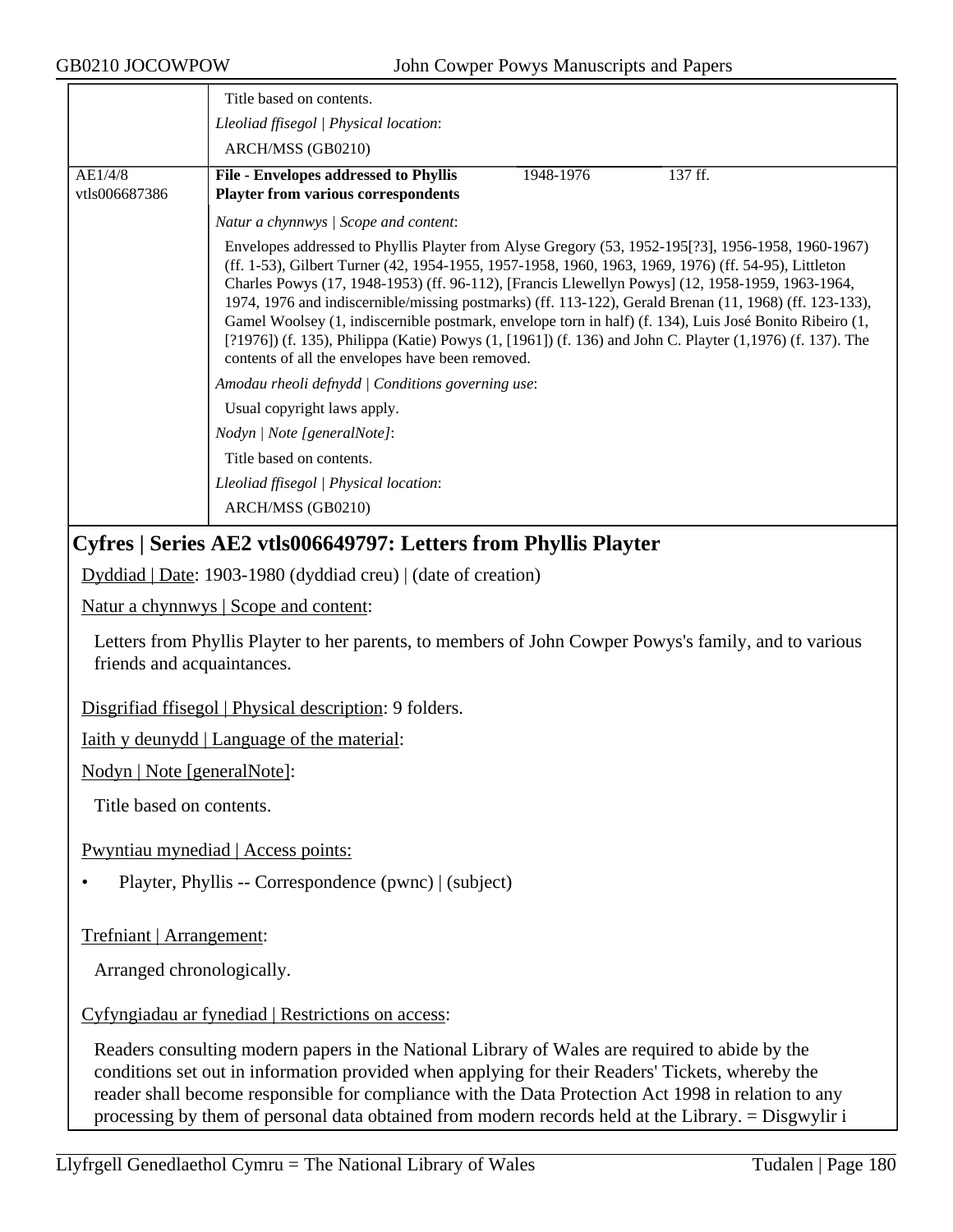ddarllenwyr sydd am ddefnyddio papurau modern yn Llyfrgell Genedlaethol Cymru gydymffurfio â Deddf Gwarchod Data 1998 yng nghyd-destun unrhyw brosesu ganddynt o ddata personol a gasglwyd o gofnodion modern sydd ar gadw yn y Llyfrgell. Nodir y manylion yn yr wybodaeth a roddir wrth wneud cais am Docyn Darllen.

Amodau rheoli defnydd | Conditions governing use:

Usual copyright laws apply.

## **Is-gyfres | Subseries AE2/1 vtls006751784: Letters to Playter family members**

Dyddiad | Date: 1903-1917 (dyddiad creu) | (date of creation)

Natur a chynnwys | Scope and content:

Letters from Phyllis Playter to her parents, Franklin and Minnie H. Playter.

Disgrifiad ffisegol | Physical description: 1 folder.

Iaith y deunydd | Language of the material:

Nodyn | Note [generalNote]:

Title based on contents.

Pwyntiau mynediad | Access points:

• Playter, Phyllis -- Family -- Correspondence (pwnc) | (subject)

Trefniant | Arrangement:

Arranged chronologically.

### Cyfyngiadau ar fynediad | Restrictions on access:

Readers consulting modern papers in the National Library of Wales are required to abide by the conditions set out in information provided when applying for their Readers' Tickets, whereby the reader shall become responsible for compliance with the Data Protection Act 1998 in relation to any processing by them of personal data obtained from modern records held at the Library. = Disgwylir i ddarllenwyr sydd am ddefnyddio papurau modern yn Llyfrgell Genedlaethol Cymru gydymffurfio â Deddf Gwarchod Data 1998 yng nghyd-destun unrhyw brosesu ganddynt o ddata personol a gasglwyd o gofnodion modern sydd ar gadw yn y Llyfrgell. Nodir y manylion yn yr wybodaeth a roddir wrth wneud cais am Docyn Darllen.

Amodau rheoli defnydd | Conditions governing use:

| <b>FFeil / rhestr eitemau   File / item list</b> |               |                   |                                |  |  |
|--------------------------------------------------|---------------|-------------------|--------------------------------|--|--|
| Cod cyfeirnod                                    | Teitl   Title | Dyddiadau   Dates | Disgrifiad ffisegol   Physical |  |  |
| Reference code<br>description                    |               |                   |                                |  |  |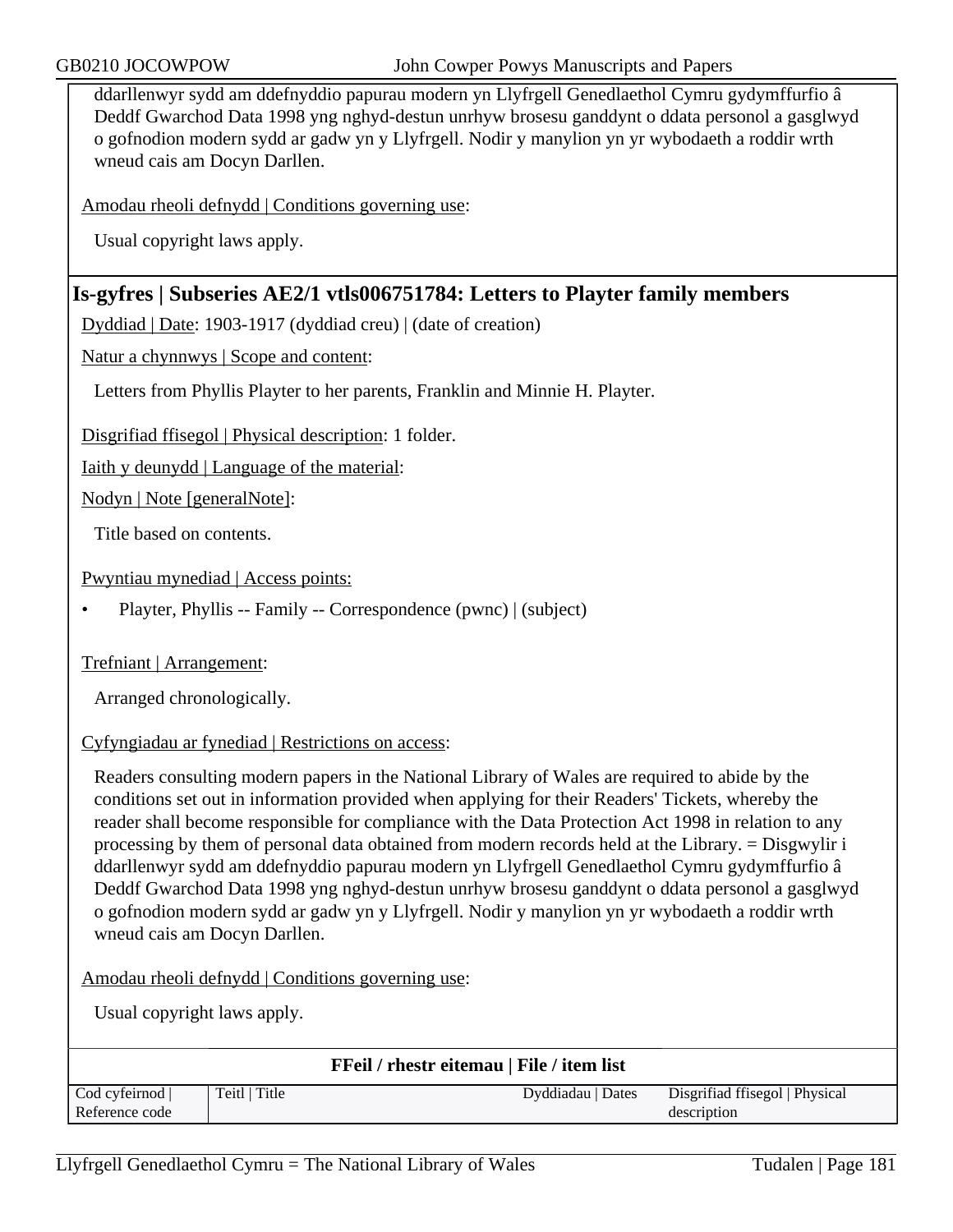GB0210 JOCOWPOW John Cowper Powys Manuscripts and Papers

| AE2/1/1                                               | File - Letters to Franklin and Minnie H.                                                                                                                                                                                                    | 1903-1917 | 45 ff. (1 folder) |  |
|-------------------------------------------------------|---------------------------------------------------------------------------------------------------------------------------------------------------------------------------------------------------------------------------------------------|-----------|-------------------|--|
| vtls006642215                                         | <b>Playter</b>                                                                                                                                                                                                                              |           |                   |  |
|                                                       | Natur a chynnwys / Scope and content:                                                                                                                                                                                                       |           |                   |  |
|                                                       | Five letters, [?one incomplete], 1903, 1909, 1917, from Phyllis Playter to her father, Franklin Playter, and<br>her mother, Minnie H. Playter. The letters contain mainly family news and mention of Phyllis Playter's<br>work as a writer. |           |                   |  |
|                                                       | Amodau rheoli defnydd   Conditions governing use:                                                                                                                                                                                           |           |                   |  |
|                                                       | Usual copyright laws apply.                                                                                                                                                                                                                 |           |                   |  |
|                                                       | Nodyn   Note [generalNote]:                                                                                                                                                                                                                 |           |                   |  |
|                                                       | Title based on contents.                                                                                                                                                                                                                    |           |                   |  |
|                                                       | Lleoliad ffisegol   Physical location:                                                                                                                                                                                                      |           |                   |  |
|                                                       | ARCH/MSS (GB0210)                                                                                                                                                                                                                           |           |                   |  |
|                                                       | Is-gyfres   Subseries AE2/2 vtls006751831: Letters to Powys family members                                                                                                                                                                  |           |                   |  |
|                                                       | $Dyddiad   Date: 1935-1980 (dyddiad creu)   (date of creation)$                                                                                                                                                                             |           |                   |  |
| <u>Natur a chynnwys</u>   Scope and content:          |                                                                                                                                                                                                                                             |           |                   |  |
|                                                       | Letters from Phyllis Playter to various members of John Cowper Powys's family.                                                                                                                                                              |           |                   |  |
| Disgrifiad ffisegol   Physical description: 1 folder. |                                                                                                                                                                                                                                             |           |                   |  |

Iaith y deunydd | Language of the material:

Nodyn | Note [generalNote]:

Title based on contents.

Pwyntiau mynediad | Access points:

• Powys, John Cowper, 1872-1963 -- Family -- Correspondence (pwnc) | (subject)

Trefniant | Arrangement:

Arranged chronologically.

### Cyfyngiadau ar fynediad | Restrictions on access:

Readers consulting modern papers in the National Library of Wales are required to abide by the conditions set out in information provided when applying for their Readers' Tickets, whereby the reader shall become responsible for compliance with the Data Protection Act 1998 in relation to any processing by them of personal data obtained from modern records held at the Library. = Disgwylir i ddarllenwyr sydd am ddefnyddio papurau modern yn Llyfrgell Genedlaethol Cymru gydymffurfio â Deddf Gwarchod Data 1998 yng nghyd-destun unrhyw brosesu ganddynt o ddata personol a gasglwyd o gofnodion modern sydd ar gadw yn y Llyfrgell. Nodir y manylion yn yr wybodaeth a roddir wrth wneud cais am Docyn Darllen.

Amodau rheoli defnydd | Conditions governing use: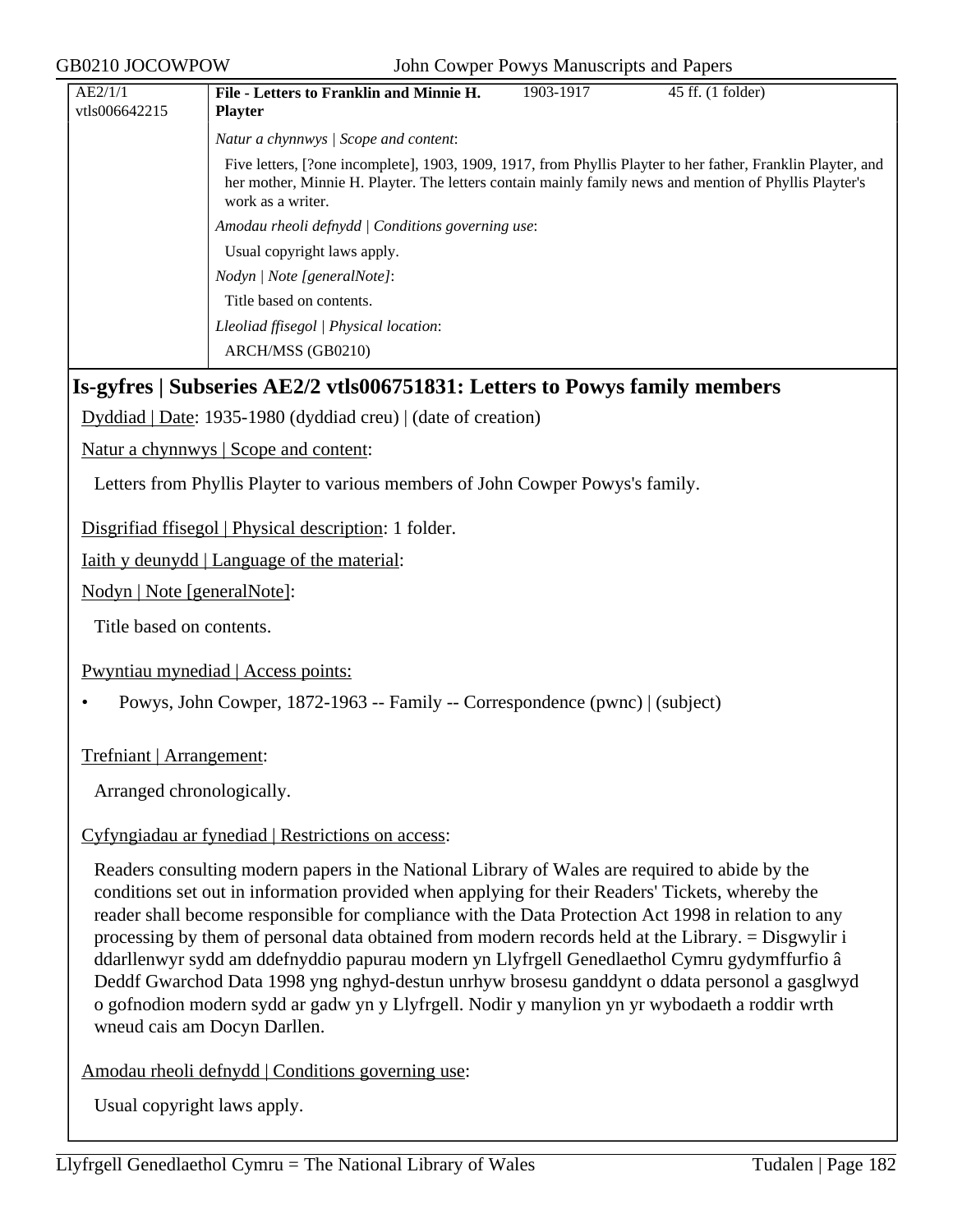$\overline{\phantom{a}}$ 

|                                   | FFeil / rhestr eitemau   File / item list                                                                                                                                                                                                                                                                                                                                                                                                                                                         |                   |                                               |
|-----------------------------------|---------------------------------------------------------------------------------------------------------------------------------------------------------------------------------------------------------------------------------------------------------------------------------------------------------------------------------------------------------------------------------------------------------------------------------------------------------------------------------------------------|-------------------|-----------------------------------------------|
| Cod cyfeirnod  <br>Reference code | Teitl   Title                                                                                                                                                                                                                                                                                                                                                                                                                                                                                     | Dyddiadau   Dates | Disgrifiad ffisegol   Physical<br>description |
| AE2/2/1<br>vtls006642517          | File - Letters to Francis Llewellyn and<br><b>Sally Powys</b>                                                                                                                                                                                                                                                                                                                                                                                                                                     | 1951-1980         | 40 ff. (1 folder)                             |
|                                   | Natur a chynnwys / Scope and content:                                                                                                                                                                                                                                                                                                                                                                                                                                                             |                   |                                               |
|                                   | Twenty-two letters and one postcard, 1951-1952, 1954-1955, 1968-1970, 1975-1976, 1978, 1980 and<br>undated, together with what appear to be three incomplete letters, from Phyllis Playter to John Cowper<br>Powys's nephew, Francis Llewellyn, and his wife, Sally Powys. The letters contain mainly family and<br>other news.                                                                                                                                                                   |                   |                                               |
|                                   | Amodau rheoli defnydd   Conditions governing use:                                                                                                                                                                                                                                                                                                                                                                                                                                                 |                   |                                               |
|                                   | Usual copyright laws apply.                                                                                                                                                                                                                                                                                                                                                                                                                                                                       |                   |                                               |
|                                   | Nodyn   Note [generalNote]:                                                                                                                                                                                                                                                                                                                                                                                                                                                                       |                   |                                               |
|                                   | Title based on contents.                                                                                                                                                                                                                                                                                                                                                                                                                                                                          |                   |                                               |
|                                   | Lleoliad ffisegol   Physical location:                                                                                                                                                                                                                                                                                                                                                                                                                                                            |                   |                                               |
|                                   | ARCH/MSS (GB0210)                                                                                                                                                                                                                                                                                                                                                                                                                                                                                 |                   |                                               |
| AE2/2/2<br>vtls006753194          | <b>File - Letters to Llewellyn Powys</b>                                                                                                                                                                                                                                                                                                                                                                                                                                                          | $[1935] - 1938$   | 6 ff. (1 envelope)                            |
|                                   | Natur a chynnwys / Scope and content:                                                                                                                                                                                                                                                                                                                                                                                                                                                             |                   |                                               |
|                                   | Powys, which include Phyllis Playter's response to Llewelyn's work Damnable Opinions (1935). In 1938<br>Phyllis Playter is writing to Switzerland, where Llewelyn had removed for the sake of his health. Powys<br>biographer Morine Krissdottir has added brief notes on ff. 1, 3.<br>Amodau rheoli defnydd   Conditions governing use:<br>Usual copyright laws apply.<br>Nodyn   Note [generalNote]:<br>Title based on contents.<br>Lleoliad ffisegol   Physical location:<br>ARCH/MSS (GB0210) |                   |                                               |
|                                   | Is-gyfres   Subseries AE2/3 vtls006751843: Letters to friends and acquaintances                                                                                                                                                                                                                                                                                                                                                                                                                   |                   |                                               |
|                                   | Dyddiad   Date: 1934-1976 (dyddiad creu)   (date of creation)                                                                                                                                                                                                                                                                                                                                                                                                                                     |                   |                                               |
|                                   | Natur a chynnwys   Scope and content:                                                                                                                                                                                                                                                                                                                                                                                                                                                             |                   |                                               |
|                                   | Letters from Phyllis Playter to various friends and acquaintances, including a substantial amount<br>addressed to the writer Gamel Woolsey.                                                                                                                                                                                                                                                                                                                                                       |                   |                                               |
|                                   | Disgrifiad ffisegol   Physical description: 7 folders.                                                                                                                                                                                                                                                                                                                                                                                                                                            |                   |                                               |
|                                   | <u>Iaith y deunydd</u>   Language of the material:                                                                                                                                                                                                                                                                                                                                                                                                                                                |                   |                                               |
| Nodyn   Note [generalNote]:       |                                                                                                                                                                                                                                                                                                                                                                                                                                                                                                   |                   |                                               |
| Title based on contents.          |                                                                                                                                                                                                                                                                                                                                                                                                                                                                                                   |                   |                                               |
|                                   | Pwyntiau mynediad   Access points:                                                                                                                                                                                                                                                                                                                                                                                                                                                                |                   |                                               |

• Playter, Phyllis -- Friends and associates -- Correspondence (pwnc) | (subject)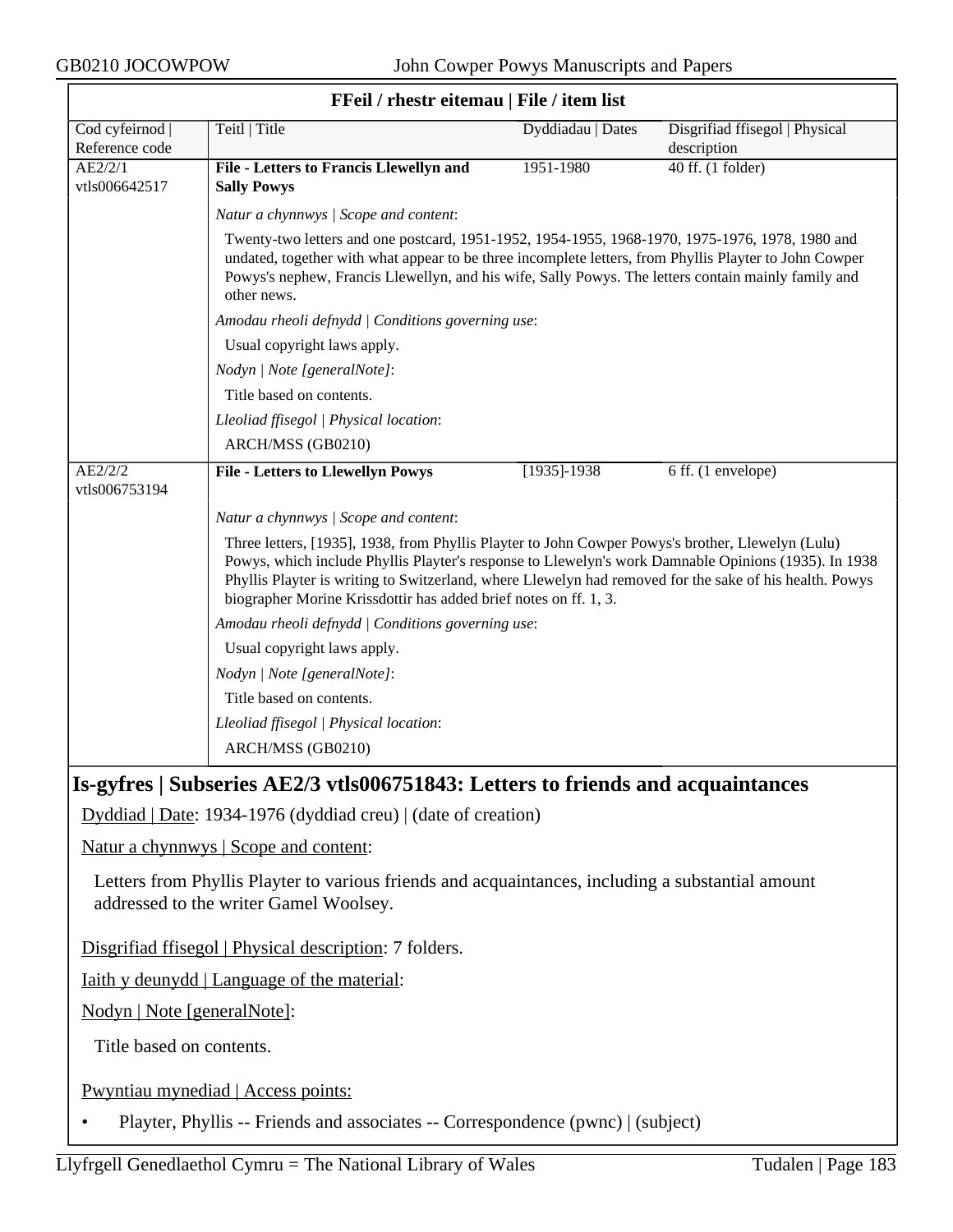## Trefniant | Arrangement:

Arranged chronologically within each series of letters.

## Cyfyngiadau ar fynediad | Restrictions on access:

Readers consulting modern papers in the National Library of Wales are required to abide by the conditions set out in information provided when applying for their Readers' Tickets, whereby the reader shall become responsible for compliance with the Data Protection Act 1998 in relation to any processing by them of personal data obtained from modern records held at the Library. = Disgwylir i ddarllenwyr sydd am ddefnyddio papurau modern yn Llyfrgell Genedlaethol Cymru gydymffurfio â Deddf Gwarchod Data 1998 yng nghyd-destun unrhyw brosesu ganddynt o ddata personol a gasglwyd o gofnodion modern sydd ar gadw yn y Llyfrgell. Nodir y manylion yn yr wybodaeth a roddir wrth wneud cais am Docyn Darllen.

## Amodau rheoli defnydd | Conditions governing use:

| FFeil / rhestr eitemau   File / item list |                                                                                                                                                                                                                                                                                                                                                                                                                                                                                                                                                                                                                                                                                                                                                                                                                                                                                                                                                                      |                   |                                |  |
|-------------------------------------------|----------------------------------------------------------------------------------------------------------------------------------------------------------------------------------------------------------------------------------------------------------------------------------------------------------------------------------------------------------------------------------------------------------------------------------------------------------------------------------------------------------------------------------------------------------------------------------------------------------------------------------------------------------------------------------------------------------------------------------------------------------------------------------------------------------------------------------------------------------------------------------------------------------------------------------------------------------------------|-------------------|--------------------------------|--|
| Cod cyfeirnod                             | Teitl   Title                                                                                                                                                                                                                                                                                                                                                                                                                                                                                                                                                                                                                                                                                                                                                                                                                                                                                                                                                        | Dyddiadau   Dates | Disgrifiad ffisegol   Physical |  |
| Reference code                            |                                                                                                                                                                                                                                                                                                                                                                                                                                                                                                                                                                                                                                                                                                                                                                                                                                                                                                                                                                      |                   | description                    |  |
| AE2/3/1                                   | <b>File - Letters to Gamel Woolsey</b>                                                                                                                                                                                                                                                                                                                                                                                                                                                                                                                                                                                                                                                                                                                                                                                                                                                                                                                               | $[?1926] - 1939$  | 127 ff. (1 folder)             |  |
| vtls006656331                             |                                                                                                                                                                                                                                                                                                                                                                                                                                                                                                                                                                                                                                                                                                                                                                                                                                                                                                                                                                      |                   |                                |  |
|                                           | Natur a chynnwys / Scope and content:                                                                                                                                                                                                                                                                                                                                                                                                                                                                                                                                                                                                                                                                                                                                                                                                                                                                                                                                |                   |                                |  |
|                                           | Twenty-eight letters and two postcards, [?1926 or 1927], 1928-1931, 1934-1935, 1938-1939 and undated,<br>from Phyllis Playter to Gamel Woolsey, with an enclosed note from [?Alyse Gregory] illustrated with<br>pen-and-ink drawings, enclosed photographs of John Cowper Powys and Phyllis Playter, and an enclosed<br>letter from John Cowper Powys to Gamel Woolsey, together with an undated Christmas card from<br>Phyllis Playter to Gamel Woolsey and an undated note from Phyllis Playter to Gamel Woolsey, the<br>bottom part of the paper torn off. The letters contain mainly personal news and news of family and<br>friends, including Gamel Woolsey's relationship with Llewelyn Powys and with Gerald Brenan, and<br>Llewelyn Powys's continuing ill-health.<br>Amodau rheoli defnydd   Conditions governing use:<br>Usual copyright laws apply.<br>Nodyn   Note [generalNote]:<br>Title based on contents.<br>Lleoliad ffisegol   Physical location: |                   |                                |  |
|                                           |                                                                                                                                                                                                                                                                                                                                                                                                                                                                                                                                                                                                                                                                                                                                                                                                                                                                                                                                                                      |                   |                                |  |
|                                           |                                                                                                                                                                                                                                                                                                                                                                                                                                                                                                                                                                                                                                                                                                                                                                                                                                                                                                                                                                      |                   |                                |  |
|                                           |                                                                                                                                                                                                                                                                                                                                                                                                                                                                                                                                                                                                                                                                                                                                                                                                                                                                                                                                                                      |                   |                                |  |
|                                           |                                                                                                                                                                                                                                                                                                                                                                                                                                                                                                                                                                                                                                                                                                                                                                                                                                                                                                                                                                      |                   |                                |  |
|                                           |                                                                                                                                                                                                                                                                                                                                                                                                                                                                                                                                                                                                                                                                                                                                                                                                                                                                                                                                                                      |                   |                                |  |
|                                           | ARCH/MSS (GB0210)                                                                                                                                                                                                                                                                                                                                                                                                                                                                                                                                                                                                                                                                                                                                                                                                                                                                                                                                                    |                   |                                |  |
| AE2/3/2<br>vtls006656546                  | <b>File - Letters to Gamel Woolsey</b>                                                                                                                                                                                                                                                                                                                                                                                                                                                                                                                                                                                                                                                                                                                                                                                                                                                                                                                               | 1951-1960         | 110 ff. (1 folder)             |  |
|                                           | Natur a chynnwys / Scope and content:                                                                                                                                                                                                                                                                                                                                                                                                                                                                                                                                                                                                                                                                                                                                                                                                                                                                                                                                |                   |                                |  |
|                                           | Thirty-three letters and one enclosed postcard, 1951, 1954-1955, 1957-1960, from Phyllis Playter to<br>Gamel Woolsey. The letters contain mainly personal news and news of family and friends, including<br>Phyllis Playter and John Cowper Powys's prospective move from Corwen to Blaenau Ffestiniog,<br>Augustus John's visit to execute drawings of John Cowper Powys, and Marie Canavaggia's proposed<br>translation into French of John Cowper Powys's Weymouth Sands.                                                                                                                                                                                                                                                                                                                                                                                                                                                                                         |                   |                                |  |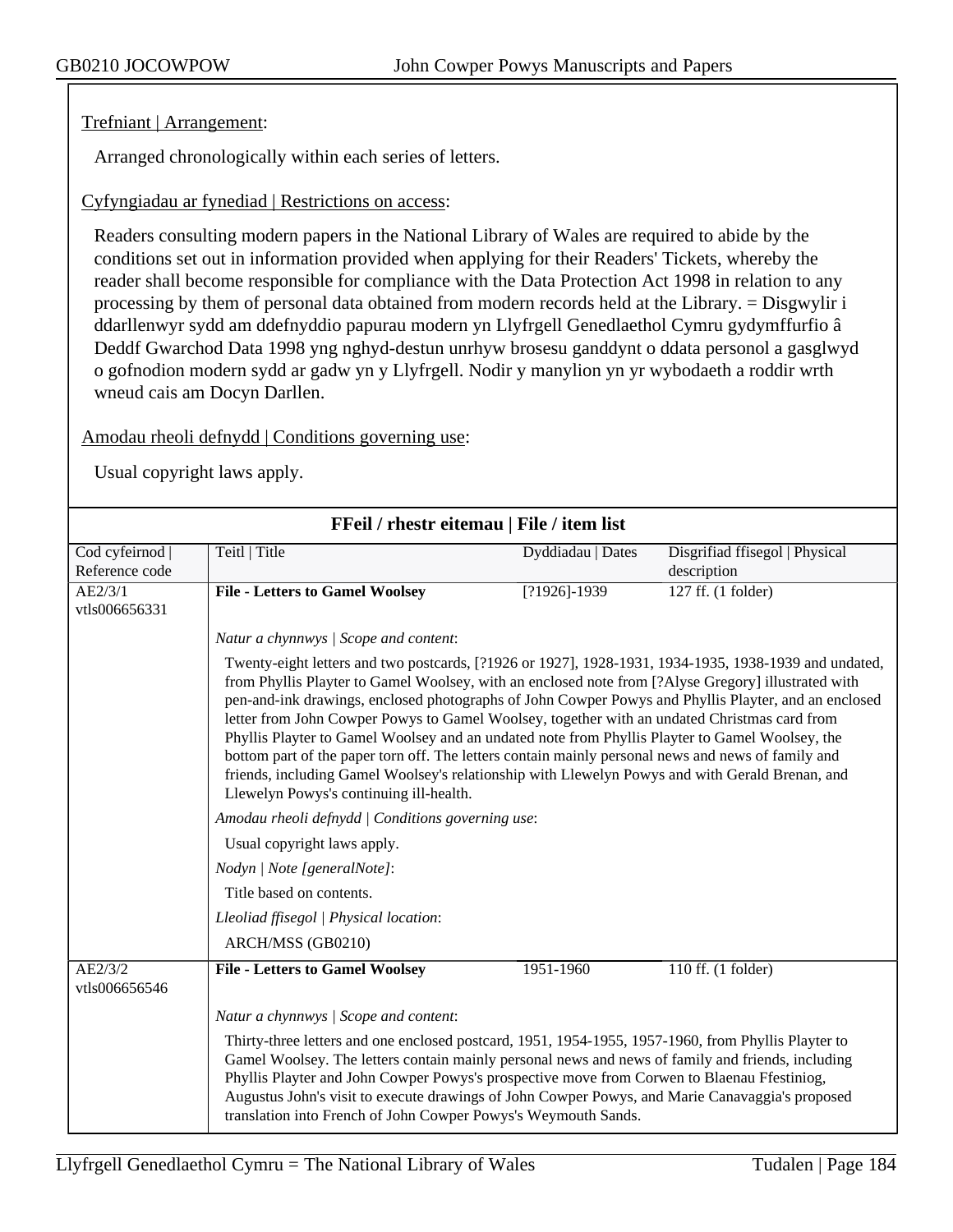|                          | Amodau rheoli defnydd   Conditions governing use:                                                                                                                                                                                                                                                                                                                                                                                                                                                                                               |                                                   |                    |  |  |  |
|--------------------------|-------------------------------------------------------------------------------------------------------------------------------------------------------------------------------------------------------------------------------------------------------------------------------------------------------------------------------------------------------------------------------------------------------------------------------------------------------------------------------------------------------------------------------------------------|---------------------------------------------------|--------------------|--|--|--|
|                          | Usual copyright laws apply.                                                                                                                                                                                                                                                                                                                                                                                                                                                                                                                     |                                                   |                    |  |  |  |
|                          | Nodyn   Note [generalNote]:                                                                                                                                                                                                                                                                                                                                                                                                                                                                                                                     |                                                   |                    |  |  |  |
|                          | Title based on contents.                                                                                                                                                                                                                                                                                                                                                                                                                                                                                                                        |                                                   |                    |  |  |  |
|                          | Lleoliad ffisegol   Physical location:                                                                                                                                                                                                                                                                                                                                                                                                                                                                                                          |                                                   |                    |  |  |  |
|                          | ARCH/MSS (GB0210)                                                                                                                                                                                                                                                                                                                                                                                                                                                                                                                               |                                                   |                    |  |  |  |
| AE2/3/3                  | <b>File - Letters to Gamel Woolsey</b>                                                                                                                                                                                                                                                                                                                                                                                                                                                                                                          | 1961-1963                                         | 87 ff. (1 folder)  |  |  |  |
| vtls006656662            |                                                                                                                                                                                                                                                                                                                                                                                                                                                                                                                                                 |                                                   |                    |  |  |  |
|                          | Natur a chynnwys / Scope and content:                                                                                                                                                                                                                                                                                                                                                                                                                                                                                                           |                                                   |                    |  |  |  |
|                          | Twenty-four letters, 1961-1963, from Phyllis Playter to Gamel Woolsey, with one enclosed note from<br>[?Alyse Gregory] and an enclosed photograph of John Cowper Powys and Louis Wilkinson. The letters<br>contain mainly personal news and news of family and friends, including the death of Katie Powys in<br>January 1963 and John Cowper Powys's declining health leading up to his death in June 1963.                                                                                                                                    |                                                   |                    |  |  |  |
|                          | Amodau rheoli defnydd   Conditions governing use:                                                                                                                                                                                                                                                                                                                                                                                                                                                                                               |                                                   |                    |  |  |  |
|                          | Usual copyright laws apply.                                                                                                                                                                                                                                                                                                                                                                                                                                                                                                                     |                                                   |                    |  |  |  |
|                          | Nodyn   Note [generalNote]:                                                                                                                                                                                                                                                                                                                                                                                                                                                                                                                     |                                                   |                    |  |  |  |
|                          | Title based on contents.                                                                                                                                                                                                                                                                                                                                                                                                                                                                                                                        |                                                   |                    |  |  |  |
|                          | Lleoliad ffisegol   Physical location:                                                                                                                                                                                                                                                                                                                                                                                                                                                                                                          |                                                   |                    |  |  |  |
|                          | ARCH/MSS (GB0210)                                                                                                                                                                                                                                                                                                                                                                                                                                                                                                                               |                                                   |                    |  |  |  |
| AE2/3/4<br>vtls006657898 | <b>File - Letters to Gamel Woolsey</b>                                                                                                                                                                                                                                                                                                                                                                                                                                                                                                          | 1964-1967                                         | 95 ff. (1 folder)  |  |  |  |
|                          | Natur a chynnwys / Scope and content:                                                                                                                                                                                                                                                                                                                                                                                                                                                                                                           |                                                   |                    |  |  |  |
|                          | Twenty-eight letters, 1964-1967, and one undated and apparently incomplete letter, from Phyllis Playter<br>to Gamel Woolsey, with one enclosed postcard from [?Harry and Ramona S.]. The letters contain<br>mainly personal news and news of family and friends, including an account of Phyllis Playter's voyage<br>to South America early in 1964 and the death of Alyse Gregory in 1967. There are also references to<br>publishing John Cowper Powys's letters and poems and mention of posthumous works relating to the<br>Powys brothers. |                                                   |                    |  |  |  |
|                          |                                                                                                                                                                                                                                                                                                                                                                                                                                                                                                                                                 | Amodau rheoli defnydd   Conditions governing use: |                    |  |  |  |
|                          | Usual copyright laws apply.                                                                                                                                                                                                                                                                                                                                                                                                                                                                                                                     |                                                   |                    |  |  |  |
|                          | Nodyn   Note [generalNote]:                                                                                                                                                                                                                                                                                                                                                                                                                                                                                                                     |                                                   |                    |  |  |  |
|                          | Title based on contents.                                                                                                                                                                                                                                                                                                                                                                                                                                                                                                                        |                                                   |                    |  |  |  |
|                          | Lleoliad ffisegol   Physical location:                                                                                                                                                                                                                                                                                                                                                                                                                                                                                                          |                                                   |                    |  |  |  |
|                          | ARCH/MSS (GB0210)                                                                                                                                                                                                                                                                                                                                                                                                                                                                                                                               |                                                   |                    |  |  |  |
| AE2/3/5<br>vtls006642584 | <b>File - Letters to George F. Sims</b>                                                                                                                                                                                                                                                                                                                                                                                                                                                                                                         | 1954-1963                                         | 106 ff. (1 folder) |  |  |  |
|                          | Natur a chynnwys / Scope and content:                                                                                                                                                                                                                                                                                                                                                                                                                                                                                                           |                                                   |                    |  |  |  |
|                          | Photocopies of forty-eight letters, 1954-1961, 1963 and undated, from Phyllis Playter to George F. Sims<br>which mostly involve negotiations for the sale of John Cowper Powys's manuscripts. Some of the folios<br>bear notes by Powys biographer Morine Krissdottir.                                                                                                                                                                                                                                                                          |                                                   |                    |  |  |  |
|                          | Amodau rheoli defnydd   Conditions governing use:                                                                                                                                                                                                                                                                                                                                                                                                                                                                                               |                                                   |                    |  |  |  |
|                          | Usual copyright laws apply.                                                                                                                                                                                                                                                                                                                                                                                                                                                                                                                     |                                                   |                    |  |  |  |
|                          | Nodyn   Note [generalNote]:                                                                                                                                                                                                                                                                                                                                                                                                                                                                                                                     |                                                   |                    |  |  |  |
|                          | Title based on contents.                                                                                                                                                                                                                                                                                                                                                                                                                                                                                                                        |                                                   |                    |  |  |  |
|                          | Lleoliad ffisegol   Physical location:                                                                                                                                                                                                                                                                                                                                                                                                                                                                                                          |                                                   |                    |  |  |  |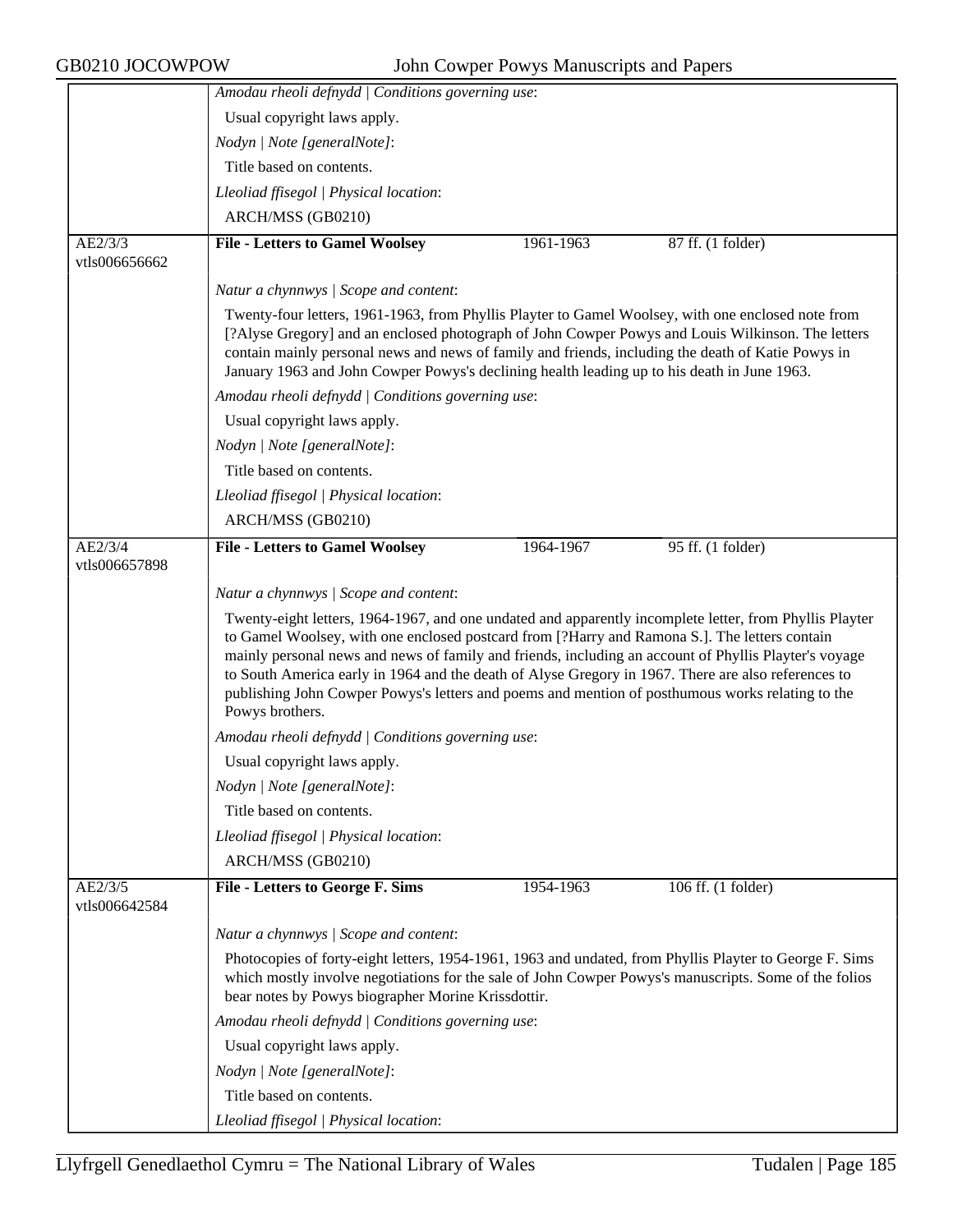|                          | ARCH/MSS (GB0210)                                                                                                                                                                                                                                                                                                                                                                                                                                                                                                                                     |                 |                                  |  |  |
|--------------------------|-------------------------------------------------------------------------------------------------------------------------------------------------------------------------------------------------------------------------------------------------------------------------------------------------------------------------------------------------------------------------------------------------------------------------------------------------------------------------------------------------------------------------------------------------------|-----------------|----------------------------------|--|--|
| AE2/3/6<br>vtls006651663 | File - Letters to other friends and<br>acquaintances                                                                                                                                                                                                                                                                                                                                                                                                                                                                                                  | $[1933] - 1974$ | 57 ff. (6 envelopes in 1 folder) |  |  |
|                          | Natur a chynnwys / Scope and content:                                                                                                                                                                                                                                                                                                                                                                                                                                                                                                                 |                 |                                  |  |  |
|                          | Letters from Phyllis Playter to Reginald [?Pole], (1), [1933]; Ferner Nuhn and Ruth Suckow (7),<br>1934-1935, 1952, 1964 (photocopies); Huw Owen Williams (Huw Menai) and his wife Anne, (1), 1945<br>(photocopy); Rosemary Manning (draft letters), 1972; Harold A. Van Kirk, (1), 1974; and unknown<br>recipients (incomplete letters, one of which (ff. 53-54 verso, 55 verso) includes notes by Marian Powys).<br>Powys biographer Morine Krissdottir has added dates to some of the letters and there is a note in her<br>hand attached to f. 1. |                 |                                  |  |  |
|                          | Amodau rheoli defnydd   Conditions governing use:<br>Usual copyright laws apply.<br>Nodyn   Note [generalNote]:                                                                                                                                                                                                                                                                                                                                                                                                                                       |                 |                                  |  |  |
|                          |                                                                                                                                                                                                                                                                                                                                                                                                                                                                                                                                                       |                 |                                  |  |  |
|                          |                                                                                                                                                                                                                                                                                                                                                                                                                                                                                                                                                       |                 |                                  |  |  |
|                          | Title based on contents.                                                                                                                                                                                                                                                                                                                                                                                                                                                                                                                              |                 |                                  |  |  |
|                          | Lleoliad ffisegol   Physical location:                                                                                                                                                                                                                                                                                                                                                                                                                                                                                                                |                 |                                  |  |  |
|                          | ARCH/MSS (GB0210)                                                                                                                                                                                                                                                                                                                                                                                                                                                                                                                                     |                 |                                  |  |  |
| AE2/3/7<br>vtls006685275 | <b>File - Envelopes addressed to Gilbert</b><br><b>Turner from Phyllis Playter and others</b>                                                                                                                                                                                                                                                                                                                                                                                                                                                         | 1947-1976       | 139 ff.                          |  |  |
|                          | Natur a chynnwys / Scope and content:                                                                                                                                                                                                                                                                                                                                                                                                                                                                                                                 |                 |                                  |  |  |
|                          | One hundred and thirty-four envelopes, 1952-1957, 1959-1976 and indiscernible/missing postmarks,<br>addressed to Gilbert Turner from Phyllis Playter, together with two envelopes, 1947, 1949, from [Alyse<br>Gregory], one, 1948, from [Lucy Penny], and two, 1966, from an unidentified correspondent, all<br>addressed to Gilbert Turner, the contents of all the envelopes having been removed. These items were<br>purchased with the letters contained in NLW MSS 23493-23498E, 23499D and should be considered as<br>part of that collection.  |                 |                                  |  |  |
|                          | Amodau rheoli defnydd   Conditions governing use:                                                                                                                                                                                                                                                                                                                                                                                                                                                                                                     |                 |                                  |  |  |
|                          | Usual copyright laws apply.                                                                                                                                                                                                                                                                                                                                                                                                                                                                                                                           |                 |                                  |  |  |
|                          | Nodyn   Note [generalNote]:                                                                                                                                                                                                                                                                                                                                                                                                                                                                                                                           |                 |                                  |  |  |
|                          | Title based on contents.                                                                                                                                                                                                                                                                                                                                                                                                                                                                                                                              |                 |                                  |  |  |
|                          | Lleoliad ffisegol   Physical location:                                                                                                                                                                                                                                                                                                                                                                                                                                                                                                                |                 |                                  |  |  |
|                          | ARCH/MSS (GB0210)                                                                                                                                                                                                                                                                                                                                                                                                                                                                                                                                     |                 |                                  |  |  |

# **Cyfres | Series AE3 vtls006649816: Literary papers**

Dyddiad | Date: [1912x1934] (dyddiad creu) | (date of creation)

Natur a chynnwys | Scope and content:

Seventy-two items of Phyllis Plater, nineteen items of which are a collection referred to by her as 'Precious, Precious'. The papers mainly comprise draft prose and poetry by Phyllis Playter, together with three items taken from printed sources. Inserted into both sets of papers are notes on the material by Powys biographer Morine Krissdottir. Also included is a hardcover notebook containing draft prose and personal memoranda by Phyllis Playter.

Disgrifiad ffisegol | Physical description: 3 folders.

Iaith y deunydd | Language of the material:

Nodyn | Note [generalNote]: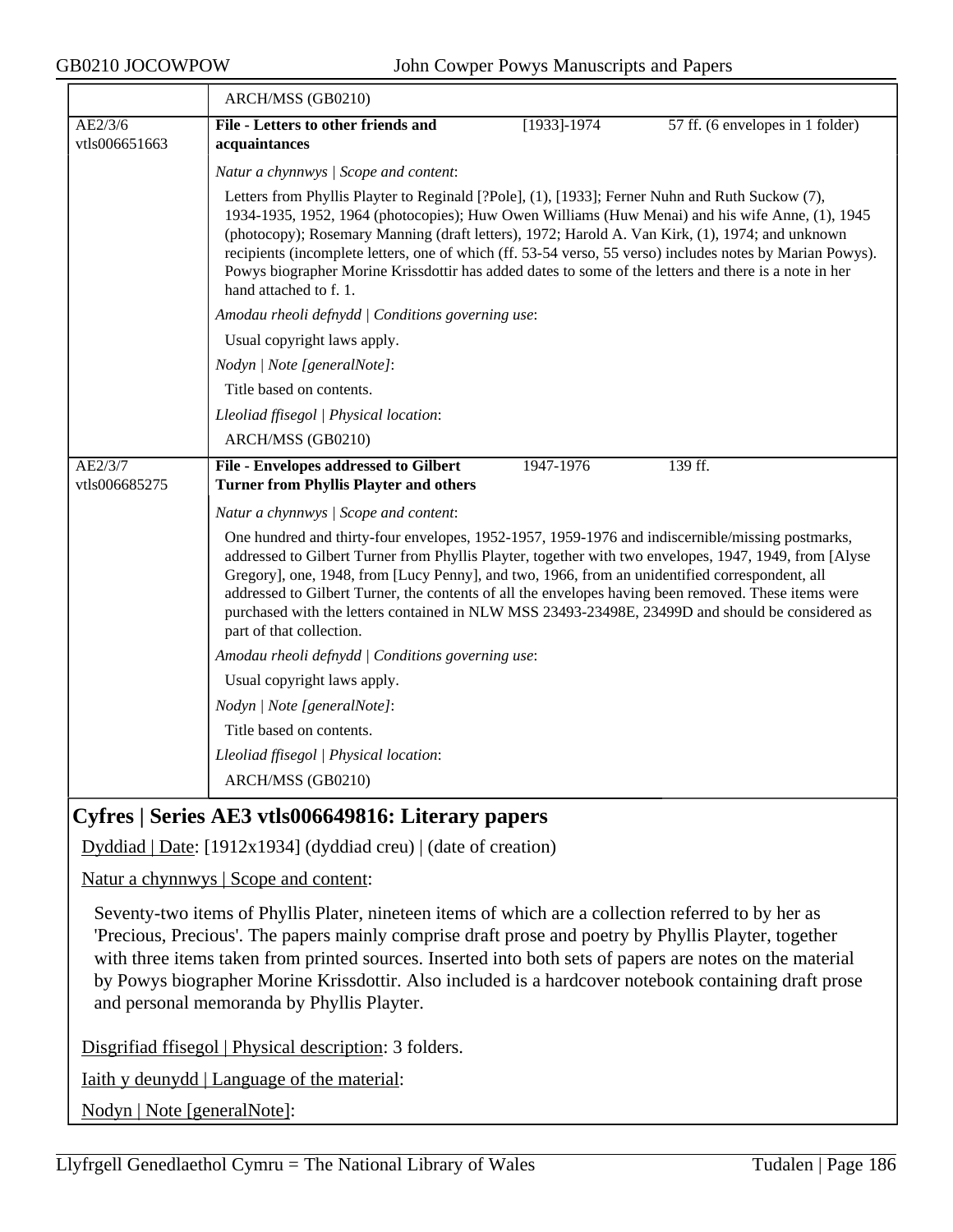Title based on contents.

Pwyntiau mynediad | Access points:

• Krissdottir, Morine (pwnc) | (subject)

## Cyfyngiadau ar fynediad | Restrictions on access:

Readers consulting modern papers in the National Library of Wales are required to abide by the conditions set out in information provided when applying for their Readers' Tickets, whereby the reader shall become responsible for compliance with the Data Protection Act 1998 in relation to any processing by them of personal data obtained from modern records held at the Library. = Disgwylir i ddarllenwyr sydd am ddefnyddio papurau modern yn Llyfrgell Genedlaethol Cymru gydymffurfio â Deddf Gwarchod Data 1998 yng nghyd-destun unrhyw brosesu ganddynt o ddata personol a gasglwyd o gofnodion modern sydd ar gadw yn y Llyfrgell. Nodir y manylion yn yr wybodaeth a roddir wrth wneud cais am Docyn Darllen.

## Amodau rheoli defnydd | Conditions governing use:

| FFeil / rhestr eitemau   File / item list |                                                                                                                                                                                                                                                                                                                                                                                                                                                                                                                                                                                                                                                                                                                |                   |                                                    |  |
|-------------------------------------------|----------------------------------------------------------------------------------------------------------------------------------------------------------------------------------------------------------------------------------------------------------------------------------------------------------------------------------------------------------------------------------------------------------------------------------------------------------------------------------------------------------------------------------------------------------------------------------------------------------------------------------------------------------------------------------------------------------------|-------------------|----------------------------------------------------|--|
| Cod cyfeirnod<br>Reference code           | Teitl   Title                                                                                                                                                                                                                                                                                                                                                                                                                                                                                                                                                                                                                                                                                                  | Dyddiadau   Dates | Disgrifiad ffisegol   Physical<br>description      |  |
| AE3/1<br>vtls006649631                    | File - 'Precious, Precious' collection                                                                                                                                                                                                                                                                                                                                                                                                                                                                                                                                                                                                                                                                         | [1921x1934]       | 90 ff. (1 folder)                                  |  |
|                                           | Natur a chynnwys / Scope and content:                                                                                                                                                                                                                                                                                                                                                                                                                                                                                                                                                                                                                                                                          |                   |                                                    |  |
|                                           | Drafts of unpublished poems and prose pieces, [1921x1934], by Phyllis Playter, including a story in<br>French entitled 'Voyage à l'infini' (f. 1-14), five chapters of a story entitled 'Mrs Telfair's Companion' (ff.<br>53-76), and a fragment of a poem called 'Cimmeria' (ff. 77-78), together with what purports to be the<br>first chapter of John Cowper Powys's novel The Inmates (1952) (ff. 86-8), though Playter's text does not<br>tally with the corresponding section of the published work. The items were preserved by Playter in an<br>envelope marked 'Precious, Precious'. Inserted into the papers are original manuscript and photocopied<br>notes on the material by Morine Krissdottir. |                   |                                                    |  |
|                                           | Amodau rheoli defnydd   Conditions governing use:                                                                                                                                                                                                                                                                                                                                                                                                                                                                                                                                                                                                                                                              |                   |                                                    |  |
|                                           | Usual copyright laws apply.                                                                                                                                                                                                                                                                                                                                                                                                                                                                                                                                                                                                                                                                                    |                   |                                                    |  |
|                                           | Nodyn   Note [generalNote]:                                                                                                                                                                                                                                                                                                                                                                                                                                                                                                                                                                                                                                                                                    |                   |                                                    |  |
|                                           | Title based on contents.                                                                                                                                                                                                                                                                                                                                                                                                                                                                                                                                                                                                                                                                                       |                   |                                                    |  |
|                                           | Lleoliad ffisegol   Physical location:                                                                                                                                                                                                                                                                                                                                                                                                                                                                                                                                                                                                                                                                         |                   |                                                    |  |
|                                           | ARCH/MSS (GB0210)                                                                                                                                                                                                                                                                                                                                                                                                                                                                                                                                                                                                                                                                                              |                   |                                                    |  |
| AE3/2<br>vtls006755771                    | <b>File - Drafts and memoranda</b>                                                                                                                                                                                                                                                                                                                                                                                                                                                                                                                                                                                                                                                                             | [1925x1929]       | 77 ff. (original pagination 1-152)<br>$(1$ folder) |  |
|                                           | Natur a chynnwys / Scope and content:                                                                                                                                                                                                                                                                                                                                                                                                                                                                                                                                                                                                                                                                          |                   |                                                    |  |
|                                           | A hardcover notebook containing incomplete manuscript drafts by Phyllis Playter of a prose piece<br>entitled 'Where Other Rivers Flow'. The back of the volume contains diary entries and personal<br>memoranda by Phyllis Playter, in which she mentions John Cowper Powys and the health of her father<br>Franklin Playter; a note (f. 65 verso) by Powys biographer Morine Krissdottir suggests the date 1929 for<br>at least part of this section. A Joplin Printing Company label is pasted on the inside front cover. Inserts                                                                                                                                                                            |                   |                                                    |  |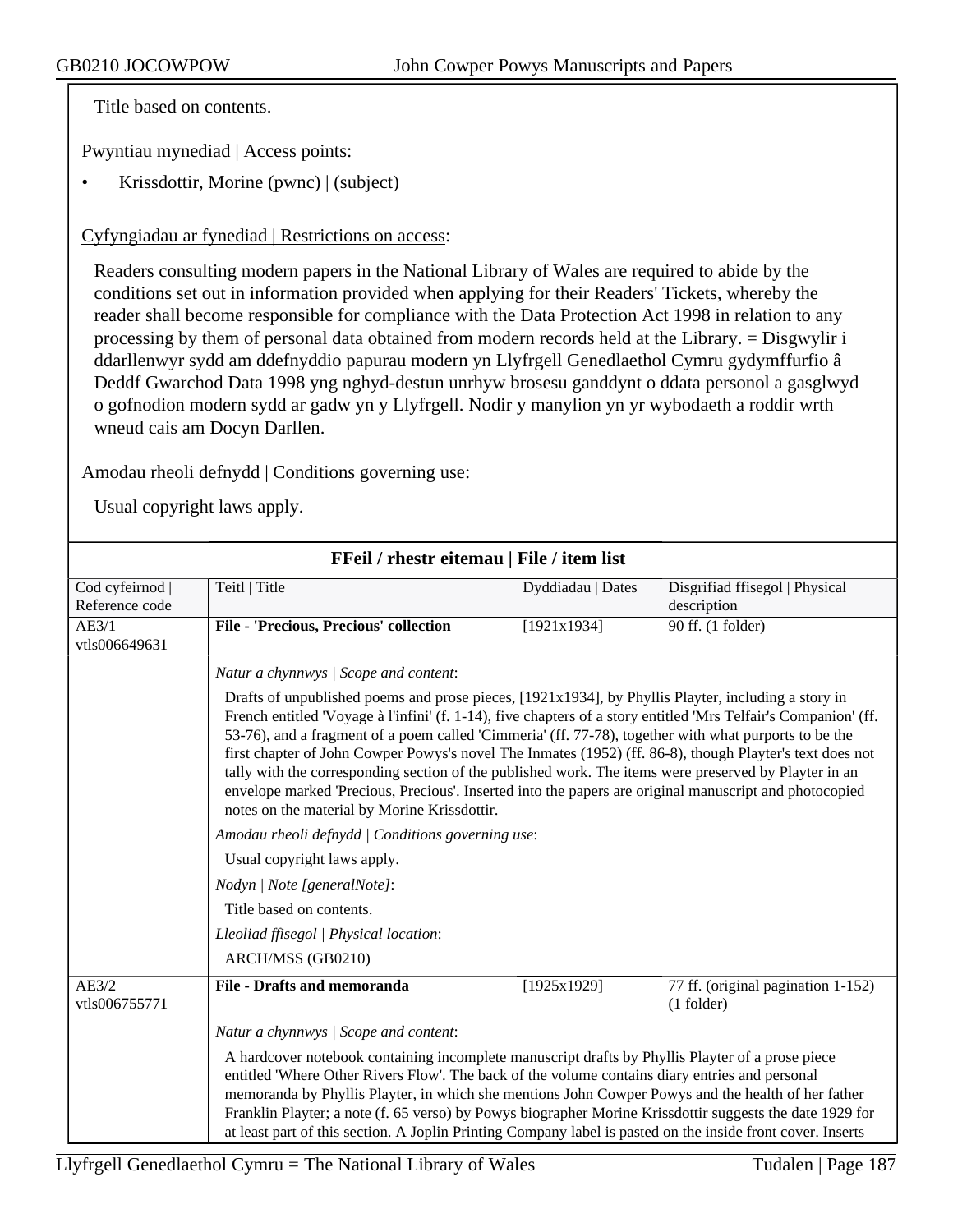| GB0210 JOCOWPOW                                                                                                                                                                                                                                                                                           | John Cowper Powys Manuscripts and Papers                                                                                                                                                                                                                                                                                                                                                                                                                                                                                                                                                                                                                                                                                                                                                                                                                                                                                                                                      |  |  |
|-----------------------------------------------------------------------------------------------------------------------------------------------------------------------------------------------------------------------------------------------------------------------------------------------------------|-------------------------------------------------------------------------------------------------------------------------------------------------------------------------------------------------------------------------------------------------------------------------------------------------------------------------------------------------------------------------------------------------------------------------------------------------------------------------------------------------------------------------------------------------------------------------------------------------------------------------------------------------------------------------------------------------------------------------------------------------------------------------------------------------------------------------------------------------------------------------------------------------------------------------------------------------------------------------------|--|--|
|                                                                                                                                                                                                                                                                                                           | comprise a printed representation of the frontispiece of J. L. Campbell's novel The Miracle of Peille<br>(between ff. 41 verso and 42) and a feather (between ff. 56 verso and 57). Ff. 2 verso, 9-53, 54-56 verso,<br>64-65, and 76 verso are blank.                                                                                                                                                                                                                                                                                                                                                                                                                                                                                                                                                                                                                                                                                                                         |  |  |
|                                                                                                                                                                                                                                                                                                           | Amodau rheoli defnydd   Conditions governing use:                                                                                                                                                                                                                                                                                                                                                                                                                                                                                                                                                                                                                                                                                                                                                                                                                                                                                                                             |  |  |
|                                                                                                                                                                                                                                                                                                           | Usual copyright laws apply.                                                                                                                                                                                                                                                                                                                                                                                                                                                                                                                                                                                                                                                                                                                                                                                                                                                                                                                                                   |  |  |
|                                                                                                                                                                                                                                                                                                           | Nodyn   Note [generalNote]:                                                                                                                                                                                                                                                                                                                                                                                                                                                                                                                                                                                                                                                                                                                                                                                                                                                                                                                                                   |  |  |
|                                                                                                                                                                                                                                                                                                           | Title based on contents.                                                                                                                                                                                                                                                                                                                                                                                                                                                                                                                                                                                                                                                                                                                                                                                                                                                                                                                                                      |  |  |
|                                                                                                                                                                                                                                                                                                           | Lleoliad ffisegol   Physical location:                                                                                                                                                                                                                                                                                                                                                                                                                                                                                                                                                                                                                                                                                                                                                                                                                                                                                                                                        |  |  |
|                                                                                                                                                                                                                                                                                                           | ARCH/MSS (GB0210)                                                                                                                                                                                                                                                                                                                                                                                                                                                                                                                                                                                                                                                                                                                                                                                                                                                                                                                                                             |  |  |
| AE3/3<br>vtls006649979                                                                                                                                                                                                                                                                                    | <b>File - Other literary papers</b><br>[1912x1934]<br>145 ff. (1 folder)                                                                                                                                                                                                                                                                                                                                                                                                                                                                                                                                                                                                                                                                                                                                                                                                                                                                                                      |  |  |
|                                                                                                                                                                                                                                                                                                           | Natur a chynnwys / Scope and content:                                                                                                                                                                                                                                                                                                                                                                                                                                                                                                                                                                                                                                                                                                                                                                                                                                                                                                                                         |  |  |
|                                                                                                                                                                                                                                                                                                           | Fifty-four manuscript and typescript items, [1912x1934], of Phyllis Playter comprising mostly draft prose<br>and poetry, some of which is fragmentary, together with a prose piece copied by Phyllis Playter from the<br>works of Rainer Maria Rilke (ff. 96-8), a poem by Phyllis Playter copied out in a later (cataloguer's) hand<br>(f. 41 recto-verso) and three items taken from printed sources, namely 'The Man in the Moon' by François<br>de Curel, translated from the French by Phyllis Playter (ff. 123-6 verso), a play entitled 'Good-Bye,<br>Georgette' by Phyllis Playter (ff. 127-8), and 'Dialogues of the Dead' by Bernard de Bovier de Fontenelle,<br>translated from the French by Phyllis Playter (ff. 129-45) (photocopy). Some of the items are duplicated<br>and one poem, 'The Dead', is also found in Phyllis Playter's 'Precious, Precious' collection. Inserted into<br>the papers are photocopied notes on the material by Morine Krissdottir. |  |  |
|                                                                                                                                                                                                                                                                                                           | Amodau rheoli defnydd   Conditions governing use:                                                                                                                                                                                                                                                                                                                                                                                                                                                                                                                                                                                                                                                                                                                                                                                                                                                                                                                             |  |  |
|                                                                                                                                                                                                                                                                                                           | Usual copyright laws apply.                                                                                                                                                                                                                                                                                                                                                                                                                                                                                                                                                                                                                                                                                                                                                                                                                                                                                                                                                   |  |  |
|                                                                                                                                                                                                                                                                                                           | Nodyn   Note [generalNote]:                                                                                                                                                                                                                                                                                                                                                                                                                                                                                                                                                                                                                                                                                                                                                                                                                                                                                                                                                   |  |  |
|                                                                                                                                                                                                                                                                                                           | Title based on contents.                                                                                                                                                                                                                                                                                                                                                                                                                                                                                                                                                                                                                                                                                                                                                                                                                                                                                                                                                      |  |  |
|                                                                                                                                                                                                                                                                                                           | Lleoliad ffisegol   Physical location:                                                                                                                                                                                                                                                                                                                                                                                                                                                                                                                                                                                                                                                                                                                                                                                                                                                                                                                                        |  |  |
|                                                                                                                                                                                                                                                                                                           | ARCH/MSS (GB0210)                                                                                                                                                                                                                                                                                                                                                                                                                                                                                                                                                                                                                                                                                                                                                                                                                                                                                                                                                             |  |  |
|                                                                                                                                                                                                                                                                                                           | Cyfres   Series AE4 vtls006651497: Personal papers                                                                                                                                                                                                                                                                                                                                                                                                                                                                                                                                                                                                                                                                                                                                                                                                                                                                                                                            |  |  |
|                                                                                                                                                                                                                                                                                                           | Dyddiad   Date: 1923-[1970s] (dyddiad creu)   (date of creation)                                                                                                                                                                                                                                                                                                                                                                                                                                                                                                                                                                                                                                                                                                                                                                                                                                                                                                              |  |  |
|                                                                                                                                                                                                                                                                                                           | Natur a chynnwys   Scope and content:                                                                                                                                                                                                                                                                                                                                                                                                                                                                                                                                                                                                                                                                                                                                                                                                                                                                                                                                         |  |  |
| Personal volumes and papers, 1923-[1970s], of Phyllis Playter comprising six diaries, 1930-1978,<br>three commonplace book, [1937]-[1970s], passports and savings books, 1923-1974, address books, [?<br>1930s]-[1970s], and lists and a notebook relating to John Cowper Powys manuscripts, [1955]-1963. |                                                                                                                                                                                                                                                                                                                                                                                                                                                                                                                                                                                                                                                                                                                                                                                                                                                                                                                                                                               |  |  |
|                                                                                                                                                                                                                                                                                                           | Disgrifiad ffisegol   Physical description: 8 folders, 1 envelope.                                                                                                                                                                                                                                                                                                                                                                                                                                                                                                                                                                                                                                                                                                                                                                                                                                                                                                            |  |  |
|                                                                                                                                                                                                                                                                                                           | <u>Iaith y deunydd   Language of the material:</u>                                                                                                                                                                                                                                                                                                                                                                                                                                                                                                                                                                                                                                                                                                                                                                                                                                                                                                                            |  |  |
| Nodyn   Note [generalNote]:                                                                                                                                                                                                                                                                               |                                                                                                                                                                                                                                                                                                                                                                                                                                                                                                                                                                                                                                                                                                                                                                                                                                                                                                                                                                               |  |  |
| Title based on contents.                                                                                                                                                                                                                                                                                  |                                                                                                                                                                                                                                                                                                                                                                                                                                                                                                                                                                                                                                                                                                                                                                                                                                                                                                                                                                               |  |  |
| Trefniant   Arrangement:                                                                                                                                                                                                                                                                                  |                                                                                                                                                                                                                                                                                                                                                                                                                                                                                                                                                                                                                                                                                                                                                                                                                                                                                                                                                                               |  |  |
|                                                                                                                                                                                                                                                                                                           |                                                                                                                                                                                                                                                                                                                                                                                                                                                                                                                                                                                                                                                                                                                                                                                                                                                                                                                                                                               |  |  |
| Arranged chronologically.                                                                                                                                                                                                                                                                                 |                                                                                                                                                                                                                                                                                                                                                                                                                                                                                                                                                                                                                                                                                                                                                                                                                                                                                                                                                                               |  |  |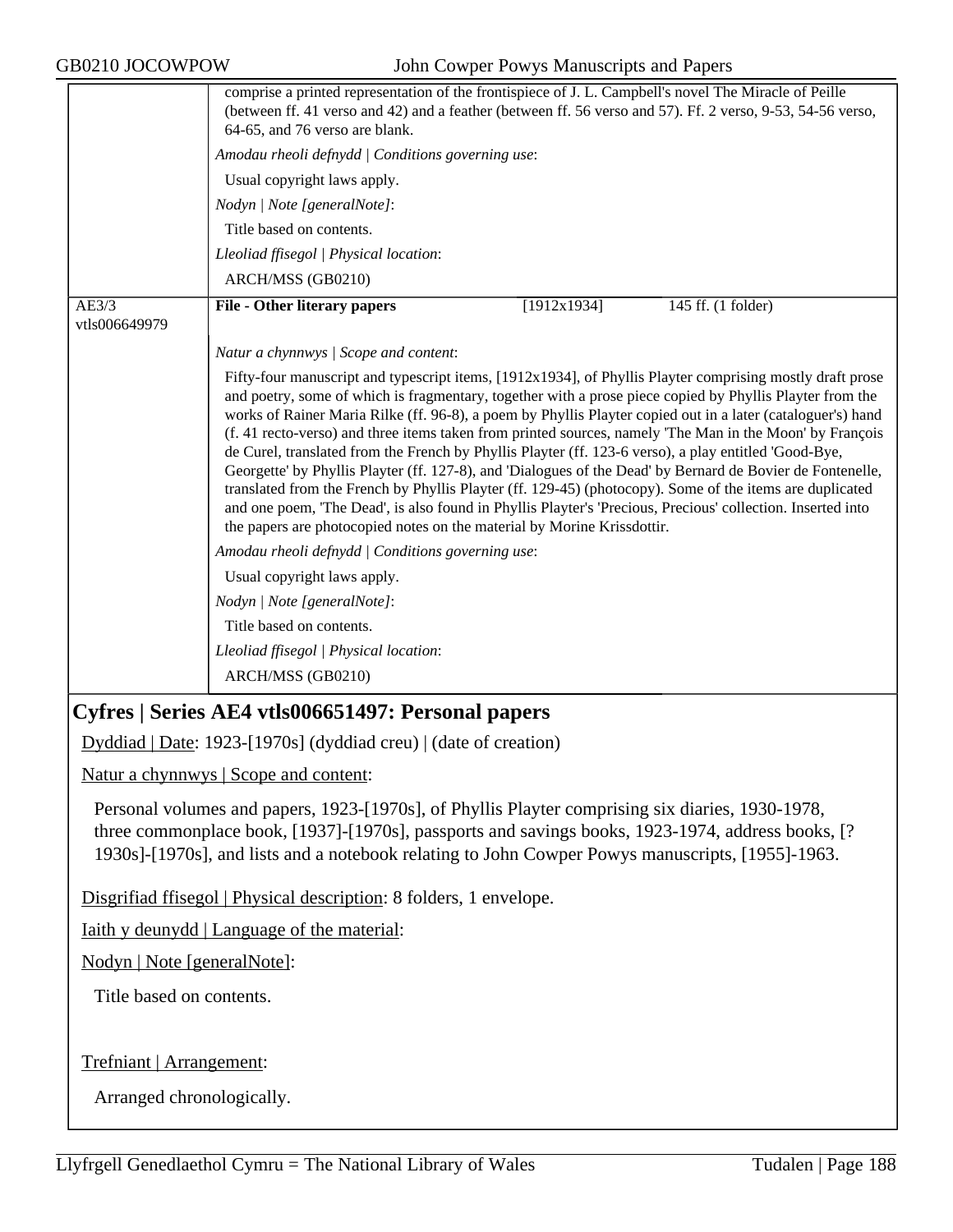Cyfyngiadau ar fynediad | Restrictions on access:

Readers consulting modern papers in the National Library of Wales are required to abide by the conditions set out in information provided when applying for their Readers' Tickets, whereby the reader shall become responsible for compliance with the Data Protection Act 1998 in relation to any processing by them of personal data obtained from modern records held at the Library. = Disgwylir i ddarllenwyr sydd am ddefnyddio papurau modern yn Llyfrgell Genedlaethol Cymru gydymffurfio â Deddf Gwarchod Data 1998 yng nghyd-destun unrhyw brosesu ganddynt o ddata personol a gasglwyd o gofnodion modern sydd ar gadw yn y Llyfrgell. Nodir y manylion yn yr wybodaeth a roddir wrth wneud cais am Docyn Darllen.

Amodau rheoli defnydd | Conditions governing use:

Usual copyright laws apply.

# **Is-gyfres | Subseries AE4/1 vtls006649801: Diaries**

Dyddiad | Date: 1930-1978 (dyddiad creu) | (date of creation)

Natur a chynnwys | Scope and content:

Diaries of Phyllis Playter containing memoranda and various inserts, including press cuttings, address labels, photographs and preserved dried plants.

Disgrifiad ffisegol | Physical description: 6 diaries (2 folders).

Iaith y deunydd | Language of the material:

Nodyn | Note [generalNote]:

Title based on contents.

Pwyntiau mynediad | Access points:

• Playter, Phyllis -- Diaries (pwnc) | (subject)

Trefniant | Arrangement:

Arranged chronologically.

## Cyfyngiadau ar fynediad | Restrictions on access:

Readers consulting modern papers in the National Library of Wales are required to abide by the conditions set out in information provided when applying for their Readers' Tickets, whereby the reader shall become responsible for compliance with the Data Protection Act 1998 in relation to any processing by them of personal data obtained from modern records held at the Library. = Disgwylir i ddarllenwyr sydd am ddefnyddio papurau modern yn Llyfrgell Genedlaethol Cymru gydymffurfio â Deddf Gwarchod Data 1998 yng nghyd-destun unrhyw brosesu ganddynt o ddata personol a gasglwyd o gofnodion modern sydd ar gadw yn y Llyfrgell. Nodir y manylion yn yr wybodaeth a roddir wrth wneud cais am Docyn Darllen.

Amodau rheoli defnydd | Conditions governing use: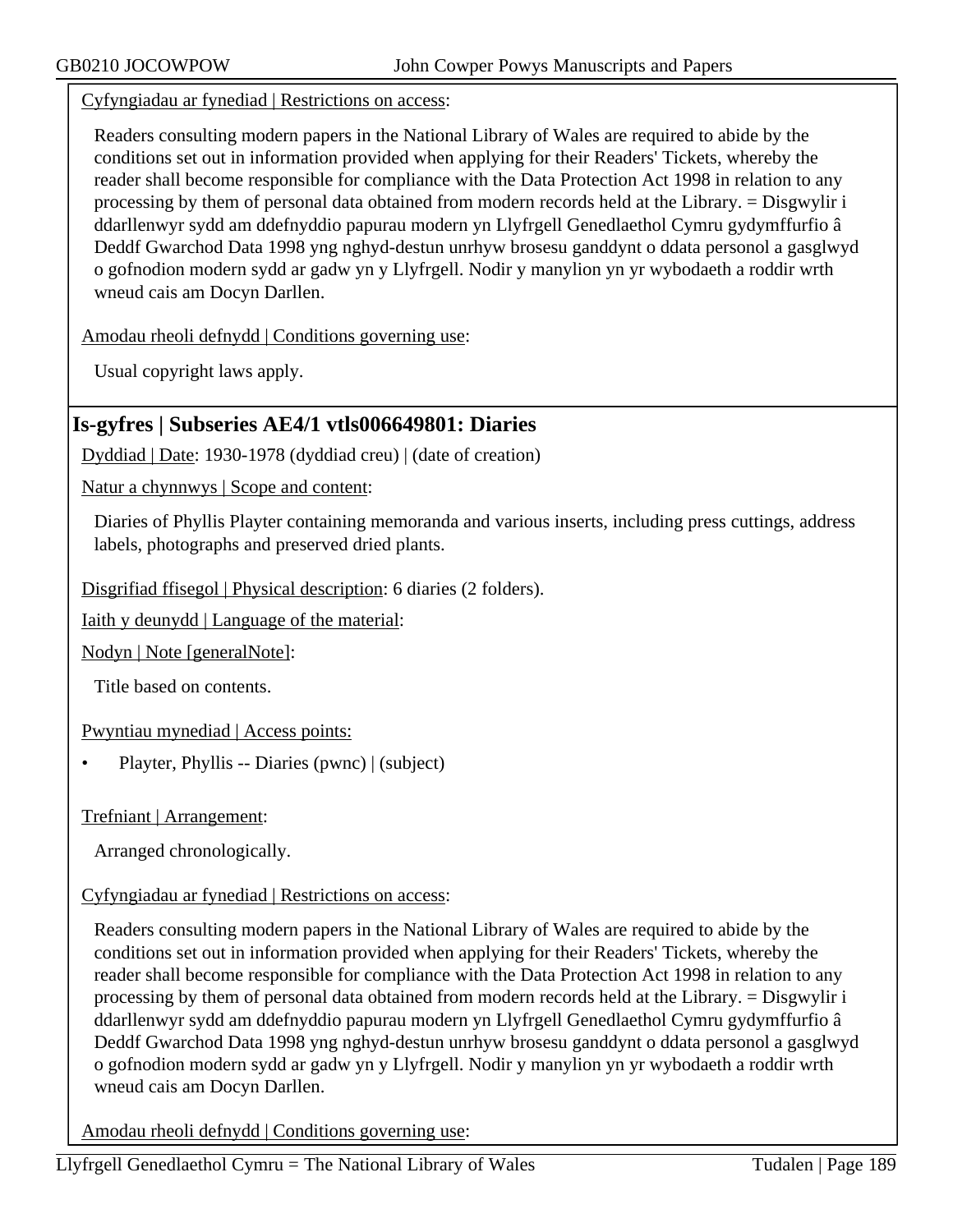| FFeil / rhestr eitemau   File / item list |                                                                                                                                                                                                                                                                                                                                                                                                                                                                                                                                                                                                                                                                                                                                                                                                                                                   |                                                                                                                                                                                                                                                                                                                                                                                                                                                                                                                                                                                                                                                                                                                                                                                                                                                                                                                                                                                                                                                                                                                                                                                                                                                                                                                                                                                                                                                                                                                   |                                                                                                             |  |  |
|-------------------------------------------|---------------------------------------------------------------------------------------------------------------------------------------------------------------------------------------------------------------------------------------------------------------------------------------------------------------------------------------------------------------------------------------------------------------------------------------------------------------------------------------------------------------------------------------------------------------------------------------------------------------------------------------------------------------------------------------------------------------------------------------------------------------------------------------------------------------------------------------------------|-------------------------------------------------------------------------------------------------------------------------------------------------------------------------------------------------------------------------------------------------------------------------------------------------------------------------------------------------------------------------------------------------------------------------------------------------------------------------------------------------------------------------------------------------------------------------------------------------------------------------------------------------------------------------------------------------------------------------------------------------------------------------------------------------------------------------------------------------------------------------------------------------------------------------------------------------------------------------------------------------------------------------------------------------------------------------------------------------------------------------------------------------------------------------------------------------------------------------------------------------------------------------------------------------------------------------------------------------------------------------------------------------------------------------------------------------------------------------------------------------------------------|-------------------------------------------------------------------------------------------------------------|--|--|
| Cod cyfeirnod  <br>Reference code         | Teitl   Title                                                                                                                                                                                                                                                                                                                                                                                                                                                                                                                                                                                                                                                                                                                                                                                                                                     | Dyddiadau   Dates                                                                                                                                                                                                                                                                                                                                                                                                                                                                                                                                                                                                                                                                                                                                                                                                                                                                                                                                                                                                                                                                                                                                                                                                                                                                                                                                                                                                                                                                                                 | Disgrifiad ffisegol   Physical<br>description                                                               |  |  |
| AE4/1/1<br>vtls006637006                  | <b>File - Diary</b>                                                                                                                                                                                                                                                                                                                                                                                                                                                                                                                                                                                                                                                                                                                                                                                                                               | 1930                                                                                                                                                                                                                                                                                                                                                                                                                                                                                                                                                                                                                                                                                                                                                                                                                                                                                                                                                                                                                                                                                                                                                                                                                                                                                                                                                                                                                                                                                                              | i-iii, 1-365 pp. (original<br>pagination), pp. 366-382 (added<br>pagination) (part-contents of 1<br>folder) |  |  |
|                                           | Natur a chynnwys / Scope and content:                                                                                                                                                                                                                                                                                                                                                                                                                                                                                                                                                                                                                                                                                                                                                                                                             |                                                                                                                                                                                                                                                                                                                                                                                                                                                                                                                                                                                                                                                                                                                                                                                                                                                                                                                                                                                                                                                                                                                                                                                                                                                                                                                                                                                                                                                                                                                   |                                                                                                             |  |  |
|                                           | Diary of Phyllis Playter for 1930. The diary is written up for the inclusive dates 1 January - 3 February<br>(pp. 1-35), 12 February - 6 March (pp. 43-65), 11-24 March (pp. 70-83), 27 March - 1 April (pp. 86-91),<br>12-23 April (pp. 102-113), 1-8 May (pp. 121-128), 10 May (p. 130), 22-31 May (pp. 142-151), 4<br>September (p. 247), 15 September (p. 258) and 13-23 November (pp. 317-327) and there are memoranda<br>on pp. 366-370 but the volume is otherwise blank. A dried plant is inserted between pp. 160 and 161<br>and a feather between pp. 314 and 315. A press cutting relating to Philippa (Katie) Powys's novel The<br>Blackthorn Winter (1930) and a receipt dated 8 June 1929 from Mme Bernier, clothing establishment<br>("robes & manteaux"), Paris, both originally loose in the volume, have been inserted at p. i. |                                                                                                                                                                                                                                                                                                                                                                                                                                                                                                                                                                                                                                                                                                                                                                                                                                                                                                                                                                                                                                                                                                                                                                                                                                                                                                                                                                                                                                                                                                                   |                                                                                                             |  |  |
|                                           | Amodau rheoli defnydd   Conditions governing use:                                                                                                                                                                                                                                                                                                                                                                                                                                                                                                                                                                                                                                                                                                                                                                                                 |                                                                                                                                                                                                                                                                                                                                                                                                                                                                                                                                                                                                                                                                                                                                                                                                                                                                                                                                                                                                                                                                                                                                                                                                                                                                                                                                                                                                                                                                                                                   |                                                                                                             |  |  |
|                                           | Usual copyright laws apply.                                                                                                                                                                                                                                                                                                                                                                                                                                                                                                                                                                                                                                                                                                                                                                                                                       |                                                                                                                                                                                                                                                                                                                                                                                                                                                                                                                                                                                                                                                                                                                                                                                                                                                                                                                                                                                                                                                                                                                                                                                                                                                                                                                                                                                                                                                                                                                   |                                                                                                             |  |  |
|                                           | Nodyn   Note [generalNote]:                                                                                                                                                                                                                                                                                                                                                                                                                                                                                                                                                                                                                                                                                                                                                                                                                       |                                                                                                                                                                                                                                                                                                                                                                                                                                                                                                                                                                                                                                                                                                                                                                                                                                                                                                                                                                                                                                                                                                                                                                                                                                                                                                                                                                                                                                                                                                                   |                                                                                                             |  |  |
|                                           | Title based on contents.                                                                                                                                                                                                                                                                                                                                                                                                                                                                                                                                                                                                                                                                                                                                                                                                                          |                                                                                                                                                                                                                                                                                                                                                                                                                                                                                                                                                                                                                                                                                                                                                                                                                                                                                                                                                                                                                                                                                                                                                                                                                                                                                                                                                                                                                                                                                                                   |                                                                                                             |  |  |
|                                           | Lleoliad ffisegol   Physical location:                                                                                                                                                                                                                                                                                                                                                                                                                                                                                                                                                                                                                                                                                                                                                                                                            |                                                                                                                                                                                                                                                                                                                                                                                                                                                                                                                                                                                                                                                                                                                                                                                                                                                                                                                                                                                                                                                                                                                                                                                                                                                                                                                                                                                                                                                                                                                   |                                                                                                             |  |  |
|                                           | ARCH/MSS (GB0210)                                                                                                                                                                                                                                                                                                                                                                                                                                                                                                                                                                                                                                                                                                                                                                                                                                 |                                                                                                                                                                                                                                                                                                                                                                                                                                                                                                                                                                                                                                                                                                                                                                                                                                                                                                                                                                                                                                                                                                                                                                                                                                                                                                                                                                                                                                                                                                                   |                                                                                                             |  |  |
| AE4/1/2<br>vtls006638096                  | <b>File - Diary</b>                                                                                                                                                                                                                                                                                                                                                                                                                                                                                                                                                                                                                                                                                                                                                                                                                               | 1931                                                                                                                                                                                                                                                                                                                                                                                                                                                                                                                                                                                                                                                                                                                                                                                                                                                                                                                                                                                                                                                                                                                                                                                                                                                                                                                                                                                                                                                                                                              | i, 1-365 pp. (original pagination),<br>pp. 366-370 (added pagination)<br>(part-contents of 1 folder)        |  |  |
|                                           | Natur a chynnwys / Scope and content:                                                                                                                                                                                                                                                                                                                                                                                                                                                                                                                                                                                                                                                                                                                                                                                                             |                                                                                                                                                                                                                                                                                                                                                                                                                                                                                                                                                                                                                                                                                                                                                                                                                                                                                                                                                                                                                                                                                                                                                                                                                                                                                                                                                                                                                                                                                                                   |                                                                                                             |  |  |
|                                           |                                                                                                                                                                                                                                                                                                                                                                                                                                                                                                                                                                                                                                                                                                                                                                                                                                                   | Diary of Phyllis Playter for 1931. The volume contains diary entries for the inclusive dates 1-6 January<br>(pp. 1-6), 8-14 January (pp. 8-14), 21 January - 11 February (pp. 21-42), 13-15 February (pp. 44-46),<br>17-23 February (pp. 48-54), 8 March (p. 67), 10 March (p. 69), 17-19 March (pp. 76-78), 10 May - 6<br>July (pp. 130-187), 8-10 July (pp. 189-191), 13-28 July (pp. 194-209), 8-9 August (pp. 220-221), 15-19<br>August (pp. 227-231), 25 August (p. 237), 10 September (p. 253), 20-23 September (pp. 263-266), 7-8<br>October (pp. 280-281), 17-18 October (pp. 290-291) and 24-31 December (pp. 358-365), with some<br>memoranda on pp. 366-367, the remaining leaves being left blank. Several press cuttings and a rough<br>pencil draft of [?] poetry in the hand of Phyllis Playter, originally loose in the volume, are inserted at p.<br>i and p. 112 respectively, and two photographs (no identification), also originally loose in the volume,<br>are inserted at pp. 109 and 111. Two feathers are inserted between pp. 62 and 63, the remains of a [?<br>and 207. The remains of a ribbon and a [? dried and discoloured plant] are inserted between pp. 194 and<br>195 and another fragment of ribbon inserted between pp. 360 and 361. Inserted in an envelope at p. 191<br>by an archivist at a recent date are the remains of a dried plant, with a note that the fragments "caused<br>considerable staining on several pages", this staining being visible on pp. 180-209. | dried and discoloured plant] between pp. 202 and 203, and the remains of a dried flower between pp. 206     |  |  |
|                                           |                                                                                                                                                                                                                                                                                                                                                                                                                                                                                                                                                                                                                                                                                                                                                                                                                                                   | Amodau rheoli defnydd   Conditions governing use:                                                                                                                                                                                                                                                                                                                                                                                                                                                                                                                                                                                                                                                                                                                                                                                                                                                                                                                                                                                                                                                                                                                                                                                                                                                                                                                                                                                                                                                                 |                                                                                                             |  |  |
|                                           | Usual copyright laws apply.                                                                                                                                                                                                                                                                                                                                                                                                                                                                                                                                                                                                                                                                                                                                                                                                                       |                                                                                                                                                                                                                                                                                                                                                                                                                                                                                                                                                                                                                                                                                                                                                                                                                                                                                                                                                                                                                                                                                                                                                                                                                                                                                                                                                                                                                                                                                                                   |                                                                                                             |  |  |
|                                           | Nodyn   Note [generalNote]:                                                                                                                                                                                                                                                                                                                                                                                                                                                                                                                                                                                                                                                                                                                                                                                                                       |                                                                                                                                                                                                                                                                                                                                                                                                                                                                                                                                                                                                                                                                                                                                                                                                                                                                                                                                                                                                                                                                                                                                                                                                                                                                                                                                                                                                                                                                                                                   |                                                                                                             |  |  |
|                                           | Title based on contents.                                                                                                                                                                                                                                                                                                                                                                                                                                                                                                                                                                                                                                                                                                                                                                                                                          |                                                                                                                                                                                                                                                                                                                                                                                                                                                                                                                                                                                                                                                                                                                                                                                                                                                                                                                                                                                                                                                                                                                                                                                                                                                                                                                                                                                                                                                                                                                   |                                                                                                             |  |  |
|                                           |                                                                                                                                                                                                                                                                                                                                                                                                                                                                                                                                                                                                                                                                                                                                                                                                                                                   |                                                                                                                                                                                                                                                                                                                                                                                                                                                                                                                                                                                                                                                                                                                                                                                                                                                                                                                                                                                                                                                                                                                                                                                                                                                                                                                                                                                                                                                                                                                   | Lleoliad ffisegol   Physical location:                                                                      |  |  |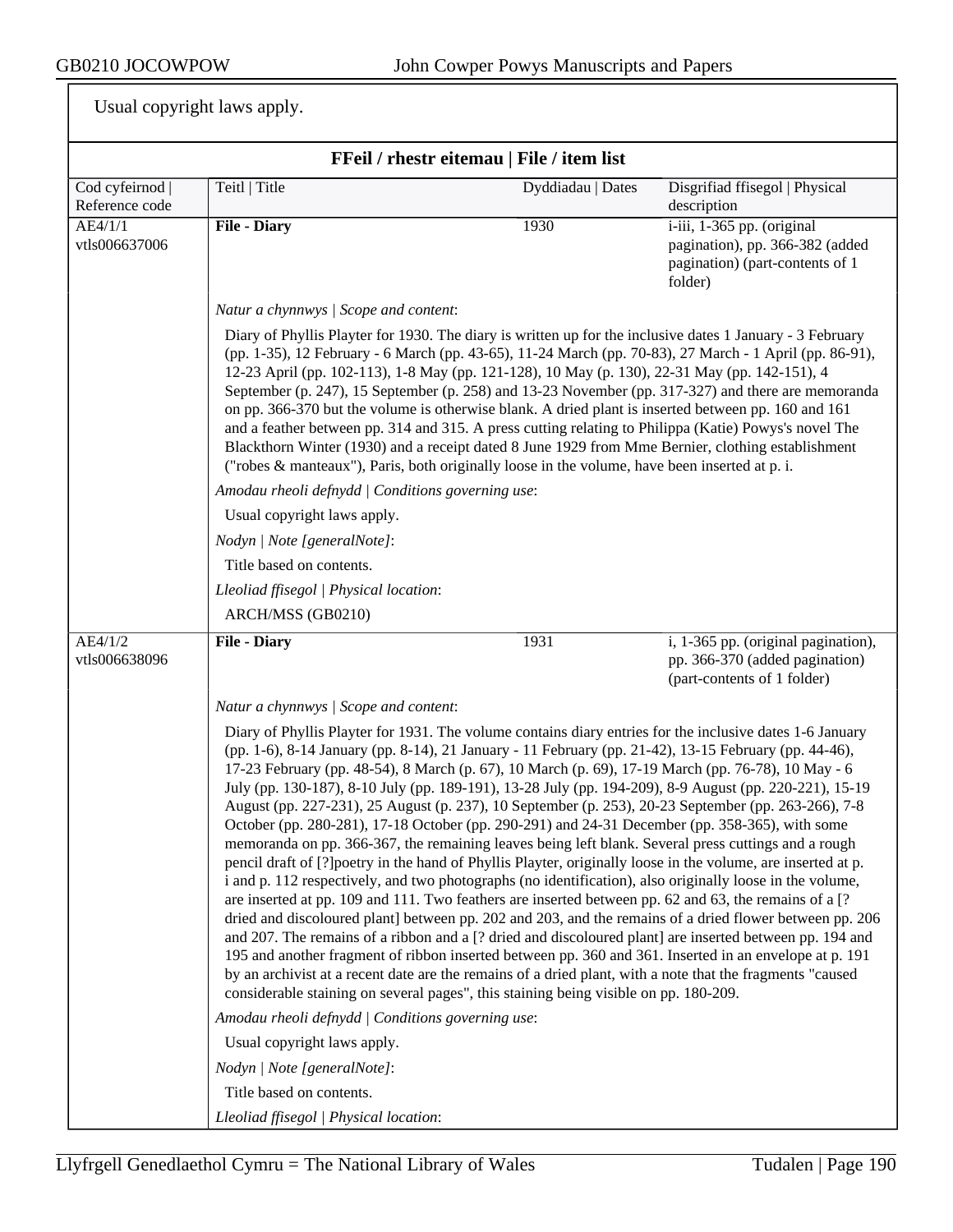|                          | ARCH/MSS (GB0210)                                                                                                                                                                                                                                                                                                                                                                                                                                                                                                                                                                                                                                                                                                                                                                                                                                                                                   |               |                                               |  |  |
|--------------------------|-----------------------------------------------------------------------------------------------------------------------------------------------------------------------------------------------------------------------------------------------------------------------------------------------------------------------------------------------------------------------------------------------------------------------------------------------------------------------------------------------------------------------------------------------------------------------------------------------------------------------------------------------------------------------------------------------------------------------------------------------------------------------------------------------------------------------------------------------------------------------------------------------------|---------------|-----------------------------------------------|--|--|
| AE4/1/3                  | <b>File - Diary</b>                                                                                                                                                                                                                                                                                                                                                                                                                                                                                                                                                                                                                                                                                                                                                                                                                                                                                 | 1969          | i, 1-199 ff. (part-contents of 1              |  |  |
| vtls006638365            |                                                                                                                                                                                                                                                                                                                                                                                                                                                                                                                                                                                                                                                                                                                                                                                                                                                                                                     |               | folder)                                       |  |  |
|                          | Natur a chynnwys / Scope and content:                                                                                                                                                                                                                                                                                                                                                                                                                                                                                                                                                                                                                                                                                                                                                                                                                                                               |               |                                               |  |  |
|                          | Diary of Phyllis Playter for 1969. The volume contains diary entries for the inclusive dates 1-12<br>January (ff. 10-15 verso) and 16-19 January 1969 (ff. 17 verso-19), the remainder of the volume (ff. 19<br>verso-199) having been left blank. The diary is inscribed inside the frontispiece 'Best wishes for 1969<br>Elsie'.                                                                                                                                                                                                                                                                                                                                                                                                                                                                                                                                                                  |               |                                               |  |  |
|                          | Amodau rheoli defnydd   Conditions governing use:                                                                                                                                                                                                                                                                                                                                                                                                                                                                                                                                                                                                                                                                                                                                                                                                                                                   |               |                                               |  |  |
|                          | Usual copyright laws apply.                                                                                                                                                                                                                                                                                                                                                                                                                                                                                                                                                                                                                                                                                                                                                                                                                                                                         |               |                                               |  |  |
|                          | Nodyn   Note [generalNote]:<br>Title based on contents.                                                                                                                                                                                                                                                                                                                                                                                                                                                                                                                                                                                                                                                                                                                                                                                                                                             |               |                                               |  |  |
|                          |                                                                                                                                                                                                                                                                                                                                                                                                                                                                                                                                                                                                                                                                                                                                                                                                                                                                                                     |               |                                               |  |  |
|                          | Lleoliad ffisegol   Physical location:                                                                                                                                                                                                                                                                                                                                                                                                                                                                                                                                                                                                                                                                                                                                                                                                                                                              |               |                                               |  |  |
|                          | ARCH/MSS (GB0210)                                                                                                                                                                                                                                                                                                                                                                                                                                                                                                                                                                                                                                                                                                                                                                                                                                                                                   |               |                                               |  |  |
| AE4/1/4<br>vtls006638387 | <b>File - Diary</b>                                                                                                                                                                                                                                                                                                                                                                                                                                                                                                                                                                                                                                                                                                                                                                                                                                                                                 | 1971, [?1973] | i-ii, 1-62 ff. (part-contents of 1<br>folder) |  |  |
|                          | Natur a chynnwys / Scope and content:                                                                                                                                                                                                                                                                                                                                                                                                                                                                                                                                                                                                                                                                                                                                                                                                                                                               |               |                                               |  |  |
|                          | Diary of Phyllis Playter for 1971, with possible further usage in 1973. The volume contains copious diary<br>entries for the inclusive dates 1 January - 6 May (ff. 9-27), thereafter becoming intermittent, with general<br>memoranda on ff. i verso, 6 verso-7, 19 verso, 27, and 62 verso. Press cuttings, originally loose in the<br>volume, have been inserted inside the frontispiece, and fragments of paper containing addresses, address<br>labels and memoranda, also originally loose in the volume, have been inserted at the back. Inside the<br>front cover is inscribed 'Best wishes Elsie Price'. On ff. 27 verso-33 the printed year '1971' at the top of<br>each page has been altered to '1973'. Ff. 7 verso-8 verso, 18, 29-verso, 30 verso, 31 verso, 32 verso-35,<br>36-41, 43-44, 48 verso-49, 50-51 verso, 52 verso, 54-56, 57 verso, 58 verso, 60-verso, and 62 are blank. |               |                                               |  |  |
|                          | Amodau rheoli defnydd / Conditions governing use:                                                                                                                                                                                                                                                                                                                                                                                                                                                                                                                                                                                                                                                                                                                                                                                                                                                   |               |                                               |  |  |
|                          | Usual copyright laws apply.                                                                                                                                                                                                                                                                                                                                                                                                                                                                                                                                                                                                                                                                                                                                                                                                                                                                         |               |                                               |  |  |
|                          | Nodyn   Note [generalNote]:                                                                                                                                                                                                                                                                                                                                                                                                                                                                                                                                                                                                                                                                                                                                                                                                                                                                         |               |                                               |  |  |
|                          | Title based on contents.                                                                                                                                                                                                                                                                                                                                                                                                                                                                                                                                                                                                                                                                                                                                                                                                                                                                            |               |                                               |  |  |
|                          | Lleoliad ffisegol   Physical location:                                                                                                                                                                                                                                                                                                                                                                                                                                                                                                                                                                                                                                                                                                                                                                                                                                                              |               |                                               |  |  |
|                          | ARCH/MSS (GB0210)                                                                                                                                                                                                                                                                                                                                                                                                                                                                                                                                                                                                                                                                                                                                                                                                                                                                                   |               |                                               |  |  |
| AE4/1/5<br>vtls006639311 | <b>File - Diary</b>                                                                                                                                                                                                                                                                                                                                                                                                                                                                                                                                                                                                                                                                                                                                                                                                                                                                                 | 1972          | i-ii, 191 ff. (part-contents of 1<br>folder)  |  |  |
|                          | Natur a chynnwys / Scope and content:                                                                                                                                                                                                                                                                                                                                                                                                                                                                                                                                                                                                                                                                                                                                                                                                                                                               |               |                                               |  |  |
|                          | Diary of Phyllis Playter for 1972. The volume contains memoranda on f. 2 verso and diary entries for the<br>inclusive dates 2 January - 8 February (ff. 6 verso-25) and 12 February - 21 February (ff. 27-31 verso),<br>thereafter becoming intermittent. On 1 March (f. 36) the death of Marian Powys "about 1 AM New York<br>time" is noted. Ff. 3-6, 25 verso-26 verso, 32-35 verso, 36 verso-59, 60-84 verso and 85 verso-191 verso<br>are blank.                                                                                                                                                                                                                                                                                                                                                                                                                                               |               |                                               |  |  |
|                          | Amodau rheoli defnydd   Conditions governing use:                                                                                                                                                                                                                                                                                                                                                                                                                                                                                                                                                                                                                                                                                                                                                                                                                                                   |               |                                               |  |  |
|                          | Usual copyright laws apply.                                                                                                                                                                                                                                                                                                                                                                                                                                                                                                                                                                                                                                                                                                                                                                                                                                                                         |               |                                               |  |  |
|                          | Nodyn   Note [generalNote]:                                                                                                                                                                                                                                                                                                                                                                                                                                                                                                                                                                                                                                                                                                                                                                                                                                                                         |               |                                               |  |  |
|                          | Title based on contents.                                                                                                                                                                                                                                                                                                                                                                                                                                                                                                                                                                                                                                                                                                                                                                                                                                                                            |               |                                               |  |  |
|                          | Lleoliad ffisegol   Physical location:                                                                                                                                                                                                                                                                                                                                                                                                                                                                                                                                                                                                                                                                                                                                                                                                                                                              |               |                                               |  |  |
|                          | ARCH/MSS (GB0210)                                                                                                                                                                                                                                                                                                                                                                                                                                                                                                                                                                                                                                                                                                                                                                                                                                                                                   |               |                                               |  |  |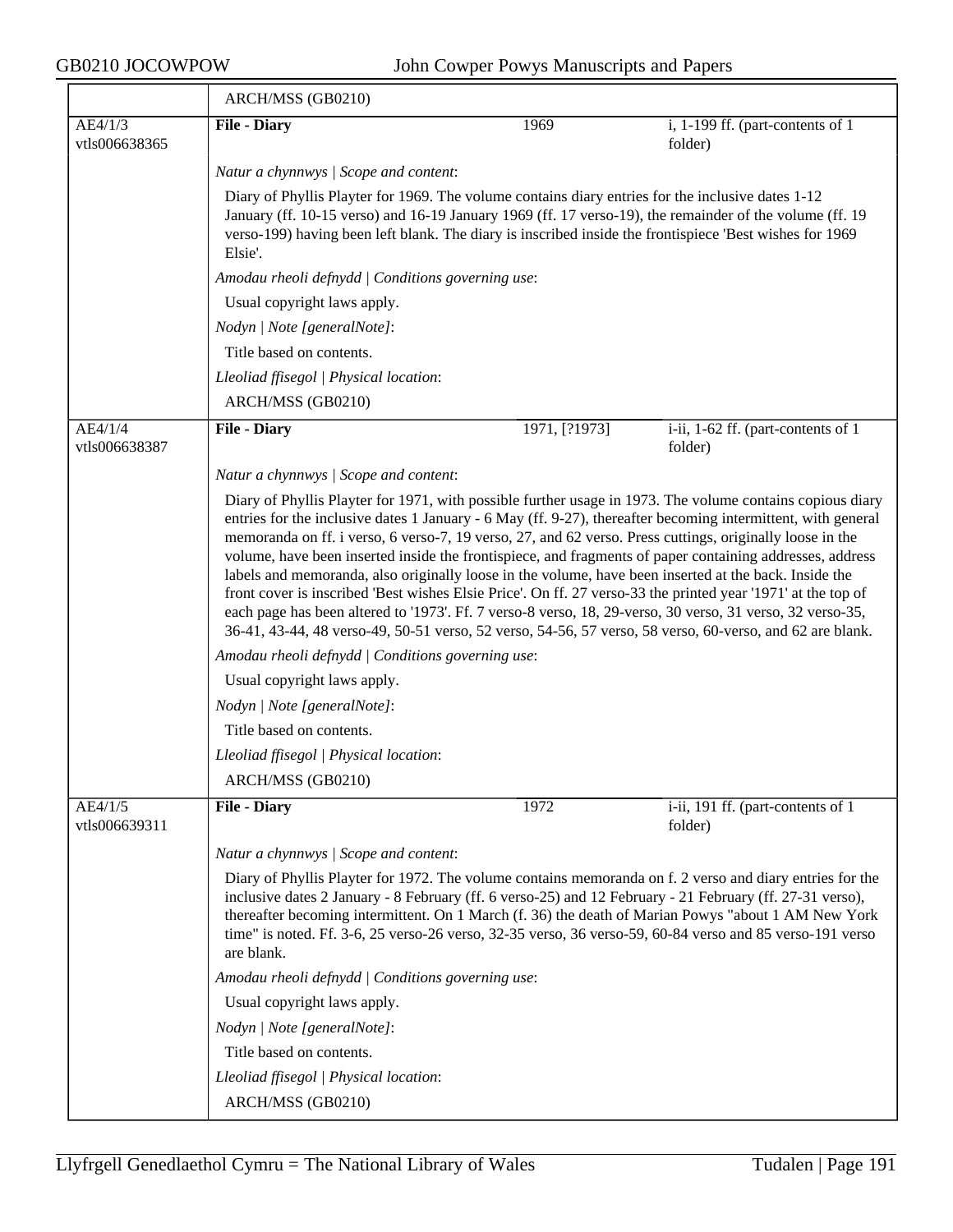GB0210 JOCOWPOW John Cowper Powys Manuscripts and Papers

| AE4/1/6       | <b>File - Diary</b>                                                                                                                                                                                                                                                                                                                                                                                                                                                                                                                                                                                                                                                                                                                                                                                                                                                                                                                                                                                                                                                                                                                                                                                                                                                                                                                                                                                                                                                                                                                                                                                                                                                                                                                                                                                                                                                                                                                                                                                                                                                                                                                                                                                                       | 1978 | i-ii, 198 ff. (part-contents of 1 |
|---------------|---------------------------------------------------------------------------------------------------------------------------------------------------------------------------------------------------------------------------------------------------------------------------------------------------------------------------------------------------------------------------------------------------------------------------------------------------------------------------------------------------------------------------------------------------------------------------------------------------------------------------------------------------------------------------------------------------------------------------------------------------------------------------------------------------------------------------------------------------------------------------------------------------------------------------------------------------------------------------------------------------------------------------------------------------------------------------------------------------------------------------------------------------------------------------------------------------------------------------------------------------------------------------------------------------------------------------------------------------------------------------------------------------------------------------------------------------------------------------------------------------------------------------------------------------------------------------------------------------------------------------------------------------------------------------------------------------------------------------------------------------------------------------------------------------------------------------------------------------------------------------------------------------------------------------------------------------------------------------------------------------------------------------------------------------------------------------------------------------------------------------------------------------------------------------------------------------------------------------|------|-----------------------------------|
| vtls006639393 |                                                                                                                                                                                                                                                                                                                                                                                                                                                                                                                                                                                                                                                                                                                                                                                                                                                                                                                                                                                                                                                                                                                                                                                                                                                                                                                                                                                                                                                                                                                                                                                                                                                                                                                                                                                                                                                                                                                                                                                                                                                                                                                                                                                                                           |      | folder)                           |
|               | Natur a chynnwys / Scope and content:                                                                                                                                                                                                                                                                                                                                                                                                                                                                                                                                                                                                                                                                                                                                                                                                                                                                                                                                                                                                                                                                                                                                                                                                                                                                                                                                                                                                                                                                                                                                                                                                                                                                                                                                                                                                                                                                                                                                                                                                                                                                                                                                                                                     |      |                                   |
|               | Diary of Phyllis Playter for 1978. The volume contains diary entries and memoranda, most of which are<br>brief, for the inclusive dates 22 January (f. 20 verso), 7 February (f. 28 verso), 10 March (f. 44), 15-16<br>March (ff. 46 verso-47 verso), 18 March (f. 48), 23-29 March (ff. 50 verso-53 verso), 1-2 April (f. 55-<br>verso), 9-10 April (f. 59-verso), 13 April (f. 61), 15 April (f. 62), 17-20 April (entry for 18 April deleted)<br>(ff. 63-64 verso), 22-23 April (ff. 65 verso-66), 28 April (f. 68 verso), 15-16 May (entry for 16 May<br>deleted) (f. 77-verso), 20-21 May (entry for 21 May deleted) (ff. 79 verso-80), 27 May (f. 83), 31 May (f.<br>85), 8 June (f. 89), 12 June (f. 91), 23 June (f. 96 verso), 5 July (f. 102 verso), 19 July (f. 109 verso), 1-4<br>August (ff. 116-117 verso), 19 August (f. 125), 21 August (f. 126), 25-26 August (entry for 26 August<br>deleted) (f. 128-verso), 28 August ('X' mark) (f. 129 verso), 1 September (f. 131 verso), 6 September<br>$(f. 134)$ , 8 September (f. 135), 12-16 September (entries for 13 & 16 September deleted) (ff. 137-139),<br>18-20 September (entries for 18 & 20 September deleted) (ff. 140-141), 23-26 September (entry for 25<br>September deleted) (ff. 142 verso-144), 30 September (f. 146), 2 October (f. 147), 6 October (f. 149), 10<br>October (f. 151), 12 October (f. 152), 20 October (f. 156), 28 October (f. 160), 30-31 October (f. 161-<br>verso), 7 November (f. 165), 21 November (f. 172) and f. 198 verso. Ff. 6 verso-20, 21-28, 29-43 verso,<br>44 verso-46, 47 verso, 48 verso-50, 54-verso, 56-58 verso, 60-verso, 61 verso, 62 verso, 65, 66 verso-68,<br>69-76 verso, 78-79, 80 verso-82 verso, 83 verso-84 verso, 85 verso-88 verso, 89 verso-90 verso, 91<br>verso-96, 97-102, 103-109, 110-115 verso, 118-124 verso, 125 verso, 126 verso-127 verso, 129, 130-131,<br>132-133 verso, 134 verso, 135 verso-136 verso, 139 verso, 141 verso-142, 144 verso-145 verso, 146<br>verso, 147 verso-148 verso, 149 verso-150 verso, 151 verso, 152 verso-155 verso, 156 verso-159 verso,<br>160 verso, 162-164 verso, 165 verso-171 verso, and 172 verso-198 are blank. Press cuttings, previously |      |                                   |
|               | Amodau rheoli defnydd   Conditions governing use:                                                                                                                                                                                                                                                                                                                                                                                                                                                                                                                                                                                                                                                                                                                                                                                                                                                                                                                                                                                                                                                                                                                                                                                                                                                                                                                                                                                                                                                                                                                                                                                                                                                                                                                                                                                                                                                                                                                                                                                                                                                                                                                                                                         |      |                                   |
|               | Usual copyright laws apply.                                                                                                                                                                                                                                                                                                                                                                                                                                                                                                                                                                                                                                                                                                                                                                                                                                                                                                                                                                                                                                                                                                                                                                                                                                                                                                                                                                                                                                                                                                                                                                                                                                                                                                                                                                                                                                                                                                                                                                                                                                                                                                                                                                                               |      |                                   |
|               | Nodyn   Note [generalNote]:                                                                                                                                                                                                                                                                                                                                                                                                                                                                                                                                                                                                                                                                                                                                                                                                                                                                                                                                                                                                                                                                                                                                                                                                                                                                                                                                                                                                                                                                                                                                                                                                                                                                                                                                                                                                                                                                                                                                                                                                                                                                                                                                                                                               |      |                                   |
|               | Title based on contents.                                                                                                                                                                                                                                                                                                                                                                                                                                                                                                                                                                                                                                                                                                                                                                                                                                                                                                                                                                                                                                                                                                                                                                                                                                                                                                                                                                                                                                                                                                                                                                                                                                                                                                                                                                                                                                                                                                                                                                                                                                                                                                                                                                                                  |      |                                   |
|               | Lleoliad ffisegol   Physical location:                                                                                                                                                                                                                                                                                                                                                                                                                                                                                                                                                                                                                                                                                                                                                                                                                                                                                                                                                                                                                                                                                                                                                                                                                                                                                                                                                                                                                                                                                                                                                                                                                                                                                                                                                                                                                                                                                                                                                                                                                                                                                                                                                                                    |      |                                   |
|               | ARCH/MSS (GB0210)                                                                                                                                                                                                                                                                                                                                                                                                                                                                                                                                                                                                                                                                                                                                                                                                                                                                                                                                                                                                                                                                                                                                                                                                                                                                                                                                                                                                                                                                                                                                                                                                                                                                                                                                                                                                                                                                                                                                                                                                                                                                                                                                                                                                         |      |                                   |
|               | Is-gyfres   Subseries AE4/2 vtls006698446: Commonplace books                                                                                                                                                                                                                                                                                                                                                                                                                                                                                                                                                                                                                                                                                                                                                                                                                                                                                                                                                                                                                                                                                                                                                                                                                                                                                                                                                                                                                                                                                                                                                                                                                                                                                                                                                                                                                                                                                                                                                                                                                                                                                                                                                              |      |                                   |

Dyddiad | Date: [1937x1970s] (dyddiad creu) | (date of creation)

Natur a chynnwys | Scope and content:

Three commonplace books, [1937x1970s], of Phyllis Playter containing copied selections of poetry and prose (including pieces by John Cowper Powys and by Phyllis Playter herself), memoranda and diary entries, and various inserts.

Disgrifiad ffisegol | Physical description: 2 folders.

Iaith y deunydd | Language of the material:

Nodyn | Note [generalNote]:

Title based on contents.

Pwyntiau mynediad | Access points:

• Playter, Phyllis -- Notebooks, sketchbooks, etc. (pwnc) | (subject)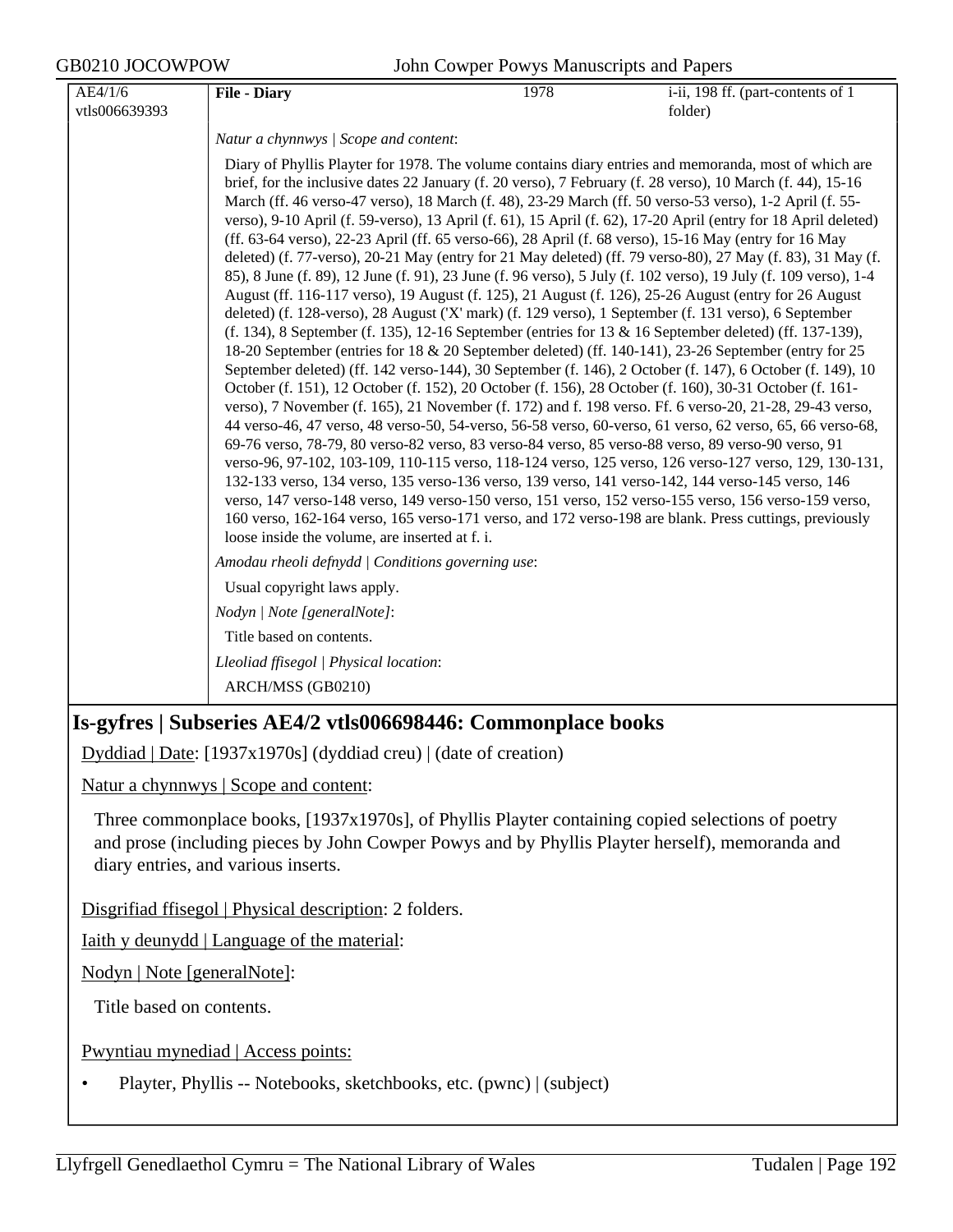Trefniant | Arrangement:

Arranged chronologically.

## Cyfyngiadau ar fynediad | Restrictions on access:

Readers consulting modern papers in the National Library of Wales are required to abide by the conditions set out in information provided when applying for their Readers' Tickets, whereby the reader shall become responsible for compliance with the Data Protection Act 1998 in relation to any processing by them of personal data obtained from modern records held at the Library. = Disgwylir i ddarllenwyr sydd am ddefnyddio papurau modern yn Llyfrgell Genedlaethol Cymru gydymffurfio â Deddf Gwarchod Data 1998 yng nghyd-destun unrhyw brosesu ganddynt o ddata personol a gasglwyd o gofnodion modern sydd ar gadw yn y Llyfrgell. Nodir y manylion yn yr wybodaeth a roddir wrth wneud cais am Docyn Darllen.

## Amodau rheoli defnydd | Conditions governing use:

|                | FFeil / rhestr eitemau   File / item list                                                                                                                                                                                                                                                                                                                                                                                                                                                                                                                                                                                                                                                                                                                                                                                                                                                                                                                                                                                                                                                                                                                                                                                                                                                                                                                                                                                                                                                                                                                                                                                                                                                                                                                                                                                                                                                                                                                                                                                                                                                                                                                                                                                                                                                                                                                      |                      |                                |
|----------------|----------------------------------------------------------------------------------------------------------------------------------------------------------------------------------------------------------------------------------------------------------------------------------------------------------------------------------------------------------------------------------------------------------------------------------------------------------------------------------------------------------------------------------------------------------------------------------------------------------------------------------------------------------------------------------------------------------------------------------------------------------------------------------------------------------------------------------------------------------------------------------------------------------------------------------------------------------------------------------------------------------------------------------------------------------------------------------------------------------------------------------------------------------------------------------------------------------------------------------------------------------------------------------------------------------------------------------------------------------------------------------------------------------------------------------------------------------------------------------------------------------------------------------------------------------------------------------------------------------------------------------------------------------------------------------------------------------------------------------------------------------------------------------------------------------------------------------------------------------------------------------------------------------------------------------------------------------------------------------------------------------------------------------------------------------------------------------------------------------------------------------------------------------------------------------------------------------------------------------------------------------------------------------------------------------------------------------------------------------------|----------------------|--------------------------------|
| Cod cyfeirnod  | Teitl   Title                                                                                                                                                                                                                                                                                                                                                                                                                                                                                                                                                                                                                                                                                                                                                                                                                                                                                                                                                                                                                                                                                                                                                                                                                                                                                                                                                                                                                                                                                                                                                                                                                                                                                                                                                                                                                                                                                                                                                                                                                                                                                                                                                                                                                                                                                                                                                  | Dyddiadau   Dates    | Disgrifiad ffisegol   Physical |
| Reference code |                                                                                                                                                                                                                                                                                                                                                                                                                                                                                                                                                                                                                                                                                                                                                                                                                                                                                                                                                                                                                                                                                                                                                                                                                                                                                                                                                                                                                                                                                                                                                                                                                                                                                                                                                                                                                                                                                                                                                                                                                                                                                                                                                                                                                                                                                                                                                                |                      | description                    |
| AE4/2/1        | <b>File - Commonplace book</b>                                                                                                                                                                                                                                                                                                                                                                                                                                                                                                                                                                                                                                                                                                                                                                                                                                                                                                                                                                                                                                                                                                                                                                                                                                                                                                                                                                                                                                                                                                                                                                                                                                                                                                                                                                                                                                                                                                                                                                                                                                                                                                                                                                                                                                                                                                                                 | $[1937]$ - $[1970s]$ | 65 ff.                         |
| vtls006638260  |                                                                                                                                                                                                                                                                                                                                                                                                                                                                                                                                                                                                                                                                                                                                                                                                                                                                                                                                                                                                                                                                                                                                                                                                                                                                                                                                                                                                                                                                                                                                                                                                                                                                                                                                                                                                                                                                                                                                                                                                                                                                                                                                                                                                                                                                                                                                                                |                      |                                |
|                | Natur a chynnwys / Scope and content:                                                                                                                                                                                                                                                                                                                                                                                                                                                                                                                                                                                                                                                                                                                                                                                                                                                                                                                                                                                                                                                                                                                                                                                                                                                                                                                                                                                                                                                                                                                                                                                                                                                                                                                                                                                                                                                                                                                                                                                                                                                                                                                                                                                                                                                                                                                          |                      |                                |
|                | Commonplace book of Phyllis Playter, begun [?1937] but which may contain inserts dating from the<br>1960s or 1970s. The book contains copied selections of poetry and prose, some from Classical sources,<br>and includes an incomplete prose piece by Phyllis Playter entitled 'Winter in Dorchester' (ff. 1-verso),<br>John Cowper Powys's poem 'Y Wyddfa The Tomb' (ff. 13-verso), 'Poem to JCP By Littleton Alfred<br>October 8, 1948' (ff. 21 verso-22), and poems - one entitled 'Early Spring: New York' - by Gamel<br>Woolsey (ff. 26 verso-27 verso, 28 verso), together with 'Pais Dinogad' (reputedly dating from the 7th<br>century AD) and verses entitled 'Hen Benillion', with English translations (ff. 44 verso - 46). There are<br>also diary entries made by Phyllis Playter for the inclusive dates 4 - 6 January 1937 (ff. 4-5), 'J's List<br>of the attitude of the members of his family to "Our Maker"' (followed by the religious views of John<br>Cowper Powys's siblings (ff. 50 verso-52 verso)), and a bibliography of John Cowper Powys's works (ff.<br>54-verso). Originally loose in the volume, now inserted at the front, are copies of Rainer Maria Rilke's<br>poem 'The Bowl of Roses' and of George Barker's 'Some Confusions' in Phyllis Playter's hand, with some<br>accompanying notes, along with a fragment of an envelope, postmark 2 July 1959, addressed to John<br>Cowper Powys at Blaenau Ffestiniog, with rough memoranda on the back in Phyllis Playter's hand. Also<br>originally loose in the volume are press cuttings, including poetry (now inserted at f. 18) and an envelope<br>containing copied extracts of poetry, a birthday card made out of very thin paper and a stencil-like paper<br>design, a stitched card depicting a cross in an embossed frame, and cut-out pictures (now inserted at f.<br>39). Remains of dried flowers are inserted between ff. 7 verso and 8 and between ff. 48 verso and 49, and<br>a feather between ff. 19 verso and 20. Ff. 2, 6 verso-7, 12, 14-17 verso, 18 verso-19, 20 verso, 22 verso,<br>25 verso, 28, 30, 33, 38 verso, 40, 44, 48 verso, 50, 53 verso, 55, 56-verso, 57 verso, and 61 verso are<br>blank.<br>Amodau rheoli defnydd   Conditions governing use:<br>Usual copyright laws apply.<br>Nodyn   Note [generalNote]:<br>Title based on contents. |                      |                                |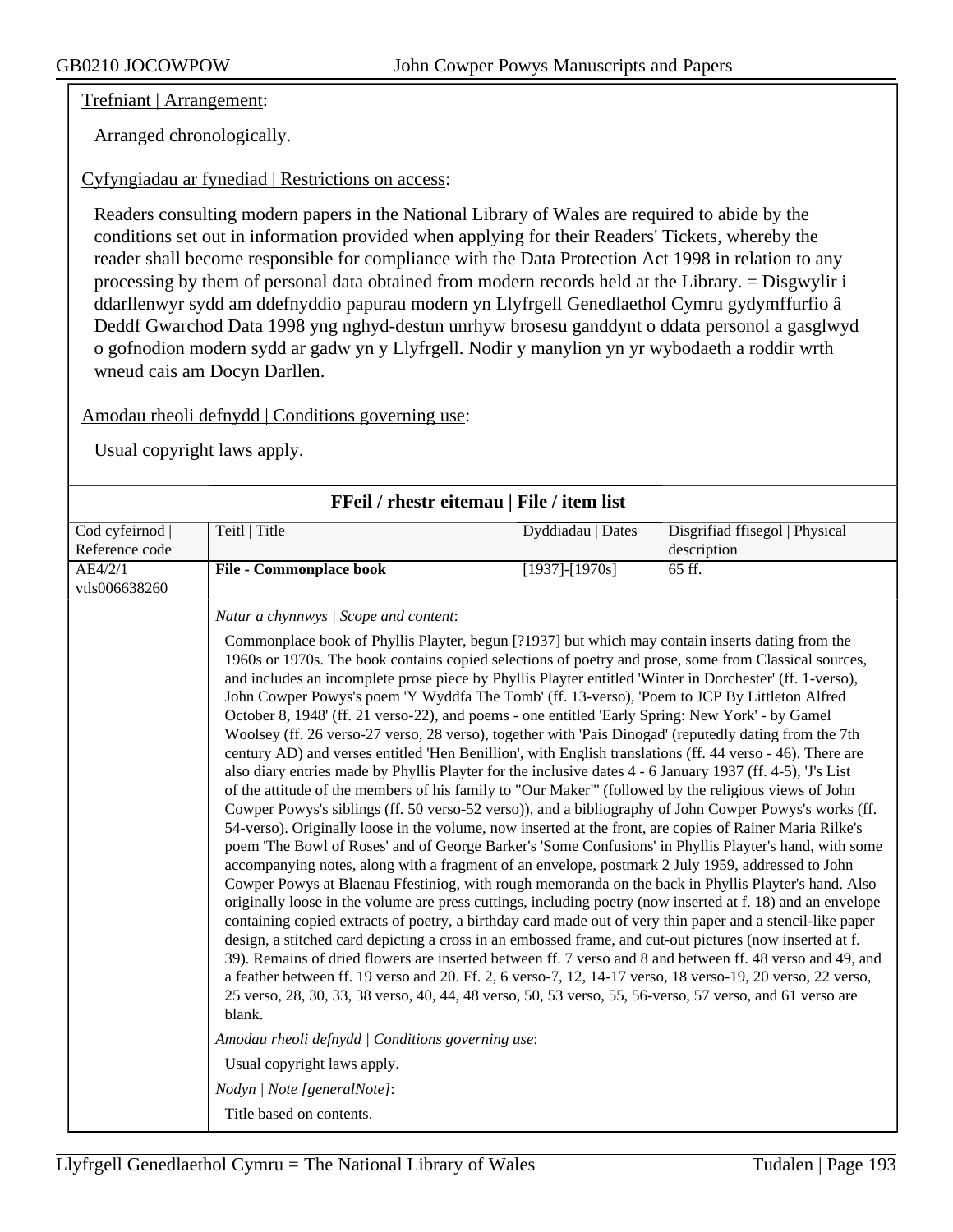GB0210 JOCOWPOW John Cowper Powys Manuscripts and Papers

|                             | Lleoliad ffisegol   Physical location:                                                                                                                                                                                                                                                                                                                                                                                                                                                                                      |             |                                                 |  |  |
|-----------------------------|-----------------------------------------------------------------------------------------------------------------------------------------------------------------------------------------------------------------------------------------------------------------------------------------------------------------------------------------------------------------------------------------------------------------------------------------------------------------------------------------------------------------------------|-------------|-------------------------------------------------|--|--|
|                             | ARCH/MSS (GB0210)                                                                                                                                                                                                                                                                                                                                                                                                                                                                                                           |             |                                                 |  |  |
| AE4/2/2                     | <b>File - Commonplace book</b>                                                                                                                                                                                                                                                                                                                                                                                                                                                                                              | 1955        | i, 1-93 ff.                                     |  |  |
| vtls006638318               |                                                                                                                                                                                                                                                                                                                                                                                                                                                                                                                             |             |                                                 |  |  |
|                             | Natur a chynnwys / Scope and content:                                                                                                                                                                                                                                                                                                                                                                                                                                                                                       |             |                                                 |  |  |
|                             | Commonplace book, 1955, of Phyllis Player. The book contains diary entries for 17-21 May 1955<br>inclusive (ff. i verso-12), memoranda (ff. 13 verso-15 verso), and the single word 'Death' on f. 93 verso<br>(inverted text). Ff. i, 12 verso-13, 16-93 are blank.                                                                                                                                                                                                                                                         |             |                                                 |  |  |
|                             | Amodau rheoli defnydd   Conditions governing use:                                                                                                                                                                                                                                                                                                                                                                                                                                                                           |             |                                                 |  |  |
|                             | Usual copyright laws apply.                                                                                                                                                                                                                                                                                                                                                                                                                                                                                                 |             |                                                 |  |  |
|                             | Nodyn   Note [generalNote]:                                                                                                                                                                                                                                                                                                                                                                                                                                                                                                 |             |                                                 |  |  |
|                             | Title based on contents.                                                                                                                                                                                                                                                                                                                                                                                                                                                                                                    |             |                                                 |  |  |
|                             | Lleoliad ffisegol   Physical location:                                                                                                                                                                                                                                                                                                                                                                                                                                                                                      |             |                                                 |  |  |
|                             | ARCH/MSS (GB0210)                                                                                                                                                                                                                                                                                                                                                                                                                                                                                                           |             |                                                 |  |  |
| AE4/2/3<br>vtls006651178    | File - Commonplace book and other<br>material                                                                                                                                                                                                                                                                                                                                                                                                                                                                               | [1960x1970] | 104 ff. (commonplace book only)<br>$(1$ folder) |  |  |
|                             | Natur a chynnwys / Scope and content:                                                                                                                                                                                                                                                                                                                                                                                                                                                                                       |             |                                                 |  |  |
|                             | Commonplace book, [1960x1970], of Phyllis Playter containing poetry and prose extracts and some<br>memoranda. The remains of a [?] moth are inserted between ff. 92 verso and 93. Ff. 42-104 are blank.<br>Numerous items found loose inside the volume have been kept separately in an envelope and include<br>extracts of poetry, prose, maxims, etc. in Phyllis Playter's hand, press cuttings, the remains of dried<br>flowers, and a postcard, 1961, addressed to Phyllis Playter from the American Library in London. |             |                                                 |  |  |
|                             | Amodau rheoli defnydd   Conditions governing use:                                                                                                                                                                                                                                                                                                                                                                                                                                                                           |             |                                                 |  |  |
|                             | Usual copyright laws apply.                                                                                                                                                                                                                                                                                                                                                                                                                                                                                                 |             |                                                 |  |  |
|                             | Nodyn   Note [generalNote]:                                                                                                                                                                                                                                                                                                                                                                                                                                                                                                 |             |                                                 |  |  |
|                             | Title based on contents.                                                                                                                                                                                                                                                                                                                                                                                                                                                                                                    |             |                                                 |  |  |
|                             | Lleoliad ffisegol   Physical location:                                                                                                                                                                                                                                                                                                                                                                                                                                                                                      |             |                                                 |  |  |
|                             | ARCH/MSS (GB0210)                                                                                                                                                                                                                                                                                                                                                                                                                                                                                                           |             |                                                 |  |  |
|                             | Is-gyfres   Subseries AE4/3 vtls006751386: Other personal papers                                                                                                                                                                                                                                                                                                                                                                                                                                                            |             |                                                 |  |  |
|                             | Dyddiad   Date: 1923-1980 (dyddiad creu)   (date of creation)                                                                                                                                                                                                                                                                                                                                                                                                                                                               |             |                                                 |  |  |
|                             | Natur a chynnwys   Scope and content:                                                                                                                                                                                                                                                                                                                                                                                                                                                                                       |             |                                                 |  |  |
|                             | Passports, a savings book and address books of Phyllis Playter, together with a notebook and lists<br>relating to John Cowper Powys manuscripts and a copy of Y Faner dated 27 June 1980.                                                                                                                                                                                                                                                                                                                                   |             |                                                 |  |  |
|                             | Disgrifiad ffisegol   Physical description: 4 folders, 1 envelope.                                                                                                                                                                                                                                                                                                                                                                                                                                                          |             |                                                 |  |  |
|                             | <u>Iaith y deunydd</u>   Language of the material:                                                                                                                                                                                                                                                                                                                                                                                                                                                                          |             |                                                 |  |  |
| Nodyn   Note [generalNote]: |                                                                                                                                                                                                                                                                                                                                                                                                                                                                                                                             |             |                                                 |  |  |
| Title based on contents.    |                                                                                                                                                                                                                                                                                                                                                                                                                                                                                                                             |             |                                                 |  |  |
| Trefniant   Arrangement:    |                                                                                                                                                                                                                                                                                                                                                                                                                                                                                                                             |             |                                                 |  |  |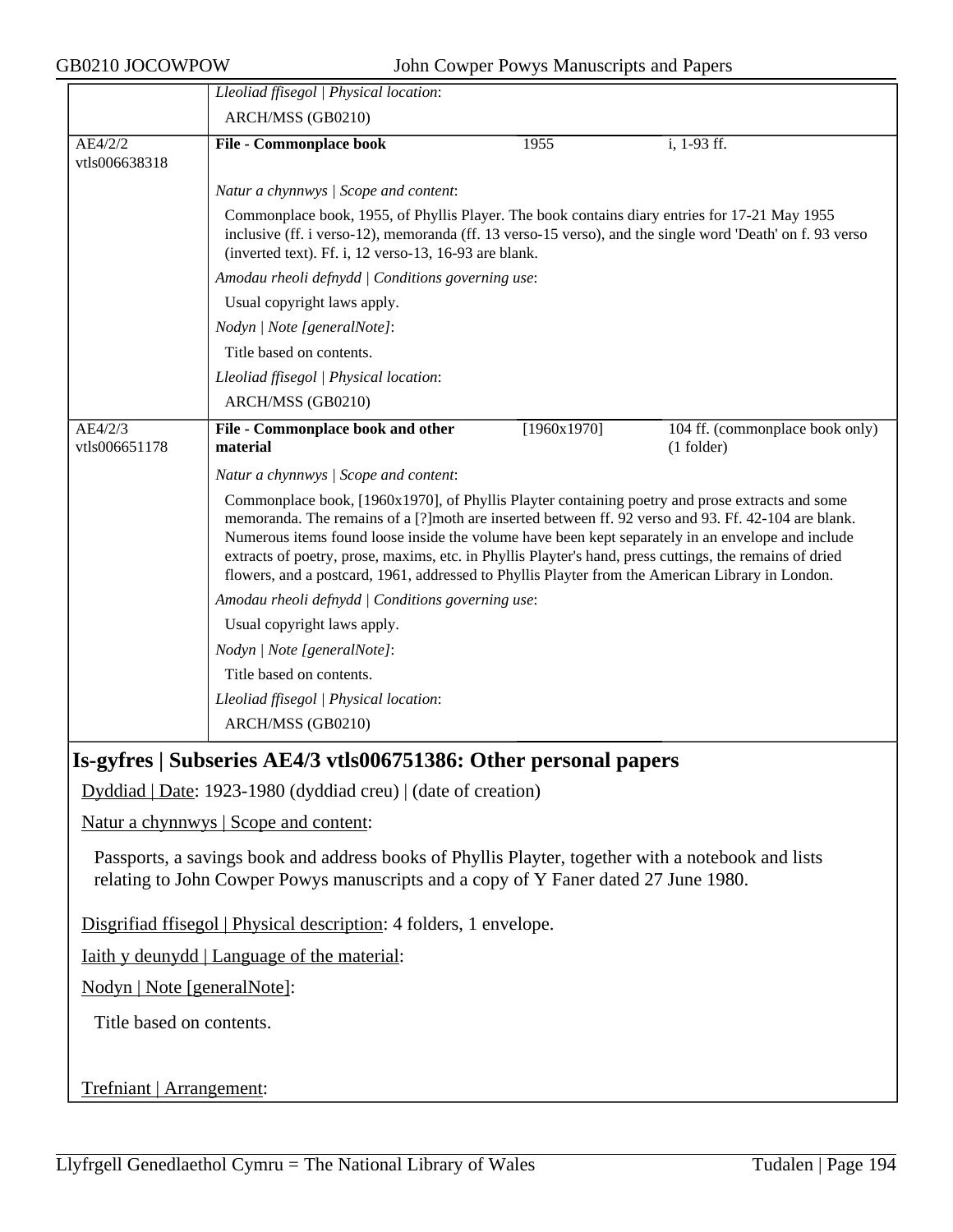Arranged chronologically as far as possible.

Cyfyngiadau ar fynediad | Restrictions on access:

Readers consulting modern papers in the National Library of Wales are required to abide by the conditions set out in information provided when applying for their Readers' Tickets, whereby the reader shall become responsible for compliance with the Data Protection Act 1998 in relation to any processing by them of personal data obtained from modern records held at the Library. = Disgwylir i ddarllenwyr sydd am ddefnyddio papurau modern yn Llyfrgell Genedlaethol Cymru gydymffurfio â Deddf Gwarchod Data 1998 yng nghyd-destun unrhyw brosesu ganddynt o ddata personol a gasglwyd o gofnodion modern sydd ar gadw yn y Llyfrgell. Nodir y manylion yn yr wybodaeth a roddir wrth wneud cais am Docyn Darllen.

Amodau rheoli defnydd | Conditions governing use:

| FFeil / rhestr eitemau   File / item list |                                                                                                                                                                                                                                                                                                                                                                                                                               |                                        |                                               |  |  |
|-------------------------------------------|-------------------------------------------------------------------------------------------------------------------------------------------------------------------------------------------------------------------------------------------------------------------------------------------------------------------------------------------------------------------------------------------------------------------------------|----------------------------------------|-----------------------------------------------|--|--|
| Cod cyfeirnod<br>Reference code           | Teitl   Title                                                                                                                                                                                                                                                                                                                                                                                                                 | Dyddiadau   Dates                      | Disgrifiad ffisegol   Physical<br>description |  |  |
| AE4/3/1<br>vtls006644382                  | <b>File - Passports and savings book</b>                                                                                                                                                                                                                                                                                                                                                                                      | 1923-1974                              | 57 ff. (1 folder)                             |  |  |
|                                           | Natur a chynnwys / Scope and content:                                                                                                                                                                                                                                                                                                                                                                                         |                                        |                                               |  |  |
|                                           | Passports, issued 1923, 1938, 1963 and 1974, a certificate of registration (under the Aliens Order, 1920),<br>1934, together with related documentation, 1963 and undated, of Phyllis Playter; and a savings book,<br>1936-1950, of Phyllis Playter (issued in the name of both Phyllis Playter and of her mother, Minnie H.<br>Playter).<br>Amodau rheoli defnydd   Conditions governing use:<br>Usual copyright laws apply. |                                        |                                               |  |  |
|                                           |                                                                                                                                                                                                                                                                                                                                                                                                                               |                                        |                                               |  |  |
|                                           |                                                                                                                                                                                                                                                                                                                                                                                                                               |                                        |                                               |  |  |
|                                           | Nodyn   Note [generalNote]:                                                                                                                                                                                                                                                                                                                                                                                                   |                                        |                                               |  |  |
|                                           | Title based on contents.                                                                                                                                                                                                                                                                                                                                                                                                      |                                        |                                               |  |  |
|                                           | Lleoliad ffisegol   Physical location:                                                                                                                                                                                                                                                                                                                                                                                        |                                        |                                               |  |  |
|                                           | ARCH/MSS (GB0210)                                                                                                                                                                                                                                                                                                                                                                                                             |                                        |                                               |  |  |
| AE4/3/2<br>vtls006651256                  | <b>File - Address books</b>                                                                                                                                                                                                                                                                                                                                                                                                   | $[?1930s-?1940s]$ ,<br>$[1960s-1970s]$ | 57 ff.; 49 ff.; 65 ff. (1 folder)             |  |  |
|                                           | Natur a chynnwys / Scope and content:                                                                                                                                                                                                                                                                                                                                                                                         |                                        |                                               |  |  |
|                                           | Three address books, [?1930s-?1940s], [1960s-1970s], of Phyllis Playter. Enclosures include name<br>and address labels and cards (including an inscribed address card of Raymond Garlick), memoranda,<br>press cuttings (including obituary notices), photographs, business receipts and a typescript letter, 1971,<br>to Phyllis Playter from Sarah J. Whitfield of the Tate Gallery regarding an offer made relating to the |                                        |                                               |  |  |
|                                           | Amodau rheoli defnydd   Conditions governing use:                                                                                                                                                                                                                                                                                                                                                                             |                                        |                                               |  |  |
|                                           | Usual copyright laws apply.                                                                                                                                                                                                                                                                                                                                                                                                   |                                        |                                               |  |  |
|                                           | Nodyn   Note [generalNote]:                                                                                                                                                                                                                                                                                                                                                                                                   |                                        |                                               |  |  |
|                                           | Title based on contents.                                                                                                                                                                                                                                                                                                                                                                                                      |                                        |                                               |  |  |
|                                           | Lleoliad ffisegol   Physical location:                                                                                                                                                                                                                                                                                                                                                                                        |                                        |                                               |  |  |